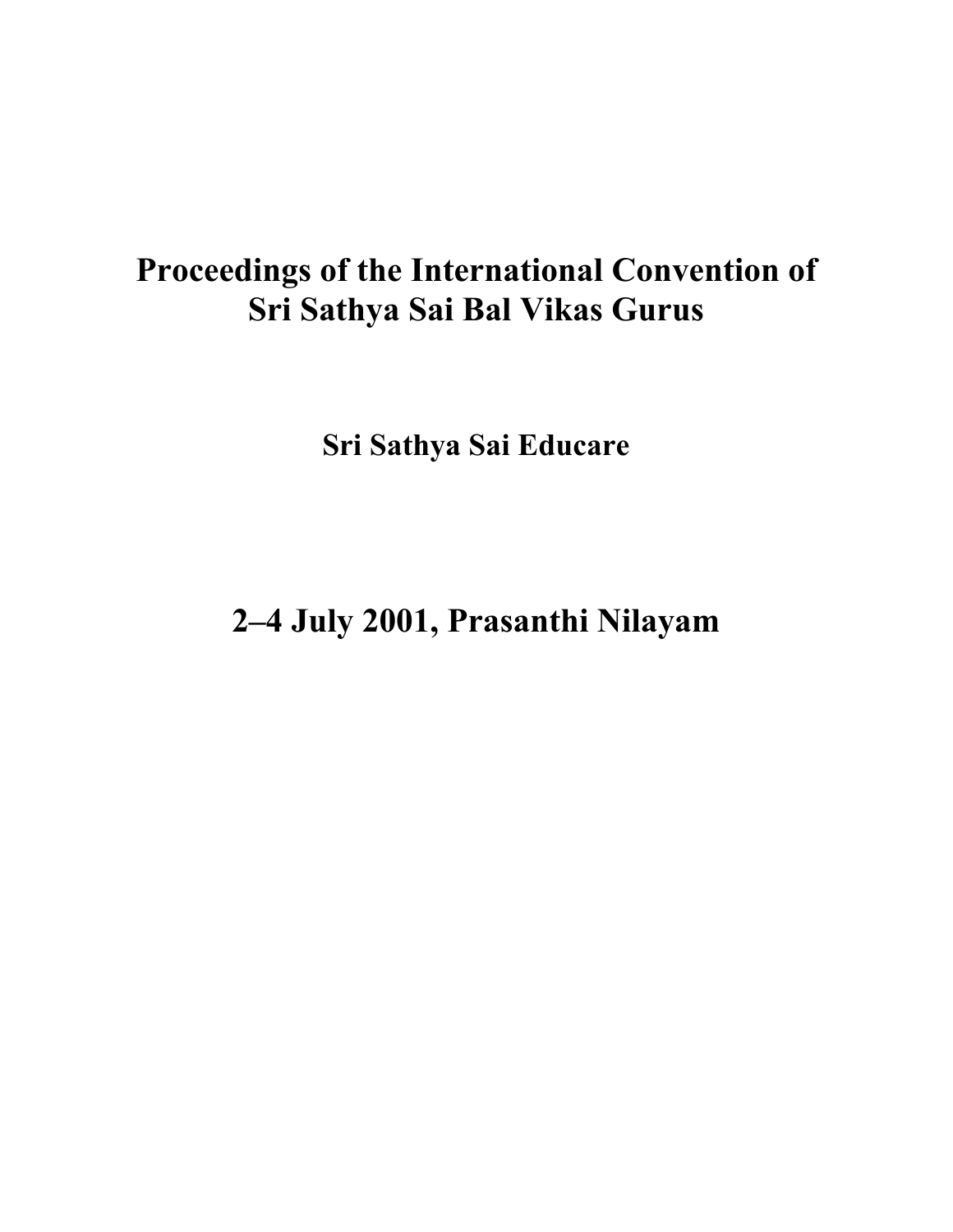| FIVE ELEMENTS OF NATURE, FIVE HUMAN RESOURCES AND FIVE HUMAN VALUES, SRI N. PANDYA 21    |  |
|------------------------------------------------------------------------------------------|--|
|                                                                                          |  |
|                                                                                          |  |
|                                                                                          |  |
|                                                                                          |  |
|                                                                                          |  |
|                                                                                          |  |
|                                                                                          |  |
|                                                                                          |  |
|                                                                                          |  |
|                                                                                          |  |
|                                                                                          |  |
|                                                                                          |  |
|                                                                                          |  |
|                                                                                          |  |
|                                                                                          |  |
|                                                                                          |  |
|                                                                                          |  |
|                                                                                          |  |
|                                                                                          |  |
|                                                                                          |  |
| MODIFICATION AND SEQUENCING OF CURRICULUM IN 3 GROUPS OF BAL VIKAS COURSE, SMT. KAMLA    |  |
|                                                                                          |  |
| INDUCTION OF THE LIFE AND MESSAGE OF SRI SATHYA SAI AVATAR IN CURRICULUM-1, SMT. DEVI    |  |
|                                                                                          |  |
| INDUCTION OF THE LIFE AND MESSAGE OF SRI SATHYA SAI AVATAR IN CURRICULUM - 2, SMT. NIMMI |  |
|                                                                                          |  |
|                                                                                          |  |
|                                                                                          |  |
|                                                                                          |  |

# **Contents**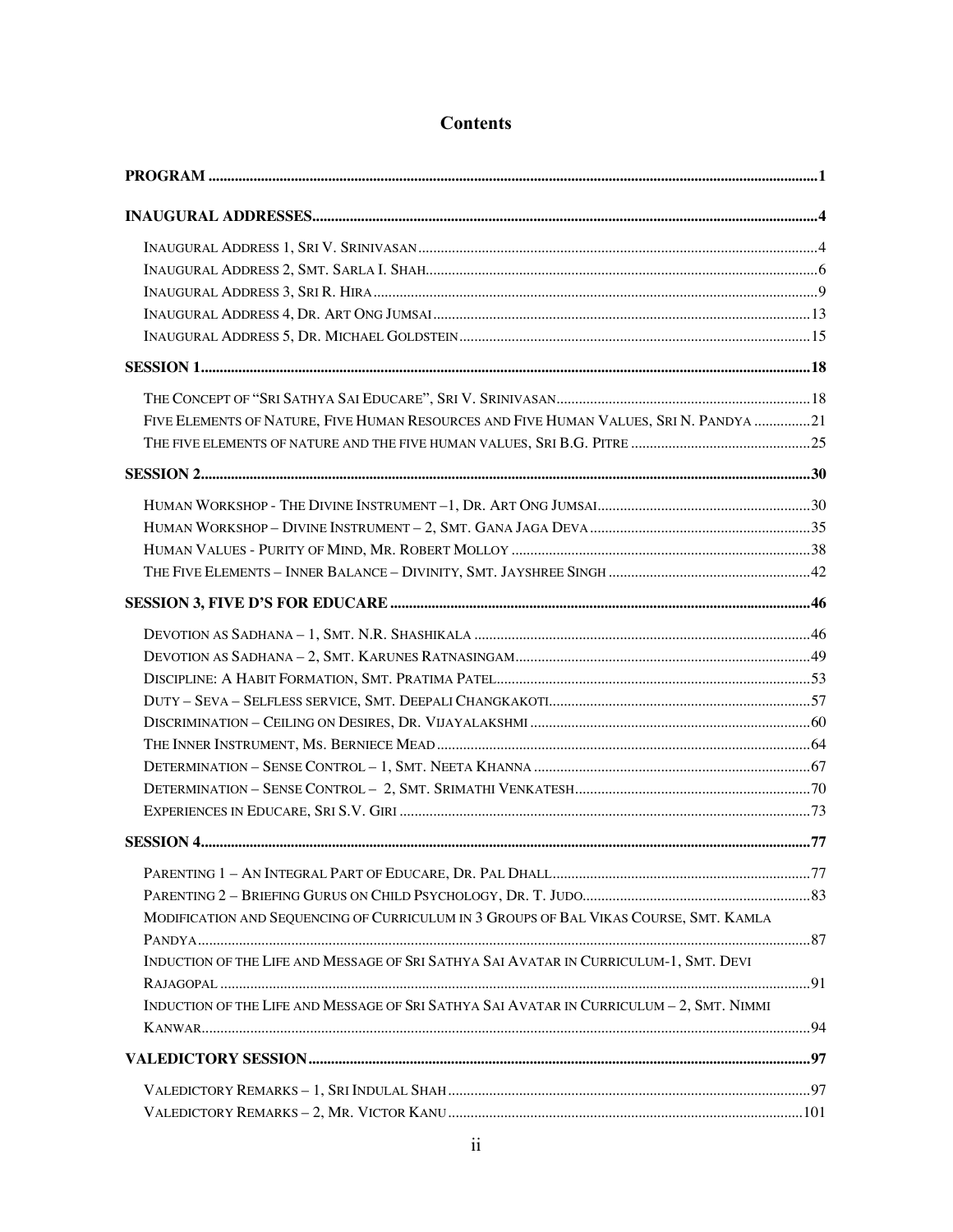| FEEDBACK TO QUESTIONNAIRES GURU POORNIMA DAY TALK, MORNING, DR. THOR MAYER111 |  |
|-------------------------------------------------------------------------------|--|
| ${\it GROUP\ 3 \ BAL \ VIKAS\ \&\ YOUTH,\ SRI\ JAGA\ JAGADEESAN}$             |  |
|                                                                               |  |
|                                                                               |  |
|                                                                               |  |
|                                                                               |  |
|                                                                               |  |
|                                                                               |  |
|                                                                               |  |
|                                                                               |  |
|                                                                               |  |
|                                                                               |  |
|                                                                               |  |
|                                                                               |  |
|                                                                               |  |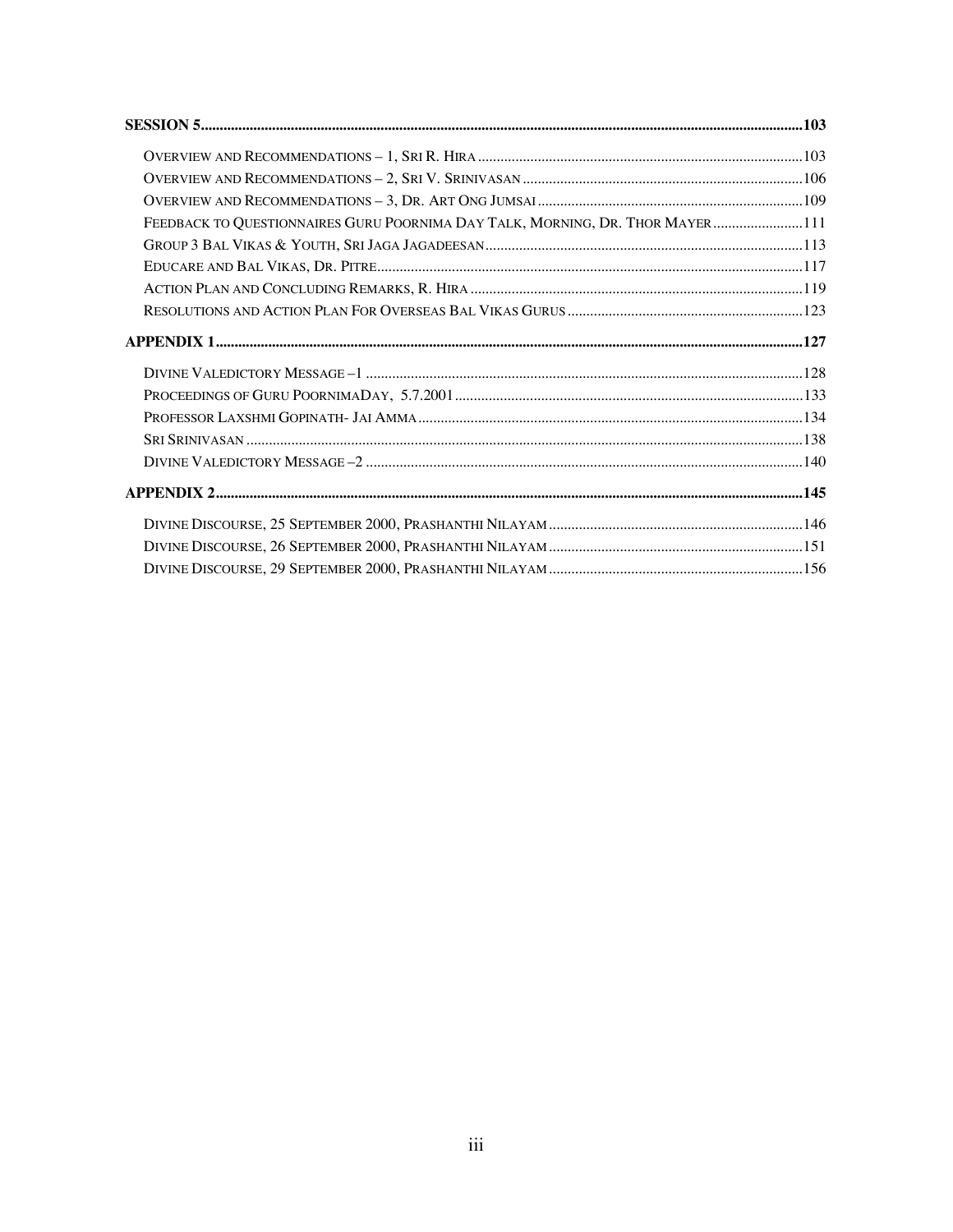# **Dedicated at the Divine Lotus Feet**

**of**

# **Bhagawan Sri Sathya Sai Baba**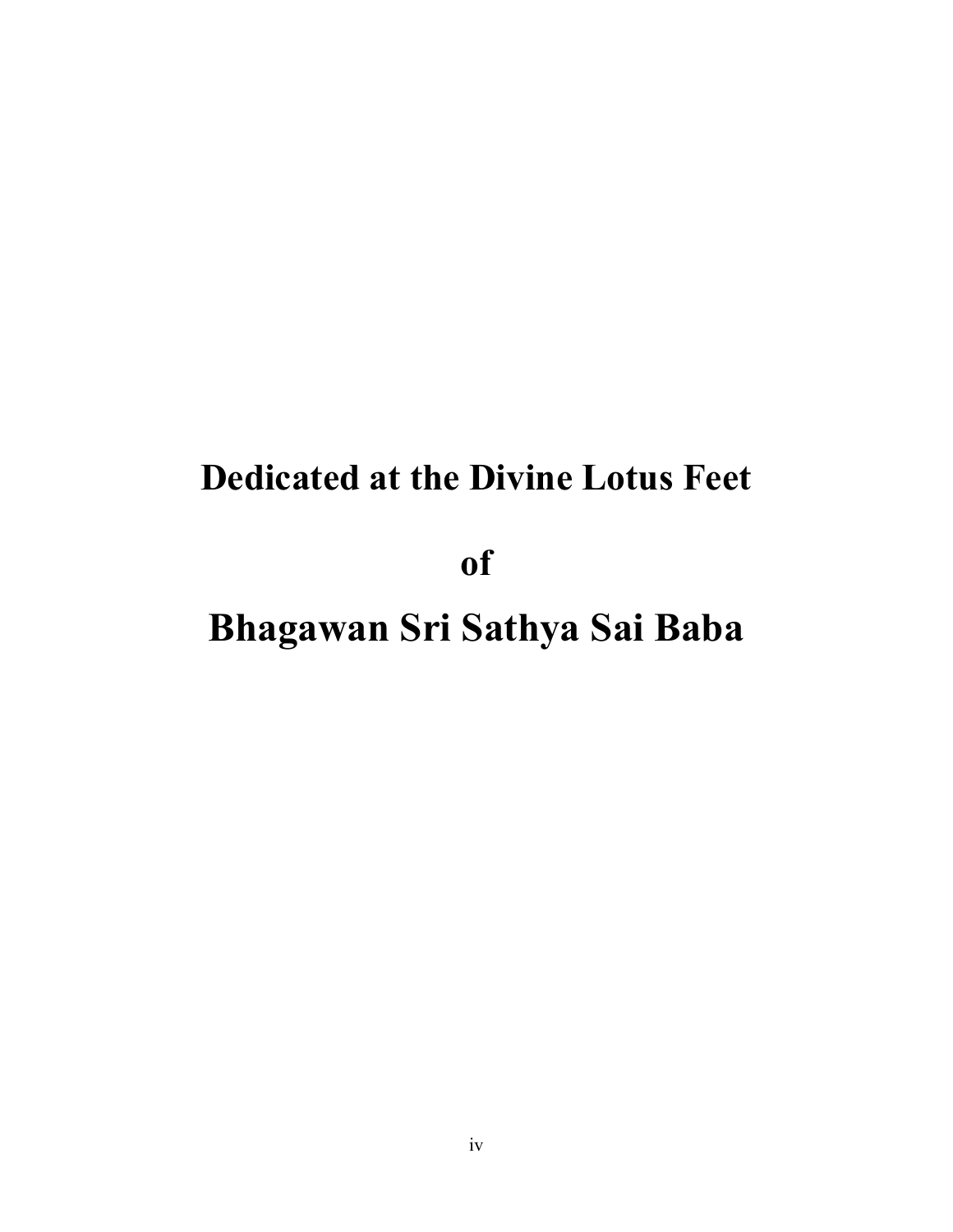## *Program*

#### **MONDAY, 2 July 2001 VENUE: SAI KULWANT HALL**

#### 7:15 a.m. Inaugural Speeches

- 1) Sri V. Srinivasan
- 2) Srimathi Sarlah Shah
- 3) Sri R. Hira
- 4) Dr Art-Ong Jumsai
- 5) Dr Michael Goldstein

## **1ST SESSION VENUE: POORNACHANDRA HALL**

| $11:00$ a.m.<br>to | 1) The concept of "Sri Sathya Sai<br>Educare"                                         | Sri V. Srinivasan (AIP) |
|--------------------|---------------------------------------------------------------------------------------|-------------------------|
| $12:30$ a.m.       | 2) Five Elements of Nature, Five Human<br>Resources and Five Human Values<br>(Part 1) | Sri N. G. Pandya        |
|                    | 3) Five Elements of Nature, Five Human<br>Resources and Five Human Values<br>(Part 2) | Sri B. G. Pitre         |

## **2ND SESSION VENUE: POORNACHANDRA HALL**

| $2:30$ p.m.<br>to | 1) Human Workshop –<br>The Divine Instrument (Part 1)                          | Dr. Art-Ong Jumsai               |
|-------------------|--------------------------------------------------------------------------------|----------------------------------|
| $4:30$ p.m.       | 2) Human Workshop –<br>The Divine Instrument (Part 2)                          | Jagadeva<br>(Malaysia)           |
|                   | 3) Human Values – Purity of Mind                                               | Robert Molloy<br>(Australia)     |
|                   | 4) Five Elements – Inner Balance<br>Divinity                                   | Jayshree Singh<br>(South Africa) |
| $8:00$ p.m.       | Statewise and Countrywise Meeting of<br>Gurus to discuss the day's proceedings |                                  |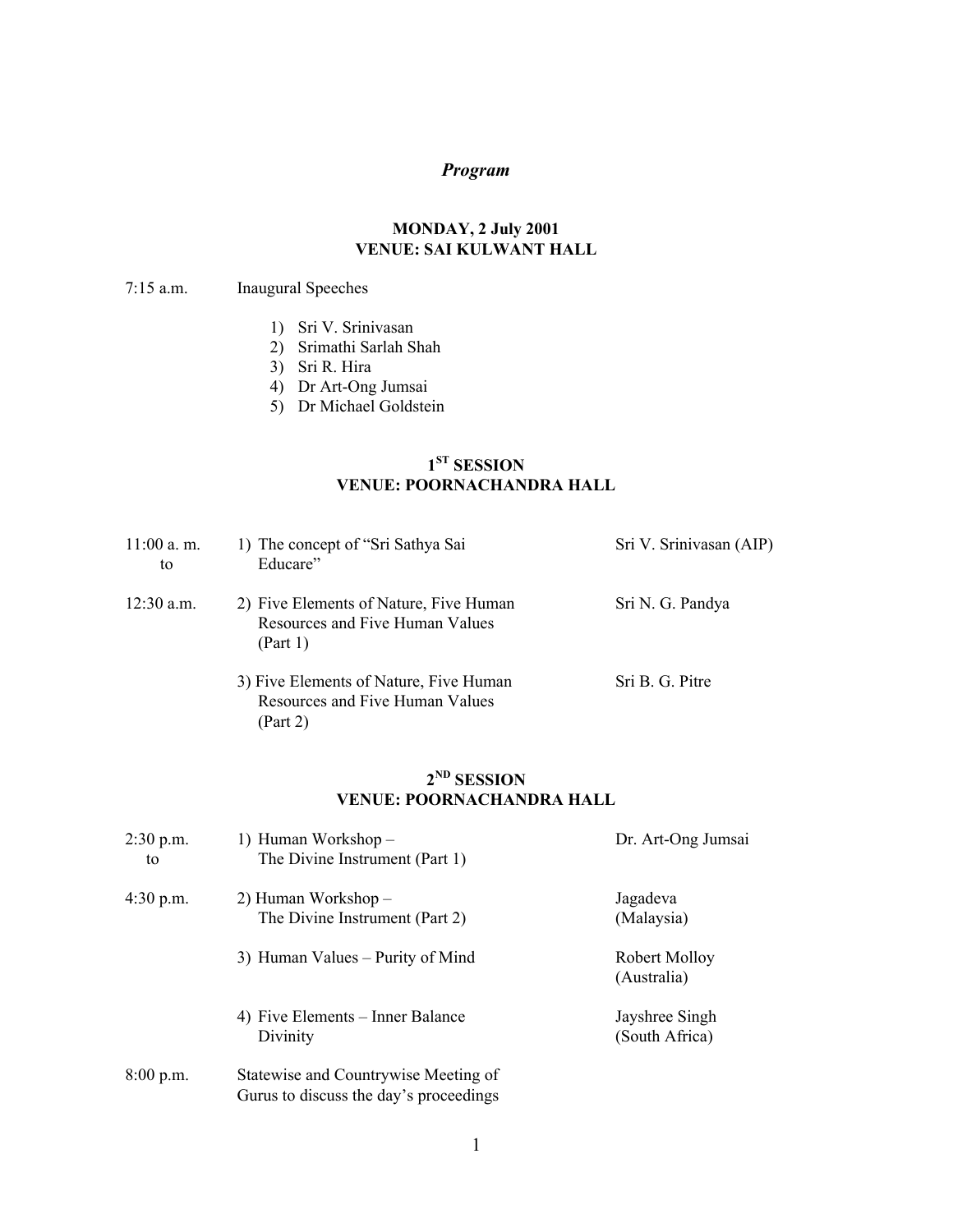# **TUESDAY, 3 JULY 2001**

# **3RD SESSION VENUE: POORNACHANDRA HALL**

| $10:00$ a.m.<br>to | Five "D's" for Educare                    |                                    |
|--------------------|-------------------------------------------|------------------------------------|
| 12:00 p.m          | 1) Devotion – Sadhana (Part 1)            | N. R. Shashikala                   |
|                    | 2) Devotion – Sadhana (Part 2)            | Karunes Ratnasingam<br>(U.K.)      |
|                    | 3) Discipline – Habit Formation           | Pratima Patel<br>(Gujarat)         |
|                    | 4) Duty – Seva – Selfless Service         | Deepali Changkoti<br>(Assam)       |
|                    | 5) Discrimination – Ceiling on Desires    | Dr. Vijayalaxmi<br>(Tamilnadu)     |
|                    | 6) The Inner Instrument                   | <b>Bernice Mead</b><br>(USA)       |
|                    | 7) Determination – Sense Control (Part 1) | Neeta Khanna<br>(Himachal Pradesh) |
|                    | 8) Determination – Sense Control (Part 2) | Srimathi Venkatesh<br>(Oman)       |
|                    | 9) Address on Educare                     | Sri S. V. Giri                     |

# **4TH SESSION VENUE: POORNACHANDRA HALL**

| $2:30$ p.m.<br>to | 1) Parenting $1 - An$ Integral Part<br>of Educare                               | Dr. Pal Dhall<br>(Australia) |
|-------------------|---------------------------------------------------------------------------------|------------------------------|
| $4:30$ p.m.       | 2) Parenting $2 - B$ riefing Gurus on<br>Child Psychology                       | Dr. T. Judo                  |
|                   | 3) Modification and Sequencing of Curriculum<br>in 3 groups of Bal Vikas Course | Kamla Pandya                 |
|                   | 4) Induction of the Life and Message of<br>Sri Sathya Sai Avatar in Curriculum  | Devi Rajgopal                |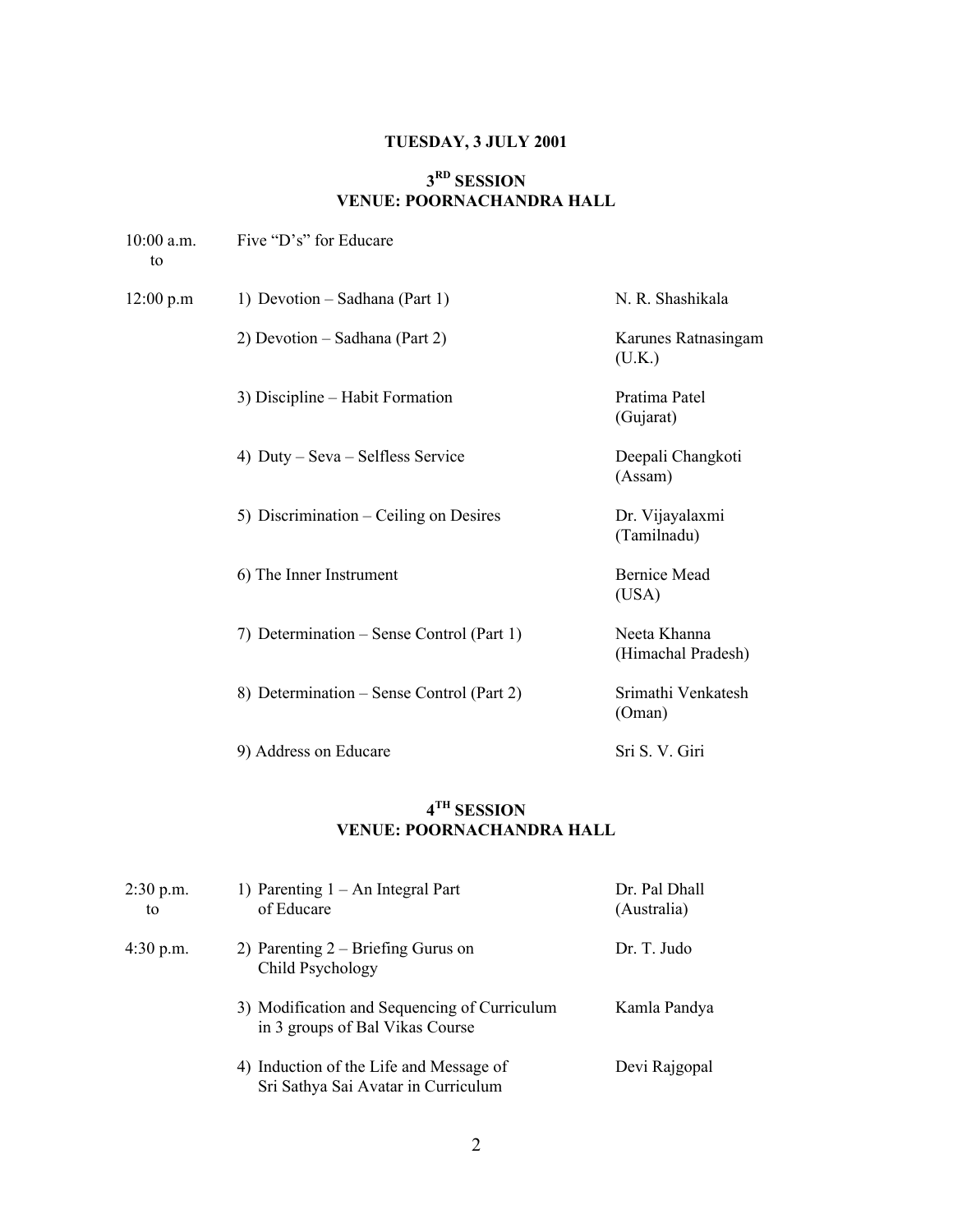| 5) Induction of the Life and Message of | Nimmi Kanwar |
|-----------------------------------------|--------------|
| Sri Sathya Sai Avatar in Curriculum     |              |

#### **WEDNESDAY, 4 JULY 2001**

#### **VALEDICTORY SESSION VENUE : SAI KULWANT HALL**

7:15 a.m. Valedictory Remarks

Sri Indulal Shah Victor Kanu

Divine Valedictory Message - I

#### **5TH SESSION VENUE : POORNACHANDRA HALL**

#### 2:30 p.m. Overview and Recommendations

Sri R. Hira Sri V. Srinivas Dr Art-Ong Jumsai

#### **THURSDAY, 5 JULY 2001**

#### **GURU POURNIMA FESTIVAL VENUE : SAI KULWANT HALL**

7:15 a.m. Offering of Proceedings, Resolution and Action Plan at the Divine Lotus Feet

> Laksmi Gopinath Sri Srinivasan Divine Valedictory Message – II

#### **CONCLUDING SESSION (CONFERENCE HALL)**

10:30am

Dr. Meyer Jagadeesan Pitre Brother Hira Bal Vikas Guru's Pledge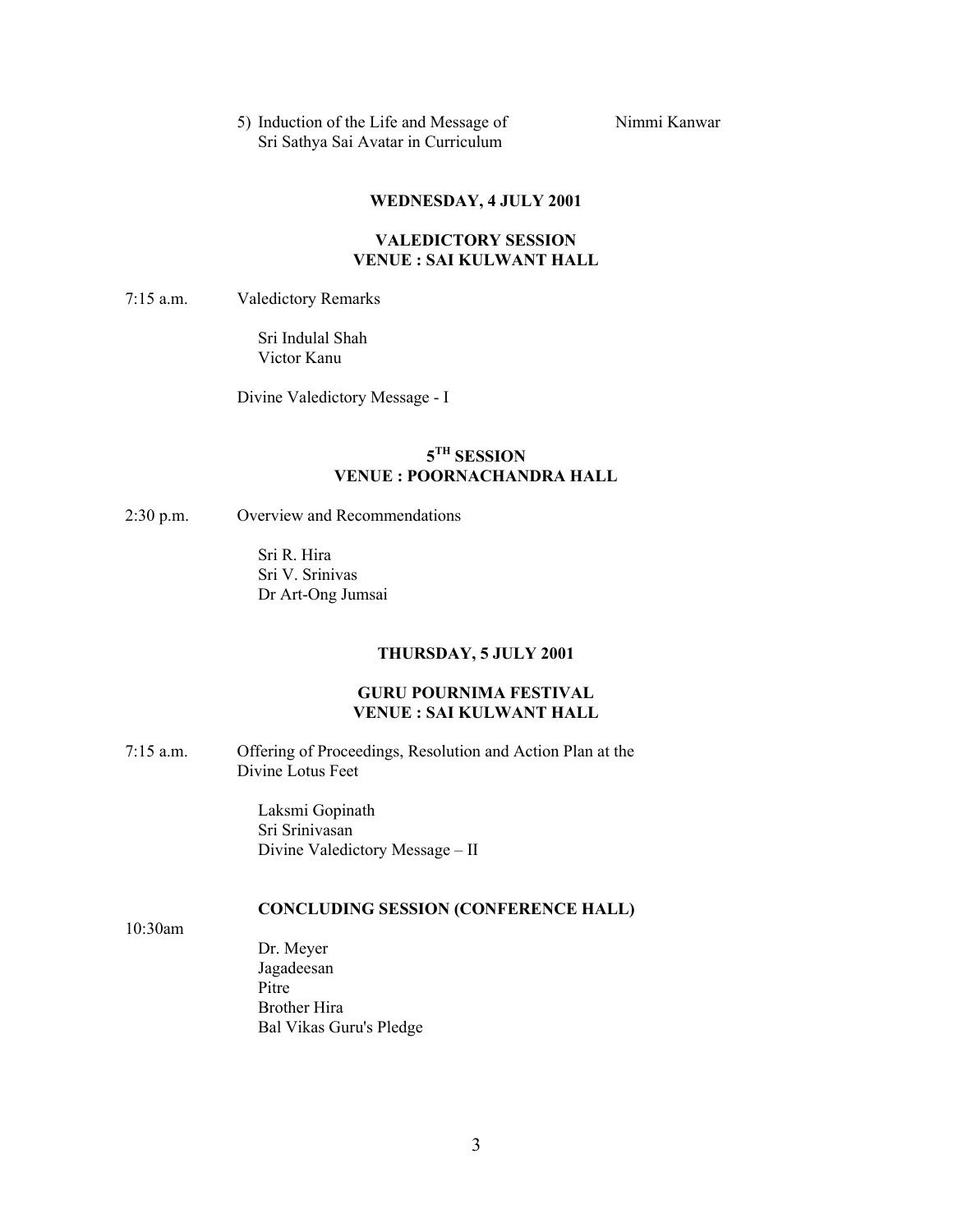#### *Inaugural Addresses*

#### **Inaugural Address 1, Sri V. Srinivasan**

Om Sri Sai Ram offering my most Loving and Humble Pranams at the Lotus Feet of our Beloved Bhagawan, it is my pleasure and privilege to welcome the thousands of delegates from more than 44 countries and from all over India to this International Convention of Sri Sathya Sai Bal Vikas Gurus. This Convention is taking place due to Bhagawan's gracious acceptance of the prayers submitted at the lotus feet during the  $75<sup>th</sup>$  Birthday Celebrations. The Bal Vikas gurus prayed that they may be permitted to hold their Convention during Guru Poornima. Bhagawan graciously granted their prayer. All the gurus, all the trainers, all the delegates, all the speakers are deeply indebted and grateful to Bhagawan for permitting this Convention to be held in the Divine ambience.

Before I proceed, I wish to read here the message from the honourable Prime Minister Sri Atal Bihari Vajbayee of India on this occasion.

*I am pleased to know the International Convention of Sri Sathya Sai Bal Vikas Gurus is being held on the theme of Educare, that is education based human values in Prasanthi Nilayam in July 2001. This is yet another example of Bhagwan Sri Sathya Sai Baba's deep commitment to the all round development of all people in particular our children who are the future of our nation and of humanity.*

*Bhagwan's profound understanding of the art and science of education has given Him the insight, into converting syllabus and text book bound found education into holistic Educare that involves both teachers and parents and gives them the joy as well as the responsibility in developing children's potential. This 5 D's of devotion, Discipline, Duty, Discrimination and Determination will help not just young people but also all of us in leading good meaningful and happy lives. Truly, the philosophy and practise of Educare needs to be integrated into the general system of education in India for our national re-generation.*

*I send my best wishes for the success of the Convention, to all its participants. I hope that we will be able to transmit the knowledge and love that Bhagwan generates to all the children that they are entrusted with.*

Over the ages, in the aeons of time, in the different *yugas*, whenever there has been rise of unrighteousness and evil, Divinity descends as Avatar, to destroy the evil and protect the gentle, the meek and the good. This Avatar has also come but with the slightly different approach. This Avatar has come not for the destruction of evil but for the transformation of mankind, to make them realise their innate divinity. This Avatar has been teaching right from His birth much more so, after He declared that He is Sai.

This transformation is based on love and that love encompasses education and teaching as an integral part. This teaching has transformed devils into devotees, restlessness into peace, hatred into love, greed into sacrifice, immorality into morality and mortality into immortality.

This teaching is not in the classroom, not the teaching of the  $3 \text{ R's}$ , not from text books but in the university of life of which Bhagawan is the Chancellor. Teaching is there in every act, every word, and every glance. Sai education is for life not for living. The theme of this Convention is Sathya Sai Educare. What a wonderful word! What a wonderful concept! It is a holistic view of life itself not just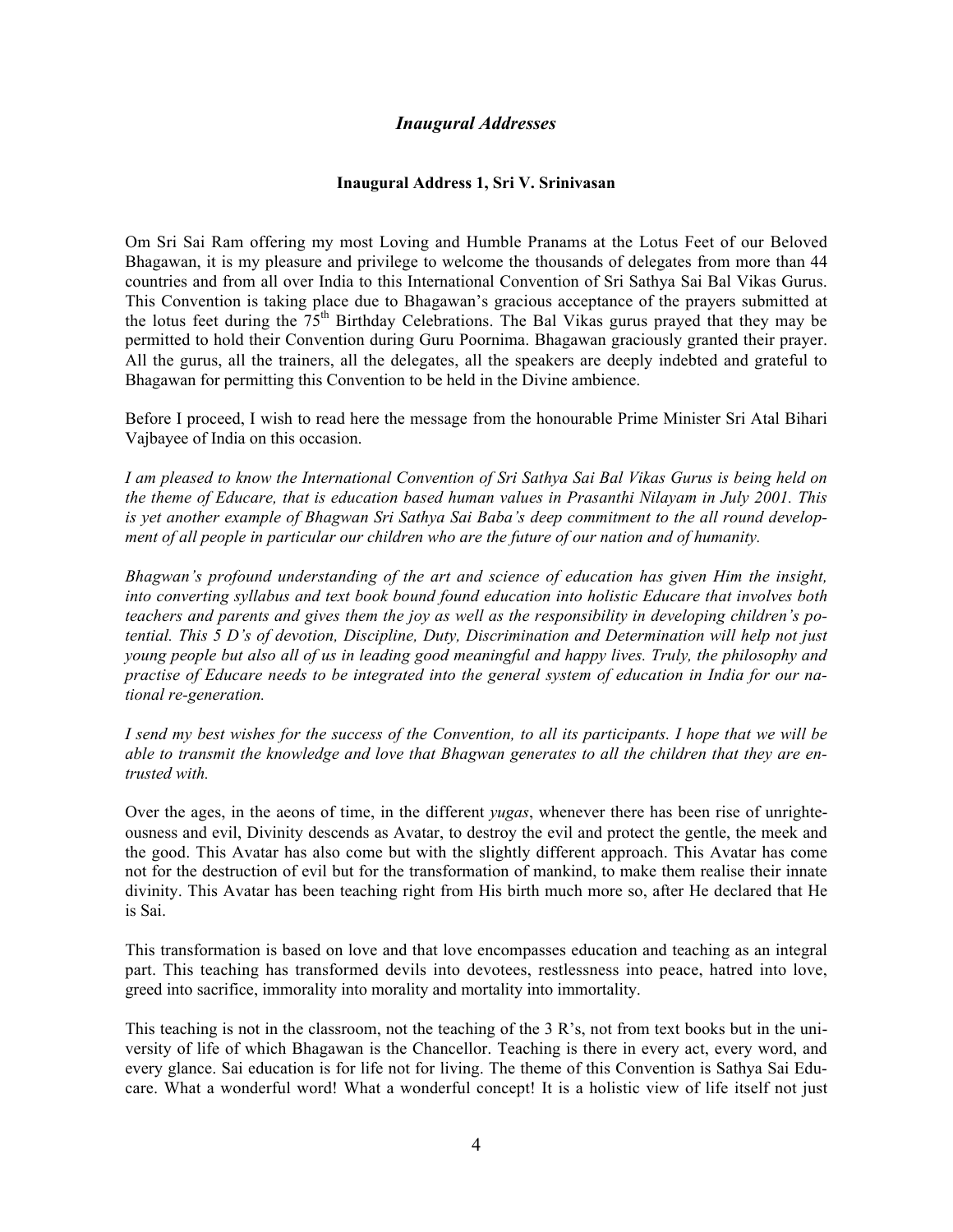parts, but the intrinsic interconnecton of all creation, spirituality with man and uniting him with the supreme God transforming man into the Superman with the Mastermind.

Sai learning or Educare is not the learning from books by rote, to be vomited in the examination halls. But it is the learning from life, which is absorbed into living and transforming Educare. This gives a new meaning to dull mathematics and geography, a new vitality to language, cosmic understanding to science and an enhanced beauty to music and art. It is not to be stuffed from without into the ears of innocent children. Rather it comes from within. It is the release of the inherent intuition and divinity, which is within every individual. It is the blooming of the Divine Lotus and which is there within every single person in this world. Bhagawan says that complete knowledge is within us but unfortunately we do not look inward but always look outward. Start searching for that which cannot be found externally. So, as gurus we are first to unlearn all that is irrelevant which we have assimilated over the years and learn to look within before we can communicate with the children.

We have to learn the language of the heart and give up the language of the art. We have to understand the basic connection of the elements, the senses and the values which Bhagawan so beautifully teaches us. We have to live the Educare before we can teach it. We must not just be receptors, we must become vibrators and radiators. Values must radiate from us encompassing all sections of the society.

Today in India, lakhs of children have benefited from the Bal Vikas programme. It is due to the dedicated efforts mainly of the Mahilas. The Bal Vikas has become an important and vital part of the Sai Divine mission. In so many cases, Bal Vikas children have transformed the entire family. The Bal Vikas programme has evolved over the years from Bal Vikas we had EHV then we had 3HV and now we have Educare.

All step by step are complete whole, Bhagawan says before the hands act as per the head they should consult the heart, that is 3HV. Bhagawan has guided the humanity and will continue to guide it through the centuries, transforming man to become the real human being. To tell us more about the Sai Education program, we have today distinguished speakers here.

Srimathi Sarala Shah will address this Conference as to why are we having this Conference. She is the National Coordinator of the Bal Vikas educational program and has spent decades implementing Bhagawan's teachings for the benefit of the children. Sri R. Hira Zonal Chairman of the Overseas Organisation will talk to us about the overseas activities in Sai Education. Dr. Art-Ong Jumsai is member of Parliament of Thailand, NASA scientist, industrialist and a deeply spiritual man and a great devotee of Bhagawan. He is the present Director of the Institute of Sathya Sai Education in Thailand. He will speak to us on Sathya Sai Education, the vision. We were to have, we have with us sister Bernice Mead who is the Educational Coordinator of USA to speak to us on the role of Sathya Sai Education in USA. But unfortunately she has tremendous congestion in her throat and she is unable to speak today. But she is with us and perhaps during the Conference she will be addressing us. Finally we will have Dr. Michael Goldstein, Zonal Chairman of the Overseas Organisation who will speak on the future of the Bal Vikas and EHV at the global level. I now invite the speakers, starting with Srimathi Sarala Shah to address this Convention and we pray to Bhagawan to guide us and help us to become fit instruments in His Divine mission. Jai Sai Ram.

**Sri V. Srinivasan**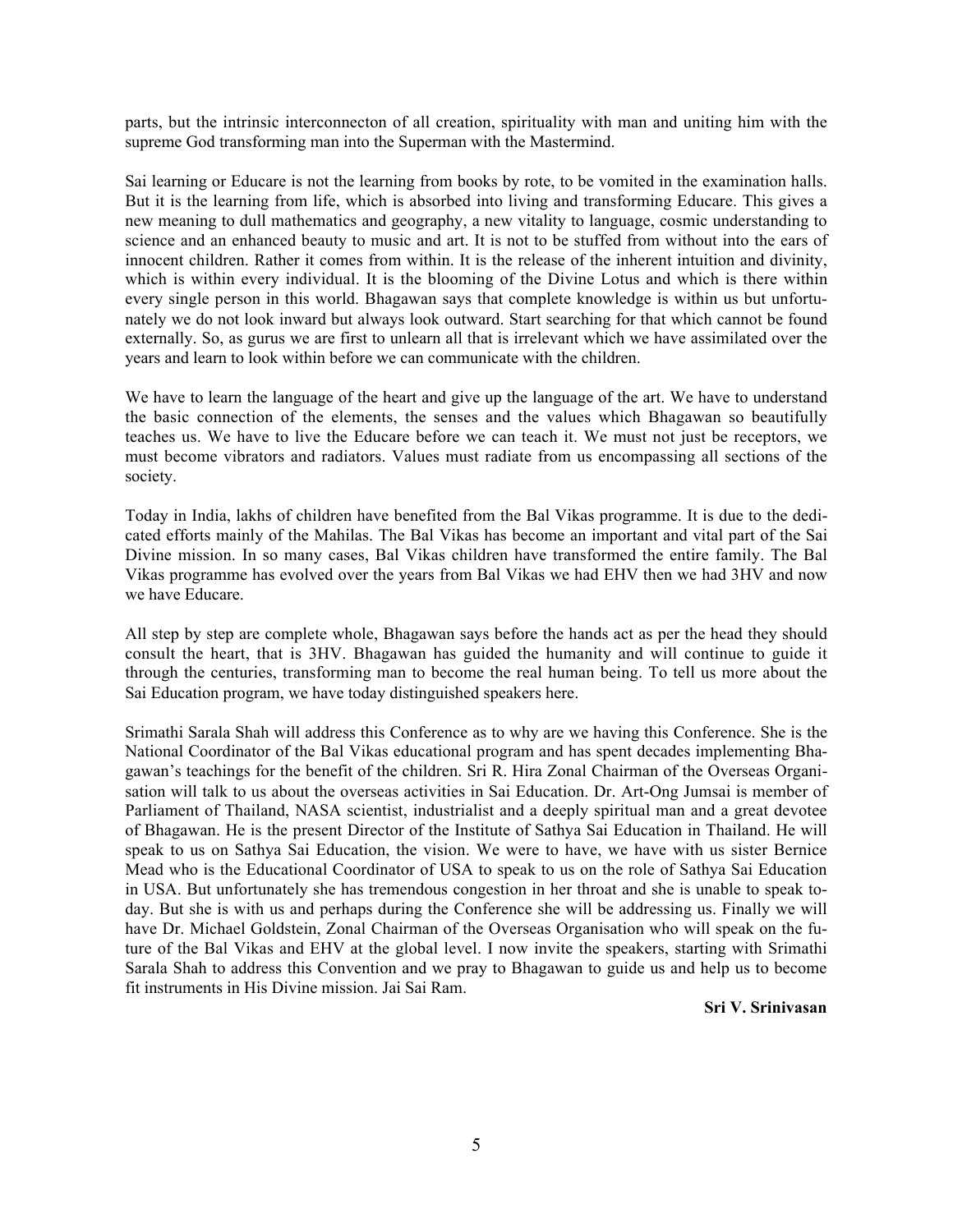#### **Inaugural Address 2, Smt. Sarla I. Shah**

#### Dear Delegates

Sai Ram!

By the grace of Bhagawan Baba, we have all gathered here today to launch yet another important programme which is a landmark programme in the history of Sathya Sai Bal Vikas Education Programme. I would rather say, this Education teaches us to 'Live with the Source' at the spiritual level and 'achieve Human Excellence" at the worldly level.

The Bal Vikas Programme as we all know has a long and cherished history dating back to the year 1969. I would like to place in brief before this august gathering how the Divine Master Plan unfolded during last 3 decades. Our Beloved Bhagawan entrusted the responsibility of starting "*Bal Vihars*" to the *Mahila Vibhag* to impart education in the ancient scriptures through story telling, enacting plays on moral themes and through singing of Bhajans. Thus began Sai's Childrens Education under His Divine guidance.

It was in 1971 when the first All India *Bal Vihar* Teachers' Conference was held that the nomenclature of *Bal Vihar* was changed to Bal Vikas to clarify the objectives of child education, which was to blossom truth, beauty and goodness in the child. The rules, regulations and syllabus of Bal Vikas course were drawn up at this Conference.

At Rajamundry in 1973, at the Second All India Conference Bhagawan addressed teachers as "*gurus*", clarifying that a guru is one who dispels darkness and helps the child to understand Divinity within oneself. He stressed the universal nature of spiritual training. Bhagawan advised gurus to do *Tapas* by "practicing before preaching". The syllabus for Group III children, namely, in the age group of 12 to15 was prepared at this Conference.

At the 4<sup>th</sup> Conference in 1980 Swami introduced the concept of " Ceiling on Desires" programme for children and unfolded how non-violence meant saving of food, water, energy, time and money and how waste is violence. Bhagawan stressed that the only remedy to curb violence was to minimise desires. Since then the children's motto has been "Waste not, but save".

Thereafter several new dimensions were added by Bhagawan to the Bal Vikas Programme. This is now a veritable Sai movement confined not only to India but encompassing the entire world. It is a silent revolution in the life of children who are lucky to be a part and parcel of this life moulding Education.

In India several lakhs of children have taken advantage of this course in the last 30 years and have become part of the Sathya Sai army for conducting spiritual, educational and service activities under the banner of Sathya Sai Organisation by rendering yeoman service to mankind.

Today we have about 10,000 gurus conducting training in the 9 year Bal Vikas Course covering over two lakh students from every district of India and even roughly considering five persons per family, approximately a million individuals have been associated with the Bal Vikas Education in the 20<sup>th</sup> Century.

However, for the 21<sup>st</sup> Century, we are now visualising the Sri Sathya Sai Bal Vikas movement from an entirely different perspective.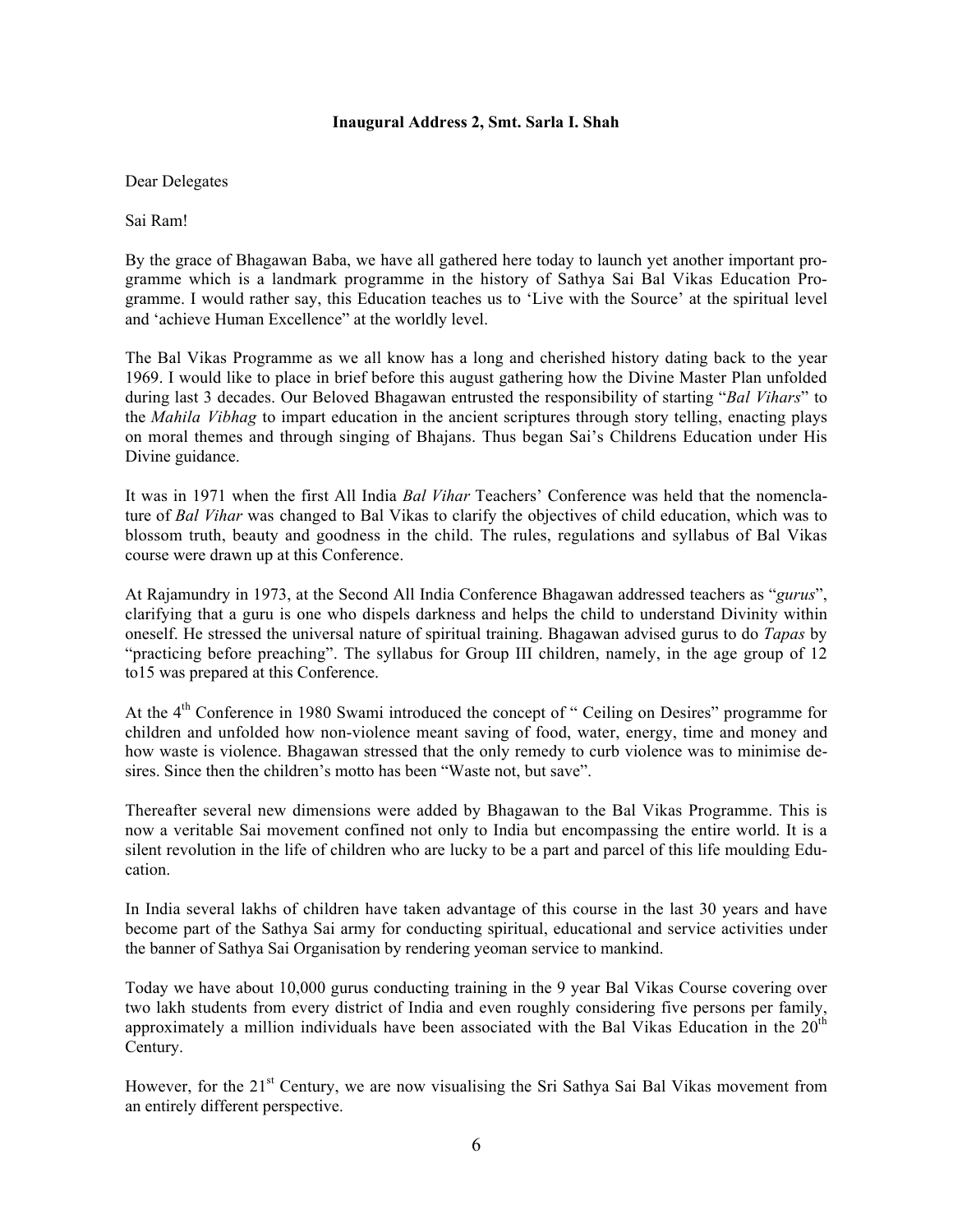Sai Avatar has persistently drawn our attention to the fact that man has a strong relationship with the five elements of nature which are sustained by the Divine Energy of Love. He has emphasised that the relationship between Man and Nature is integral, as man also is the manifestation of the five elements.

Baba explains that as the five elements in nature are in perfect harmony, so all the five human resources in man should be in harmony. But this balance within man is unfortunately totally upset today and, man has become responsible for upsetting the balance of the five elements in nature, resulting in what we call calamities.

To a question put to Swami as to how man can maintain the balance of the five elements in nature; Swami replied that "*Man can achieve this only by practising Human Values*". Thus, Swami has given us the true relationship of the Five Human Values. This is Sri Sathya Sai "EDUCARE".

Educare is a sublime ideal, an ideal that will startle us with its greatness, its universal dimension. It is a perfect ideal to hold before our mind's eye, and to strive for incessantly. As we progress, gradually our imperfections and difficulties will vanish and instead of regarding life as a drudgery and shirking from it, we shall relish the sweetness, this life offers us through so many opportunities to improve. We shall find joy even while performing the little daily tasks and experience happiness wherever we are placed.

"Educare" is that which helps man to retain his innate divinity on a continual basis. Educare is also the art of ensuring a perfect constant balance of the five elements within, by managing the mind and the inputs from the five senses, so that the surge of the Divine energy from within, flows uninterrupted. In other words, a harmony between thought, word and deed has to be achieved in such a manner that the physical world is perceived as an extension of the spiritual world.

The human values are inherent in man. They emanate from within as pure Love and cannot be taught from outside. What is required is to employ learning techniques and approaches, which enable the individual to practice them in his daily life.

In order to understand and incorporate this concept in the Bal Vikas course and to orient the Bal Vikas gurus and children, this convention proposed to deliberate on the carefully drafted Agenda of Educare. This Convention will consider the existing course content in the background of the Divine Message of Educare and decide what new inputs need to be added into the course content so that the complete Sri Sathya Sai Message on Educare is ingrained in the Bal Vikas Syllabus from the age of 5 – gradually up to age 14. This will be education for life, and not for living.

In this shifting scenario Educare will not bear fruit without the proactive participation of the Bal Vikas gurus and the parents of Bal Vikas children. This Convention will therefore consider ways and means of introducing to trainers, Bal Vikas gurus and parents, the concept of Educare and involving them in its implementation.

It is in this context that the Life and Message of Sri Sathya Sai Avatar will now be a part of the Bal Vikas course content.

For the first time in the history of mankind an Avatar has synthesized knowledge and action in a simplified manner. He has shattered all myths of spirituality and taken it beyond all caste, colour, religion and creed and brought it within the reach of the common man to make Sai families and a Sai Society. Thus Bal Vikas will lead to *Lok* Vikas. We are out to visualize the Universe of Peace where human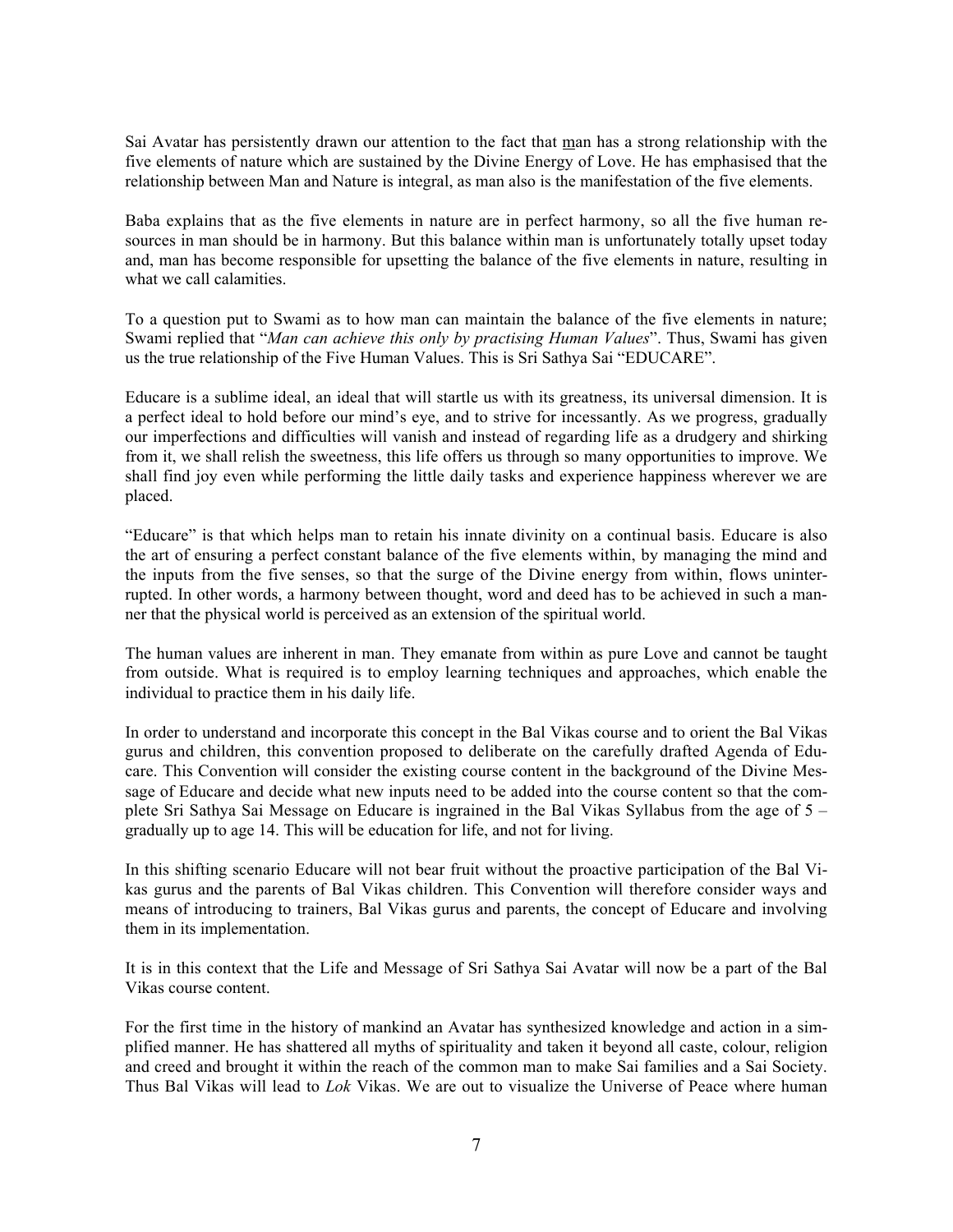beings along with birds and bees and all forms of creation are breathing and radiating Peace and Love all around. The challenge is as great as the Ideal. This is the aim of this convention.

Before I conclude let us all remember the Divine Declaration of Sri Sathya Sai Baba Avatar. The Avatar says:-

*"My task is not merely to cure, console and remove individual misery. But there is something far more important. The important task of the mango tree is to produce the mango fruit. The leaves, the branches and the trunk of the tree are useful in their own way, no doubt, but the main aim of the mango tree is to produce the mango tree. So too, the removal of misery and distress are all incidental to my mission. My main task is re-establishment of Vedas and Shastras in the hearts of all people".*

This divine declaration of the Avatar is the one without a second – Educare is the Veda of the  $21<sup>st</sup>$ Century.

The Educational family namely gurus, parents, students and administration have to join hands to manure, water and nurture the seed/sown by dedicated workers in last thirty years under Divine guidance.

With confidence, we visualise the ripened sweet fruit of the "Divine Perennial Seed" for the world to "Taste" in twenty first century.

Let us all fold our hand and humbly pray to Bhagawan to bless us all to be his worthy instruments in this great Mission and pray, "May Lord make *Sankalpa* for successful implementation of Educare Programme of Bal Vikas." Sai Ram!

#### **Sarla Indulal Shah**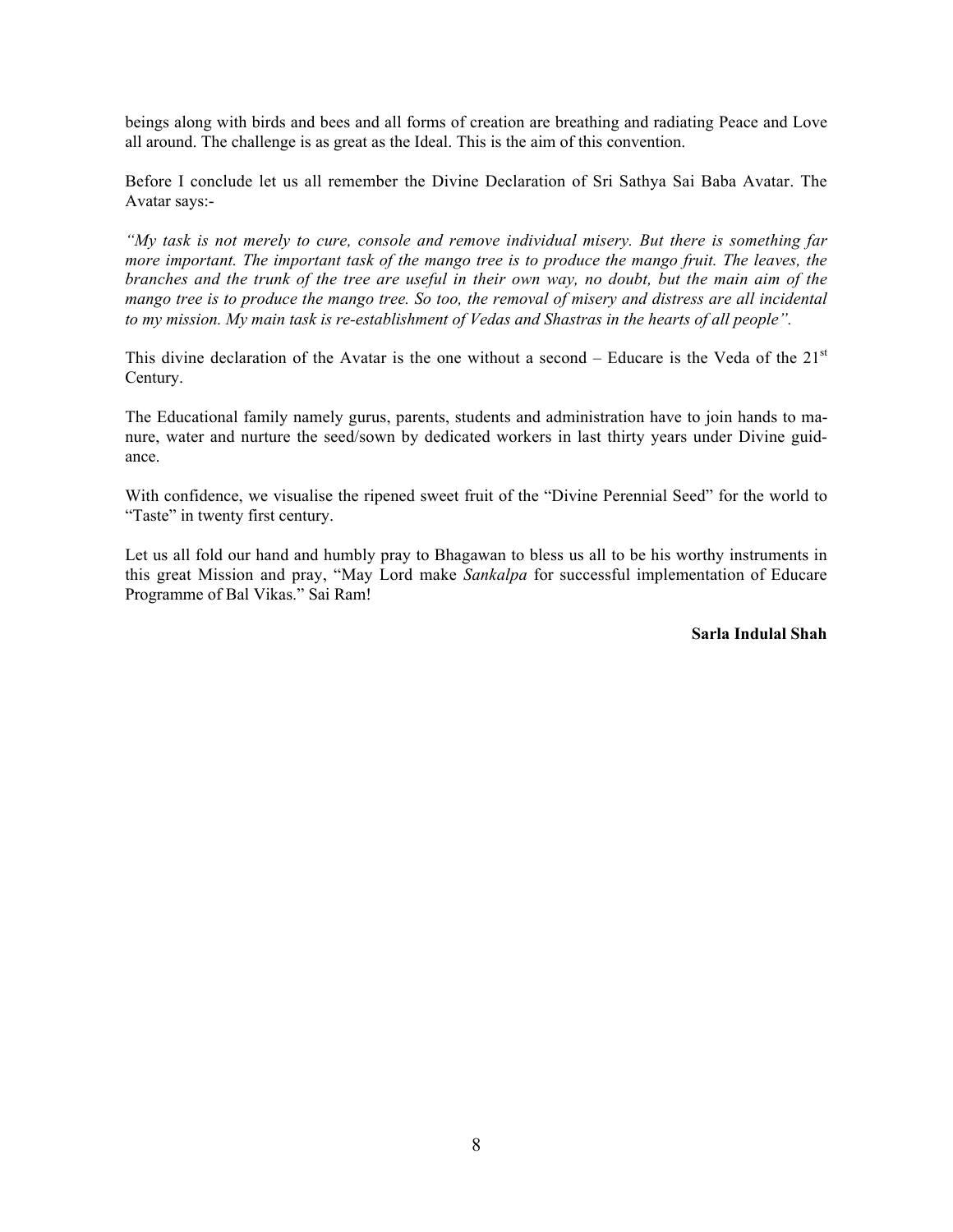#### **Inaugural Address 3, Sri R. Hira**

On behalf of all crusaders of the new era of Sathya Sai Educare we offer our most reverential salutations at the Divine Lotus Feet of the Supreme Eternal Educator, our beloved Lord Bhagawan Sri Sathya Sai Baba.

Bhagawan, we overseas gurus are ever grateful to You for allowing us to be in Your Divine presence on this most auspicious celebration of Guru Poornima which marks the 31<sup>st</sup> Anniversary of the Sri Sathya Sai Bal Vikas (SSBV), and the first International Convention.

In some overseas countries Bal Vikas is referred to as Sai Spiritual Education (SSE) and also as the formless aspect referred to as Sathya Sai Education in Human Values (SSEHV). This Convention will clarify the three in one concept of SSBV, SSE and SSEHV.

Bhagawan initiated His program of values education as early as 1936 when He was staying in the house of Karnam Subbama on the west bank of the Chitravathi. At the age of ten He used to sing a song beginning with, "Let our daily journey move on and on with *Sathya, Dharma, Shanti, Prema*.

Since the famous letter of the May 25 1947, written by Bhagawan to His brother at the age of twenty one Baba has announced His mission to give a concrete form and content to the Sathya Sai World Education Design.

Sri Aurobindo has said, "A new centre of thought, implies a new centre of education." Sri Sathya Sai Avatar has no destructive weapon in like the *Kodanda* bow of Sri Ramachandra or the *Chakra* Discus of Sri Krishna. Sai Avatar relies on education rather than elimination. Bhagawan relies on instruction rather than destruction. Education is the most important weapon of Sai Avatar. Baba is the Supreme Educator of the new age which humanity has never experienced before. There is no precedent where One Supreme Being has contributed to the understanding of all known and unknown sciences. Bhagawan is the epitome of all wisdom – Swami verily is the *Jnana* Avatar. Today the gurus of the world have gathered at His Lotus Feet for offering themselves in the Sathya Sai *Jnana Yagna* of Educare. With unparalleled calibre and discipline the whole world is applauding Sai Institutions, because wisdom has no national border. Every student in the world wants to enrol in Sai University. Puttaparthi today is the world's capital of education.

We gurus are born or meant for the mission of establishing an ideal world of paradise to realise Baba's plan of an ideal world. So when we gurus live and function in harmony with the Divine Plan – our goal of paradise will be achieved. The point is to become One with our *Sadguru* Sai in His Divine Plan of world education. We gurus have to strive for the great purification to take place on the individual level and Cosmic level as well. Our *sadhana* is to purify and then the society will change. From now on we cannot be at ease until we purify ourselves enough and purify all who come into contact with us. With discovery of Radium, Uranium and Plutonium, radiation energy and radio activity are words included in average vocabulary. There is something that surpasses mineral radiation – we can call it Divine Spiritual Radiation which comes from the Universal Sai Energy. This Divine Energy is without limitation and transmitted through the human body. This is the greatest power available to the gurus. The intensity may differ according to the level of individual effort and awareness – we pray Bhagawan to teach us gurus the secret of Divine Spiritual Radiation.

*Sathyam, Sivam, Sundaram* is the nature of our Master. So we gurus have to be the same. The goal of each guru's *sadhana* is *Sathyam, Sivam, Sundaram. "I am neither man, nor God nor archangel nor angel. I am not to be known by the names of any four castes or of the four stages of human*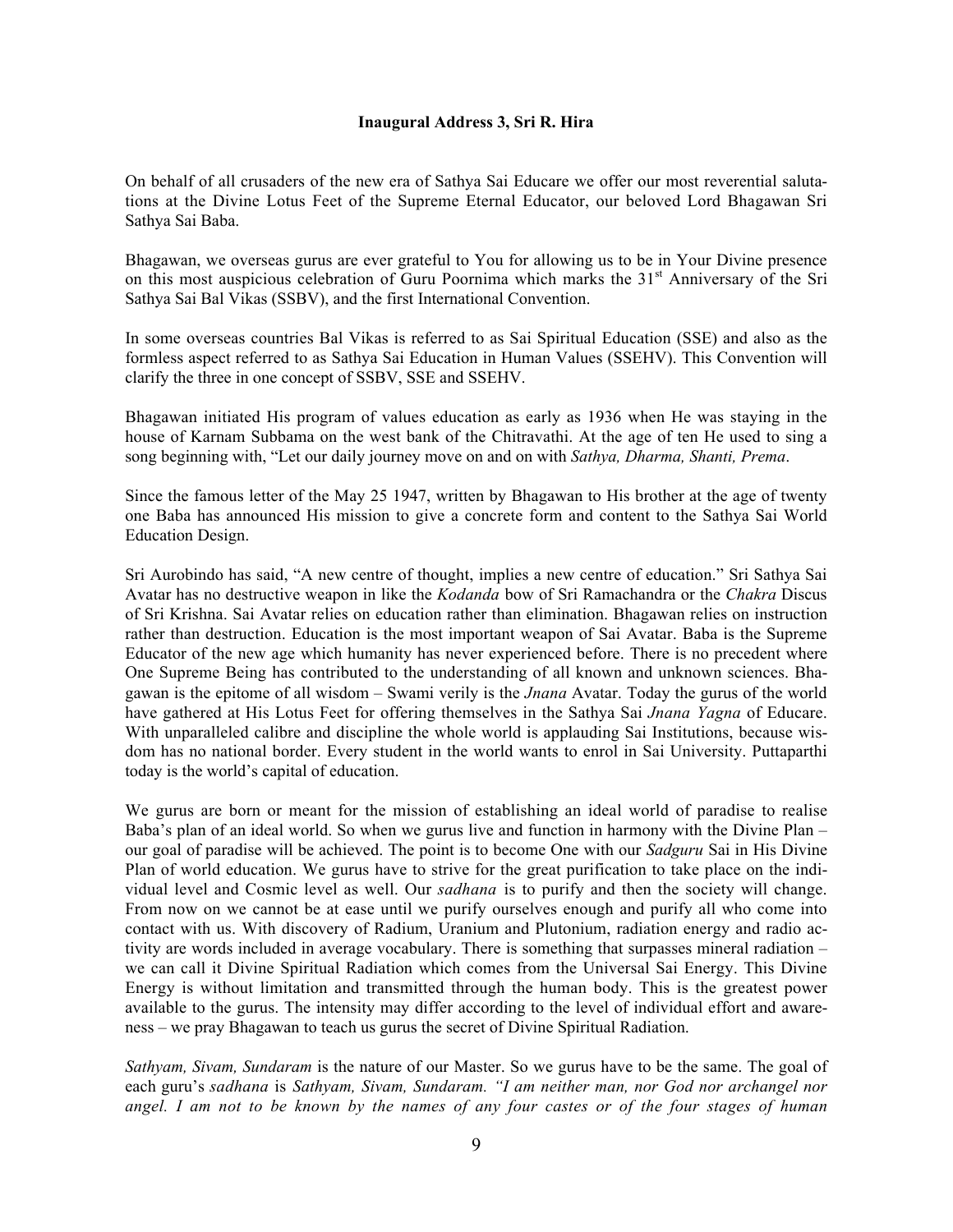*life……Know Me as the Teacher of Truth,"* says Bhagawan. We are not Bal Vikas gurus but *sadhakas* of Truth, Beauty and Virtue. And for this very reason Bhagawan changed the name from *Bal Vihar* to Bal Vikas in 1971 to encourage the Good, the Truth and the Beautiful in the child to blossom, to express and expand.

As Bhagawan has not disclosed His world education design, how do we prove that our Lord has such a Master Plan to save humanity through education? The proof is in the fact that the Bukkapatnam High School was the first step in promoting and patronising educational institutions. It had the honour of being known by His Name. He was the president of the school committee. He imparted counsel to the headmaster and other teachers. On one school day in 1951 when Baba conferred the honorary PhD degree to Professor Kasturi, he fell at Baba's Feet and pleaded, "I am not entitled to the PhD degree." Baba smiled and patted Professor Kasturi saying, "You are a PhD." Sri Vittal Rao, an old friend of Professor Kasturi, intercepted with a query, "PhD of which University?" Swami turned to him and said, "Puttaparthi University." Thirty years later in 1981 on *Vijaya Dashmi Day* the University of Puttaparthi, Sri Sathya Sai Institute of Higher Learning, was inaugurated with Bhagawan as chancellor and Dr. Vinayak Gokak as the first Vice Chancellor. This episode in Swami's Divine life shows that He has a Divine master plan for world education which unfolds only when we are ready. The other episode in Divine life which gives a glimpse of the Divine master plan for world education is when in 1986 Baba inaugurated the masters degree course in business administration. He said, "Not only MBA but our Institute should turn out MMM – Masters in Man Management.

Synthesis between body, mind and spirit is the major principle of Sai Educare. So, the Sai students refer to MBA as – Mind, Body and *Atma*.

India is the world's supreme source of spirituality and Bal Vikas is no exception. Since 1969, with humble beginnings in India the first Bal Vikas course was introduced to overseas countries in 1975. Today, after 25 years, Bal Vikas courses are conducted in over 100 countries with approximately 25,000 overseas children. We owe this honour and satisfaction to the deep devotion and great sacrifices of pioneer gurus from India, who spared no efforts to spread the Divine message to the children of the world through Bal Vikas. In Malaysia alone we have 5000 Bal Vikas students with all the infrastructure of guidelines, lesson plans, stories etc. Everything was originally started and developed in India.

On this occasion all we overseas gurus take this opportunity to express our heartfelt gratitude to all the Indian gurus for their untiring work and ever loving support and guidance to us, undeserving overseas gurus.

The 20 million overseas Indians are the hope and dream of a golden bridge conveying the Sathya Sai message through Bal Vikas to all communities. Sri Ramchandra had to cross only one bridge of *Dharma* to Lanka; Sri Krishna had to fight the wars of *adharma* only in one country, whereas in this day and age of globalisasion Sri Sathya Sai has been winning the wars of *Adharma* in all the 5 continents and across the seven seas. Through Bal Vikas the whole world reverberates Sai name and glory.

The moral for Sathya Sai gurus is, if there are a hundred wars of *Adharma* we will win them all. There is no failure when His grace and our effort match.

Amongst all activities of Sathya Sai Seva Organisation, Bal Vikas has shown the best results of serving humanity. It is because Bal Vikas lightens and brightens. Bal Vikas is the ambassador or flagship program of the Sri Sathya Sai Organisation which demonstrates the actual transformation in children.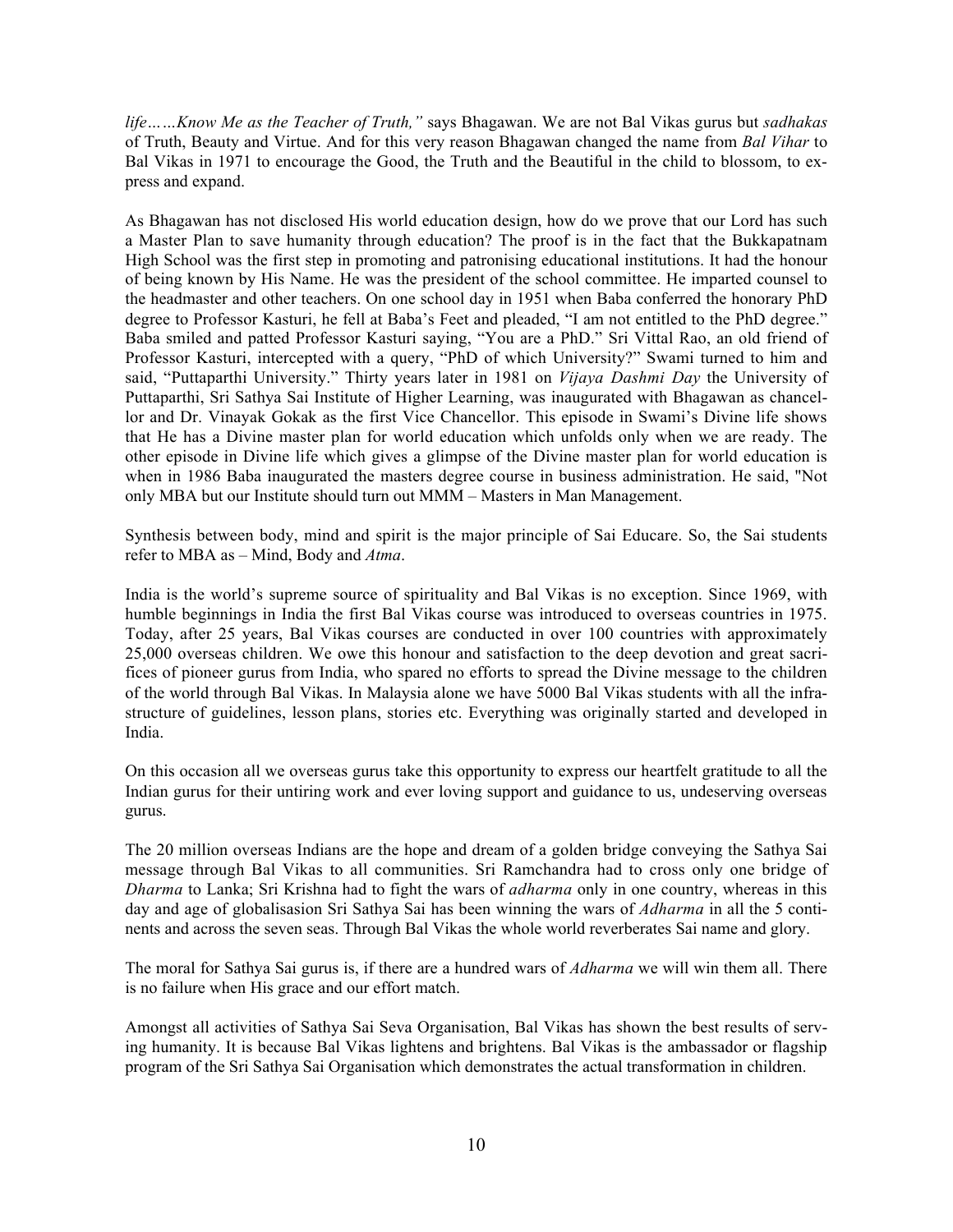Bal Vikas is the conscience of the household. Virtuous gurus, virtuous parents make a virtuous world. It is the process from Bal Vikas to *Loka* Vikas. Bak Vikas is prayer in action.

Bal Vikas is a very important *seva* for the salvation of children. Mother and child are connected by the umbilical cord. Whereas the guru and *shishya* are connected by the spiritual cord. We gurus must awaken to the failure of the existing civilisation and must set about creating a new epoch making one – with ancient wisdom. A new start for mankind with Sathya Sai Educare Bal Vikas is the turning point in civilisation and finally Balvikas is the creation of the civilization.

After 10 years of overseas Balvikas to answer the needs and serve the devotees further, a world class moral education program for the masses was researched and experimented at the devotee level. The findings of this experiment concluded with a firm resolution that there must come into being a spiritual education movement rather than a religious one that can revive and unite all faiths of the world. A program that is so powerful spiritually that all of earth's people will accept and believe in the teachings. As a result overseas SSEHV was born out of Bal Vikas in 1985. Bal Vikas is the parent and SSEHV is the child. Bal Vikas is meant mainly for Sai devotees' children and SSEHV is for the public schools, parents and others. SSEHV was based on five human values as the formless aspect of Divinity and religion.

The name of Sri Sathya Sai EHV has invited attention of many national and local Governments. SSEHV is estimated to have been adopted directly or informally by over 2000 schools in overseas countries, including schools of the Navy and the Police in some nations. In overseas countries education is one of the most effective ways of spreading Baba's Divine Message.

It is impossible to introduce and enumerate the Divine Glory, manifestations and transformations of overseas students. I would like to introduce a few important recent events:

In the UK the Sathya Sai Organisation organised a National Drama Festival on human values in February this year. Over sixty schools from 8 regions in the UK participated in the drama concerts. 26 judges were appointed from various sections of the society, including statesmen, bureaucrats, scholars, educationists who volunteered as judges. With Swami's Divine Grace 1500 Britons visited the final contest at the Grand Old Vic London Theatre and over 5000 people were exposed to Bhagawan's Divine Message. Amongst many complimentary messages received I would like to share just one, from the Deputy Mayor of Merton, London Region 1. "*The Sri Sathya Sai Organisation has once again regenerated these age old timeless values. These values are the very pillars of our school system. I hope all schools will practise them, not only today, for the purpose of their dramas but regularly in their day to day curriculum, so as to enrich the lives of this nation's young adults."*

A second example of Swami's infinite grace and mercy: In Canada at the Sathya Sai School, which was only six months old the convenor told students that Swami will not come to the celebration today as He is far away in India. Bhagawan's omniprescence was witnessed by the garland on Baba's picture growing in length to 75 inches – symbolising  $75<sup>th</sup>$  Birthday. This Divine manifestation was filmed and is now displayed at the Chaitanya Jyothi Museum in Puttaparthi.

Sathya Sai Institutes of Education have been formed in Africa, Australia, Brazil, Denmark, China, Japan, Thailand and many other countries based on the principles and teachings of Bhagawan. These Institutes are constantly training public and private school teachers and it is estimated that in the last 16 years over 50,000 overseas school teachers have received SSEHV training. There are more than 22 overseas Sathya Sai Schools in 16 countries, which have mostly been started in the last three years. A very strict code of discipline and affiliation is ensured to maintain the spiritual code of conduct. More than 500 public schools have started the *Gayathri Manthra* in Sri Lanka. There is no end to describe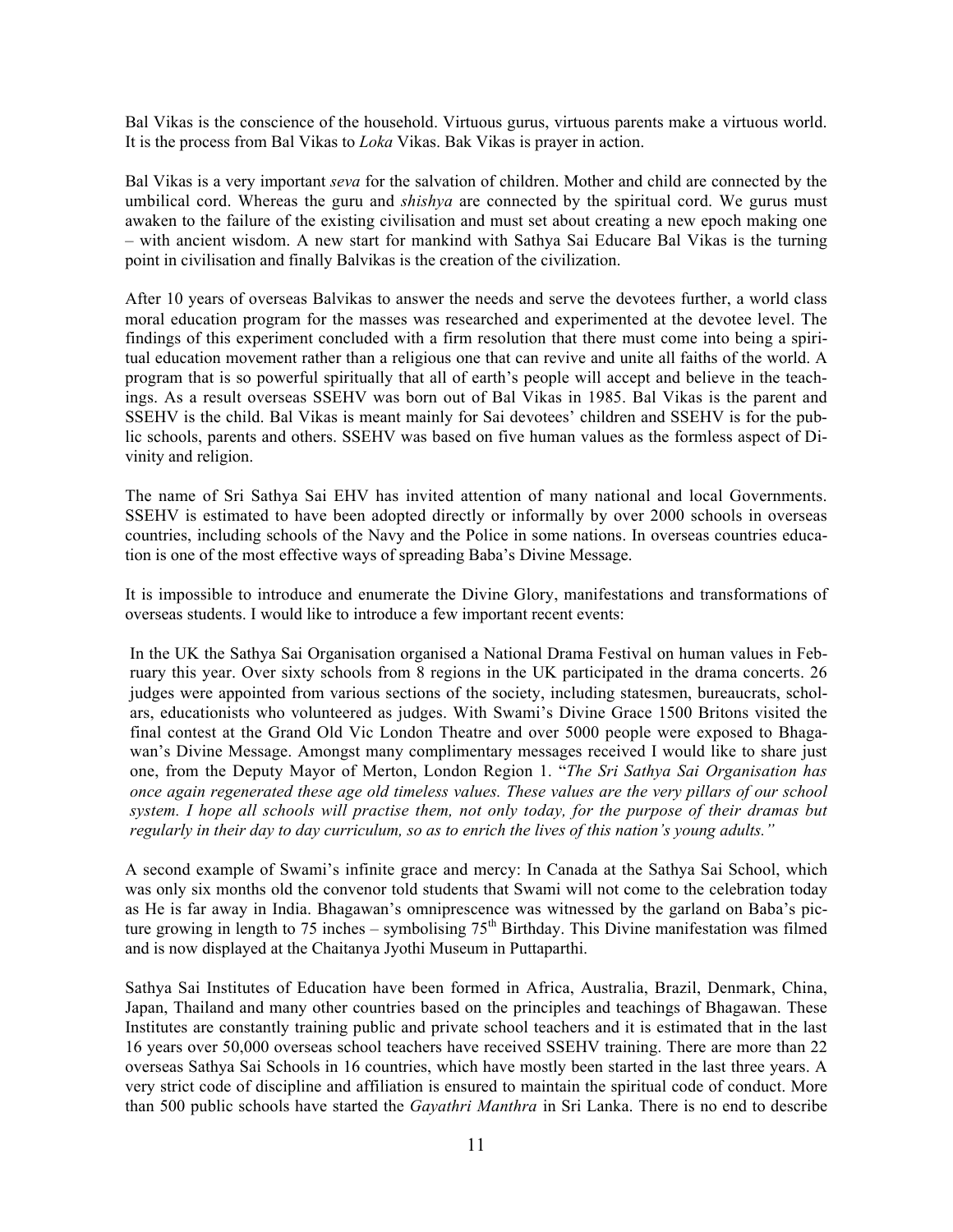Bhagawan's glory and majesty which has blessed the schools and institutes and transformed the lives of young adult*s.* It is only we devotees and gurus who can offer Baba's Educare packet to the world.

There are many paths to Divinity and the path of Spiritual Education is the best. Humanity is standing at the cross-roads in the great transitional period between the old era of darkness and the new age of Light.

We pray to Bhagawan to form a world class educational organisation that will surpass the conventional institutions like UNESCO and others to save mankind from the impending threats of poverty and pollution caused by disharmony and imbalances of the five elements, five senses and five human values. These form the core principle of Sathya Sai Educare. The successful implementation of Sathya Sai Educare Program will save the governments billions of dollars now being used for crime and environmental protection. These resources if directed to the deserving and needy will relieve poverty and distress in the developing countries.

While closing my remarks I would like to say that it is we gurus who have to make the paradise in the world of Sathya Sai. It is more challenging and demanding to be a Bal Vikas guru overseas than in India. Bhagawan, the overseas gurus have many doubts and difficulties. The gurus are innocent and pure. Oh Lord, the path that we gurus tread is very difficult and demanding. The gurus out of their love and devotion are making many sacrifices. Bhagawan I pray that you please lead each guru as your own child. Swami I pray You remove the doubts and difficulties of each guru and give them the precious boon of wisdom, strength, courage, inspiration and above all of more devotion for Your Divine Lotus Feet.

Finally Bhagawan, we pray for Your Divine Blessings for all the deliberations and proceedings of the Convention for the next two days. Jai Sai Ram!

**Sri R. Hira**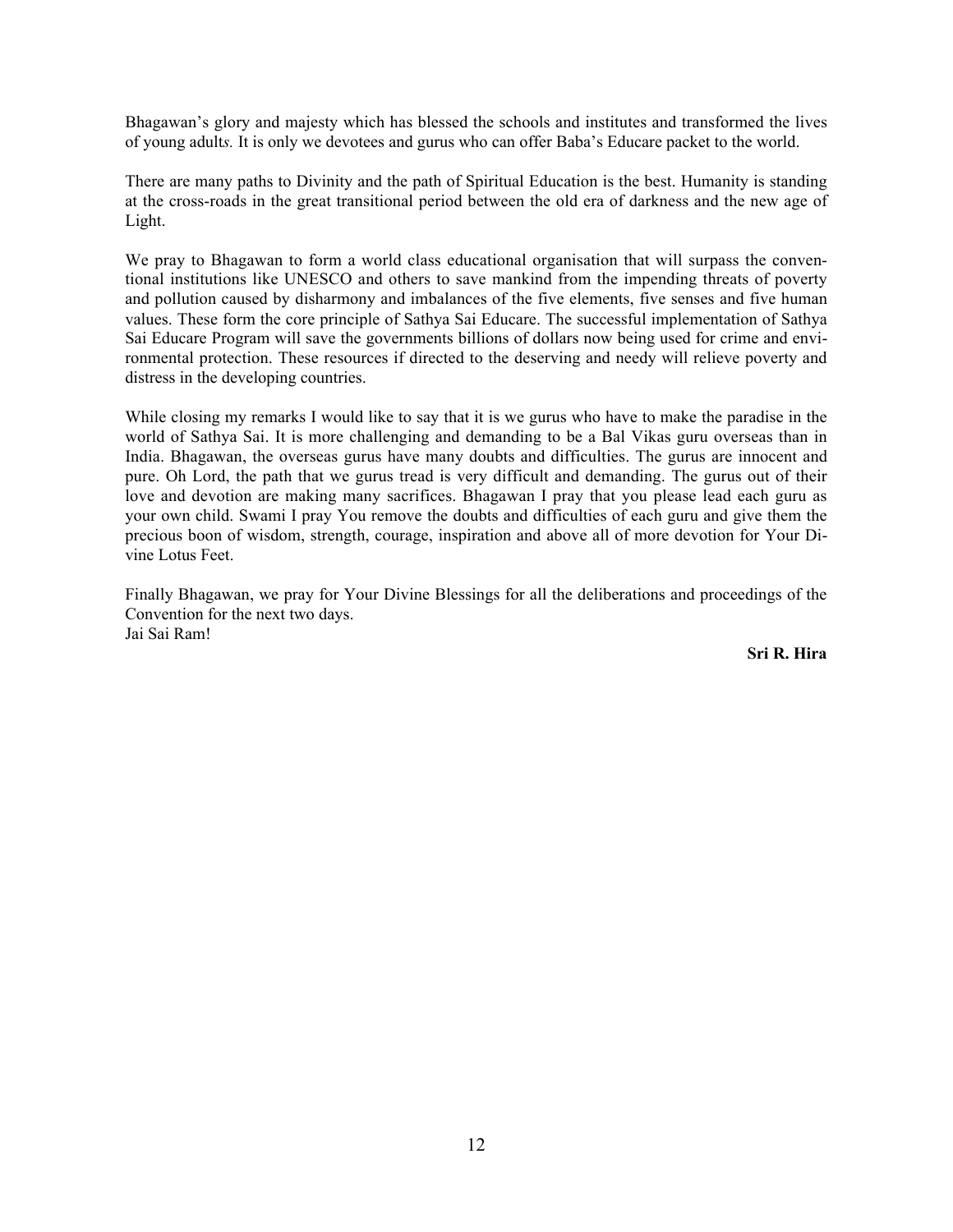#### **Inaugural Address 4, Dr. Art Ong Jumsai**

I humbly offer my loving prannaams at the Divine lotus feet of Bhagawan Baba. Dear gurus, sisters and brothers. The Avatar of the Age has promised us peace on Earth. Bhagawan Sri Sai Baba has said that peace will come sooner than what we expect. Bhagawan has told us that His message of Love and Peace and human values will spread all over the world through the education. You know the Avatar has all the powers in His hand. He doesn't really need us to change the world. In a whirl of His hand he can change the sky into earth, the earth into sky. But because of His Love and Compassion He has given us all the opportunity to play a part in His Divine Mission. It's us gurus who play an important part in spreading the message of Bhagawan Baba all over the world. This is His Love and Compassion allowing us to be a part of His great Divine Mission. We are truly grateful to Bhagawan for allowing us to take part to help bring about peace and enlightenment in the world. This is the greatest responsibility of all gurus who are sitting here because now you are the flag bearer of the Divine Message for the whole world. We have to take on that responsibility. We have to take that role to help our Divine Master to bring about peace, sooner than we expect.

Dear gurus, if we are going to teach children properly we must be very clear on the purpose of education. But of course we are so lucky that we have the Avatar to always guide us, help us show us the way. Bhagawan Sri Sathya Sai Baba has told us by using the word education, using the spelling education, He tells us the purpose of education. 'E' stands for 'Enlightenment'. This is the real Educare, enlightenment to go within to search for the wisdom within, to bring it out from the children. That is what we call enlightenment. The 'D' stands for 'Duty' and devotion. Children have to be taught to perform duty with devotion with love and self sacrifice. The 'U' is for 'Understanding'. Yes, we need worldly knowledge but much more important is to understand oneself. Who are we? Why are we here on this earth? Where are we going?

These are the questions that gurus have to help children to ask themselves and find the answers. The 'C' in education is 'Character'. Bhagawan has told us so often, "The end of education is character". The 'A' in education stands for 'Action'. It is no good just talking and talking. We have to act, we have to bring the teachings of Bhagawan into action for the benefit of all. The letter 'T' in education is 'Thanking'. We have to learn to be grateful, grateful to Bhagawan, grateful to our mother and father , our parents who have given birth to us. We have to learn to be grateful to our gurus, to our teachers who have imparted knowledge to us. We have to learn to be thankful to nature for sustaining us, to the sun for giving us light, to the earth who has given us food, enabled us to live in the world. So many things we have to be grateful and education must help our children to be grateful. The 'I' in education is 'Integrity'. A person with integrity is someone who can be trusted, someone whom is honest, someone who we would like to have in the world today. The 'O' in education is 'Oneness'. Children have to be taught that we are one, that God resides in the heart of everyone. Therefore there is no difference, no difference between race, colour or religion. We are all one, we are all brothers and sisters. The last letter in education is 'N' standing for 'Nobility'. A person who is noble has all the characteristics that we have talked about. Values with character, with integrity. Such people are noble people. So very clearly, Swami has said that education is not to make children great only, but very clearly we want our children to become good people, full of goodness. Now Bhagawan is giving us further guidance on education. He is using the Latin root of the word education and that is 'Educare'. Swami is now changing education in the world by talking about Educare. Swami says Educare means to elicit. That is to bring out from within. Human values are latent in every human being. These should be manifested and realized. So this is very important now because teachers all over the world often misunderstand education. When we ask teachers "What do you teach?" many people will say "I teach science, I teach mathematics". Some gurus will say "I teach EHV or I teach Bal Vikas" No! We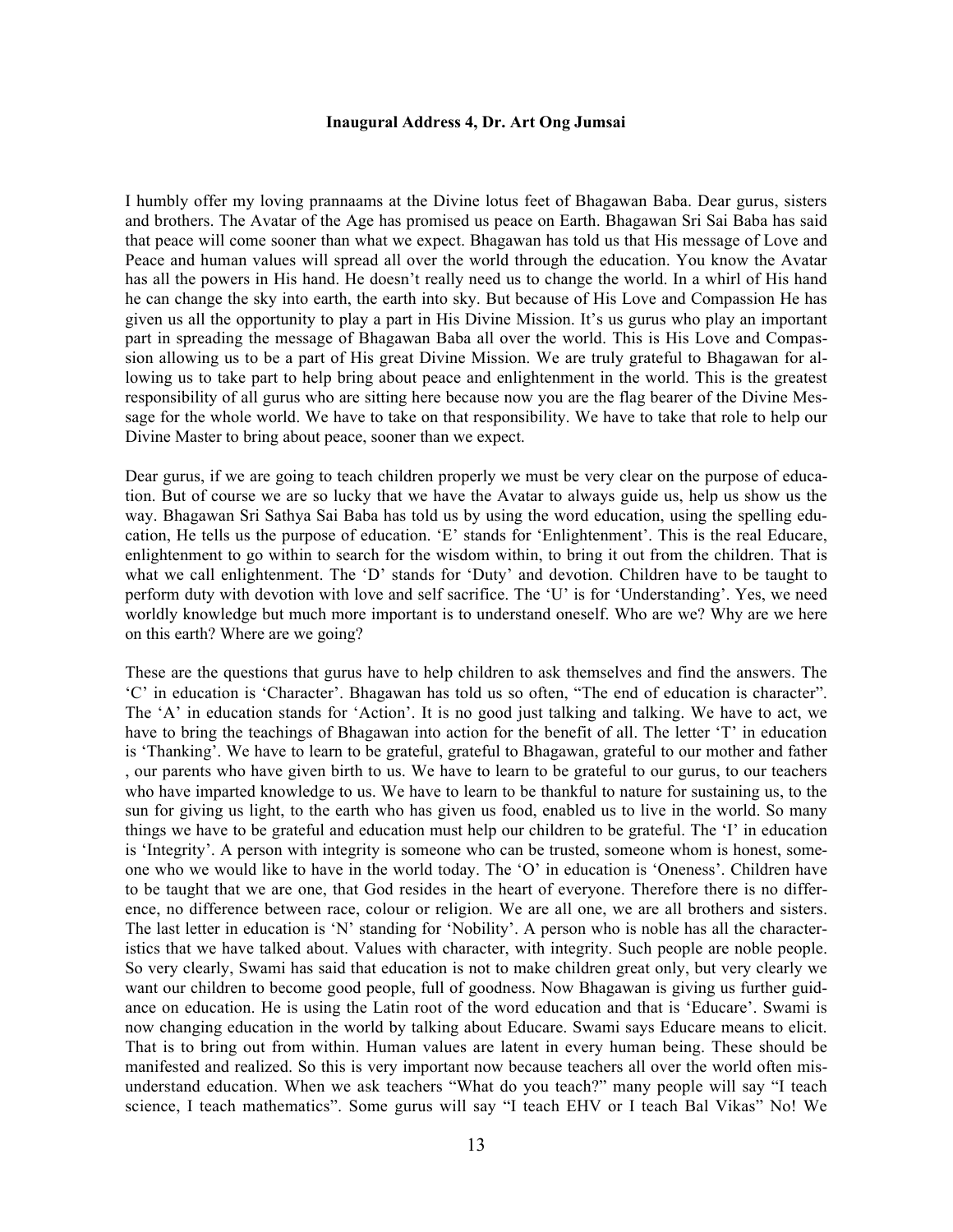should only teach children because Educare is to bring out the latent divinity from within. So we must teach children to learn to manifest human values and realize the Divinity that is within them all. We cannot teach values, we can only help children to learn to bring out the values. If we teach values then children will only memorise.

In Thailand we have a school, a school for monkeys. I'm now talking about animal monkeys, not children. In that school we are actually training monkeys to behave, we are training monkeys to perform duties. We teach them to climb up a coconut tree, bring down the coconuts from the tree. We teach them to collect the coconuts on a cart and push the cart to a warehouse, where they place all the coconuts they collect. You see, we can train monkeys to behave but children are not monkeys. Children are not animals. We have consciousness beyond the monkeys. We have the super-consciousness, the Atma that is within them all. So we have to understand that we are going to help children in the concept of Educare to bring out the latent divinity that is within them all.

The theme of this Conference is 'Sri Sathya Sai Educare' with special emphasis on the five elements. Last September we had the International Conference on Strengthening Values Education. We prayed to Bhagawan to clarify how to bring a balance in the five elements. Well I was expecting a detailed, scientific explanation about the five elements, about the earth the water the fire the wind and the ether. But Swami gave a very simple answer. He said simply "By putting into practice the five human values, then we can bring about the balance of all the elements". You know man likes to be very complicated. Right now in many countries we are developing many theories about EHV, we are becoming more and more complicated.

But, God is simplicity itself. That is a big lesson for all of us, that we have to remain simple. You know Swami often asks us "What is EHV?" when He asked me that question I started to think very hard and I remembered my brother Jagadeesan telling me that EHV is Everyday Human Values, so I told Swami "Everyday Human Values" He said "No". Then I thought again. "Aha! But Jagadeesan told me that it's Everybody Human Values". So I told Swami "Everybody Human Values" Swami said "No". So I decided to keep quiet, and when I kept quiet Swami says "EHV is 3HV, the unity of Head, Heart and Hands". This is precisely the Sri Sathya Sai Educare that we are considering in our Conference in the next two days. Swami is saying that when we have a thought in our head, do not act immediately with our hands. In other words our hands represent action, including speech. He tells us "Go within to our heart for approval" that is to illicit the wisdom that is within. That is what Educare is all about. Bhagawan, we pray for further guidance on how to go to the heart, to go within, to reach into our heart so all of us gurus can be good examples for the children in our care. We pray that all of us here will understand the concept of Sri Sathya Sai Educare and so be able to put into practice this Educare for the benefit of our children.

Om Jai Sai Ram.

**Dr. Art Ong Jumsai**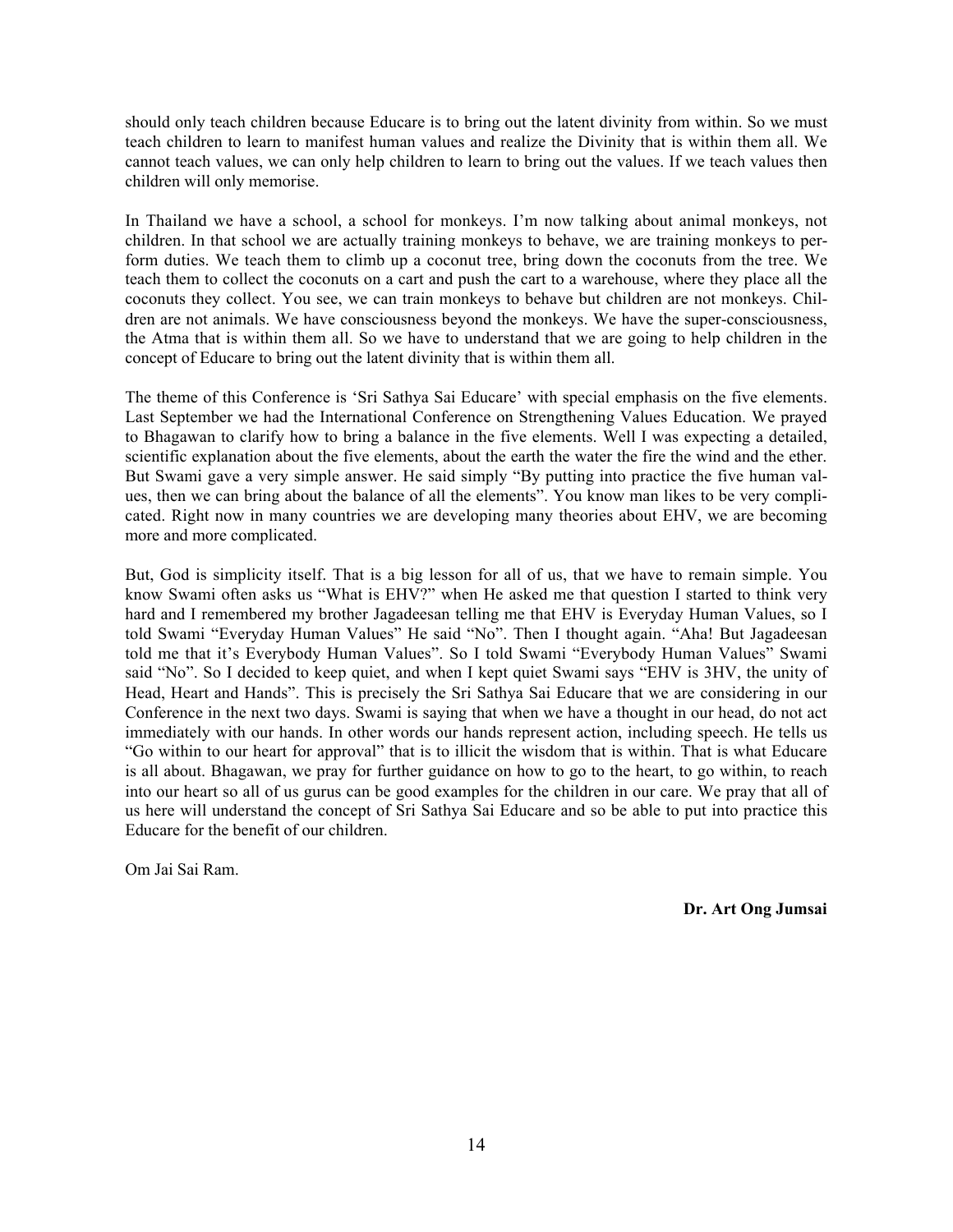#### **Inaugural Address 5, Dr. Michael Goldstein**

With humility and love I offer my Pranams at Bhagawan's Divine Lotus Feet.

Dear brothers and sisters, Sai Ram to all of you!

It is the task of this Conference to put forth ideas that will result in the formulation of a Spiritual Education Program. This program will reflect the Divine instructions of Baba for the education of children everywhere. True education, Sai education, imparts practical knowledge which leads to nobility of character and selfless love, and which culminates in the realization of our innate Divinity.

Our beloved Swami has categorized knowledge by its depth and its importance to life. He refers to several types of knowledge: book knowledge, superficial knowledge, general knowledge, discrimination knowledge and practical knowledge. Practical knowledge is knowledge and experience of self. The Vedas declare that spirituality begins with self-inquiry and that self-inquiry begins when we ask ourselves the fundamental questions: Who am I, From whence have I come, and Where am I going? The great Greek philosopher, Socrates, put it very simply when he said, "Know thyself."

For the spiritual education of children everywhere, the Sai organization must adopt a practical and loving approach. We must develop and promulgate a practical and loving program. Our program must cultivate practical knowledge, which results in nobility of character, and selfless love. Practical and loving are the key words that will open the doors of the world and the minds and hearts of children and parents everywhere.

We must recognize that the universal human values, truth, right action, peace, love, and non-violence are manifested as we acquire and experience practical knowledge.

A practical loving approach to the development of our Sai education program requires that we understand Swami's teachings on education. It requires that we acknowledge and respect the importance of culture, tradition, history, and language of all countries in order to establish an enduring International Program of Spiritual Education.

A practical loving approach requires that Swami's teachings unfold within the context of the various cultures. We must incorporate the tenets of culture to enhance comprehension. When children are comfortable, when they feel safe and secure, when their environment is familiar, then levels of attention and comprehension are enhanced.

This comfort and security is felt by the children when the learning environment is compatible with their culture. Hence, the Sai Education Programs in different lands will have differed superficially, but their spiritual essence will be one.

In addition to providing comfort and security for the children by addressing their cultural needs, we must also acknowledge the concept of maturation. Our expectations of the children should not exceed their capabilities.

In your approach to the development of this program, put your conclusions to the test. Are they right or wrong, are they good or bad, do they reflect Swami's love and His teachings? Are they practical, do they direct the children and their parents toward practical knowledge, toward nobility of character, toward selfless love?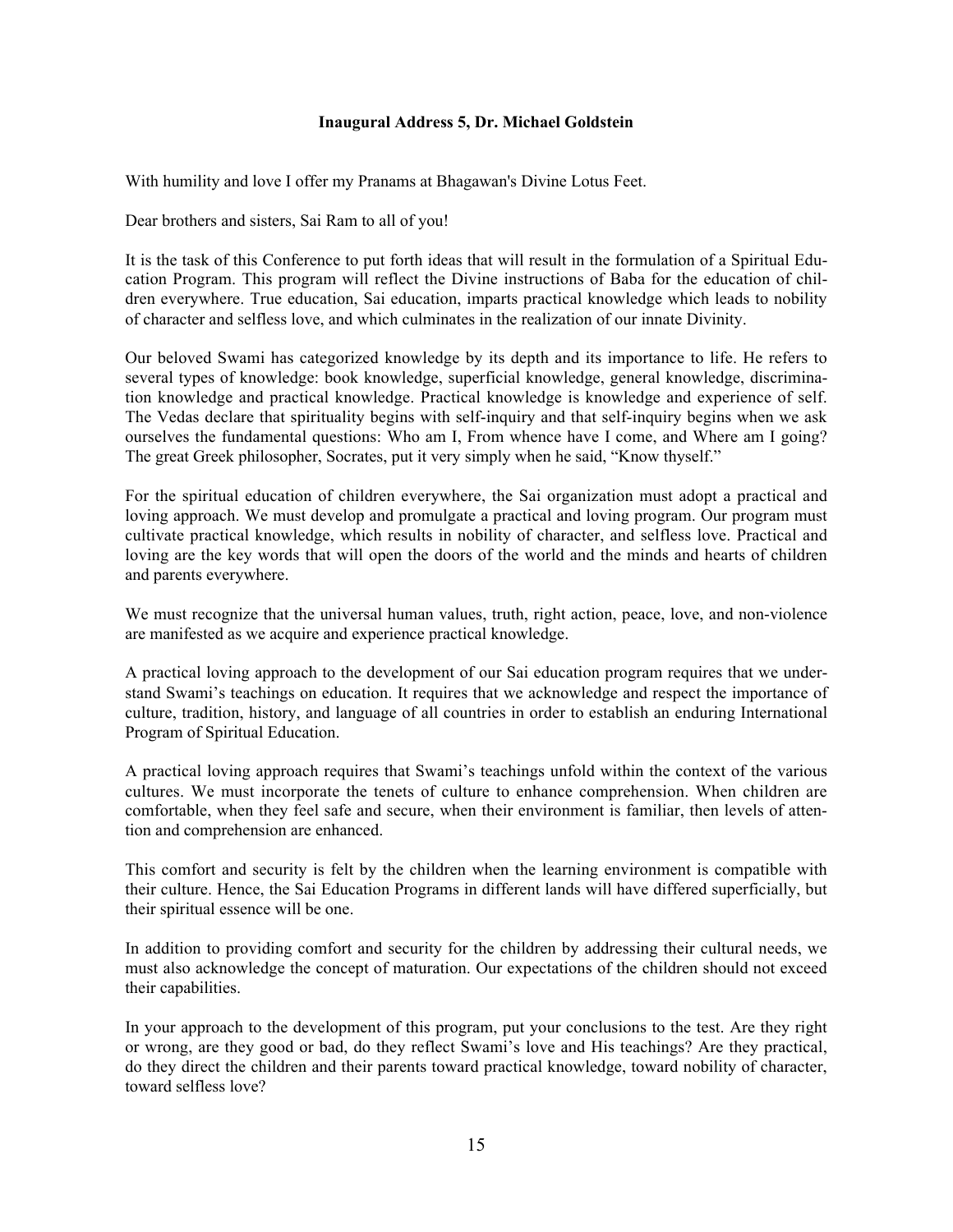Regarding the program, Swami once said Sathya Sai EHV is a program for small children but EHV is 3HV -- head, heart, hands. He went on to explain that the conscience must give guidance to the mind which will then issue commands to the body. This is tantamount to the realization that we are not the body or the mind. Rather, we are the *atma*, the indwelling Divinity, who uses our mind and bodies as tools to uplift the world with selfless love and service. This lesson was portrayed so beautifully by the Maharashtra Bal Vikas children yesterday morning in their drama entitled "Die Mind"

In our programs for small children, the Sathya Sai EHV and Bal Vikas Programs, the ability of the teacher to inspire is far more important than the pedagogic formula defined by the program. The teacher cannot inspire if she is not experiencing the values in his/her life. Teacher as the exemplar of the universal human values is the very essence of the program.

If you are digging a hole in the ground to plant a seed, you use a shovel for convenience and efficiency. But if there is no shovel, you can use your hands. You are essential. The shovel is helpful.

The teacher who lives the values is the person who is cultivating the minds and hearts of the young. The teacher is planting the seeds of divine self-discovery in the children. The shovel is our SSEHV program.

It is essential that the spiritual depth, the spiritual significance of this program is communicated to educators and to parents. If we fear that we will be rejected by public agencies because of our spiritual orientation, then we will merely be presenting another quick fix program for the demoralizing decline of character education for children all over the world. It is imperative that we demonstrate the real spiritual significance of this program to the educators and parents. In this manner they also have the opportunity to apply themselves and transform themselves. Any lesser effort is unworthy of our program.

During the course of this conference, let us not neutralize our differences of opinion through negotiation and compromise. Let us, instead, find unity by transcending our differences. We want a flow of ideas that come from deep within through a process of intuition and inspiration.

Let us not lose ourselves in a labyrinth of esoteric theory to the extent that we become impractical and disoriented. Instead, let us use common sense and have a broad perspective. A practical and loving approach to develop a practical and loving program that imparts practical knowledge. That is the objective.

At an international conference in Prasanthi Nilayam some years ago, Swami pointed out that many of the people in the conference had become engrossed in the immediate and microscopic and failed to see the larger goals and objectives. To paraphrase Swami, he indicated that people had forgotten that they had come for his blessing not merely for a conference, for his guidance not merely for a lecture or workshop, for his grace not merely for organizational reward or recognition. Therefore, while we should be diligent in applying ourselves to all of the tasks associated with this conference, we must be ever mindful of the spiritual nature of our lives and the power and love that we are now experiencing by being here, so near to the embodiment of divinity, our beloved Swami.

Let us gauge the spiritual quality of our conference deliberations by applying a simple criterion:

Is this the Lord's work? Is the Lord manifested in our approach to this program? Is the flow of divine Love and Wisdom evident in our efforts?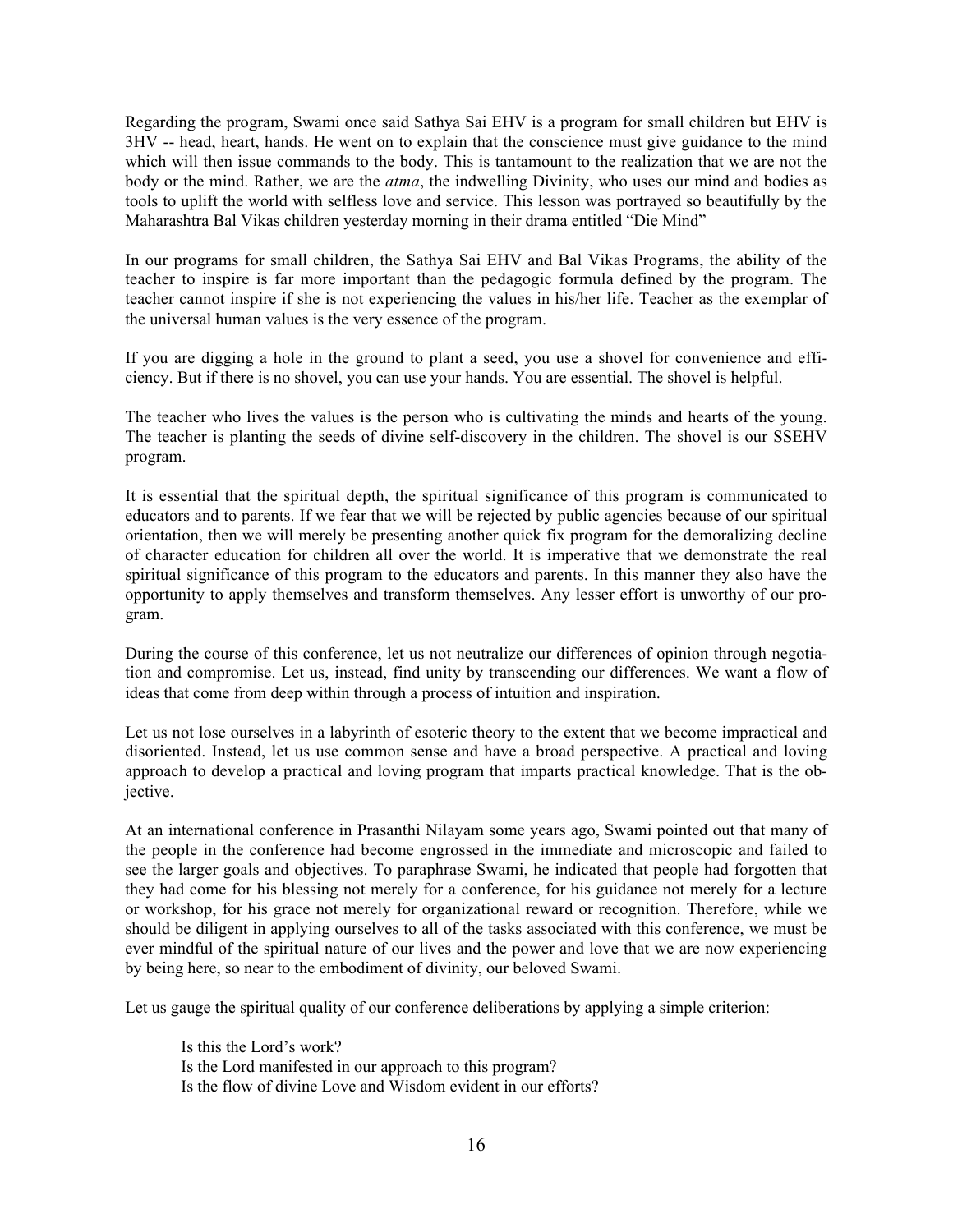In conclusion, on behalf of all of us, I humbly and wholeheartedly offer our gratitude to our beloved one, Sai Baba. We thank him for permitting us to be in his proximity, for the divine guidance that He will undoubtedly give, and most of all, for the Divine Grace that will flow from Him, if we deserve it.

Jai Sai Ram

 **Micheal Goldstein M.D.**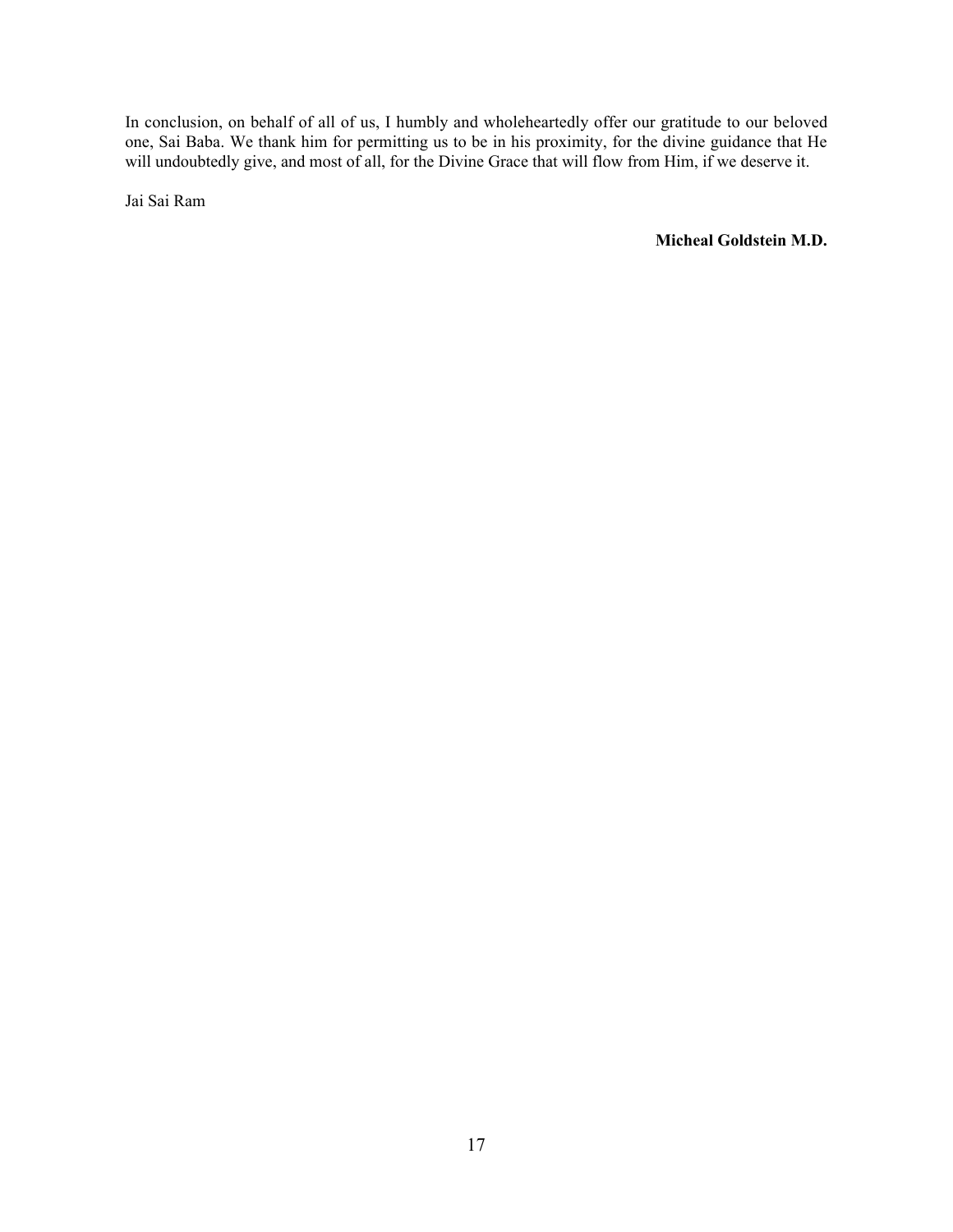#### *SESSION 1*

#### **The Concept of "Sri Sathya Sai Educare", Sri V. Srinivasan**

Om Sri Sai Ram

I offer my most loving and humble Pranams at the Lotus Feet of our Beloved Bhagawan.

I have been asked by the organizers of this Convention to launch these Sessions which are now to take place over the next three days. This morning we heard a more or less comprehensive view of what Sri Sathya Sai Educare is. We now begin to see the environments, the boundaries. The boundaries are also not fixed. They are constantly expanding. But we begin to have a feeling for what this word which Bhagawan has so appropriately coined and used to describe, what Sai education really is. Before we proceed further, we must also try to understand what is the purpose of this Convention? Why are we here as gurus, as trainers, as observers? Is it only to periodically meet in the Divine ambiance? Is it to learn? Is it to increase our teaching skills? To my mind we must approach the purpose of this Convention as one to increase our communication skills.

This morning we learned that values, the real human values, cannot be taught as such. But they have to be realized. So if we are thinking that as gurus we are teaching the children, I think then we are not on the right track. What we have to understand is that we are communicating with the children. We have to establish the lines of communication between our real "I" and the real "I" in the children, because both are the same. Physically we appear to be different, of different colour, different sizes, different complexion, different capabilities, different intellects, but the essential part of each one of us and the essential part of all the children who come in contact with us is the same. Therefore, as we said this morning, we had to learn the language of "heart to heart" rather than "art to art". This is one of the essential purposes of this Convention whereby, we as gurus and trainers, learn the techniques of communication of something that is intrinsic within us and which is intrinsic within the children.

Educare, as we heard from the learned speakers, is a holistic concept. We must understand and look back on the history and the evolution of the Bal Vikas movement, the EHV program, the Sathya Sai Education program and now give it a uniform and a holistic picture as applicable in any part of the world as it is in India, or in the United States, or in Japan, or in France. That is the umbrella of Educare. It is to understand that there is an inherent, intrinsic, complete interconnection within all aspects of creation, all aspects of human capacity and capability and all aspects of nature as it is. So this we have to see, that is; the interconnection between the elements, the senses and the human values, (the values which differentiate us from other animals and which make humans different from other living organisms). This absolute integration is the underlying thread of Educare.

Today we have to understand that as Bhagawan has taught us: There is consciousness, conscience and conscious. We have to have a link between the consciousness, the conscience and the conscious. This is what Bhagawan always talks to us and to the students that we must have awareness, we must have total awareness. Bhagawan also calls it "Constant Integrated Awareness". Within the individual, apart from the intellect, apart from the mind, we have that indefinable quality which is called intuition. Somebody is said to be more intuitive than someone else. What is this intuition? A very simple example: that if you were to come to cross roads and there was no sign board to tell you which way to proceed, what is it that some people have which tells them which way to proceed. Whether to turn left or whether to turn right? What is it that comes from within to give the answer to the particular situation with which one is confronted? This is intuition. This is the demonstration of the flashes from the consciousness to the conscious, that total picture which is consciousness, which encompasses everything.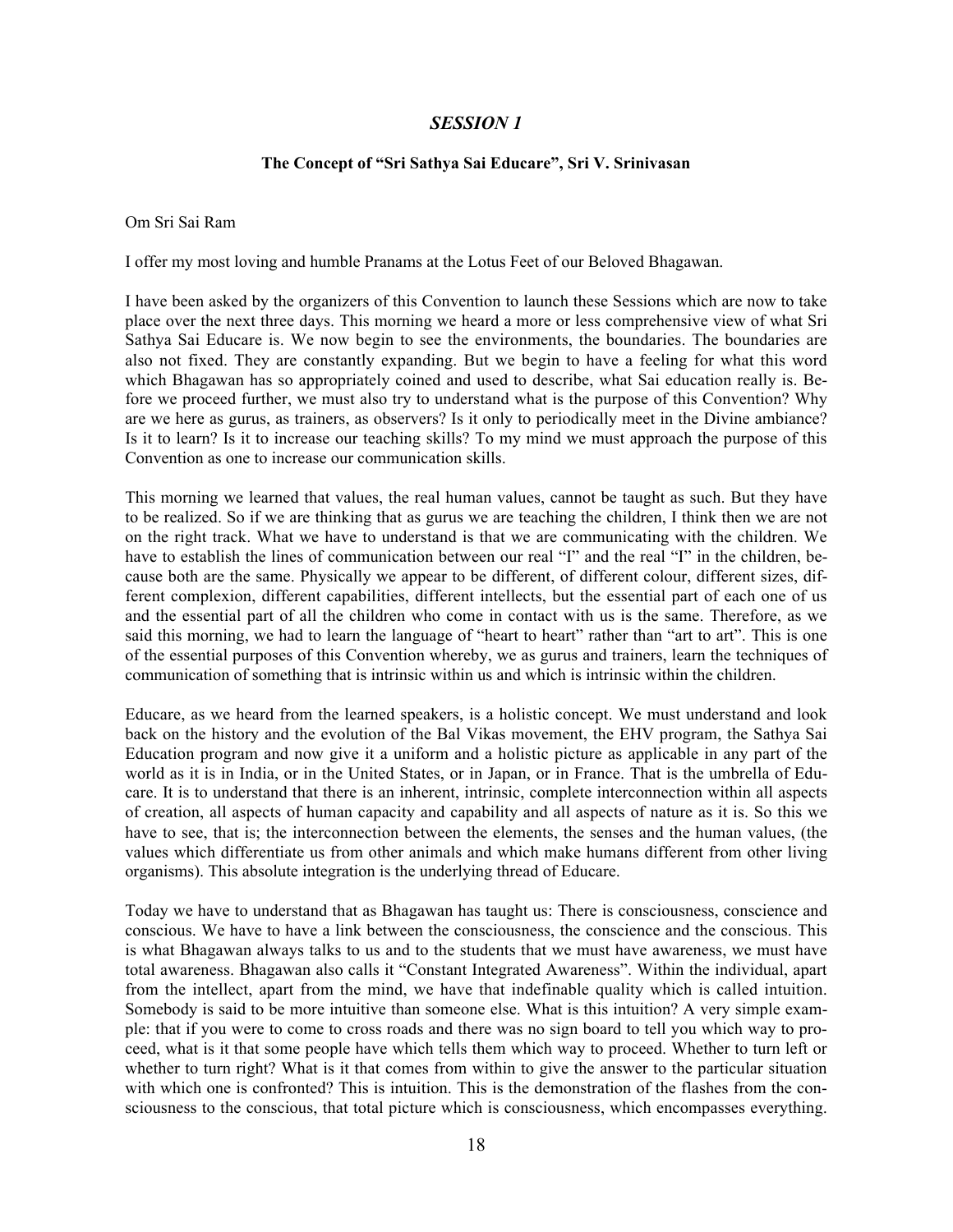When that reflects into our limited awareness, into what we say "I am conscious", those are the flashes of intuition.

Bhagawan has always said that every living person, whether rich or poor, whether a scientist or an ignorant person, has one common quality which is the conscience. That is the repository of all the values. That is the repository of the fundamental knowledge which is part of consciousness and that repository exists within us. This conscience which is there always with us is what tells us what is wrong and what is right. It tells us how we should act and how we should not act. This awareness is an imbibing, an integration and an impregnation of Educare into our learning process. This awareness which we have and which we must encourage within our children when we interact with them is to develop this intuitive faculty. Make them more intuitive. It is one which is supposed to have a direct reflection on our intellect because it begins to shine the total knowledge into our limited intellect. So in our programs, in our Bal Vikas classes, in our EHV classes when we pay attention to this cultivation of the intuitive faculty of all the children we are beginning the process of Educare.

Educare can also be looked at in literal term. Educare is when we have sensitized ourselves, when we sensitize our children to begin to respond and become caring people. Educare is education which makes one a caring individual, because one becomes a caring individual when one realizes that one is not different from the other, that both are the same. My brother's pain, my sister's sorrow is my sorrow, my pain. When you become aware that there is no difference, you become a caring individual. This is also one facet of Educare. If we wish as gurus, and trainers, to proceed to have the same mental, not intellectual, but mental and spiritual attitude as the children then this is one area we need to think about.

We cannot be superior. We cannot say that we are teaching something. An Educare experience is an experience in communication. It must be joyful not only to the recipient but also to the communicator. So for each one of us if we are going to practice Educare, if we are going to understand that we are learning rather than teaching, if we are going to understand that we are plugging into that universal consciousness and plugging all those children along with us, then it becomes a joyful experience. This is so not only for us, not only for the children but for all of those with whom we have an interaction. When we recited the three omkars, did you not feel that every one of us was part of that primordial sound? There were eight, ten thousand voices producing this universal omkar, the pranava. It had got linked to the universal pranava. So you are plugged in, you are plugged in and pray when you are in this state, you link up with awareness and the total consciousness. So here today as an extension of what we heard this morning we must understand that we are here mainly to improve our communication skills. All that we may learn on techniques, all that we may learn on concepts. This not like the three "R's", it is not an intellectual input. If we are here only to look upon this as an intellectual exercise then we have lost the purpose of coming here to the Divine ambience. When we come to Bhagawan, why do we say that our batteries get charged? Why do we imbibe that spiritual energy from Him? Why do we go back from here fully charged? It is because we, in a limited fashion at least, the jivatma links with the paramatma, paramatma which is Bhagawan. When we are in his Divine ambience, even His glance transfers energy from Him to us.

In the same way when we are in the process of being gurus (in that particular nomenclature that we are using), and when we look upon ourselves as trainers we have to become better communicators so that we are able to bring out from within the children what is already there. We are not going to put anything inside them. As we heard this morning that, it is only to unleash, to enable the latent Divinity with all its facets, with all its capabilities, with all its energies to begin to spring forth rather than our putting anything into the children to help them to become more complete personalities. It is my submission that every guru must benefit from this kind of experience. Every lesson must be an ultimate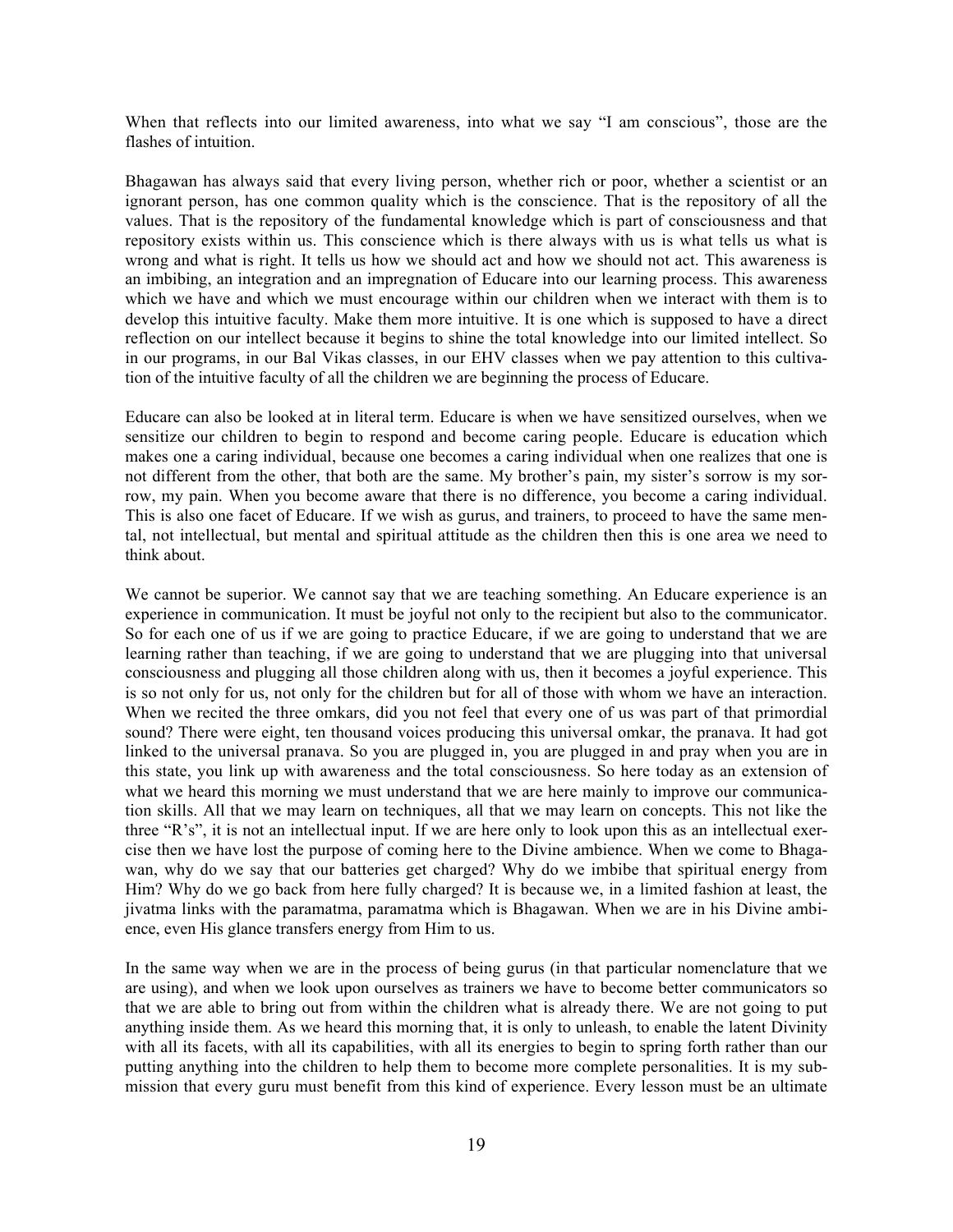experience, must be something new when we link up with the diverse aspects of the same fundamental cosmos that is there within all of us.

So to sum up, Educare is one in which we take forward what we have done so far, as taught by Bhagawan. We take forwards in a more integrated fashion through understanding all aspects of creation, through understanding who we are, what our role is and also we take along with us those with whom we come in to contact. Bhagawan has always said that you do not have to proclaim yourself that you are a Sai Devotee. Others must realize this from your behaviour, from the effulgence on your face. They must understand something special inspires you and motivates you. It is this cosmic energy which is what Educare is all about. This is something which must give us joy so that we look forward to each day. This joy envelops not only us but extends to the children who come to these so called sessions. (We don't want to call them classes), The children look forward to that because every time it is going to be a moving and enjoyable experience for them.

What we will be having in the subsequent Sessions are techniques which we have to imbibe to be able to plug in to the Universal Consciousness which is within us and within the children. I do not want to get into the technicalities of this subject which we are going to hear from the experts. But I want to give you an overview of why we are here, what is it that we are trying to understand. We must understand this in order to get the maximum benefit out of all that we are going to hear in the coming Sessions.

I am grateful for the organizers for having given me this opportunity and to Bhagawan for enabling me to be with you and to participate in this Session. Jai Sai Ram

**V. Srinivasan (AIP)**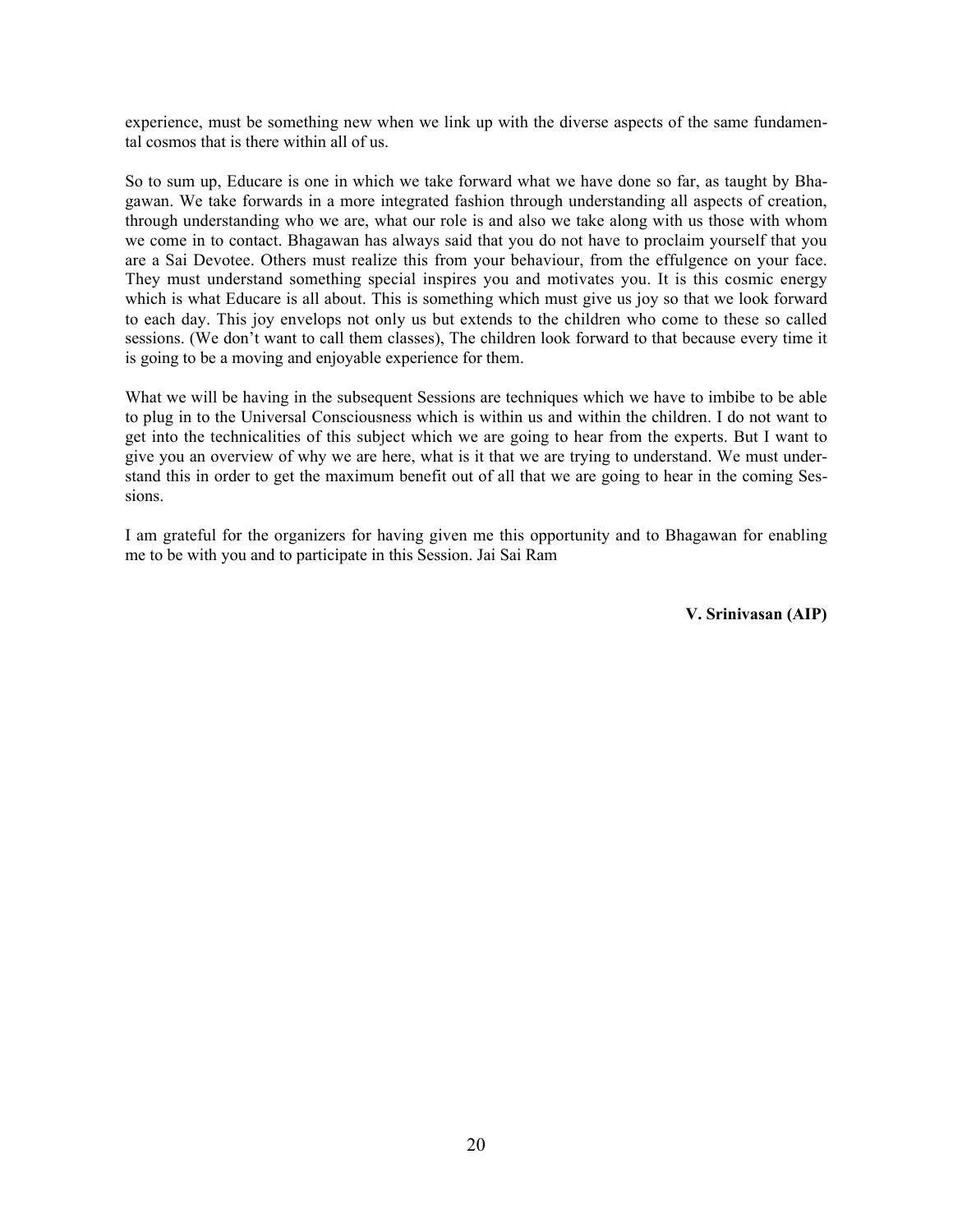#### *Session 1*

#### **Five Elements of Nature, Five Human Resources and Five Human Values, Sri N. Pandya**

Om Sri Sai Ram

Our most humble Pranams at the Divine Lotus Feet of our Lord and Master Bhagawan Sri Sathya Sai Baba.

Dear Brothers and Sisters, it is really unique that we've gathered here today at the beginning of the  $21<sup>st</sup>$  Century at this Convention to understand the inner significance of what we have really been doing over the last three decades. Bhagawan out of immense grace and love for us has descended on earth and straight away put us on the job of improving ourselves. For the past thirty years we've been implementing the Sri Sathya Sai Bal Vikas course with great devotion and great faith in Bhagawan and experiencing fantastic results. We have seen that children who have gone through the Bal Vikas courses have become good citizens of this country and also of other countries. However, what was missing was this: although we were diligently conducting the courses and getting good results, we did not understand how all this was happening. In fact, every time, somebody asked how does this happens, we said "His Divine Grace", "Baba's Blessings", "Baba's wish". The time has now come when Bhagawan, out of immense compassion, has thought it fit that we have now matured to understand the inner significance of the Bal Vikas Course. His great message of Educare is now unfolding to help us understand this inner significance. We must acknowledge Brother Srinivasan's contribution. He picked up the word "Educare" from Bhagawan's discourse and reminded us, sometime back, when we were planning this Convention. In a discourse, last September Bhagawan unfolded the entire understanding, of the five elements and Man's relationship with it.

Dr. Pitre mentioned that the cosmos came into being with the five elements and that the Divine love was the substratum of these five elements. The five elements had five attributes. Then came man the PRIME creation whom Bhagawan loves tremendously. Bhagawan wants that this man who is His ultimate Creation to commence his journey back to the source. But this is where the problem starts because Man does not know how to go back. This is despite the fact that Man is the only being in this entire cosmos who has the capacity and the potential to understand how to go back. Bhagawan reminds us that we are God. Baba addresses us and says that "the distance between you and Me is nothing but you and yourself". All these quotes from the Divine have been applauded by us but we have never paused to think how to implement them in our lives. This is exactly where the story begins.

In trying to understand this journey back, we all got ourselves caught in the quagmire of total confusion. While all this confusion got confounded Bhagawan comes with all Love and blows all the myths and shatters all the distorted understandings and simplifies the entire phenomenon. Baba says that "Everything else is complicated, God alone is simple". This exactly what Baba has done, simplified spirituality for Man.

His focus is on man because man is the only being who has the human mind. In order that man can enjoy the five attributes he has the five senses. No sooner these five attributes and the five senses started interacting with each other the mind came into being. To tackle this mind is really the problem of man. How to turn this mind inwards, is really the practical problem that needs to be solved. All of us as Bal Vikas guru's, have succeeded in helping our children to turn their minds inwards in the last 30 years of the implementation of the Bal Vikas programme. But we still don't know how it happens. It is here that we need a better insight. We pray to Bhagawan to clarify for us why we should imbibe five human values? What have they got to do with the five elements and how are they connected with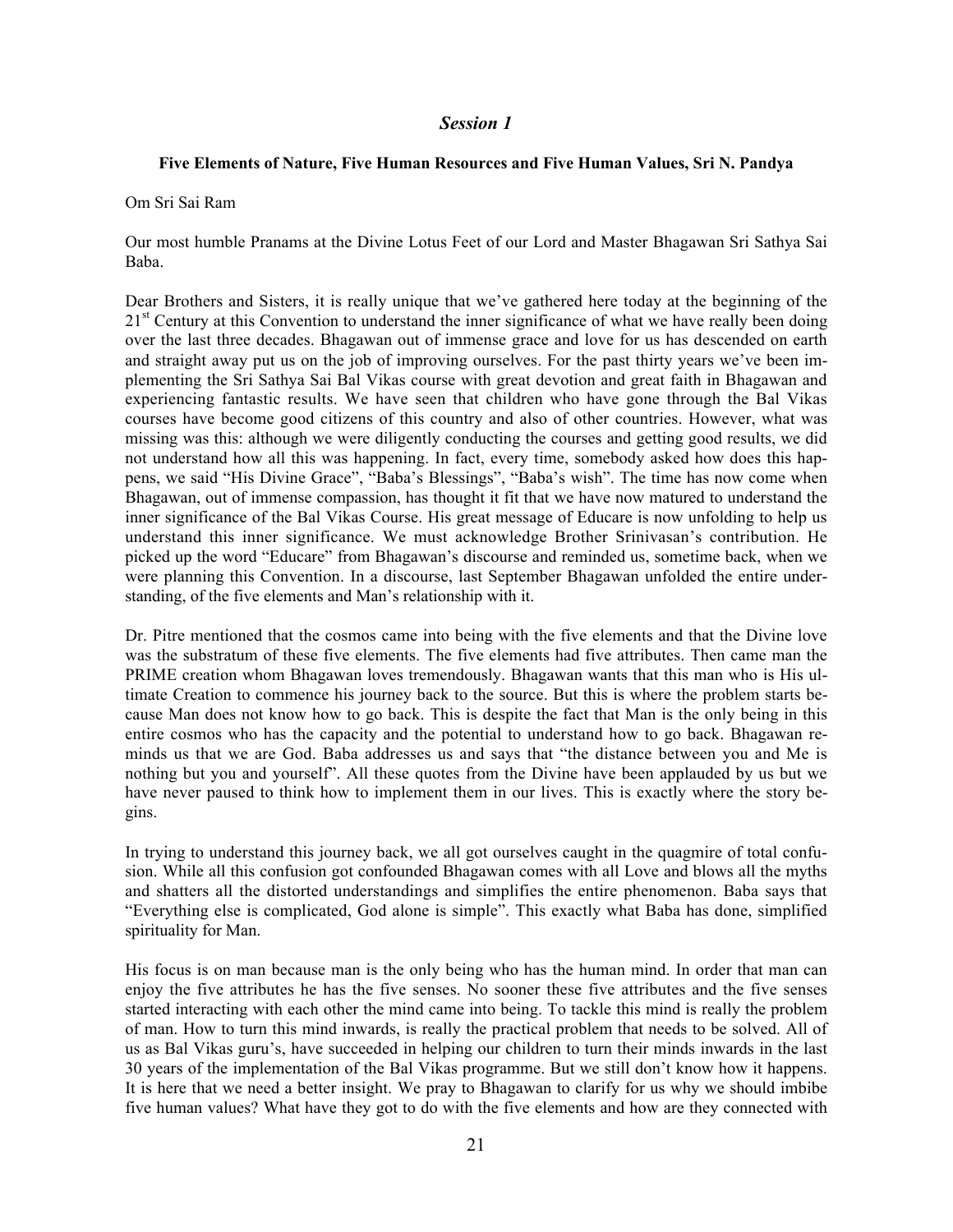the process of transformation that we have been experiencing in our Bal Vikas children? The moment the five senses interact with the five attributes of nature, they create thoughts in the mind. As the thoughts come to the mind, some persist and some go away. Those that persist create desires and those that create desires complicate the mind further. This aspect of the mind, will be dealt with by brother Jumsai later. As the mind gets complicated with desires and thoughts, the question arises "How does man handle this"? And that is where all of us fail. We really have no technology available to control these thoughts. How is one to decide, which thoughts to keep and which thoughts not to keep? How to decide which desire to keep and which not to keep? Our ability and inability in this exercise goes on and shapes our personality and habits. We form habits by putting these thoughts into action straight away, and we face the consequences down the line. Every time you put a thought into action, if it is good, you are lucky. But if it isn't good, you suffer the consequences. In the bargain what happens? Every time a thought that was put into action was not right, it upset the rhythm of the entire body and the balance of the five elements in the body. For example, every time a person lies, he realizes that there is something in his system that goes hay wire. There is something from the inside that keeps on telling him that it is not correct to lie. It does not make him happy and as a result he does not experience peace. Man today is suffering from this one malady called "lack of peace". These five senses are really called measuring instruments according to Bhagawan. Their energy forms a particular part of balance. The child in front of us is Divine. He is bliss. This Divine love is like a fountain within ourselves. It is constantly emanating from within. That is why, Baba says Bliss is our nature. It is not natural for Man to be unhappy. Love that sustains all the elements in the cosmos also sustains Man. The energy that energises the entire cosmos also energises Man. The difference between me alive and me dead is the difference of the energy of Love, the power that keeps me alive. Now this Love which is constantly emanating from within reflects on the mind. There is a positivity about it. Every time the mind reflects the images of the five senses from outside and does not relate to the energy within, it is as if a cap goes on the fountain of Love within.

So, what are we really doing with the children in Bal Vikas? What is this process of transformation? This process of transformation is really focused upon understanding the technology of handling the mind and ensuring that every time a thought is created in the mind, the mind gets approval from the Divine power of Love within and then translates into action.

Therefore, Bhagawan stresses on "*Action, action, action".* Hitherto, we had full knowledge. What was missing was full understanding. What is required is full knowledge, full understanding, and full action. We suffer today from partial knowledge, partial action and no understanding. Therefore understanding the technology, which helps the child to handle the 5 senses and their inputs into his mind is essential. It is further necessary to control the mind and not get controlled by the mind. Baba says "B*e a master mind, and don't be a slave of your senses"*. He says "B*end the body, mend the senses, end the mind"*. This is the technology we need to understand. What we have to understand in the next few days is how five teaching techniques that we have been implementing for 30 years have helped to control the mind. Once we know the technology of making the mind capable of handling the five senses and the inputs of the thoughts, our understanding becomes complete. Then we will appreciate better our work in the Bal Vikas.

How do the 5 human values relate with the 5 elements and how do they help in controlling the mind and the corresponding action? Our understanding of the human values over the last 30 years, has gone through a gradual process. First we thought of human values as 5 different concepts. Then we thought the 5 human values were related distinctly to the 5 domains of the human personality. Bhagawan then corrected us and said that 5 human values are directly related in achieving purity, unity and divinity. Bhagawan explained that the divine energy of love is within us and constantly emanating and reflecting on our mind. If all the thoughts generated in the mind have their origin in Love then these thoughts reveal the truth. Truth when acted upon is right conduct. This is a very difficult to achieve. It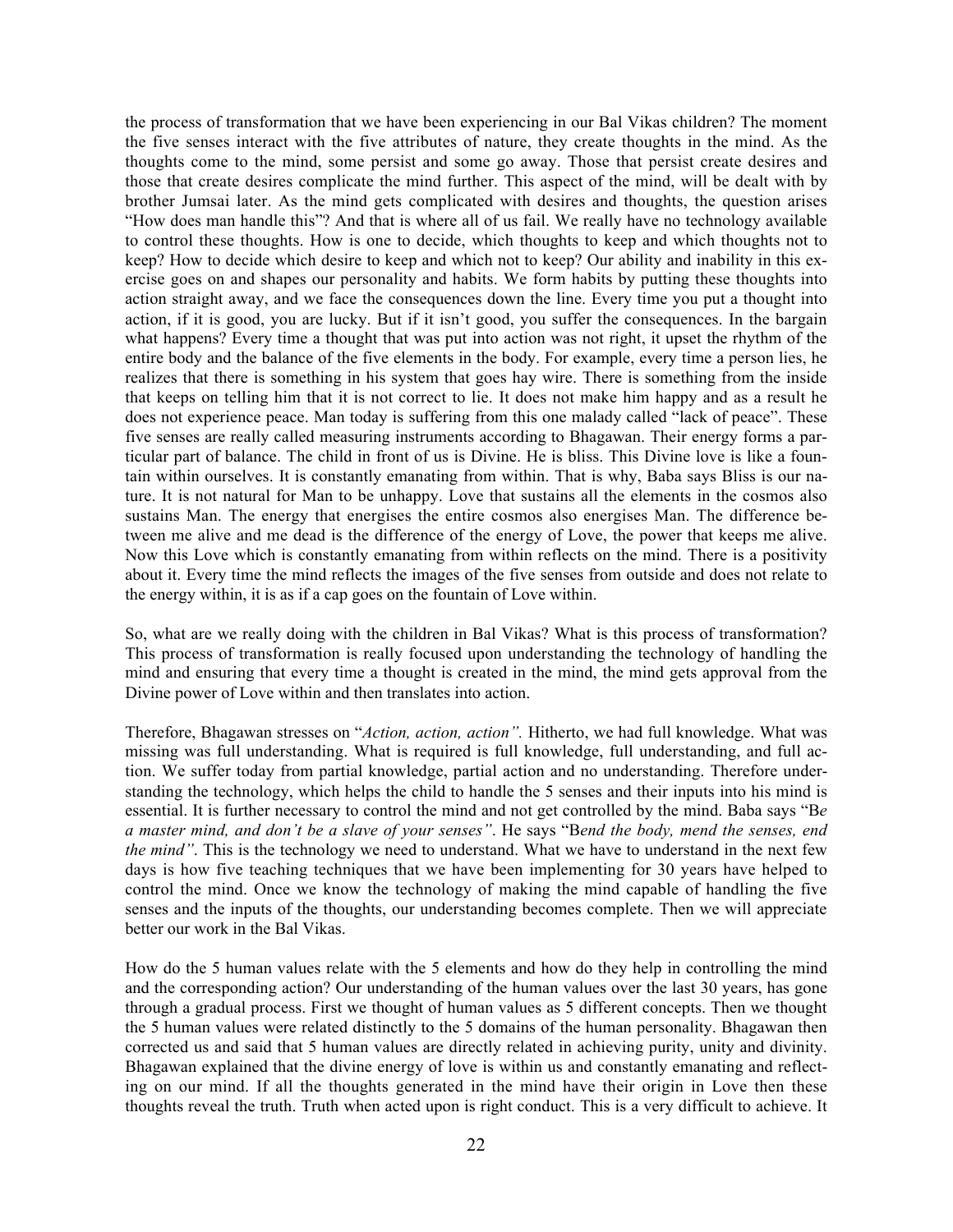is very difficult to maintain this unity. This is where tremendous practice is required and this is what we have being doing with our children in Bal Vikas. This constant practise of putting what the conscience prompts into action results in peace. Peace is thus the net result of this unified action.

When does man suffers from lack of peace? It is only when there is no unity of his thought, word and deed. Let us take an example. If I have promised the All India President today that in the evening I shall get him a list of all the participants and when the evening comes I haven't got the list ready then there is something inside me that keeps telling me, that I am not ready. What happens then? The first thing that happens is that my breath goes out of rhythm. The second thing is that my mind starts thinking of all the excuses I can give him. By the time I reach his office, I am totally nervous and I wondering about the wrath that I shall have to face because I have not kept my word. As soon I land in the All India President's office I am totally out of breath, with no peace at all.

But take a juxtaposed situation. I have told him I am going to get the list at six o'clock. I get myself ready and at five minutes to six I am outside his office ready with my list. I would be composed and self confident and as I stand there. I am at peace and my breath is in rhythm. We have all come to realize that it is the integration of human values which gives the power to unify our thought, word and deed. Correspondingly, when we learn to unify the thought word and deed, automatically, the love energy synchronizes the thought with the spoken word, and action. The net result is peace. Peace is not something that is available in Switzerland, or in the mountains of Canada. Peace is the natural result of our unified thought, word and deed. If the thought, word and deed is not unified, peace cannot be achieved by anyone at any point of time. Therefore, what habits to form, what determination to make, what discipline to follow are questions involved in the practical aspect of implementing Bal Vikas. In handling the five senses the great concept of ceiling on desires, given by Bhagawan is of great value. Hitherto, we embarked upon this program without understanding why we did it. But now we are able to appreciate it better. Handling the five senses is the starting point in Educare.

Bhagawan therefore told us that the first step in human values is "Do good, Be good and See good". Probably we thought it was a nice quotation from Bhagwan's discourse. We never really realized why He said this to us. No sooner do we control what goes into the mind, it becomes easier for the mind to adjust with lesser thoughts in tune with the love within. Therefore, if good thoughts go through the senses in the human mind, it makes it easier for the mind to get tuned to the love within. The practical aspect of Sathya Sai Educare lies in acquiring the technology to handle the human workshop. The moment we learn to handle the human workshop, we have embarked upon understanding Educare and our journey back to our source of Divine Love has begun.

This leads us to the next question. Is something new happening in Bal Vikas? The answer is probably 'No'. Does Educare entail a new curriculum or a new course content? Once again the answer is 'No'. The answer lies in our implementing this technology in our lives. Am I able to control my desires? Am I conscious of the inputs of five sense in my mind? Am I able to turn my mind inside? Am I able to experience the power of love within? These are the questions that all of us have to ask. Because we are not communicating knowledge, we are not communicating words, what we are really communicating is experience. And in going back to Indian culture we realize that in the olden times, in the *gurukuls* of the *rishis*, there were no books, there were no computers, there were no instruction material available in those times. What used to happen was, the guru used to sit in front of the *shishya* (student) and between the guru and *shishya*, they used to transmit pure energy. The energy transmitted from the guru to the child was born out of pure experience. This was the holistic concept of communicating and communication as understood in the ancient Vedic times. That is why Bhagawan insists that we have to first experience and then communicate experience. It was mentioned in the morning that we shall introduce "The life and message of Bhagawan Sri Sathya Sai Baba" in the curriculum. This is apt. On the face of the earth today, if there is anyone who can really convey this experience to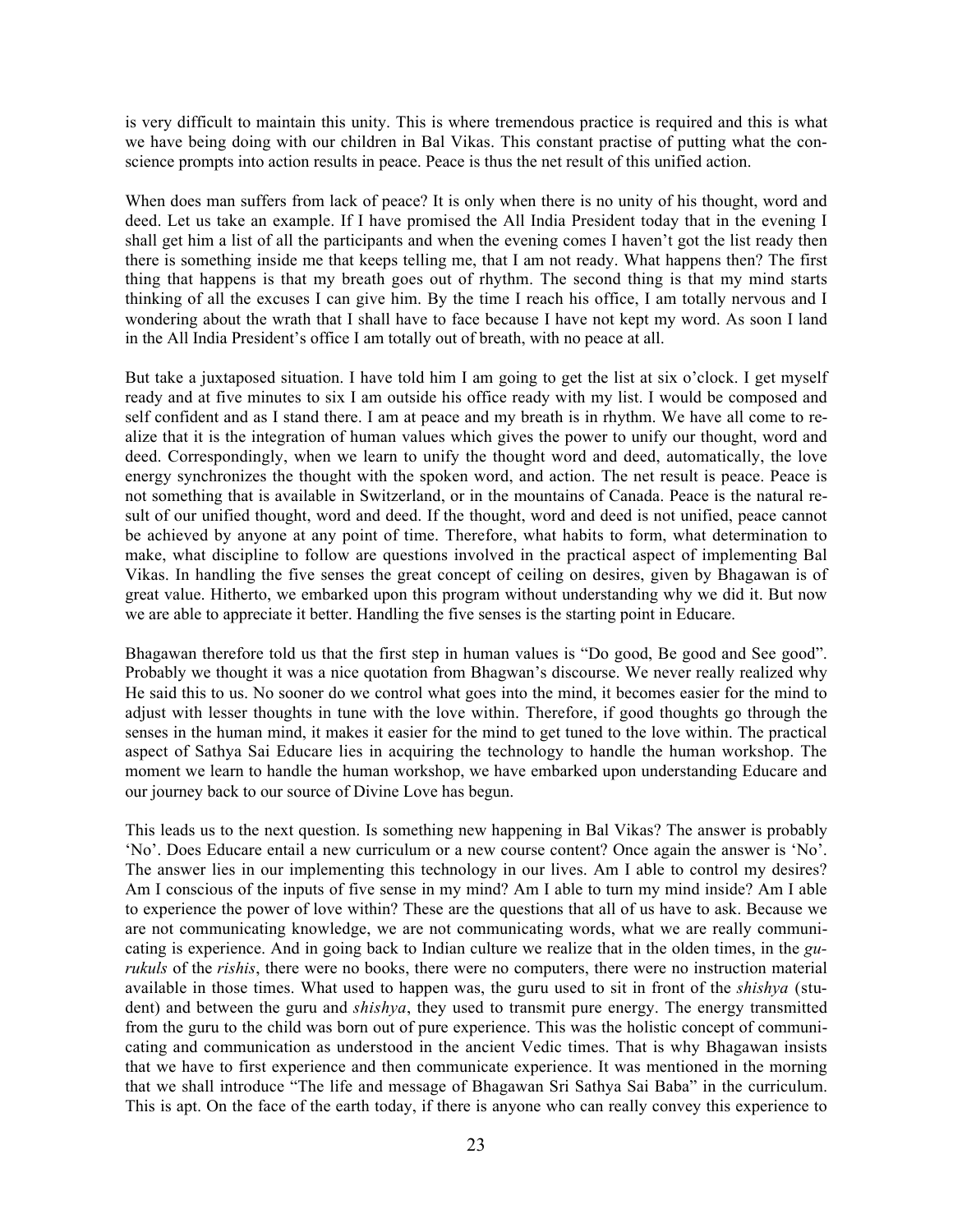us it is Bhagawan Himself. Thus His life is an ideal example to quote. Secondly, there is a proposal under consideration to introduce the understanding of the five elements during the nine years of Bal Vikas in, group one, two and three.

In summary: the five elements in nature have the five human values inherent in them because love sustains these elements. This is the truth of nature. There is right conduct in nature and correspondingly there is peace in nature. Because there is peace in nature there is non-violation. If man is a part of this nature, then man is not different from nature, but man is privileged because he has mind which enables him to understand the entire cosmos. In order to understand this entire cosmos one has to handle the human workshop. In a nutshell, the essence of Educare is to learn how to handle this human workshop and acquire the capacity of integrating the love within with the mind and getting this whole system of the five senses integrated with it. It is when this mind becomes pure, that the thought, word and deed can be united. When the thought, word and deed are united, then alone Divinity can be experienced. This is Purity, Unity and Divinity. It is this simplistic truth, which requires very hard practice. This practice is possible with the five 'D's' of determination, duty, discipline, devotion and discrimination. This message of Educare now transcends all distinctions of cast, colour, creed and religion and unites all. Bhagawan's message is not different for different people. Bhagawan's message is one for all mankind and therefore it will be absolutely correct to say that Sathya Sai Educare is the only Veda of the twenty-first century. We pray to Bhagawan that He helps us in gaining greater understanding of this phenomenon, of the five elements, five human values, five senses and the five attributes, so that our task as Bal Vikas gurus becomes more meaningful.

Jai Sai Ram.

**N. G. Pandya (India)**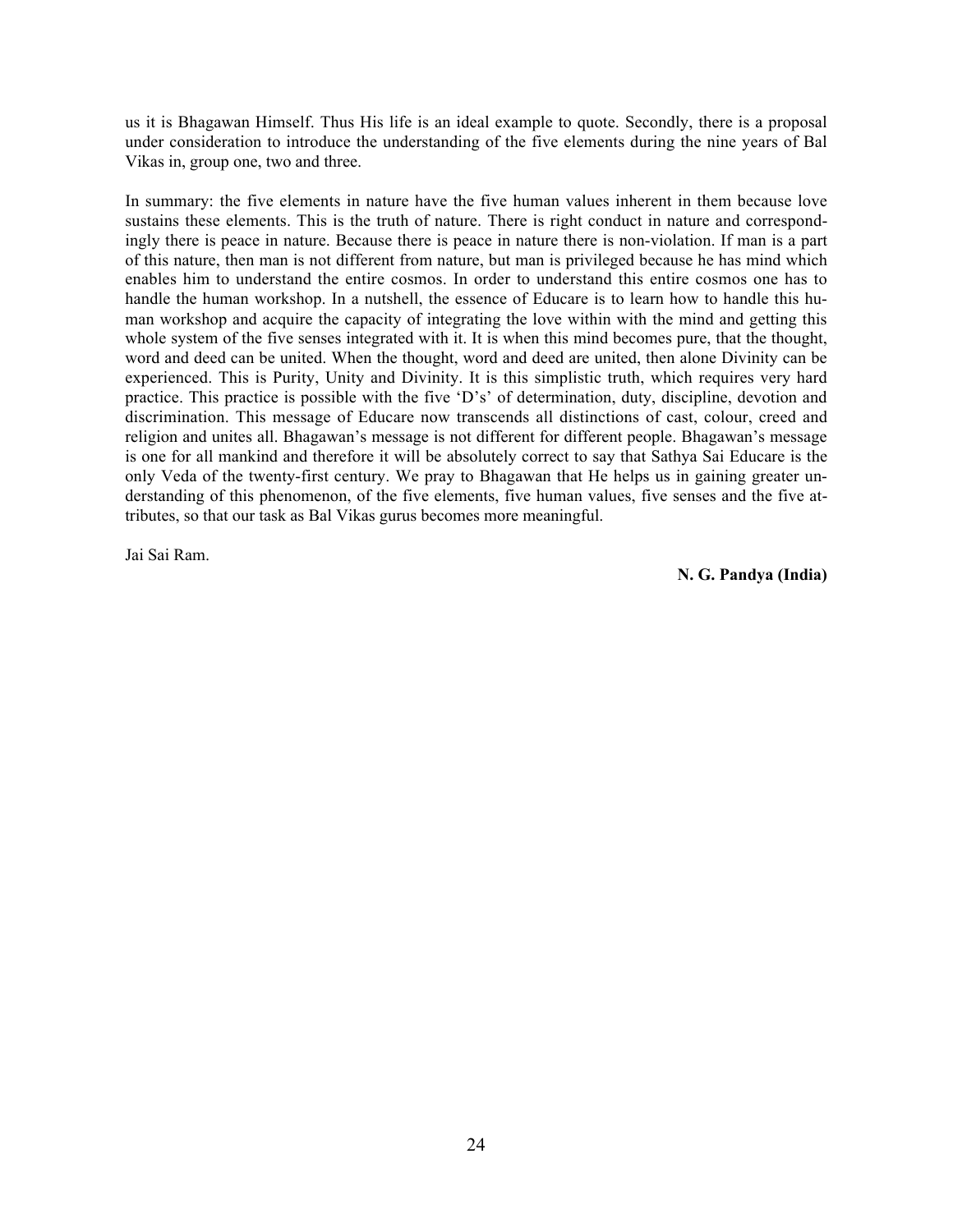#### *Session 1*

#### **The five elements of nature and the five human values, Sri B.G. Pitre**

Beloved Bhagawan Baba, revered elders brothers and sisters.

The twenty-first century is extraordinary in many ways. After millions of trials and tribulations, the growth and decline of thousands of civilisations, traditions and political philosophies. We have for the first time an opportunity of fusing ancient knowledge and modern science. To know and to understand the revelations of the truth of life and living, has been shown to us from direct experience, discourses, and sayings of our beloved Bhagawan Sri Sathya Sai Baba. In His infinite grace and compassion, Bhagawan Baba, responding to the call and cravings of devotees, has manifested from the unmanifest. This process is not qualitatively very different from the process of creation which took place a long time back in history. From the scientific point of view it is said that the One became many about fifteen million years back. The ancient texts say that the One became many, when in the beginning there was nothing, there was a darkness. In darkness, there was no sky, no mountains, no rivers no earth. From that One divine energy manifested the entire creation. And Baba says: "I was One, I created myself from myself so I can love myself". In fact Baba has said more than once that life begins with love. Being alive is itself a manifestation of love; love acts like a glue, to hold all atoms together, while the skies and the planets are attracted one individual to another. The reason for living this love, is that where there is love it means that a channel has been found for the soul to express itself. Love is a radiation that comes from the inner depths of consciousness in man. You all have the Conference folder which beautifully shows the divine rainbow of creation. A rainbow is something from the physical world that happens to be a multitude of colours but which has its origin in one single white ray. One becoming many.

When I speak, there are pressure waves of sound going from here to there. Just one pressure wave with a multitude of notes, creates enchanting music. People have gathered here from across the seven oceans and from the seven continents. They all have come here to the Prasanthi Nilayam abode. With this diversity all around us it is important for us to understand the essence which is the unity which is inherent in all creation. To give an example; like the rainbow, with many colours that gives us joy, it originates from a single white light, which by itself may not give so much joy. It is just like the seven notes of music that can be very enchanting, but are created from the Word, the sound. The creation took place, as mentioned in the ancient texts and as Swami has said, from the Word, the sound, the Omkaaram. The vibration is the beginning of creation, the Divine Energy is the beginning of creation and from there all the multiplicity came about. In other words, this Divine rainbow of all humanity, of all creation, of all people, of all elements around us begins in that one particular seed and Baba has said God is the seed. Baba has said that from that one particular seed has emerged the multiplicity of the plant; the leaves and the flowers, the thorns and the stalk and the roots. They all appear to be different, they all have their beginning with that One. In other words, the entire creation, which appears to be so diverse to all of us because we look at it through these physical eyes, and we hear the sounds around us through these physical ear, all have their origin in that One Divine Energy, which we have to understand.

Inherent in the five elements, that is sky, air, fire, water and earth, Swami says *chaitanya* is the sixth element. The all-consciousness which is inherent as a substratum for all creation. The five attributes which have been given to creation, the attributes of word, from the sound, the attribute of the touch, the attribute of shape, the attribute of taste; and the attribute of smell; are all given in order that humanity can enjoy the creation. Were it not for the seven colours we would not enjoy the white light. Were it not for the variety of tastes and smells we would not be able to enjoy the creation. This is God's compassion and Baba's love. He would like us to enjoy the creation. He would like us to know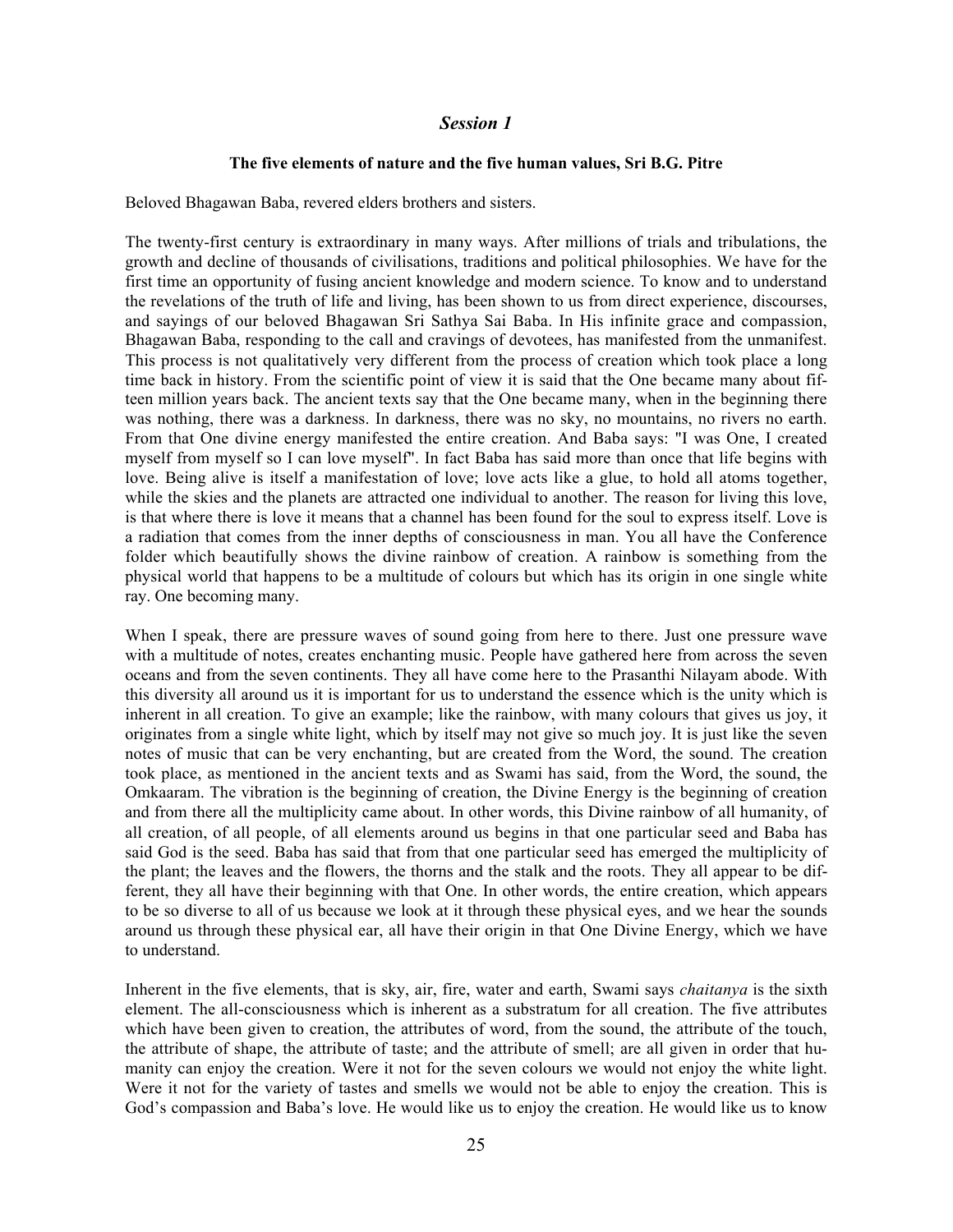the variety that exists around us and therefore have bliss in all this. Now the point is; the enjoyment of all the creation takes place through our senses. I see, therefore I enjoy the creation. I hear, the various sounds which are enchanting to me. I smell, a multitude of fragrances which are very pleasing to me. I taste, so that I may be able to enjoy what I am taking. I touch, and various things around me gives a lot of pleasure, a lot of bliss, a lot of enjoyment. Therefore it is the senses through which we are able to understand, recognise, and experience the creation.

These senses have to be used in moderation. Too harsh a sound, too shrilling a sound, too many decimals of the sound is unpleasing. In other words, all the five senses that we have been given, have to be used in moderation in order to enjoy nature. The limits to these moderations are set by the five human values. For every act of seeing or hearing or experiencing nature we have to set a limit on ourselves. It is this limit which is given through the five human values. Let me put it in a slightly different way: In its pristine glory, we go to a reserve forest, a place which has been undisturbed by humanity. We find that everything in nature is acting in moderation. In this forest all things are interdependent. We have for example the tree, which not only gets sustenance from the ground, from the earth, but gives sustenance to millions of microbes and bacteria, birds and beasts and so on. Fodder, leaves, fruits, flower, honey, all this is given by one particular tree. Similarly, all things are being enjoyed in nature, and in their own way they all are contributing to the enjoyment and spread of Divinity – an all around spread and multiplication of diversity. The bee takes the honey from the flowers and gives that honey to something else. In addition it spreads through pollination, the seeds of that particular tree to other places. So it gives and takes.

There is an interdependence of all things in nature within the bio-system, the ecosystem which is around them. In other words, in its pristine glory, nature has all the five values inherent in it. Since they are all interdependent, and inter-related there is a certain amount of unity of purpose in nature. Modern science is accepting of the fact that individual consciousness is related to the cosmic consciousness. This is true in nature in its highest glory. This is true in all creation, whether it is animate or inanimate. There is a water cycle where water from the seas changes into vapour, is carried through the clouds for thousands of kilometers and the water takes the form of rain or precipitation or snow. Many civilisations, many societies prosper as a result of this water that has been carried for thousand of kilometers. Therefore the water cycle, is an example, of great service to all of nature. If you look at the carbon cycle in nature, not only for human beings but for every animate and inanimate thing, your carbon tied is going into the earth and getting recycled throughout entire nature. The same thing is true for the nitrogen cycle and so on.

We looked at symbiosis in biology where there is an interdependence between various species. One is helping the other and receiving help from the other in return. The basis of all this is the total understanding of interdependence between them. You will all agree therefore that nature, if left undisturbed, is a perfect example of order, harmony and peace. People go to places where there is no human civilisation so that they can get peace from nature. That is where it exists, not in the hubbub of cities and towns. We set aside large tracks of reserve lands and sanctuaries where nature exists in all its beauty and integration in abundance.

We therefore have in this truth of creation, Love as the energy which binds everything, it suffuses the entire creation and therefore holds them together. We also have everything in nature following perfect discipline: Dharma, animate or inanimate life. We have a tremendous amount of peace and harmony in nature and when creation exhibits this inherent peace as a consequence of the innate discipline, we have non-violence. This is what creation is, and now, man.

As an integral part of nature, man is also a part of creation, having the same five elements within, because we are part of the same nature. The five elements are inside, as well as outside. We are all the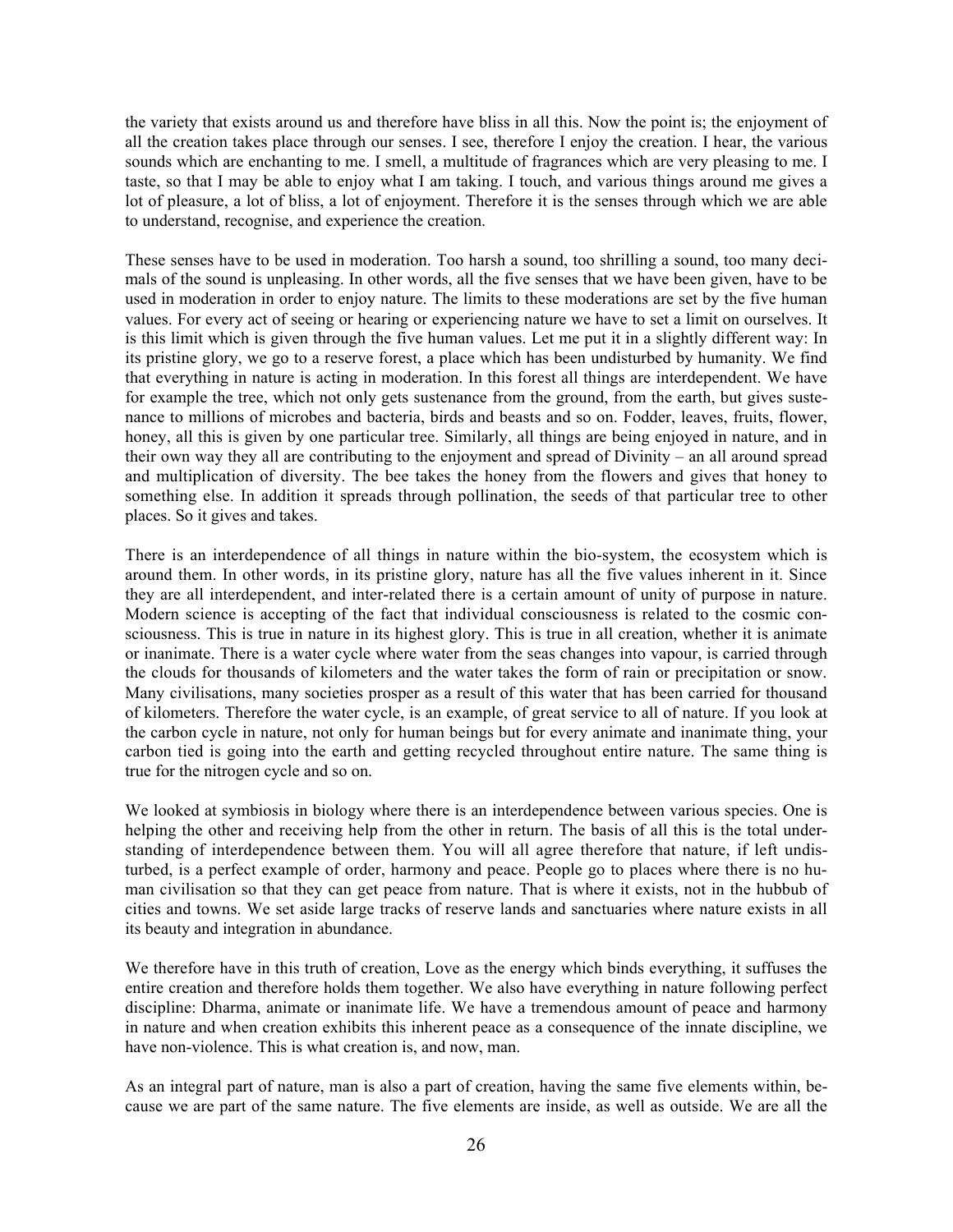time interchanging these elements within and without. I eat food, some of it is assimilated, some of it goes back to nature. I drink water and it may be partly assimilated, but part of it goes out in terms of excretion. Thus, in due course of time all the elements of food, go in and go out. They merges with nature: "From dust thou comest, to dust thou returnest" is as far as the physical body is concerned, as far as the elements are concerned. The *Chaitanya* of course is beyond this. The consciousness is beyond this. Therefore when we talk in terms of peace and happiness, we have to think in terms of maintaining a balance within, in order to be peaceful. Man as a part of nature can be happy and peaceful only when he is in tune with nature. A long time back, Swami gave us a definition of nonviolence, as non-violation of nature. To be in tune with nature, to merge with what is going on around, man should be in balance and harmony with five elements which constitute creation.

The human body, for which some detailed analysis needs to be done at some stage, has a natural tendency to maintain equilibrium between the elements. Doctors are now saying that there is a selfhealing system which already exists within every individual, because the balance is maintained. If I get upset, my stomach is upset, I've eaten something I should not have eaten, then maybe the blood pressure will change, the pulse rate will change. If I have a fever the system within myself will create antibodies so that I will revert back to the balance within myself. Like nature the human body is a perfect example of harmony following the same laws of nature. The human organism is a completely integrated entity, acting with that innate ability to self-heal, to maintain homeostasis.

If I run I create a tremendous amount of energy, my temperature will increase, so to bring it down I start sweating. It is an involuntary process in order to maintain balance within myself. Every living organism strives to manifest a life and enjoy nature in multiplication. Multiplication is a natural process. Civilisations and cultures continue because of multiplication. Diversity therefore, gives us a tremendous amount of pleasure and joy. It is important to understand that there is an underlying unity principle in all of them. This unity principle has to be established by going back to the source, God, who is the seed. There are also several seeds behind Him, (like the mango which Swami graciously gave to everyone this morning). This mango has been given to us from the fruits of several generation of mango trees which have come from the past. The first mango, God, is the seed and the mango given today has the same potential, because it has the seed which will give infinite generations of mangoes in the future. Therefore from the first to the present generation, the same infinite potential exists in everything, in everybody. In simple words, what Swami has been saying to us from a spiritual point of view; we are all Divine.

The same creation principle exists in everything. Whenever there is an act of creation there is an act of diversity, multiplication, and variation. If there was One there is no relationship, as there is no concept of time or space. As soon as the One becomes more than one, that is many. Then a relationship starts between them. One and the other; it is this relationship which has been sustained and enjoyed by us through our attributes which we all have been given. Bhagawan has said not only that life begins with love, but also that, it is the value of love which is the undercurrent of all values within every individual. Love holds all the values together. It is this relationship between the One and the many, which we need to understand and convey to the children. If we were to depend too much, too heavily on our senses alone we will create conflict, misunderstandings, misrepresentation, misinterpretation. But going to the root of the creation, trying to employ the attitude of unity, drishti as Swami says – we should be able to look at the entire creation, with the advaitic point of view. Having got the creation, the multiplication, we have to employ within ourselves an attitude, an insight so that everything is considered as One. The revealing of this truth is Educare.

An understanding of the Divine principle that is around us, and the process by which we are able to realise and experience the Divine principle of unity is Educare. The point is that this has implications for our Bal Vikas course. There are three implications I want to mention very quickly.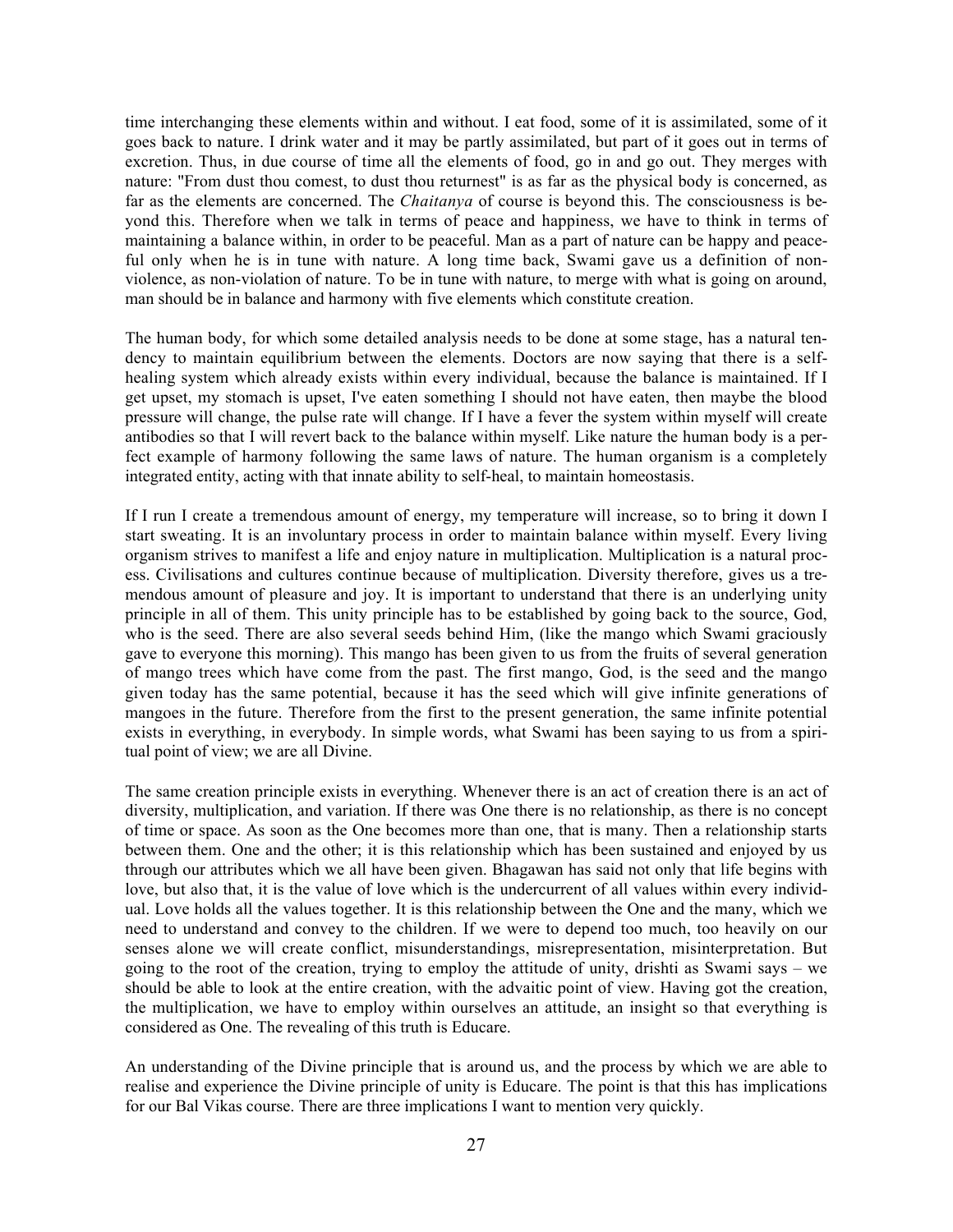- 1. If that first mango and this mango after several generations have the same potential, then as Swami says, *"You are God, I am God, you don't know you are God, I know I am God"*. This is the Divine principle of the One which is many. Yet Divinity exists but we are not aware that Divine principle is within every individual. Very clearly it follows that all knowledge is within. If you are God, as Swami has been repeating very clearly, then all knowledge is within you. At one time Swami said very clearly that when He created the entire universe, then this knowledge (I'm quoting), was placed in the mind of man. In other words, man alone is the prime creation in nature who has the capability, the potential to realise the Divinity within. So Divinity is the first point where we should lead our Bal Vikas through all classes. Whether it starts from the lower class, or it goes to the third and last group is something which the Bal Vikas gurus will have to decide. But what is important is that the creation from its holistic point of view needs to be conveyed to the Bal Vikas children. That is how they will understand unity around and have an understanding of the totality of humanity. Then the conflicts and misunderstandings which arise because of ethnic, religious and other differences all vanish, and ethnic difference, this multiplicity, this diversity life will be enjoyed. So employing that *drishti* and going ahead is important. So the first point is the understanding of the unity of Divinity. Unity is Divinity in the entire multiplicity. This has to be conveyed in our Bal Vikas schools from time to time according to the development of the children.
- 2 The second point which needs to be conveyed is that diversity, multiplicity has been created and because of our senses, we lose sight of the Divinity within. That is why we have conflict. Therefore, there is a need to understand ourselves. How to go back? What is the path to go back to Divinity. In Indian history Abimanyu is known to everybody. He knew how to enter the chakra vahyu but did not know how to come out of it. In a similar fashion we start enjoying our senses, we do set the moderation which is needed through the five values, and therefore get into difficulties. We need to know the technology, we need to know the methodology by which we can go back to Divinity in our understanding. So the second point is to know the human workshop. Where does it begin? Where do we start our process of return, the return path? Now it is important here to understand that this does not confine itself to the Bal Vikas children alone. It is problem with all of us. It does not confine itself to a particular ethnic group, a particular country; Every individual, the entire humanity, children and adults alike, men and women all have to take the return path. In other words the application has to be universal. It has to be Divine.
- 3 The last point which I want to mention here is that when we think in terms of going back, we have to understand ourselves but at the same time we have to use a certain methodology of transformation. What Swami has been saying about transformation is This is a U-turn we have to make: From multiplicity to unity. For this U-turn we have been given by Divine grace the five transformation techniques. How to apply the transformation techniques of silent sitting, prayers and positive thinking, devotional group singing, stories and group activities is something which can be a concern of the Bal Vikas gurus and experts. All that I can add here is that when it comes to individuals, like the adults who are sitting here in this auditorium, there can be a change in the content of it. A story here and a story somewhere else doesn't have to be repeated. At one time it was mentioned, as the example I used of the mango, that we should not take a sapling from here, from Prasanthi Nilayam, to our countries. This was mentioned in one of the overseas conventions. We take the seed from here but it grows in the environment of that particular country. The cultural social environment, the background, the context of that particular country, will make changes, but essentially the transformation techniques will remain the same. The variations will depend upon what type of stories you choose, what types of songs have to be chosen. The process of meditation, may be given the name of meditation, or tuning in, or silent sitting and things like that. The various activities within which we are able to see children interact and grow socially, is the third point I want to mention. Once transformation techniques are global in execution, in implementa-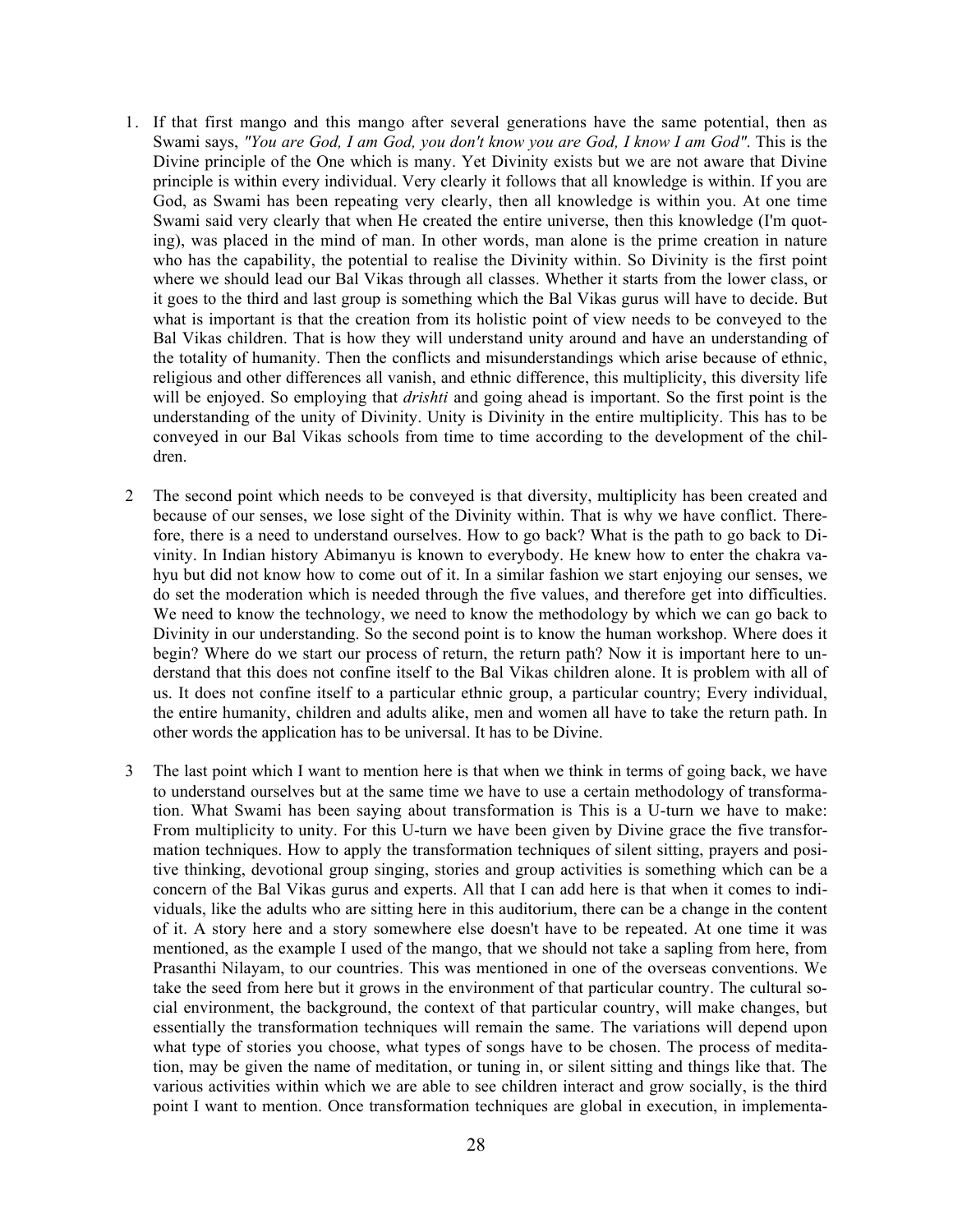tion, the variations are superficial. The core of transformation techniques is the same. Therefore they are universal, and global, and are the Divine Educare principle that we have been mentioning here.

We hope that we will be able to go into details of understanding about this over the course of the next two and a half days. We need to understand that the Lord created Educare a long, long time ago for a particular purpose, for our enjoyment and His enjoyment. Man misused it for his own selfish end. We have therefore to make a U-turn and go back to it. It is this process, this revelation, this truth which Swami has given now at the beginning of the twenty-first century. Combining our experience of the modern knowledge, a fusion of ancient knowledge and modern science, this is Sathya Sai Educare. Sai Ram

**Mr. B. G. Pitre (India)**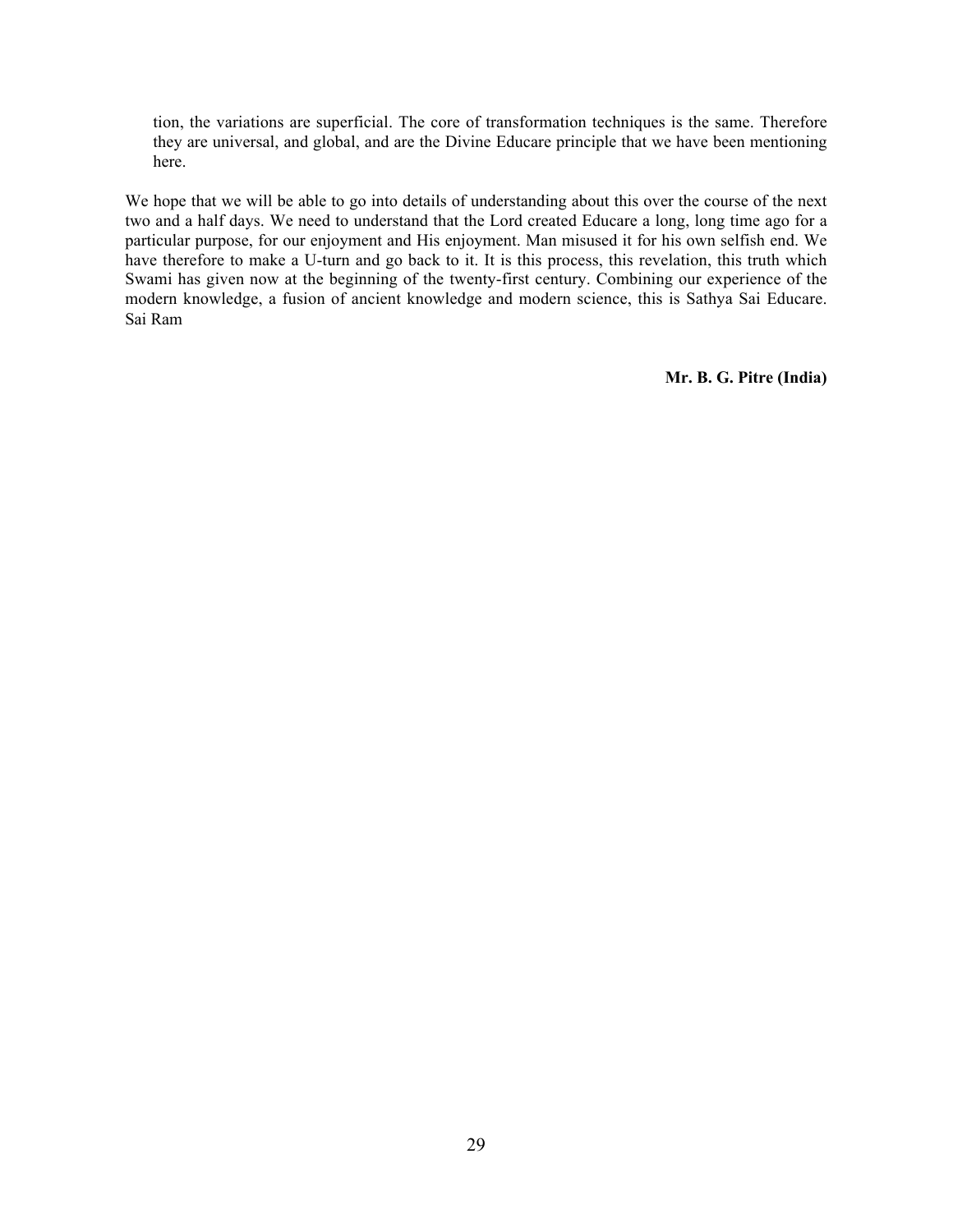#### *Session 2*

#### **Human Workshop - The Divine Instrument –1, Dr. Art Ong Jumsai**

I humbly offer my loving Pranaams at the Divine Lotus Feet of Bhagawan Baba.

Dear gurus we are gathered here to discuss Sathya Sai Educare. For this afternoon we are going to continue from where we left off from this morning. We are going to look at the human workshop. This morning we heard about the five elements and we talked about the five human values. Now I'd like to discuss what Srinivasan spoke to us this morning regarding the communications, because all of us, gurus have to learn to communicate. That is the most important aspect of being a teacher, a guru. We have to be able to communicate to the children. So let us study a little bit about message transmission.

When we speak we are actually transmitting around ten percent of the message. But we also have a meta message which amounts to ninety percent. Therefore, the meta message becomes very, very important in our message transmission. Let us look at this picture here: The children are naughty. They are climbing up on the trees. The teacher comes along and gives a nice talk to the children. The teacher says: "Dear children, please come down from the tree." Now that sounds very nice. But there is a meta message. Look at the teacher, look at her face. The way she is looking at the children is very threatening. Look at the way she is holding her stick. She is waving her stick in front of the children. Well the meta message is quite different from the way she is talking to the children. So the children immediately feel that they are very threatened. They don't want to come down from the tree. You see the meta message is very strong. As teachers, as gurus, when you go into the class and you want to talk about peace but, let us suppose, that in the morning the guru had a quarrel with the wife. The guru is very unhappy, he has no peace. He goes into the class talking about peace. Do you think the children will understand? Because clearly the face will be transmitting something else, the heart, the thoughts will be transmitting something different from what he is telling the children. So this is very important that as gurus we learn to transmit one hundred percent message.

What does that mean? It means that the guru has to really believe in what he is saying. Not only that, he must practise what he is saying. Then there is unity of thought, word and deed as well as the unity of the three "H's" the head the heart and the hands. This is very important for gurus. We have to learn to be able to speak from the heart. Swami has told us often that there are three types of teachers. The teacher that come into the class and complains and complains and complains, saying that this is terrible, this is bad, this is no good. Then you have the teacher who explains. He comes into the class and starts to explain about everything, all the subjects. He just explains and explains all the time. But the best type of guru is the one who inspires. If you are going to inspire the children you must learn to speak from the heart. Then it will reach the heart of the children. If you speak from the mouth only, then it may get to the brain but it will not get to the heart of the child. We have to speak from the heart. Then it will reach the heart. For example, if we tell the children: "Children it's not good to smoke" then it is our job not to smoke, not only in front of the children but behind their backs also. In other words, we go to the class, we don't smoke, we say we are being a good example. But when we go home we start to smoke. That is no good because we do not believe in what we are saying. If we don't believe in what we say we cannot speak from the heart. So this message transmission is very important.

So let us study how we can effectively transmit messages to our children. Let us look now at the 'human workshop'. We have the physical body (that big circle there) but we also have the mind. Children don't just have the body they also have the mind. We have the conscious part of the mind and we also have the unconscious part of the mind. Now this morning we have been talking about the five ele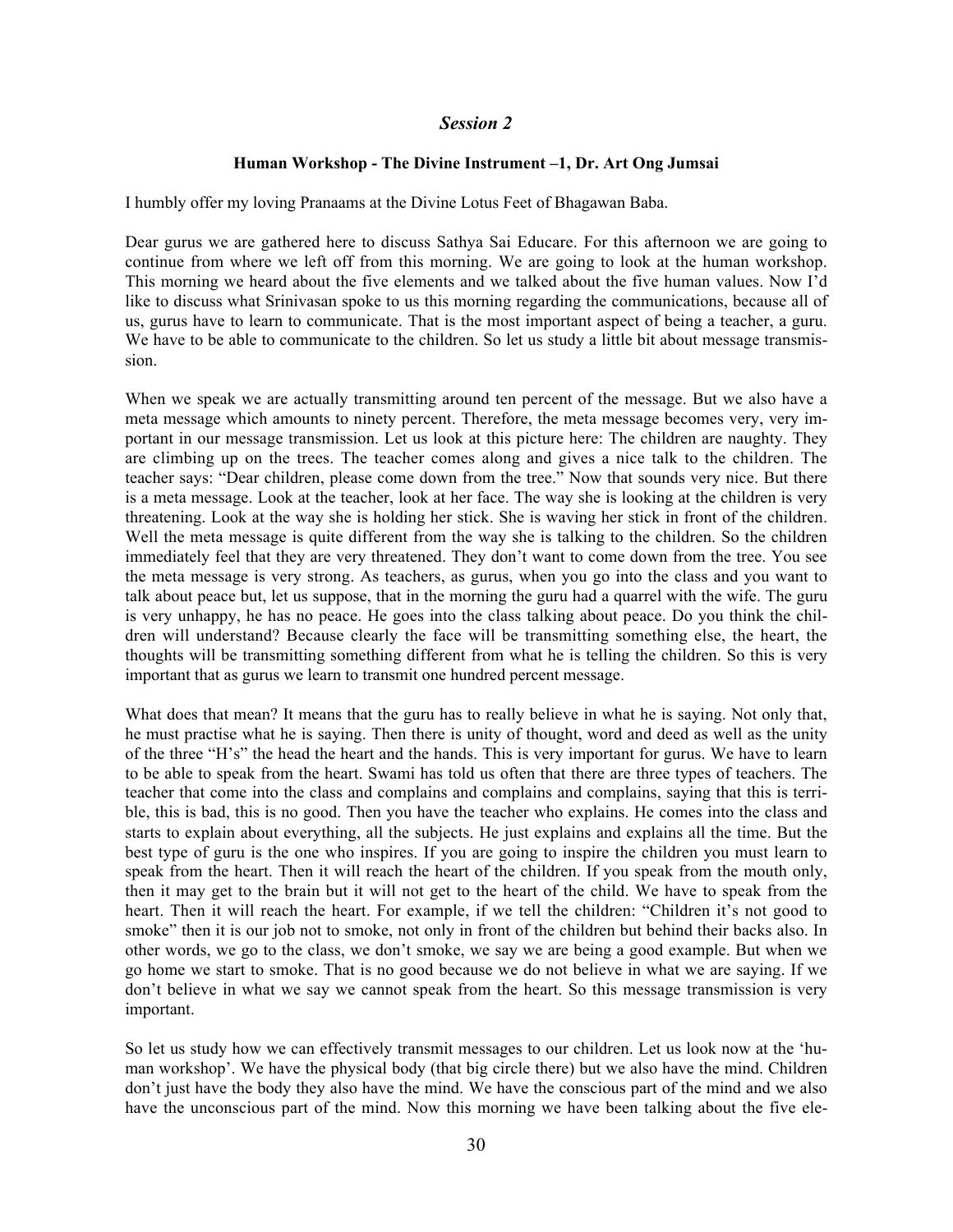ments in nature and how our senses are collecting information from the five elements in nature all around the child. So the five senses play a very important part in seeing the universe, in seeing the world. The five senses are our contact, our windows for the outside world. From the body, from the mind to the outside world. Now many speakers this morning have said that the five senses are given to us to enjoy the five elements. Well are we really enjoying what we are seeing, what we are hearing, what we are touching, what we are smelling and so on, Sometimes we look at something and suddenly we become jealous. We look at another thing, we become emotional we want to possess it. We have desires, anger, hatred. Sometimes a child can become very aggressive on seeing something. Well clearly we are not enjoying what we are seeing.

Similarly using our ears, we are enjoying the whole world, the whole universe watching the elements. But if somebody criticizes us we become upset, we become angry, we are unhappy. Then how can we enjoy the world, how can we enjoy the five elements. This is very clearly an abuse of the five senses It is the job of the guru to guide the children to make proper use of the five senses. Not many schools have taught children how to make use of the five senses. Not many places, education Institutions have taught children how to make use of the five senses. Well, it is job of the gurus, especially when we are now talking about Sri Sathya Sai Educare. We have to learn to receive information through the five senses and enjoy everything. So, let us see how we can enjoy, how we can receive information so that we can be full of peace, full of love , and can remain full of human values when we receive information from outside.

Let us consider our eyes. Why is it that we see evil? Why is it that when we see something we get upset? Why is it that when suddenly we see something we are unhappy or we become aggressive? Well I would like you to be very scientific at this time. Let us study what is coming into our eyes. What is entering our eyes? Scientists will say it is light. What is light? Again scientists will tell us that light is electro-magnetic energy. Here is a ray of light. It consists of an energy field. At right angles to the electrical field is the magnetic field. Now as gurus can you tell me where the evil is in this light, in this ray of light that is entering our eyes? It is electro-magnetic energy. Is the evil in the electrical field or is it in the magnetic field? Well scientists will tell us very clearly it is only energy. When it is only energy it is neutral. It is not good or bad. So light that enters our eyes does not contain anything evil. Then we may ask the scientists "Then why are we seeing evil if evil does not enter our eyes?" The scientists will tell us, if you see evil but there is no evil entering your eyes, then the evil is in your mind. It's already there, it is within us. This is something that we have to recognise if we are going to help our children to overcome their difficulties, their emotions, their anger, their aggressiveness. We have to understand that all this is within them.

Let us look at our ears. Why, when people swear at us and say bad things or criticise us, do we get upset? So let us see what is entering our ears. It is sound. What is sound? Sound is vibration of air. The scientist will explain that vibration consists of molecules of oxygen, nitrogen, molecules and carbondioxide. Then ask the scientist: "Where is the evil in this, what is making us upset or emotional? Why do we become angry? Is it the evil in the oxygen, or nitrogen or in the carbondioxide?" Scientists will laugh and say, "That is very good air. We live because of the right proportion of oxygen with nitrogen. This is the way we live. Air is good for us. There is nothing wrong with that. So there is nothing that can upset us." So from now on, gurus, when people criticise us, when they say bad things, always remember it is only vibration of air. There is nothing to get upset about, nothing to become angry about. In Sathya Sai Educare we have to recognise the Divinity in everyone. When somebody says bad things we say: "Ha,ha,ha yes it's only vibration of air, ah, ah, God is there, He is testing us. What a wonderful opportunity today! I'm able to train myself to overcome my anger." Well we know very well if we want to train ourselves we need a trainer. So the person who is saying bad things, who is criticising us, he is our trainer. He is helping us, he is creating an experience so that we can learn. By listening to that person, hear good. Swami always says "Hear no evil, hear good." In the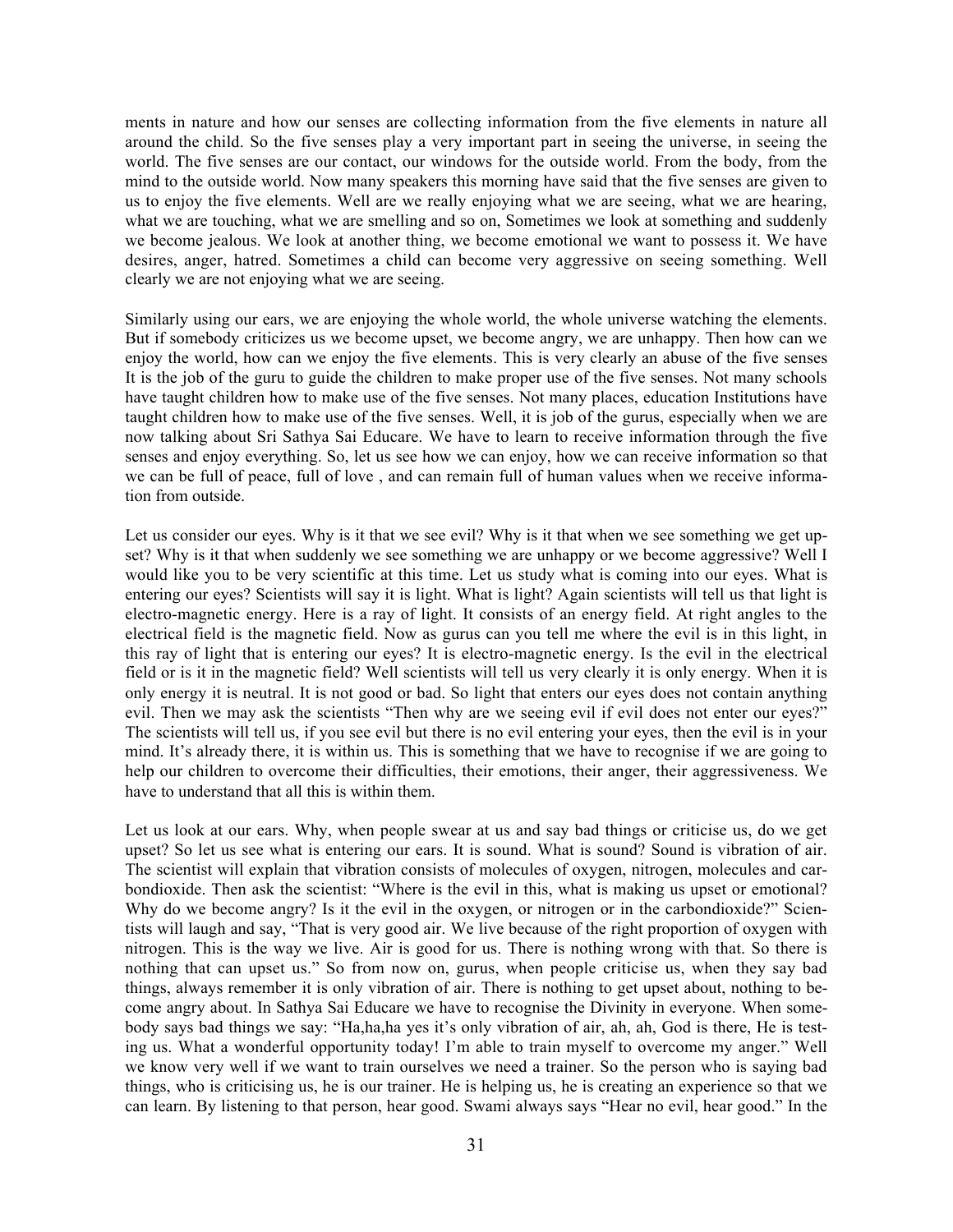same way with our sight; see no evil, see good. How can we see evil, when God is everywhere. If we are always thinking about God, if we are always aware of the oneness of all things, how can we see evil? It is impossible because God is everywhere. So let us remember about our five senses. We have to understand how the evil thoughts arise as a result of receiving sensations from outside. This is how we have to train ourselves so that we learn to enjoy everything that is around us.

Well we react because there is something that is already kept in our mind from our previous experiences. This is kept in the sub-conscious mind. The sub-conscious mind is our memory. This is where we keep all information from the past - whatever we have seen, heard, done, or thought, or whatever impressions we have stored from environment around us since childhood and even before. It is stored in the sub-conscious mind. So, let us consider an example: Once, about three years ago, a child, a youth took a rifle, went into his school, the Colombine High School in Colorado and started shooting his fellow students. Twelve children were killed. He shot two teachers. How is that possible? Why should a young person become so violent and kill others? Well there is a study in the United States that an average child in the course of one year, sees fifteen thousand murders in his very home, in his own home. You gurus, you are also parents, how many of you would allow murderers to come into your home? None of us would allow murderers to come and start killing people in front of our children. That is something that we will never allow. But look at this, this is what we are allowing nowadays. Murders are being committed in our own home through television, through videos, through the internet, video games, computer games. When the children are watching television, they just watch and they don't think. They do not use their discrimination. They just open their mouth and watch. Just like that and they take everything that is on the television into their sub-conscious mind. Then when something comes and stimulates them, they become violent suddenly because the information that they have stored in the sub-conscious, comes up. So you see it is the sub-conscious that contains our own enemies. The enemies of man, that is; anger, lust, envy, greed, pride, hatred, attachment, also our fear and anxiety. It is all in the sub-conscious mind and because of this we have to help our children.

Our children have been programmed by the environment, programmed by the television, by videos, environment. So our job as gurus is to reprogram our children. To do that we simply use human values. Let our children see good in everything, hear good in everything, speak good things, do good things, think good things, serve everyone all the time. Bring love into their heart so that they will serve, so that they will have compassion. These are the values that we should bring into the minds of the children. So when they start to think good, do good, serve everyone all the time, they put all this in the sub-conscious and what we think so we become. This is very important, that is why we have the five techniques used in Bal Vikas. We use singing to help bring values for the children. We have various activities. We have story telling and so on. All this is to help to put in positive programs in the sub-conscious of the children. This is very important but you know the children should be given a lot of opportunity to have experience. They should go out, they should learn from their experience.

When you have Bal Vikas classes, why not take them out into nature? Study under the tree, learn from the five elements. Have them interact with the five elements. Get them to enjoy what they see, what they hear, what they smell, what they touch. Get them to learn to see good, hear good, think good, do good all the time. Then we start to put in a new program in the child. But we have to remember what I told you this morning, that if we rely only on the sub-conscious we are not really a real human being yet, because animals also have a sub-conscious. Animals, have various abilities. I told you about the monkeys that are trained at a school in Thailand. They can be trained to behave. Well, we are only using the sub-conscious of the animal. But our children, have the conscious mind. They also have the conscience which is also a part of that. I like to call this the super-conscious mind. So we must help our children to raise the consciousness higher to the super-conscious mind. The super-conscious mind is the atma. This is the truth that is within all of us, This is the spark of God that is within all of us. If we can help our children to raise the consciousness higher up, then we are free from the emotions.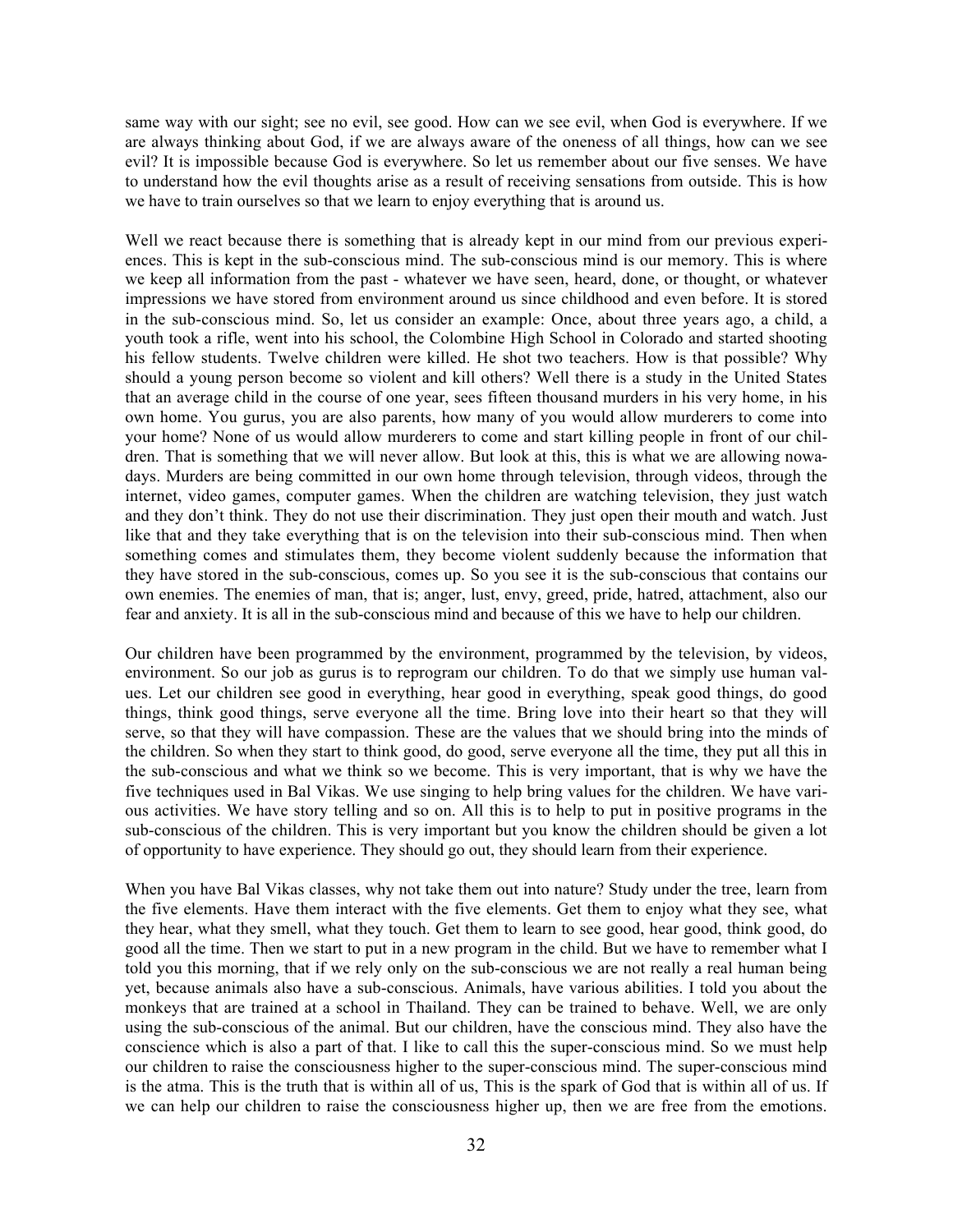You know the sub-conscious contains anger, hatred and so on and these are always there. The only way to be free is to fill our heart with love, with peace, with the human values.

You know when I was a young boy, I used to be a very naughty boy. I used to be very angry, I was a boxer. Outside the ring. I used to use high-kick boxing. I was in England at that time. The English boys cannot box like a Thai kick-boxer and therefore I became a champion outside the ring. I became very aggressive. But then one day, through the Grace of Bhagawan Baba, through the Grace of God, I was changed. At the age of fifteen I began to practise meditation. After I practised meditation, for only one month I started to feel a lot of peace. I was very surprised. Normally I would become angry almost every hour.

It's like light and darkness. When there is light there can be no darkness, the two cannot co-exist. When we have human values we cannot have all the emotions. We cannot have anger, hatred and so on. So it is imperative that gurus fill themselves with human values, fill the children's heart with human values. When there is a lot of peace then you cannot be angry. When you have peace you cannot be aggressive, when you have love in your heart how can you hurt other people? How can you be jealous of other people? It's not possible.

So to get rid of our emotions and to raise our consciousness higher up and to get away from the animal feelings, which is in the sub-conscious, we need to raise the consciousness higher up towards the truth that is within all of us. So we have to get our children to learn to pray and to learn to sit quietly in meditation. This is very important. All of us need to have some kind of concentration. If you don't have concentration you cannot learn, you cannot work. I'm speaking to you now. There is sound going out from the loud speaker, becoming vibration of air. It goes into your ears, it becomes waves going along the nerves and it goes to your brain. Your brain may receive the message. But if your mind is not here you're thinking about a shopping centre then your mind is in the market, and you are walking along in the market, buying this and that. You will not understand what I am saying because you do not have concentration. So if children have very short attention span, they will have a problem in learning. This is why we need to train our children to control their mind. Let their mind be kept quiet and still. Then they will find tremendous peace. They will start to raise the consciousness higher and higher towards their conscience, towards their heart. Then we start to be able to go into the real Sathya Sai Educare, where, if you remember, Swami tells us: "EHV is 3HV". We are able to raise the consciousness towards the heart, listen to the conscience. The super-conscious mind will tell us what is right, what is wrong. This is our guru, the guru that is within all of us. As gurus you have to help our children to be able to be in contact with the inner guru. Then the learning process will really begin. Then children will progress very quickly.

You know, when they practice meditation, we find that the memory is improved. This is an experiment at the University of California, Barkley campus. There they took got big groups of students. The first group had never practised any type of concentration exercises or meditation. The second group had practised meditation for one year. The third group had practised meditation for two years. They were invited to listen to a lecture like this. At the end of one hour they tested to see how much of the content of the lecture they could remember. The first group, who never practised meditation remembered only forty percent. The second group was able to remember sixty percent, a big increase in memory and the third group who has practised meditation for two years were able to remember seventy percent.

I would just like to relate to you the wonderful effects of meditation on children. Children who come to the Sathya Sai school in Thailand, practise meditation daily, every day, and not just once. They get up at five o'clock. By 5.45 they are in the prayer room sitting in meditation. At the beginning of every class they also sit in meditation. During the day they go through a lot of practices. When they go to bed they also go into the prayer room, and pray and sit in meditation. We have one child who has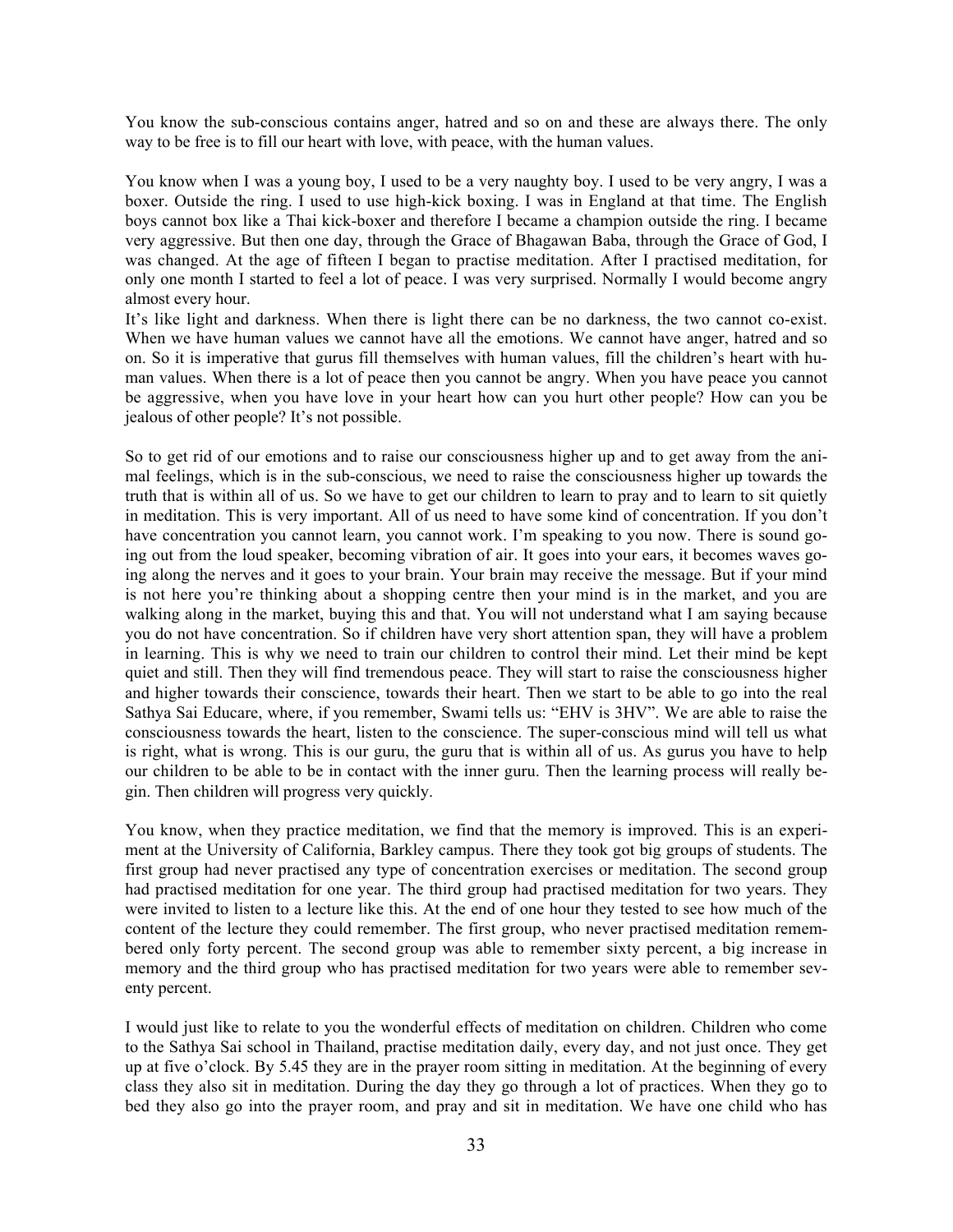been with us for about six months. The girl is only seven years old, in the first grade. At the end of the first semester she went home for a holiday. Then the parents brought her back to the school. The parents sat with the teachers and the child and the parents just asked the child: "Tell me, daughter, what would you like to be when you grow up?" and the daughter answered:

"I would like to be a staircase". The parents were shocked, "Is this Sathya Sai school teaching children like this?" The teacher was also shocked because they had never taught in this way before. But the child thought of it herself, she taught herself. So the parents then asked the child: "Why do you want to be a staircase?" The child said, "I want to help people climb to great heights." Then the teacher decided to ask, "But aren't you afraid that people will walk on you and you'll get hurt?" The child said, "In order to help others sometimes we have to sacrifice."

You see this is coming from the heart of the child. It's something we have not taught. We have not told the children to think like this. But because they are able to practise meditation, they raise the consciousness higher and the result is that they start to receive intuition, wisdom. They are in contact with their inner guru. So it is very important, Swami has given us the nine point code of conduct. One of the rules is that we must practise meditation every day. As gurus we have to be able to do that.

I have to start to conclude. As I have said, the important thing about Educare is to be able to bring out from within the values that are inherent in the child. Swami has said that EHV is 3HV. Here the picture shows very clearly that 3H is the Head, the Heart and the Hands. Whatever comes into our head from various stimuli from the five senses, remember the senses are meant to help us to enjoy everything that is around us. For this, all we need to do is to bring all the thoughts that come into our head to the heart, raise the consciousness, bring it to the heart and then we can safely put it into action. So this is the last diagram showing you where the head is. That is the conscious mind and that is our head. It is being stimulated by the five senses. It receives information, this becomes interpreted by the sub-conscious and then we have the thoughts in our head which may contain emotion, take it up immediately to the super-conscious mind and that super-conscious mind is really our heart. In order to help you need all the human values: Truth, Right Conduct, Love, Peace, Non-violence. The heart is represented by Truth, the super-conscious mind. The conscience as well as Love. Love and Truth are the same. God is Truth, God is Love and that is our heart. So when the head gives information to the heart, the heart will either approve or reject. If it is approved then we can put that into actions, into the hands. Then it will be safe. In this way we are helping our children to receive information through the senses, enjoy everything because the heart will always bring about peace and joy in the life of the child. Whatever they see, they will recognise as God. Whatever they hear they will recognise as God. They will hear good all the time. So that is the secret of Sathya Sai Educare.

Dear gurus to be able to help our children, we must be the perfect example. If we do not be an example we cannot teach our children. So it is a rule that we do not teach what we do not practice, what we cannot do. As gurus, we must practice first. Then teach. Remember that we are only helping children to bring out the values that are latent in them, the children must realise it on their own. They must experience that. Om Jai Sai Ram.

**Dr. Art Ong Jumsai**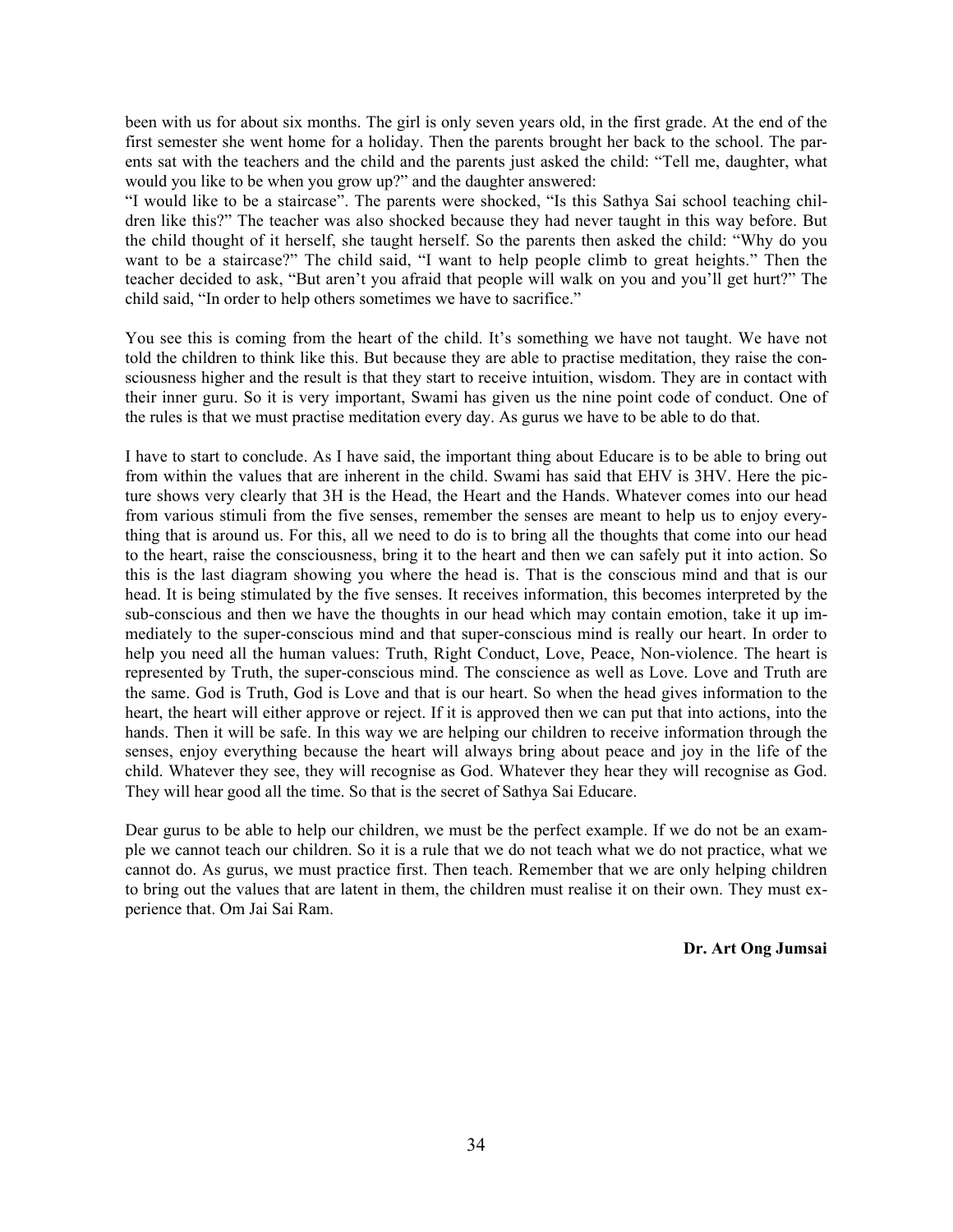# *Session 2*

## **Human Workshop – Divine Instrument – 2, Smt. Gana Jaga Deva**

Man, the thinker or the thinking self is clothed in a number of garments. These casings enable him to work on various planes according to his consciousness. The five elements in Nature namely Space, Air, Fire, Water and Earth are all encompassed within him.

Earth – all 5 attributes are present in Earth namely – hearing, touch, vision, taste and smell. Water – all four attributes except smell Fire – three attributes except smell and taste Air – two attributes except no form, no taste and no smell Space / Sky – only one attribute sound only

Present in the human body and the five organs that receive these sensations are: ears, skin, eyes, tongue, nose. Thus, man the Creation embodies all the five attributes found in Nature.

The Human Workshop comprises the following garments, namely:

| Physical     | →             | Annamaya   |
|--------------|---------------|------------|
| Emotional    | $\rightarrow$ | Pranamaya  |
| Psychic      | →             | Manomaya   |
| Intellectual | $\rightarrow$ | Vignamaya  |
| Spiritual    | $\rightarrow$ | Anandamaya |

Educare is the total multi-dimensional application of Sai teachings for various segments of the global society.

### **The Human Workshop – The Divine Instrument**

The feature that makes the Sathya Sai Educare so different from the many curriculums that have been designed is that the entire effectiveness of the course content depends on the human person, termed the human workshop, which when carefully nurtured becomes the divine instrument of the Lord. As Baba has so often reminded us "*Be like the flute an empty reed free from all egoism so my melody can flow un-interrupted and fill the air with its divine vibrations."*

I wish to focus on the importance of the teacher in the whole framework of the Educare programme.

Before any course content can be written for the child, it is absolutely important that the teacher go through intense sadhana and a strictly structured programme to mould himself/herself into the guru who will be able to inspire by example rather than rote learning.

I remember many years ago a pupil of mine who wrote a startlingly revealing observation which read like this:

*We walk into the classroom and take our seats at our desks. The lesson begins. She stands before us like a mountain of solid stone. A worn out face with cold eyes staring down at us. We open our books. She looks around the class. A solitary figure looking for faults.*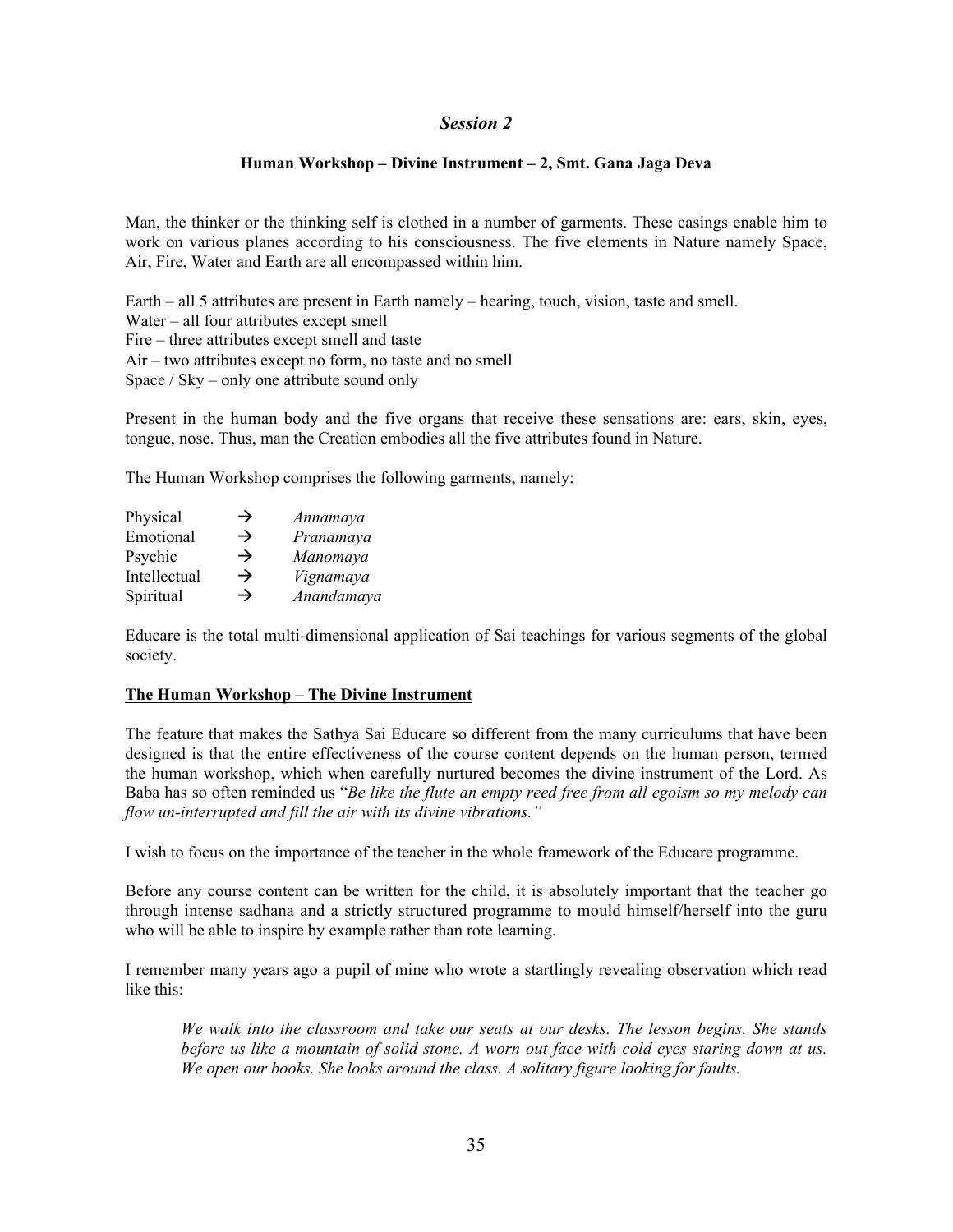How much will a child learn or remember from such a teacher? The teacher is the Divine instrument used by the Lord and in His hands lies the very essence of the whole programme. We celebrate today 30 years of the successful implementation of the Bal Vikas programme and as the new millennium dawns it is timely that we review our work thus far.

A notable phenomena is the growing demand for values education globally and that means we draw into our fold a wide variety of children with very special needs. We notice unlike the early years when the children were drawn largely from homes with very supportive parental influence, we are now beginning to draw a wider spectrum of children. But increasingly the Sathya Sai teacher has earned a reputation for bringing to teaching compassion, love and understanding. Hence we are being flooded with requests for helping children with special needs, not handicapped and disabled but many with very low emotional quotient who are problematic. There is a growing need for us to reach out to society and equip ourselves to meet the challenges presented by such children. In my country as a birthday gift to Swami on his 75<sup>th</sup> year, we embarked on a very daring and ambitious programme, the mentor – mentee programme. We designed a detailed little booklet in which the teacher kept details of the child's background and any noticeable changes in behaviour patterns.

We suddenly realized the time had come when the Sathya Sai teacher had to be the personification of compassion. A team of experienced teacher trainers who were deeply steeped in Sai teachings worked on a manual that could help the volunteer teacher to understand the child more. Apart from the wellstructured weekly Bal Vikas classes for devotees' children, we decided that we would help disadvantaged children who were lagging behind in the school system. Pressured by rigorous examination demands many of these children were ignored, and in the process their already injured self-confidence was totally eroded. There was a spate of violence and the daily newspaper headlines were terrifying like *"The burning down of the School Resource Room"* and *"A Boy sending a teacher a birthday card with a bullet within".* It was terrifying. It was about this time that we had a conference on the effective teaching of English Literature. Many international speakers presented many highly academic learned treatises on various sophisticated methodologies and Information Technology etc. When my turn came I had only this to say, "Bring spirituality back into the classroom and the teacher, especially the language and literature teacher, must be a spiritual being".

What is spirituality? In a multi racial country where there is complete religious freedom and yet one has to be sensitive to the beliefs and rituals of another, it is safer not to touch on religion. But the time has come when we must realize the great difference between being religious and being a spiritual being.

I am reminded of the very beautiful story of the disciple who once asked his guru, "Do you see God?." The guru replied, "I look around and see the natural order of creation. There is tremendous beauty in the simple things. One feels alive and awake before the infinite majesty of the cosmos, and the deeper one looks, the more astonishing the creation. What more is needed?"

"But none of that proves anything", the disciple protested. The guru shook his head. "You only say that because you aren't truly looking. If only you could see a mountain or a rain cloud for one minute without your doubts blocking the way, the evidence of God would be revealed instantly."

"Then tell me what is revealed", the disciple insisted, "after all I have the same eyes as you".

"Something simple, undivided, blissful, all-knowing", the guru replied. The disciple felt a rush of despair. "You see all that? Then I give up. For I can't possibly learn to perceive such wonder."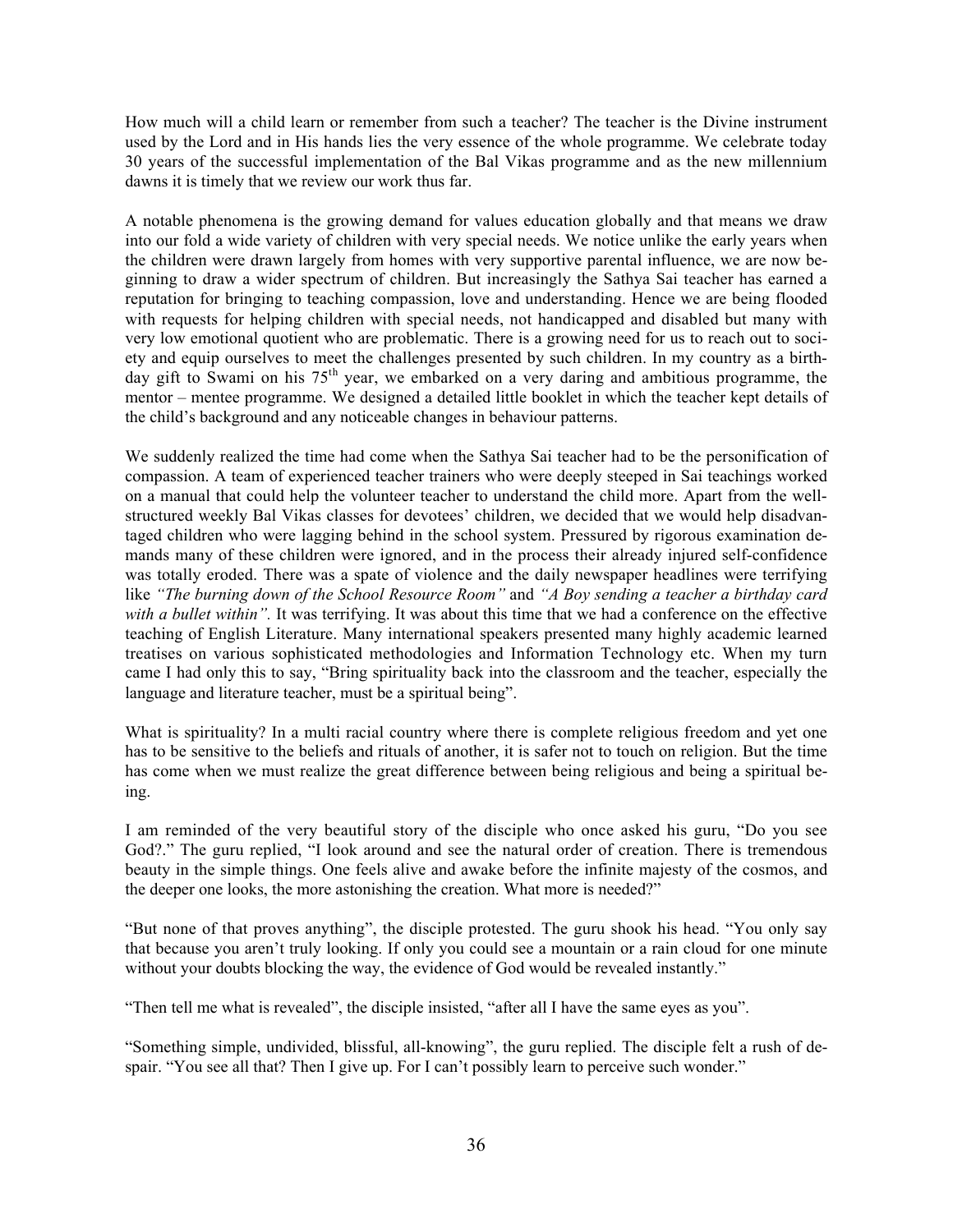"No you are wrong", the guru said. "We all see eternity in every direction, but we choose to cut it into bits and pieces of time and space. This is the one quality of the ALL that should give you hope. It wants to share."

In Vedanta they say that there is only the real eternal bliss consciousness (*Sat Chit Ananda*). These words promise that the Timeless waits for me when the temporary expires, bliss outlives pleasure, and being awake comes from sleep. In that simplicity all notion of duality collapses, revealing the unity behind all illusion.

Can frail human beings like all of us come to realize that we are all parts of Brahman, sparks of the same fire? We are a little bit of that *Satchitananda* and there are millions of other bits of *Satchitananda*. I am a bit of *Satchitananda* and so is the little bird and all people I come in contact with.

The Sage Vasistha was one of the first human beings to realize that we experience the world by filtering it through our minds. Hence the purification of the mind is absolutely essential. In an attempt to deepen our prayerful life we began to meet regularly for satsang for prayer, for sharing experiences and helping each other in our journey towards a more spiritual way of life. As the Buddha told his favorite student Ananda, *"Sanga is everything in the Buddhist order of growth".*

You would notice much emphasis has been given to the spiritual sadhana of the individual, especially the teacher. Hence the time has come when we must focus on very intense sadhana on the part of the guru. The 5 D's – Devotion, Discipline, Discrimination, Determination and Duty have to be strictly adhered to. No wonder due emphasis has been given to the 5 D's in this conference. The honeymoon for us gurus is over and the new millennium heralds in a period of intense sadhana for the guru.

A story often related in India tells of the spiritual test given by the great saint, King Janaka, to his would be disciple, Sukadeva. To test the young devotee before accepting him for spiritual training, Janaka required Sukadeva to tour the royal palace while carrying in the palm of his hand an oil lamp filled to the brim. The condition of passing the test was that Sukadeva was to observe minutely (and subsequently report to the King) every item and detail in each palatial room, without spilling one drop from the brimful lamp.

The meaning of the test is that the spiritual aspirant must learn to keep his attention centered in God, not allowing his thoughts to wander from Him for a moment, lest the oil of divine communion be spilled, while at the same time he performs accurately to the last detail his duties in the world.

Today more than ever the teacher appears to rapidly recede into the background. The child learns, indeed sometimes more effectively, through the multimedia techniques so easily and cheaply available at home and at school. It is therefore vital for us to re-evaluate our roles as gurus in the lives of the child and the parent.

What is it in our Lord Sri Sathya Sai Baba, our Supreme Teacher, that draws millions to his Lotus Feet? Can we dare work towards nurturing that one tiny spark of divinity within us, that will draw our children away from the dazzling multimedia attraction to the heartful Guru? Each time Swami addresses us with the endearing term "*PREMA SWAROOPALARA*" - my embodiments of Love – I am inspired to use this human workshop as the Divine instrument. Sai Ram.

**Gana Jaga Deva (Malaysia)**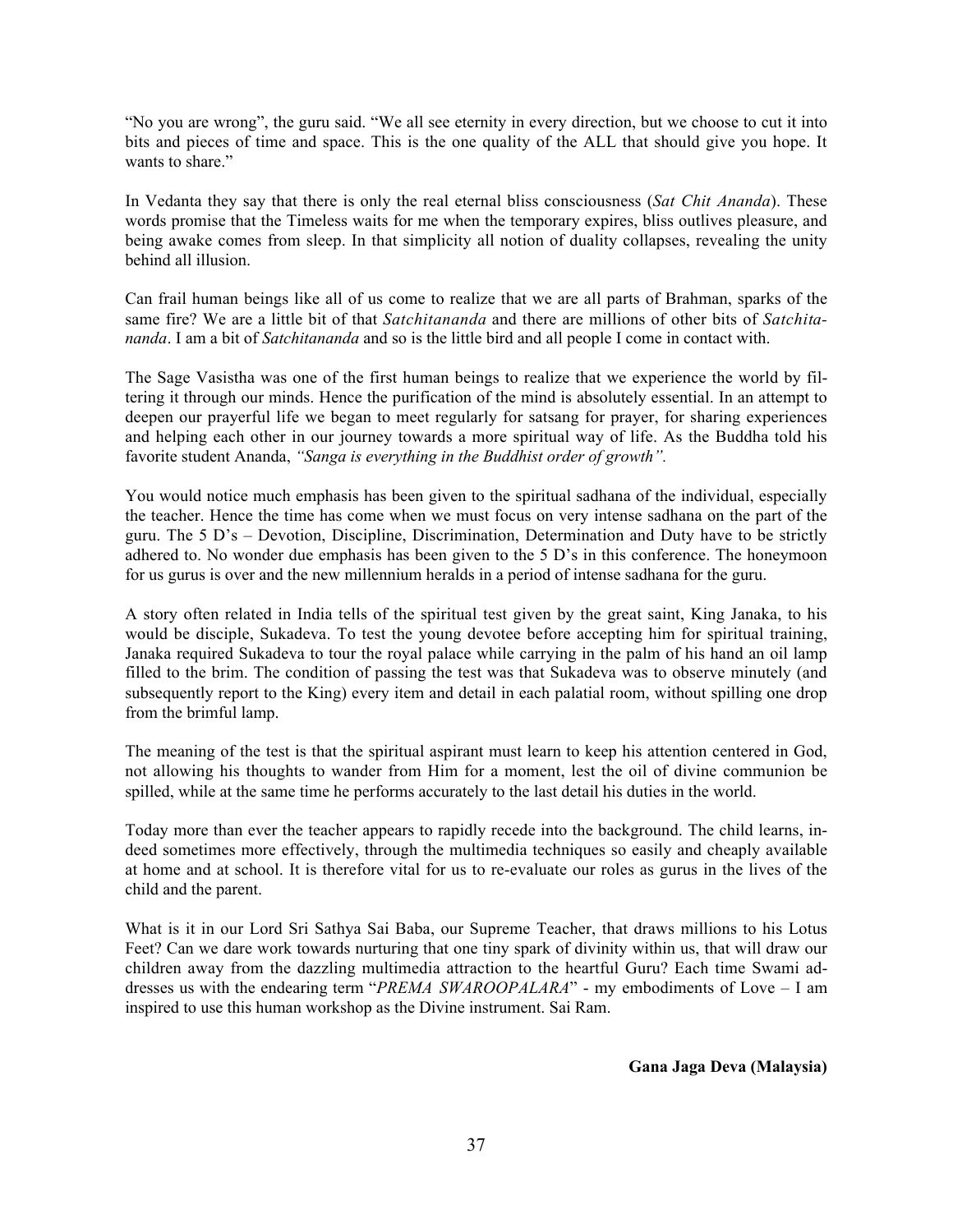# *Session 2*

## **Human Values - Purity of Mind, Mr. Robert Molloy**

Swami tells us that the mind is the instrument of liberation. But what is the mind? We can be assured by rational argument that we are not the body, but it is much more difficult to convince us that we are not the mind. The interminable internal conversation in the mind is not between two entities; we simply seem to be talking to ourselves reinforcing the illusion that we are the mind. At last year's Conference Swami said:

"First of all, the mind should be transformed. Then the entire world will be transformed because the mind forms the basis for the entire world." (SS, Oct 2000)

If the mind is the instrument of liberation then it is essential that we have some understanding of its workings. Swami has given us many models to show us the vagaries of the mind. He has described the mind as a cloth whose woven threads are thoughts. He has described it as a mad drunken monkey, which has been stung by a scorpion. If we are to purify it we must have some idea of its workings.

## **But how and where shall we start?**

We are all aware of the law of cause and effect. Our behaviour, whether good or bad, is the effect. To change behaviour we must treat the cause. Swami explains the process as follows.

THOUGHTS lead to FEELINGS, which lead to ACTIONS and if repeated become habits.

HABITS harden into CHARACTER and it is CHARACTER that dictates BEHAVIOUR.

So if we are to change our habits we must gain control of our thoughts. Purifying the mind starts with control of thoughts. But first we must have a model to enhance our understanding. Consider the following mind model. In this model the mind has three parts:

## **The higher mind**

The source of intuition and the true source of our values. It is manifest as the voice of conscience, which is unfortunately reduced from a loud voice to a mere whisper in most, and is silent for others.

Below the higher mind we have the conscious mind and below this the subconscious. Embedded in the conscious mind there is a gate-keeper or watchman, who exercises the power of choice as to what comes into the mind. This watchman is one of the five D's, the power of discrimination and supervises the flow of experience through the five senses, which are the link with the five elements of the outer world.

It is in the subconscious mind that the experience of life is stored. The files relating to past experience and behaviour are constantly reinforced and it is these files that determine our action in the world. Inputs from the outer world are compared with past experience and checked for compatibility and consistency. That which is neither compatible nor consistent is rejected.

The files are retrieved to the conscious mind and manifest as thoughts, which then lead to action in the world.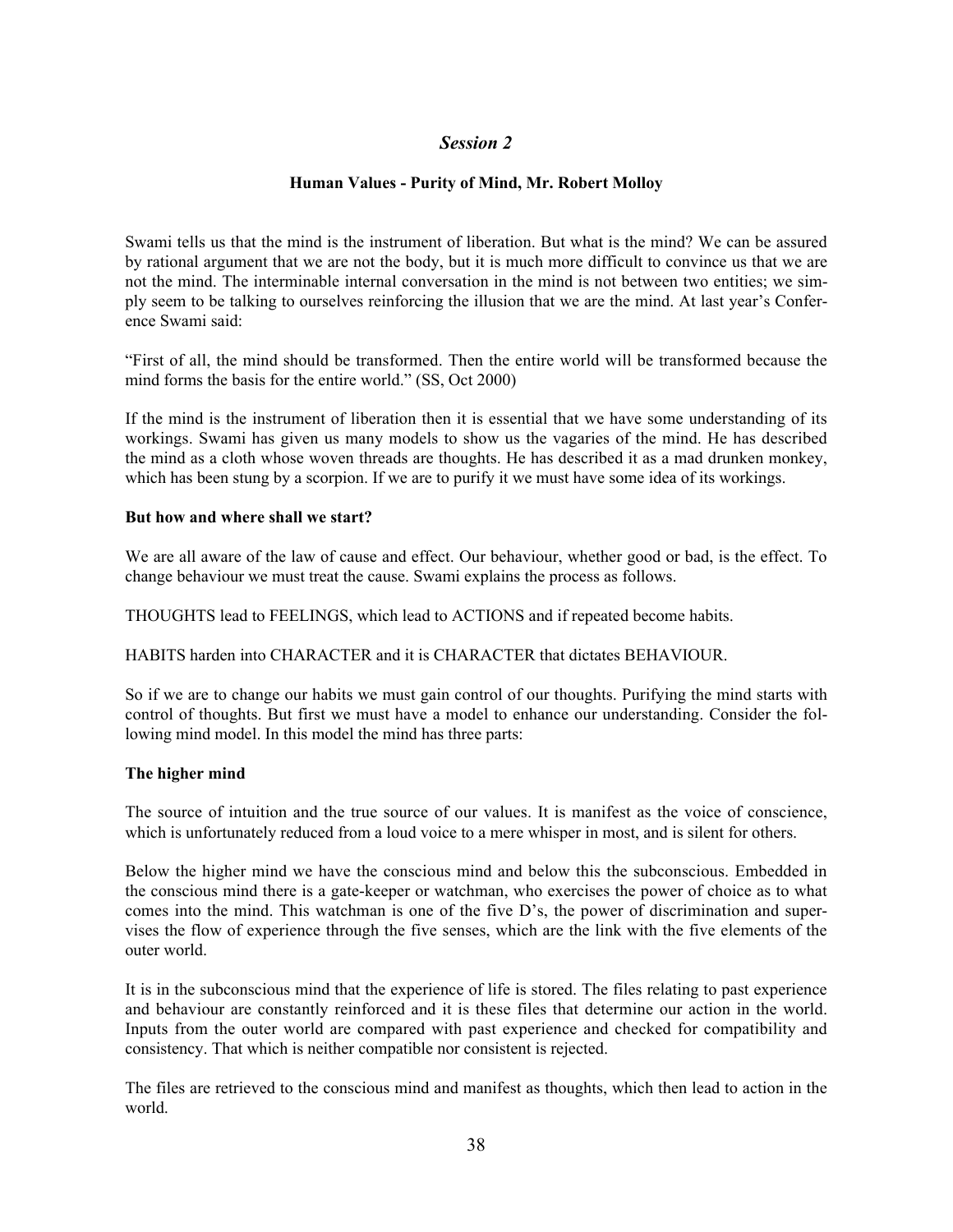In this manner the self image of the child is established. If a child is constantly told he is stupid or clumsy this will be his self image and he would act accordingly. But if he is told that he is good and clever then this becomes his self image. The mind is thus a servomechanism; it is goal oriented. The self image that is created will act to defeat the experiences needed to change the image. The power of discrimination (the watchman) will not allow changes to enter the subconscious, but will reject them in the same way that the gate-keeper in a television factory will not allow washing mashing parts to enter.

The mind is also like a very fertile garden. Whatever we sow, good or bad, will grow well. If we plant nothing, only weeds will grow and we become victims of all our environmental influences and desires. Our behaviour patterns will be inconsistent. What we plant we get, and what we get we deserve. Therefore it behoves us to plant human values in the garden of mind.

Now we have seen that change is difficult to invoke. Discrimination operates to reinforce what is already in the subconscious and it is programmed to reject that which is contrary.

## **How then can we change?**

There are three ways to get information past the gate-keeper of the mind.

- 1. We can wear the gate-keeper down by persistence and repetition until a threshold is reached and a new habit is established. I have been told that a new habit can be established in thirty days. At this rate we could implant twelve human values in a year and in a child's seven years of primary school we could establish 84 human values. How many human values are needed to perfect the character?
- 2. The second method relies on distracting the gate-keeper. When we are in a happy mood, we are much more receptive to inputs which can change the mind. A unhappy child or adult does not easily learn. Happiness is essential for change.
- 3. In the third method we rush passed the gate-keeper pushing him aside. We are referring here to a strong emotional experience, which can cause immediate changes to our self image files. For this to be successful we need intensity of experience. Unfortunately this third method is not one that we can control. Strong emotional experiences are unpredictable; they made be uplifting; eg. viewing a sunset, or deeply traumatic such as the death of a loved one, but they can force us to change.

By these three means human values can be forced past the gate-keeper. The discriminating factor and old behaviour factors extinguished while establishing new ones. When the new self image is established the power of discrimination will act to preserve it.

### **How are we to initiate this process of transformation?**

We must first become aware of the necessity for change and then be confronted by the second D, determination. Without will power nothing will change in our life. We would have to wait for some acute emotional impact in our life; some disaster, that would force us to change.

Swami advises that the first method is best, that is steady action; the prolonged relentless process of refining the character.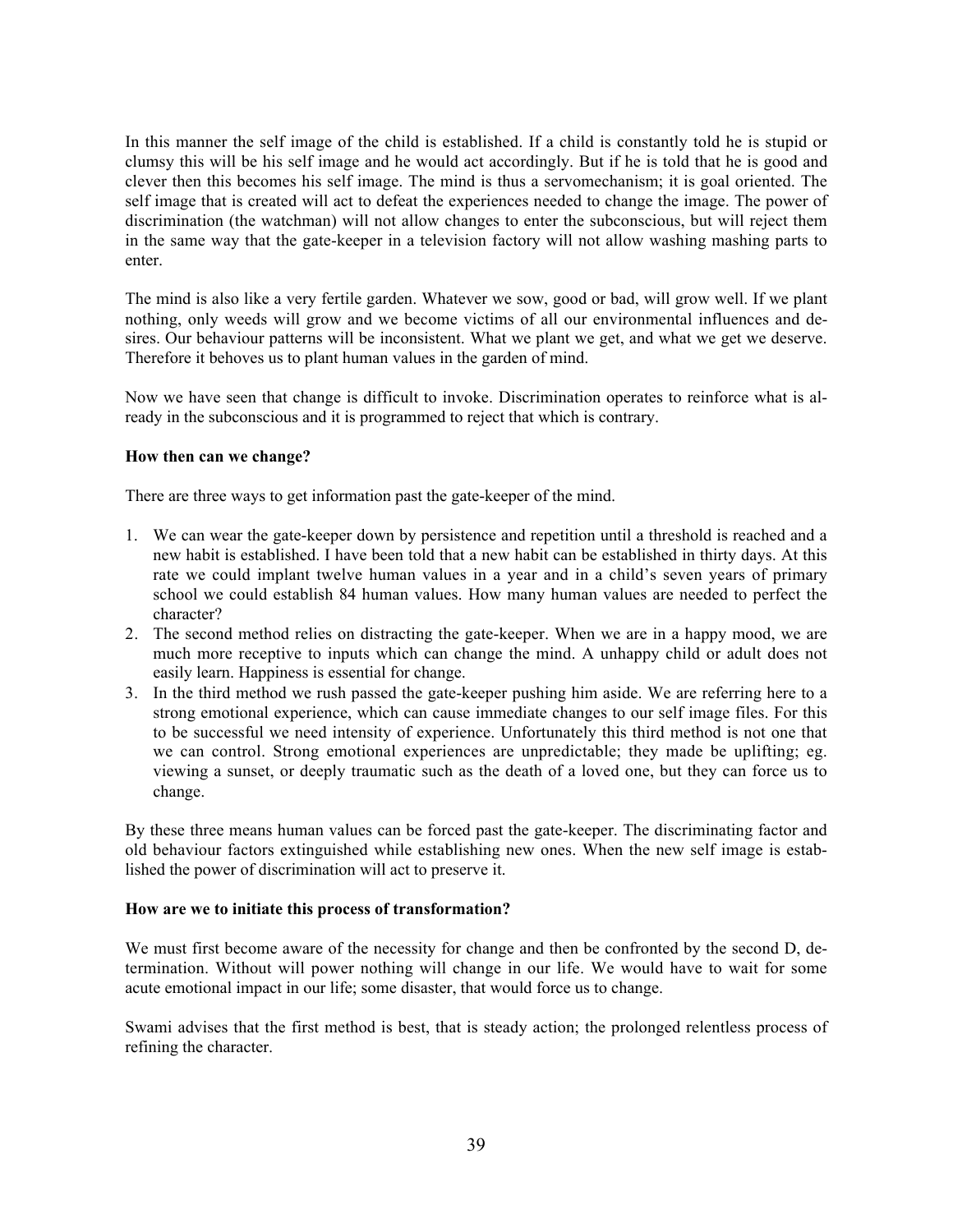"You should handle the mind very steadily and slowly, bring it under control. You should never be in a hast and use force to control the mind. We make the mind think of God and gradually turn it away from worldly desires." (Sadhana the Inward Path p112)

Determination and Discrimination work in concert with the third D, Discipline, to maintain steady action in the world. This steady action in the world Swami calls devotion, and it is manifest as selfless service. The pure mind is devoted to the five elements of the world, which the non-dualist recognises as the form of God. We must worship the world not with burning candles and rituals, but with real actions that will bring the environment back into balance. Rituals are only to remind us to take action; devotion is true direct action. We can only do this with a pure mind, and the pure mind will see the world through disciplined and purified senses. The pure mind will hear no evil, see no evil and speak no evil and will purify the world."

## *The Educare process*

The process of transformation follows the cause/effect sequence of thought, feeling, action to habits, character and behaviour, but as we have said this mind process is a fertile garden and weeds will grow if we do not cultivate human values. The cultivation process requires the shepherding action of the five D's.

- 1. Determination The activation of the will power which comes about when the level of awareness for the need to change reaches a sufficiently high threshold.
- **2.** Discipline The control of the vagaries of the mind through steady action; thinking only good, not chasing whims and desires of the mind.
- **3.** Discrimination The watchman of the conscious mind, controlling the input of the five senses, essentially it focuses on the ceiling of desires program, first limiting desires then attenuating them to extinction.
- **4.** Duty The human body, the manifestation of the five elements is the mind's instrument of action in the world. It has evolved out of the five elements and must serve the mind to purify and keep the world in a state of balance. That is the body's purpose and duty.
- **5.** Devotion The prime factor in all Vedantic philosophy is the principle of non-dualism. There isn't God and the world; this is a dualistic concept. There is only God or Cosmic Consciousness manifesting as the five elements of the phenomenal world. If we are devoted to God then we must worship the world as God, by the practise of living meaningful rituals. Devotion has meaning only if we practise loving service to God, ie, our family, friends, neighbours – all humanity, all life, all inert substance. Devotion is treating the world as God's form.

If we could glimpse into such a pure mind what would we see? We would see the heart, the head and the hand, that is; Higher Self, the mind and the body saturated with living human values.

The five human values operate at all three levels of our awareness. The hand, the head and the heart which are metaphors for the body, mind and higher mind (soul). The higher mind is reached through the inner inquiry of meditation. The inner voice of conscience is the true source of the five human values. It has no attachment to the physical world.

The mind is held in check by the watch words, Discrimination and Discipline, while the thoughts flowing through it are imprinted with human values from the higher mind. This results in the body, the instrument of action controlled by devotion to God's form, carrying out its Duty, ie loving service in the world.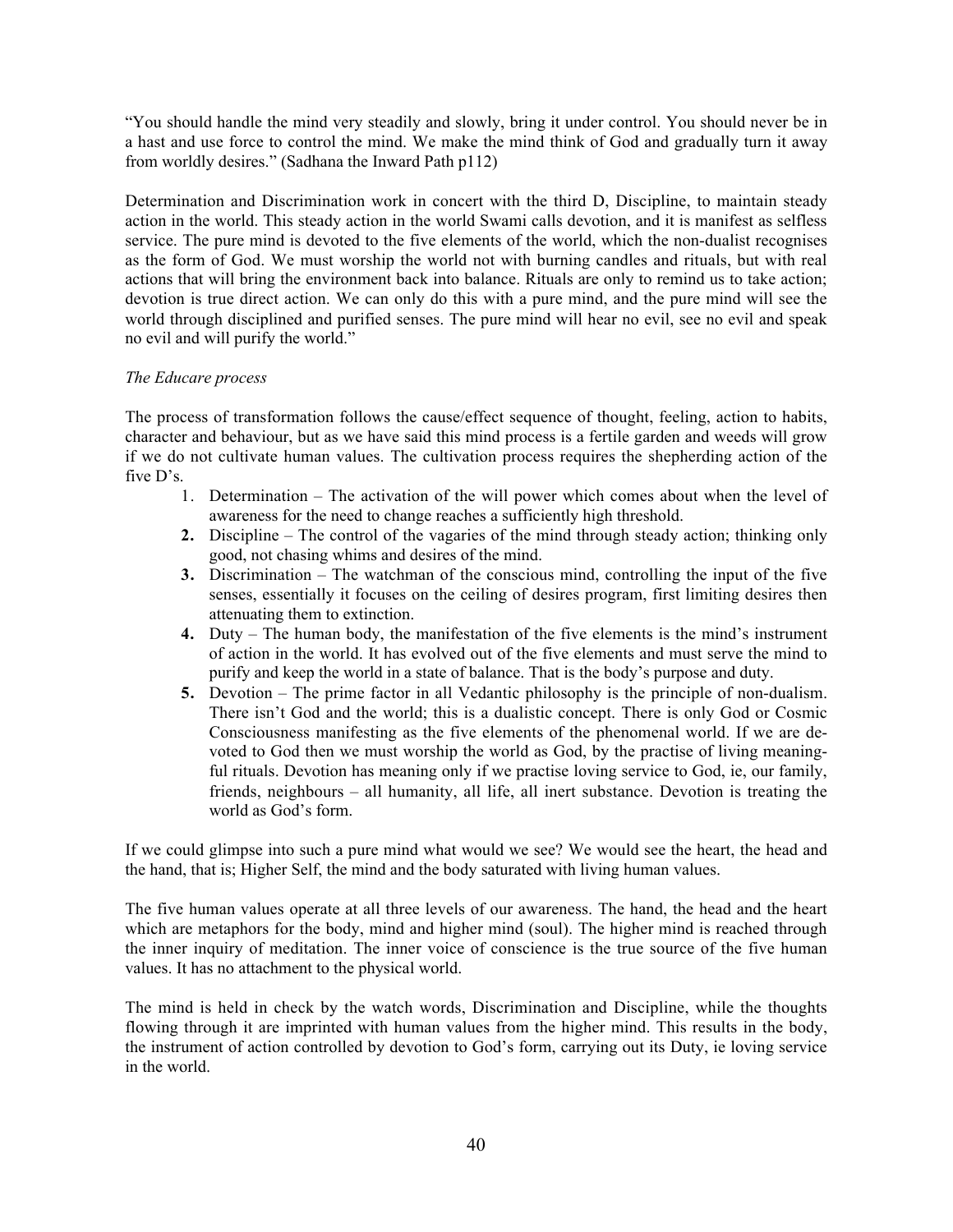With human values established in the conscious and subconscious mind a silence settles over the mind and the voice of conscience is heard loud and clear. The conscience must sanction the thoughts of the mind. The higher self must be the final arbiter of the conscious mind and thus determine action.

*"What the head thinks should be examined critically by the heart and the right decision should be carried out by the hands. This should be the primary product of the educational process."*

In conclusion Swami has said that:

*THE GOAL OF LIFE IS SELF REALIZATION*

*SELF REALIZATION IS CONSTANT INTEGRATED AWARENESS*

*AND CONSTANT INTEGRATED AWARENESS IS*

*HARMONY OF HEART, HEAD AND HAND*

*WHICH IS THE HALLMARK OF A PURE MIND*

**Robert Molloy (Australia)**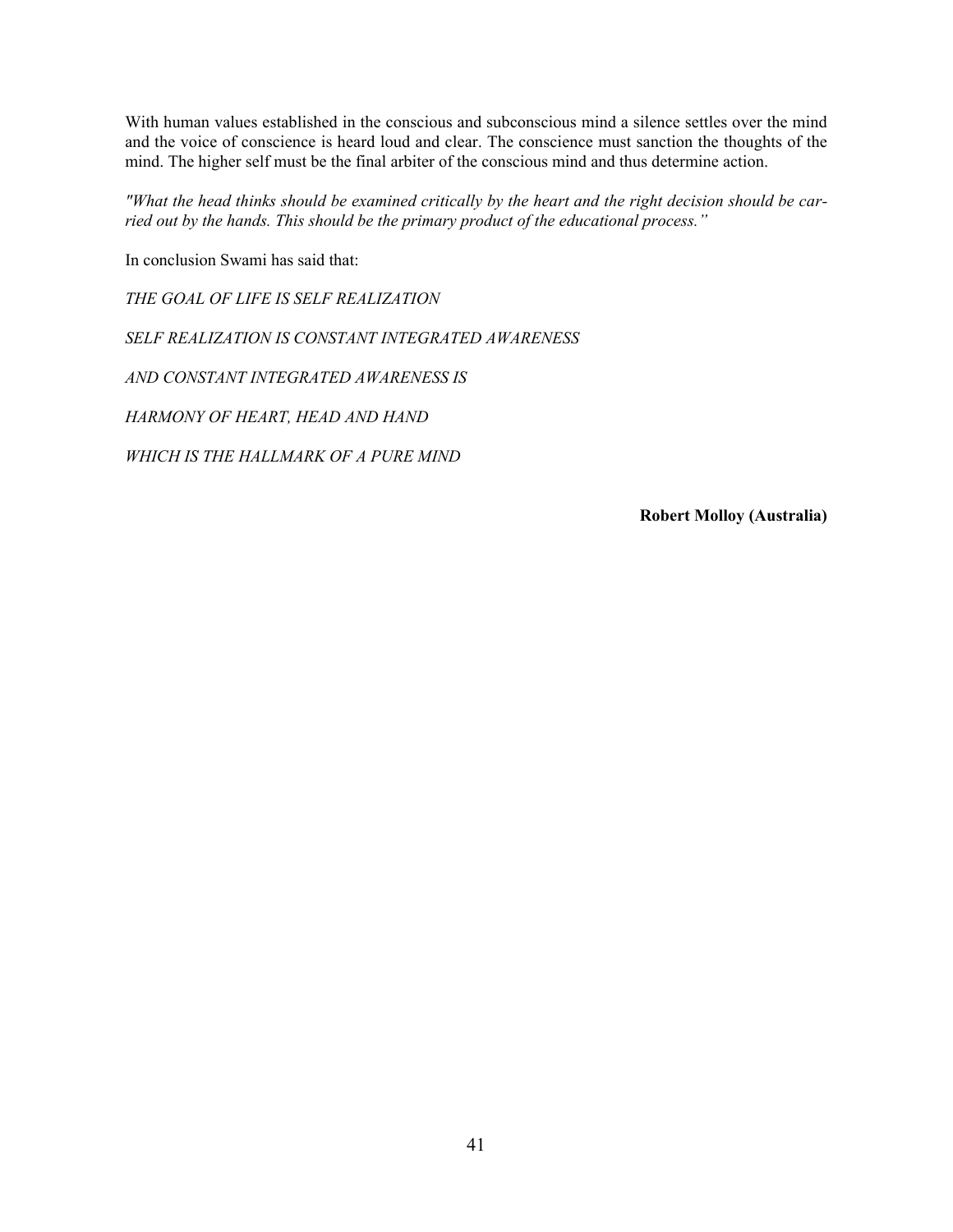# *Session 2*

## **The Five Elements – Inner Balance – Divinity, Smt. Jayshree Singh**

## **Introduction**

Swami has revealed that the five elements, ie space, water, air, fire and earth are the divine aspects of God. Hence the ancients worshipped them as embodiments of divinity, eg. *Bhumi Devi*. However, Swami says that man has polluted the five elements through the pollution of his mind. How? Because of his greed for wealth and material acquisitions man has used his cunning and easy methods of making money. This has increased the desires of man to such a degree that the earth is burdened with its weight.

*"It is only when you decrease your own burden that the burden of the earth will diminish."* (Sanathana Sarathi July 2000)

Baba adds*, "It is not God who carries your burden. He makes each one carry his own burden."*

*"God, who is in the form of the five elements is omnipresent, omnipotent and omniscient. So the main duty of mankind is to make proper use of the elements. Misuse of these five elements amounts to misuse of Divinity".* (Sanathana Sarathi 1999)

### **What is the relationship between the five elements and the five senses?**

The five elements correspond progressively to the five sense perceptions as follows.

- 1) Earth :Sound, touch, form, taste, smell does not move but has great power.
- 2) Water :Sound, touch, form, taste lighter than air, therefore flows and moves.
- 3) Fire :Sound, touch, form lighter than water, therefore can rise and spread in all directions.
- 4) Air :Sound and touch wafts about; is more pervasive than fire.
- 5) Space :Sound lighter than air, has unrestrained capacity to pervade. It exists everywhere.

Swami says that *"Proper use of these elements is the true value – oriented education the world needs today"*. (Sanathana Sarathi Oct. 2000)

### **The five elements and the five-fold integration**

The five elements are also inter-related by the principle of the five-fold integration, ie. a given unit of each of these elements contains only half of its pure essence while the other half consists of one eighth part of each of the other four elements. See the element of fire illustrated below:

# **FIRE EARTH WATER AIR SOUND**

This highlights the principle of unity and integration that exists in the entire universe. This means the misuse of one element is misuse of all the elements and the correct use of one element means the correct use of all the elements.

### **What is the underlying message of the five elements to us?**

1) Sound is the attribute of ether. Our goal should be to hear the sound of AUM within ourselves and in the universe.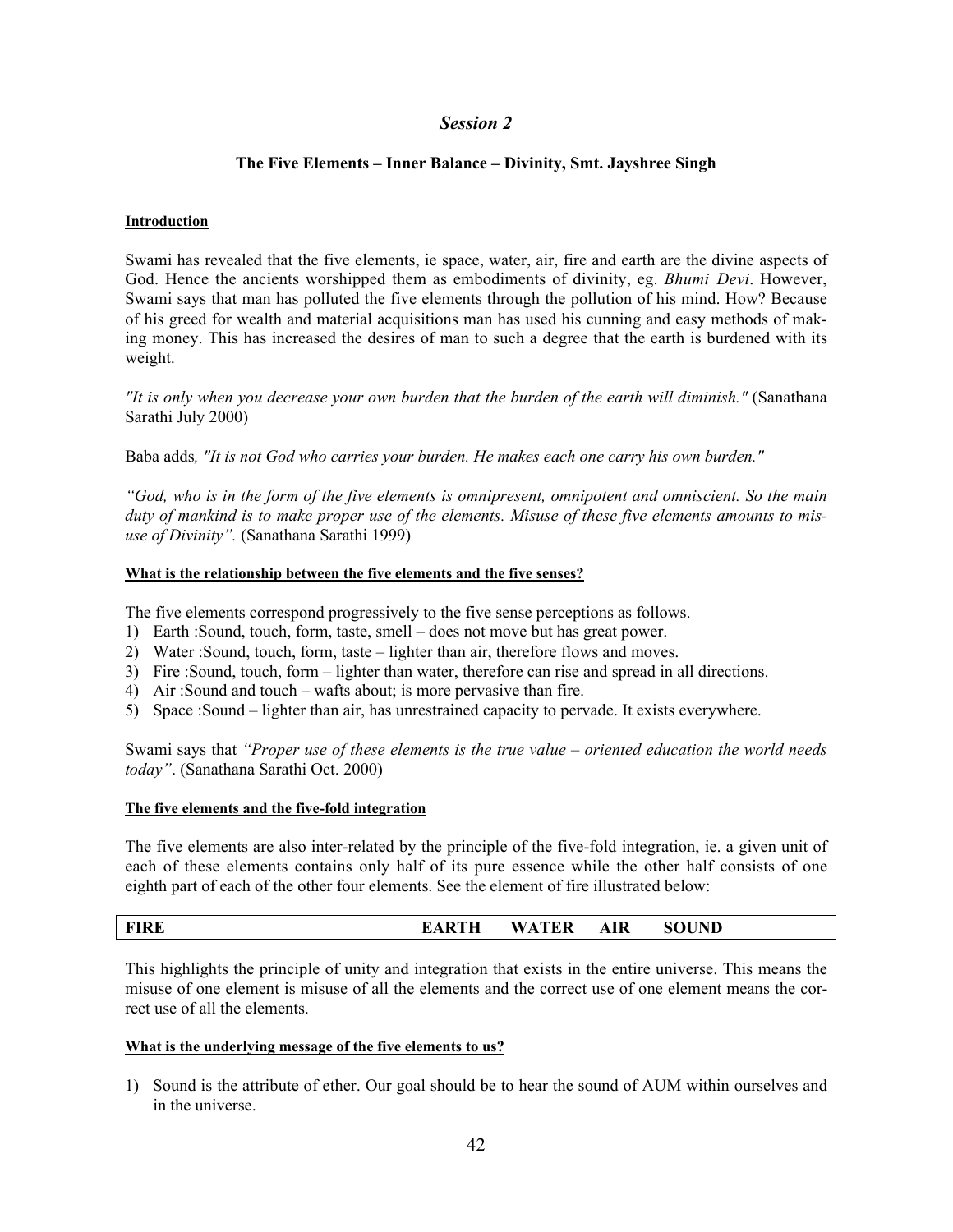- 2) *Prana* or vital breath is the constituent of air. The breathing process is marked by the principle of SOHAM. "SO" when we inhale oxygen we should accept goodness with the oxygen. "AHAM" when we exhale carbon dioxide we should expel evil with the carbon dioxide.
- 3) Fire burns everything to ashes. Swami says: *"Message conveyed is that lamp of wisdom should be ever burning."* This will destroy ignorance.
- 4) Water source of energy and life.
- 5) Earth source of food and energy sustains life.

We therefore notice that all the elements contribute to the welfare and benefit of man as well as all life in the universe. We should learn from the elements to benefit the society and mankind through service and through the practice of human values in our daily lives. It is only then that balance will be restored and Divinity retained.

## **What is the role of the mind in this process?**

Mind is the key. When turned inward towards God it leads us to freedom, but when turned outward towards the material world, it leads to bondage. The mind and senses must be used in good and Godly activities and for developing the habit of focussing on God all the time. When the senses are engaged in Godly pursuits, then the mind gains positive impressions. This helps us to maintain its focus on Divinity.

### **How should the senses be used? Swami says …**

- 1) The tongue should be used to speak sweetly and softly to everyone. Speak the truth. Do not repeat evil and painful words.
- 2) The ears should not listen to evil talk.
- 3) The eyes should be used to see good. You have been given eyes not for roaming around and seeing anything and everything whatsoever, but only to see god.
- 4) The nose should be used to inhale and exhale air and distinguish between good and bad smells and take in what is good and fragrant. (Summer Showers, 1990)

The five elements are related to the five senses. The senses must be engaged in the practise of the five human values to restore balance in man and nature.

### **Turning the senses inward**

A teacher needs to find creative ways to help the pupils to turn the senses inwards. Lessons should be creative and fun for the pupils. The senses should be focussed on Divine objects/subjects.

**Eyes –** TV programs related to Divine Beings eg Jesus, Buddha, Mohammed, Swami, Rama, etc. Comics / Books on the above subjects. Arts and Crafts - through color, lines, shapes unfurl the creative levels of the mind. Games/Drama - value based.

**Ears –** Music - Devotional and Classical. Stories / Songs about good people and God.

**Tongue –** Practice silence. Talk / Sing about God and good things.

**Nose –** Enjoy good fragrances

Correct use of the five elements will lead to inner balance, which will lead to Divinity. Pupils should engage in projects like re-cycling, ceiling on desire, gardening and service projects.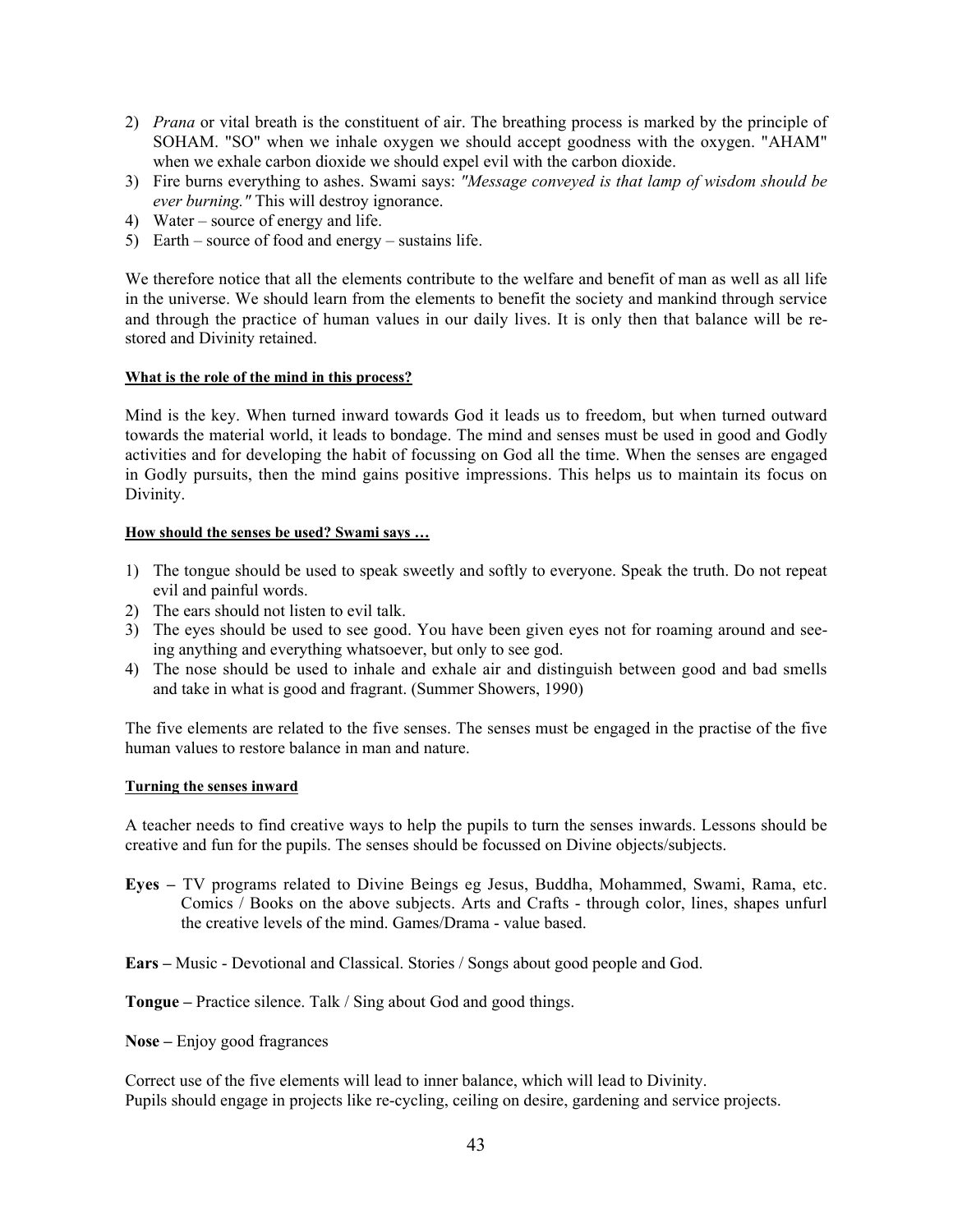With the correct input via the senses the mind will receive positive impressions and consequently raise levels of consciousness. This process is like taking a tumbler which is full of dirty water and filling it continuously with clean water. Eventually the dirty water is displaced and the water in the tumbler is purified. Swami says that it is important for us to have good and sacred thoughts because every thought affects us as well as the whole universe. Swami says: *"Thoughts arising in the mind fill the atmosphere with waves of energy. Like radio waves they are present everywhere and are just as powerful and sacred. Hence our thoughts should be sublime and sacred."*

Thus thought-control is an important exercise that pupils should be trained in. For thought –control it is important to practice and develop concentration techniques.

Concentration techniques: Close eyes, focus on one point, let the words, "Om Sai Ram" be stamped on that point. Visualize each word.

### **Why is the balance in man upset?**

Swami says,

*"Man is endowed with knowledge, skill, balance and insight, but balance of man is upset today. The cause can be traced to the fact that man is killing knowledge instead of skilling it. As soon as balance is lost, man's insight suffers a set-back and it develops outlooks."* (Summer Showers 1993)

### **How can it be restored?**

The imbalance caused, by external education is balanced by the skill of human values and thus the imbalance is corrected and balance is restored. When there is imbalance you look outwards and your inner vision is lost. Inside is vital. When there is balance this inner vision is restored. Therefore develop an inner vision that creates the balance. Balance in human life and balance in nature are both equally important."(SS 2000) To this end the practise of silence is of vital importance as it turns the mind inwards and develops perfect immobility and balance resulting in peace. Technique: Focus on the Feet of Swami.

Love is the greatest transformer. If pupils can be taught to love themselves and others, including the universe then the earth will be turned into heaven. Technique: Visualise energy of love in the form of light entering the top of the head from Swami. Let the energy enter the spiritual heart and begin to bathe every cell in the body. See your whole being lit up with this light of love. Now bring this light to everyone especially those whom you dislike and those who dislike you. Bathe everything and everyone in this energy of love.

#### **Relationship of the five elements to the five human values**

When asked how the five elements relate to the five basic human values, Swami answered: *"Do not try to mystify the expression EHV and indulge in elaborate propaganda. Thought, word and deed must be the same. The harmony between these three is 3HV."* How can teachers help pupils to train the mind to harmonise and unite Thought, word and deed? One method is *likkit japa* done in a colourful and creative way. This book was compiled in South Africa for this very purpose. Using different coloured pens/pencils, etc. the pupils should first visualise the AUM, then chant it and then write it down. In this way the smallest AUMS must be written with pens requiring certain colours, eg. black for hair, other colours for different part of the clothing, etc. In this way pupils lovingly colour in different aspects of Swami and train in uniting their thought, word and deed.

### **How can we help pupils to experience Divinity?**

Swami exhorts us over and over again to turn inwards and experience our own Divinity. We need to introduce experiential learning in the class. We also need to remember that the pupil must be given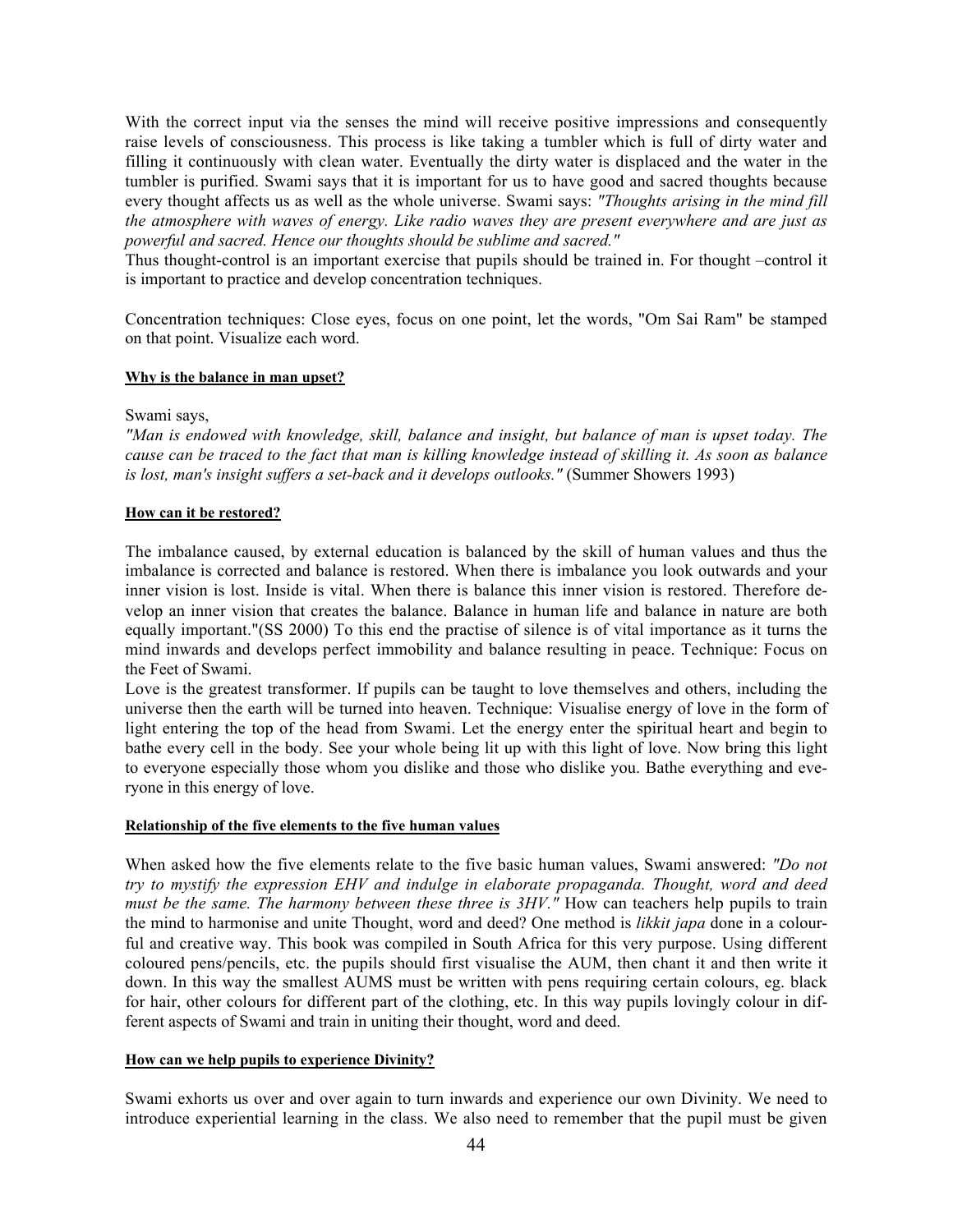the opportunity to explore and experience and to this end children must be taken out of the classroom situation as often as possible to learn from nature. When children experience they understand. When they understand they learn. When they learn they practice. So children should be encouraged to experiment and discover for themselves. In this way, as pupils begin to experience values they begin to experience aspects of their own Divinity, e.g. rose, egg.

## **Conclusion**

How does this topic impact on the lives of SSE Teachers and pupils? We need to realise that this whole universe is sacred because it is the material manifestation of the One Supreme Being – Sai. We should therefore realise the sanctity of creation. With this approach to everyone and everything in the universe, both SSE Teachers and their pupils will ultimately reach their goal, Divinity. To attain the illumination level of mind, balance is a pre-requisite. Only when balance is obtained in all aspects of our lives will we be able to dip into the level of the over-mind and experience our own Divinity.

**Jayshree Singh (South Africa)**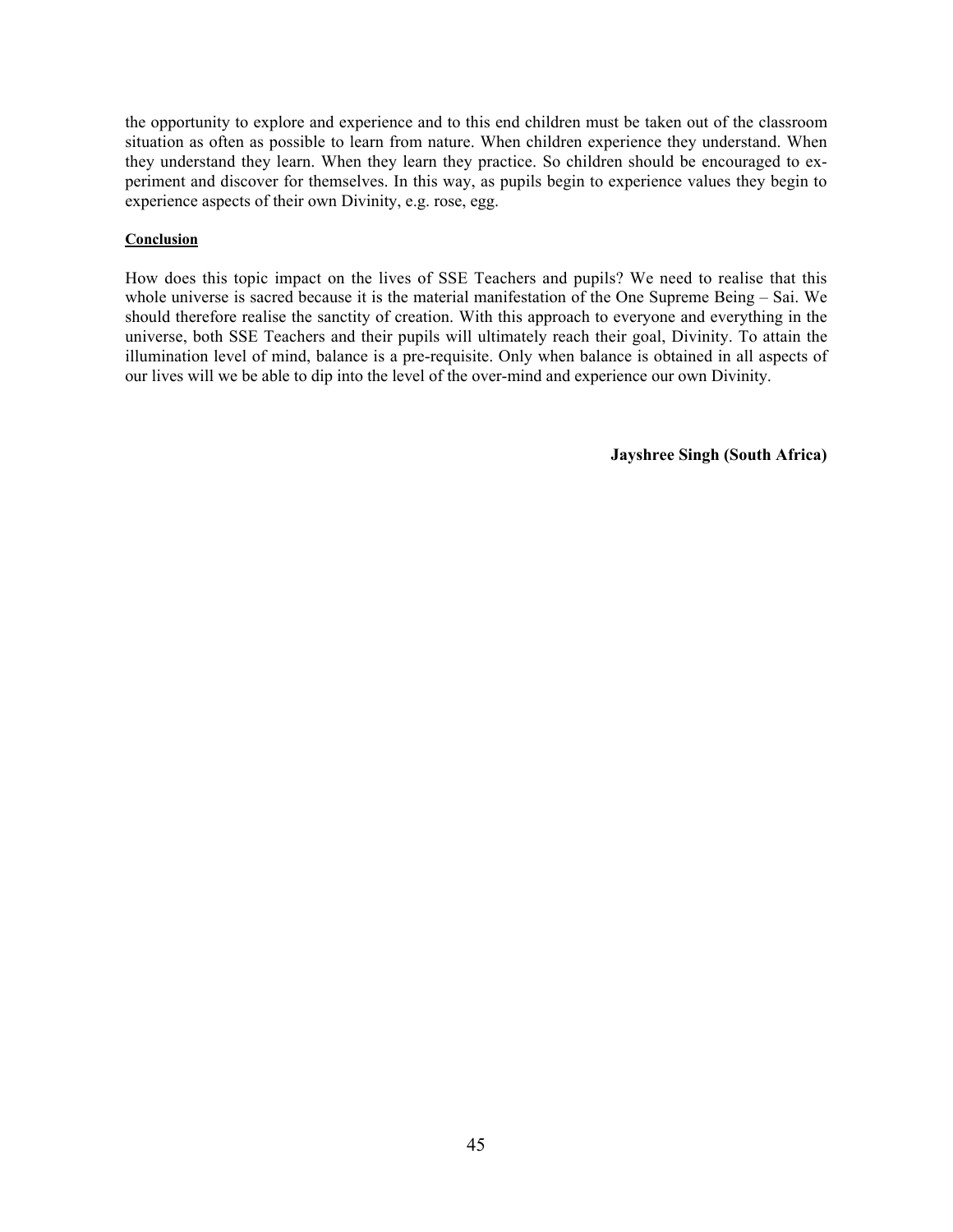# *Session 3, Five D's For Educare*

## **Devotion as Sadhana – 1, Smt. N.R. Shashikala**

My most humble pranams at the Lotus Feet of Bhagawan Sri Sathya Sai Baba. Revered elders, brothers and sisters, a very warm welcome and Sai Ram to you all.

We have been listening to the theme, the philosophy, the message of Sri Sathya Sai Educare since yesterday. The fact that we recognise Bhagawan Sri Sathya Sai Baba as the Avatar of the age and consider His message as the ultimate synthesis of all spiritual thought and practise, places a responsibility on us, the Bal Vikas gurus of the educational wing of Sri Sathya Sai Organisation, to spread this message for all mankind. We have also understood the relationship between man and nature. That is that it is integral, interdependent and that the five elements of nature are in perfect harmony, and also the five elements in man must be in harmony. As man has failed to ensure this balance within him, he has become responsible for upsetting the balance of the five elements of nature. Swami has told that this balance can be achieved by practising the five human values.

Thus, 'Educare' is nothing but the true understanding of the five elements, the five human resources, and the five human values as given by our beloved Bhagawan. Various topics of this Conference help Bal Vikas gurus and children in the implementation of the understanding of the Sathya Sai Educare.

We have discussed the five elements, the five human resources, the five human values, the five techniques today. The topic of today's discussion is the five 'D's of Educare. These are:

- 1. Devotion as *sadhana*
- 2. Discipline as habit formation
- 3. Duty as *seva*, or selfless service
- 4. Discrimination which highlights the Ceiling on Desires, and finally
- 5. Determination which is nothing but sense control.

I would like to draw your attention to the first aspect of the five D's that is Devotion. This forms the basis of all the other D's as *sadhana*, its meaning, need, aim and its application. Firstly, devotion, or love, for God. Man is born with Love. Love is experienced in different forms in this world. Love towards fellow beings is called friendship. Love towards superiors and elders is called respect. Love for mother is called affection. Love for the poor and the needy is known as concern and sympathy. Love for the nation is patriotism, and love towards property is possessiveness. But, there is one form of love which is superior, supreme, eternal, intimate and immortal. That exists between man and God. This is called devotion. *Bhakti* is the longing of the *jiva atma* to merge with the *paramatama*. This is highlighted by Shankara's Advaita philosophy, as you all know, A*ham Brahmasmi*. Secondly, devotion is natural. Swami says: *"Relationship and association with the people may appear natural, but it is always associated with money, position status and such other materialistic things. Love for God alone, is natural and permanent. All other forms of Love are meaningless and selfish".*

Next, devotion is gratitude. The five elements in nature are the God's gift to the creation. But, when it comes to man he makes it commercial. When we buy a small site or land, we have to pay the land tax. Water is found abundantly in nature, but, when we draw the same water through the pipes we have to pay water tax. Electricity, the energy which is everywhere, when drawn through wires for our domestic use, we have to pay the electricity bill for the power consumption. Then imagine how much we have to pay back to the One who has given us this sacred life. Our devotion to God is the gratitude, that is the tax we owe to Him. In fact, our devotion to Him is thanksgiving. Devotion is equal mindedness or equanimity. Bhagawan emphasises that this is the true quality of devotion, no one should be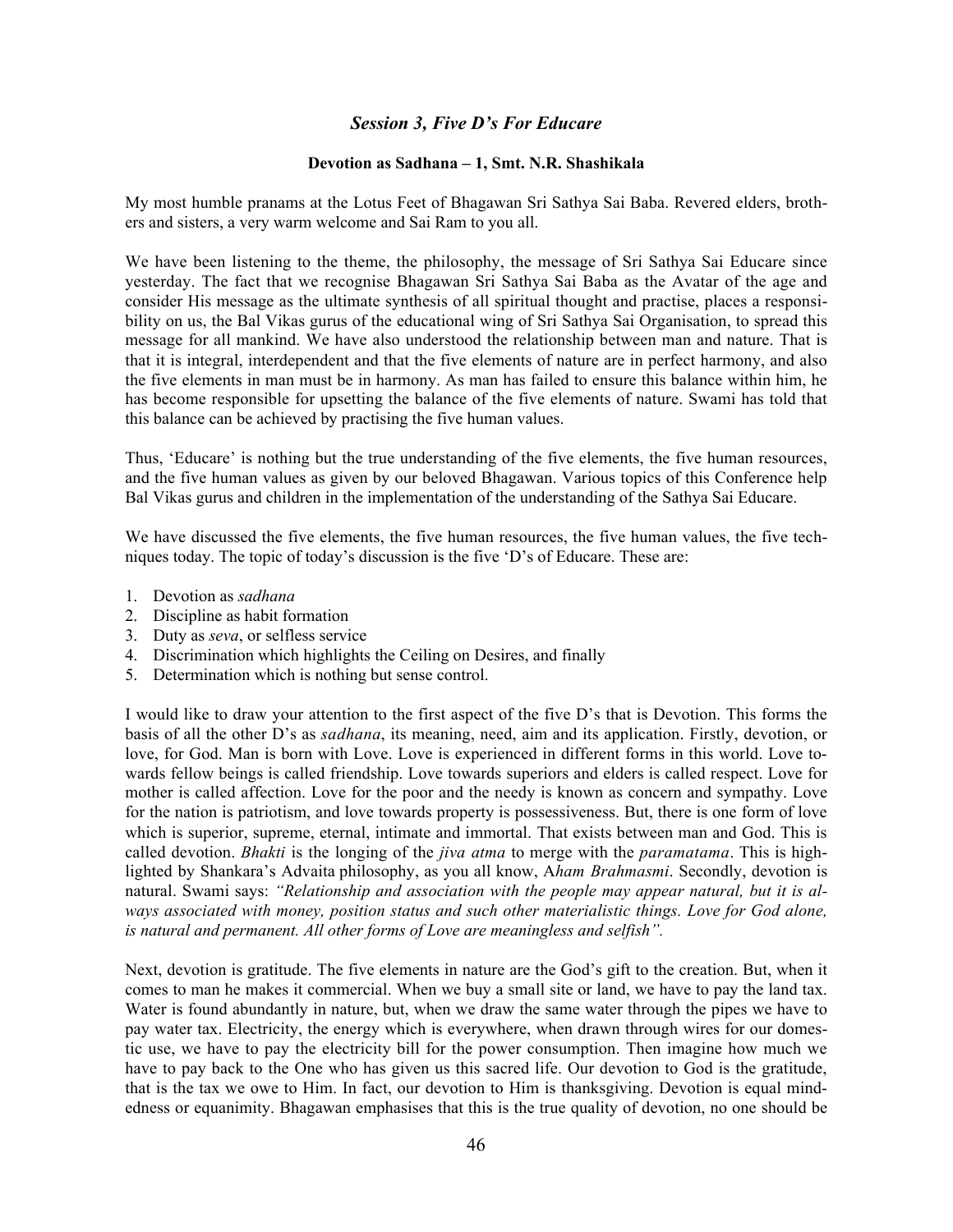elated by praise, or depressed by blame. A true devotee takes everything for his own good. Devotion is a wilful and a happy submission to the Divine Will. It is not a compromise it is an acceptance to the Divine Way in all humility. This is surrender. Thus, real devotion leads to surrender. The end of devotion is surrender. The aim, purpose, and the goal of devotion is nothing but surrender.

Now, let us recollect the different forms of *Bhakti* or devotion. As Bal Vikas gurus we have been teaching this. There are nine pathways to *bhakti*, which is also called *nava vidya bhakti*. They are:

- 1. *Shravanam*, that is nothing but, listening to the sacred texts (Upanishads, Vedas, Bhagavata, etc.)
- 2. *Kirtanam*, singing the glory of the lord, as our Kanakdasa, Purandardasa, Kabir did.
- 3. *Visnu namasmaranam*, chanting the Lord's name, as Narada did: "N*arayana, Narayana, Narayana…"*
- 4. *Padasevanam* (service) Bharatha who upheld the *Padukas* of Sri Rama and ruled the kingdom.
- 5. *Dasyam* (servitude) which is Hanumanji's *bhakti* to Sri Rama.
- 6. *Vandanam* (salutation) *namaskaram* that we do by folding our hands. We offer this to the Lord.
- 7. *Archanam* (worship) *pooja* that we do daily with all the *pooja* materials.
- 8. *Sakhyam* (friendship) like that of Arjuna's friendship with Lord Krishna.
- 9. *Atmanivedanam* total surrender and becoming one with God, about which we are talking today.

Swami says, "Paths are many, but the goal is one"

Devotion is unconditional and total. Devotion is total surrender. Here, we can recollect the story of Drupadi as narrated by our Bhagawan. When Drupadi with her folded hands, doing *namaskar*, calls: "Krishna, Krishna…" there He appears and saves her from dishonour. The inner meaning of *namaskar* is when hands are folded, the ten fingers symbolising five senses of perception, and five senses of action, are offered to God in total surrender which is the ultimate step in the process of devotion.

Next, devotion is service. Swami says: *"I do not want anyone to serve Me, it is enough if you serve the poor and the needy"*. As you all know there are 3 types of *seva*, or service, rendered:

- *1. Laxminarayana seva* which is the service to the rich
- *2. Ashwatanarayana seva* the service rendered to our equals
- *3. Daridranarayana seva* the serviced to the poor and the needy.

Out of the three, the last one which is very important, and sacred.

There are many instances, which prove that the Lord appears to receive such *seva* from his devotees and thus, service to this poor and the needy is considered as the true devotion. It reminds us of the popular saying of our beloved Bhagawan: *"The hands that serve are holier than the lips that pray."*

Swami while highlighting the differences between devotion and surrender says: "*Bhakti, or devotion, is dual in nature as it involves two atmas*"

There is a devotee who is devoted to God. But, this is dualism. Surrender, or "*sharanagathi*", is nondual because here you offer yourself totally to God. Nothing is left behind because you don't exist any longer. Only God exists, which is nothing but *atmanivedanam*. God is not an entity outside you, God has to be met within ourselves.

Let us see how we can attain this through *sadhana*. To start with Swami has introduced various means in our Bal Vikas program like *japa, dhyana, bhajan* and *seva*.

What is *Japa*?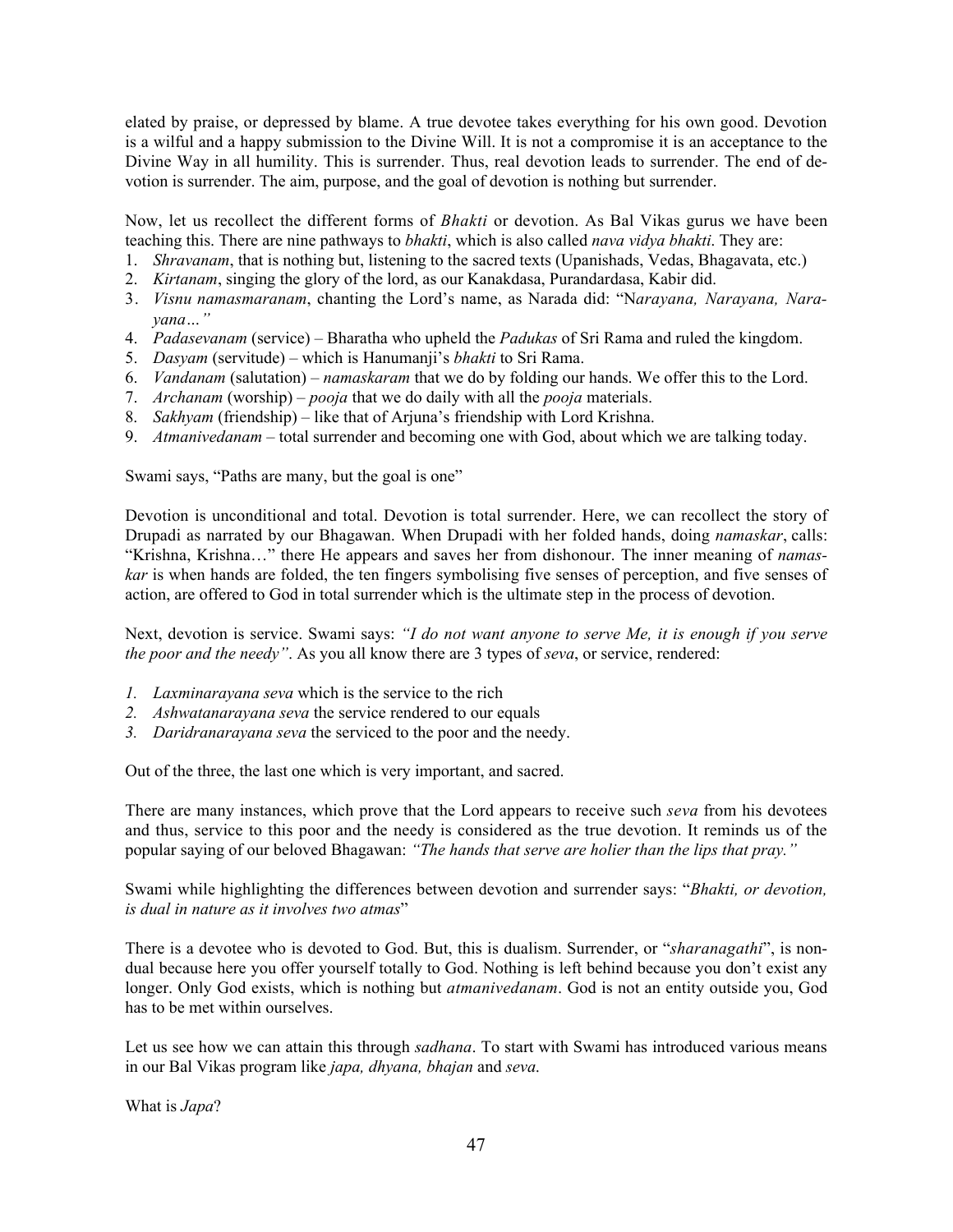It is nothing but the chanting of Omkaar, or any name, repeatedly. Ja – stands for *janma vimochanam* Pa – stands for papa *vinashanam*

### What is *Dhyana*?

It is to sit silently and meditate and go within oneself for self-analysis. Here any specific mantra will help, like "Om Sri Sai Ram" or "Om Namo Narayanaya"

## What is *Bhajan*?

To sing the glory of lord in which the body mind and intellect all get to work together in a disciplined way. When we have the synchronisation of *Raga, Tala, shruthi and bhava etc.*

## What is *Seva*?

To kill the ego and to be of service to others who are in need without expecting anything in return. *Bhakti* should be topped up with sadhana. Mere *bhakti* can also help in self-realisation. But *bhakti* coupled with sadhana is ideal. In sadhana, discipline is topmost and forms the backbone. Through *japa, dhyana, bhajan* and *seva,* we have to learn to have control over our senses. Kill the mind, which is the basis for all the good or bad, and filter the thoughts. Thought, word and deed should synchronise for realising the truth. As long as this phenomenon is not understood and practised, we cannot achieve success. Swami says: *"When mind is brought under control, you will become a diamond – die mind"*

This helps to understand one's own self, self-control, self-analysis, self-significance, self-realisation.

In this Kali age, the earliest and the surest path of devotion is *namasmarana* (singing the glory of the lord). This sadhana can be done anywhere and everywhere. Spending our time in constant remembrance of God. As Bhagawan often tells that, in reply to a question from Narada, as to where He resides. Lord Visnu said: "He resides and installs Himself wherever His glory is sung"

So, we the Bal Vikas gurus have realised how Swami has introduced all the above *sadhana* in the Bal Vikas Program, so that, our children blossom into refined and complete human beings.

Swami says: "Why fear when I am here?" God dwells in the pure heart. Let us worship, meditate, and serve God in the full realisation that He is within everyone. Let us be aware of the fact that He is everywhere, and that all names and forms are His. This is true devotion. Devotion as Bhagawan said is as deep as ocean (deep ocean = devotion), which is achieved through true *sadhana*.

Let us pray to Bhagawan to bless us with increased devotion, day by day, so as to be near Him and ultimately merge in Him with real *sadhana*.

Before I conclude I repeat Swami's saying: *Love as Thought is Truth Love as Action is Dharma Love in Feeling is Peace Love in Understanding is Non-Violence Love for God is Devotion*

Jai Sai Ram

#### **N.R. Shashikala, Bangalore**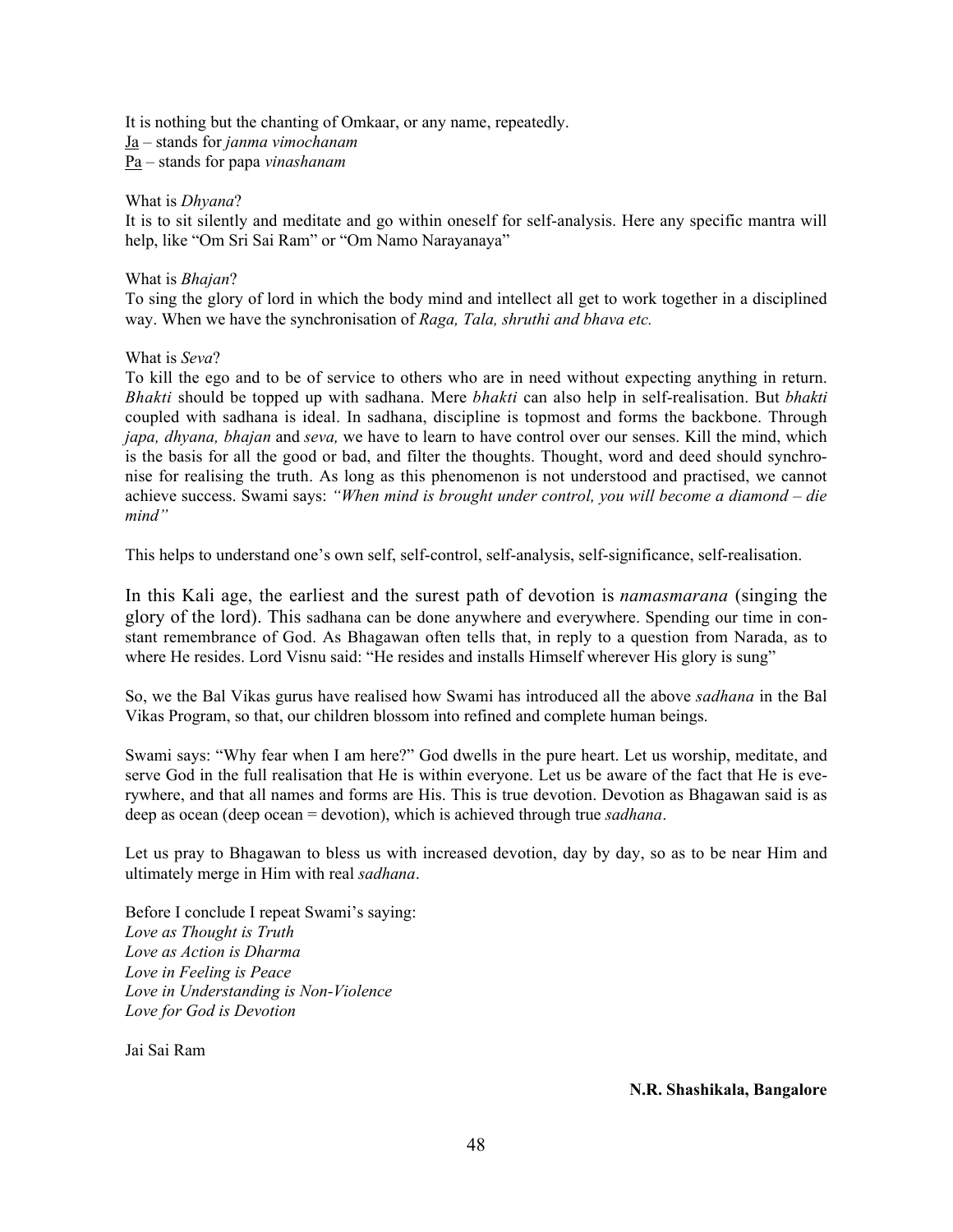## *Session 3, Five D's For Educare*

### **Devotion as Sadhana – 2, Smt. Karunes Ratnasingam**

### In Swami's own words:

*Devotion has been defined as desireless love for the Lord. Any prayer to God for fulfilment of a desire cannot be called devotion. God should be loved for His own sake. When you pray to God for His own sake, He will take care of everything. 14.4.95*

As Bal Vikas teachers we should not entertain any worldly desires in us in our devotion to God. Nothing should be allowed to come in between us and the Lord. This is not easy and can be a difficult and lengthy process. However this should be the aim in our life, only then we will be able to inculcate effectively these ideas in the minds of the children.

#### Swami says: *Among all forms of sadhana, devotion to the Lord is the easiest and holiest.* 8.10.86

To be devoted to someone or something, the first and foremost requisite is to have full faith in that person or thing. Without full faith there cannot be any true devotion. Once we establish our faith in God we must never give way to doubts.

*Without firm faith in the omnipresence of the Divine, devotion has no meaning. By developing faith, devotion is nourished. Devotion enables us to face all the vicissitudes of life with fortitude and serenity regarding them as dispensations of providence. 19.1.86.*

There is nothing like telling personal experience to instil the point on faith and devotion, because the children can relate to this better. At this point, I would like to share a UK experience on how Swami responded to our faith and prayers to Him. The year 1994 was celebrated as the year of education in our organisation. In the UK, we decided for the first time, to take a National programme by the Bal Vikas children to Swami. We worked very hard in a united manner, for about 6 months. As a group, which consisted of 186 Bal Vikas children, teachers and parents from all over the UK we did a lot of sadhana. Spiritual diaries to suit different age groups were distributed to all, and the progress of the children were monitored not just by the teachers but by Swami Himself, because many of the children were encouraged by Swami coming in their dreams and directing them. During our practices of the dance drama, based on 7 of the 108 appellations of Swami, we had so much faith that Swami would see the programme, the children were all tuned into watching only a chair as the focal point representing Swami sitting there.

A week before our arrival to Brindavan we were told to cancel our programme and postpone our trip because there was going to be an All India Bal Vikas conference in Brindavan, and there will be no accommodation available for us in the ashram This did not deter us. All that we wanted was to be with Swami and we were prepared for any inconvenience. We put our faith in Swami and we arrived in Brindvan according to our plan.

Our Lord as usual, played His game. He spoke to every one of us everyday, but He would not tell us when He would see our programme. The Conference and Guru poornima celebrations were over and we were still waiting. He allowed us to practice daily but made us wait about 10 days and finally He melted to our yearnings and prayers and told us one morning that He will see the programme that evening. He saw the programme again after 4 days and subsequently in the group interview He told us *"There are so many people who bring programmes. I don't see them all but for you, I have given not*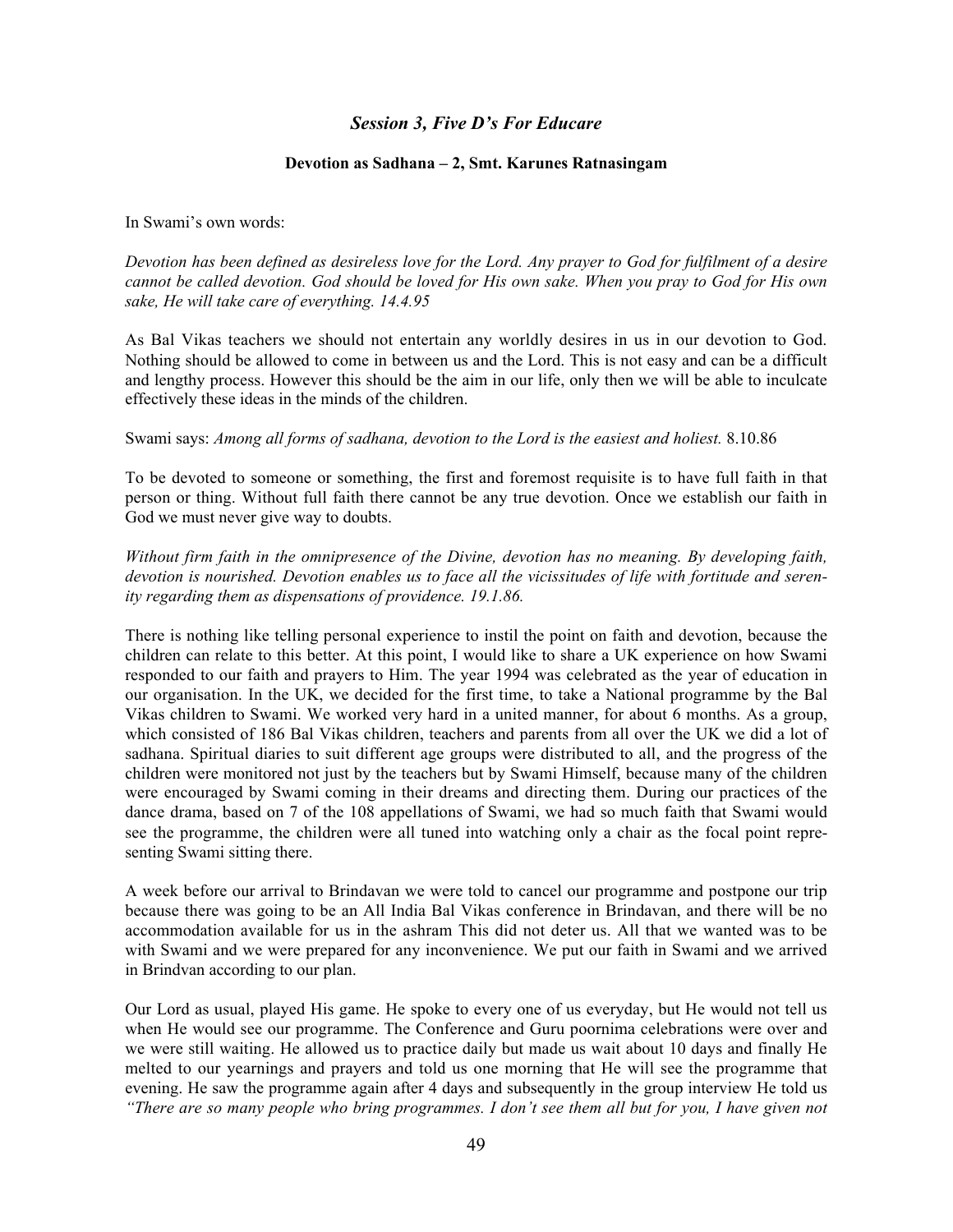*one, but two chances, because you were calling me all the time."* It is only our faith in our Lord and the sincere prayers we did as a whole group that made our Lord to melt.

## **In devotion it is not age that counts. What matters is the determination. 18.12.94**

A 7-year-old Bal Vikas student returned to U.K. and was asked what she did in her holidays. Her prompt reply was "I went to India to see God". This was reward enough for us teachers.

## *Bhakthi must be disciplined and controlled. 26.3.65.*

This point is well demonstrated daily in the physical presence of Swami, when our urge to seek Swami's physical attention takes over our common sense. I must say that our teachers and specially our children practice their SSE training in the Divine presence very well, and thus receive our Lord's grace in abundance. This was evidenced in all the four national programmes they have performed in front of our Lord. As you know, at the end of any programme Swami always goes to the stage to be with the children. Not even a single child would move from his/her position unless Swami calls them to go near Him. When we read articles written by these children saying that they melted like ice cream when Swami came to the stage, and how much they wanted to be close to Swami but they had to control themselves because they had to maintain the discipline set for them.

*True devotion is an expression of gratitude to God for all that He has given us. The human body with its various capacities: the intelligence that we are endowed with and the many natural amenities made available to us such as air water and sunlight. 6.3.87.*

For our Bal Vikas all over the world, Swami has given us guidance not to waste natural resources. He has instructed the children to be righteous in their behaviour by maintaining spiritual diaries and to save energy through ceiling on desires programmes.

Again I will narrate what we have done in the UK as a national project recently. We have produced a book of articles by the Bal Vikas children with the title "Influence of Swami and His teachings in their life". About 200 children of various age groups wrote the articles. It was very heartening to see how the children have developed devotion to our Lord, self-confidence, courage, and so on. The simple, innocent, straight forward love towards our Lord at the ages of 6 & 7 blossoms into gratitude to our Lord. Courage and self-confidence to face calamities, disappointments in life, respect to parents and elders are all evidenced in the articles. Many of them are grateful to Bhagawan because without the Bal Vikas education they would not have been able to understand , appreciate or respect God's creation and the sacredness of the natural resources.

## *Constant contemplation on the form of the Lord and frequent repetition of the Lord's name are the means by which the heart is filled with the love of God. 19.1.96*

With our busy worldly life, we often find that the intensity of our devotion fluctuates and needs to be boosted by contemplation and *namasmarana.* We need to allocate certain time daily for our personal sadhana so that we are in tune with our Lord and expand it further until, as Swami says, we reach the stage of Constant Integrated Awareness.

*True devotion calls for readiness to sacrifice one's all for what he values. You have to develop total commitment to whatever task you take up. When work is done in this spirit, it becomes worship. 26.5.91.*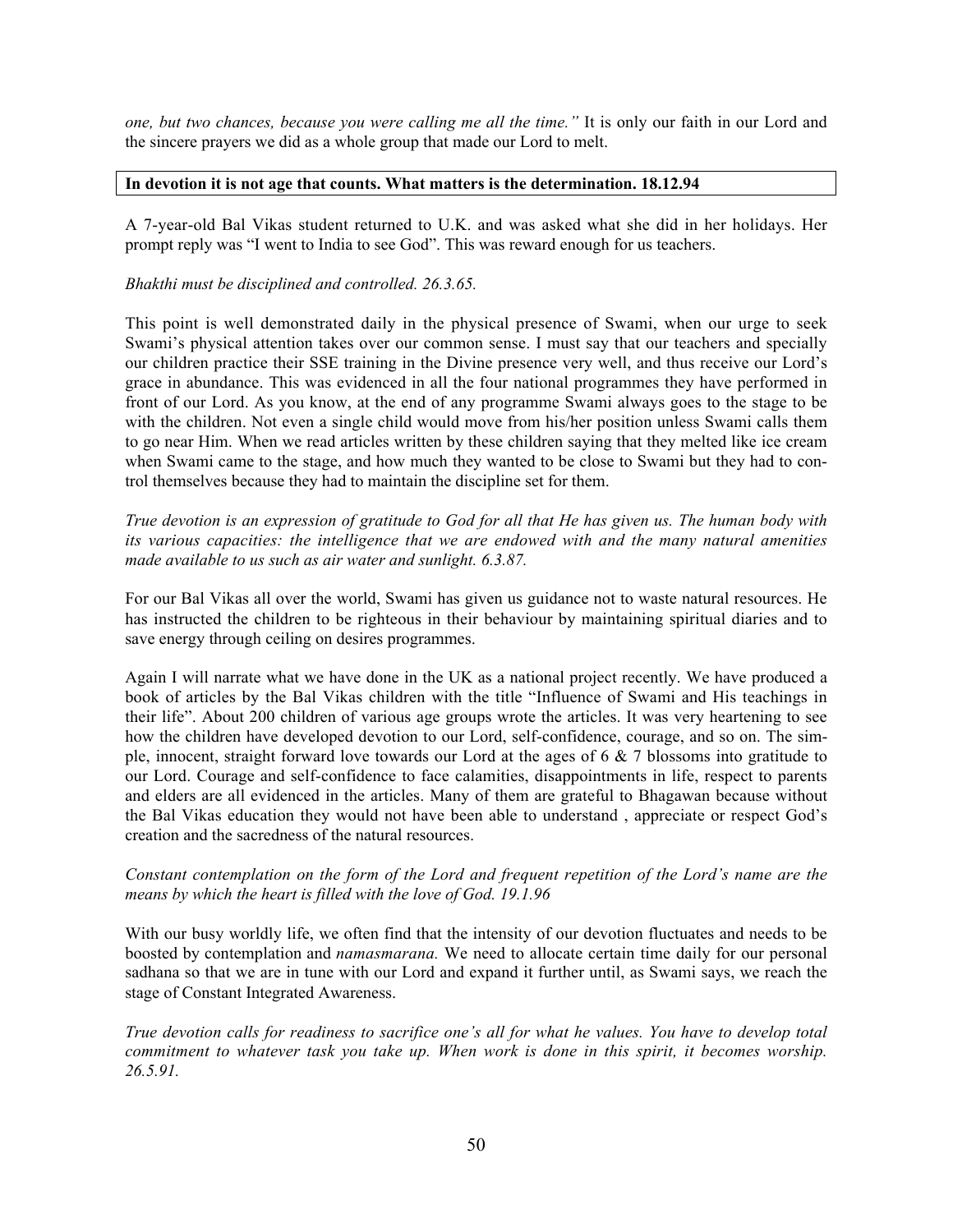This is a special point that needs to be noted by us teachers. We have taken the task of teaching the children, and we must devote all our energy into carrying out this duty 100% of our ability. Before we ask the children to do a devotional sadhana, we must do it ourselves. Before we ask the children to do jothi meditation, we must do jothi meditation daily and experience the benefit from it. Then, we will be able to explain the benefit to the children. If we ask the children to do *namasmarana*, we must do it and experience the benefit from it ourselves. This is Educare.

*Your devotion to God is best expressed by achieving the control of senses. For the senses rush towards the temporary and the tawdry; thus they foul the heart. I require from each of you no other gift, no more valuable offering than the heart I have endowed you with. Give me that heart, as pure as when I gave it to you, full of the nectar of love I filled it with. 23.11.68*

This is a big problem that is on the increase all over the world and mostly in the Western countries. The business-oriented, greedy individuals with no moral and spiritual values use media to influence the young and innocent children into wrong ways. This results in the increase of young offenders going into remand homes and prisons. Our Bal Vikas education helps to develop a proportion of the young population into strong moral and spiritual individuals, who are able to withstand and help some of the less fortunate ones.

How are we to give the only gift Swami is asking from us, a pure heart that He gave us? We should ourselves practice what we teach and then only we will be able to give and make the young ones give as well.

*You must fill yourself with the feeling that God is in you, beside you, around you, and with you wherever you go. When you love God with this consciousness, the love results in Self-realisation. 25.12.85.*

Anyone with pure heart can experience the feeling of the Divine. It is the purity that attracts Divinity. During the Bal Vikas lessons we must make the children aware that Swami is watching every thought, word and action of ours, and this will always make them conscious of the Omnipresence of our Lord.

*The company of the good is essential for developing devotion. It serves to nourish the seed of love in the heart. 4.10.89.*

In an atmosphere where belief in God is limited to a small minority of people, moral values are very much on the decline, and bad company is within most of the homes in the form of television, mobile phones and internet access facilities, it is a challenge to the parents and Bal Vikas to find good company. For Group 3 children, we have group discussion on issues that concerns them most in their life, either at school, home or their circle of friends. Some of the articles written by the children show how well they are coping with negative situations in the school playgrounds and outside schools. This is all because of our Lord's teachings.

## *God tests His devotees only to lift them up to a higher level in the spiritual ladder. A true devotee will never falter in his love for God even when he faces troubles and obstacles in his life. 14.4.93.*

This happens to every one of us during our lifetime. Some people blame God for their misfortune. Our children sometimes question the reason for this. We who believe in the Divinity of our Lord have to set an example to withstand others criticisms, and make sure that we explain it clearly to the children so that they understand well. We should always seek the help of our Divine Lord within us to give us the knowledge and wisdom to deal with situations like this.

I will end up with another quotation of Swami.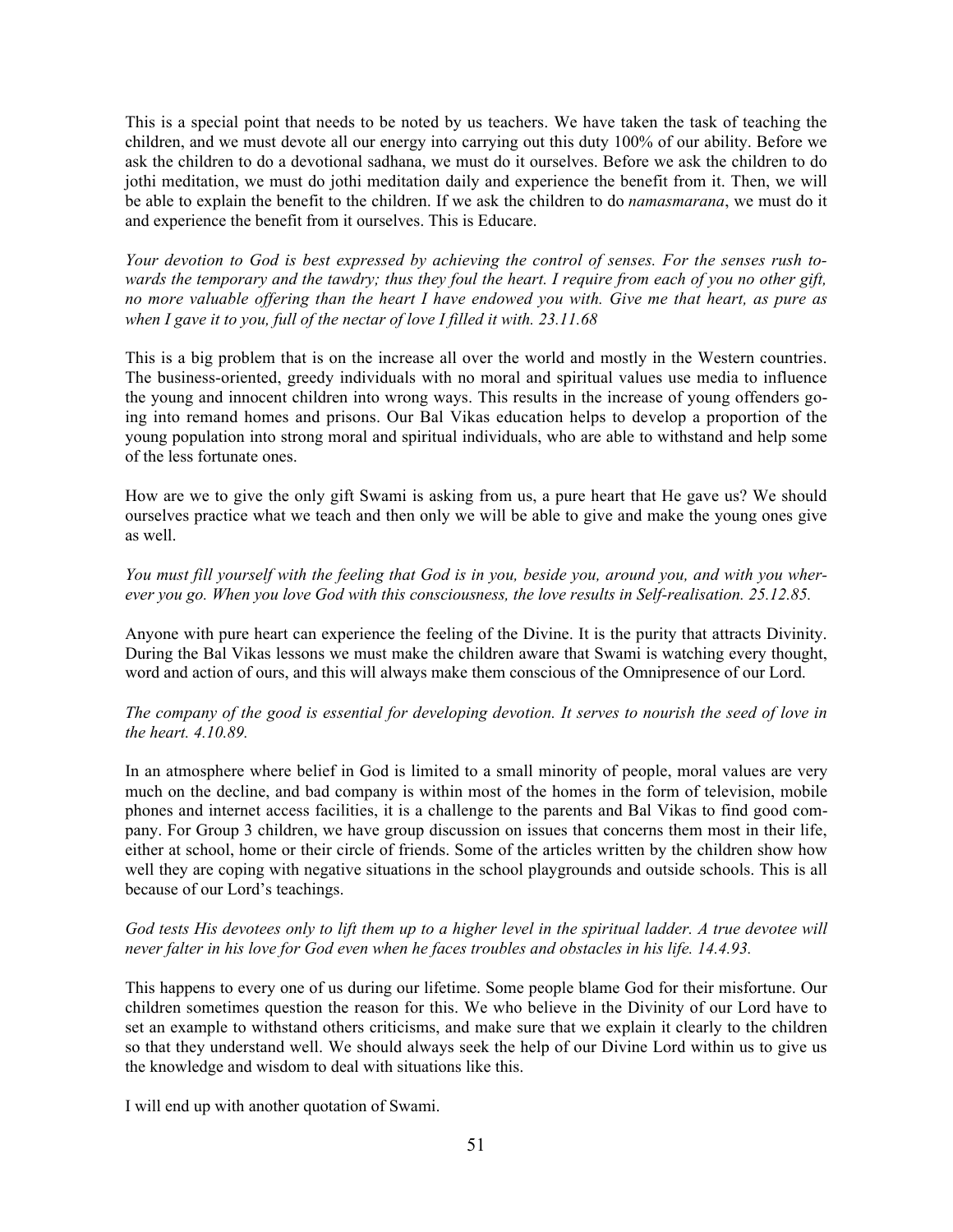*Devotion is like the head; duty is the trunk; discipline is the feet. Let devotion be linked with duty and led by discipline; then success is certain. 26.3.65.*

**Karunes Ratnasingam (UK)**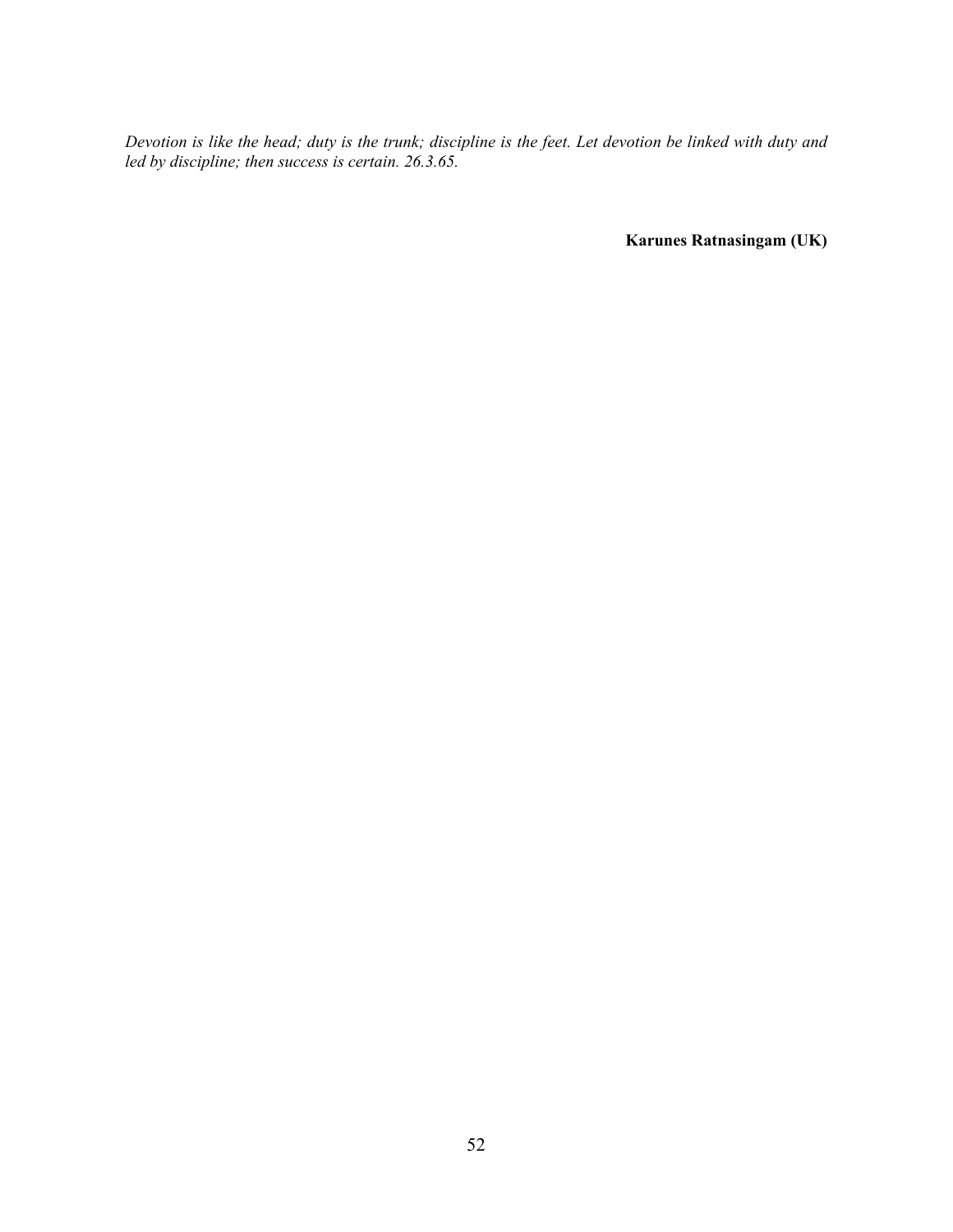# *Session 3, Five D's For Educare*

## **Discipline: A Habit Formation, Smt. Pratima Patel**

Devotion is the foundation of faith. Once faith is established through *sadhana*, we face eight hurdles, or obstacles to our progress, says Mahamuni Patanjali. They are:

- 1. Sickness
- 2. Mental laziness
- 3. Doubt
- 4. Lack of enthusiasm
- 5. Laziness
- 6. Craving for sense pleasure.
- 7. False perception
- 8. Despair or frustration caused by failure to continue

I will not go into details about these as we recognise them. *Dharma*, spiritual practice is not a continuous state of euphoria. There will be phases of struggle, dryness and doubts. In Sri Sathya Sai Baba's words:

*Each Sadhaka has to guard against many weaknesses. If the mind is disciplined all shadaripu will not come near him as all the temptations will melt away*.

That is, if the mind is disciplined.

So how do we continue our *sadhana* and simultaneously encourage our students to do the same as they also face these hurdles.

## **What is discipline?**

The dictionary has several meanings of the word *discipline*, but two meanings, chosen here are:

- 1. Control gained by enforcing obedience or order.
- 2. To train or develop by instruction, and especially exercise in self control.

Let us assume for a moment that we have self-control. Then what would be an ideal spiritual day?

To have breakfast of *Dhayana* and *Japa, Pooja* and *Archana* for lunch, some *satsang* as our afternoon tea and snacks. An hour of *Bhajan* for dinner, and a few minutes of *manan* or self-audit as milk before going to bed. This is the healthiest spiritual diet plan given by Bhagawan for discipline. We know that this is not our usual schedule of practice. However, we do some spiritual practices and we engage in good activities. We ourselves feel that it is not enough because we do not experience peace, love, harmony etc., around us.

Our discipline is not total and complete. As a result, unfortunately, non-creative habits develop easily and without effort. We do not have to make special efforts to oversleep or over eat. Nor do we have to force ourself to chatter and chatter. To turn on T.V. does not require restraint. It is the turning off that requires self-control. These are just a few examples.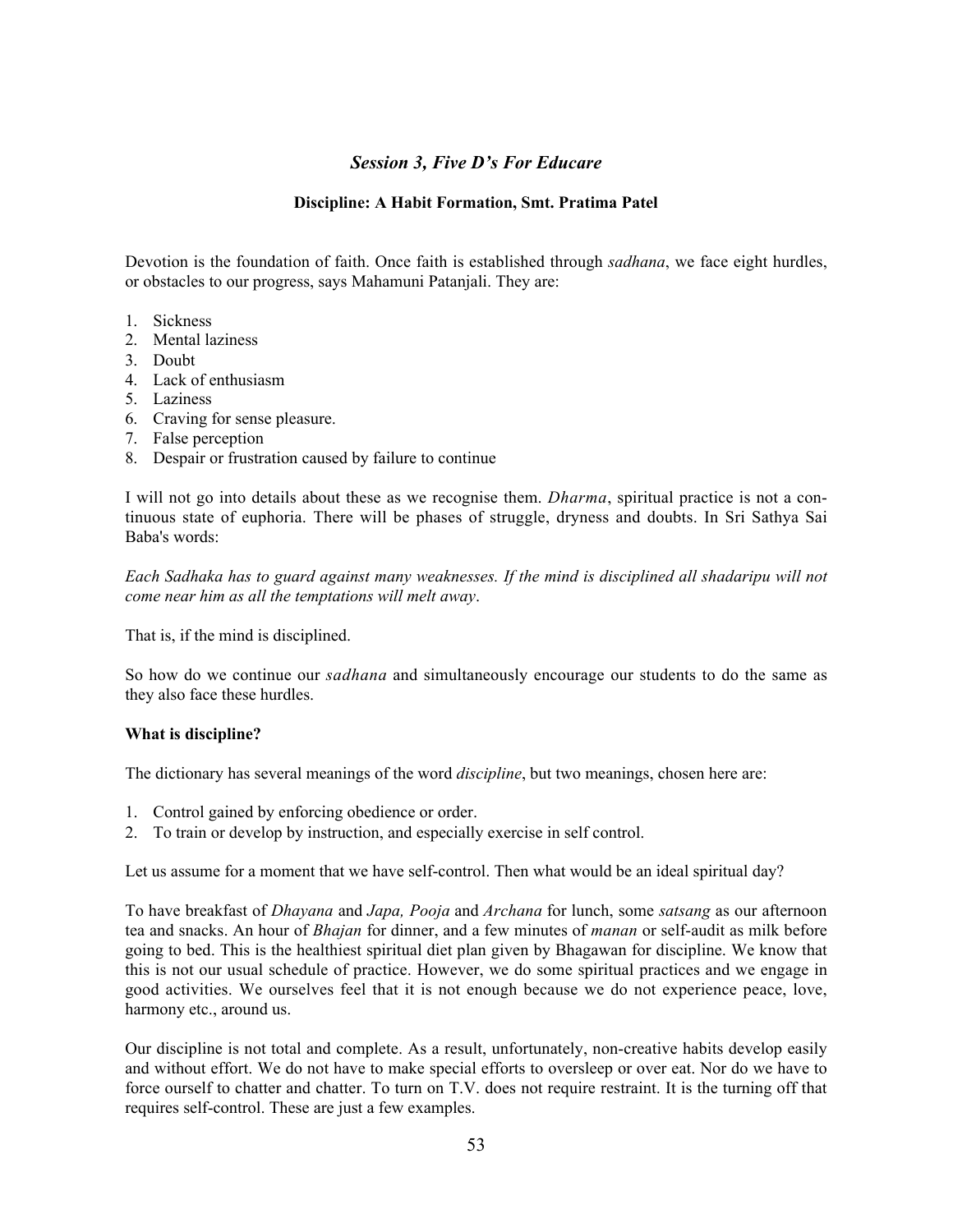All these things are easy as they are to the mind's liking. This is the mind's *Swabhav.* To cultivate creative habits one needs tremendous discipline and effort ie. self-control. The process of gaining selfcontrol is a life long process. It starts at birth and goes on till the body drops. This is an uninterrupted process.

Self-control involves the body and also the mind. To 'control a monkey mind' is a Herculean task, but it is possible. Arjuna says "Oh Krishna the mind is restless and strong to control. It is more difficult than controlling the wind." Lord Krishna says: "To control the mind is difficult but can be done with *abhyasa* and *vairagya*".

When we talk about discipline the mind is involved to a great extent. Bhagawan Baba says that the mind is like a *Rakshasa,* a devil. If we cannot bring it under our control it can down grade our life. As every coin has two sides a controlled mind can lead us to total freedom, *Mukti*. Also it becomes an instrument for great progress, spiritual and material.

What *Abhyasa,* that is a regular study or practice which becomes a habit, we should:

1. There is an old saying that goes: 'A healthy body has a healthy mind.' A sadhaka should never neglect his/her health. Without pampering the body should be kept fit for sadhana and seva. This is of vital importance. This should be conveyed to our students. The changing life style now means that outdoor games, walking, running errands, exercise etc., are totally missing. This is jeopardizing their health.

Swami Vivekananda told his young *sanyasis* that they should study less scripture, but must play football for two hours daily.

2. *Aahar* (food intake) is equally important. In Chandogya Upanishad father Uddalaka teaches his son Shwetaketu about the connection between food and mind. From the food that we consume, a large portion is thrown out through the excretion process. A small portion is converted into body matter and a very small portion is converted into the mind.

In the Geeta in the  $17<sup>th</sup>$  Chapter, the Lord explains that the type of food we eat ie. whether *Satvik*, *Rajasic*, *Tamasic*, increases or decreases *Raga, Dwesha* (craving and aversion), enthusiasm, affection etc. Bal Vikas students should always remember the influence of food on their mind. The research studies have shown that sugary food with artificial colour and preservatives make children restless and hyperactive. Fast foods eaten often by children leaves them lethargic, with low attention span and poor concentration.

Gurus should discuss good healthy food habits often with the children, and draw attention to the importance of *Patra Shuddhi*, ie the purity of the person who is cooking, specially in restaurants and 'Lari Gallas' (roadside vendors). Gurus, also should minimise buying ready-made and processed food items.

3. A second aspect of *Abhyasa* is to cultivate mental strength. The new saying goes: 'A healthy mind keeps a healthy body'.

Let us briefly think of the mind. The mind is constantly engaged in thinking. Baba says that every thought is a spark of energy. The energy creates waves and vibrations in our body and each cell gets the message of our thoughts. As a result a biochemical action takes place. More than a hundred chemicals are secreted by the body, depending on our emotional thought and strength of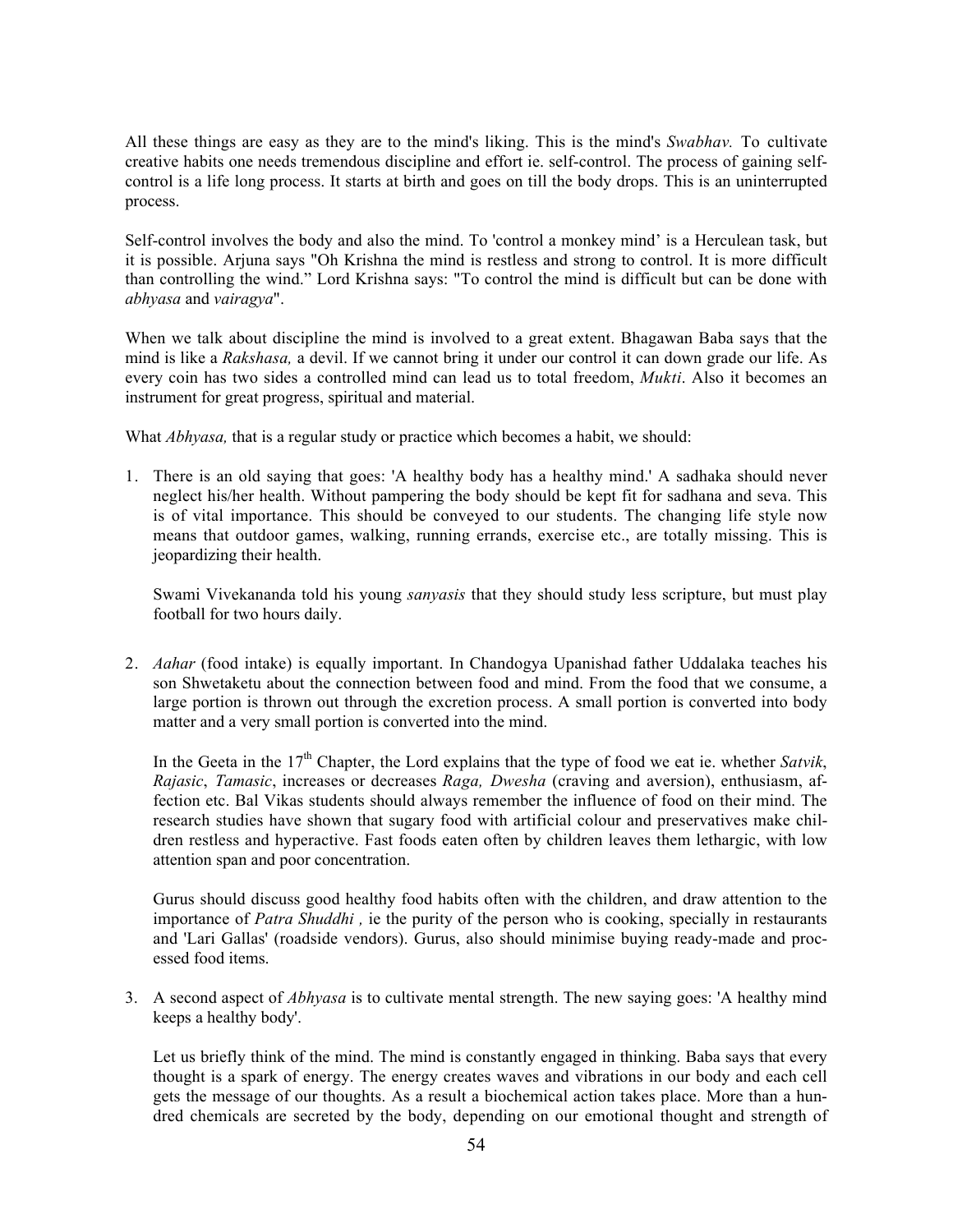emotions. Some chemicals are good and aid the healing process. Others are bad and harmful. Good positive thoughts help in purifying the mind, while bad negative thoughts effects our body adversely and cause disease. Among all emotions, three emotions are very strong and we have to guard ourselves against their control over us. They are attachment, anger and fear. Purity of mind is the first step in *sadhana*. For example, at Swami Vivekananda's first lecture in the 'Parliament of religions' in Chicago 1893, no sooner had he uttered the first sentence than he received a thunderous standing ovation for a prolonged time. After several years, one of his western disciples asked, "Swamiji, was there something special in those words, and what was it?" After a long silence Swami Vivekananda replied that it was his purity that radiated in words. Further, he said that never in life, not even once did he think an impure thought.

We have to teach our students how the mind operates. All our emotions negative or positive towards others boomerang back to us. Our Bhagawan says: "What you give to others will come back to you. You are bound to face the reflection, reaction and resound of your actions."

4. Let us not forget *aahar* through eyes and ears. We constantly tell in our Bal Vikas class; see good, hear good, speak truth etc.,

Let's examine this. Eyes can speak loud, if not louder, than the voice. What is the discipline of seeing? We should cultivate *Sakshibhav* (attitude of witnessing) in seeing. Saint Tukaram says in one of his *Abhang*: "Oh! Lord do not let my eyes desire to look at other's sin…"

This is a story about a Sufi scholar Sheikh Sadi…When as a young child he went to Mecca with his father; they got up at 2.30 in the morning to do *namaz*. When young Sadi saw that many other pilgrims were still asleep, he said, "O father, look at these wretched people. They came all the way to Mecca but they are asleep. Look at them." The father looked at Sheikh Sadi with compassion and said, "My son, you should have stayed at home. It would have been better for you to stay at home than come here and criticize the devotees of God in his own house."

Similarly, there should be discipline in listening and speaking. To think before we speak is a great discipline. The words are neutral it is the thought behind the words that matters. To speak only when it is necessary is silence. This is a great way to observe *Mauna.*

- 5. Discrimination *Viveka.* This topic will be discussed so I shall not discuss it here. Attitude test should be used frequently as it is a valuable tool to cultivate discrimination.
- 6. *Vairagya* / Dispassion. All of us, Sri Bhagawan's devotees, I assume that we are putting in our best effort to live a simple life and decreasing our needs day by day. The philosopher Scorates was once seen by his disciple strolling in a posh shopping area. Socrates was well known for his simplicity. Socrates explained with a smile to his disciple. "Oh I am enjoying myself to know that I can do without all these in my life."

We should also cultivate an attitude, of dispassion such that we can appreciate when we see a beautiful sari or a shirt, a gold watch or jewelry, an expensive car or a house with luxurious furnishings etc. But we feel we can do without them, although we can afford to possess them.

A word of caution to your students. The TV commercials are made luring and attractive. The young mind falls prey to them. Some of the advertisements give the false message that their product will give confidence and success in life. Children and youngsters make unrelenting demands on their parents, to buy all these unnecessary products with specific brand names.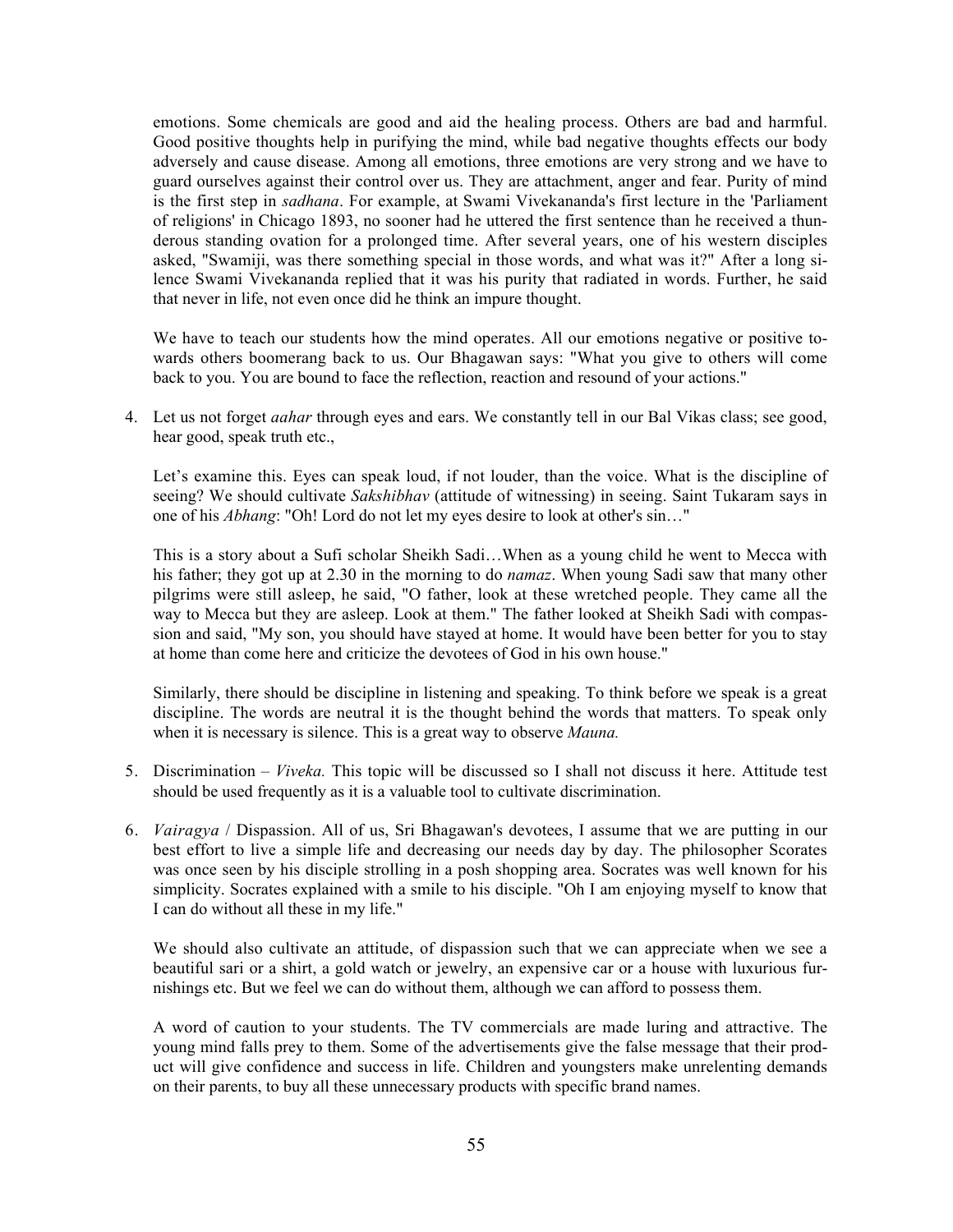7. Prayer, silence, *japam* and *dhyana*. We shall not go into detail and discuss them individually. We must build strong faith in the effectiveness of the practice of all of these until, through daily practise, these become habit. Then we will be unable to answer student's queries. Eg. a lady was suffering from a brain tumour. The brain surgery was inevitable. The husband called friends and relatives to do prayers on the eve of surgery at a designated time. Friends as well as the relatives prayed for the lady and the family. The next morning the x-ray taken before surgery did not show the tumour any more. The doctor was shocked.

We may have had many real life experiences like this. Children should be told such experiences to establish their faith in prayer and in other practices. Also we should be resourced to handle the child's emotions if, in spite of ardent prayer, a near one and dear one does not survive. Recently, a young Bal Vikas student lost her mother with cancer. She came to her guru in a complaining tone. She said she had prayed a lot. How was it that her mother did not survive?! The guru should convince the student, compassionately explaining that we pray to the Lord but we leave the decision to God. God takes the decision and whatever is good for that person is what will happen. Prayer and meditation gives tremendous strength and resources to bear any situation.

8. Total surrender '*sharanagati'* briefly can be said, to be acceptance of God's wish as our own wish. To see divinity in every creature, and to regard every happening as God's gift is *sharanagati.* But we think just the opposite. We feel our every wish should be granted whether it is good for us or not. Our devotion to God is to guard us against misery. Our prayers of begging God, we mistake as *sharanagati*. Eg. In a village a devout priest was a good and devoted man. He totally surrendered his life at God's feet. One day there was heavy floods in the village. The villagers had to leave by boat for safety. The priest prayed: "O Lord! Now the time has come, you have to come and save me." A man in a boat came to rescue the priest but he refused to go, saying: "I am waiting for someone to come." The water level was becoming higher. A family in a boat came by and requested the priest to come with them. The priest gave the same reply. The priest had to climb onto the roof. A third man came shouting: "Come with me father, everyone from the village has left. I am the last one to leave, please come." The same reply from the priest: "I am waiting for someone." No one came. The priest drowned and died. He met God in heaven and was very upset. "O Lord, you let me drown!" "No my son," the Lord said with a smile, "I came three times to save you, but for your ego!"

These are a few aspects of our daily *Abhyasa* of spiritual practices. This is the least we can do, let us all become a pillar of strength and faith for our students. As an Indian saying goes, "*Guru se chela savaya*" (the disciple proves himself superior to this Guru). That is the day we look forward to. I end with a quote by Phyllis Krystal, from her article in Sanathana Sarathi:-

"...Baba has given us all his teachings which are sufficiently clear and simple for even a child to understand and follow. He expects us not only to listen or read what He says, but He expects us to be willing to put His teachings into practice in our daily lives, and in all our various activities when we are faced with the necessity of making a decision."

**Pratima Patel, Gujarat.**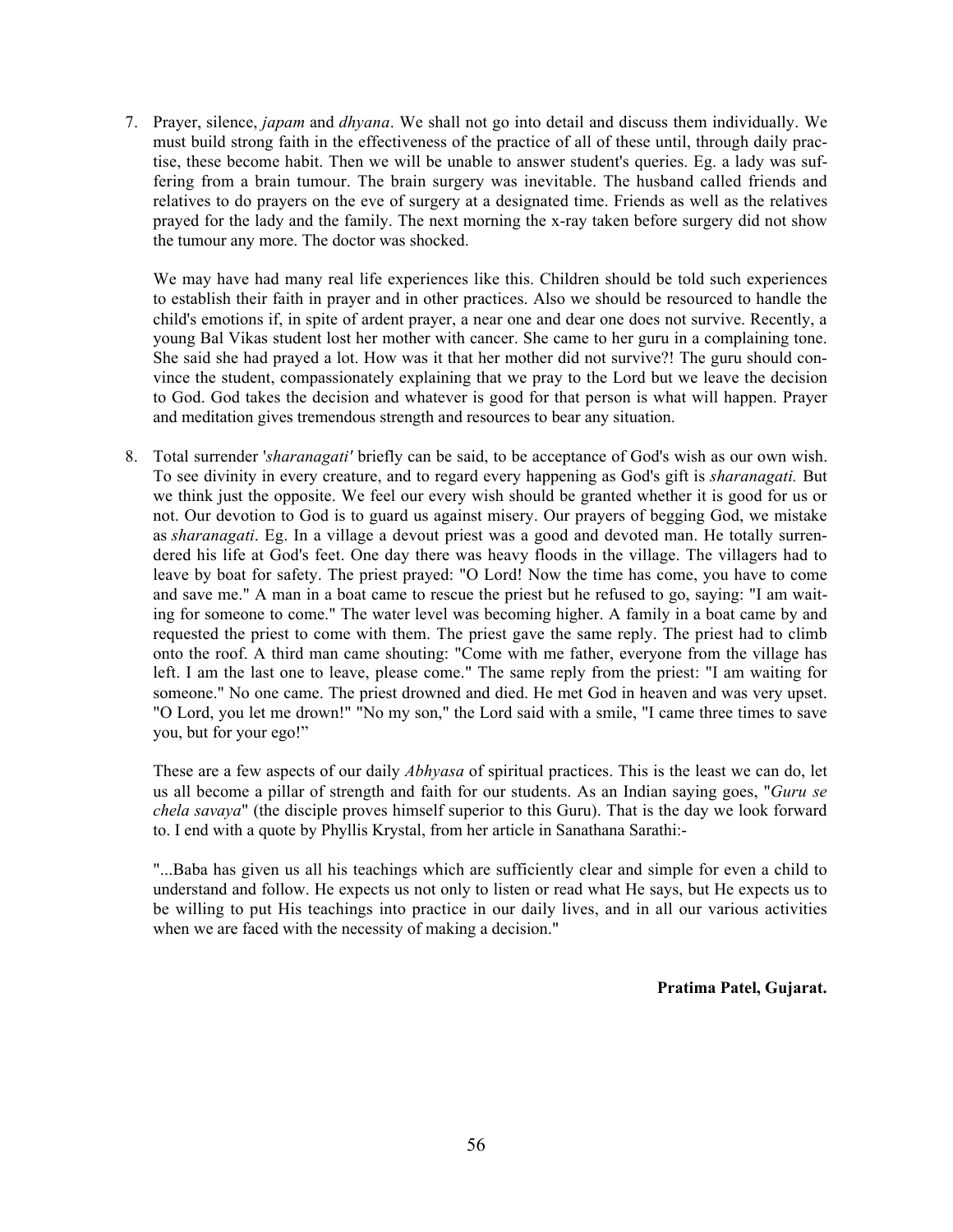# *Session 3, Five D's For Educare*

## **Duty – Seva – Selfless service, Smt. Deepali Changkakoti**

Om Sai Ram.

I offer my prayerful prostrations at the lotus feet of our Bhagawan Baba. Dear brothers and sisters of the Sai family.

It is my proud privilege to be standing before you to speak on Duty, and I hope I can do justice to the topic, within the stipulated period of time.

"*Shareera madhyam khalu Dharma Sadhana"*- The human body composed of the five elements is meant for practising Dharma. The deeds of a man yield the seeds, which decide the crop of karmic consequences. So it is imperative to perform good deeds to reap a good harvest. We, ourselves are the architects of our destiny, our fortunes and misfortunes.

Ever since his birth, man has been engaged in continuous yagna. Karma, is a form of continuous yagna, in which every act of his is yagna. That is, all sentient as well as insentient beings are immersed in karma. Karma has been given to us by our various scriptures. Karma is born out of Kama, that is desire, and Kama is born out of Maya (delusion) and Delusion originates from ignorance. So we have to fulfill our mission in life, that is god-realization by doing sadhana or seva. And since my topic is on duty, I would like to dilate on that. Manava seva is true tapas.

Ever since his birth, man has been engaged in continuous yagna, i.e. all sentient and insentient beings are immersed in karma. Thus it becomes inevitable on our part to render service to the distressed, diseased and the under-privileged and make our existence meaningful. "Manvseva" is true "tapas" whereas works inspired by selfish motives is "tamas". It is through selfless seva the "manishi" is transformed into "maharshi".

Selfless service to humanity is the duty we owe to our society, which has given us our culture, nurtured us, given us our education, the warmth and security we seek.

What do we exactly mean by duty? It doesn't refer to the works entrusted upon us by our superiors or the society. It refers to our responsibility to see that we do not harm or hurt anybody by our activities, behaviour or speech.

The first lesson of duty is to be learnt at home within the family circle. The Bal Vikas gurus will endeavour to make the children aware of their duties towards their parents, brothers and sisters, aged and ailing relatives, because the family is the smallest unit of the society upon which the progress and prosperity of a nation will ultimately depend. A reference may be made to the story of Shravan Kumar – an ideal example to be emulated by every child.

All worldly duties bear the imprint of the three gunas, Swdharma relating to individual attributes; Paradharma relating to the world: Athmadharma, the dharma relating to the spirit. Among worldly duties, we have varnadharma and ashramadharma. It is only when mental and physical duties are linked to spiritual discipline athmadharma is realized.

It is at this juncture that we may peruse upon the meaning of seva and duty. Duty is obligatory, it helps to realize that our body is the instrument for practicing dharma, whereas seva is the highest spiritual discipline towards Gods realization.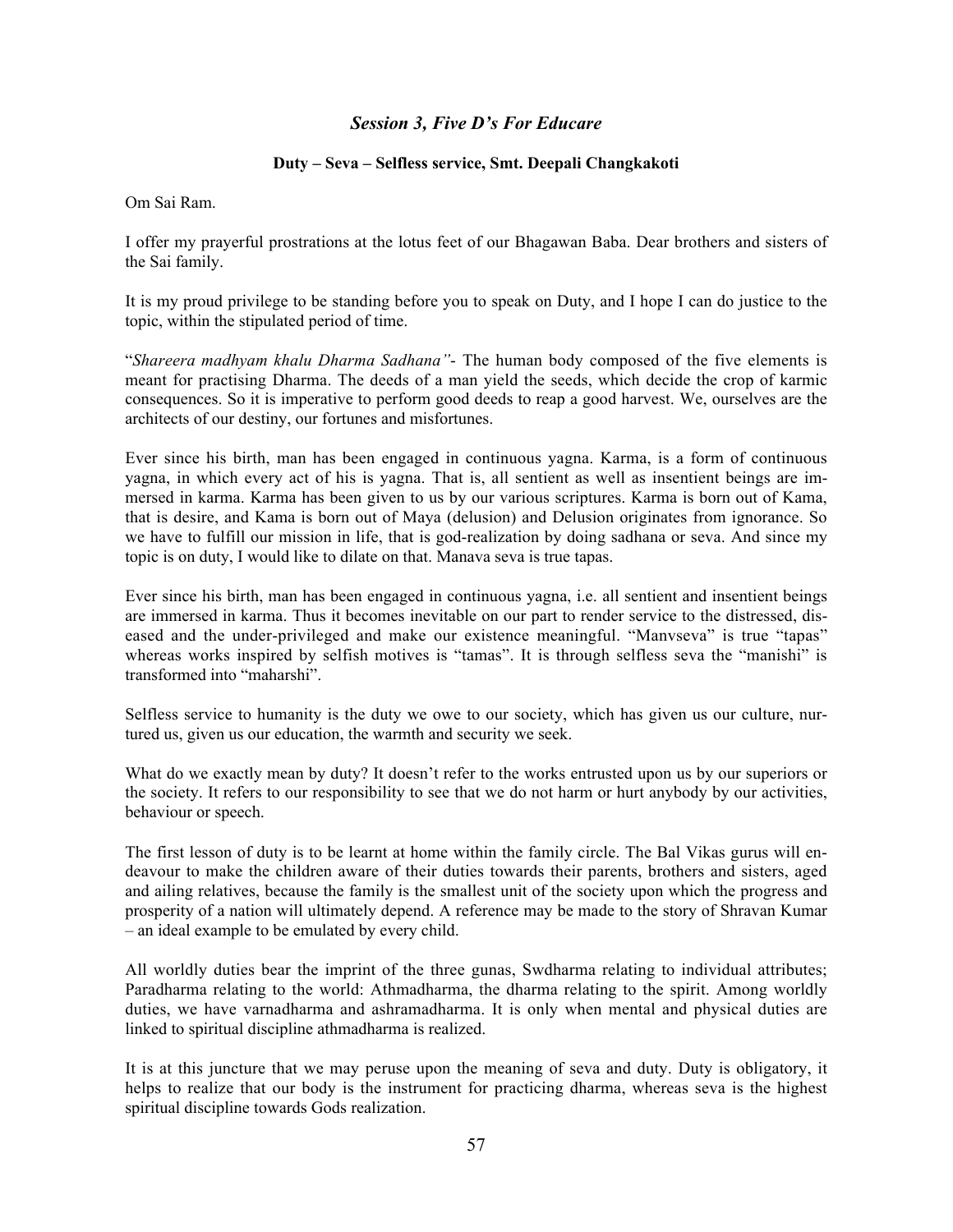Seva in Swami's words is "*a fragrant flower of altruistic service*" – disinterested service which uproots the bestiality in man and confers divinity upon the sevak. Seva is the very essence of devotion, the very life breath of a devotee and his genuine nature. Seva helps man to perceive the unity that underlies the diversity of this Universe. It helps us to understand the divine principle, which permeates the entire creation, from the ant to the elephant – "Eswara Sarva hootanam". Illustrated by the story of Santh Eknath.

While rendering service, one must be saturated with love, so that the recipient may receive seva without any reservations and with full confidence*. "Duty without love is deplorable: and Duty with love is desirable*". Every one needs love, inhales loves and exhales love. Schemes for the upliftment and development of the suffering humanity can be effectively implemented only through love. Swami Himself is the embodiment of selfless service, catering to the smallest needs of the suffering humanity from His childhood.

Seva or nishkamakarma is unique, as in this sadhana, the doer regards himself as an aspirant, who devotes all his time, energy, strength and talent in the service of the needy, oblivious of his status, individuality and prerequisites. Seva must flow through every nerve of the body, penetrate every bone and activate every cell. Seva sprouts up in a heart, which is uncontaminated by egoism, greed, hypocrisy, lust, jealousy and other negative qualities, but illumined by pure love. Seva is the best sadhana for eliminating the nefarious pulls of the mind towards desire; instead it brings out all that is great in man. It broadens the heart and widens the vision. It promotes love and understanding, sense control, purity of heart and a positive attitude. Make compassion and sacrifice your two eyes when you plunge into seva. Seva teaches us fortitude. Seva enables man to overcome fear, distress and depression. But, prior to that, man must rise above the dualities of life (pleasure and pain, progress and regress etc.). Only then is he ready for Iswaradharma, when he can comprehend the truth of the cardinal aphorism "Ishwara Sarva Bhuthanam".

No other spiritual discipline can bring you into the incessant contemplation of the divinity of all living beings, compelling the aspirant to renounce even the fruits of his acts of service. He has no desire for name, fame or rewards – thus, his seva becomes "athmanivedanam" (complete surrender to the Divine). Thus his seva becomes worship through which the sevak yearns to win the grace of the Lord. The subsequent joy and pleasure he derives from such selfless service rids him of his ailments, it confers humility, and eradicates all traces of selfishness in him. Zest and zeal are efficient instruments for service, which give one man the strength of ten men. His mission upon earth is to be of service to others. And Swami directs us to implant three ideals in our heart:

- 1. Forget the harm that any one has done you.
- 2. Do not have faith in the world it is transitory and impermanent.
- 3. Do not be afraid.

You may encounter many hurdles, but it should not discourage you. Undaunted, continue to do your duty as best you can with a prayer to the Lord. Work hard and leave the rest to Him, since seva is the royal road for the spiritual journey. Cast off all attachments for the body (deha), it is only a temple for God who resides within us as atma (dehi) and He is the witness of all our deeds. Since God had endowed man with body, mind and intellect, we should feel with the mind, plan with intelligence and use the body to render service to the hungry, the child, the lunatic, the cripple etc. We should subjugate and sublimate our animal instincts and impulses and march forth in our spiritual journey to God realization.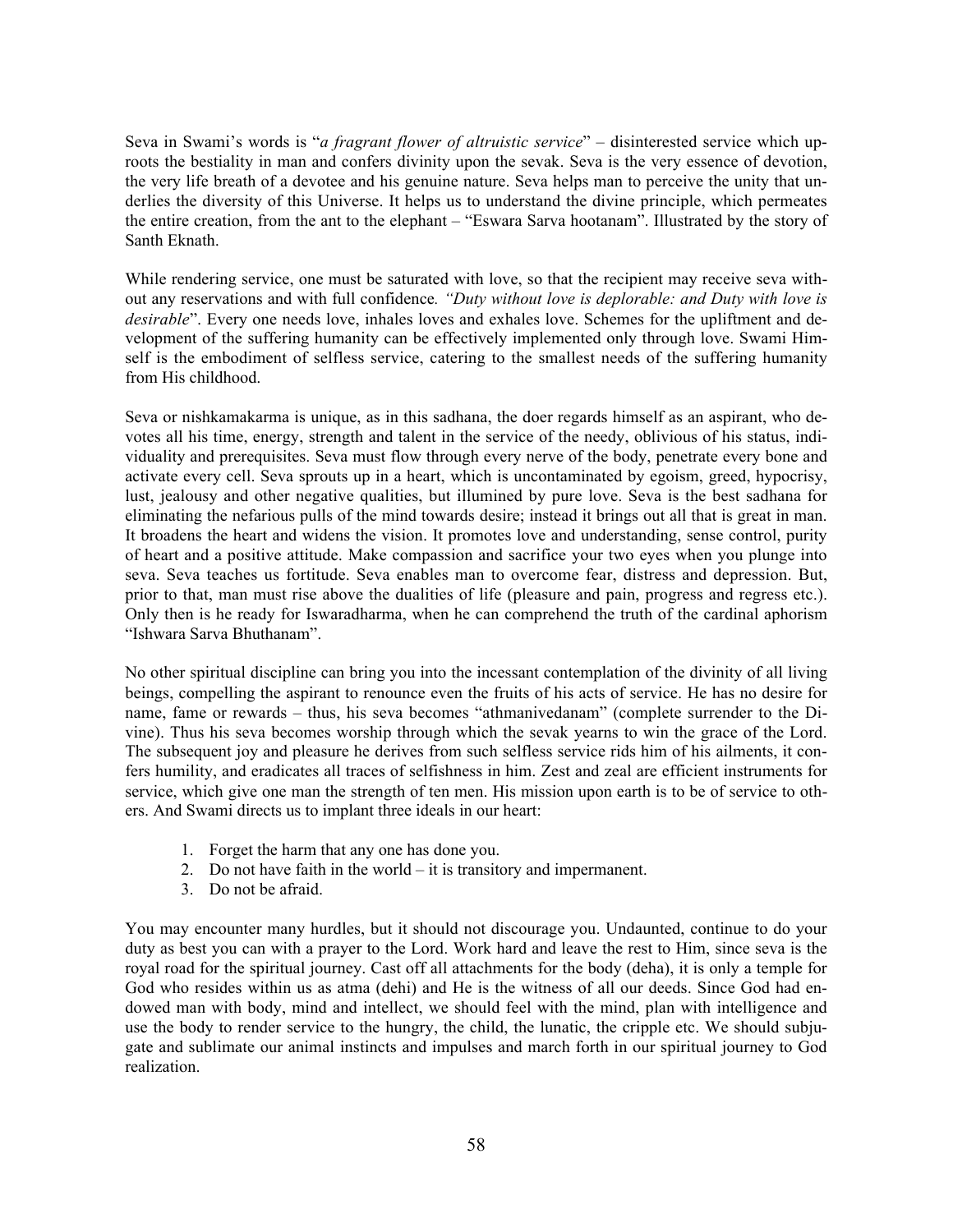The real value of seva, its most visible result is that it reforms you, reshapes you. You cannot reform or reshape the world, but you have definitely reformed yourself. Service to humanity is service to oneself, because as we embark upon this sadhana, the Cosmic and Divine energy which flows through us will neutralize the toxins within our system and rid us of all mental, physical and spiritual maladies.

Women have been especially chosen for this task of moulding the minds of the tender children, because they posses seven qualities, mainly Sahana, Tyaga, and Daya (compassion.). Women preserve the culture of this country with greater tenacity and faith. They keep men on the moral path and inspire them to follow the spiritual path. Women are the torchbearers of refinement and they are toiling for the emancipation of the nation.

## **Deepali Changkakoti (Assam, India)**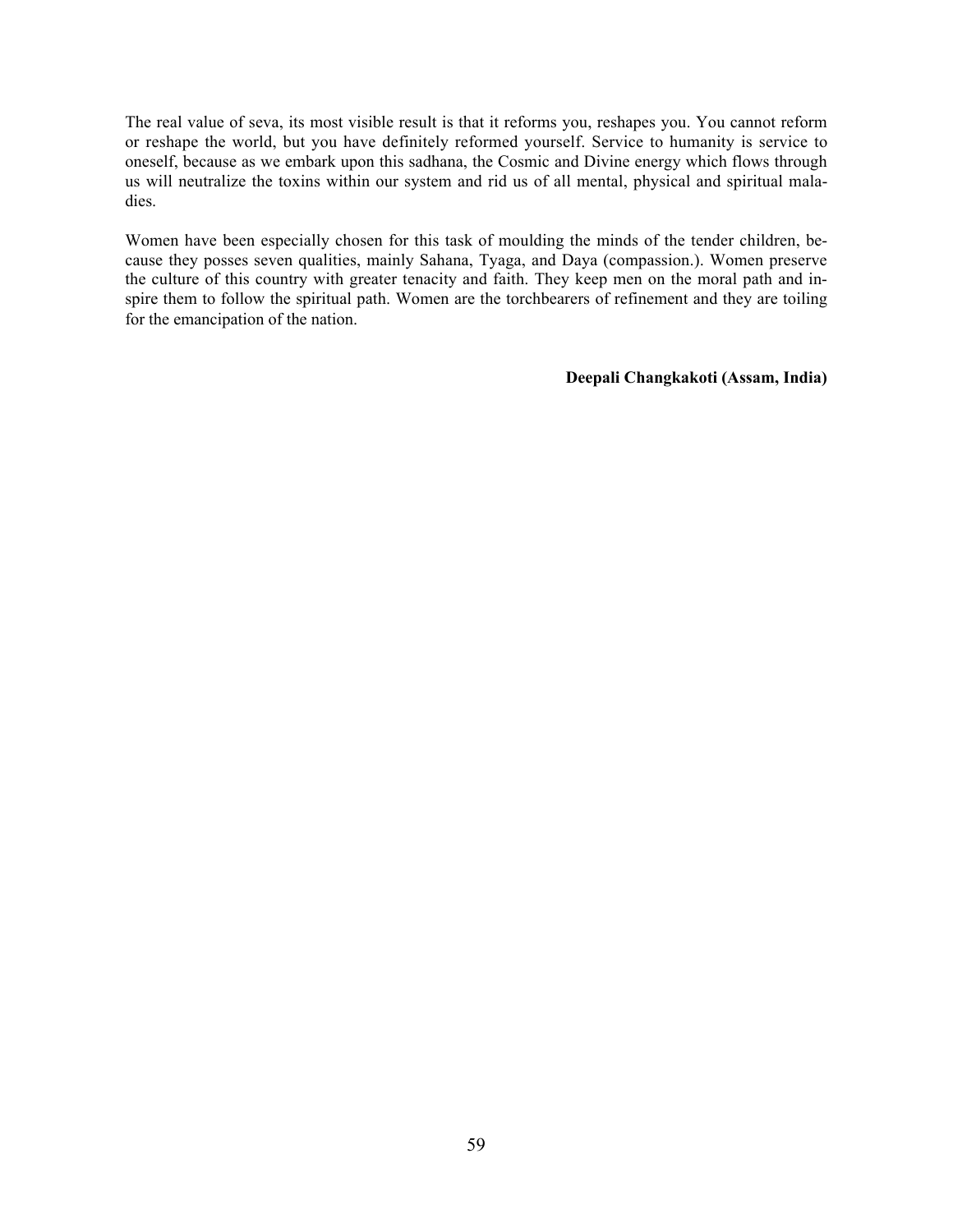# *Session 3, Five D's For Educare*

## **Discrimination – Ceiling on Desires, Dr. Vijayalakshmi**

Five elements, the human body and Cosmos are related. Desires change the thinking pattern and combination of five elements in human system.

Discrimination and detachment are essential to still the mind. Mind can be steadied by the mastery of senses and unwavering detachment. When mind is stilled peace reigns and bliss prevails. Determination leads to detachment. It involves awareness of basic blemishes in all material things – *"Nithya Anithya vasthu viveka Vicharam"* the longing of the senses for the experience of sound, touch, sight, taste and smell has to be turned inwards. The real struggle is internal withdrawal of senses into the mind and making them ineffective through the exercise of intellect.

What is the desire? Desire is explained as an unsatisfied appetite, a craving, a longing eagerness to obtain. The mind is a bundle of desires. If you remove the thread one by one, the cloth disappears. Likewise if you remove the desires one by one, the mind ceases to exist.

*"Life with desires is man Life without desires is God"- Baba*

*"Desire not the world and God will love you. Desire not what others have and others will love you"- Holy Quran.*

Then what is desire and how to control desire? Desire is nothing but mind's craving for something. This emanates from thought. Thought is projected by the mind. So the root cause of desire is mind. When a desire is born, the mind builds up thoughts of pleasing the senses and urges the man to act for selfish reasons. Man caught in the web of desires forgets his goal and moves in opposite direction, ie. attachment. Our ancient sages analysed this aspect and concluded that a person who controls his mind is a real human being, and those under the control of the mind are not human beings.

Our Masters:

We are under the tight grip of senses (masters). These masters form a family called "Selfishness" consisting of a mother and her five children. The mother is desire. When we desire something intensely and don't get it, two children are born. They are anger and jealousy. But if we get what we crave, a third child arrives, that is "attachment". As attachment grows stronger, another one is born. ie. "greed". As greed is satiated, the fifth child "conceit" is born. These six demons – *Karma, Krodha, Lobha, Moha, Mada* and *Matsarya* are the masters who rule our lives and we become selfish individuals.

Swami has given a very clear method to annihilate the mind. He suggested "Ceiling on Desires" programme:

- 1. Ceiling on Money
- 2. Ceiling on food
- 3. Ceiling on time
- 4. Ceiling on energy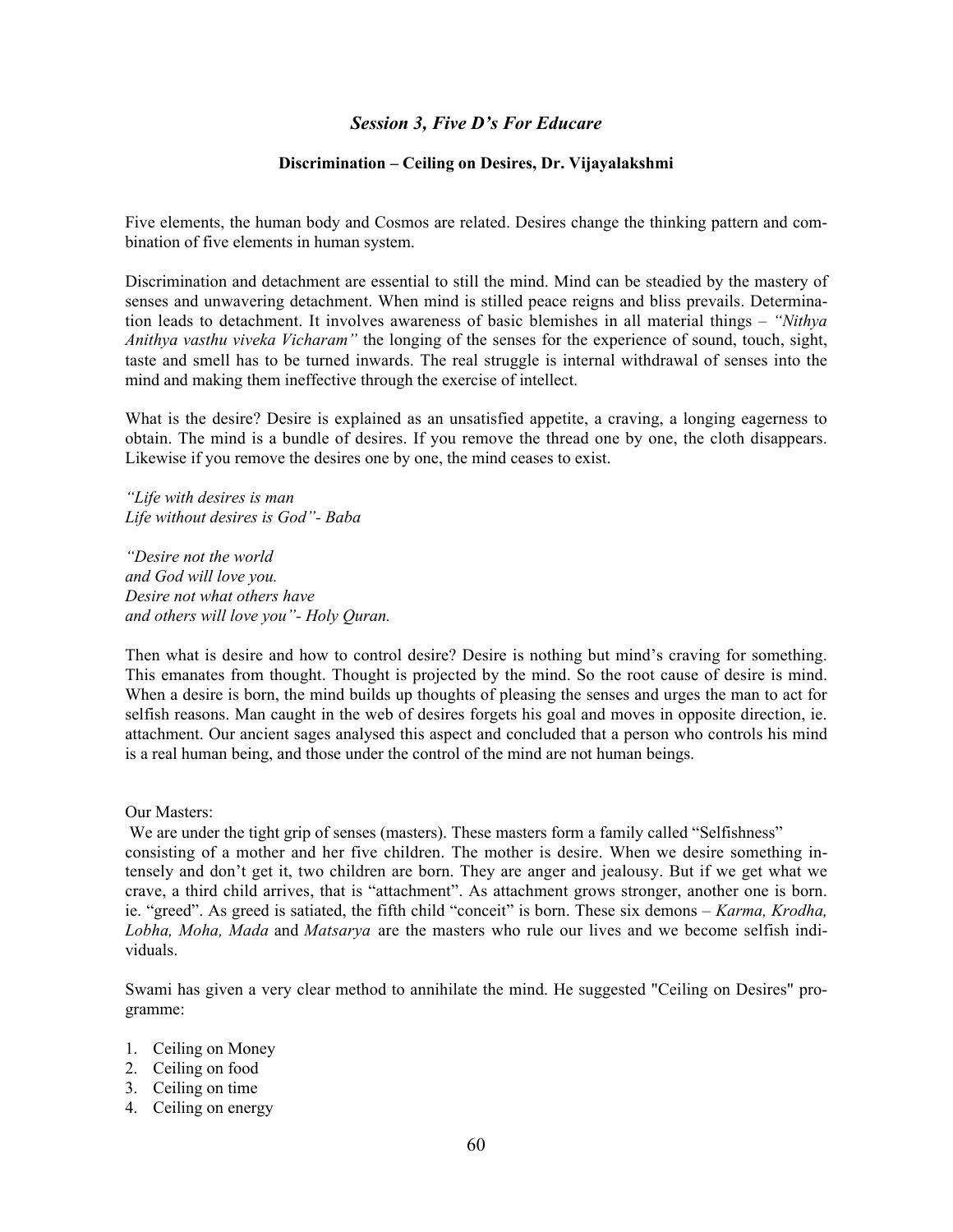In this "ceiling on desire" program, Swami listed money first, presumably because the amount of money that we have at our disposal determines how we manage the other three categories of food, time and energy. Swami observes that poor are more fortunate than the wealthy since they have less money and hence less opportunity to waste money.

Swami says, "*In the day to day life, everyone requires money. But it is something like wearing a shoe. The shoe must be of correct size, if it is too big, you will not be able to walk comfortably. If it is too small, you will feel uncomfortable. Hence excess of money or shortage of it is a problem."* The power of intelligence must be used to avoid the mis-use of money for money is "*devivaswaroopam*". Waste of money is due to:

- a) Sense of sight: advertisements in newspapers, TV, magazines influence us to spend
- b) Sense of hearing: we get information about goods through radio, friends and neighbours. These influence our expenditure.
- c) Sense of smell: This leads us to be extravagant.
- d) Sense of taste: influences spending, e.g. aroma of baked bread, onions being fried, or coffee brewing.

Waste of food: *"Annam Brahma"* Never waste food. Apart from the food taken through the mouth, the other kinds of foods are taken through the eyes, ears, nose and skin should be examined. By saving food, you can distribute to the poor. This is *narayanaseva.*

Waste of time: Swami pointed out everyone in the world has exactly the same amount of time at his or her disposal. We all have 24 hours each day. If any of it is wasted, it is gone for ever. Never to get back.

Baba suggested how 24 hours a day is to be spent.

6 hours for individual needs. 6 hours for service to others. 6 hours for sleep. 6 hours for worship. Time is all powerful. It is not subject to anyone. All are subject to it.

What are thieves of time?

- a) Worrying
- b) Talking about one's problems to another, either in person or over the phone.
- c) Day dreaming, a useless activity that many people indulge in excess.

Waste of energy: Unlike time, everyone does not have equal amount of energy. It varies a great deal in different persons. We should also avoid wasting water, electricity, petrol and so on. Thereby we can conserve world's natural resources. Too much talk results in wastage of energy. Energy can be saved by reducing unnecessary and excessive talking. We have limited energy. Eye cannot view anything situated more than 20 feet. The normal capacity of ears: they hear at 40 decibels, they cannot withstand more than 80 decibels.

The fleeting nature of time: As Adi Shankara puts it;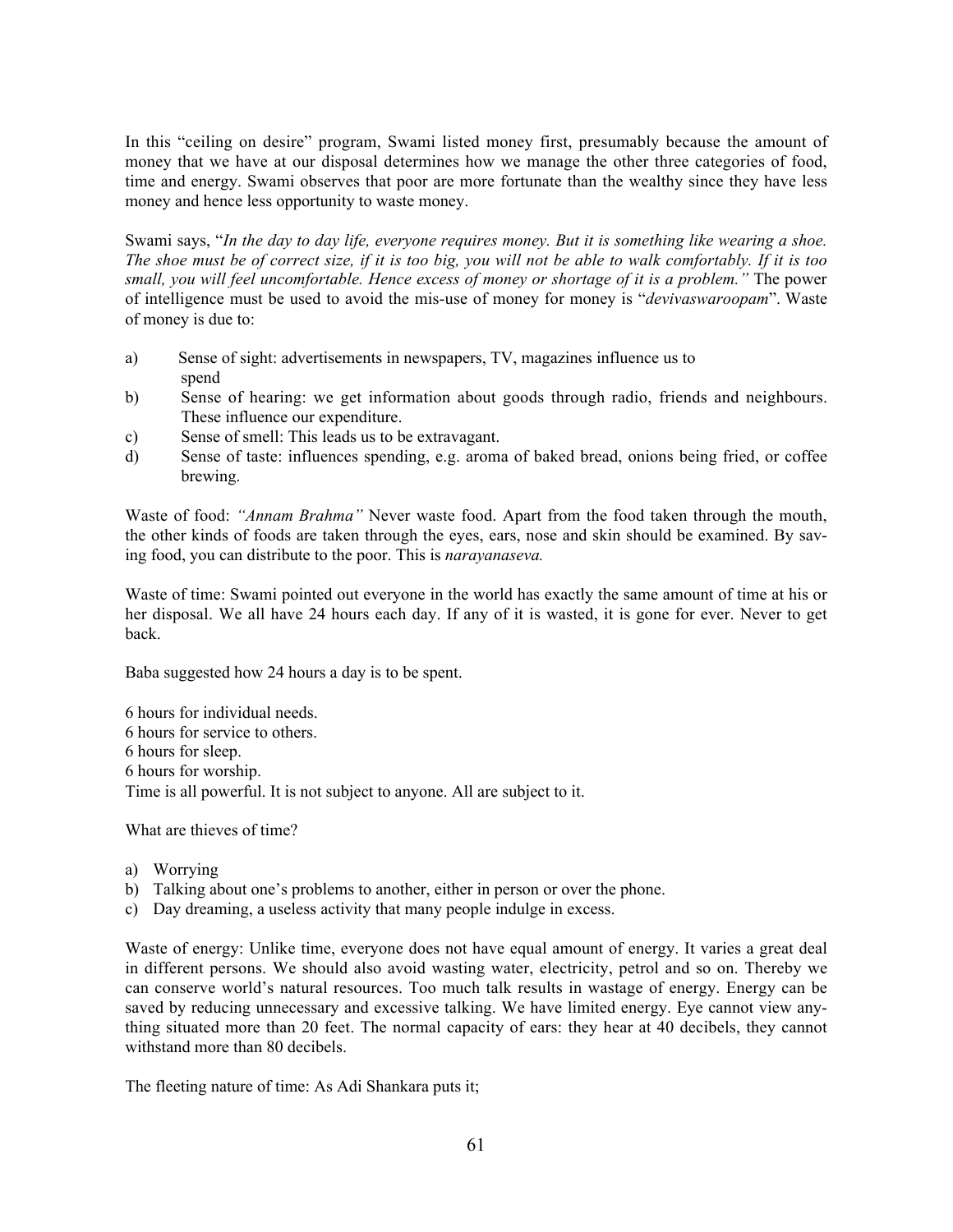*Dinayaminyou Saayam Praatah Shishiravasantow Punaraayaatah Kaalah Kreedathi Gachchtyayuh Tadapi Na Munchathyaasaavaayuh.*

Night follows day and day follows night; summer follows winter and winter follows summer; thus time marches on, engulfing us and making our lives shorter. In spite of this we cling to our desires.

As long as mind – the embodiment of desires exists man cannot understand anything about the Self. Man cannot experience the bliss of the Self as long as the mind exists.

If mind is not annihilated, man has to face the following consequences.

- 1. So long as the mind is there, desires will not leave you.
- 2. So long as you have desires, the false notion of "I" and "mine" will not leave you.
- 3. So long as the feeling of "I" and "mine" are there, *Ahamkara*, the wrong. identification of yourself with the body, will not leave you.
- 4. As long as *Ahamkara* does not leave you, ignorance (*Agnana*) will not leave you.

Mind made up of desires is the basis of ignorance.

## THE PROCESS OF FREEING OURSELVES FROM BONDAGE

As mind is bundle of desires, we have to purify the mind. Three kinds of impurities affect the mind. They are (a) *Mala* (b) *Vikshepa* (c) *Avarana*. The dirt covering the mind of man consisting of many offences committed by man knowingly or unknowingly, not only in this life but also in previous lives. The imprint of these offences is carried by '*chitta*'. The dirt carried by the *chitta* is technically called as '*Mala*'.

- I. *Mala* prevents us from having a clear image of the *Atma*. How to cleanse the mind covered by *Mala*? It is through (a) *seva,* (b) regulation of food, (c) regulation of living habits.
- II. The second impurity covering the mind is "*vikshepa*". *Vikshepa* is the constant wavering of the mind. This impurity can be removed through (a) meditation, (b) prayers, (c) nine modes of devotion.
- III. *Avarana* is the third distortion of mind. *Avarana* is like a thick cloth covering the mirror of the mind. *Avarana* hides the reality – *Atma*, and makes one identify oneself wrongly with the body.

*Avarana* is made up of *arishad varga*, six internal enemies of man. They are *kama, krodha, lobha, moha, mada* and *matsaryam.* The best way to remove *avarana* is to develop love for God. We should live in love.

Suppression of desire will not yield fruits. Substitution of desire also will not be successful. Spiritualisation will be the most powerful and the easiest technique. Turn all your desires, thoughts and senses towards God – and pray to God – "Oh! God, I am very weak! I have nothing, I know nothing, I am nothing. As I turn towards You, You walk up to me, take my hands firmly and grace me to reach Your Lotus Feet."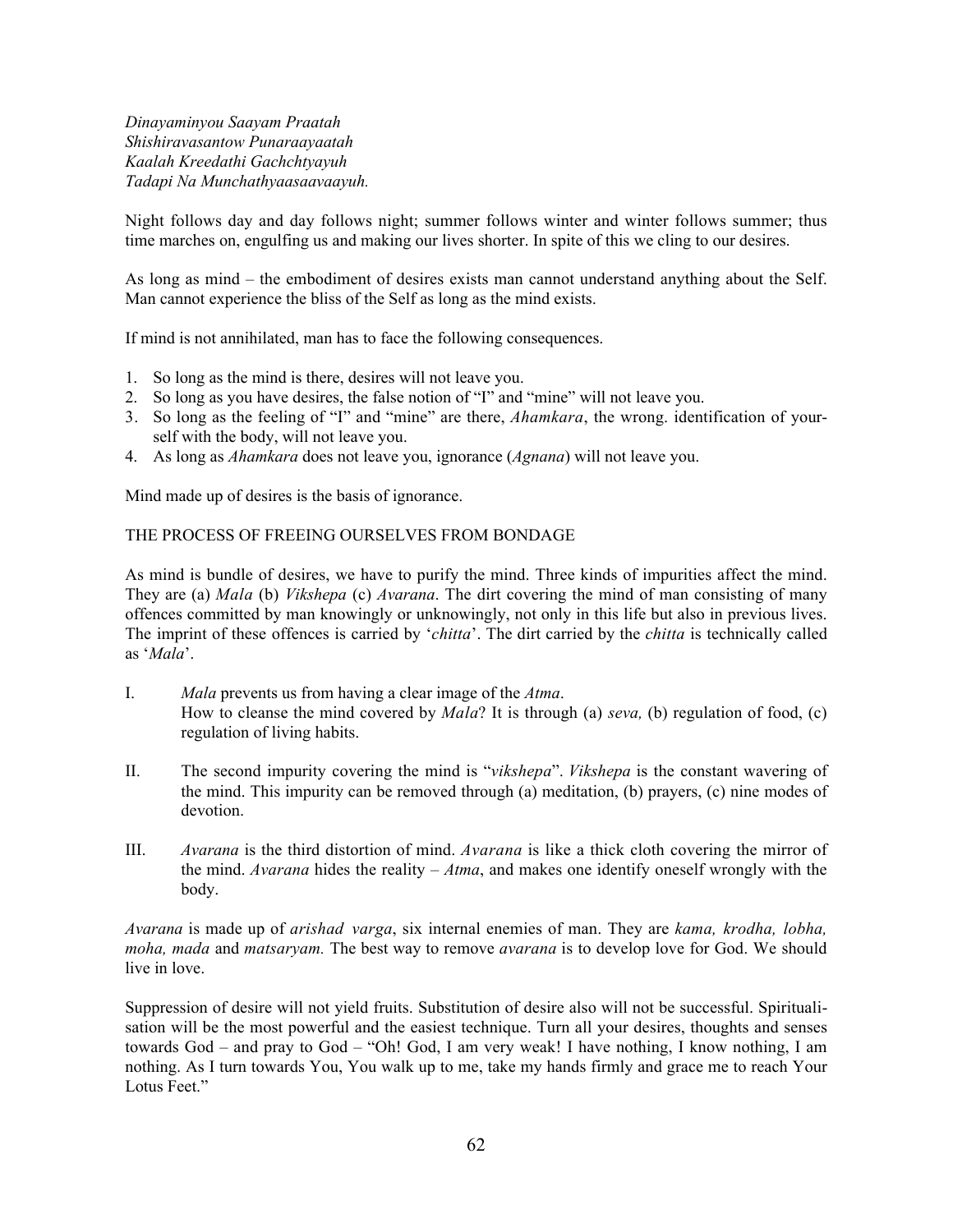Excess desires make our lives miserable and we may have to meet miserable death too. If we desire our Swami we will have a safe journey towards Sai – Bhagawan. Here I'd like to give an anecdote given by Swami.

A father having two sons, went to the beach. As desired by the children he carried the younger son on his shoulder and held the hands of the other son. Both of them were watching the waves. The elder son enjoyed the sight of the waves and started clapping his hands, while doing so, he left his father's hands. He was carried away by the waves. The younger son was very safe.

## **Dr. Vijayalakshmi (Tamilnadu, India)**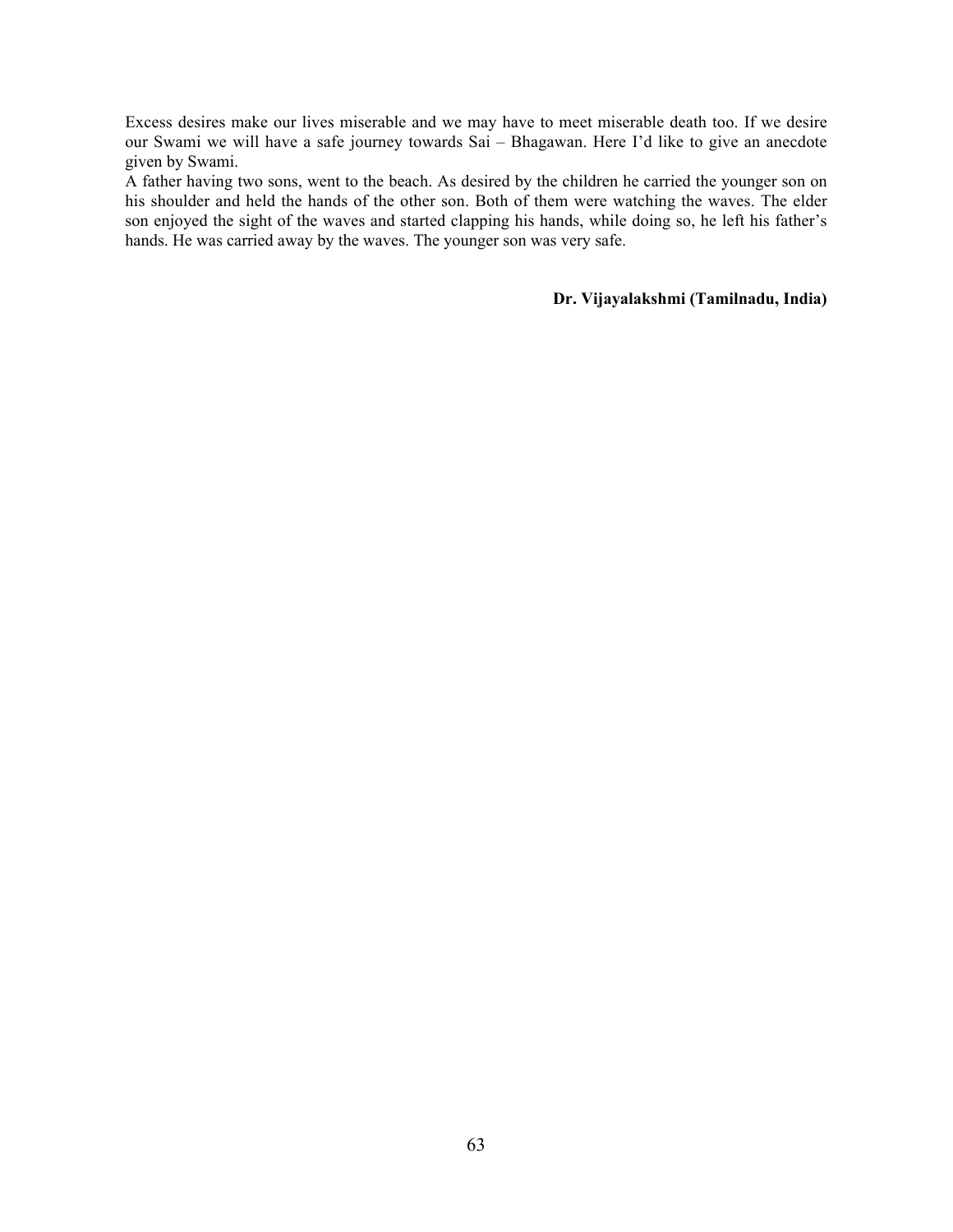# *Session 3, Five D's For Educare*

## **The Inner Instrument, Ms. Berniece Mead**

Sai Ram. Pranaams to the Lotus Feet of our Precious Lord, to the Lotus Feet in the heart of each one of you. Sai Ram Brothers and Sisters.

I'm going to give you maybe the Western version of discrimination, and ceiling on desires, for us to understand a little bit about what this discrimination is. Because it's this discrimination which makes us different from the animals. It is an integral part of our being. So, I would like to share with you, for a few moments, my thoughts on these five inner instruments of the body. It might help us to understand where this discrimination comes from, because its inside us, we are born with it.

The first part: The gross body, it's the *Annamaya Kosha.* The value associated with that is right action. Its associated with the element of earth, it is concrete. It is expressed through the body. The next 3 parts are the very subtle parts of us, that we are born with. The breath, the energy life force, is the *Pranamaya Kosha*. This is associated with the value of love and the element of air. It flows as an undercurrent in all the instruments and purifies us.

The next subtle part is the mind and emotions, is the *Manomaya Kosha.* And we have two values associated with that, so Swami tells us, the value of Peace and Love. And the element is water. The water, Swami says flows down, and so it is associated with the mind. Our mind is inclined to flow down.

Now the next part of us, the discrimination part is the intellect. This part is our conscience, that tells us what is right and what is wrong. It is associated with the value of Truth. This is God, we were born with this. The value associated with this is Truth. It is associated with the element of fire. Fire goes up, and consciousness goes up. Finally, the causal body which follows us around from birth to birth. This is associated with the value of Non-Violence, the element of ether and is the experience of Divinity which fosters the 5 Human Values.

I'd like for us now to look and compare to determine how we are different from the animals. What makes us different from the animals? Swami says: *"the wrong desire is God, overshadowed by Maya, Discrimination is God not overshadowed by Maya"*

Remember that it is this discrimination, this truth part of us that makes us different from the animals. If we look in the middle of this diagram, we see what we have in common with our animal friends. Love is present, We have a connection with family. Unsteadiness and waywardness we get from the monkeys, so Swami says. Foolishness, a relic from sheep, as both enjoy sensual pleasures. So, let us go to the animal field and look, Swami tells us that in the animal the divine force is 15%. In the human the divine force is 80%. The animal can never be free of its natural state. The human, can rise himself to union with God. And look what the animals have, you could have fooled me because I think we have a lot of this too. This is common in animals: jealousy, hatred, ego, cruelty and anger are all animal qualities. But, sacrifice, love , compassion, and forbearance are human qualities. Animal has no discrimination, human has discrimination. So lets see One more description of discrimination from Swami. We should lead our lives within limits, not only that but we should have discrimination. We should decide whether a thing is good or bad, whether it is right or wrong. This type of discrimination is NOT found in animals. Among all species, human life is rare. So, lets take a look at the ceiling on desires.

Swami says regarding food: by wasting food you are wasting Divine Energy. Let's look at some of the harmful habits regarding food. Greed, gluttony, pride, equating our worth with our powers in the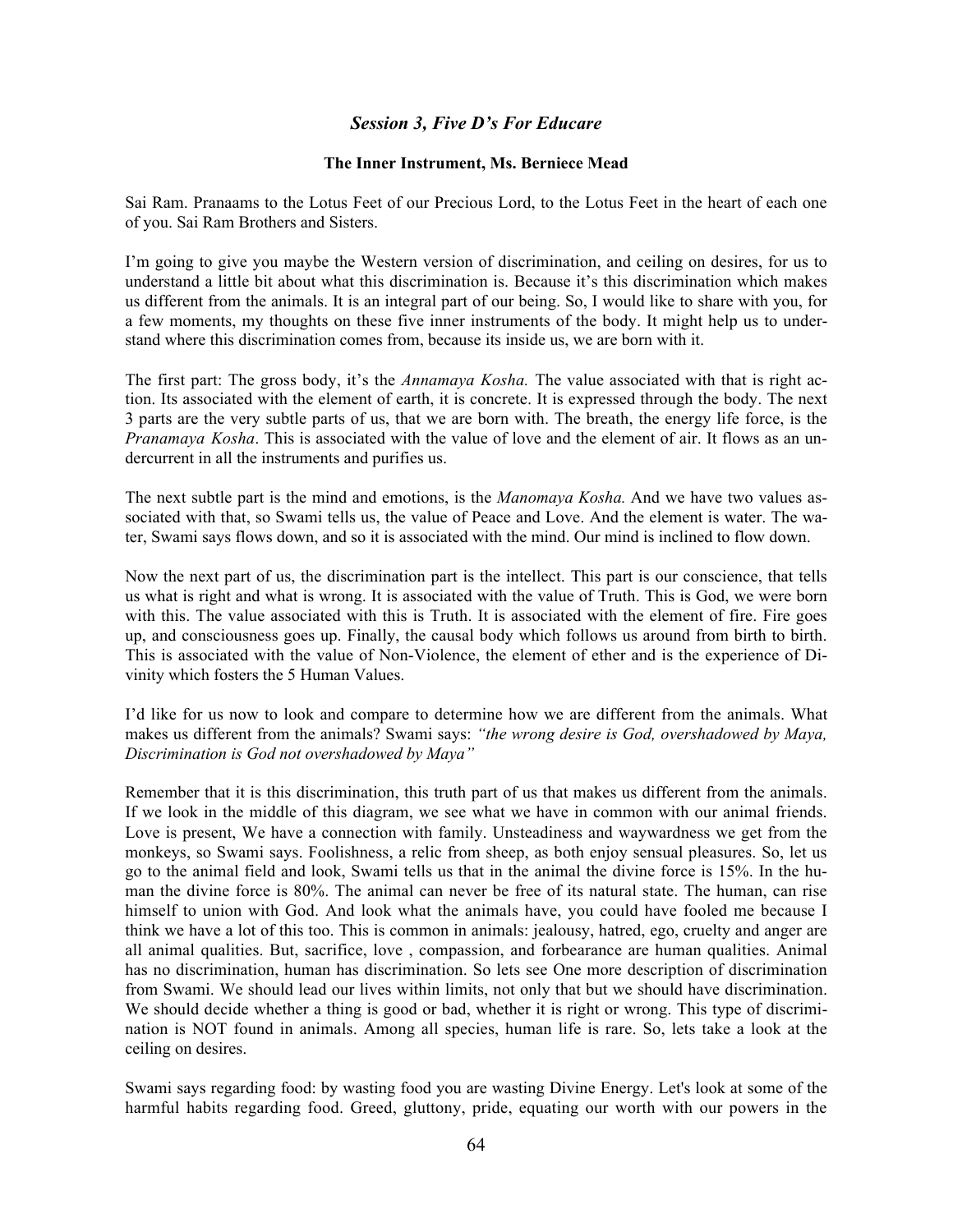kitchen, or our ability to provide lavish banquets, laziness, sloth, eating. Excessive food can make the body sluggish. False security: using food as a substitute for love or contentment. Fear, worry, may seep in when we think we may not have had enough. All these negative qualities go with food.

Let's go to the next one, money. Swami says "Don't waste money, God is wealth, and misuse of money is evil, and a sin as well" Let's look at some of the negative qualities of money. Consumerism, arises from lack of contentment stimulated by all forms of advertising media, and encourages rapid and wasteful depletion of our resources. Greed is using more than we need, sometimes through ignorant habit. Irresponsibility, is when we ignore conservation and wise use of the earth and all our cohabitation. Laziness is not wanting to do the work, or take the necessary steps to change wasteful habits, eg learning to reduce, reuse, and recycle.

The next area, don't waste time. Wasting time is wasting God. Let's see some of the harmful habits regarding time. Laziness and sloth, again, and not wanting to work or to carry out our responsibilities in life. Impatience is wasting time and also energy, preventing us from giving our full and reverent attention to the responsibilities at hand. Idle pursuits, gossips, idle talk and entertainment are waste of limited amount of time and energy we have available to us in life. One thing that makes us all equal, we all have the same amount of time. Escapism, over-sleeping, daydreaming, using time to avoid responsibilities, negative criticism, complaining, wasting time that can be used in examining and correcting our own faults or building positive habits. Worry, self-pity, regret, fear, anger, and resentment. Oh boy! These cause paralysis and block the natural flow of time and energy.

And the last energy. People waste their energy by indulging in bad thoughts, bad looks, bad hearing and bad action and idle talk are some of the harmful habits regarding energy. They use up both time and energy. Gossiping, backbiting, criticism, stress, use up tremendous amount of energy. Anger, in a single bout uses up more energy than is provided by three months supply of food, so our Lord tells us. Irritation, frustration, results from the desire to control a certain situation.

So, we are human and our next step is God!

*I am God, I am God, I am no different from God I am the Infinite Supreme the One Reality I am Sath Chit Ananda Swarupa I am Om Tat Sat Om I am Love, I am Truth, I am Peace Eternally I am Bliss, I am Delight, I am Ever Pure and Free Fear and Grief can never touch Me I am Om Tat Sat Om*

Jai Sai Ram

 **Berniece Mead (USA)**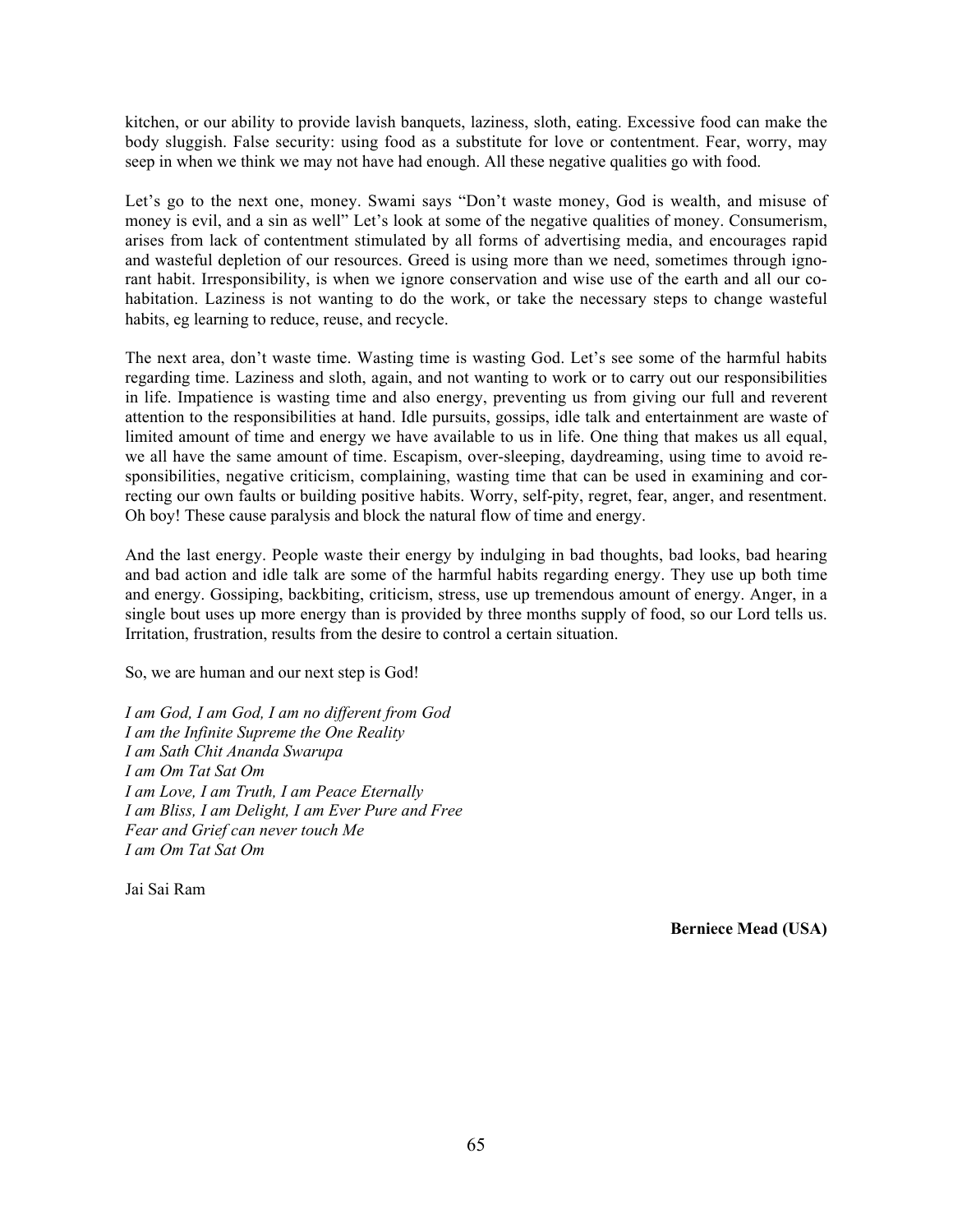## **ENERGY**

PEOPLE WASTE THEIR ENERGY BY INULGING IN BAD THOUGHTS, BAD LOOKS, BAD HEARING AND BAD ACTION.

Sathya Sai

**TIME**

DON'T WASTE TIME, WASTING TIME IS WASTING GOD.

Sathya Sai

#### **MONEY**

DON'T WASTE MONEY, GOD IS WEALTH AND MISUSE OF MONEY IS EVIL AND A SIN AS WELL.

Sathya Sai

#### **FOOD**

BY WASTING FOOD YOU WILL BE WASTING DIVINE ENERGY.

Sathya Sai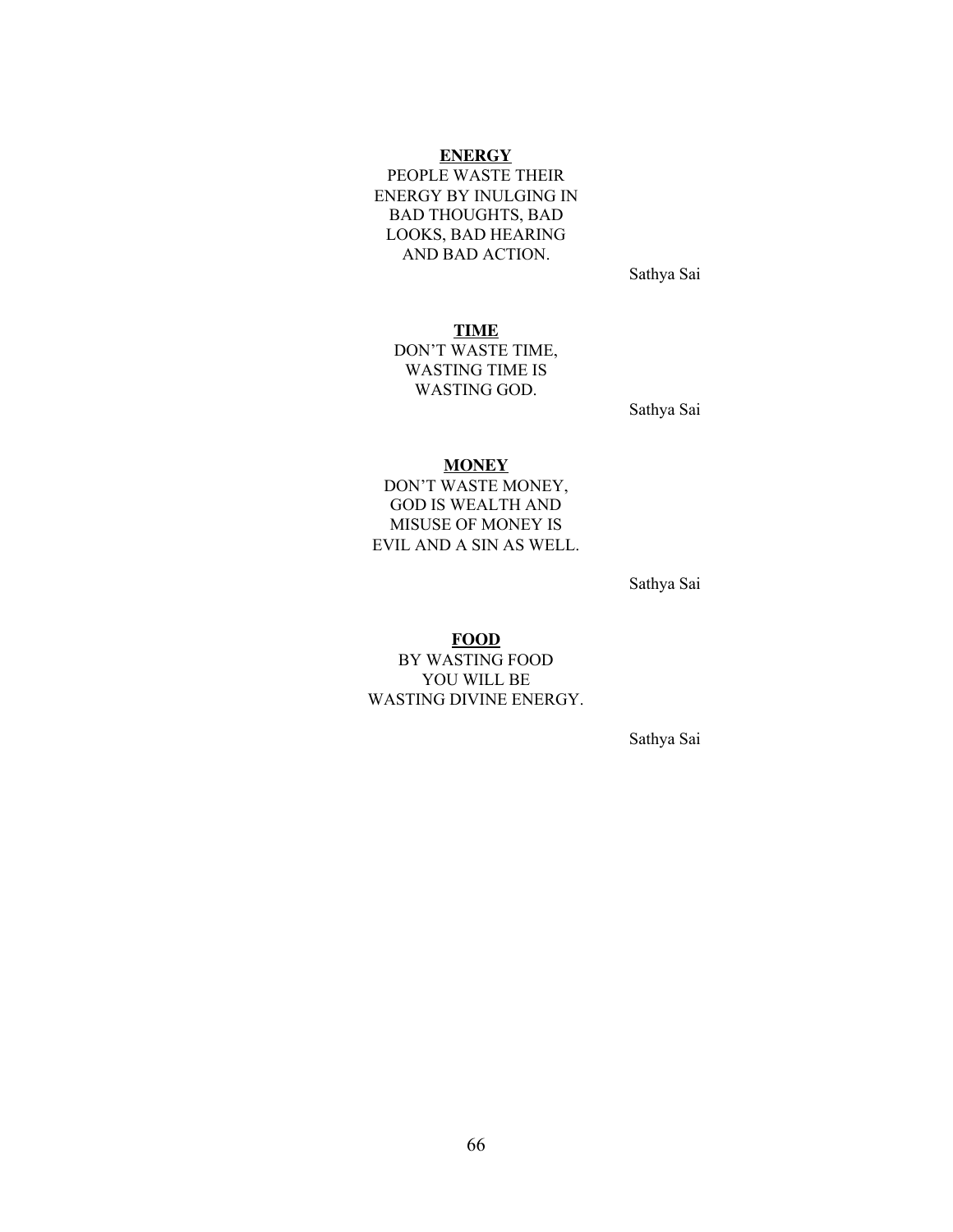# *Session 3, Five D's For Educare*

### **Determination – Sense Control – 1, Smt. Neeta Khanna**

AUM SAI RAM. My most humble pranaams at the Lotus Feet of My most beloved Bhagawan. Revered elders, brothers and sisters of the Sai family.

We just heard a most enthralling exposition of the 4 D's, duty, discipline, devotion and discrimination. So we can safely conclude that whereas we can understand them to a certain extent, even as they move towards the abstract form. The fifth 'D', determination, is the subject of my topic (and with which you have all been sitting since this morning) is total abstract for you. It is the purest form of unit abstraction to achieve a goal with full concentration. It leads us to the super-sensuous state of our minds, and it is only through determination that we can achieve the status of an ideal human being. If you tell a person you can eat whatever you like, eat whatever quantity you like, he feels very delighted. But if we are aware that as a consequence he is going to develop some illness or disease he treats you as his worst enemy. No control is proper, but strength is derived only through self-restraint and self-regulations. Man is capable of endurance and strength only through a strong will power. It is man's will power that makes him the Master of his Destiny.

Let me clarify determination further with an example. If we take a lump of iron and put it into a fire and make it red hot, it will glow and shine, but after a little while the shine will go. Why? Because the light was borrowed. Determination on the other hand is self luminous. It is *Tapas,* it is not borrowed it is developed within an individual through rigorous self-control. It is his very own property. There was a young man and he went to his master and said, "Master, I want religion," the master kept quiet and smiled. The boy went every day and insisted he wanted religion. Then one fine hot day both the master and the disciple went to the river and took a plunge. The master took hold of the head of the boy and by force put it under water. The boy then struggled and after some time the master let the head go, and then asked him, "Son what was it most that you wanted when you were under water?" And the boy said, "Master I wanted a breath of air."" Do you want God in that way? If you do, you will get him in a moment." Yes, dear gurus, if we have the striving, the yearning, the desire to realise God, we can achieve anything in life. Human Values, morality or ethics has tremendous power and if we follow it we can broaden our vision and strive towards perfection with a determined will. We have abundant examples from the life of Vivekenanda, Shakaracharya, Jesus Christ and Buddha. Through true Tapas born out of self control, self sacrifice, self renunciation, they have achieved great spiritual heights and they have worked towards the cause of humanity. W.H. Longfellow writes so beautifully in one of his poems. "Great men have not become great by sudden flights but they, when their companions slept have toiled upwards in the nights.

And now we have the living example of our most beloved Bhagawan the embodiment of determination and perfection. His life has been full of obstacles, but He moves on undeterred,. In a letter to His brother, He wrote, "I have a vow, to lead all those who strayed from the straight path back to goodness, I will not rest until I have transformed mankind. This is My Mission, this is My determination, and I know I will carry it out". To one of the devotees in an interview, He said, "Take the plunge, don't say, I'll do, I'll do, DO IT. Life is a challenge, you should meet it, life is a game, you should play it. Every crisis is a step towards taking decisions in life and every failure is a stepping stone towards success.

Winston Churchill, the Prime Minister of the UK was told to give a keynote address to a group of students at his old school to inspire them towards the quality of leadership. Every one thought, that "Oh, he is going to come out with a spectacular speech," they all wanted to listen. Churchill went to the microphone, and took out a piece of paper, and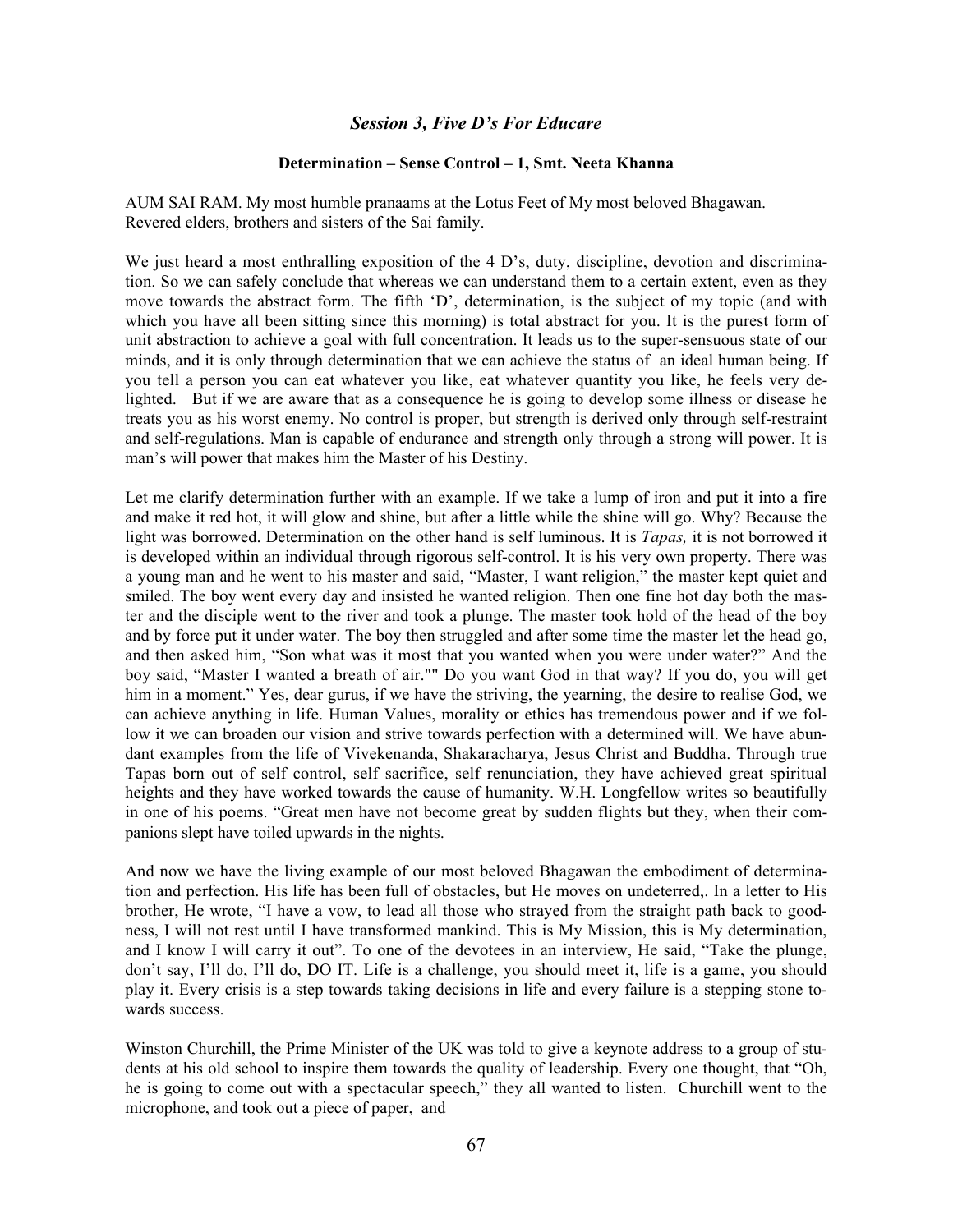spoke five bold words: never, never, never, never, never give up! This was the dogged perseverance that Churchill was talking about. Yes, as today's gurus, we should not say, "I can," because that is fickleness. Do not say, "I will," say, "I must, I must, I must." The must will remove the rust and the dust from your minds.

Today, I would say it is not possible to become Hillary and Tenzin in a day to climb Mt. Everest. Even in our home situations, while interacting with our fellow beings, with the members of the family, we can bring about self-control. The demands of the senses should be reconciled and harmonised by treating both good and bad with equal mindedness. Einstein was a great scientist and a man full of wisdom, but unfortunately he had a very foolish wife. Whenever he would come home late for his meals, she would shout rebukes and throw tantrums. And one day when she was very angry, she pleaded with him to come, and when he did not, she was so angry, that she took a bucket full of water and ran and poured it on his head. Einstein was not at all upset. He just said, "Dear, all these years, it was thundering and lightening and today it has been a down-pour of rain." What composure, what patience, what endurance in the most provoking situations.

Hence it is not environment that really goes to build up self-control, but it is the purity of one's impulses, the sincerity of purpose, a determined will power, that helps you to tread the right path. Bhagawan Baba often says that there have been kings who had three or four wives, but they could not comply with their demands and they met with misfortunes. Today we have a very important person, this so called VIP and that is none else than our M-I-N-D, mind, which has ten wives; the five sense organs and the five organs of actions. So Bhagawan says we should try to become *Pashupathis* the master of senses, and not *pashus,* the slaves of the senses. And hence he has given this tremendous responsibility to Bal Vikas gurus that we should develop certain techniques to instil sense control in children.

I often say to my teacher trainees; remember, "I hear, I forget, I see, I remember, I do, I understand." Yes it is in doing and understanding that we can really transform the child. The first technique that I would like to take up is the self-improvement or self-dynamism where we have silent sitting, or self audit. Swami says gurus who do not practice inner and outer silence, are like thieves playing the role of Harischandra. We must help our children to practise silent sitting and in that process, try to stop the inner chattering of their minds.

To ensure this we can lead conducted tours by painting verbal pictures from the beauty of nature. In a Bal Vikas class once, the teacher happened to show a beautiful rose to the children. As she told them to close their eyes and contemplate on it, she told them about the fragrance, the colour and the smell, and related it to their good qualities. After some time the children opened their eyes but just one child did not. And when she was told, "Open your eyes," she said, "Auntie, why are you disturbing me? I was with the rose." This helps the child to communicate with his inner strength and in the process he comes to know his potentialities better.

Sri Pannalal Ghosh, was a great maestro of flute. As a young boy he loved extraordinary games like wrestling and boxing. Suddenly he had the desire to learn the flute, but that needed steady sitting, so that was next to impossible for him. His guruji told him, "Only if you sit steadily without fickleness, can you catch the flute in your hands. Later on Ghosh remarked, "It was due to silent sitting, and control of mind, that I became a maestro." Really wherever there is a will, gurus, there is a way. We can achieve anything in life.

Self-audit is yet another technique. Mahatma Gandhi became a Mahatma, only due to self-audit. Group singing, is another technique and how rejuvenated we felt when our sister came and started singing. If I tell a child, "You should not see evil with your eyes, that might not help. But if I sing a song like this;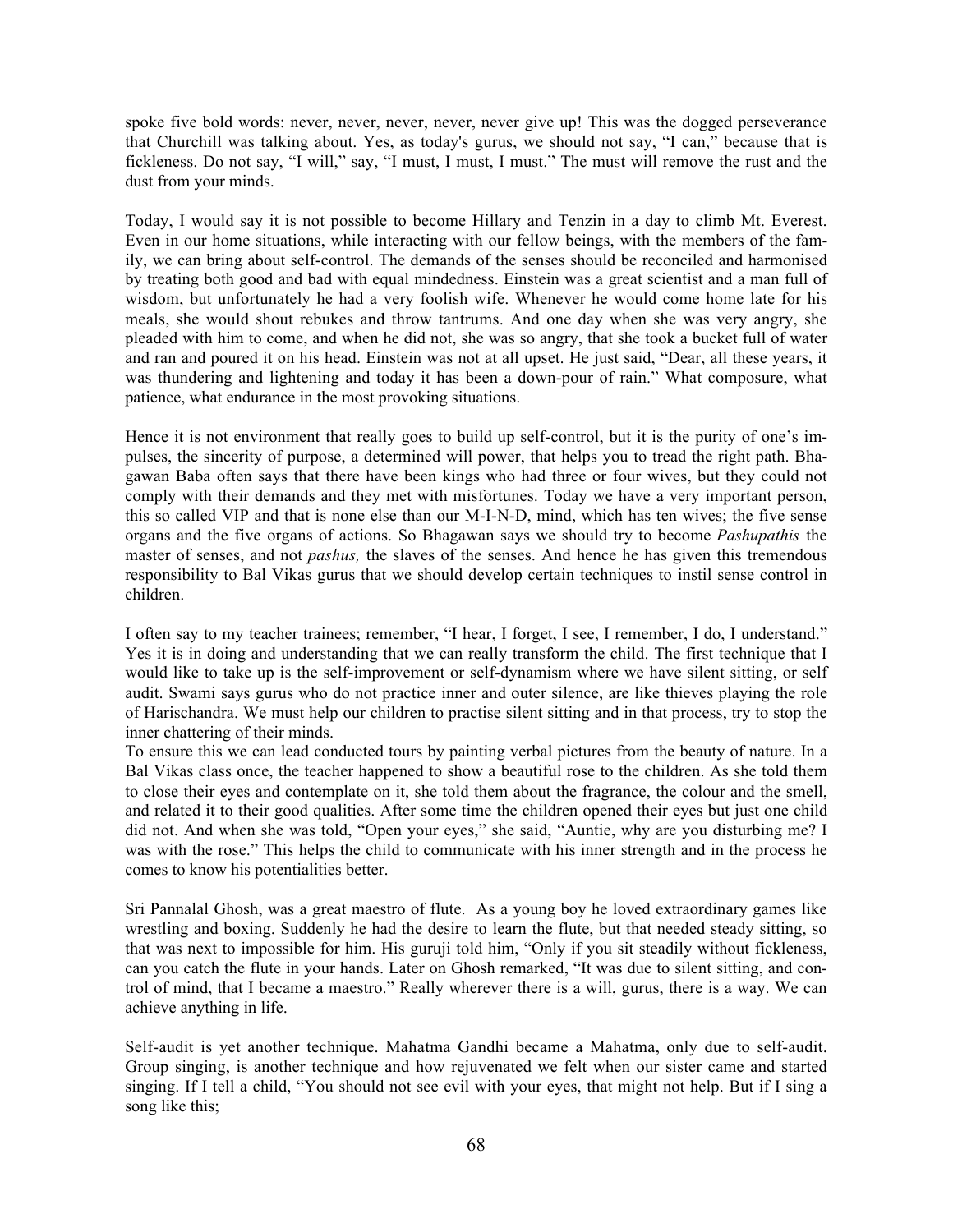*Be careful little eyes what you see, Be careful little eyes, what you see, There is Sai within us, He is always within us, Be careful little eyes what you see.*

Then there are prayers. Prayers, really help us to create a bond between the Lord and ourselves, and then we do not rely or depend upon others. Group dynamism and creative activities are another thing which create leadership qualities in children.

Lastly, let us be role models for the children. A cheerful smile, a loving word goes a long way in inspiring the children. Give them positive reinforcements, like good or excellent, and that is enough of a booster. We have amidst us the Guru of gurus who gives us the Divine Love Energy. Bring all of the children to Prasanthi Nilayam here, and let them partake of this love energy. Let us all go from here with a determination, with a pledge, with a vow, that we will remain as gurus and be committed to the Sri Sathya Sai Educare Convention, that we have listened to here, and implement everything. We have with us the saplings, as Bhagawan puts it the *phala putras* and we must help them to blossom into flowers of human excellence.

Sai Ram

**Neeta Khanna (India)**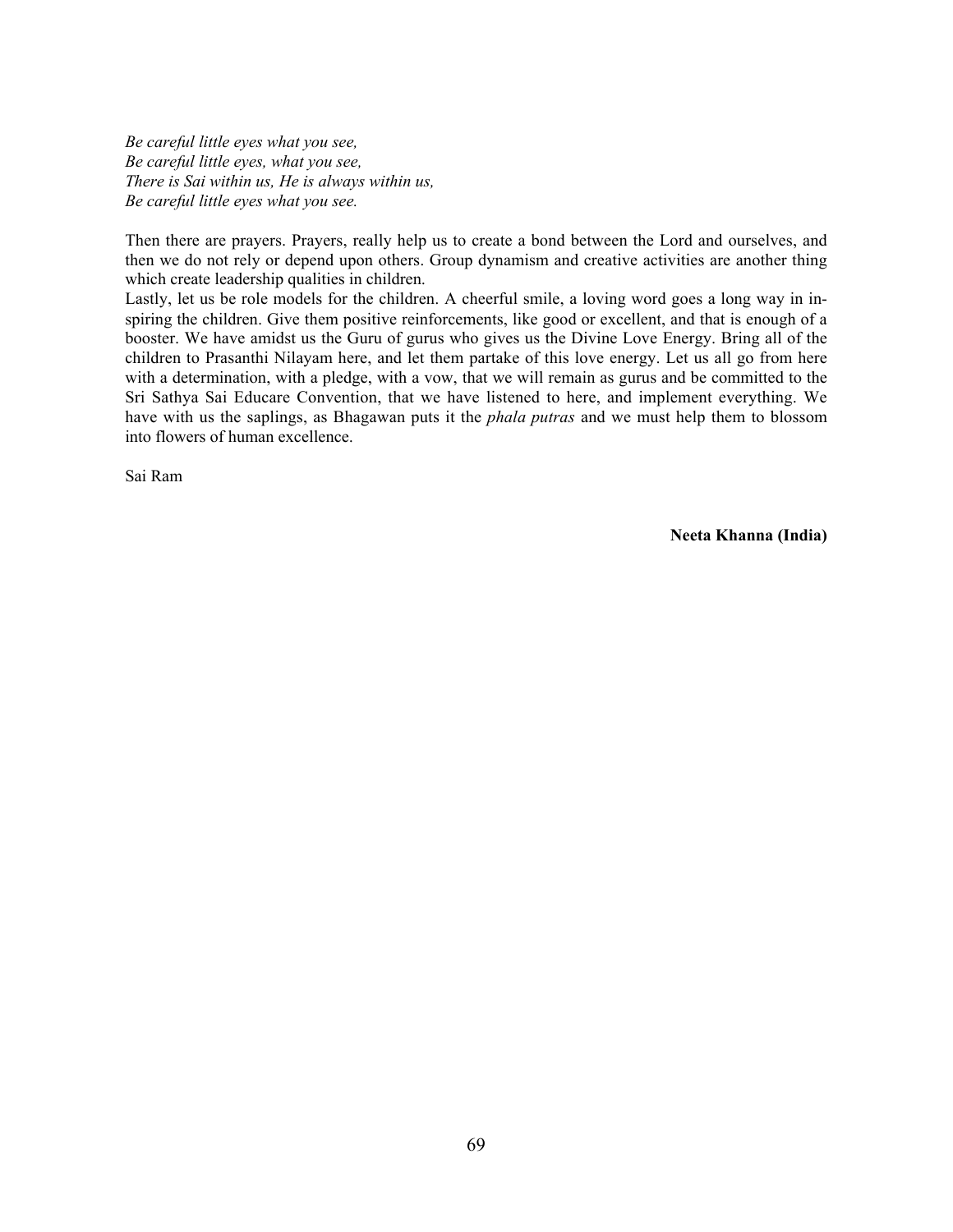# *Session – 3, Five D's For Educare*

#### **Determination – Sense Control – 2, Smt. Srimathi Venkatesh**

Om Sai Ram

My humble Pranaams at the Lotus Feet of Bhagawan Sri Sathya Sai Baba.

Dear Brothers & Sisters,

We are gathered here in a unique environment where there is a perpetual flow of love and wisdom of insight and inspiration. We are here to learn and discern how to care for the innocent ones, how to tap the innate goodness in the hearts of the young, how to cultivate their nobility and thereby preserve the peace and well being of all nations, indeed of human civilization. We need enlightenment.

The last of the five 'D's' is 'Determination'. Determination is defined as willpower or resoluteness to accomplish a goal. Bhagawan stresses that a devotee must have a strong determination. If we have dedication, determination comes on its own. If we follow discipline, determination becomes simple. If we are devoted, determination comes automatically. If we discriminate properly, determination finds its fulfilment. An epitome of determination is Bhagawan Sri Sathya Sai Baba, the Avatar of the present age. To quote Sai, "Sai *sankalpa* is *vajra sankalpa*" that is: "The Will of Sai is like a thunderbolt. It is irrevocable and infallible". Over the years He has shown us how strength and firmness and determination made it possible for Him to bring about a sea of change in the tiny hamlet of Puttaparthi by making it a spiritual and renowned educational center. The Super Specialty Hospital was constructed in the record time of six months. Even in our mundane world, without Divine strength and determination nothing tangible and remarkable can be done. For anything in the world, for success in any field social, ethical, moral, economic etc, one should have strong determination. It is the force behind every success. Determination involves preparedness to face ordeals and troubles, hard and strenuous work, it creates a spirit of work commitment, a spirit of conviction, it gives skills and capabilities, clarity of purpose and above all God's abundant mercy and Grace.

With firm determination we should embark on controlling our senses. Why? Baba says, "the senses are the prime motive forces for the mind and illusion it suffers from."

The five gross sense organs; the ears, the skin, the eyes, the tongue and the nose reach out to the sense objects through the subtle sense organs, comprising of sound, touch, sight, taste and smell. The gross and the subtle are inextricably related. Without the subtle the gross cannot function. For example: We may have eyes but no sight. We may have ears but no hearing. We may have a tongue but no taste.

In the Bhagawad Gita (Song of the Celestial) Krishna speaks of the sense organs and He mentions that they have a capacity to measure. For example; the tongue determines the taste of foods, deciding whether a thing is sweet or bitter. It is similar with the other sense organs. But if instead of using the nose for breathing and smelling good things, we use the nose to inhale noxious drugs, then we are not using it in the way specified by God.

As a result of the functioning of the senses, we may experience joy or grief. This joy or grief occurs only after the senses have come into contact with the sense objects that we will experience these feelings. There are a vast number of sense objects in the world, but we should see to it that our senses do not come into contact with too many of these, as they are all impermanent things. By becoming captivated with small things our whole life becomes small and impure. Take for example; a moth, when it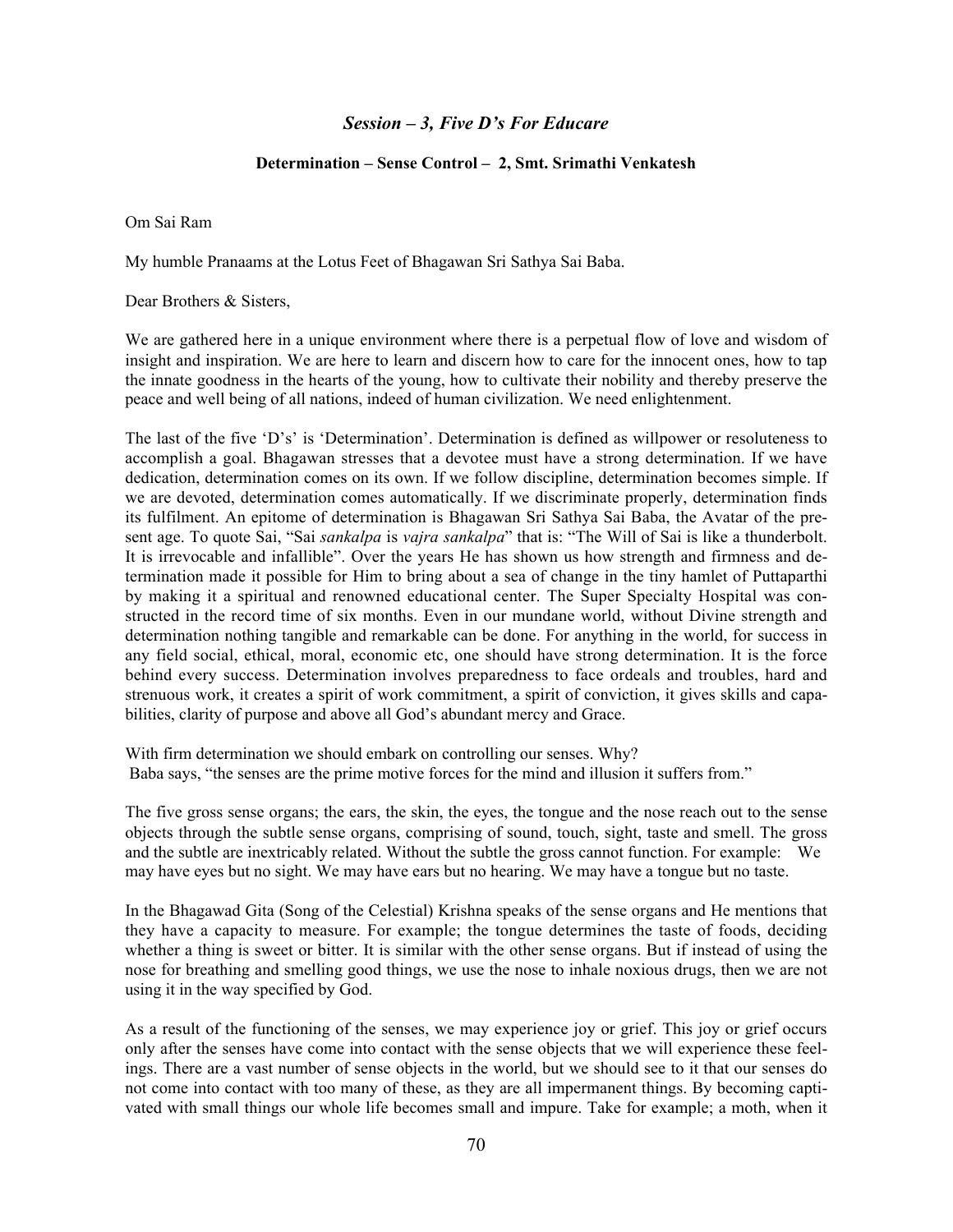sees light, gets strongly attracted to it, it becomes bound by the light and may be destroyed by it. Similarly a fish swallows the bait and gets caught by the hook because it is bound by taste. Each one of these creatures, like the elephant, the bees etc., are bound by one sense organ or other, but man is bound by all five of the them and therefore he is even more vulnerable than all these animals. Listen to this story:

#### **The King Who Was Ruled by His Five Wives**

Once there was a great king who had five wives. But his wives never listened to him. And so he was suffering very much. There were two stadium-sized tents put up at the meeting-ground. The king announced that the first tent was meant for people who had controlled their wives, and the second one was meant for people who were controlled by their wives. All the male citizens went straight into the second tent. But he saw one lone person waiting in the first tent. The king questioned him. The man, trembling with fear, replied, "No sir! No sir! That is not how it is. I cannot control her. It is I who am being completely controlled by her," with his knees shaking and his words stammering, the man replied, "My wife ordered me to come into this tent. She forbade me to go into the other. That is why I am here."

In this story the king is the mind, and he is never able to satisfy all his wives, namely, the senses. The eye demands, "Take me to a place where only the most beautiful sights are to be seen." The tongue demands that only the tastiest of food is to be supplied to it. The ear commands that the most melodious sounds be played for it. The skin desires to feel only materials which are the most pleasing to touch and the nose wants to smell the very best perfumes in the world. Who can satisfy all these desires of the senses? There is no coordination and cooperation among them.

## **Benefits of the Senses**

Our senses are indeed valuable instruments that enable us to make contact with and evaluate our surroundings. They act as important indicators to alert us to danger to our physical body. They are attentive servants as long as we retain the role of the master and control their activities. How are we going to accomplish this goal and impart the same to our Bal Vikas Children?

Right from the beginning we must find a way of using them under absolute control. Then with this determination we will have accomplished something truly worthwhile. The real hero in this world is the one who has managed to completely control his senses. How are we going to accomplish this goal and impart the same to our Bal Vikas children? Some suggestions are:

- 1. A firm Determination to control senses: This can be done by seeking Divine strength. Prayers enable us to touch the spring of devotion in the child.
- 2. Gayathri Mantra: We all know the Gayathri is the most sacred mantra. While teaching the children we can explain why the idol of Gayathri is depicted with five faces. The central face has a bluish colour symbolising the life force which controls our five *Pranas* (*Pancha pranas*,-vital airs) the other face represents our five sheaths (*panch kosas*) the next, our five sense organs & the last, our five motor organs. The *Pancha Mukhi* is the motivating as well as the controlling force and principle of all of the above that is, of all the vital functions and activities of our life.
- 3. Positive Affirmations: Reading inspiring stories, Sai literature and associating with good people. As for positive affirmations we can first begin with ourselves by declaring: "I am not the body, the senses, the mind or the intellect. I am atman".
- 4. Begin the day with the recitation of the *Pranava*: to arouse and cleanse the various faculties of our personality. Swami has prescribed 21 omkars of which the first five are devoted to five *karmen-*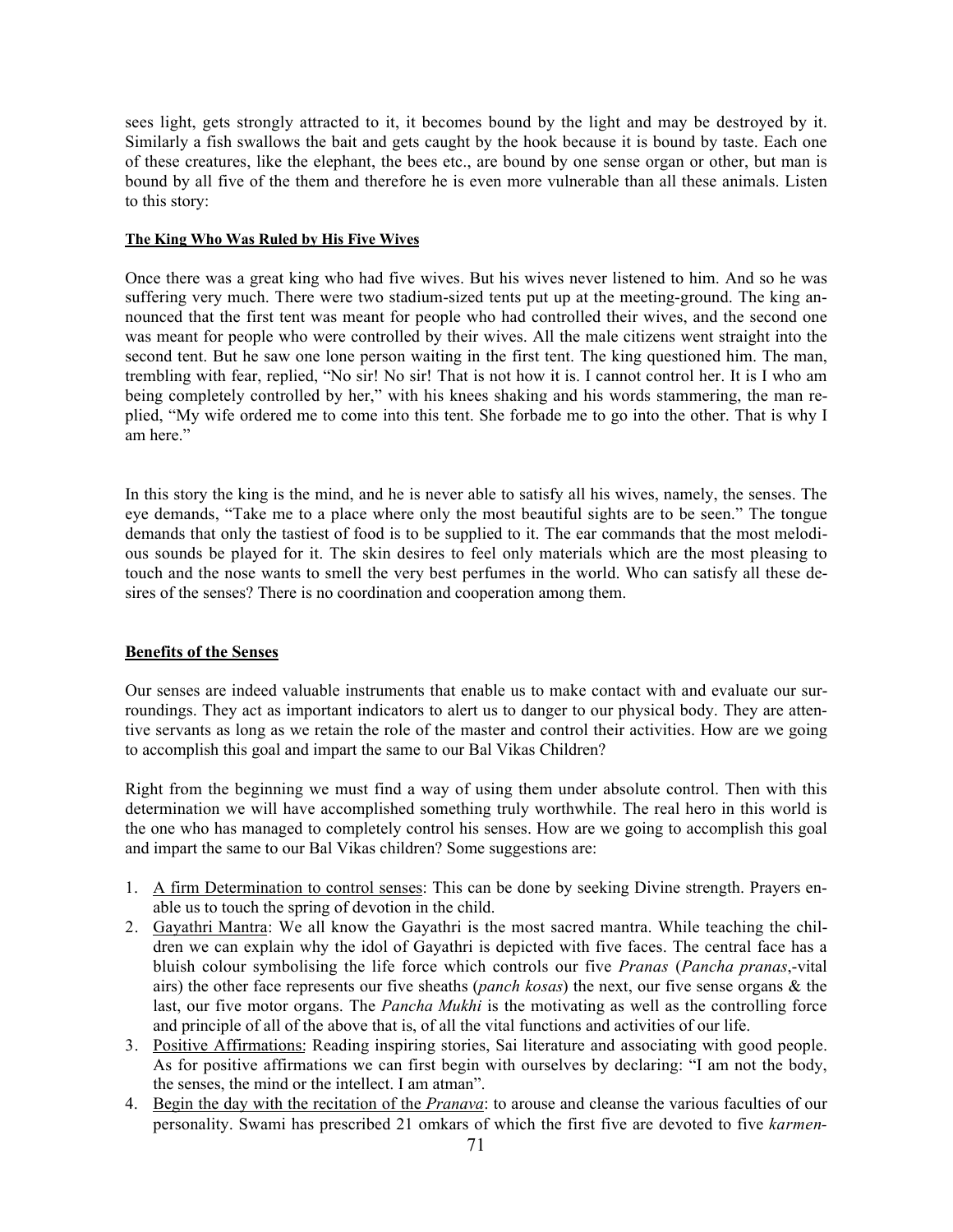*driyas*, the second five to the five *jnanendriyas*, the third five to the purification of the five vital airs or *pranas* (*pana, apana, samana, vyana, udana*), the fourth five are devoted to the purification of the five sheaths or *koshsa* and finally the last part consisting of one lone omkar, is for the aspirant to feel oneness with them all.

- 5. Jyothi meditation is the most universal, the most effective form of meditation. Since the light illumines all senses everyday, so deeply and so systematically, a time will soon come when we can no more relish dark and evil sights, yearn for dark and sinister tales, crave for base, harmful deadening toxic food or frame evil designs against anyone at any time. Thus it will help us to control our senses.
- 6. Stories: We have a myriad of stories depicting the value of determination and sense control, For example: The story of Sudama.
- 7. Thought for the day: E.g.: The tortoise and the river.
- 8. Group Singing: We teach children songs which will programme them to achieve determination and sense control for example: "We shall overcome, we shall overcome some day, for deep in my heart I do believe, we shall overcome some day."
- 9. Group Activity: Give them good reading material for a few minutes then ask them what is the thing they did. They will come out with a number of things. But we have to point out to them that all the five sense organs were put to use. Hands holding the paper; eyes looking at the printed contents; intellect trying to understand and digest the essence of the contents. The actions go on in a synchronized manner for the mind to grasp the contents. Therefore for reading, all senses have to be put into operation. Thus by pointing out the need for sense control we will help to cultivate the habit of reading in children.
- 10. We as gurus, should fill ourselves with Self-confidence and courage. Make our life a complete offering to the Divine, who is the real source of all that we are and all that we have. Following these techniques prescribed by Swami will lead us to a triple partnership: the gurus benefit because we have to practice what we preach, the children benefit for we are catching them young, and seeing the children, the parent also undergoes a transformation.

All that we have to do to achieve purity in thought, word and deed is to follow these five Swami Divine injunctions:

- 1. See no evil; See what is good
- 2. Think no evil; think what is good
- 3. Hear no evil; hear what is good
- 4. Talk no evil; talk what is good
- 5. Do no evil; do what is good.

When we adhere to these five prescriptions as the very breath of our life we will achieve purity of mind and experience ineffable bliss.

11. All sessions come to an end with Om shantih , shantih, shantih,

(This mantra will quiet the mind focussed onto peace and equanimity. Draw attention of the children to this exercise). To end this session we will chant the shantih mantra.

Om Jai Sai Ram.

 **Srimathi Venkatesh (Oman)**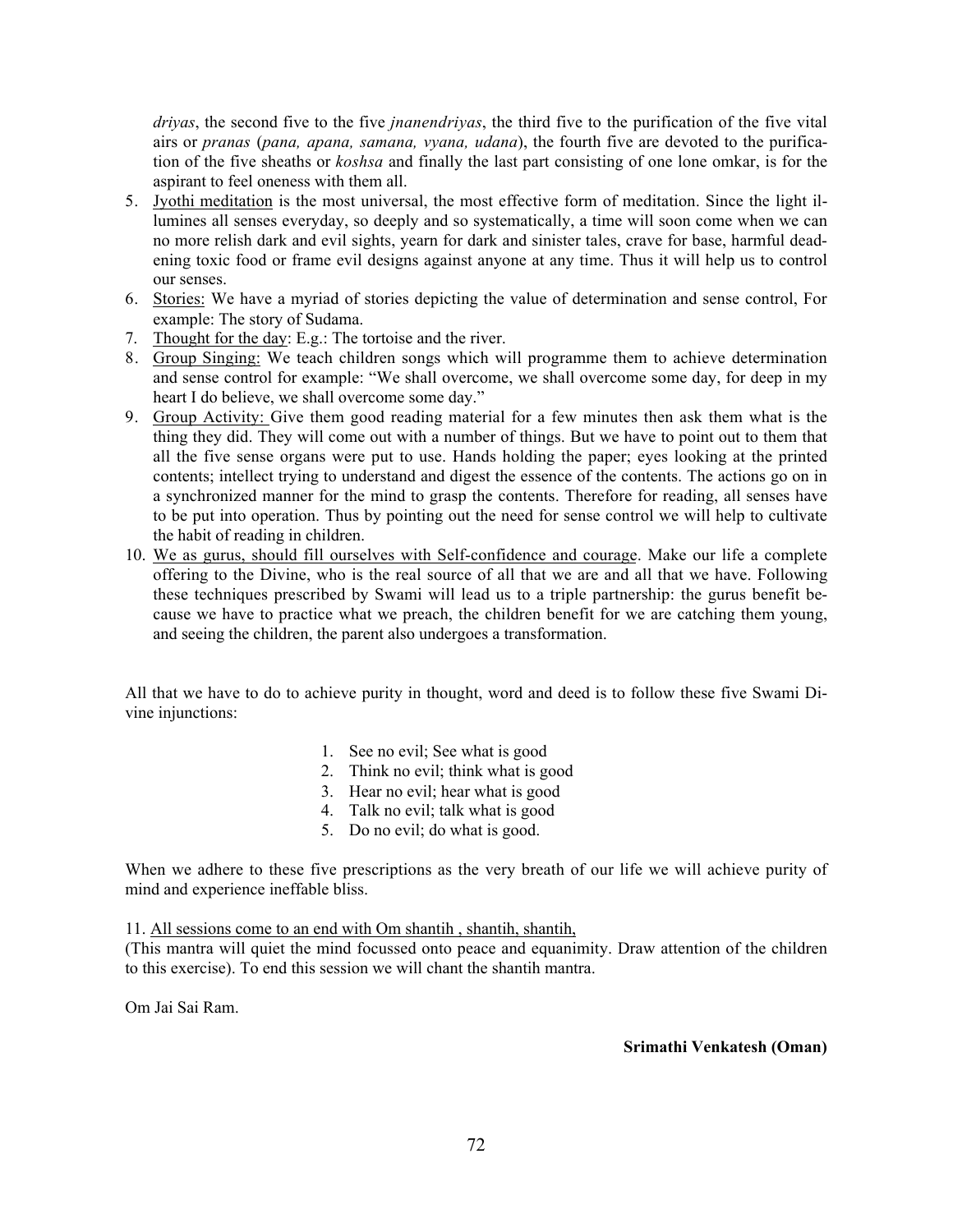# *Session 3, Five D's For Educare*

#### **Experiences in Educare, Sri S.V. Giri**

I offer my most humble and loving Pranams at Bhagawan's Divine Lotus Feet.

Revered elders, dear brothers and sisters.

I am afraid too much expectation has been created by way of introducing me in such lofty terms. I am a humble devotee, a servant as much as you are.

What I want to say is that the five values which have been enunciated represent the core of spirituality. In fact in our search for value based education, what distress there is! I think the search has been very extensive. Different segments identify different values eg. The National Council of Research and Training, which was once interested in this task went about identifying about eighty-eight values. Each one identifies what is considered to be most important. But I think it was here in this holy place that the fundamental five human values which are common to everyone, were identified for purposes of inculcation in everyone irrespective of caste, community, religion, race, creed etc. These are the Sathya Sai human values. This gives a certain clarity which has not been available elsewhere. This has been fine tuned and well developed by way of the Bal Vikas movement and the Education for Human Values, as the organisers were mentioning. When you step it up in terms of EHV to Educare, what do we look for? How do we understand the processes? These remain important issues. We had very illuminating presentations this morning about the philosophical underpinnings and the facilities for conveying some of the processes.

How do you manage the human workshop? Yesterday afternoon this was the major theme. I thought I would share with you some of the experiences of Sri Sathya Sai Institute of Higher Learning of which I have been privileged to be the Vice Chancellor by Bhagawan's grace. In fact I will start from the very last point which Mr. Pandya mentioned. It is the group effort. Swami looks not at an individual in isolation. He says *vyakthi* which is the manifestation of Divinity in an individual form. He has to be in *samishti*, i.e. the individual has relevance only in society so that it evolves into Divinity. This is the process of evolution, Educare, bringing out the Divinity from within.

An interesting question was raised yesterday. How to relate back to the source? What is important is that you have your thread of connection. At no point do you lose the original connection with Divinity. There are thought processes which attract you. If it is firmly imprinted in the minds of children that they are a reflection of Divinity they are able to trace themselves back to the source. Then one would be able to see Divinity. Keep God always behind you. There is nothing else which is nearer to you and you need to be firmly rooted into that. Then you are able to trace your way back.

The approach we have taken at the Institute is that the students are assisted to acquire self-knowledge and to gain self-confidence, so that they are able to make self-sacrifice and to yearn for selfrealisation. This is the sum and substance of it. Acquire self-knowledge, i.e. knowledge of your own self. That is what really leads to self-confidence which was stressed fully this morning. If you have self-confidence, if you know you are a part of Divinity and if you have faith in yourself, then you are able to make self-sacrifice. Self-sacrifice in our context need not mean something very big. It could be in very small areas of adjustment or it could involve sacrificing virtually everything. Everything is self-sacrifice. For example, living in the hostel; we deliberately make the students stay in dormitories. Nobody gets a single room accommodation or a double room accommodation. All the students have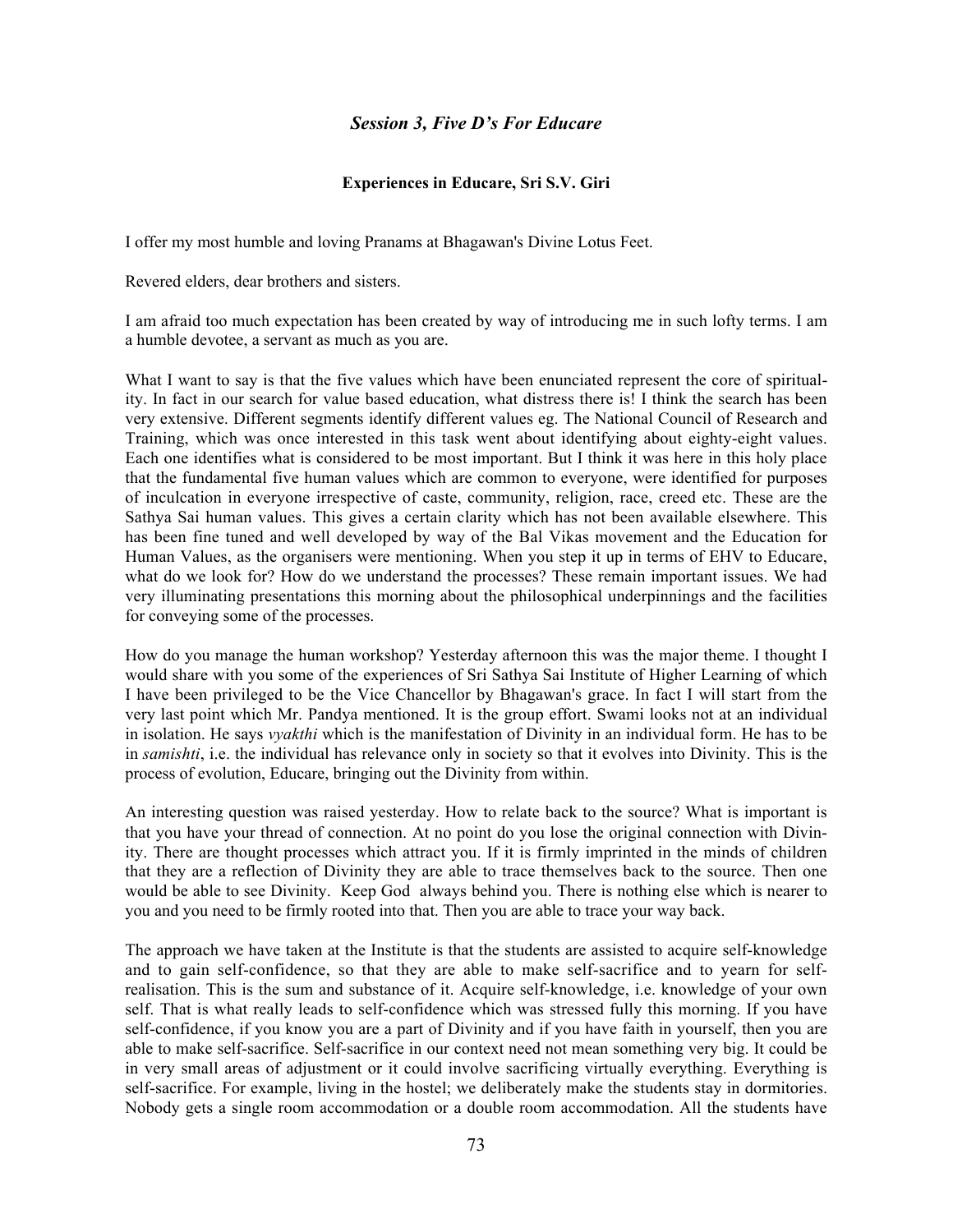to live together and each room in a sense represents a miniature country. People drawn from north, south, west, east, different age groups, speaking different languages come to learn how to live together. Every day's existence is a process of small adjustments and learning to live together. Swami very aptly puts it: *"Ÿou have to live with society in such a way that you do not hurt anyone else and you are also not hurt."* This is what you need to take care of, the process of adjustment. This adjustment is the beginning of self-sacrifice and can go to any extent.

One example from the year before last: someone who was given the hero's role was seen as not performing up to expectations. So he came down to a very minor role. Someone else got elevated. But both of them took this with absolute equanimity. The one who was demoted wasn't really hurt, and the one who was promoted, didn't feel elated. That sort of equanimity develops over a period of time. Along with this it also becomes important that most of the activities in the hostel are performed by the students themselves. They do the maintenance. They do the plumbing, they take care of the sick, they serve their brothers, they take care of their day to day requirements and every bit of what is essential. They serve as a family member. That is what they are taught here. What they face here is something like the outside world in a 'laboratory' Here their skills are getting tested and honed. This is where they make the 'group' effort. This is not merely a question of just getting a few items of work done, by rotation. Everybody gets trained in the art of adjusting, and in the art of being in tune with their requirements.

The care which is evinced from the students to look after the sick, shows them the value of compassion. They need to care. Whatever they do in their daily work they share This also shows them a very important area of work. Their day's schedule is very, very hectic, right from five in the morning to ten in the night they are busy. That shows them concern for time. *"Don't waste time."* Swami says, *"Rest is rust. Rest is really a change of work."* So you will have to know how to manage your time. Initially the process is tough but I think, very soon, they became adjusted. So it's a question of how these values get conveyed to the children and in your case it is going to partly easier and partly more difficult. The atmosphere we have here is one of a residential type university. Therefore there is a certain framework in which the whole thing is set. But the same thing cannot be said of you when you undertake this work in the Bal Vikas situation.

How do you help them imbibe these values in a manner that it gets into them? Swami has repeatedly urged that it is not merely a preaching of the values but putting the values into action, this is what is important. Therefore action is a day to day, hour to hour work. How do you translate this into your work situation where it may not be continuous but where you have an opportunity of a flexible schedule of work? This concern will have to be reflected while you revise your schedule, your curriculum, and your methods of teaching. The five approaches are absolutely valid. There can be no two opinions about their validity, their usefulness. It's a question of fine tuning as it was said. If our experience is of any use, we would be very happy to share them with you. This has been incorporated in the form a book.

Value education is not something which can be treated as an individual subject by itself. It has to permeate the teaching of every subject. The value of let us say, science and spirituality. What do you look at in the value input in mathematics? A very good book on that has been produced by the Institute of Sathya Sai Education Thailand. What are the values one learns from history? What are the values one learns in physics, chemistry biology? Samples of that are contained here. More than anything else, Swami's summer courses which really contain the quintessence of His teachings in the most penetrating form. These are reproduced from the 1996 Summer Showers in terms of friendship, dharma, spirituality. These are things which could be built into the group effort which you were offering toward the beginning. Even the sports here in the Institute are not competitive sports. They are a group effort so everybody is a winner. The stress is on excellence. The stress is on group effort and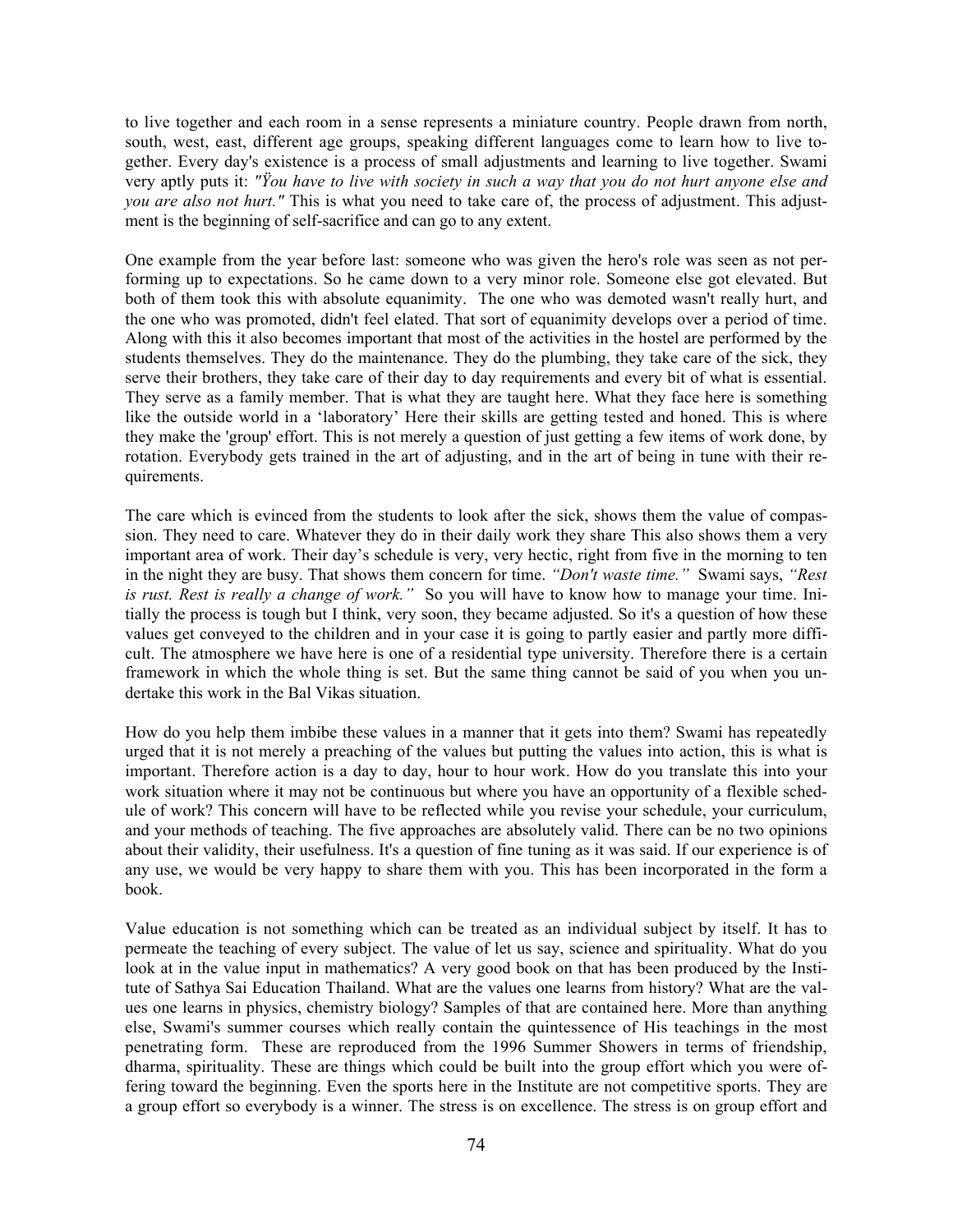everybody gets a prize. Over a period of time this has evolved and developed into an exercise of high level artistry and the manifestation of culture.

All this has been very meticulously crafted by Bhagawan Himself over the last quarter century and more. As Bal Vikas evolved so did the Institute. The constitution of the Deemed University in 1981 gave it the added flexibility of having its own work schedule, its program, its syllabus, teaching individual subjects, examination systems, grading and things like that. These values get reflected and it is important that values are getting reflected in the most creative way. A practical demonstration of this is that you could see them at any point of time for any functions, decoration of the hostel or decoration of the venue for the functions. They are entrusted to our students and they get done, completed in no time in a matter of less than twelve hours. This high level of commitment to a social cause was demonstrated last year, when the students undertook the *grahama seva* work. This was in October/November. Eight hundred villages were taken for service, and the students organised themselves into an excellent managerial team, set up excellent communications and organisations, and the drill for what they will be doing. Swami's instructions were, that whatever they do has to be in a spirit of seva, a spirit of love and dedication. They went in groups, did the bhajans in the villages, and served the food at the doorsteps of every house. The most poverty-ridden houses were also visited. Here they spent time. They distributed clothes to old and destitute people. So they got to know what the rural living conditions were. There was no better exercise of sensitization, Swami planned it so meticulously. For fifteen days, every day this exercise was repeated and the sensitization was so deep that their hearts went out to the conditions of the poorer sections of the society inhabiting those villages.

Purely as a managerial function also this entire exercise of cooking, preparing the food, loading it onto the lorries and going to the villages and distributing after taking Swami's blessings in the morning. This was organised for a group of thirty thousand people everyday for about ten-eleven days. Then there was a gap of two days and then they were asked to take to hand to help a semi-urban area. They had the same length of time, but the number was raised to sixty thousand i.e. thirty thousand to sixty thousand with the same man power. A day later this was raised without notice to a lakh and twenty thousand, i.e. four times the original number. They responded and they responded out of sheer devotion not minding the hardships at all. They worked through the night. The food was served right on the dot at the time planned for lunch and when they had had prayers and completed their lunch they came and supported some more. So this was a spiritual exercise, a managerial exercise, a fine exercise in terms of selfless seva. What I want to mention is that this devotion, this commitment gets built in day by day, hour after hour.

This is what will have to be attempted and when you design the curriculum this overarching concern will have to be kept in view. One major factor which will be missing is surely Swami's love and affection. Swami's concern for the students is so well known. In fact that is the prime motivating force. How much care He takes about the health of the children, about what they had for food, about who they are and what their social conditions are, whether they had examinations, whether they kept late nights. They should not keep late nights, they should not get over-worked on the eve of the examination. When the examinations conclude He will ask, "How did it go? Was the examination question tough? Were you able to do well?" This happens not only when they are students (as the experience last year in Delhi and Bombay revealed long after the time they ceased to be students at the Institute). The concern still persists. The same concern, the same compassion. This is something special which is bestowed on the students, it is a real gift. That makes all the difference. But that in a sense also underscores a lesson which came out so prominently this morning, i.e. living by example and teaching by example. Whatever the teacher does is very important and the teachers' credibility depends upon the exemplar role which they play. How much are they able to practise themselves. That is what carries conviction with the children. That needs to be honed. The selection, the training of the gurus, the way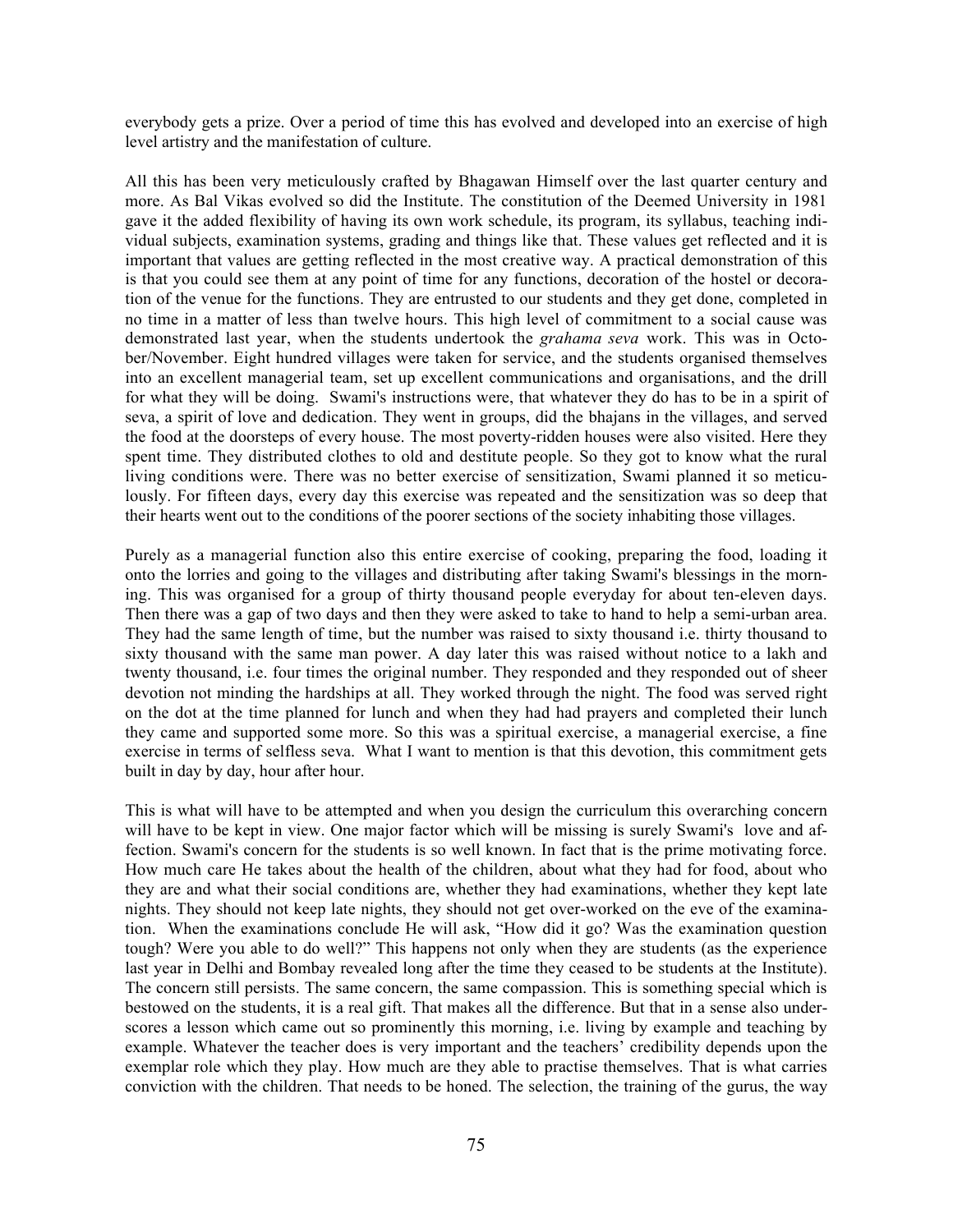they conduct the classes has to conform to certain ideal standards. There can be no compromise on that. Any compromise on this will lead to a compromise of the quality of the program.

This aspect comes in for a very close scrutiny at the Institute, I am sure it is also the case with the Sai movement, especially when you tell them of the most subtle things about the control of senses and mind, having complete control over the senses, and mind and being turned inward. Each is a process. These are the things which would need to be practised and conveyed in terms of what Brother Srinivasan mentioned yesterday. Convey the experiences of the gurus. This is not something which can be conveyed through a book. It cannot be conveyed through any other medium. This is conveying the impulses through the experiences of the guru and ultimately education. Educare as a process is for their personal liberation and for the good of the rest of society. *Atmano mokshaya, baujana hridayacha*, in all the activities of the Institutes and all the activities of the students, seva, service to the society, is fundamental. I am sure when you fine tune the program this will certainly be kept in view and actioned.

The fundamental concerns will be *tyaga* and *yoga.* These are the two, which are writ large. *Tyaga* means you sacrifice, that is personal interests are no longer the dominant concern. *Yoga* means you get united, you get united with the Divinity. That is the *yoga.* So with the Divinity constantly at the back of the mind and sacrifice as the concern which informs every action. If these two practical concerns are built into the curriculum, I think it will be serving us best. I have to confine myself only to a very few instances of what we do in the college. We could describe many more, but the time is running out and as your lunch is approaching I would not like to take anymore of your time. I thank you for having given me this opportunity. Sai Ram.

> **Sri S.V. Giri The Vice Chancellor Sri Sathya Sai Institute of Higher Learning**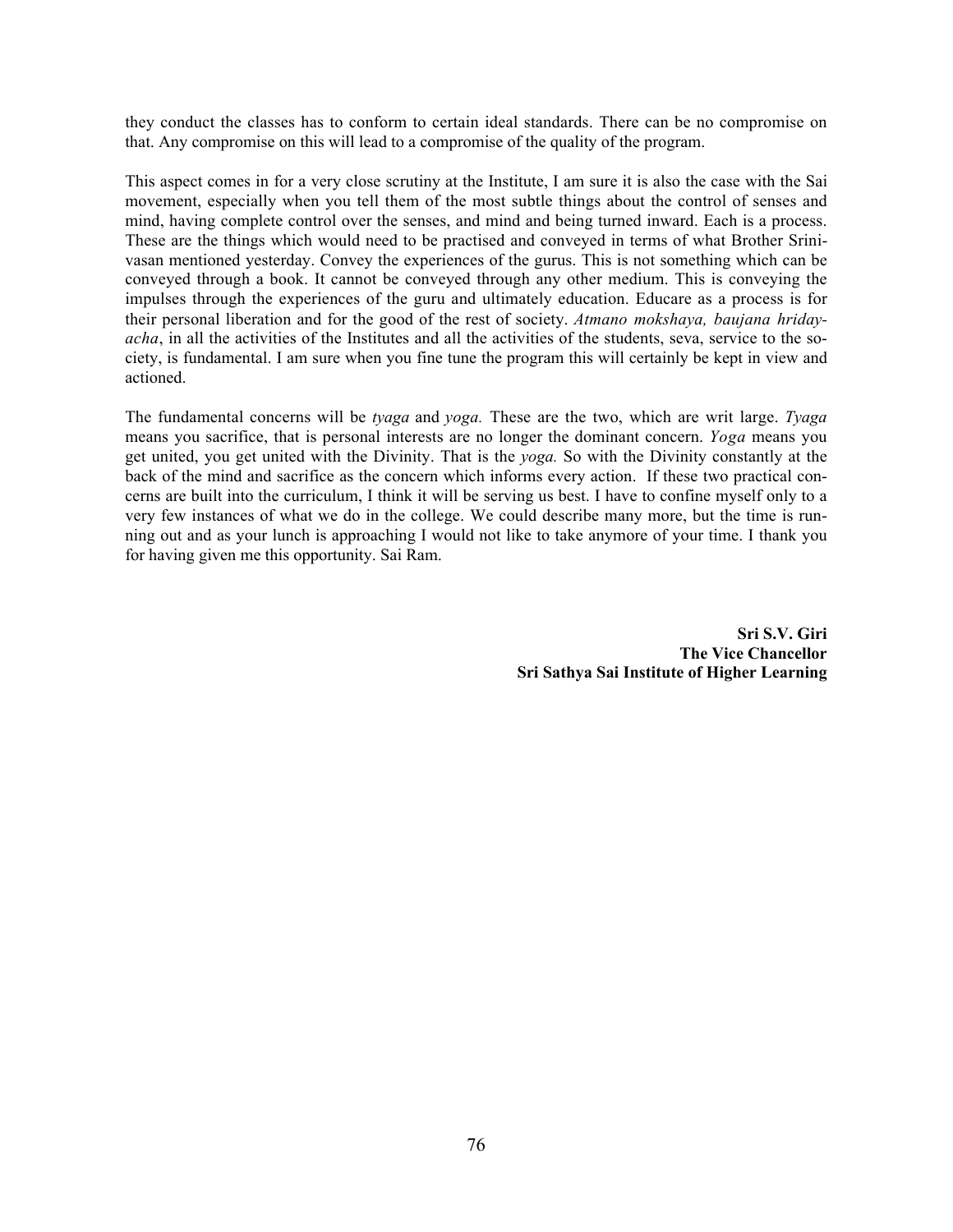## *Session 4*

## **Parenting 1 – An Integral Part of Educare, Dr. Pal Dhall**

My most loving Pranaams at the Divine Lotus Feet,

Sai Ram brothers and sisters.

When I was asked to look at a program for EHV for Parents some three years ago I was immediately struck by two very contrasting strands in family life. Bhagawan Baba's divine nectarine teachings on the one hand and my personal knowledge from the newspapers and from professional psychological, sociological and medical literature on the family on the other. It was then immediately clear why the Avatar, the Divine Mother of Compassion had to come on earth. The family at the end of  $20<sup>th</sup>$  and beginning of the  $21<sup>st</sup>$  Century is in deep trouble.

Throughout the proceeding of the Convention I could not help contrasting gurus and parents. I would like to say at the outset that whilst in the Bal Vikas we have 33 years – since 1969 to work on ourselves intensively, there has not been the same period of time nor such intense focus on the Divine instructions to the parents. Bhagawan's messages to the parents have gone unheeded. Sister Shrimati Sarla Shah described yesterday the evolution of the Bal Vikas movement and how it has gradually gathered momentum over almost 32 years. There has not been the same evolution with parenting, largely for the lack of awareness on our part. If anything matters for the family and the parents have worsened over the last 40 years.

Let me take the two strands separately. The first strand is Bhagawan Baba's Divine teaching on family life. These teachings offer enormous, truly staggering possibilities of personal spirituality through good family life and dynamics. Bhagawan Baba has often said that there are not two separate times – a secular time and a spiritual time. All time is God's time. He has asked parents and the children to spiritualise their homes and discover the means of salvation there and within the time spent in the family. Bhagawan's teachings are that the goal of life, the goal of family dynamics and the goal of parenting are the same, ie the goal of God.

Brothers Srinivasan, Pandya, Pitre and others explained the central principles of Educare yesterday. These are the principles of living in harmony and in consonance with nature. The central teaching of Bhagawan for family life also asks for the same harmony. He says that the householders have to use the family as a means to establish themselves in inner harmony. When we are able to do so then our home is filled with the clean fragrance of contentment and peace. Then the house becomes the dwelling place of *Dharma.* Then the home is a temple in which mother is the high priestess, respected, honoured and revered. Baba says such a home is a haven of peace and prosperity. Here the love is spiritualised. The parents are the living Deities to whom the children pay homage, and through that homage and devotion they develop their own spirituality. The home is a place of peace, love and order. It is a veritable temple from where radiate love, peace and values into our society. Baba says,

*"When there is righteousness in the heart, there is beauty in character; when there is beauty of character, there is harmony in the home; when there is harmony in the home, there is order in the nation; when there is order in the nation, there is peace in the world."*

In such a setting it is possible to communicate, as Brother Srinivasan said yesterday, with nonviolence and love. It is a home where we develop our intuition through our spirituality.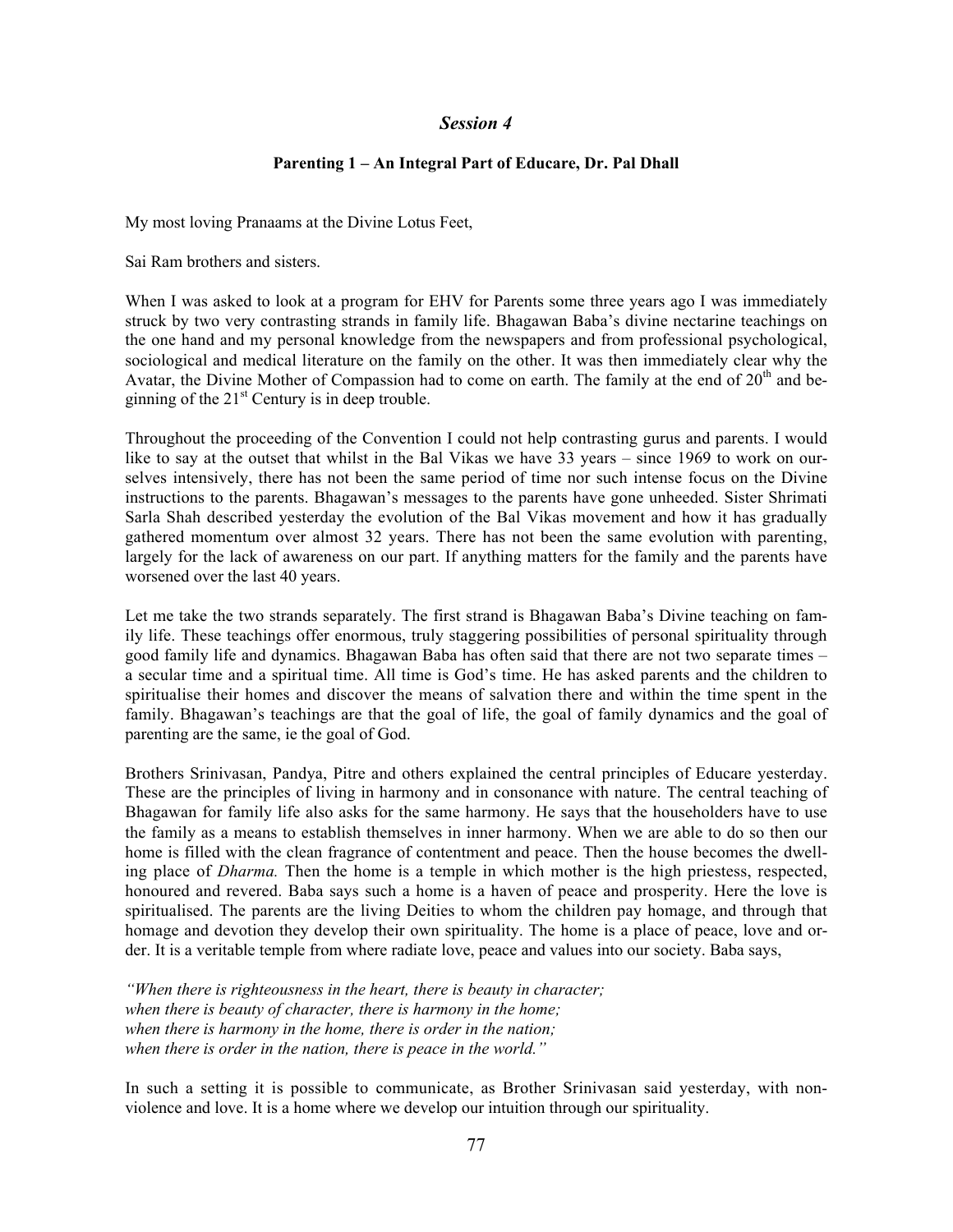Baba says the home that a householder makes is like a bridge  $-$  it is only a means. It is not an end in itself. It is a means to personal salvation and realisation of *Moksha.* It is a place where the parents and the members of the family can serve each other, where love and all other values are actively cultivated. In reality the values founded in the home are the very values that form the backbone of the nations. Home is where the future generation is fashioned. It is in the nursery that determines the destiny of the nation. It is said that the hand that rocks the cradle rules the world.

I want to emphasise that in the very best homes the principles of Educare – of harmony, of balance, of progress, of bringing out from the child his very best potential are practised, and fostered and the children blossom, the parents find peace and the nation thrives.

Now I want to move to the second strand of family. This is a huge problem area and perhaps one of the reasons why Bhagawan Baba, the Avatar, has had to come on earth. As I said before in the Bal Vikas movement we have been working on ourselves for over 30 years. What has been happening to the family over the last 33 years? The parenting situation, the family situation, the situation of the children and the environment of the home have all been worsening. Let me take a few examples:

- Some 40 years ago mothers used to stay at home. It was considered necessary for them to do so. This was not because the father was not important. But father had left home a hundred years before with the start of the industrial revolution to look for jobs in factories, shops or commercial enterprises. The father had gone out of the home and made the mother his deputy for parenting. But in the last 40 years the deputy also left the home – so we started to have latch key children unsupervised, with little guidance from parents.
- Now we find fathers are confused. They do not know their own role in the family. They are focussed on money and work. They do not value themselves – they do indeed value their children and for them they work very hard. But they do not know how to convey their love to the children, not realising that they have to give of themselves, not their belongings.
- Some 40 years ago we had a legal revolution in the availability of divorce, virtually on demand. Now 1 in 3 or even 1 in 2 marriages start with love and end in hate and with divorce. Now there are almost 30% children living in households without one biological parent.
- The economic pressure on family has steadily increased over the last  $40$  years we now find family preoccupied with money and materialism.
- Over the last 40 years how has the experience of childhood changed? There are fewer children, spaced together so that the mother can have a career. The mother has two jobs, one outside the home the other at home. The father has one job away from home. The children now have no jobs. They live far from their relatives. They fear the neighbourhood because it is not a safe place any more. The children come home from school where they have spent all day and then are occupied with their homework, entertainment, telephone and internet. They have no decent role models. The politicians the police and the church do not give them credible role models. What is happening to their devotion? God has been banned from their schools and I may say He is also not welcomed in most homes. They only believe in their economic and social future. They do not have any idea of a spiritual future.
	- What about the youth? They are the backbone of society  $-$  the future over 40 years we have now a youth culture. This started off as an idealistic movement to protest against the hypocrisy and cruelty of Vietnam War. But 40 years later it is a degenerated movement in which the youth are concerned with money, fast cars, loud music, hair styles, fashions, CDs, drugs, selfindulgence and night clubs.
	- Over the last 40 years what has happened to the crime, child abuse, drug scene, youth suicide and youth homelessness? There has been a steady increase in violence in almost all indices of social sickness all over the world.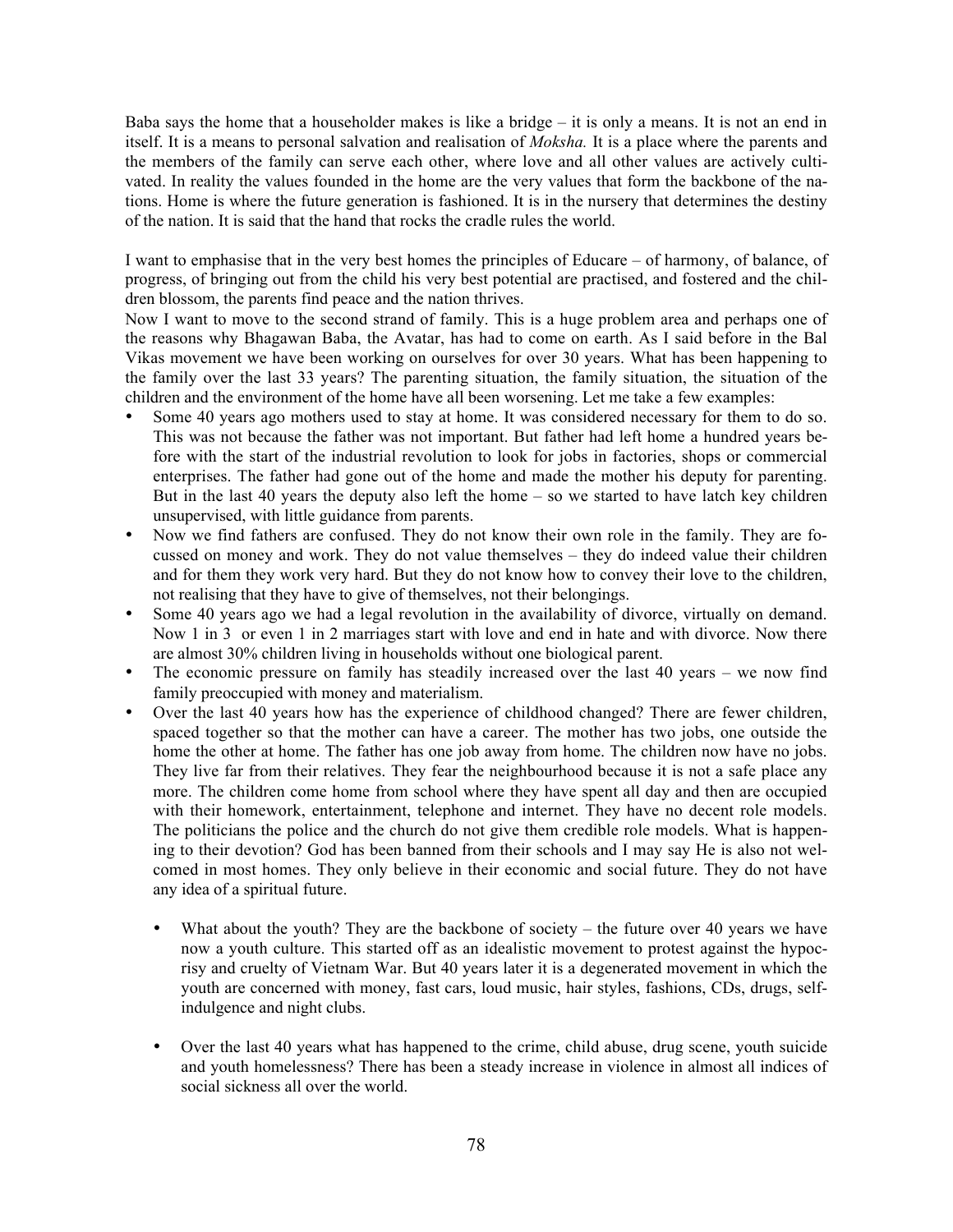• What has contributed to this sorry state of affairs? Two factors. First the culture which has become commercialised. We seek lives of comfort and entertainment. A powerful commercial sector, spilling over with consumer goods, markets them at any price. The culture also turns around the cult of individualism and selfishness. Secondly the new technology which Bhagawan calls 'tricknology', has been introduced into our homes over the last 40 years. This has altered our ways of living in our family. Think of T.V., internet, telephone, refridgerator, microwaves, fast and frozen foods. What have they done? Television has brought immorality and violence right into our living rooms. I ask at workshops whether anyone would like a murder to take place in their home. No one says they would like this. Yet this is what T.V. does. It has changed the language of values and 4 letter words are glorified, immoral relationships are glorified. What is happening to the mind of our children? While microwave ovens and refridgeration have made our life comfortable, what have they done to our family life? We do not spend time together over food preparation with our children. We no longer eat together as family.

There are many crises in the globe today, mostly man made. But the worst crisis is the one that affects the home. I know when there is a crisis there are two aspects to the crisis. The crisis highlights that opportunities are available. We have to take the present parenting crisis and our challenge as an Organisation is to turn the picture around over the next decade, from the current sorry state of affairs to the one that Bhagawan has in mind for us. Here I pray to Bhagawan to make our Organisation and Institutes as the starting point of this change. We can create programs around the concerns of the parents.

When we ask the parents what their expectations of family life are they say they want their children to grow up into decent, loving, self-sufficient, honest beings. They put in enormous sacrifice. However a lot of parents are confused about what to do. Their fears are real because there are greater dangers for children today then there have ever been before. Around this aspiration of the parents in Australia, we started a program following the Values Parenting Seminar here in Prasanthi two years ago. We produced two books, one for parents, one for Facilitiators. The Facilitators are a new category of gurus. What is the basis of this program? The basis of this program is that we recognise that family is in difficulty, we do not pretend that the family is not in difficulty. We have developed modules based on the techniques of adult education.

We analysed the dynamics of the family and we found that, based on sociological research, family processes fit very neatly into the five human values. First of all we create self awareness in the parent through workshops that stimulate introspection. Then we focus the parents on the unconscious factors of parenting. We aim to make the parents into conscious parents. We aim to make them respond to the needs of their children rather than react.

Let me briefly explain the five processes that so neatly correspond to the five human values. In every home there are processes whether the parents know it or not. The parents are using these processes, but often not consciously. The first process is the process of <u>love</u> between the spouse and the wife. We call it the spouse bond, the bond between husband and wife. The husband and wife are the architects of family health. If their bond is strong, then the family can resolve most of its difficulties, with understanding, patience, forbearance and tolerance. The love that holds them together is relatively unconditional love Appreciation of each other adds creativity and uniqueness. But when the love is lacking and a positive process is not in place, the dynamics of the home are interrupted by frequent and unpredictable turmoil. There is fear in the minds of the young children. There is uncertainty of the outcome. That first process corresponds to the value of Love.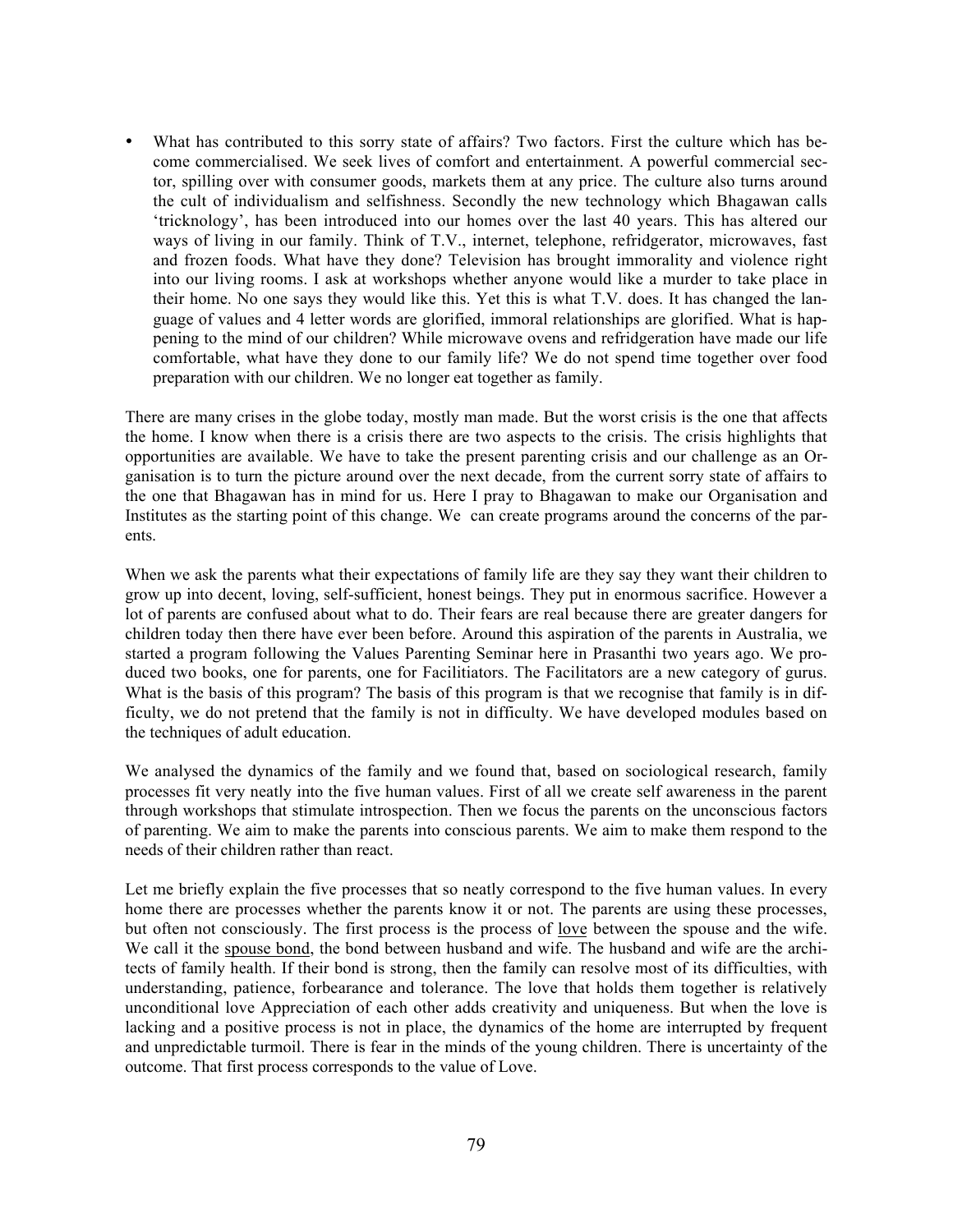The value of Right Conduct is the way in which the family shares its power. Parents empower each other through Right Conduct. Usually power is not shared equally and usually the husband has more power. But that does not matter. In some homes, the wife has more power. As long as there is clear leadership and clear guidelines for the children and as the children grow they are empowered through interactions. This process adds strength to the family. The details of this process will be too to long discuss here. The parents share their power through three kinds of parenting. Authoritative parenting, which is uncommon, is the best. Permissive parenting is the most common. Permissive parents do not have confidence in their own capacities to be parents. They indulge and ruin. The third type of parenting is authoritarian, or autocratic. In this the parents behave like dictators, and they rule by fear. This process corresponds to the human value of Right Conduct.

Then there is the process of peace. Peace is generated in the family from shared activities, from holidays, from devotion, from *namasmarana.* Peace also depends upon how the family uses its time. It's no use being a saint, if you have no time for your children. It's no use being the best qualified person if you cannot pass your wisdom, if you have no time. So how the family cuts out television, how it sets limits on its own hobbies determines family strength. There is no such thing as quality time, there is only quantity time. To a child, quantity time is quality time.

The process of non-violence that Brother Srinivasan talked about, is the process of communication in the family. In the family violence is inflicted through the tongue. Swami has said, that the animals have hoofs, teeth and claws, but in the human beings, the weapon that inflicts the most pain is the tongue. It does this through sarcasm, through bitter words, through hurt feelings, through angry words. By the same token the communication with good, sweet talk, gentle talk, little talk, with affirmation, validation, understanding, active listening, builds up the personhood of the family members.

Truth, the process of truth corresponds to the way in which the family has relationship with the extended family, and with religion and spirituality. What is the truth of the child? His ethnic origin, his language, his tradition, his network of relatives, his belief system. So truth is a very powerful process in the family, and unfortunately in the majority of the homes, in the West particularly, that is lacking. I think in the West we are Godless people. We may have the notion of religion, but we do not believe in that religion. We really don't believe in the reality of God, and so truth is absent from most homes.

The dynamics of the family are thus based on the family working as a system. Family generates its own strength by the processes that are happening in the family. Conversely the family weakens itself if those processes are not happening. Now there are creative and destructive cycles in place, according to how these processes are handled. This is what we try to make parents aware of. A creative cycle will work something like this. Let's take the example of a child who feels validated. If he feels validated, he feels valued, if he feels valued, he has a higher self esteem, if he has higher self esteem he has confidence, if he has confidence, he will enter into relationships with clear speech, he would participate in decision-making, as a result of which he would have the knowledge of the workings of the family and therefore be validated once again. So it is a whole cycle of validation and building up. It's a creative cycle. On the other hand there are destructive cycles. Destructive cycle damages the child. Let us take the example of a child who is criticised or abused in some way. The child would withdraw, because the child withdraws there is less learning. If there is less learning there is less confidence. If there is less confidence, he is full of self doubts. Because he is full of self doubts, there is poor communication and fear, and because there is fear, poor communication and self doubt, the child will be criticised more. So it's a self-perpetuating cycle which is destructive to the child. In every home there are these cycles which are positive or negative, which are either creative or destructive.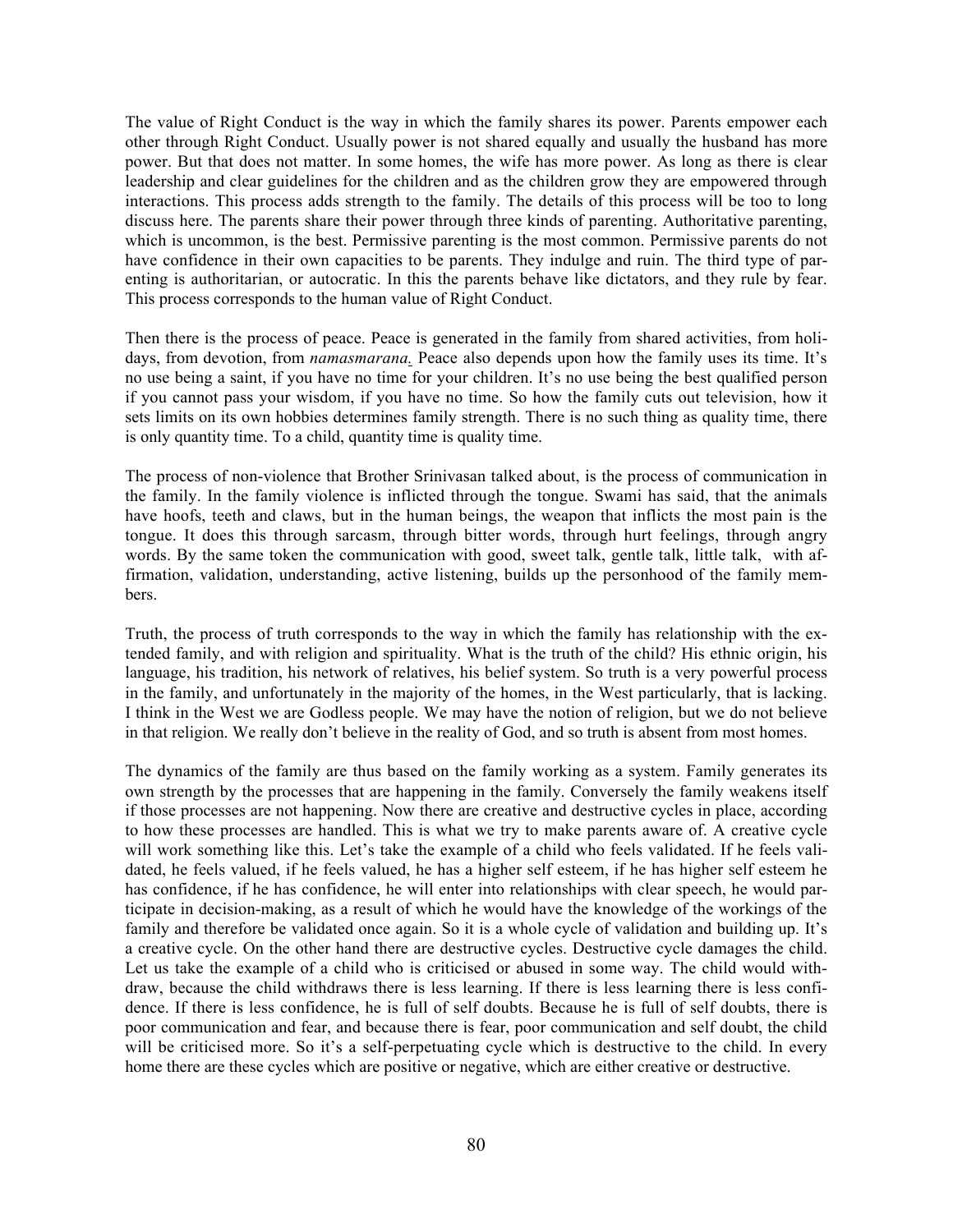Now what can we do about the family? Here we are in a situation, we have two strands. We have a very positive strand according to Bhagawan's teaching and that is where we want to take the families. The second strand is in reality where we are at present. It is like looking going across a river, a very fast flowing stream? How do we cross the stream?

Over the last 33 years we have built a very strong army of gurus in the Bal Vikas who are highly resourced, as we found this yesterday at this Conference. We need a similar army of people to work with the families. We have currently 2 resources – the gurus and the parents. Gurus are resourced while parents are not. We want the gurus to be the parents and the parents to be the gurus. Let me take these separately. First the parents.

- Parents are highly suited for EHV and Educare. I believe that the message of Educare will now simplify our approach to programs for the parents. There are two questions. How are parents to become as resourced as the gurus in the Bal Vikas? What do we have to do to so resource them?
- I believe that parents are highly motivated because they have such a huge challenge.
	- They have motivation, commitment a personal investment in their own child every parent wants their child to do well.
	- They are the ones who have a warm, personal contact with their own child.
	- They are the role models for their child, at least in the early and middle childhood.
	- They are the current EHV teachers of their own child normal parenting is no different from values coaching. As I have mentioned all parents want their children to grow up loving, kind, peaceful, truthful, gentle. All these are value words. Oparents try to make their own children grounded in values.
- What do we have to do?

Before I discuss this I want to focus a little on a survey that Brother Meyer carried out on response received from 800 overseas Bal Vikas gurus. He is going to give his presentation tomorrow. But I highlight what the responses indicate about parents.

- Most 85-90% gurus responded to say they want greater involvement by parents in the progress of their child.
- Most gurus also want dedicated workshops for the parents.
- Most gurus brought out their feelings that enough is not being done for the parents by the Organisation.

So we have to examine why parents do not take part. I have no firm answers but only questions.

- (i) Could it be that the parents feel a bit overwhelmed? Could it be they feel EHV is a program only for the gurus? That values education is very technical, requires very special training. This is far from the truth. Parents are involved in values education of their child from the very beginning. I suggest we demystify our approach.
- (ii) Could it be that the parents feel they do not have any real problem? It is hard to interest adults in a program if they feel there is nothing relevant for them. We know that everyone feels 'normal' about how they live. Even people who are abused and beaten in their families go back to the family believing it to be 'normal'. So, if the parents feel they have no problems means nothing. Our challenge is to ask, how can we make our parenting interesting and relevant?
- (iii) Could it be that the parents fear they might look poorly in others' eyes if they are going to parenting workshops. This stigma could arise from the fact that often workshops, seminars in the community focus on the dysfunctional family. We have to get the message across that Educare for parents is an approach to positive parenting and that it is about enhancing family strength and spirituality.

So let me turn to the question, what do we need to do?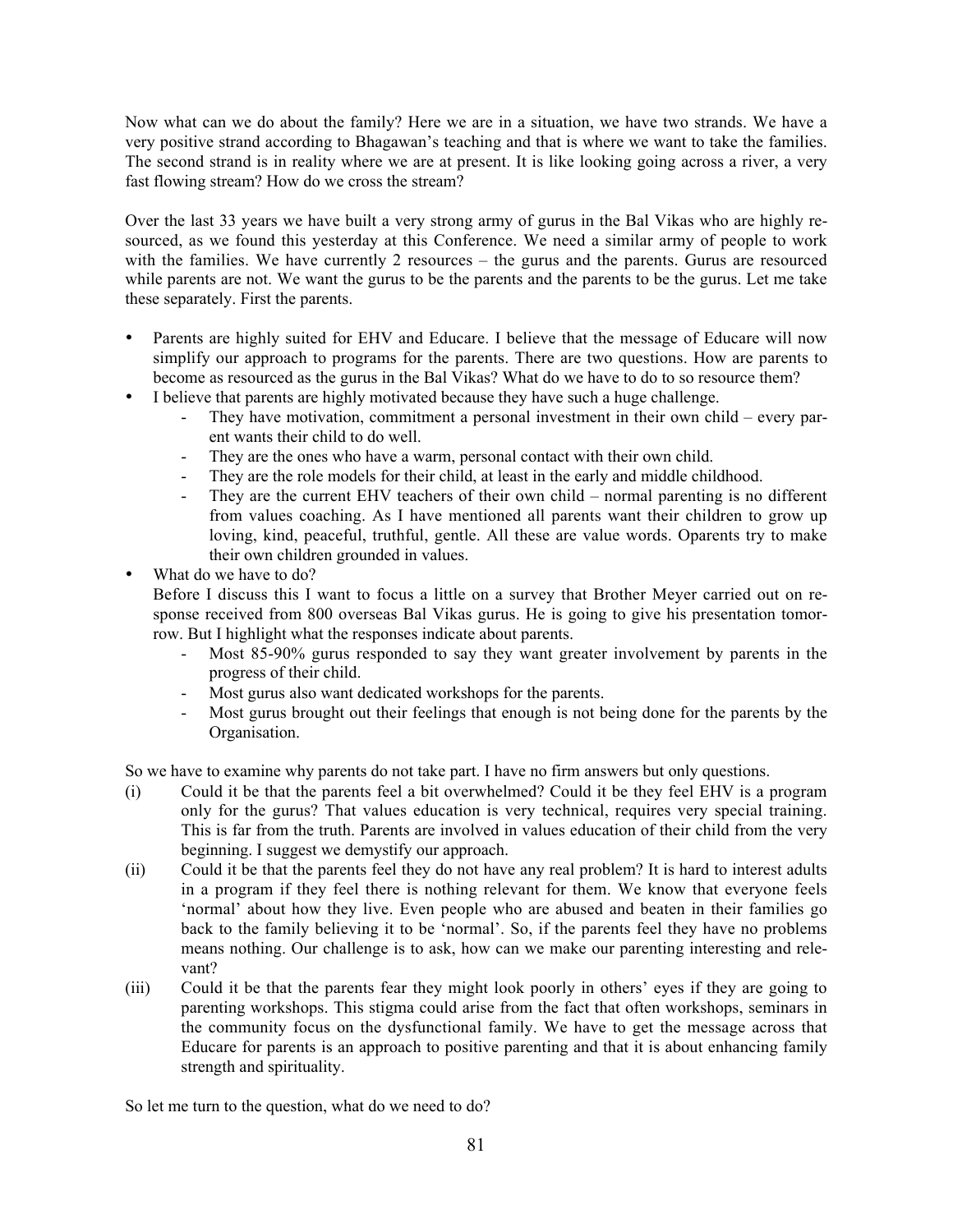- (i) The gurus need to establish a warmer, more personal contact not just with the child, but with the whole family of the child. The gurus need to become the focal point of radiation of Bhagawan's message for the parents as well as the child.
- (ii) Structured workshops and seminars, study circles and discussion groups under the specially trained facilitators should be established in all Sai Centres – at present we have SSE Coordinators – we also need Sai parenting coordinators. We need a training program for them as well structured as it is for gurus for Bal Vikas. Maybe this should be started in the Ladies Wing – because they will attend more easily.
- (iii) Brother Indulal Shah suggested readings at the end of the *bhajans* should focus on Baba's message on parenting. This could also be the focus on Ladies Day, Easwaramma Day, Mother's and Father's Days.
- (iv) Study circles, seminars to highlight how parents are already values educators. This is necessary because we should recognise that gurus are not without values, children are not without values, parents are not without values, but the parents need to be supported while they recover their moral confidence and claim their rightful role in their own homes as EDUcarers. EDUcarers is a word I suggest. Parents are carers. We can take the first three letters of E-D-U. 'E' stands for Enlightenment, 'D' for Divinity and 'U' for Unity. We need enlightened families based on unity within the family because of their deep focus on Divinity and spirituality. We need the parents to know they are their child's EDUcarers.

I pray to Bhagawan. Bhagawan, we have a challenging task. Please Bhagawan give us the strength, the wisdom and the resources to make parents EDUcarers of as high quality as You have made Bal Vikas gurus so strong over the last 3 decades. I we have made only small beginnings with Bhagawan's blessings. But Bhagawan we need to restore Unity and Divinity into the family to get Enlightened families. Sai Ram.

# **Dr. Pal Dhall (Australia)**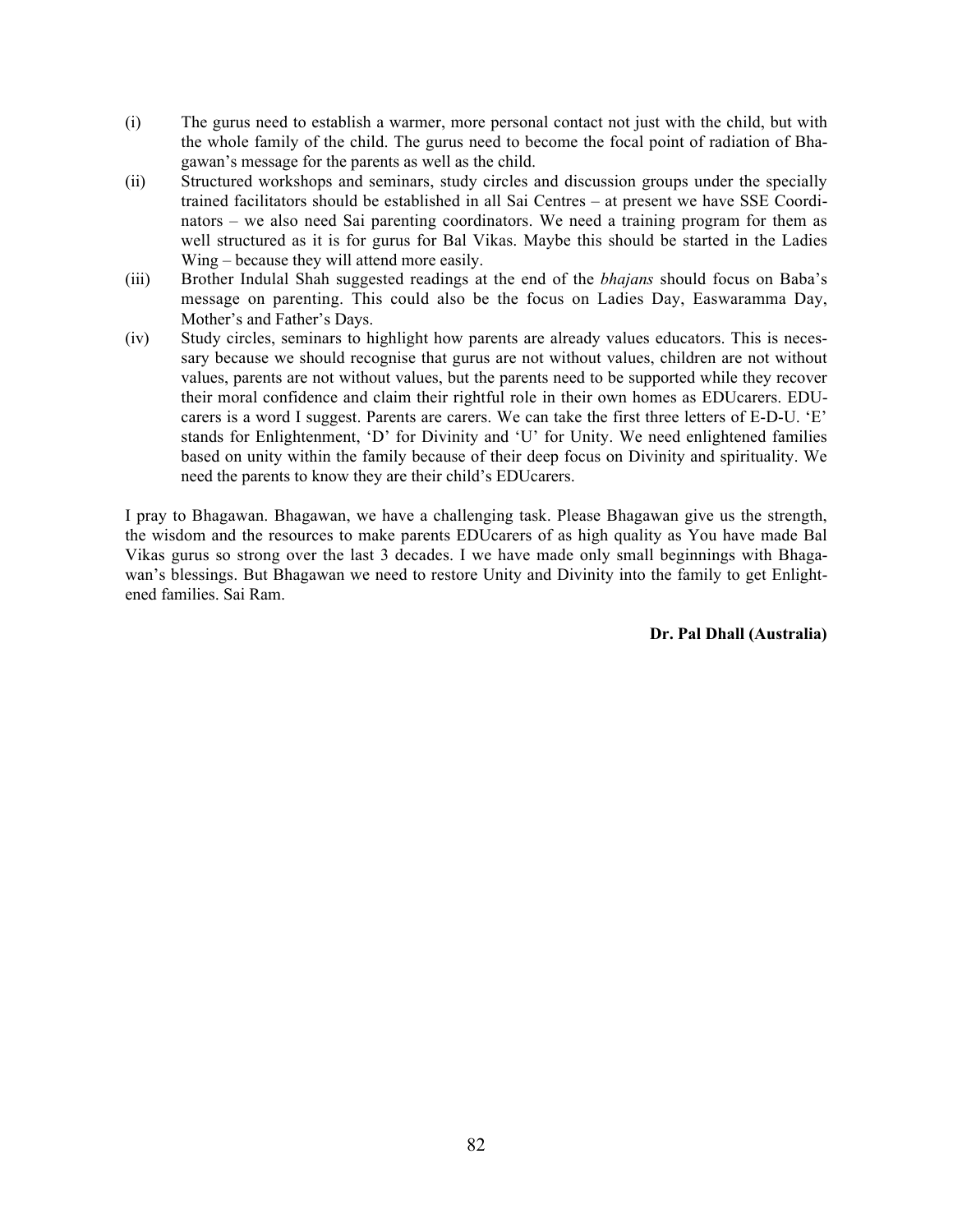## *Session 4*

#### **Parenting 2 – Briefing Gurus on Child Psychology, Dr. T. Judo**

I offer my humble pranams at the Lotus Feet of our Beloved Swami. Today I will be speaking on two subjects. One is the briefing of the modern science of child psychology and the other in connection with parenting.

Being a child psychiatrist many people think that my patients are children. But most of the time my real patients are adults. Parents. Sometimes at the end of the session the mother would ask, "Doctor, you mean I am the real patient." I say "Yes!" because a lot of the problems with children actually come from parenting. So before we understand parenting, I'd like to take you through a journey of the modern understanding of child psychology.

I remember one Bal Vikas training I read that Swami advised that the gurus should understand the psychology of children. So, the picture you see on the screen is actually derived out of 15 billion years of evolution. 15 billion years of evolution has produced probably the most complex combination of 5 elements that is supreme, which consciousness uses as its tool for the mind to manifest. And we scientist have hardly understood what is going on in the brain. The last decade was announced as the decade of brain. Even with that, we still understand very, very little about the brain. Although I have trained in one of the best centers in child psychiatry in the world, in my general practice, I rely on Swami's teaching to guide me when I advise parents what to do, because there is so much confusion about this subject. If you walk into any bookshop, you would find 400 books on parenting. The more you read, the more confused you become. I remember seeing a mother who came to me and said, "Dr., I have read more that 10 books." And I thought, "That is why you are my patient, otherwise you would not be the patient and so confused". Because people know very little about what is going on in this most complex combination of five elements.

You see, the brain is a complex tool, an instrument. If we go and buy a radio set, usually it comes with a manual. If we go and buy a video machine, it comes with a manual. Even this computer comes with a thick manual, but what about a human brain which is so complex? The human brain is the best combination of five elements which is actually very sensitive to balance. It is very prone to imbalance. Some slight imbalance in the chemicals of the brain can produce madness. Some slight imbalance in the chemicals of the brain can make you very anxious or depressed. But, look at the situations now. We have no manual in the world about how to operate this combination of five elements.

All the senses, the eyes, the ears, the tongue, everything is very closely connected with this tool. Nobody taught the child how to see, how to listen. But Swami has taught us through His most complete teachings, taught us how to look at things, how to listen to things, how to talk, how to receive information. So in these teachings we have the greatest manual. It is our job as parents, as teachers, as gurus, to teach this manual, (which tells us how to operate this delicate machine) to our children.

So, how does the brain work? Modern science has found that the brain actually should be called the "Modular Brain". The brain is actually value driven. Sir John Ecles, the Noble Prize Winner for Neural Science, once said, "The brain is built with the propensity for performance according to value systems". The brain has this potential, it is in fact, highly organized in columns and modules with the potential to be activated by good and bad values. If we do not activate good value parts in the brain when the child is young, then these parts may be gone and may not come back. If we keep on operat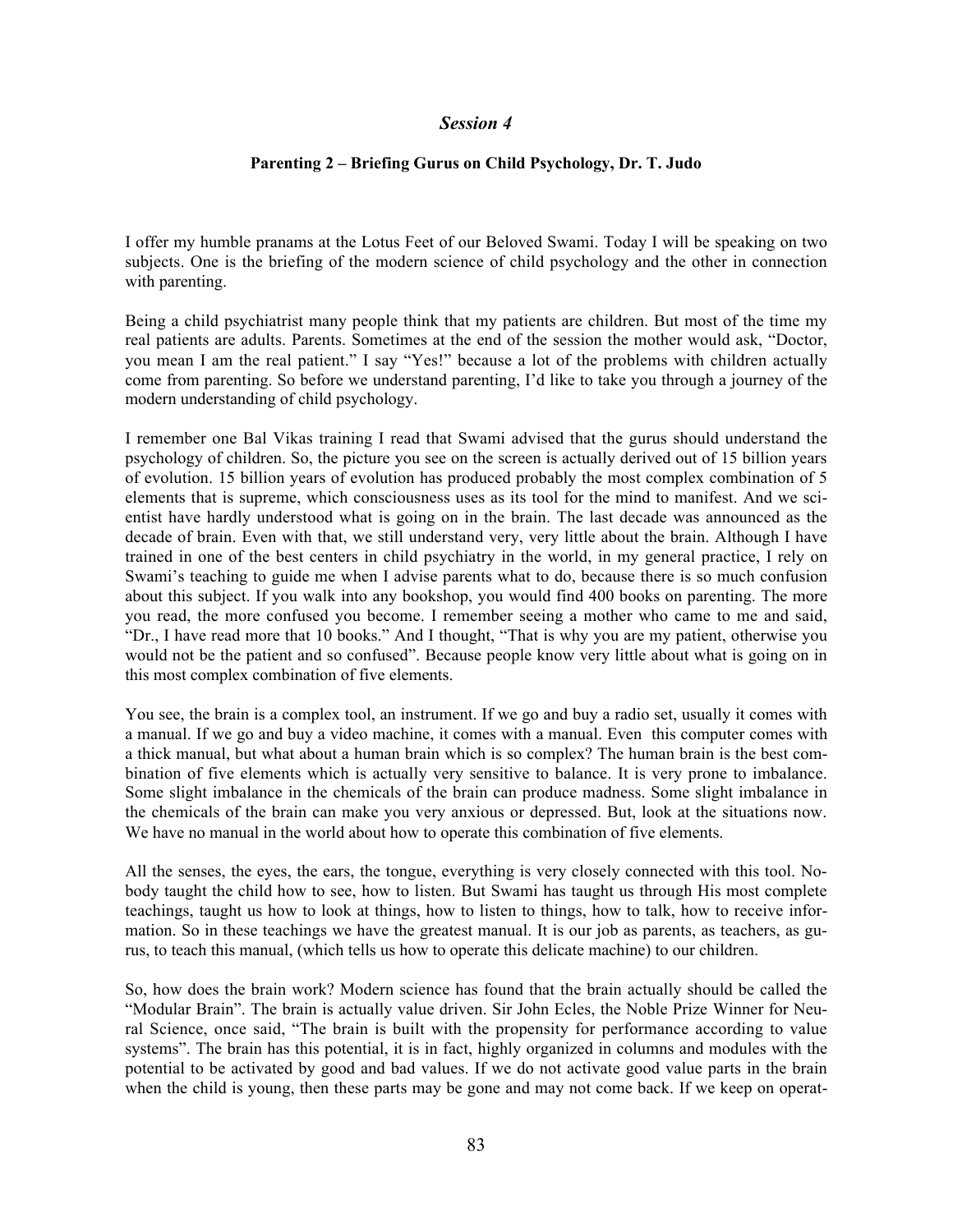ing the wrong part, that pathway, that module, will be strengthened and it will be very difficult when you grow up to delete that pathway.

So, understanding this, we know that child development has several independent dimensions. This is an important principle. If we plot a graph of a human being, you will find that there are many lines, or streams of development, that line we call 'cognitive', the jargon word for thinking. This one is for memory, this one for IQ. We have moral development line, (MQ), we have interpersonal line, we have the self line, we have emotional, the popular word for it is 'EQ' at the moment. With these several lines, there are many theories on this: The theory of multiple intelligence, the theories of developments, but they all point to the same thing; that the mind is a multifaceted faculty with the several lines of development.

As parents, teachers and gurus we have to pay attention to all round development, in all lines. Each line moves in stages from body to mind to spirit. The development progresses from sub-conscious to conscious to super-conscious. Development progresses from body to mind to spirit. The development progresses from, in other words, pre-egoic state, to egoic state and then to trans-egoic state. From prepersonal to personal to trans-personal. Professor Gokak before his death in 1992, gave a prophetic lecture. In his vision he said that in the next century, the trans-personal psychology will be integrated into the mainstream psychology. It will be an important part of human development. Development progresses from gross to subtle to causal. Or in very simple terms, it progresses from "I" centre. When you are very young you are very "I" centred. This progresses to "We" centre and then to "He" centre. So, you can judge the level of development by judging whether the person is "I" centred, or "We" centred or "He" centred. The more you are "He" centred or God centred, the more advanced you are in your development. So with this understanding, we will start to look at parenting.

Two years ago, before the Parenting Conference, Swami called us in for an interview and then started off by asking the purpose of the Conference on Parenting. He made a very, very important remark, saying: "*Parents now-a-days, are interested in their children being great. They want their children to have great fame, a lot of money, but very few parents are interested in making their children good*". He said "Parents are now-a-days likely to produce Ravana's instead of Rama's". So that 'great' and 'good' are the key principles. This is totally compatible with what we have now learnt about development. The lines of development are independent. You may be able to produce great children who are cognitively intelligent, but if you don't pay attention to the moral line of development, to the self line of development, to the emotional / spiritual line of development, then you won't be able to produce an all round development. You may have great children, but they may not be good children.

So with this, I would like to share with you to some knowledge, the empirical knowledge from the follow up of a lot of children. They were followed from when they were very young to when they were grown up. This was to determine the qualities of parents, who produce great children in contrast to the qualities of parents with good children. Let us start by looking at the qualities of great children first. We have to remember that genes, or the genetic makeup actually plays a 50% role in making intelligent kids. Once one of my medical students asked me: "How can we produce great or intelligent children in the future?" My answer was that the first requirement is to marry an intelligent husband or wife. Many people in this room may say: "I am too late, then what do I do?" Don't be discouraged because the environmental factors, ie. the qualities that you can influence can still contribute about 50%. Parents with great children talk and play a lot with their children. They understand the children's verbal and non-verbal communication. They nurture their children. They provide a variety of activities, toys and experiences. They teach skills directly. So, in fact, the five items could be summarized in one word, 'opportunity'. If you have knowledge, if you have opportunities, then you are bound to produce great children. This will not guarantee good children.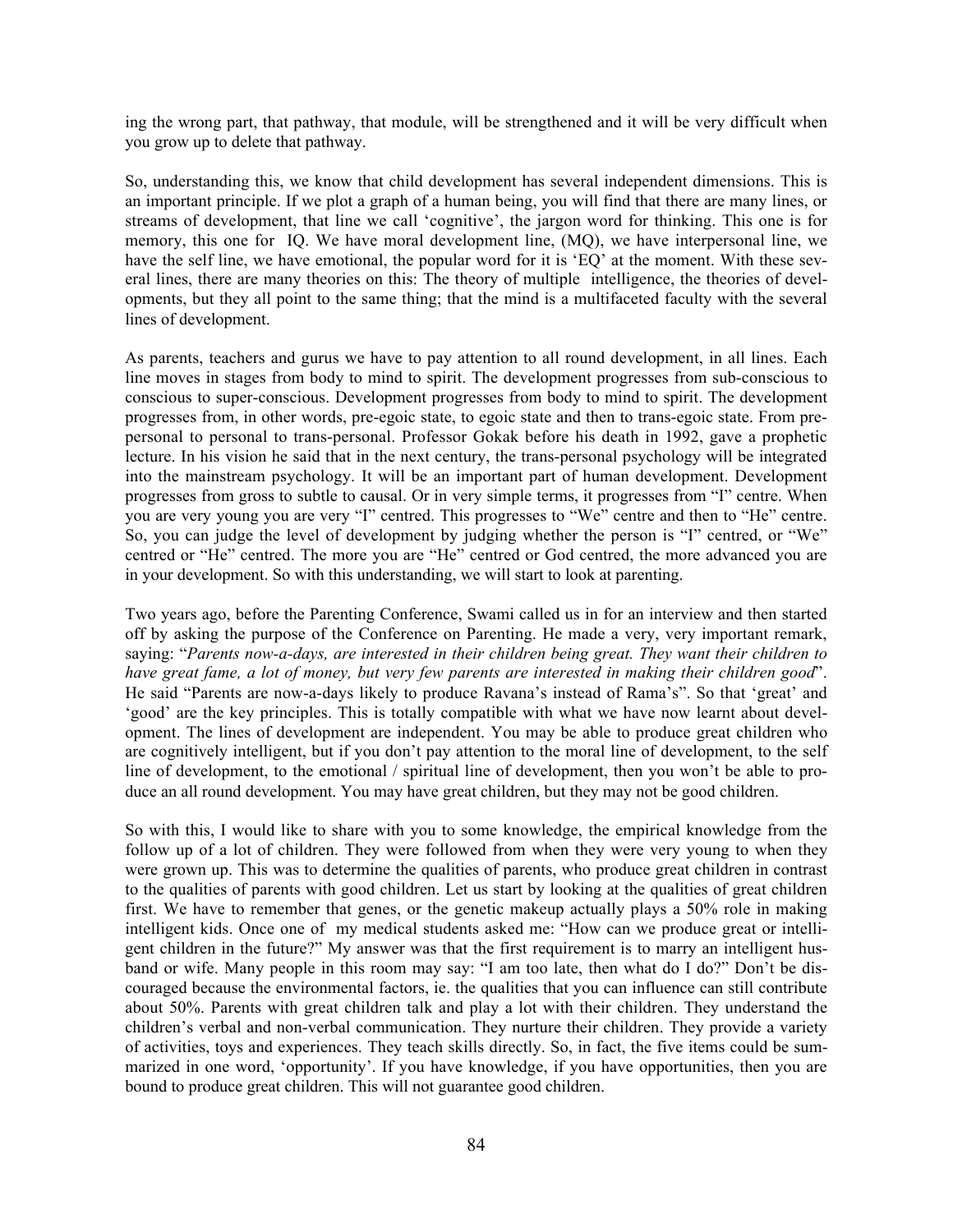Look at the quality of good children from research. These children obeyed and respected their parents. In fact one of the most important moral legacies that parents can pass on to their children is that, their children should listen, obey and respect them. Researchers have shown that at the age of five, if you observe a child in interaction and the child doesn't listen, there is a very good correlation that at the age of thirty, the child will become selfish. This means that at the age of five, we can almost predict the personality, and the goodness at the age of thirty. Parents who have good children, teach discrimination between right and wrong. When you are very young the brain is value driven. It is our duty to teach discrimination and discrimination, as many speakers this morning have said, is a very important power. Two years in a row, I asked Swami, "Swami how to transform the mind?" and Swami consistently answered: "*There are many types of transformation but the most important transformation is transformation of the mind*". I asked Him how and He said: "*By fundamental discrimination. By using fundamental discrimination before you act, before you think, see for yourself, think for yourself whether it is good or bad, right or wrong for all."*

Now how does this discrimination transform the mind? When you use the power of discrimination, you are actually stepping apart from your thoughts. You are able to watch the thoughts. You transcend the thought. Remember the pictures sister Bernice presented this morning, about the five bodies, the five sheaths of the body? When you are actually going inwards to the body of discrimination, you are standing apart from the mind. Also, by doing this, you are not allowing bad thoughts to come into your mind. Then what is left is the purity of the mind. So, discrimination is very powerful in transforming the mind. You have to raise loving children. In fact, if you do the point number three shown here alone, you can forget the other items.

Teach children to think before acting and become a good example. Many people have touched on this. In Sweden, there was research done a long time ago. It showed that the best parents were the parents who don't actually teach too much verbally. These were the parents who have harmony of thoughts, words and deeds. What a coincidence with the Divine Teaching! We have explored this in depth already so I won't spend a lot of time here talking about Head, Heart and Hand, but the main thing is the purity. One time I asked Swami: "Swami how about those people who have bad thoughts, bad deeds and bad action, they are in harmony?" "*Are they human*?" Swami said, "*Leave them alone there are such people like that*". Through my stupidity I didn't understand that, in fact, the word harmony means purity. It comes from Sanskrit, *Suddhi*. Purity comes before unity and unity comes before Divinity. Without Divinity, Swami said there is no unity, there is only community, not Divinity. So the perfect harmony is: Purity of head, heart and hand and we have to install this in our children. How do we do this? The conscience test, a little exercise that we all could use is called, the mirror test, named: 'Ask the man in the glass'. I am going to read you this poem and I'll finish my talk with this beautiful poem:

> *"When you get what you want in your struggle for self and the world makes you king for a day, just go to a mirror and look at yourself and see what that man has to say. For it isn't your father or mother or wife whose judgment upon you must pass, the fellow whose word that counts most in your life, is the one staring back from the glass. Some people may think you are a straight shooting chum and call you a wonderful guy, but the man in the glass says you are only a bum if you can't look him straight in the eye. He's a fellow to please never mind all the rest,*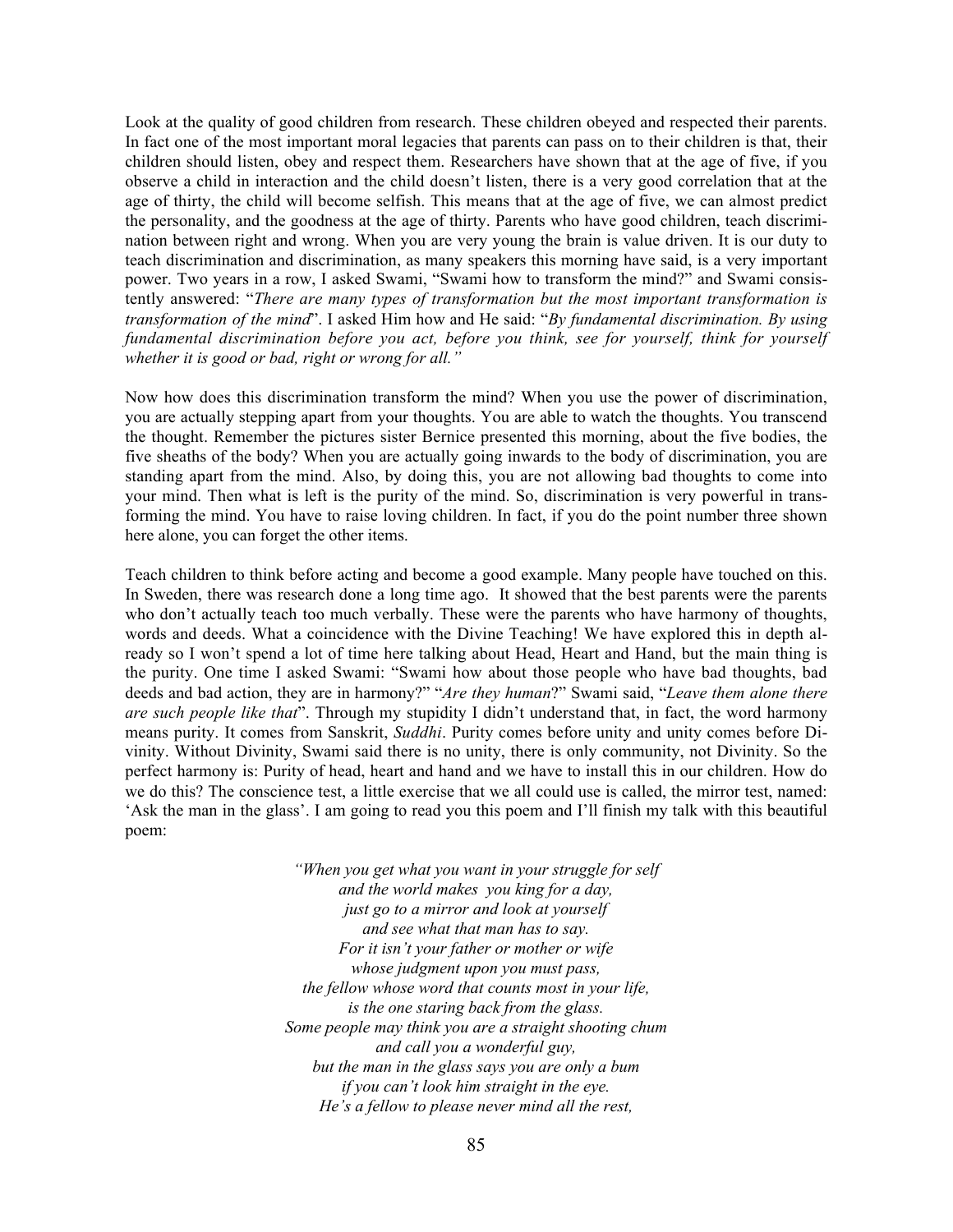*for he's with you clear up to the end and you have passed your most dangerous difficult test if the man in the glass is your friend. You may fool the whole world down the pathway of your life and get pats on your back as you pass, but you'll find the rewards will be heartaches and tears if you have cheated the man in the glass".*

Ask your conscience. We are fortunate that we have the Conscience with us here. Ask yourself whether Swami will approve of your activity? The man in the glass is your own self, your conscience, our Swami. It is our duty to teach our children the simple principle that there is no right way to do a wrong thing, that there is no pillow as soft as a clear conscience.

**Dr. T. Judo (Thailand)**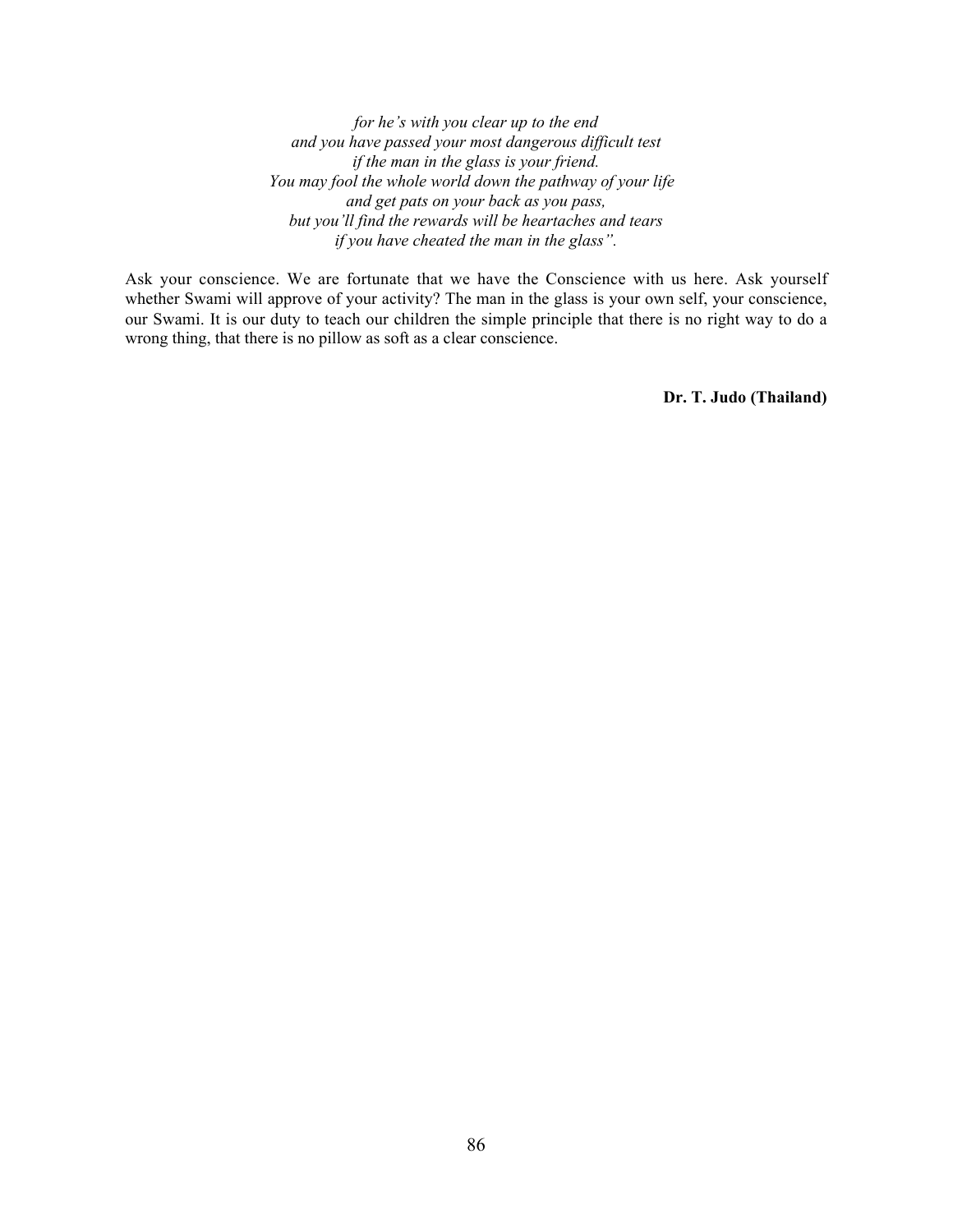## *Session 4*

## **Modification and Sequencing of Curriculum in 3 Groups of Bal Vikas Course, Smt. Kamla Pandya**

Million salutations at the Lotus Feet of our dear Lord.

Respected elders and dear brothers and sisters

Before I launch myself into the topic proper Sequencing and Modification of Course Content, let us recapitulate what we have dealt with in the last two days.

Sri Sathya Educare program has as its very basis the Sri Sathya Sai Bal Vikas program. Some of the objectives that we have (and you will be seeing the slide very shortly) of the Bal Vikas program, is;

- To make the child realise that God exists.
- Man is Divine.
- Character development of the child.
- Values are latent in all.
- To develop the power of love in the child
- Help him to understand his human workshop
- Not only develop good habits but also to help to develop and sharpen skills like; silent sitting, intuition, tuning in, watching ones' breath and making the child realise the unity of the five elements and creation with man.

The target audience of our Bal Vikas program, has been the Bal Vikas classes, the children especially and the EHV in the schools. But with them we have to also take into consideration the parents, the devotees, the active workers and above all the Sathya Sai Seva organisation.

After this short recapitulation, let me plunge into the topic proper. At the outset let me make it very clear, that we are not introducing any changes. Changes would mean deletion of something that exists and adding something new. What we are doing is just changing our approach. When we go to the watchmaker with our watch, which is not working, he opens the watch and sets whatever is wrong, right within. Maybe a hairspring has just bent a little and he straightens it out. What has he done? A slight adjustment, a little twist, a change of vision. That is all. A change in our approach is essential. For the Bal Vikas program the change in the approach of the Bal Vikas guru is very essential. Our key letters in this change must be S.A.I: 'S' 'Systematic', 'A' be 'Appropriate', 'I' 'Integrate'. What are the inputs that we can suggest? Some of the inputs that we can suggest will depend on which age group we are dealing with. Is it group one, group two or group three of the Bal Vikas class? Or is it the primary, middle or secondary of the school curriculum? At the group one or primary stage, the effort of the guru primarily is imparting information or knowledge. At the group three stage or secondary stage of the curriculum, the effort of the guru is to give the child an opportunity to put into practice what he has learned during the nine years of the program. This knowledge plus understanding only will result in correct action. What are the inputs that we can now suggest at each of the three stages? First of all, as gurus we have seen that this program of the Bal Vikas is divinely designed by Bhagawan himself and therefore the Master of this program must occupy a predominant place. We as gurus are often narrating incidents of the life of Bhagawan to the children, but it is now necessary that we adopt a systematic, appropriate and integrated approach. More on this topic will be dealt with by the next speaker, and therefore I shall move on to the second aspect.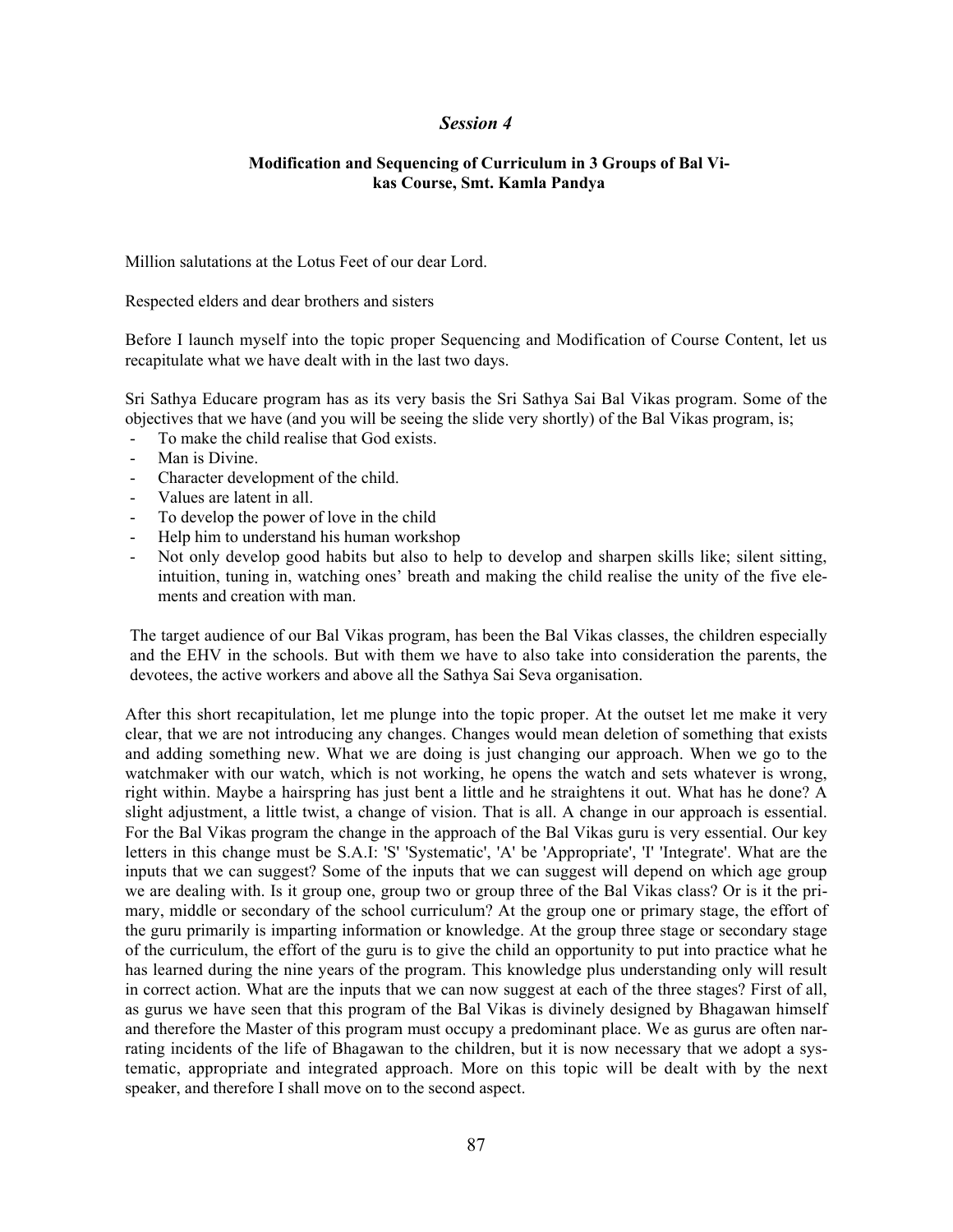The second aspect is introduction of the five elements of creation. At the group one stage or what is known as the primary stage, the child must be made aware of the five elements. Stories, group songs, group activities, prayers and silent sitting will help the guru in this process. For example, in the morning you heard a lovely story of the great philosopher, Socrates. He took his disciple on the banks of the river and ducked him under the water. The disciple was breathless. When Socrates lifted his hand and allowed the little disciple to breath the first thing he asked him was: "Son what did you want most when you were under water?" The disciple said, "Sire, I wanted air. I wanted to breathe." With this story a song can be introduced into the curriculum which will add on to the meaning of it:

"..God made man and five elements we are made of them too, so is mother nature and all creatures, and all creatures."

This is an elementary aspect which will be presented to the primary or group one stage. As the child advances in age we can also expand his horizons of understanding and we can add on something like:

"Like space accommodates everything let my heart encompass every being like air that's cool and clear, let my smile be full of cheer and His Lotus Feet will always be near.

Like fire burns strong and bright Let my thoughts always be upright Like water quenches thirst earth tolerates the worst Let me be righteous and just."

So with this song, a story for the group two, for the middle school section would add on to the understanding of the child. At the group two stage, the understanding of the five elements, the inter-play of the mind and senses must be explained to the child.

At the group three stage the child must be made to realise that if he maintains a balance within himself, nature will also help him.

There was a great yogi, yogi Aravind, a great saint of his times. He was a man of peace and equanimity. He always advised his pupils to remain peaceful and calm. One day a huge storm blew in the *ashram* where he lived. There were sounds of thunder, there was rain and downpour. All the inmates and the disciples of yogi Arovind got scared, they shut the windows and huddled up into their rooms. Suddenly one of the disciples realised, "Oh God! We've forgotten to close the windows of Swamiji's room." So he ran to the room and do you know what he saw? He saw yogi Arovind in deep sleep, calm and peaceful as ever. Not a drop of rain had entered through the windows. Yogi Aravind was undisturbed by the sounds. Clearly proving that if man is at peace with himself, if man maintains balance within himself, automatically nature assists him.

Dear brothers and sisters. At the group three stage it is important to go a little further and explain to the child what happens if man misuses creation. There is a beautiful story, the story of de-creation. It goes like this:

On the first day, man saw earth. It was very beautiful and he decided, "Why waste so much land, why not cement it, why not build skyscrapers and tall buildings. And he did that and he said "This is good". On the second day, man saw rivers and seas and said, "Lets do something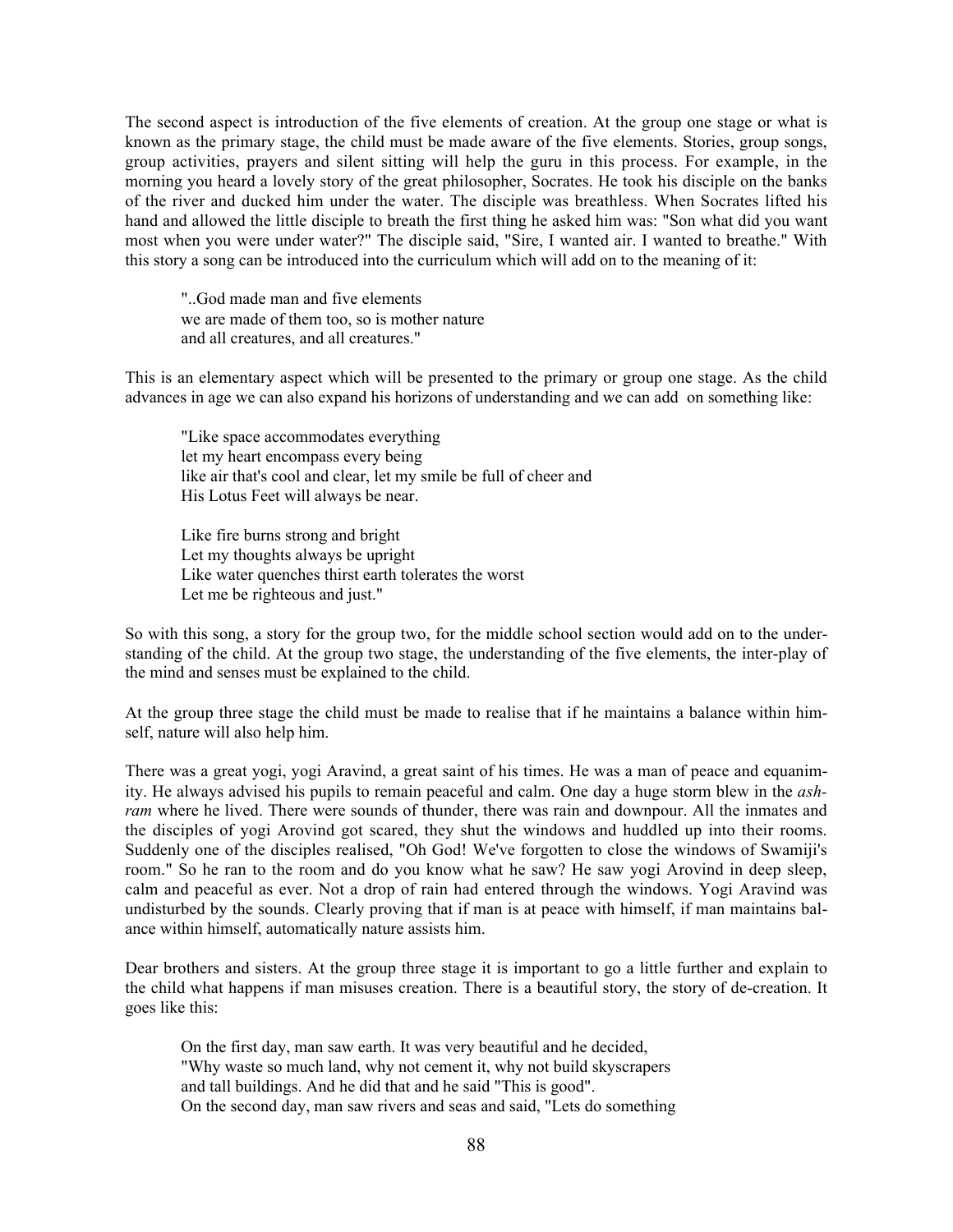about this," So he began to put all the sewage into the seas and rivers and he said "This is good". On the third day he saw forests and trees and he said "Why waste so much land again, let's cut them all off," and he cut them all off and built over-bridges and expressways and he said, "Wow! This is good". On the fourth day, man saw animals, he said, "Let's kill them for money and sport." So he began to shoot and he said, "This is good". On the fifth day he felt cool breeze around and he said, "Let's burn up everything and let it blow up in carbon." And when things began to blow he said, "Wow! This is good". On the sixth day he saw other men around and he said, "My, this is a problem. If these men cause misunderstanding with me, I had better be ready to face them. Let me build missiles." So he built sites of missiles and he said, "Wow! This is good". And on the seventh day dear brothers and sisters, there was an eerie silence. There was deathly silence all around, there was nobody to say, "This is good".

Stories like this will make the child realise that he must not misuse the five elements of nature. Decreation is the result of misuse of the free Human Will given to us by God. This can be interspersed with group activities and games. It should be added on and summed up with silent sitting and tuning in. The child must be taken on a conducted tour to the different aspects of nature, so that he realises the unity between himself and Mother Nature. We cannot treat each group as a water tight compartment; we cannot treat each technique as a watertight container. What we have to do is to integrate all the five techniques so that the message goes full and clear to the child. But for all this it is essential that we practise with the five 'D's'.

So far the five 'D's' are taught to the children in the form of a quotation of Bhagawan Baba. But it is time now for us to relook at our approach and introduce stories, songs, group games and activities to bring in duty and devotion at the group one stage coupled with discipline and discrimination at the group two stage, and culminate it with determination at the group three stage. Again these are not water-tight compartments. They flow easily, one into the other. But for all this material the guru is the 'kingpin'. The syllabus, the course content is only a means to an end, it is not an end by itself. The 'kingpin' in this program is the guru herself or himself. Along with the parents she constitute the bicycle of education that Bhagawan often refers to. For this bicycle of education to move forward, both the teacher and the parent must join hands. All this is possible only if we can introduce the Bal Vikas program at a correct age to the child. You find that the television has become 'televisharm' today. Children at the age of three and four are singing songs of movies and films, that means they are ready to receive this type of material. It is necessary for us to give them the right input at that time. If we begin at the age of five, we can complete the nine years program of the Bal Vikas course content by the time the child is thirteen. It is at this time that the organisation of the Sathya Sai Seva comes into play.

The children must not be left at this time, they must become an integral part of the organisation, they must become a part of one of us. So between fourteen to seventeen we must engage them in *seva* activities. This morning, we heard the Vice Chancellor of our university telling us of the *seva* activities that Bhagawan has introduced for the children during the last October session. It is such activities that will make the child sensitive and empathise with others. Therefore it is necessary that between the age of fourteen and seventeen, we give the children an opportunity to put into practice what he has learned. When he is eighteen years of age, he can enter the youth wing as a ready recipient of the Sathya Sai Seva Organisation.

But, as I said dear brothers and sisters, for all the children we gurus have to become role models. We gurus have to change our outlook on life. We gurus have to turn to the Lord and Master all the time.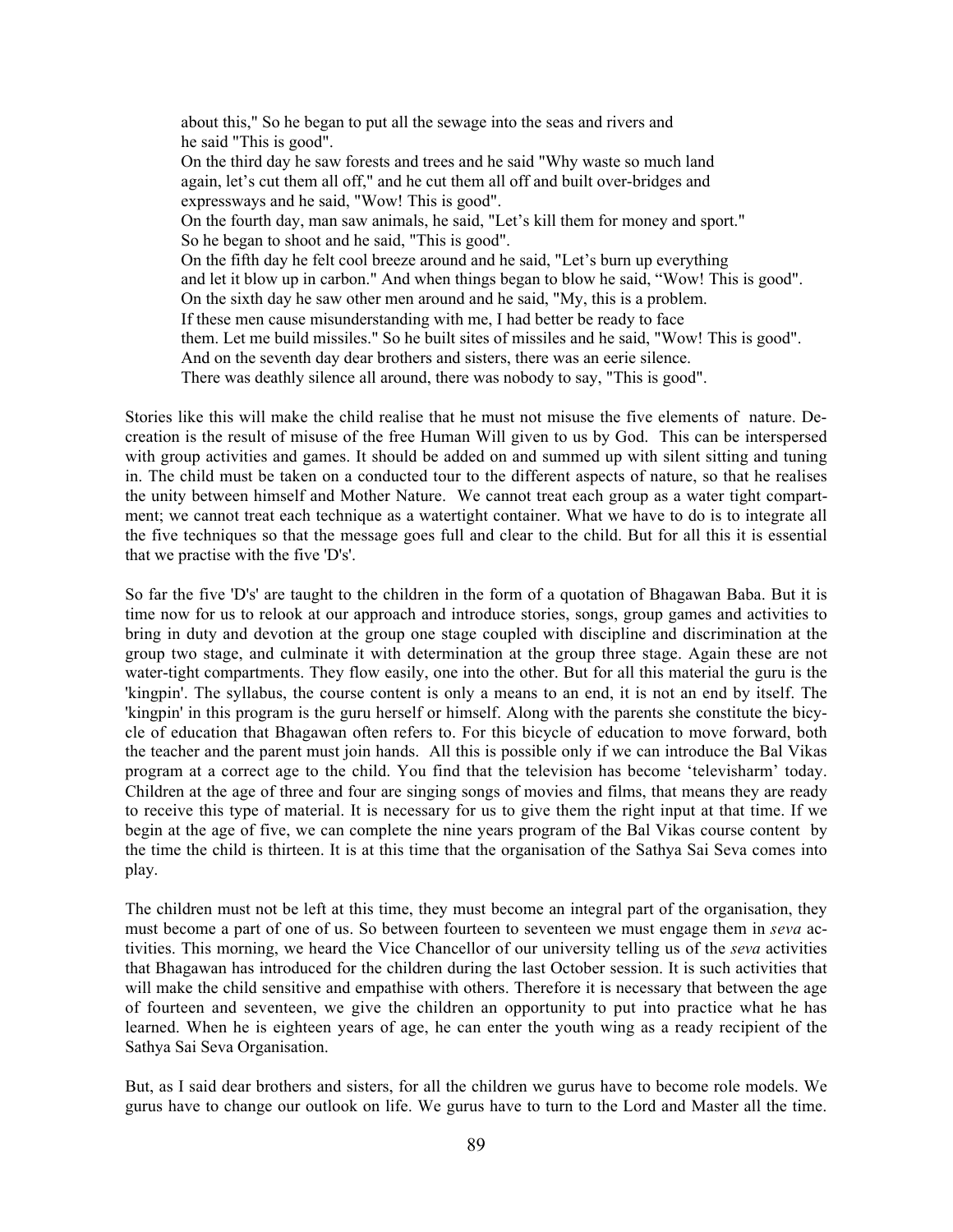The gurus of the Kalki Avatar have to become like the squirrels of the Rama Avatar. What did the squirrels do at that time? During the time of Rama, the squirrels picked up granules of sand and scampered up and down the banks of the ocean, helping to build a bridge across the ocean. The gurus have to do the same thing in this *Kaliyuga.* We gurus can serve these tiny children that come to our classes and offer this service at His Lotus Feet.

I'd like to clarify that the lesson plans for group one and group two, the additional inputs will be circulated to you at the end of the session.Jai Sai Ram.

**Kamla Pandya (India)**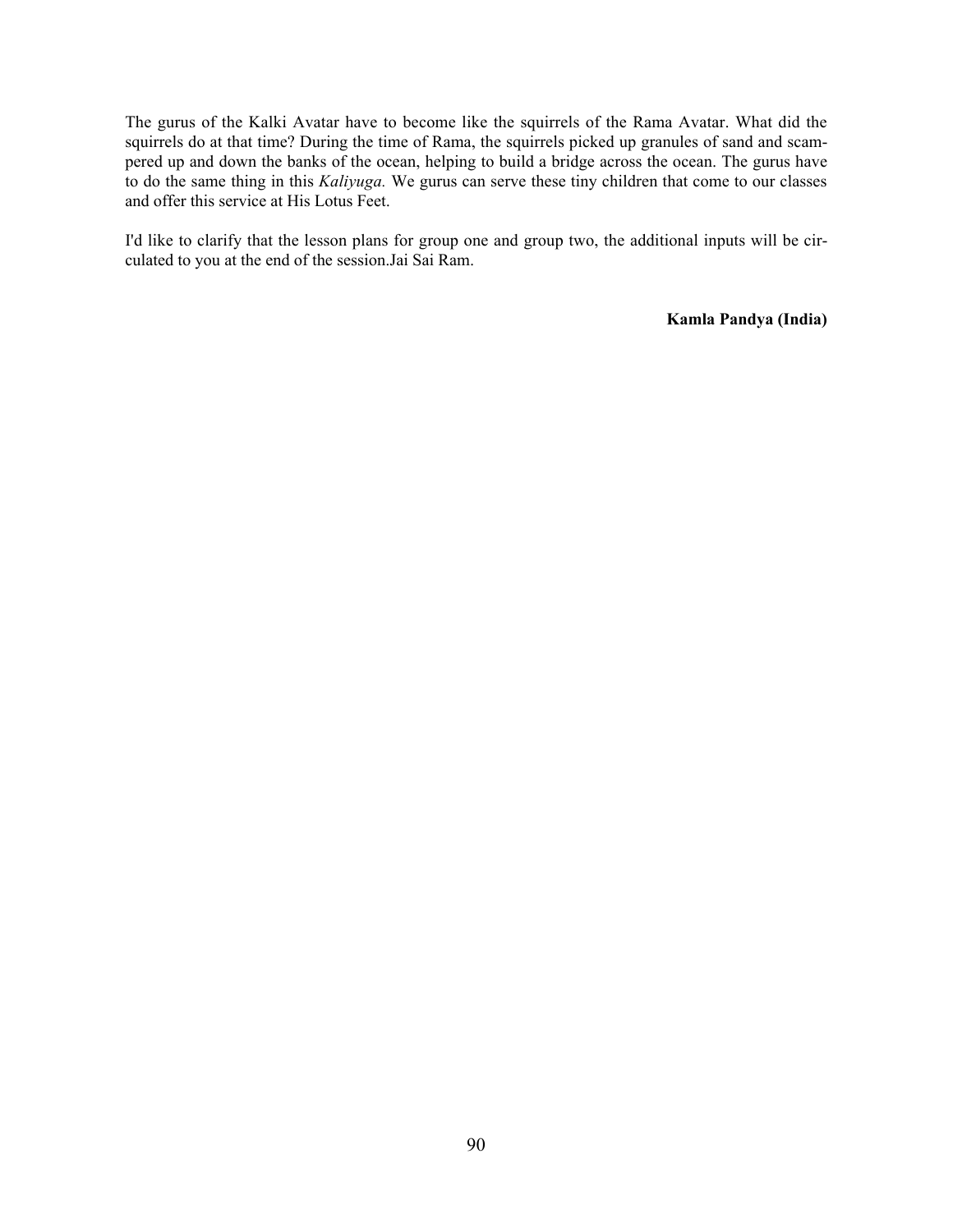# *Session 4*

## **Induction of the Life and Message of Sri Sathya Sai Avatar in Curriculum-1, Smt. Devi Rajagopal**

Aum Sri Sai Ram

Million salutations at the Lotus feet of our Dear Lord!

Respected elders and dear friends.

The topic for discussion now is incorporating incidents from Swami's childhood into the curriculum. While teaching the present syllabus, we normally bring in incidents from Swami's life, Stotras and the Suprabhatam. Children have always responded to the stories with great interest and enthusiasm and are eager to listen to more. Swami used to exhort us earlier by saying that, "My Life is My Message." Now He has gone a step further and now says that, "Your Life is My Message." This shows how important it is to imbibe blessings from Swami's life and practise them so that we can be true ambassadors of His Mission.

Children of course have to be made familiar with His life as it nourishes the seeds of faith, reverence, devotion and good characters. To tell the story of the life and times of Swami is like a child trying to scoop the ocean with a sea shell. The majesty and the mystery of His life can never be portrayed in words. Still we shall make a humble attempt.

## **Group 1.**

- Village of Puttaparthi and how it got its name.
- Raju household and about Swami's parents Sri Pedda Venkappa Raju, Easwaramma and His grandfather, Kondama Raju.
- Events leading to the birth of Avatar on  $23<sup>th</sup>$  of November 1926, are well known to all of us. Little Sathya Narayana, as Swami was named, was lovely beyond description. He soon became the pet of the village Early childhood

#### 1. Aversion from non-vegetarian food

He kept away from places where sheep, goat or cattle were killed of fowls and fish trapped. He was also against cattle races and cock fights.

#### 2. Love for all creation

Little Sathya had a heart that melted at the sight of human suffering. If beggars appeared at the doorway, they had to be fed. And if they were driven away He would wail loudly until they were brought back. He even used to sacrifice His share of food for their sake.

3. Sathya was held up as the perfect example of an ideal child by every parent in the village. And soon His little friends started calling Him guru. He was a precious child who learnt His lessons by Himself far more quickly than other children and composed songs at the tender age of 7. At the age of 8 He joined the Higher Elementary school at Bukkapatnam, two and a half miles from Parthi. He had to walk the distance come rain or shine, with His bag of books held high over His head. Spirit of endurance of facing hardship, simple innovation, honest and well behaved, very obedient and never speak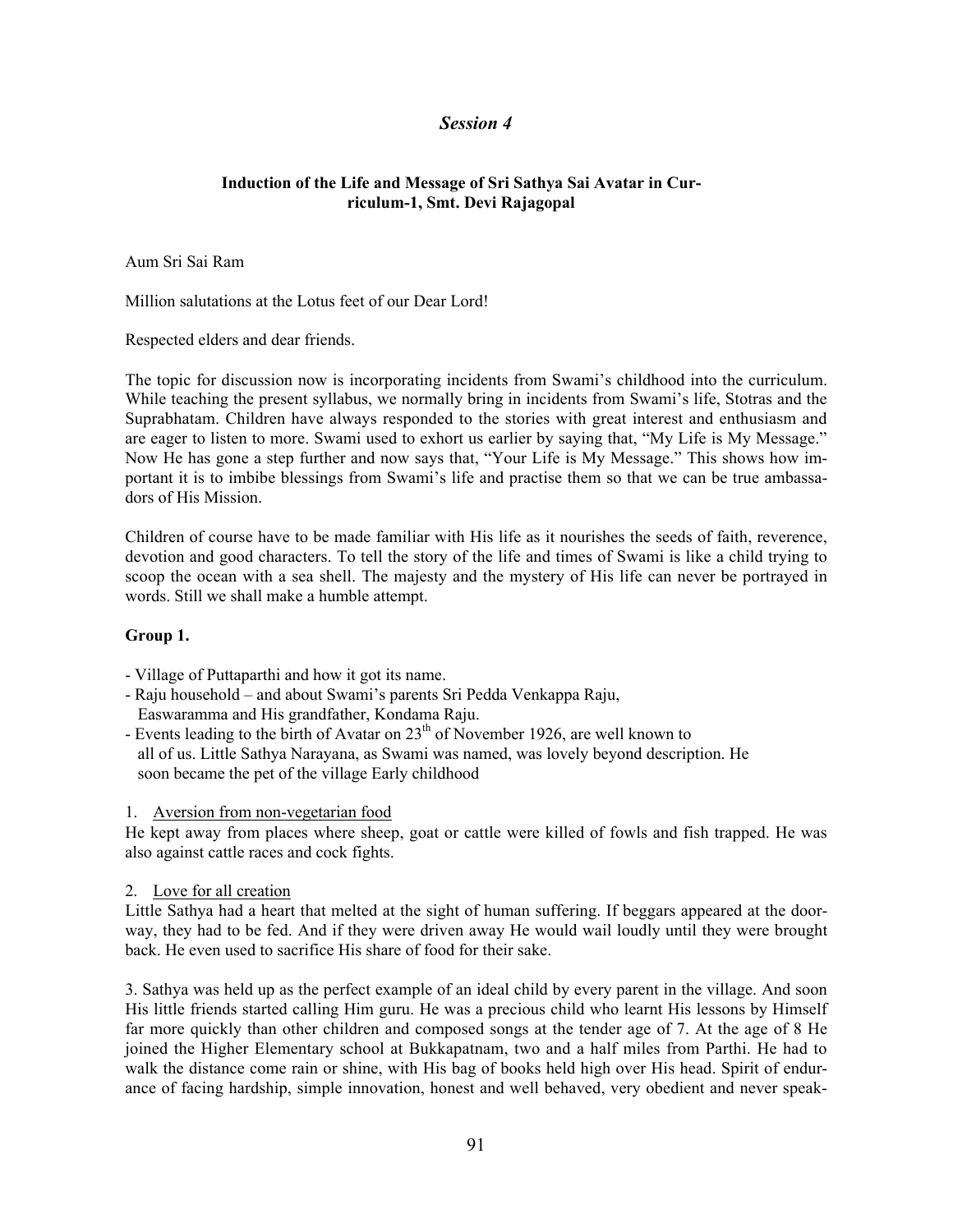ing more than necessary. He set a good example for the other children even at the tender age he would take out whatever things his friends asked for from an empty bag.

4. The teacher's episode is very well known. Sathya was punished by a teacher who found that he was stuck to his chair at the end of the class. He was released from his plight only when he asked Sathya to step down from the bench. Years later, Swami remarked that He had willed it to happen only to demonstrate Himself and gradually prepare man's mind for the announcement of His mission.

# 5. Selfless love

Sathya grew up in the midst of 20 children. When the tailor came to make their clothes, the children would rush forward to select what they liked, but young Sathya would stand to one side and take whatever was left. What a lesson for the children who are not content with all the dresses they have. One day when he was returning home from school, some jealous classmates threw Him down in the mud and handled him roughly. Still He remained calm and never complained or told tales.

# **Group 2**

1. Pandari Bhajan groups, Sathya as poet and performer. Swami disapproved of books and films which did not uphold human values and was of opinion that they misinterpreted the Scriptures and made a muddle of music. When He was 10 years old, Sathya formed a Pandari Bhajan group consisting of about 18 boys, uniformly dressed in ochre robes, each carrying a flag and wearing jingle bells as anklets. They danced to the time of folk songs and ballads depicting the life of Sri Krishna, Bhagwat Puran, and Shiridi Baba, which were composed by Swami Himself. He always took the lead role in these performances. He astounded everyone with His melodious singing and realistic acting. Shopkeepers of Parthi used Sathya's abilities to write jingles to advertise their wares. Some of His songs were written to bring about a transformation in society. The song which he wrote and sang during the freedom struggle was also a great success. The incident at the High School at Urvakonda, where Sathya impersonated a well know dancer, Rishyendramani is another popular anecdote.

## 2. Sathya as teacher

During playtime Sathya used to teach the principles of truth and right conduct and love by exhorting them to always respect their parents, always adhere to truth and cultivate love. Many a child who was Swami's playmate was thus transformed.

## 3. Unity of faiths

Right from those days Swami promoted unity among different castes and religions. There were many Muslims in Parthi, and Swami used to exhort His Hindu friends to forget religious differences and participate in the festival. He also had a Harijan friends, Ganganna, in whose house he had a meal.

## 4. High school days

Swami stayed with His brother, Sishama Raju, while attending high school at Kamalapuram. There was a scarcity of water and it was difficult to get good drinking water. So Sathya had to draw water several times from a well nearly a kilometre away, and carry it in huge earthen pots back to the family. He would be busy with this task till 9am, which was just about the time He had to leave for school after eating breakfast – salted rice and pickle.

## 5. Scout camp

This incident of the scout camp where he had to buy a new set of scout uniforms and attend the festival at Pushpagiri, is well known. Sathya had only one set of clothes unlike todays children. As soon as He returned from school He would take off His clothes and wrapping a towel around His waste He would wash them and put them to dry. Later He would iron them and place them under a heavy trunk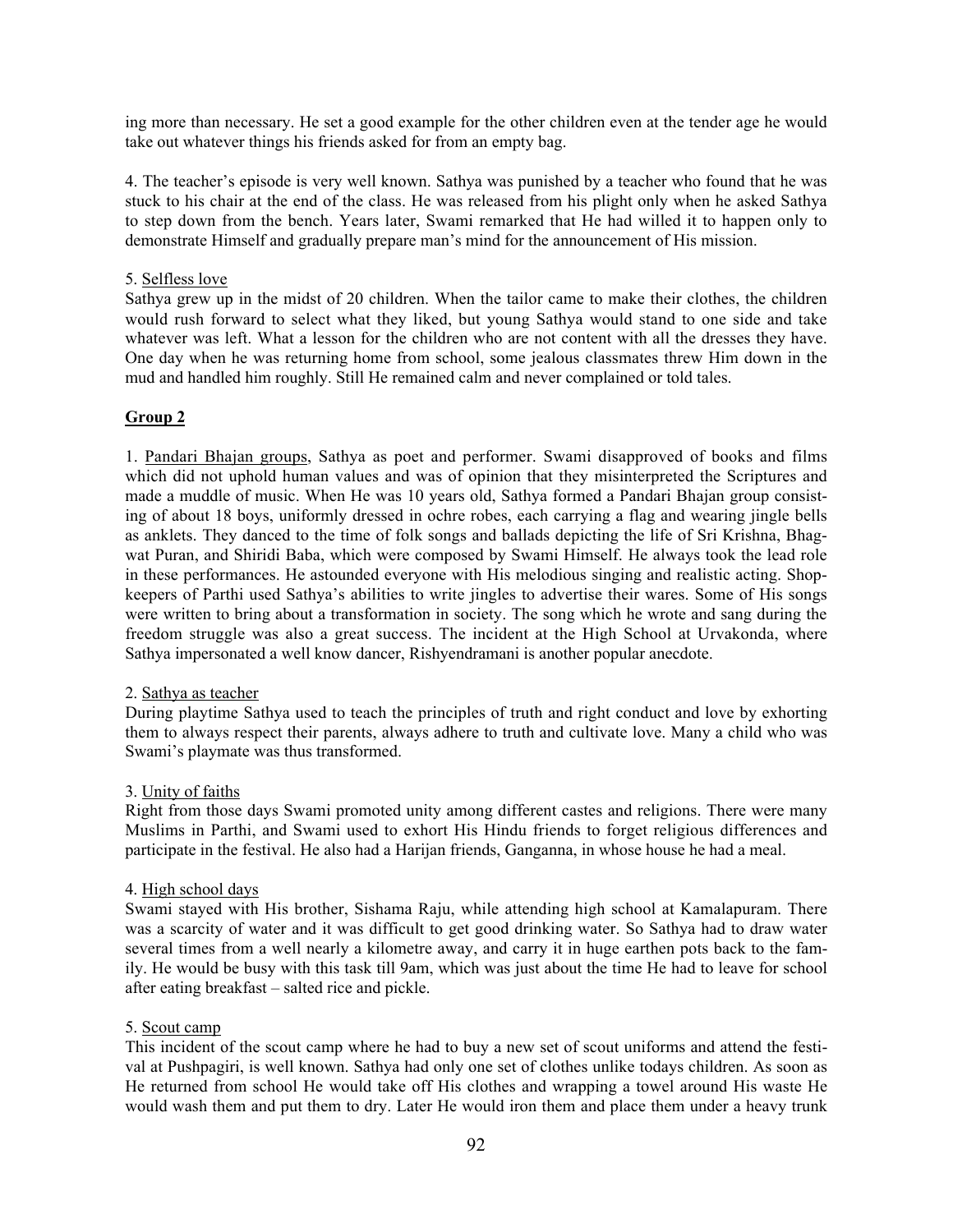to set the creases. Thus, He made do with one set for the whole year. When his friend Ramesh, sensed that Sathya had difficulty in buying a new uniform he decided to gift Him with a new set. Sathya however declined saying that accepting the gift would spoil their friendship, which is a heart to heart relationship. We also know of the difficulties Sathya had to endure to reach Pushpagiri (the long arduous nine mile walk).

#### 6. Upholding the honour of the family

Family of Seshama, had no one to fetch water as Sathya was away. When Sathya returned from Pushpagiri, Seshama vented his anger on Him by beating Him with a ruler. However, when His father later came to take Him back to Parthi, He pointed out that if he went immediately, people would talk and it would reflect on the family's good name. Today also Swami cautions young students never to speak anything outside that may bring down the honour and good name of the family.

These stories of Swami's childhood revealed that He led an exemplary life even during His student days. All the troubles He underwent was just to set an example. He wanted His students to cultivate good toughts, habits, and actions and not waste money or time. Bear your life on God. Please God and redeem your life.

#### Revelation of divinity

This epoch making event is too well known to all of us to be recounted. The grand declaration by Sathya of His Divinity on  $20<sup>th</sup>$  October 1940, the reaction of His parents and siblings and the way He went about convinsing them that He was now no more theirs has to be highlighted to the children. Sathya Narayana Raju the high school student had become Sathya Sai Baba.

**Devi Rajagopal (India)**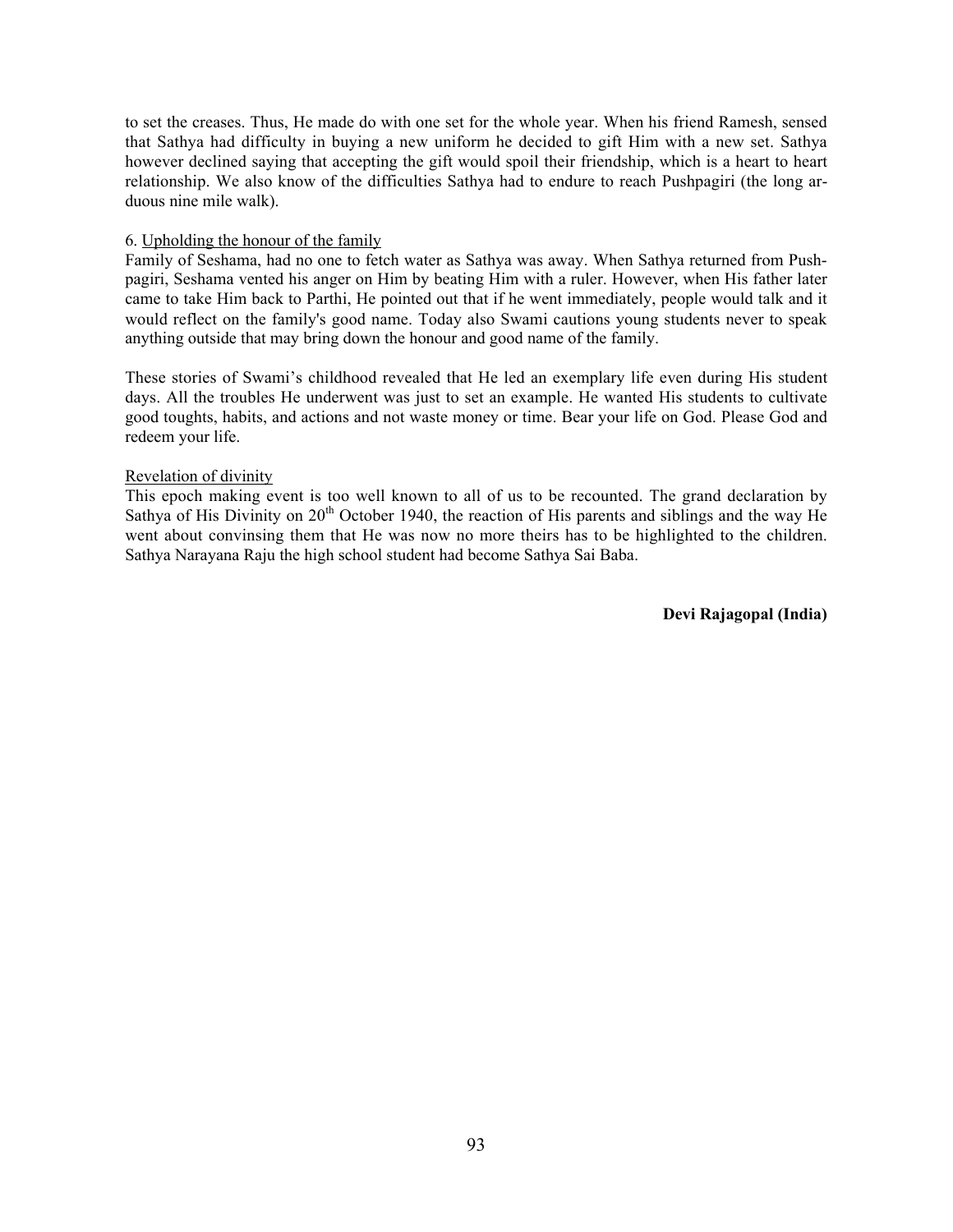# *Session 4*

## **Induction of the Life and Message of Sri Sathya Sai Avatar in Curriculum – 2, Smt. Nimmi Kanwar**

#### **Om Sri Sai Ram**

Need – The syllabus of Bal Vikas has been given by Baba Himself. We have been using it for so many years but have not exploited it to its maximum. The time has come to induct Baba's life and message in a big way and to place more and more stress on Him, without sounding like over zealous missionaries. His message can be emphasized even more to make a bigger and more effective impact on children everywhere.

It is, therefore imperative, that every guru be familiar with Baba's life story so that, instances can be drawn frequently from His life when necessary. It goes without saying that the guru must have steady and deep faith in Baba, so that over a period of time that is transmitted to the children.

As Baba has Himself mentioned we have a unique opportunity in this lifetime since we are present on earth during the time of the Avatar. As He says Kalki has only this one time divided into the three Sai Avatars. This tells us how very fortunate we are. This reminds us once again that this is truly a unique opportunity for all of us. It would be the saddest thing if we were to fritter it away. Therefore we owe it to ourselves and to the children who come to us to make full use of Baba's teachings.

The world today is full of unrest, mental and physical pollution, and negative emotions of all kinds are thick in the air. Even small children are not spared the impact of this foul and unhealthy atmosphere. The one effective weapon that we possess to combat this powerful enemy is the weapon of Sai–chology, the one weapon that will strike at the very root of this immense problem. Let us remember S is for Spiritual transformation, A for Association that moves us in the right direction and I for Individual transformation.

Each one of us has so much to give the children. We have our own experiences. We have a wealth of material in Baba's teachings, discourses, and messages. I will give just a guideline that can be used in class to highlight some incidents from Baba's life to inculcate His message in the mind of the young children in such desperate need of correct channelisation of minds and energy.

#### Swami's love for Humanity

As Ramakrishna Paramhansa said you have no idea how the Formless limits Himself to come in the human form out of love for His creation. It is an adventure for children to know about Swami and His life – a true fairyland, the fact of which can be easily corroborated to their satisfaction. The aim of Baba's mission is to unite mankind into one family through the bond of brotherhood, and spiritual regeneration through the power of His all-encompassing and unconditional love.

## **Group 1**

1. Love for parents – Baba has always showed great respect for His parents. On His birthday He visits Easwaramma's Samadhi without fail, showing that gratitude towards one's physical parents is one's duty. Easwaramma Day is celebrated worldwide as Student's Day. In accordance with her wishes He has provided health care, education and water to the needy people of His place of birth.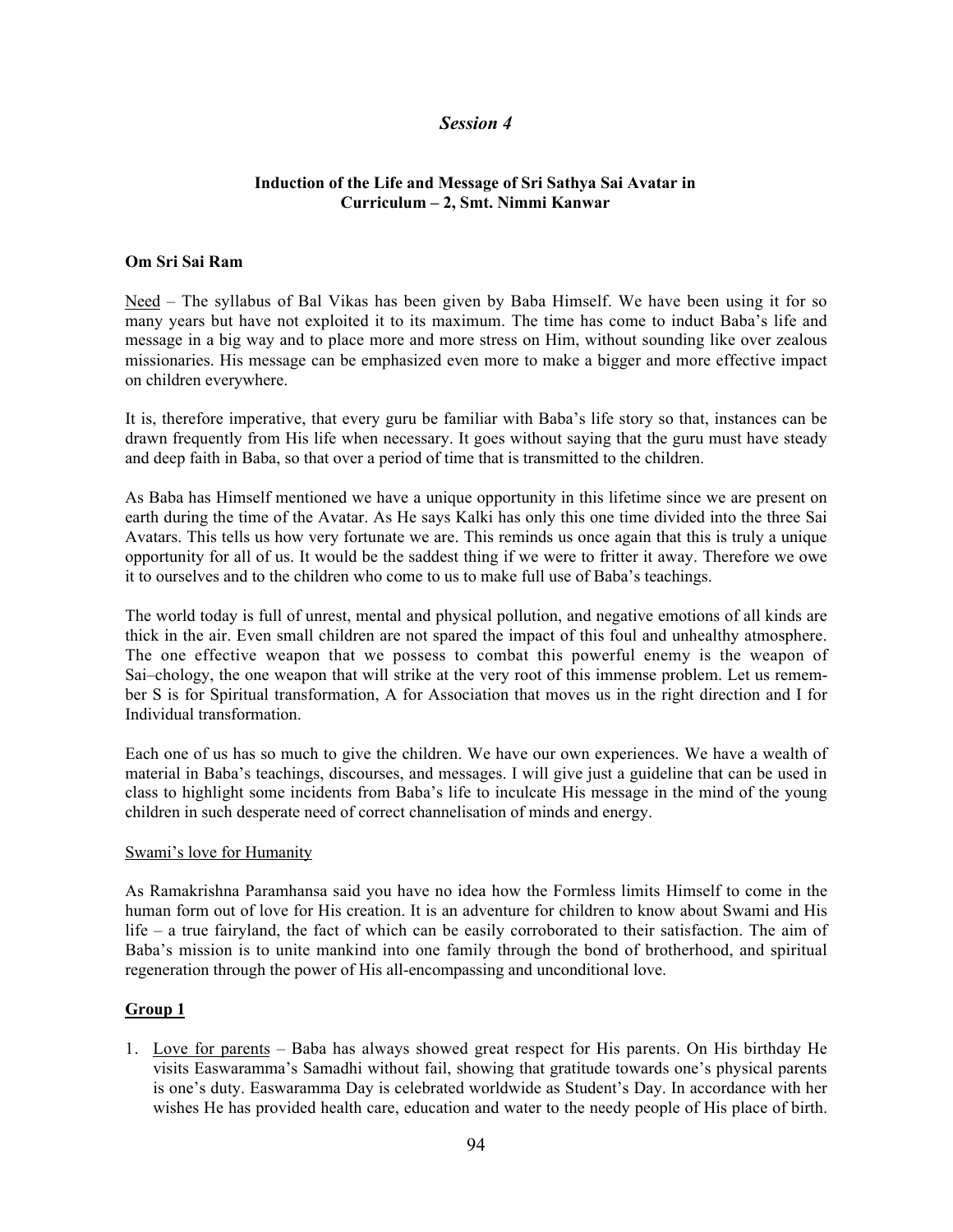As per her wishes He remained in His birth place and continues to speak in His native tongue. This regard, respect and fulfillment of filial duty is a remarkable example to set before the generation of today.

2. Caring, Sharing and Compassion – Throughout His childhood, Baba had good friends who adored Him, but He never took advantage of their goodness. Even when they wished to provide Him with clothing, etc. which He could ill afford, He never accepted anything, on the plea that that would ruin the relationship.

Within the family He endured all hardships silently. He performed more than His share of housework without indulging in sibling rivalries and jealousy. His compassion for the poor used to lead Him to sacrifice His own meals for hungry beggars. He accepted whatever clothes were given to Him without a murmur and never expressed any demands whatsoever. He took care of His aged grandfather lovingly; even cooked for him while rushing back from school in His lunch break to feed him.

From a tender age He tried to prevent people in the village from slaughtering innocent animals for food. His soft and gentle heart could never tolerate any senseless cruelty to any being in His creation. Of special interest to children will be stories connected with His several pet dogs and deer. The incident involving the rescue of the orphaned tiger cubs, after their mother was hunted down and killed is well known to you all. Children can thus be made aware of the Divine compassion, which they should be encouraged to follow.

3. Why fear, when I am Here? – Fear today stalks the heart of many a child in this troubled age. The assurance that they are never alone, never uncared, or unwanted does a great deal for their selfconfidence and esteem. In this day and age even parents may not be competent to provide the children with this confidence. It is imperative that they be taught to have faith in the Omnipresence of the Lord. There is no dearth of stories about Baba's Omnipresence and the protection that He has provided to those who have called Him sincerely in their time of need.

To impart these teachings it is helpful to use the techniques of role play and songs in regional languages. Chanting of Sai Gayathri and Gayathri is a must for inculcating faith in the belief of Unity and Diversity.

## Stories:

Baba's school days. Stories of His childhood in His own words are fascinating and carry invaluable messages for children. The book, 'Divine Album' provides delightful images, gazing on which, the child's mind will undoubtedly benefit. '*Sathyam Sivam, Sundaram*' and 'Man of Miracles' provide a store house of fascinating stories which will be invaluable in class.

## Silent sitting:

- 1. A jolly ride to Prasanthi Nilayam
- 2. Baba's Darshan

## Group singing:

Sarva Dharma bhajans and value orientated songs.

## Group activities:

- 1. Cut pictures of stories and arrange chronologically.
- 2. Teach one or two Sai *shtottara* every month.
- 3. Draw outline of hand and colour. Fill finger space with actions done to help.
- 4. Mother at home.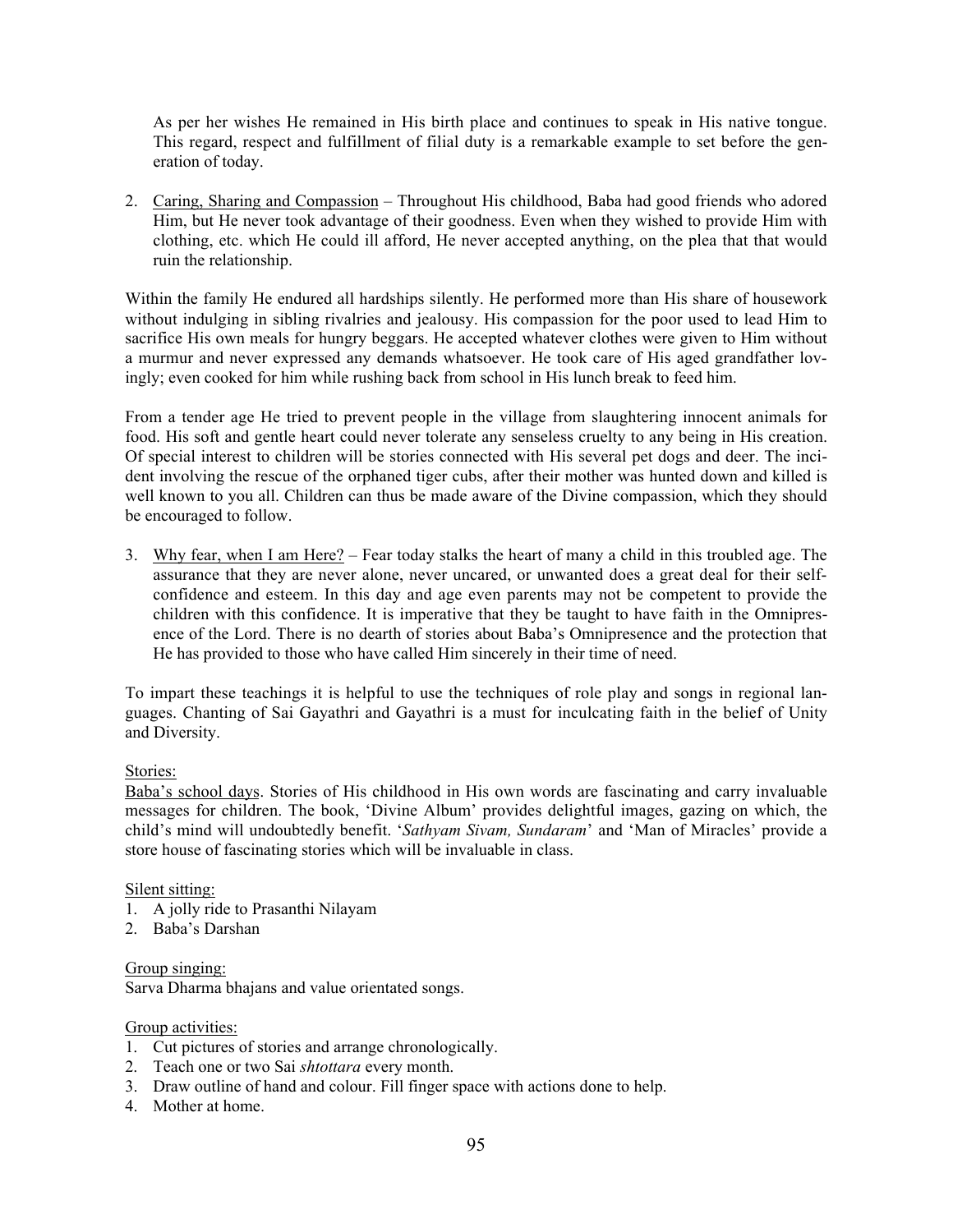# **Group 2**

Dignity of labour – Baba worked hard throughout His childhood at home and at school. He never received anything without having worked for it. He never complained or shirked His allotted duty. Till today Baba performs many tasks on His own, despite the fact devotees wait eagerly to do His bidding. He has been seen to open and shut doors for others, never orders others to switch on or off lights, etc. He teaches this to His students at school and college level. At no time would they hesitate to perform any task however menial.

Cheerfulness and Contentment – Baba is ever contented and happy. He is never upset by things like heat and cold, He never appears morose though He maybe serious. He holds a positive outlook at all times and tackles all situations fearlessly. As a child He often had to go without what others had but He never pitied himself. He managed for days with one set of clothes, washing and wearing them day after day. He composed and sang songs for a small fee and used His talents to gently correct the faults of others through His musical talent. He never coveted what others had and to this day His needs and requirements in food, clothing, etc, remain simple. A valuable message comes across to children in this demanding consumerist society we live in i.e. be grateful and happy with what you receive.

Compassion in action – is what Baba is about. Ever aware of the needs of others He fulfils them without hesitation. A silent plea of a homeless woman, the suffering of the sick, the dry and parched throat of poor villagers prompted Baba to act without delay. We learn to not merely sympathize but to take action, however we can. A message of unselfishness and sacrifice for the self-seeking world of today.

Humility – Baba shows us through example how elders and senior are to be treated. He shows perfect consideration and manners – the hallmark of a cultured person. Their comfort and convenience is to be given top priority at all times.

Unity of faiths – All religions with no distinctions are to be respected while following one's own. Baba says follow your own God sincerely and well. He celebrates all religious festivals happily translating the adage 'Fatherhood of God and Brotherhood of Man' into truth. No one is required to change his/her faith. *There is only one caste, the cast of humanity, there is only one religion, the religion of love, there is only one language the language of the heart, there is only one God, and He is Omnipresent.*

Follow the Master, Face the Devil, Fight to the end and Finish the Game.

#### ABC is Always Be Careful.

The habit of using one's discrimination at all levels of life should begin at this stage and become a life long habit.

At group 2 all prayers should be repeated and the meanings dwelt on at length. Such as *Karam Charan Kritham va….*

**Nimmi Kanwar (India)**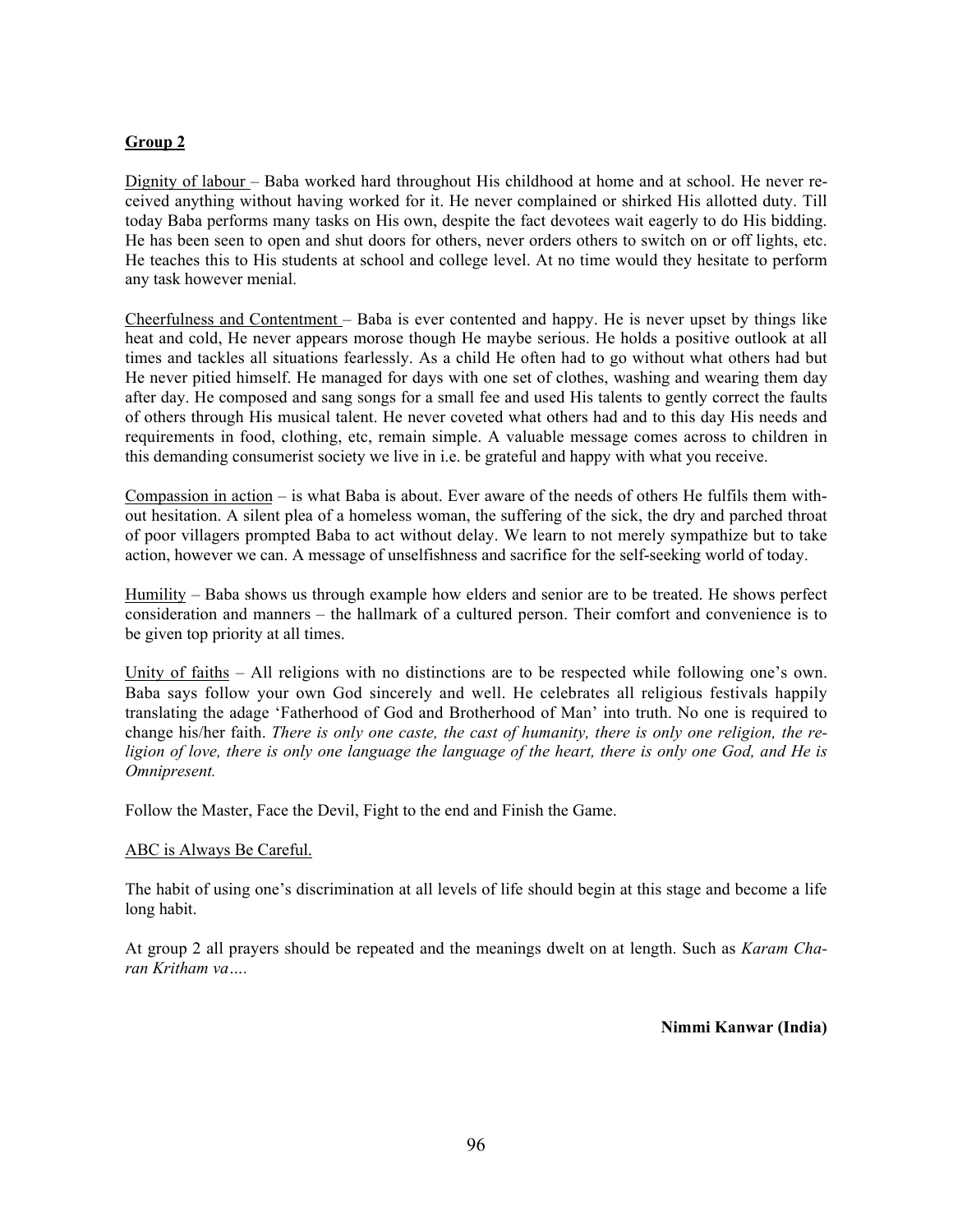# *Valedictory Session*

## **Valedictory Remarks – 1, Sri Indulal Shah**

On behalf of all of you present here, I offer our million salutations at the Lotus Feet of Our Lord.

Dear Delegates, Sisters, Brothers and Dear Students,

We have all assembled here this morning to receive the Valedictory Divine Message from our Lord on the conclusion of the International Convention of Sri Sathya Sai Educare. I am before you to place the overview of today's proceedings.

During the last two days about 7000 delegates from India representing all Districts in India and 44 countries from the 5 Overseas Zones, have assembled to comprehend Bhagawan's message on EDU-CARE. This convention was blessed, as the delegates had the privilege of having Bhagawan's immediate presence at the afternoon sessions of the two-day Convention. 18 subjects were discussed in detail with the help of 21 learned scholars from India and abroad. Besides the four sessions of the Convention, separate discussions on the day's proceedings were held every night Zone-wise amongst the Overseas Delegates and State-wise by the Indian Delegates, The Conference was conducted in English, with simultaneous translations in four foreign languages for the benefit of Delegates coming from different countries who do not understand English.

The Bal Vikas Program as we all know, has a long and cherished history dating back to 1969. In India several lakhs of children have taken advantage of this course in the last thirty years, and have become part of Sri Sathya Sai Seva Organisation, by rendering yeoman service to mankind. Many of the Delegates and gurus were formerly Bal Vikas students.

Today we have about 10,000 Honourary gurus inland and abroad conducting training in the 9 year Bal Vikas and EHV Program covering over two lakhs of students.

The delegates at the Convention first attempted to understand the basic underlying principles of Sri Sathya Sai Educare: that the five elements in nature, have the five human values inherent in them. Love as an energy sustains the entire creation. This is the truth of creation. Because there is right conduct in nature, there is peace in nature, and consequently there is non-violence, and since man is a part of nature, he is not different from nature. But man is privileged and better equipped because he alone has the mind that enables him to understand this cosmos and his relationship with it.

In order to experience this truth man must learn to handle his own human workshop. True spirituality therefore is learning the art of integrating the love imbedded in the heart with the mind, and thereby getting the heart, the mind and the five senses integrated into one whole system. It is only when the mind becomes pure that thought, word and deed can be united, and it is only when this integration is achieved that Divinity can be experienced. This in short is what Educare is, purity, unity and divinity.

The uniqueness of Sri Sathya Sai Educare lies in the fact that it is also given a spiritual action plan to enable man to achieve the ultimate experience of Divinity within, by the practice of the 5 D's of Duty, Discipline, Devotion, Discrimination and Determination. Sri Sathya Sai Avatar, our beloved Bhagawan is the only Avatar who has shattered all the myths related to spirituality and converged all the diverse religious thoughts and philosophies into one united message of 'Educare' and placed it in a very simple and lucid manner for the common man to easily understand and practice. It is therefore apparent that Bhagawan's message is not different for different people, but just one message for the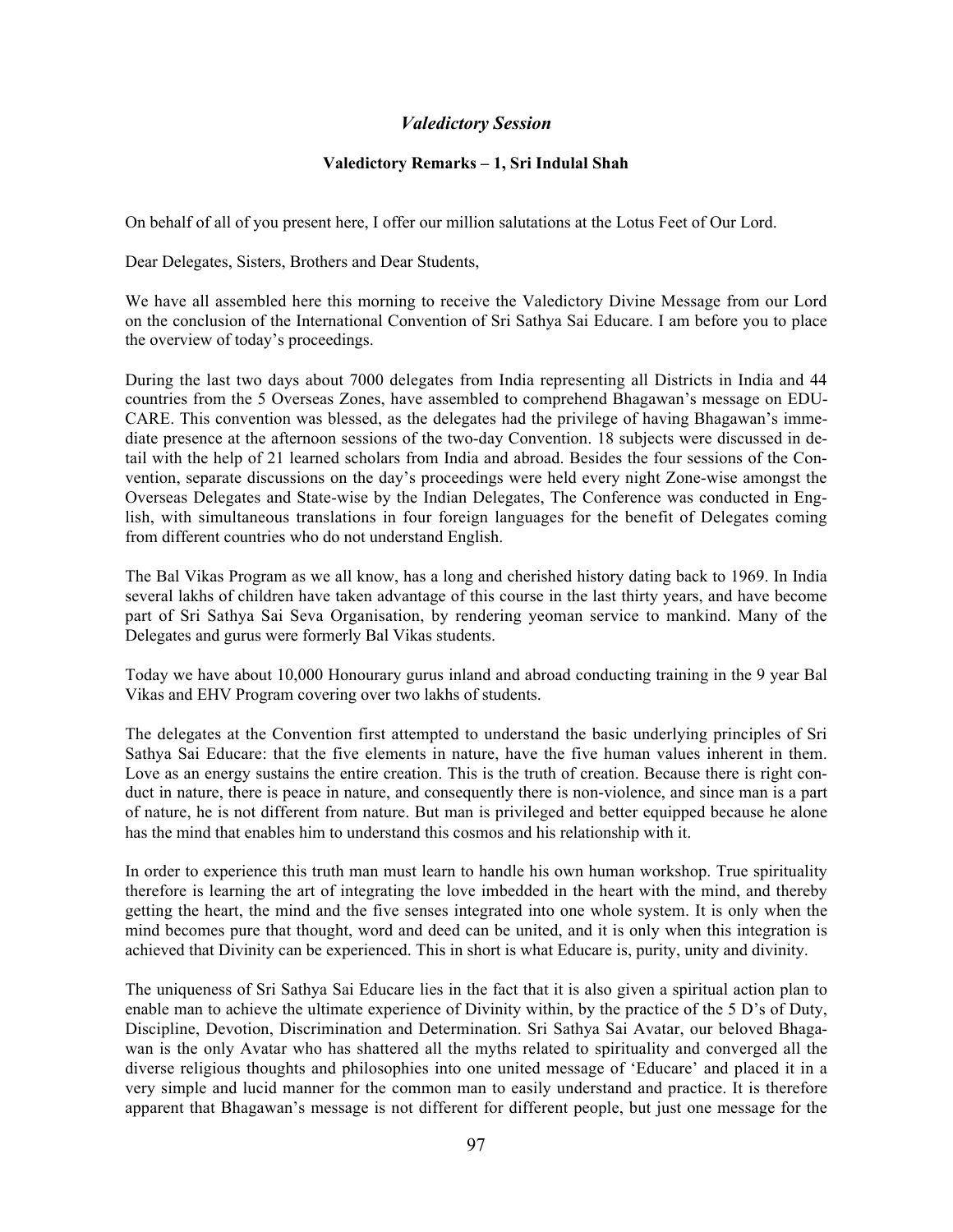whole of mankind. Therefore it is apt to say that this message of SRI SATHYA SAI EDUCARE IS THE ONLY VEDA FOR THE 21<sup>ST</sup> CENTURY. The message of Sri Sathya Sai Educare is the one that enables man to commence his journey from many to one.

Bhagawan has been talking for long and telling us that the five great values are within us. He has often reminded us that Divinity is resident within us. He has told us that there is not one inch of this universe, where He does not exist – Divinity pervades the Universe. It is only that we have to be aware of it and manifest Divinity in our lives.

Now with this Convention we are introducing Educare as part of a teaching program of Bal Vikas and Human Values Education. This is unique in the World! No other Education system has introduced this, no one has dared introduce this – for no one knew how to implement this.

Now with Educare as an intrinsic part of Bal Vikas EHV we have the answer. The clue is in the 'Care' of Educare. Not only must the gurus provide Education – it must be done with CARE! Children must learn by the example of the guru, their Love. They must be taught to Love and CARE for their behaviour themselves, care for parents, care for home, care for teachers, care for neighbours and friends, care for the needy, care for environment and care for the five elements! This is the challenge for all gurus. The challenge is as great as the ideal.

In no other Educational System are children, at the age of five or six taught to understand their relationship with nature, the five elements, Divinity and themselves. If a child, at that early age is reminded of his goodness and Godliness and that he must understand that it comes from our Sai, our God, he must live a Godly life of love, joy, happiness. Thus we create a Divinely oriented society. It is critical that parents are included in this integral program of Bal Vikas and Human Values. This is the great challenge for us, the office bearers of the Sai Organisation because Educare is the essence of all teachings of the Avatar.

It has now emerged that the message of Sri Sathya Sai Educare is the final blueprint for regenerating the spiritual character of every nation in the world, transcending all differences of caste, colour, creed and religion. It is the complete answer to all the problems faced by mankind today. It is for the first time in the history of mankind that an Avatar has disclosed man's true divine nature and has also made him realize his true relationship with the entire cosmos. The Sri Sathya Sai Educare will fill in all the missing links with the comprehension of the entire creation and that of man.

Yesterday, Brother Srinivasan, the All India President, read the message received from the Prime Minister of India, Sri Atal Behari Vajpayee to this International Conference. I take this liberty to refer to some of the salient points as far as we the Bal Vikas Trainers, Gurus and Devotees are concerned. The message pays a tribute and sings the glory of our Bhagawan's holistic 'Educare' Program. The Prime Minister says and I quote – "Baba is converting syllabus and textbook-bound education into holistic 'Educare' that involves both teachers and parents and gives them the joy as well as the responsibility in developing children's potential. Bhagawan's five 'D's' of Devotion, Discipline, Duty, Discrimination and Determination, will help not just young people but also all of us in leading more meaningful and happy lives" – unquote

However what the honourable PM adds at the end is important for all of us. He says that – "He expects the Participant Gurus of this Convention will be able to transmit the knowledge and love that Bhagawan generates to all the children who are entrusted with the gurus. He further adds the Philosophy and Practice of EDUCARE needs to be integrated into the general system of education of India for our national regeneration.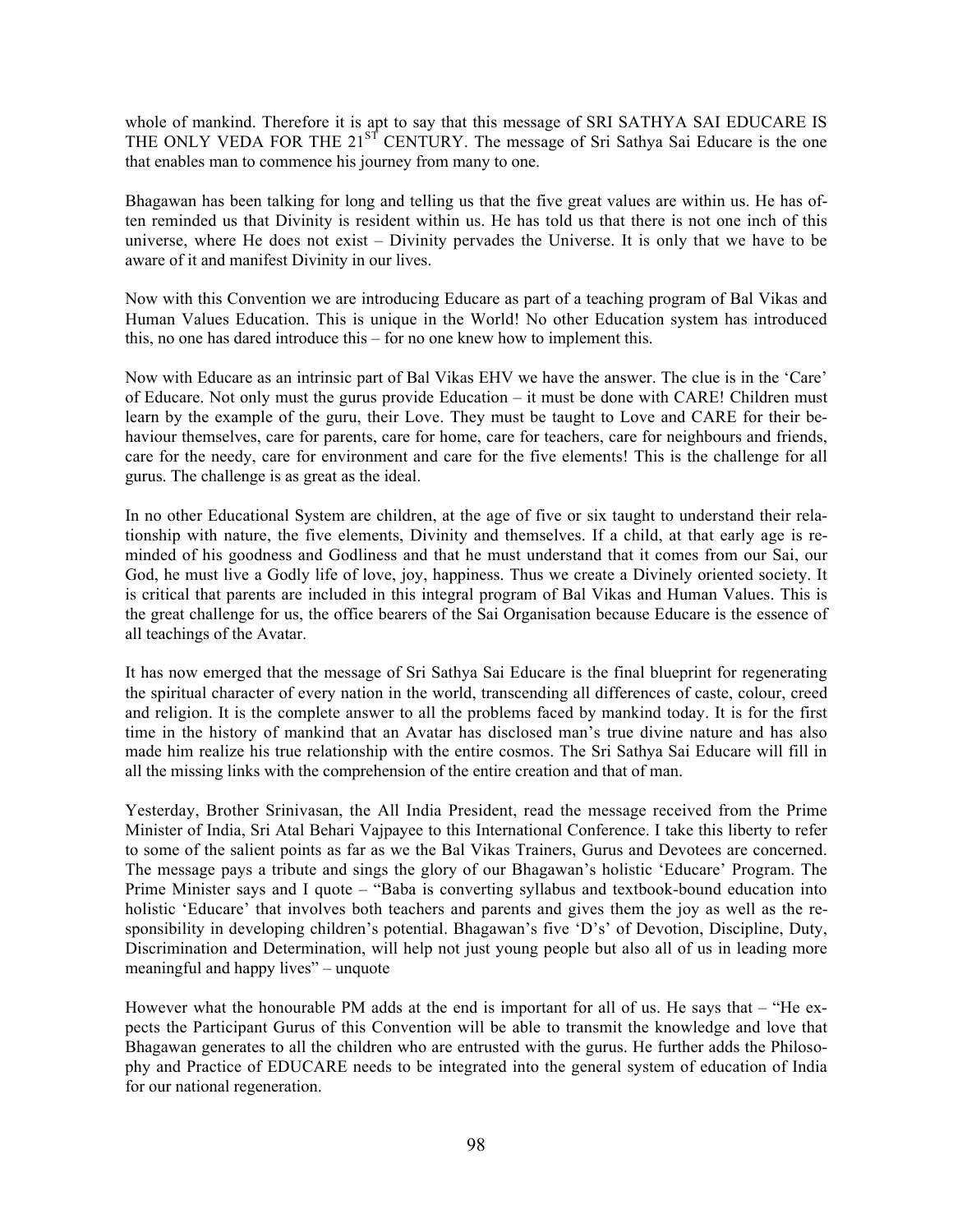In this new scenario it is now imperative to understand that Bal Vikas is not merely an activity of the Sri Sathya Sai Organisation, but a movement that should cover all children of the world, irrespective of their caste, colour, creed and religion and implement Sri Sathya Sai Educare, through all activities of the Sai Organisation and also in the individual lives of the devotees connected with the Sai Organisation.

While the Bal Vikas classes have a great elevating impact on the children, it is also realised that parents must be actively involved in the process of EDUCARE. Hence, a well planned course of action on "Parenting" should be implemented in all Bal Vikas Classes so that parents play a serious participative role in the development of their children

There should not be any confusion because of the above names and they will continue in the same name. However our main theme and the program will be as finalised by this Conference which will be circulated to all of you.

It is also important that before we embark upon this program all members of the Organisation imbibe, understand and practice the message of Sri Sathya Sai Educare in their personal lives. A large scale re-orientation and transformation program for devotees also will be initiated globally. This Convention has to take decisions and recommendations under three parts.

- 1) At a world level
- 2) At an overseas level
- 3) At an all India level

This Convention will take various decisions in the afternoon, and after taking into account the instructions and directions being given by Bhagawan in this Valedictory Divine Message. However, the decisions will be placed at The Lotus Feet of our Lord on Guru Poornima for approval and blessings. The decisions will cover:

- 1) A new administrative set up.
- 2) Revised materials and lesson plans for training of the trainers before  $31<sup>st</sup>$  August 2001.
- 3) Revised training for the Gurus in the new EDUCARE Plan to be completed for all the existing Gurus before 31st December 2001.
- 4) Revised Course content for Group I, II and III will be implemented during this training.
- 5) We will also be planning how the message of "Educare" must be taken to the parents and devotees all over, thus making EDUCARE as the main message which will run through all activities of the Sai Organisation and also in the individual lives of all the Devotees connected with the Sai Organisation.
- 6) Proceedings of this Conference will be given to all delegates before  $31<sup>st</sup>$  of August 2001.

In conclusion let us leave this Divine valley of Prasanthi Nilayam, with a great sense of determination that our process of implementing the Sri Sathya Sai Educare in our lives will commence right from this very moment, because only transformation is the real test of our faith in Bhagawan Baba and the real qualification for continuing to be a part of His Divine Mission of Transforming Mankind.

If we look back at the proceedings of the last three days it seems as if the Bal Vikas EHV Program, newly enshrined as 'Sri Sathya Sai Educare' will burst as an illuminating Fire Ball in the 21<sup>st</sup> Century with the Divine Blessings and guidance of our Beloved Baba.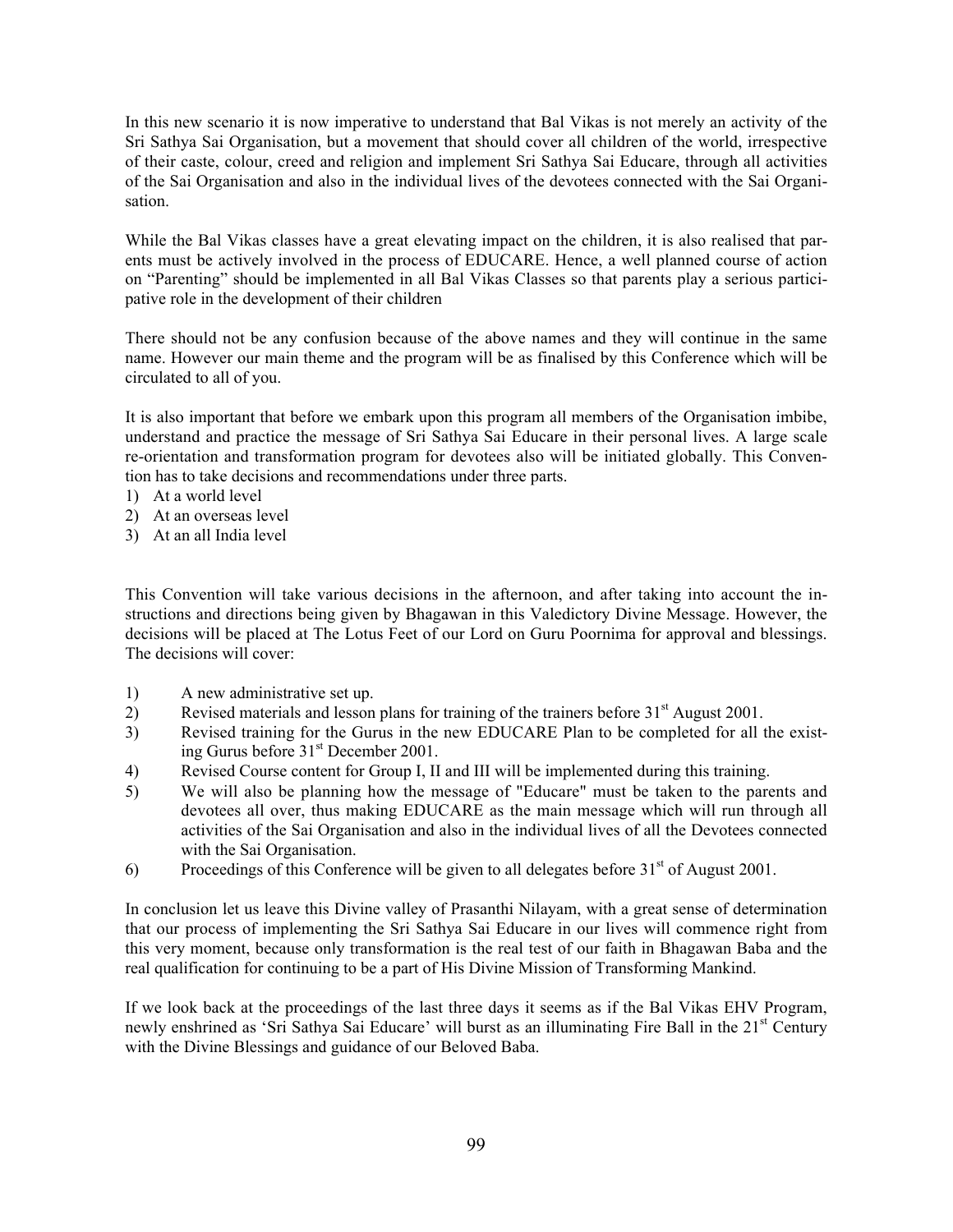Let us therefore fold our hands and pray for Divine *Sankalpa* on the eve of the auspicious day of Guru Poornima that Bhagawan Baba bless the seed of Educare being planted in the  $21<sup>st</sup>$  Century for future generation. Sai Ram

> **Sri. Indulal Shah International Chairman**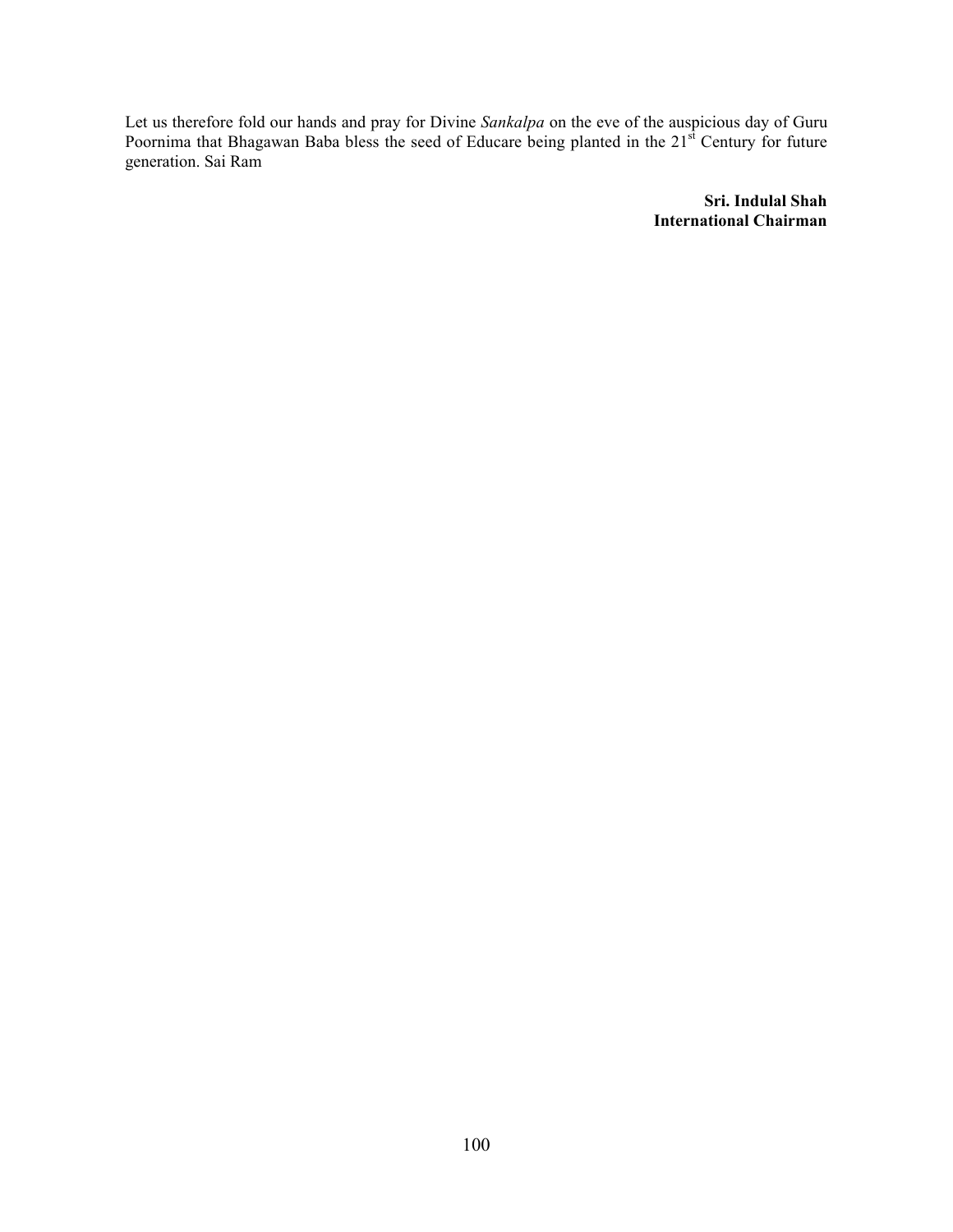# *Valedictory Session*

#### **Valedictory Remarks – 2, Mr. Victor Kanu**

I offer my humble and loving salutations at the Divine Lotus Feet of our Beloved Lord, our Beloved mother and father, Bhagawan Sri Sathya Sai Baba.

Brothers and sisters, there is no power on this earth nor in all the worlds, nor in the heavens that can make a dent on the mission of our Beloved Sri Sathya Sai Avatar.

I say this because I am going to tell you something, within five minutes, something which I consider a big miracle. So please sit up straight and concentrate lest you miss something.

One of the problems facing Africa today is water. Water for drinking, for human consumption, water is life. As you all know, water is essential for development, for the environment for everything. Now the population of Africa at the end of the  $19<sup>th</sup>$  Century was 150 million people. But by the end of the last  $(20<sup>th</sup>)$  century it was 756 million people. And the forecast for the next 25 years is 1.25 billion. Now, all these people have been using the same sources of supply of water. Some of the countries share common rivers, river basins and lake basins. Water has linked communities together, but we also know that in history water has taken community to war. There have been water wars, and there will be water wars in Africa very soon.

 It is for this reason that the United Nations has taken very positive steps in ensuring that there will be no water wars. That the distribution of water will be fair, and that people's attitude to the use of water will be equitable, and that there will be care in the sharing of water. For this purpose, the United Nations set up a human settlement programme, which has held several meetings with experts to find solutions to this problem. From the  $30<sup>th</sup>$  of April to the second of May this year, I was invited as Director of the African Institute of Sri Sathya Sai Education to submit a paper to an expert's meeting in Johannesburg, on the theme of 'Water and Education for Africa: A Human Values approach'. Fifty experts were drawn from all over the world.

In my presentation, I of course acknowledged Bhagawan Sri Sathya Sai Baba as the owner of this Human Values-based education, a program which He has gifted to the world. I was the first to read my paper, but as the reading went on I noticed that my voice was slightly different. At the end I came down and I was a little disappointed. As my speech had gone on I could not understand why my voice was different. Of course there was an applause.

 After the other papers had been presented there was a coffee break followed by a plenary session. During the plenary session, the first speaker was from UNICEF. He stood up and said, "All we have to do now is to accept Kanu's paper as the operational basis for this program for the whole of Africa" and there was no dissent. The paper contained Swami's program in its pristine form as we know it. So I left and returned to Ndola.

Three weeks later I received a phone call followed by a letter, inviting me to go to New York and present the Human Values approach to water education at a special session which was running parallel with the General Assembly of the United Nations. It was on the  $6<sup>th</sup>$  of June when this special body was set up. Again I wrote a shorter paper based on Swami's Human Values of Truth, Love, Peace, Righteousness and Non-Violence, suggesting that it is the only solution, not only to the water problem, but indeed to all the problems that afflict Africa. The meeting was held at the Trustership Chambers, a very prestigious place, I was told it was the best. This was where Bhagawan sent me. And I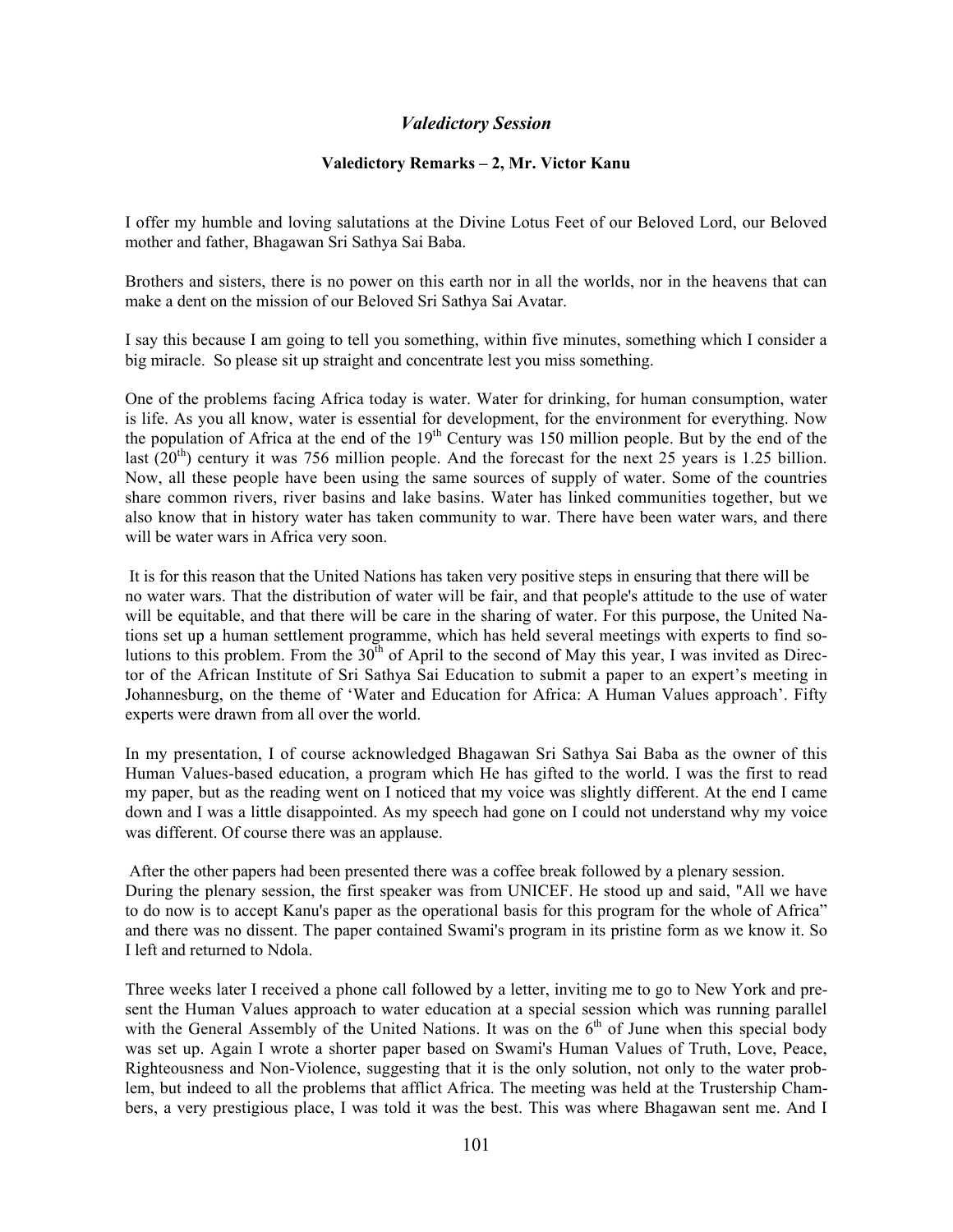read this paper, and I was the last to read the paper. At the end of it many people rushed forward and wanted copies of the paper. I referred them to the UN who had the original. Since then I have been told that many more requests have been coming forward. That is being recorded at the UN and whatever is discussed there, is recorded fully, and will be produced in a book form.

Then I returned to Ndola, and just two weeks ago I received another call, this time from the United Nations Centre for Human Settlement. They will come with a team to Ndola. They will invite a few African countries to attend a special function, and this time they want the teachers of Sri Sathya Sai schools, teachers whom have been trained by the African Institute of SSSE, who have also had the experience of handling this program for the past ten years, to give a demonstration; because they are the recipients of this program. They like what I have written through Swami's grace, but they want to see whether the teachers understood it and what they could actually do. So the meeting has been set for the  $27<sup>th</sup>$  and  $28<sup>th</sup>$  of July, when the UN team will be in Ndola. All of those 2 days will be devoted to a further discussion of Swami's Education program, this time by the practising teachers themselves. Now top educationists will be called, but the number will be small, there will only be thirty of them. We will then go on to Ghana, where there will be another meeting on the  $17<sup>th</sup>$  and  $18<sup>th</sup>$  of August, where some other countries will participate. The United Nations have informed me that from that time onwards there will be rapid developments, and many workshops will be held on the Human Values approach to water education.

That is why I called this a very, very big miracle. It was not "me" that made the expert group meeting accept the Human Values Approach as a solution to the African problem, it is our beloved Bhagawan Sri Sathya Sai Baba! It was not "me" who went to the special session of the United Nations. I never dreamt that in my life. I would go to the United Nations myself. It was Swami who took me there. And you know Bhagawan, He placed me in Business Class, and you know in the Business Class you press the button and you go backwards, you press another button, you stretch your feet, you press another button, you stretch your arms. That's where Bhagawan placed me!

So I considered this a wonderful opportunity, but I have to appeal to all our Institutes throughout the world for assistance, in terms of materials, because of what is happening now in the whole of the African Continent. The United Nations, want this Human Values Program to be incorporated into the school curriculum. After the Ndola meeting these distinguished educationalists will return to their countries. The next step will be to hold a national symposia. This would be the preliminary step towards the implementation of Swami's Human Values program into the school curriculum as well as other activities. Thank you. Jai Sai Ram.

**Victor Kanu (Zambia)**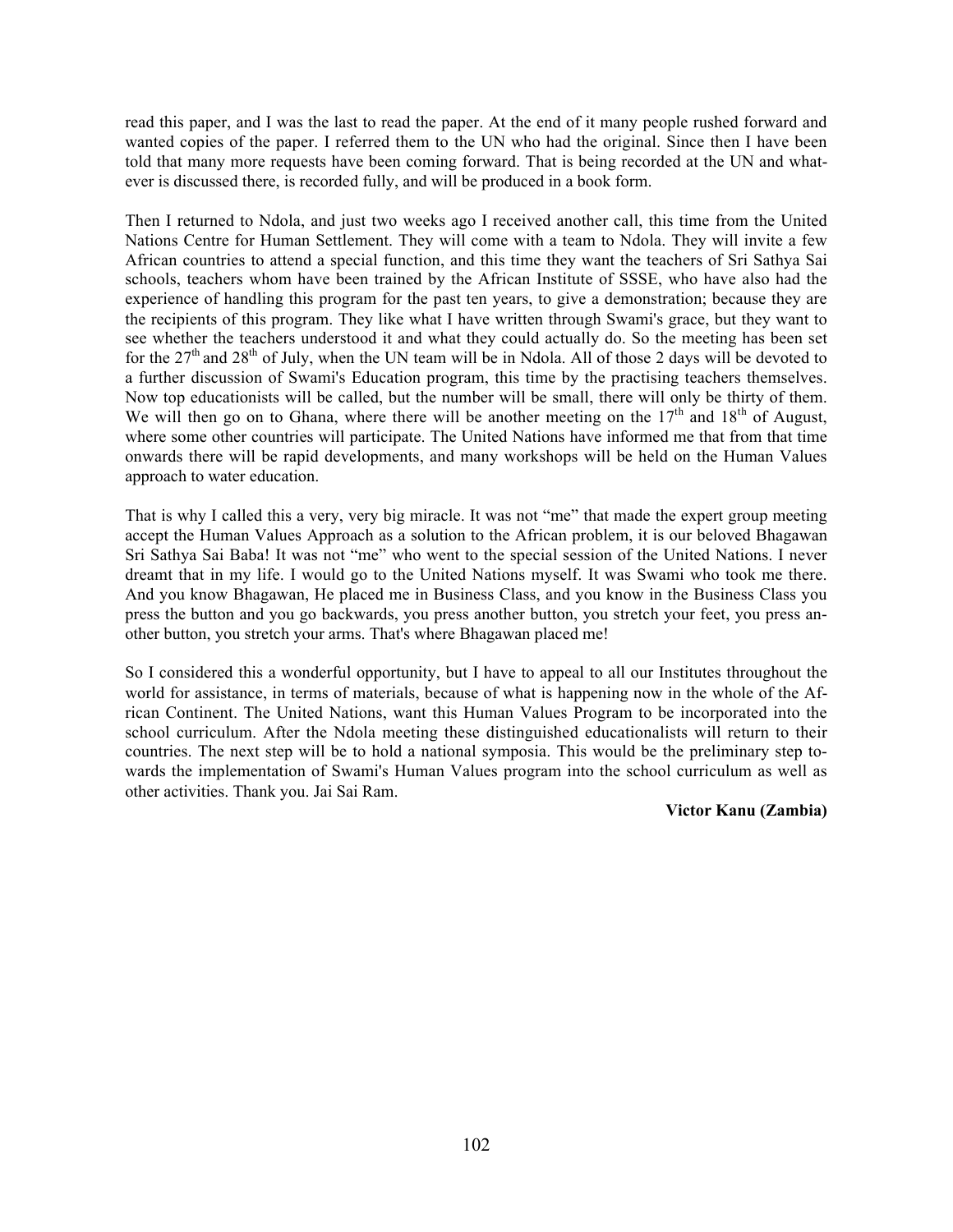# *Session 5*

# **Overview and Recommendations – 1, Sri R. Hira**

Om Sri Sai Ram.

Reverential Pranaams at the Divine Lotus Feet of Bhagawan, and greetings of love to all the sadhakas.

Tonight is the third night of the *jnana yagna* of Sathya Sai Educare. Tomorrow is the *poornahauti* when Bhagawan shall finally bestow upon us the benediction of this *yagna* in the form of His Divine Discourse.

The time has come to proceed with the closing session of this convention. What shall we open with, what shall we close with in this final session? We shall close the outside and open the inside. The three days of diligent caring, sharing, learning and teaching shall soon end. All that begins ends, but the love of Sathya Sai for the gurus is endless. Baba said this morning to the gurus, "Don't feel sad, dejected and lonely that I have not spoken to you." He said, "I am with you always,"—a rare blessing for the chosen ones. So, when we leave Prasanthi, we must open the inside of our hearts and talk, communicate, construct and directly convey our concerns and worries as we share our joy with Him.

To those who are not satisfied and have intense desire and hope that Swami should personally speak or bless them individually, Baba says,

*Darshanam Papa Vinashakam Sparshanam Karma Vinashakam Sambhashanam Sankata Haranam*

Darshan mitigates our sins. The very glance of His vision or touch mitigates the negative karma of our actions. And simply listening to His Divine Discourse removes all calamities. This principle of divinity is symbolic for equality and oneness of divine grace.

Nevertheless, Bhagawan, we undeserving gurus from faraway countries have made many, many efforts and sacrifices to finally reach the Divine Lotus Feet. From faraway countries, we earnestly pray for Your divine compassion and mercy to grant the divine *mahaprasadam* of *padanamaskar* and sacred *vibhuthi*.

The incarnation of Sathya Sai Avathar has chosen the two most important time posts in the history of humanity. The 20th century, the century of slavery, war and destruction failed the hopes of civilization. And the 21st century, the century of freedom, peace and reconstruction marks the turning point in civilization as the long awaited era of love, peace and prosperity—the golden era of Sai.

We have to be vigilantly aware of the Sri Sathya Sai world education master plan. Through the concept of Educare and Bal Vikas, Swami has launched a silent and holy war to save humanity and eliminate poverty and pollution. For the past 30 years, through the Bal Vikas program, the Lord has blessed and prepared hundreds and thousands of worthy citizens around the globe.

When Sri Ramachandra was leaving from Ayodhya to serve the sentence in the forest and finally launch a war to kill the demons, it is noteworthy that all citizens wanted to go with Him. Goddess Sita and mother Kaushalya insisted to go with Him. The brother Laksmana was determined to not let Sri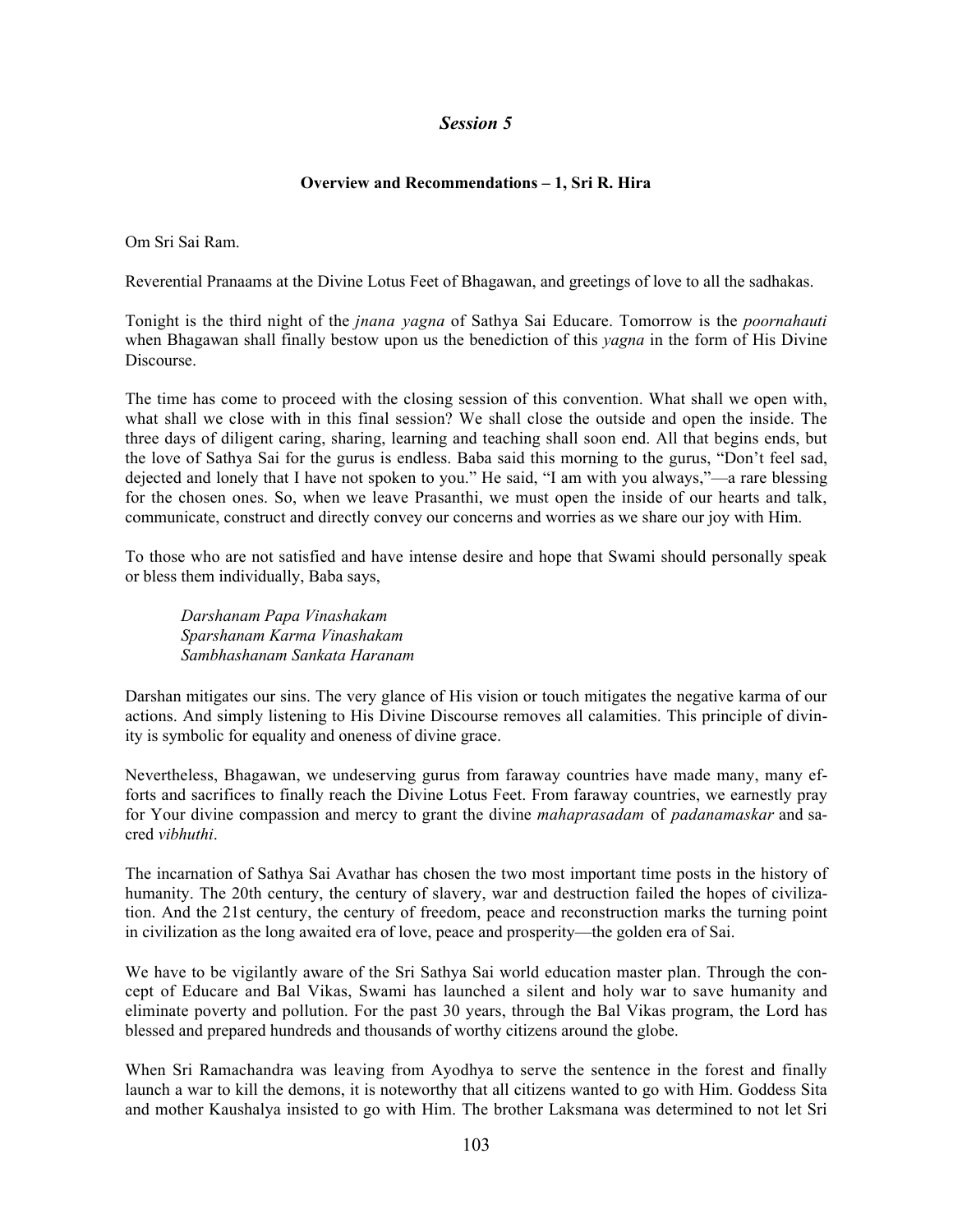Rama go alone. King Dasharatha sent a minister, and as they all proceded the bird Jatayu and Sugriva helped as well. Finally, Hanuman extended his entire Vanara army. Why did everyone want to help Rama? Was it out of sympathy? Was it because He was a King? No! It was because Rama's mission was Dharma. When the mission and goal is loka seva and Dharma, the whole of creation, the five elements and all beings will come to assist. The role in the Kaliyuga of Sathya Sai Ram is not different from Sri Ramachandra.

With the weapon of Sathya Sai Educare, we have to fight the war of ignorance, poverty and pollution in the jungles of the world. One day while Swami was visiting Mumbai, He attended a luncheon meeting of the Rotarians. After lunch, Swami was requested to give a discourse. When Bhagawan came back to Prashanthi, the students asked Him how the trip went. He said, "Very nice, very happy. They were all dressed like gentlemen, but they behaved liked jungle men."

The jungle man is our goal, the jungle man is the goal of the Sathya Sai gurus. The *prema*, the *sathya* is our goal and the deliberations have been diligently done by all the gurus. I shall share with you the proceedings and the procedure in which manner how all the countries have deliberated; Specially for the interest of our dear Indian gurus I would like to inform you the outline of our overseas structure.

There are 21 regions of Sathya Sai Seva in the world which are composed of five zones. The deliberations and diligence of this convention was divided into five zonal conveners. Our dear sisters whom I shall name now, from the five zones represented all the 140 countries, countries present are only 44 but they did have the answers from all the 140 countries. Those gurus who could not come, approximately 800 of them had sent a questionnaire which had 33 questions. Those answers were also taken into consideration for making this report. Sister Berniece Meade, sister Marilyn, sister Betty, sister Jayshree Singh and sister Saraswati, spared no efforts to invite all the opinions of all gurus and have compiled the final report.

However, if some points of the reports are missing which you would like to add there is still time till tomorrow morning when we present it at the Divine Lotus Feet, you are most welcome to send in your comments even at this late moment. The resolutions and the proposed action plan for the overseas Bal Vikas gurus is quite long so we would try to make the announcement here as short as possible and only for the important points.

However, this report will be ready in the final format tomorrow morning. And this report will be available to the five zonal chairmen in the hard copy and it will be available in the format of a floppy to all the 21 Central Coordinators. Will they please contact the secretariat to receive all these papers. Before we proceed into the report on behalf of the organizing committee, I would like to convey our heartfelt gratitude to all those gurus who worked very late nights to give their sincere and precious thoughts and opinions and views to become a part of the Sathya Sai Educare. Also I take this opportunity to say that if there have been any shortcomings on behalf of the zonal conveners or any of us in the organisation committee, I extend my apologies and we look forward to having even better and important points to be included in the future. The proceedings report in full is included elsewhere.

I would like to end with two quotes. Bhagawan has said that:

"The mothers should be the gurus and the gurus should be the mothers."

The second quote is:

"The moon illumines darkness, the sun illumines the sky, truth illumines wisdom and a noble child illumines the whole clan."

Sai Ram.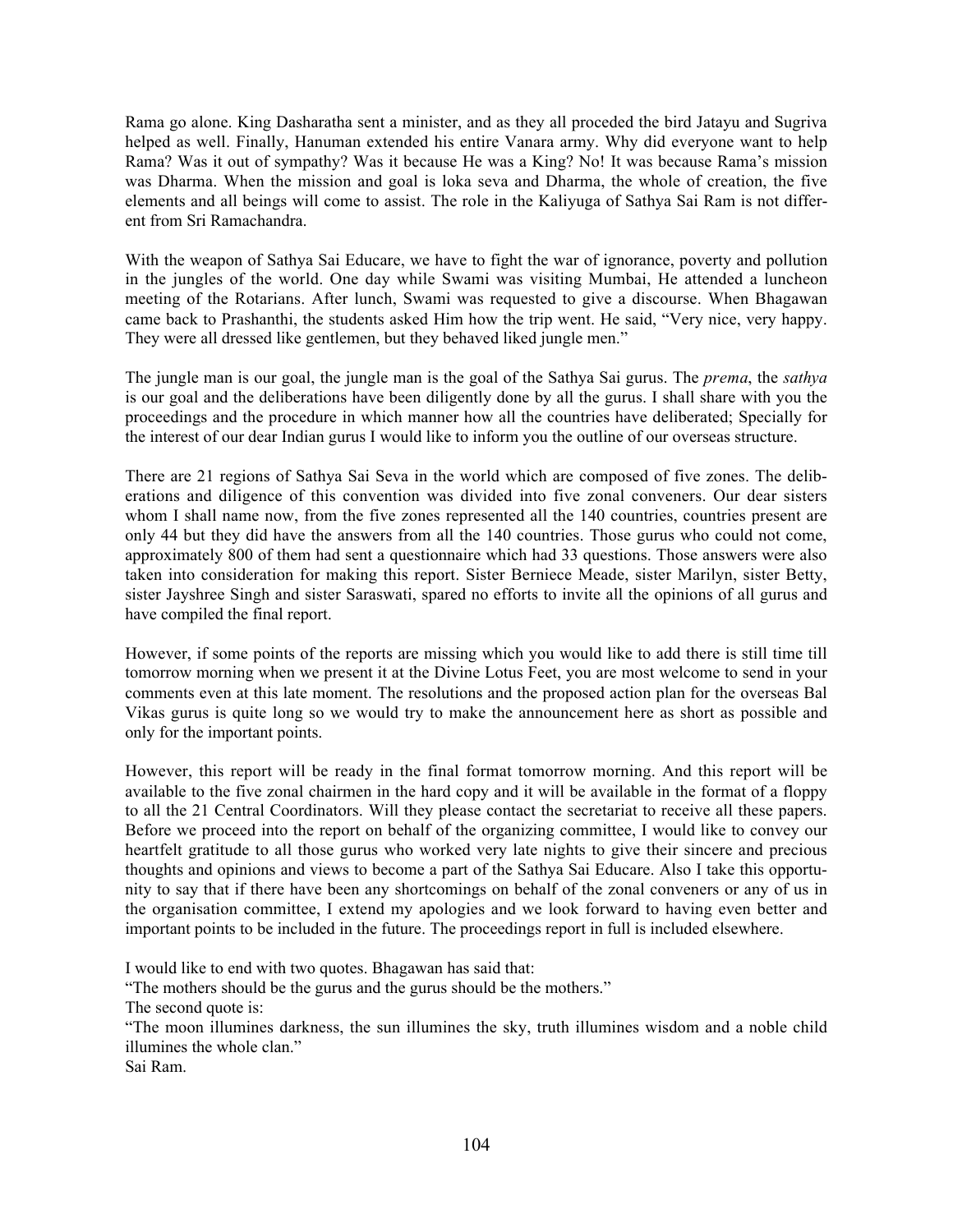### **Announcement**

Dear sisters and brothers, there are a number of enquiries from a number of gurus as to what is the place of the word Educare in our educational structure, from an administrational point of view. I have been instructed to inform you as follows:

All the different branches of the Sai Sathya Sai Organization come under one umbrella, come under one philosophy of Educare. Therefore Educare is not an institution. It is a theory of creative education to be employed by various branches of Sathya Sai Educare. So, the various institutes of Swami, the various schools, the various Bal Vikas samithis, or the Sathya Sai Spiritual Education in foreign countries, all these different branches of the Sai Education are embraced under one logo. Therefore, as a logo Sathya Sai Educare, from henceforth, should appear on all printed matter, such as books or publications, folders and so forth. Therefore the Bal Vikas continues as now, except the lesson plans on Educare shall be included in the curriculum. If there are any questions, you are welcome at the office of the organizing committee above the canteen. However, two years from now, in the Guru Poornima of 2003, all the gurus, all the office bearers and all the active workers. If we are fully engrossed, and ingrained and been well orientated in this program, after divine permission from Bhagawan, we may at that time make one name, instead of so many names. So, this is the structure that we intend to follow. Jai Sai Ram

**R. Hira**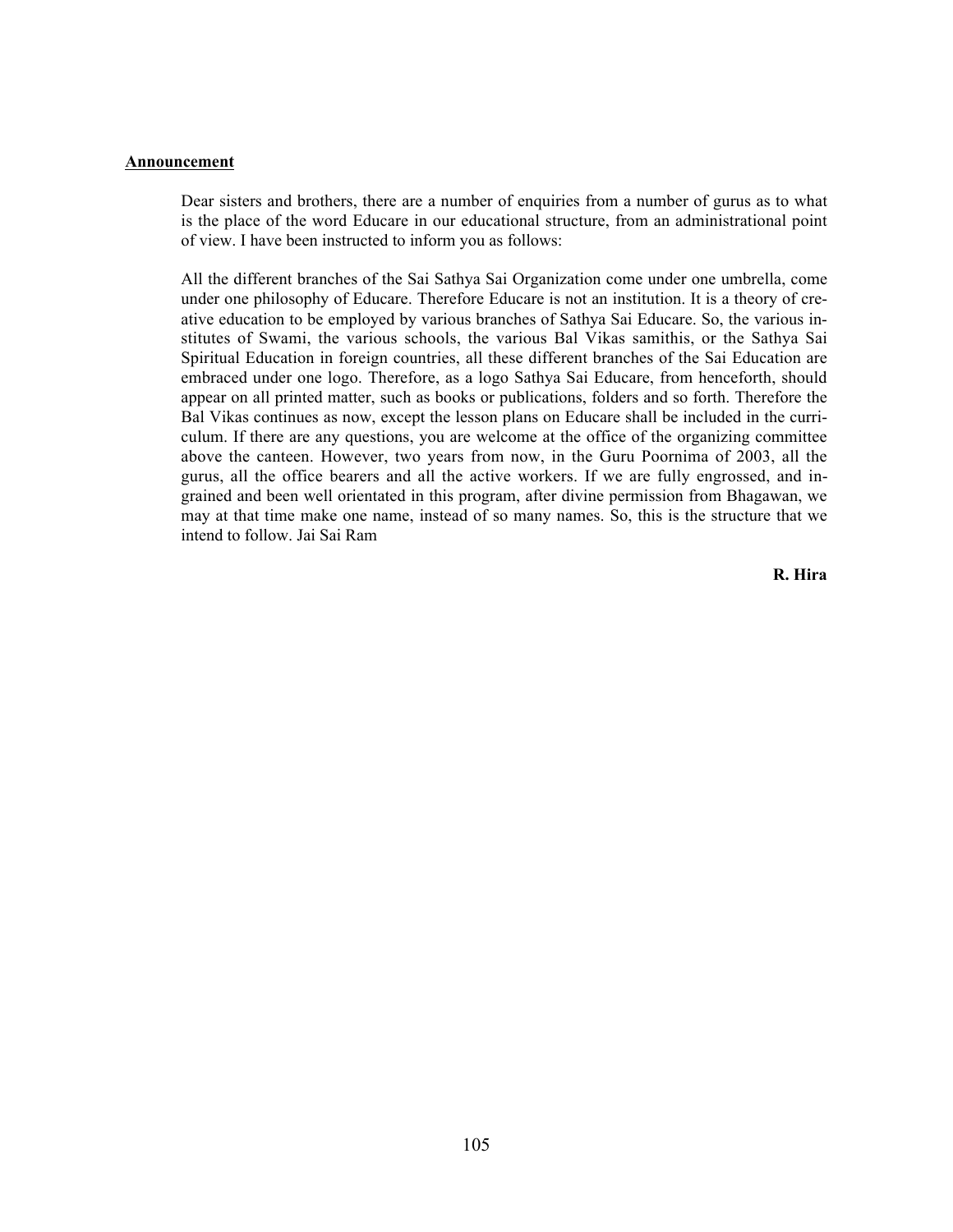### **Overview and Recommendations – 2, Sri V. Srinivasan**

My Loving Pranaams at the Lotus feet of our Beloved Bhagawan.

We will take up the recommendations of this Bal Vikas guru's conference as far as India is concerned. We heard from Brother Hira a very exhaustive, prayerful talk which gave us a lot of insight into how we as gurus, whether from India or from any another country, should approach the task, the challenge and our duty. I would just like to supplement very briefly what he said. It is only complementary.

The first thing is that our teaching and our learning has not ended at this conference. Learning is continuous. Learning is throughout life, and Bhagawan, our Teacher, our Sadguru will continue to instruct each and every one of us if we show the interest. This is what we have to have, a firm belief. We should never feel different about our task as gurus if we always have with us the Divine Teacher, our Bhagawan. And when we go from here, let us never, never think that we go alone. Bhagawan comes with each one of us. In this we must have firm faith. Whether you go to Pathankot, whether you go to Rio de Janeiro, whether you go to the remotest village, always remember Bhagawan is with us.

This morning, Bhagawan enunciated for us various steps. The first step was faith. The beginning is always faith, faith in Bhagwan, faith in Sai, faith in our Sadguru, faith in our Lord. This faith gives us *prema*. That *prema* gives us peace. That peace gives us truth. And that Truth takes us to God. So it is not due to intellectual learning. It is not the training and the techniques. It is faith which is essential for every Bal Vikas guru, for every trainer, for every member of the Sai Organization. This is the fundamental step.

Bhagawan also stated what SAI stands for this morning. The first step, he said, is Service. The second step is Adoration. The third step is Illumination. So, those who are hesitant, those who think there is a shortcut to *moksha*., those that think there is a shortcut to *mukhti* understand that Bhagawan has said that the first step is service. That gives you the *bhakti*, and that gives you illumination. Bhagawan also said that SAI stands for Society change, Association change, and Individual change. We have to change, and we as Bal Vikas gurus, if we look upon ourselves as change agents, we first have to change. If we do not change ourselves, if we do not have faith, we are unfit to be Bal Vikas gurus. In fact, as Bhagwan said, if one students goes bad, only that student goes bad, but if one teacher goes bad, how many students go bad. So this is a very very heavy responsibility which the Bal Vikas gurus carry.

Bhagawan also directed us that several conferences should be held, not just this one conference, so this means that when we go back to our states we have to organize such conferences. Remember that the Bal Vikas program is not a static program. It is a dynamic program. It is one that is constantly evolving according to the needs of the times. So there is not a rigid prescription for you that this is how we are constantly going to do it, but you are also to give your feedback to those in your state, and through them to the coordinators so that the program can be constantly fine tuned to meet the needs of the society in different parts of the country. The needs of the rural Bal Vikas are different from the needs of the urban Bal Vikas. Please also do not get an elitist attitude.

We have heard over the last three days the word Educare. The Sri Sathya Sai Educare is the broad, holistic approach to the whole field of Sai Education. But that does not mean that the Sathya Sai Bal Vikas Program is no longer there. Sathya Sai Bal Vikas program is there. It has been there, and it will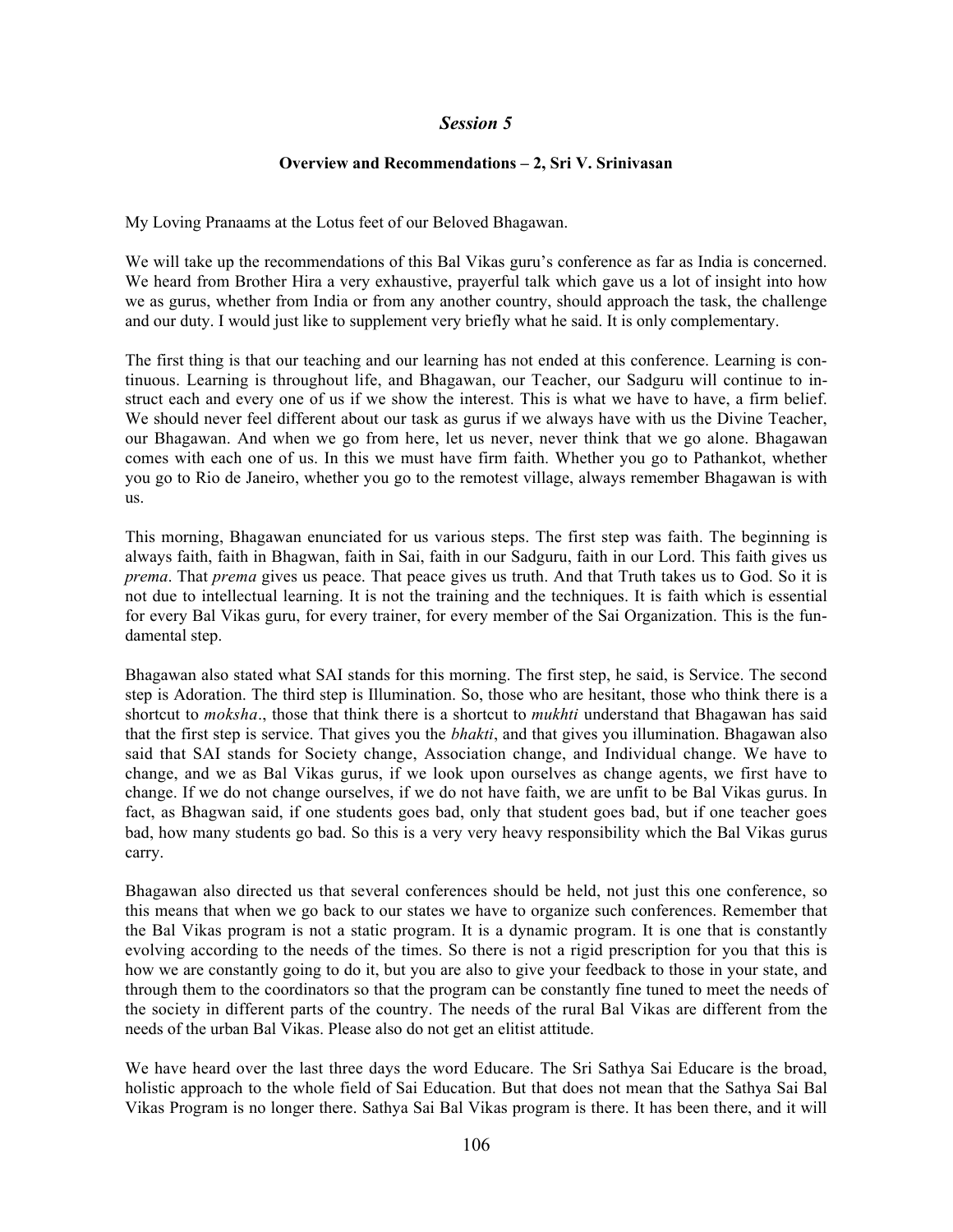be there. It has to be intensified. Do not talk about Educare unless you have understood what Educare is. And that is why we are going to see that adequate training has to be given so that all of us as gurus are able to understand the concept of Educare before we go into society and talk about Educare. We should not have any superiority complex. Humility has to be our cornerstone. Always be humble. Always be firm. Always have faith because we have the Divine Sadguru always directing us. This is fundamental for us to understand.

The Sathya Sai Educare program is not only for children. It is for the entire humanity. The Sathya Sai Educare program now has to be extended to all wings of the Organization. This has to be fundamentally understood. Then only can we benefit from this unique approach which Bhagawan has given to explain the whole creation, to explain the relationship of man with creation, to explain who we are, what we are, where we are going. So please understand now that for the Sai Educare program, our state presidents, they can no longer say that this is the responsibility of the Bal Vikas coordinators. It is the responsibility of each one of us to benefit from the Sai Educare program. After we have learned, after we have changed, we will extend to all sections of society. This fundamental understanding and approach will be implemented not only in India but I am sure that our Overseas brothers and sisters will also take a similar approach.

The action plan for India has been prepared under several heads. The one for immediate implementation is to chart out an action plan to see that the Sri Sathya Sai Educare is well understood by all the gurus of the states of India, even those who have not been able to attend the conference. Let us be humble. Let us be frank. Those that have attended may not have fully understood. But we should go back, apply ourselves, discuss among ourselves so that our understanding and comprehension of this Educare concept improves without any dilution of our Bal Vikas program.

The action plan is to include the conduct of zonal and statewide conventions to make the concept of Educare clearer to the gurus in their local languages. The trainers attending this convention should prepare lesson plans on the aspects of the five elements and their relationship with the five values on or before the 31<sup>st</sup> of August 2001, and send the same to the national coordinators. The trainers attending this convention should, in their capacity as resource persons, conduct orientation programs for existing teachers between the first of September and the  $31<sup>st</sup>$  of December 2001 prepare and publish the handbook for gurus and the lesson plans on the five elements, and on the life of Bhagawan, before the first of September 2001.

As far as the reorganization of Bal Vikas adminstration, the coordinators have proposed that India will be divided into four zones, and a national coordinators and two deputy coordinators will be in charge of each zone. The duties of the zonal coordinators will be to receive the reports from the zones, ensuring a long term training program for the Bal Vikas gurus, old and new, monitoring the parenting programs in the zones.

And this parenting program is where the state presidents and the district president have direct responsibility, not saying that this parenting program is only to be done by Bal Vikas coordinators. Then a zonal quarterly newspaper from the beginning of January 2002 benefiting Bal Vikas gurus and trainers, coordinating news and events between the zones. Appropriately, along with the State Presidents also appoint a gent coordinator to assist the ladies coordinator in the extension of the Educare program.

It is proposed to set up a national publications board to plan, administer and monitor the printing of literature relating to the concept of Sri Sathya Sai Educare the Bal Vikas administration, spiritual diaries, and other relevant materials. The Bal Vikas manual will be ready by  $30<sup>th</sup>$  September 2001. As you know, the organization has updated rules and regulations and, unlike in the past when the Bal Vi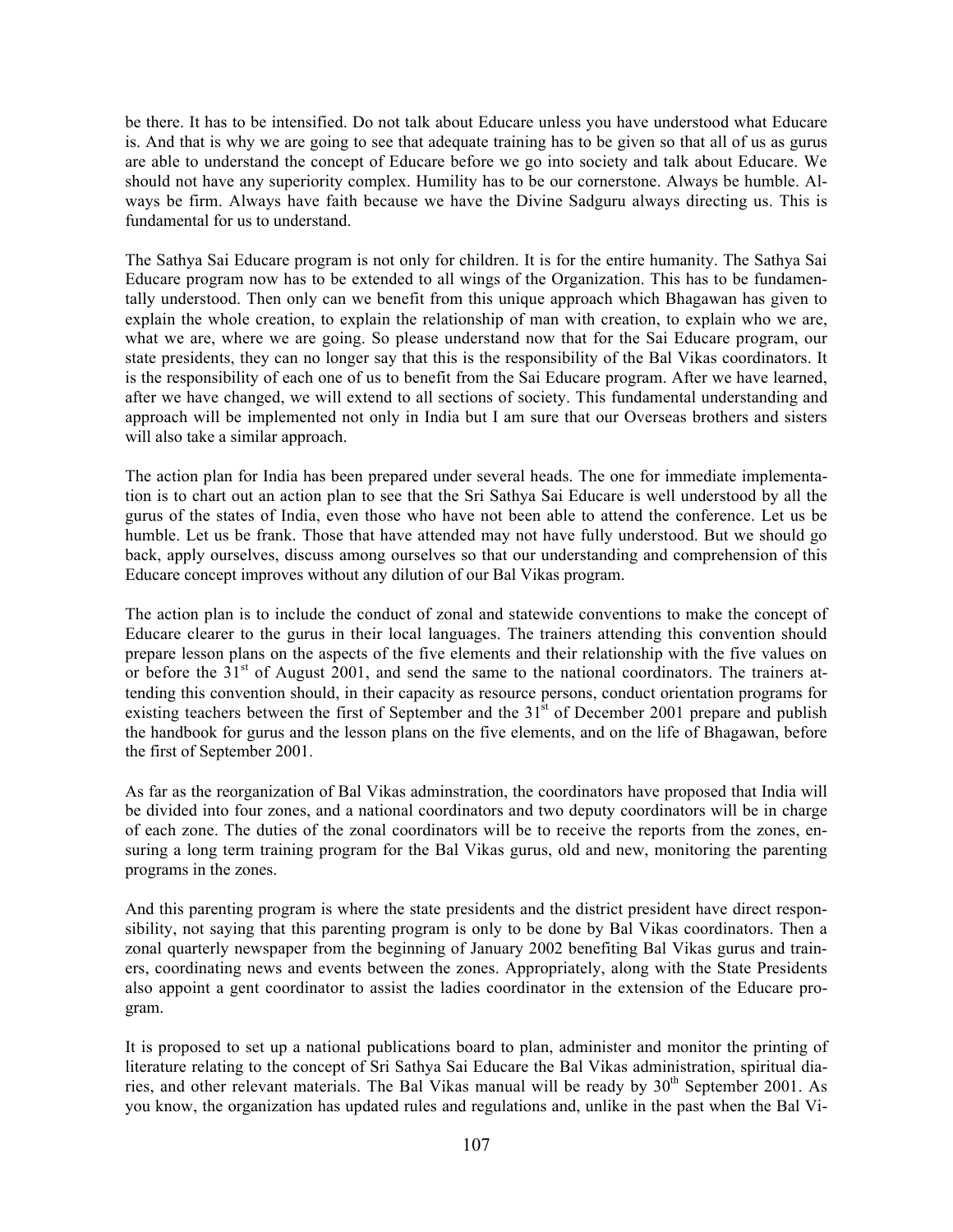kas manual was part of the Organization manual, it is now proposed to make this a separate manual, which will be issued by  $30<sup>th</sup>$  September.

As far as examinations, it is proposed to do away with the national exam at group III level, however, the group II examinations at the state level will continue. Stress will be laid on observing behavioral changes rather than memory-related examinations. With regards to examinations, the national coordinators shall maintain up to date statistical information relating to Bal Vikas in India so that necessary evaluations can be done in relation to the progress of the movement in India.

As far as the parenting program is concerned, the sevaks and active workers of Sri Sathya Sai Seva Organization will be imparting training to resource persons for the parents contact program Every possible attempt should be made to ensure that the parents of the Bal Vikas children become aware of the concept of Sri Sathya Sai Educare so that they are able to appreciate and benefit from the effort put in by the Organization and Bal Vikas gurus by following the teachings at home.

As suggested by our overseas brothers, it is proposed to reduce the age limit in view of the fact that the childrens' awareness is heightened at a very early age, and it is proposed to reduce the age limit for Group I. This will enable the child to finish the nine years program before he is faced with the public examinations in the ninth year.

There is a strategy needed now that they have identified from experience that group III is the age when experience it is necessary to adopt a more dynamic approach to the implementation of the group III syllabus. The group III should therefore be made more activity-oriented, and less classroomoriented. The Sri Sathya Sai Organization should identify good role models to avoid the students passing out of group III so that they will be involved in satisfying and meaningful activities. In this way, they would remain with the Organization throughout and not get separated from the same.

The newly oriented Bal Vikas Program based on the new concept of Sathya Sai Educare will be launched all over the country by the first of January 2002. These are the recommendations of this conference, and they will be placed at the Lotus Feet tomorrow morning. We have come to the end of this conference, this convention, and it is time for us to pause. First and foremost we have to express our deepest gratitude to our Lord Bhagawan Sri Sathya Sai Baba for taking care of us, for being with us, guiding us, looking after our every need. How much time Bhagawan has in the physical form has spent with us! We have benefited from His darshan, sparshan and sambasham. Truly, what a deep debt of gratitude we have, and minimal contribution. How can we discharge this debt? Only by taking up and implementing all that Bhagawan has taught us. This will be the subject of the pledge which will be administered to us by our dear brother Dr. Art-ong Jumsai very shortly.

On behalf of the organizing secretariat, I know that many of you have had to put up with many inconveneieces, though Bhagawan gave us every facility. But perhaps in many ways there were shortcomings. I am sure that you will not mind this because you have been receiving the Diving ambrosia, and you will continue to receive it, not only at Prasanthi Niliyam but wherever you are throughout your lives. This is Bhagawan's assurance to all of us. Jai Sai Ram!

**Sri V. Srinivasan**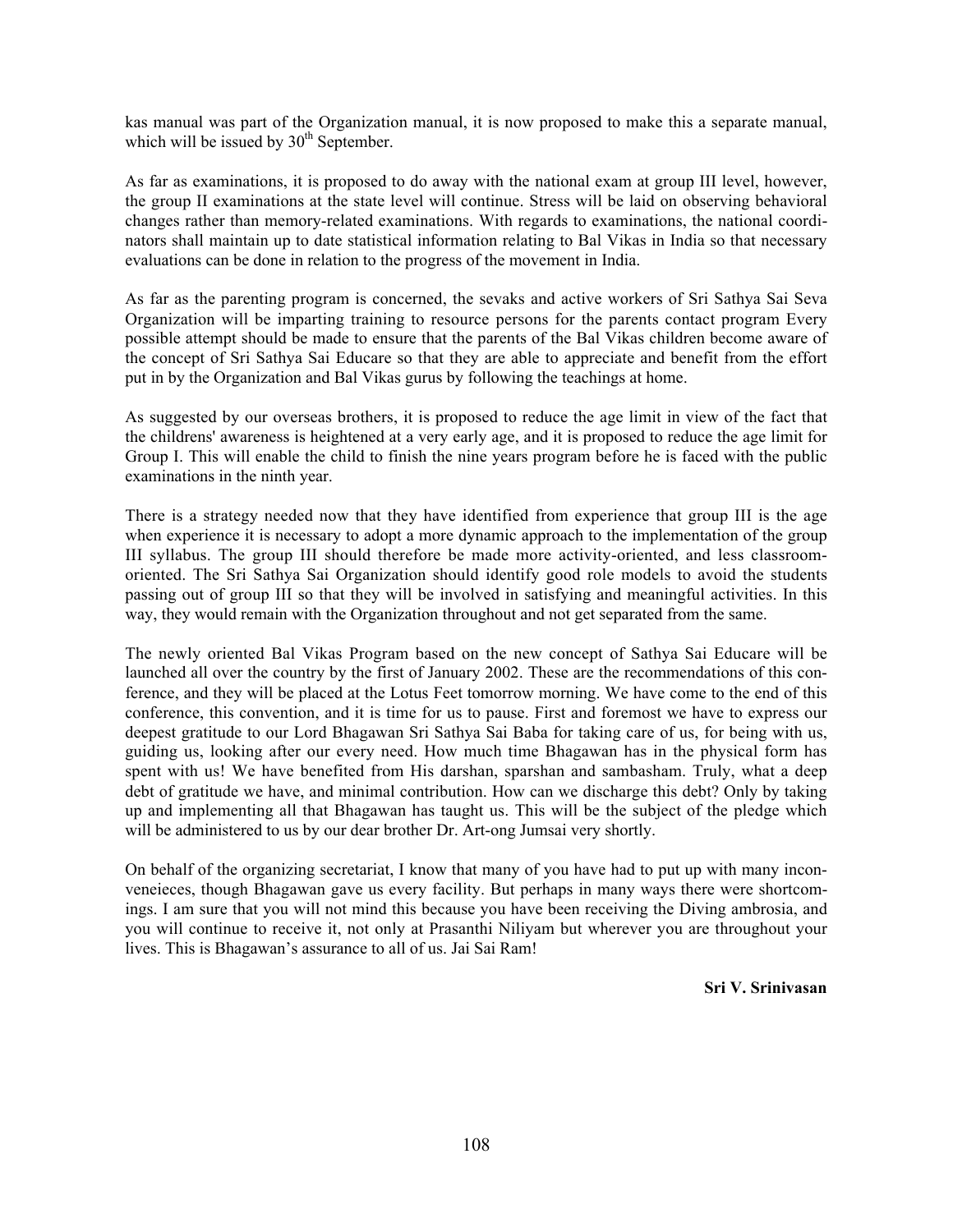## **Overview and Recommendations – 3, Dr. Art Ong Jumsai**

I humbly offer my loving Pranaams at the Divine Lotus Feet.

Dear gurus,

As director of the Institute of Sathya Sai Education, let me say that I have learned a lot from attending this International Convention on Sri Sathya Sai Educare and the concepts of Sri Sathya Sai Educare are applicable to all schools, colleges and universities all over the world.

At the Institute of Sathya Sai Education we work with formal education and it is now becoming our duty to bring Sri Sathya Sai Educare into formal education. To enable us to do this we are going to be requesting Bal Vikas gurus, since you have been trained and you understand the concepts, to help us go into schools to start sample classes, and to encourage the various schools to use this concept of Sathya Sai Educare. Already we are asking our gurus in Thailand to go into various schools. The Bal Vikas gurus, go in first with sample classes. They help schools become interested in Sri Sathya Sai Education in Human Values. Then the Institute will go in and train the teachers in these schools. We are doing this very rapidly now. This is the way we can cooperate and help one another.

We have a great responsibility. As I already mentioned, Swami has proclaimed that there will be peace on earth, and that peace will come sooner than we expect. W4e are all instruments to help bring about this peace on earth. This is our great responsibility. With any Conference, we all have our action plans, especially Conferences here. We have already talked about the various action plans for our society, the wonderful things that we need to do for the children, for the parents and all sections of society. This is wonderful, and it is a great responsibility to carry out all the action plans that have been mentioned by Brother Hira and Brother Srinivasan.

Now we have to make a pledge, with Swami if we are going to perform all the jobs that we're talking about. We, the gurus, have to put into practice certain things, the 3 HV, harmony of head, heart and hands, as well as the five D's that we have been talking about. So I would like to propose to this conference that we have our individual pledge made to Swami. If you agree, we will all sign the pledge and will place this at the Lotus Feet of Bhagawan.

"We, Sri Sathya Sai Bal Vikas gurus, pledge to Swami to propagate Educare to the world at large by teaching and guiding young children, parents and society with love, harmony, of head, heart and hand. Guided by fundamental discrimination, we will become a perfect example, and instrument to spread Swami's message of Educare with utmost devotion, duty and discipline."

You notice the three HV is in there for all of us individually and all the five D's are all there. I'd just like to read it once again.

"We, Sri Sathya Sai Bal Vikas gurus, pledge to Swami to propagate Educare to the world at large by teaching and guiding young children, parents and society with love, harmony, of head, heart and hands. Guided by fundamental discrimination, we will become a perfect example, and instruments to spread Swami's message of Educare with utmost devotion, duty and discipline."

If you agree that we should sign this pledge, I would like you to say, " Sai Ram."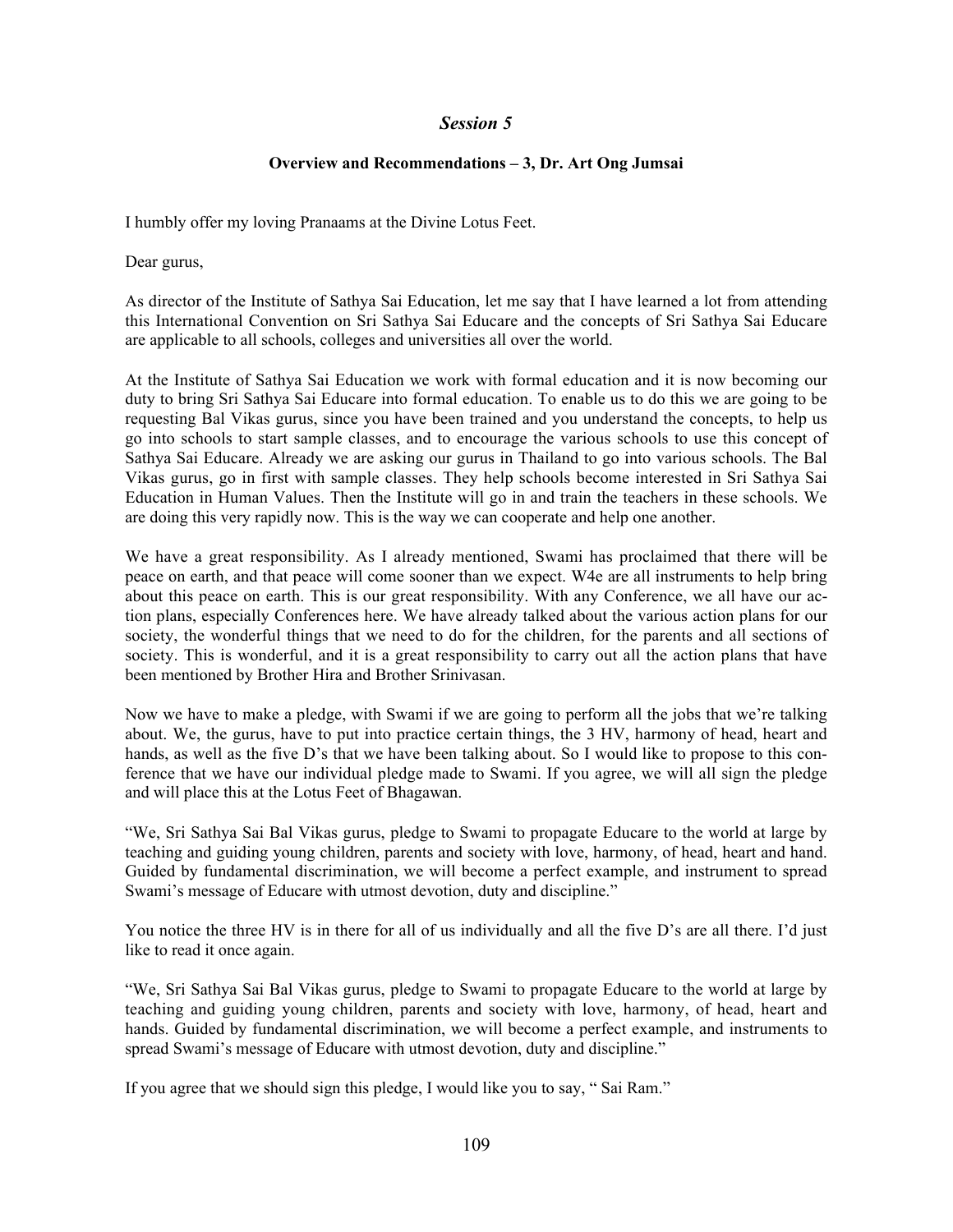(Audience) Sai Ram.

Let me ask you once again. I'll count to three, and I would like to hear whether you agree with this pledge. One two three.

(Audience ) Sai Ram

Thank you very much. Then I will hand this to the Organizers for them to arrange it to be signed by everyone. Om Jai Sai Ram!

**Dr. Art Ong Jumsai**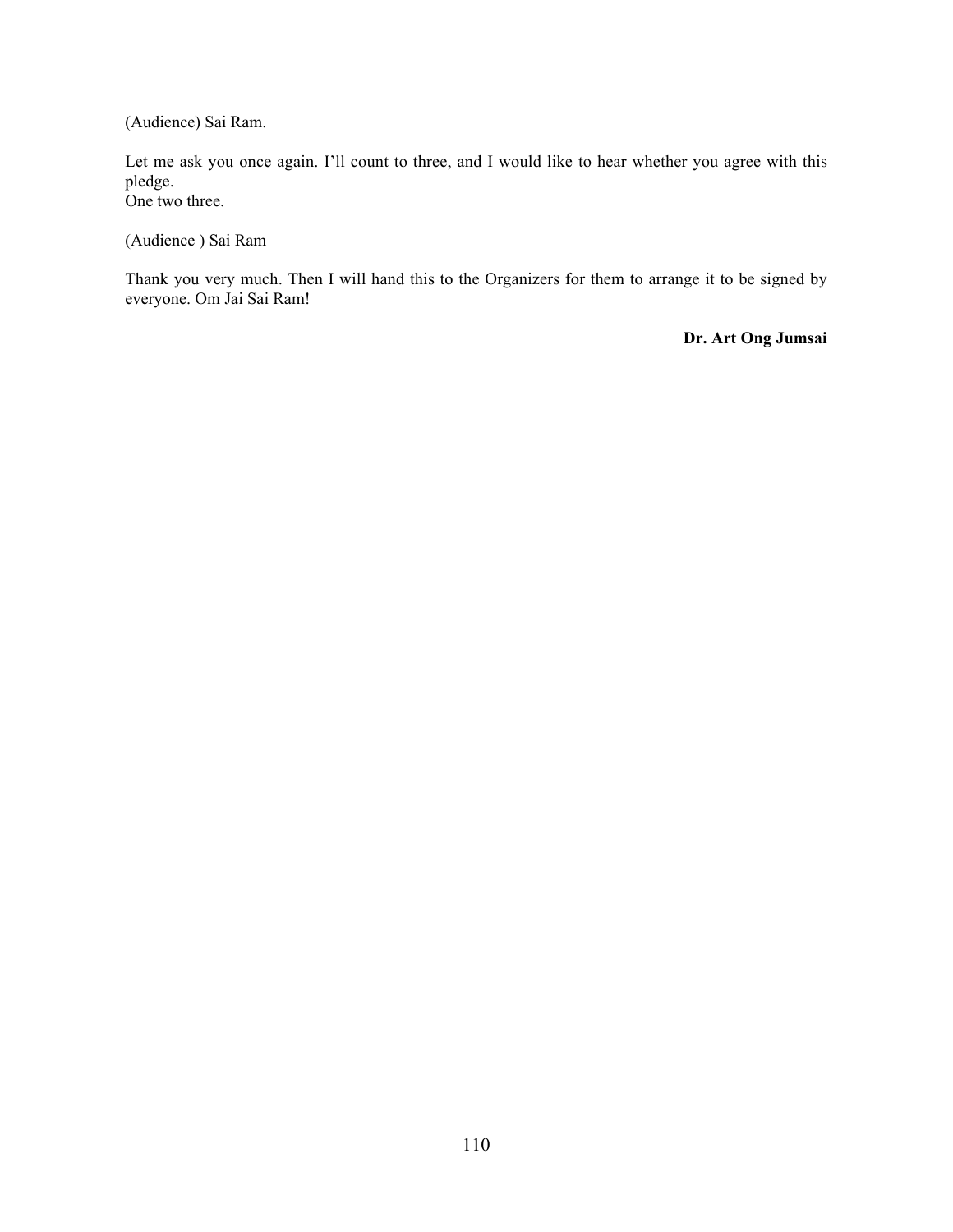### **Feedback to Questionnaires Guru Poornima Day Talk, Morning, Dr. Thor Mayer**

I have here a distribution on the guru's occupations in the four zones, 1,3,4,5 17% of 769 replies are professional teachers, 26% housewives 12% are office workers. Then we have the age of the gurus and you see that in all zones 42% are between 36 and 49; and 26% are above 50, whereas the age group 26-35 is 19% with a mere 10% below 25.

Then there are variations. In Europe you have 41% between 36 to 49 and another 41% above 50. You can see that new young gurus in zone one are only 5% (below 25 years). These figures may serve as a pre-warning about the need for training young gurus.

We have been looking of the qualifications of the gurus: in all zones. 36% have a masters degree or more and gurus who only have high school about 29%. This varies from zone to zone. In zone one 35% have a masters degree or a PhD and in Europe it is 34%, where as it differs in zone 3 and 4. Here are fewer with a higher education.

How many students are taught at one time. Classes below 5 students is 13% overall. Between 6-10 is 27% and above 11 is 49%. But then again this differs a lot like in zone 3, you see that 69% of the classes are above 11, whereas in Europe it is only 22% and the majority are very small classes in Europe. In zone 3 the majority are large classes. (If we could say that above 11 are large classes.)

Where are the classes taught? This is also quite interesting because it could be feared that there are too much teaching at the home of the student or at the home of the teacher. But we found that 45% are taught in Sai centers and 40% in community halls or other public meeting places. So this is an interesting figure because when you see the difference between the zones you see that in zone 5 for instance only 28% are taught in Sai centers but then on the other hand community halls and others are usedmore. Thus we can go into detail and analyse this even country by country if we like to but there is not time for me to present that to you now.

How many years have you been a guru? This is also an interesting question, it proves that in all zones 40% have been a guru for more than 5 years whereas it is close to 20% have been that for less than one year. This again varies between zones. You see that in zone four 44% have been there for more than 5 years and 31% who are very new gurus.

 "How often do you do jyoti meditation ?" Not only is meditation one of the five techniques, it is also one of the nine Codes of Conduct. So it is a little amazing that only 36% in all zones are practicing jyoti meditation daily. When we look at the variations between the zones we find that between 29- 53% are doing meditation daily. We also see that some do it every other day some twice weekly and there are some who say never or sometimes. That group is a third of the gurus here! This calls for our attention.

How often you do bhajans? This is another question that is very important. Every other day or twice weekly is a typical figure, ie three quarters of the gurus do bhajans. But in this we must also allow for misunderstandings with the way the question was framed. Some may think that although this question was posed to the individual gurus it may need response on behalf of their group, teachers or their classes and not for themselves. This we can never know.

When did you attend the last guru orientation? This is about the training. This is also very interesting. Never or no training, is here overall 18%,. That differs in the different zones. Zone 4 for instance 28% are in this group, although trainers are constantly traveling around and training. It is 14% of gurus who say it is more than three years ago and 68% said we have been to an orientation or training within the last three years. This differs within the various zones. This also calls for a closer analysis.

It is proposed to include few pages of overseas activities in the Bal Vikas magazine. The question was what would you like? Over all the gurus want lesson plans. There is also interest in student transfor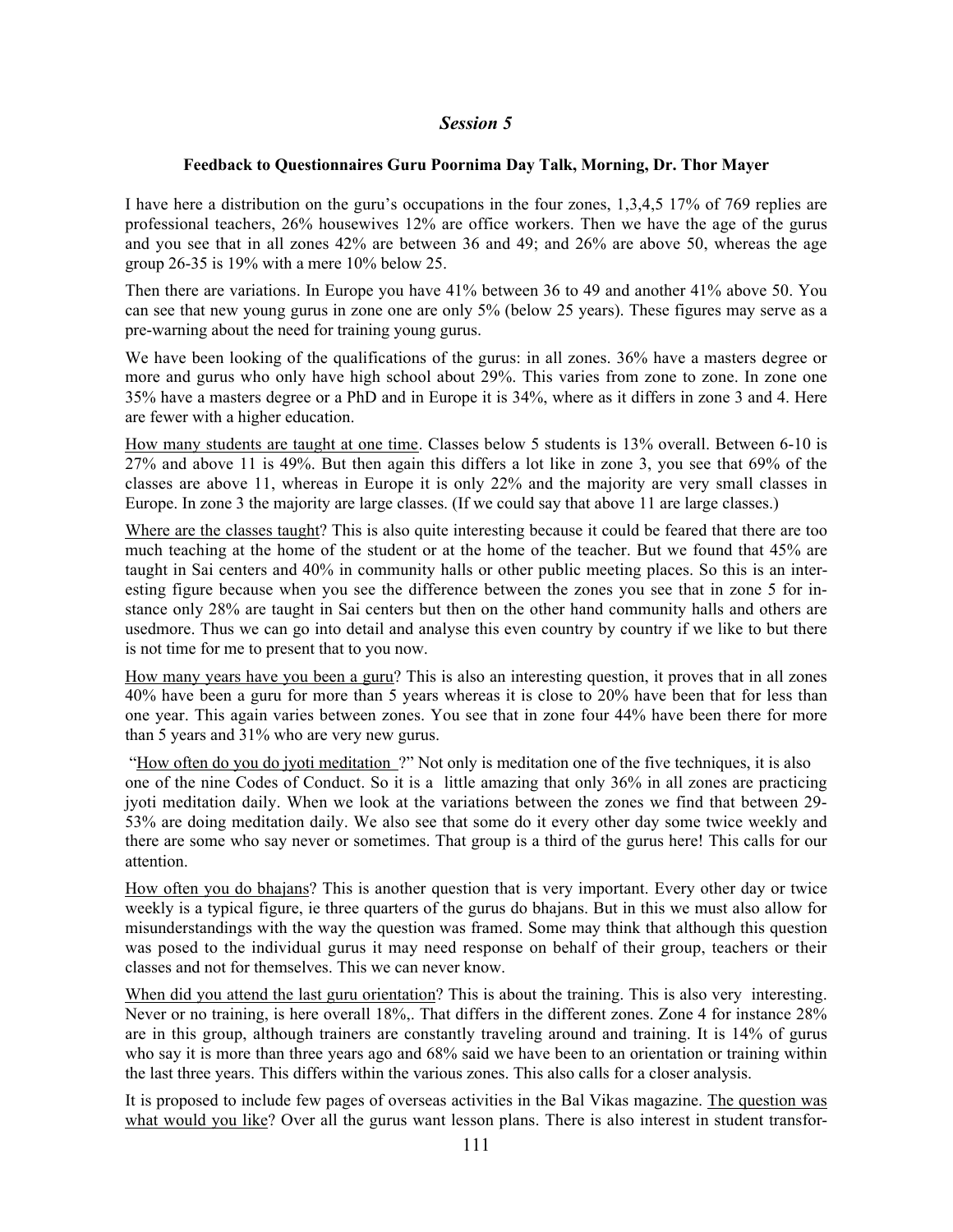mation and something about other teacher's experiences. So here you we see what they would like to have.

Which of the five techniques are most popular for students? You can see that without any question, it is story telling. It comes out as a third. In Europe 40% say stories. Group Activities, is more or less the same as story telling but it differs again between the zones. Bhajans, only comes with about 11- 17%. Meditation is even less between 3-7% and Prayer is between 2-10%. This again calls for our attention that maybe bhajans, mantras, meditation and prayers should be upgraded.

How often have you organized Bal Vikas group tours to see Baba in India? Three quarters of the gurus say that they have never done that before. I believe that all of us have been transformed by meeting the Avatar. We should ponder over why we do not organize tours for our children to see the Avatar.

How often do you have parent's meetings? The typical figure is once yearly. One third say they have it yearly, 27% say twice yearly, but monthly and quarterly only a very, very few. This varies again between the zones and calls for our attention. Especially when you look at the next question.

Do you have periodic Sathya Sai Parenting study circles or workshops? 56% says no, it varies a little bit between 43-59% in the zones.

Would it help the gurus if we had these study circles or workshops? Almost 90% say, yes! So we don't have it but we want it. Why don't we do it?

What are the difficulties?, is another question. It is nice to see that quite a number (21%) say we don't have any difficulties. But 18% say we have lack of time and then it varies with other difficulties. Some say that there is a lack of financial or other resources and this varies a great deal between the zones. In Europe or in zone 1 this is not a problem but in other zones it is a problem.

Then this is a new question, how do you refer to Bal Vikas? This is also very interesting: A fifth or 20% say they call it Sathya Sai Bal Vikas, 56% say they call it Sai Spiritual Education but another fifth say they call it Sathya Sai EHV! So there is some confusion here between the gurus.

Are the lesson plans mixed and taught together for Bal Vikas and Sathya Sai EHV? 54% or more than half of them say yes. This then differs in the various zones. We should see if this is what we want, what we plan or is this because we have not really realized the difference.

I will finish by showing you that of the 769 answers, 20% came from zone 1, 0% percent from zone 2, (we had two answers so far). From zone 3 we have 35% or 269, 4% from or 32 answers from zone 4 and 40% or 269 answers from zone 5. I know we have between 200-400 questionnaires that have not yet been delivered and I would ask you to send them to me within the month or before the  $31<sup>st</sup>$  of August so we can make a small pamphlet with a comprehensive statistic, including of course zone 2 with maybe 100 or more answers and zone 4 with some more answers as well as other zones. This will give us a clearer picture. Then we will make a small pamphlet and distribute it to the zonal chairmen so they can at their discretion, distribute within their zone and have a dialogue about what is our lesson from these figures.

Jai Sai Ram

**Dr. Thor Meyer**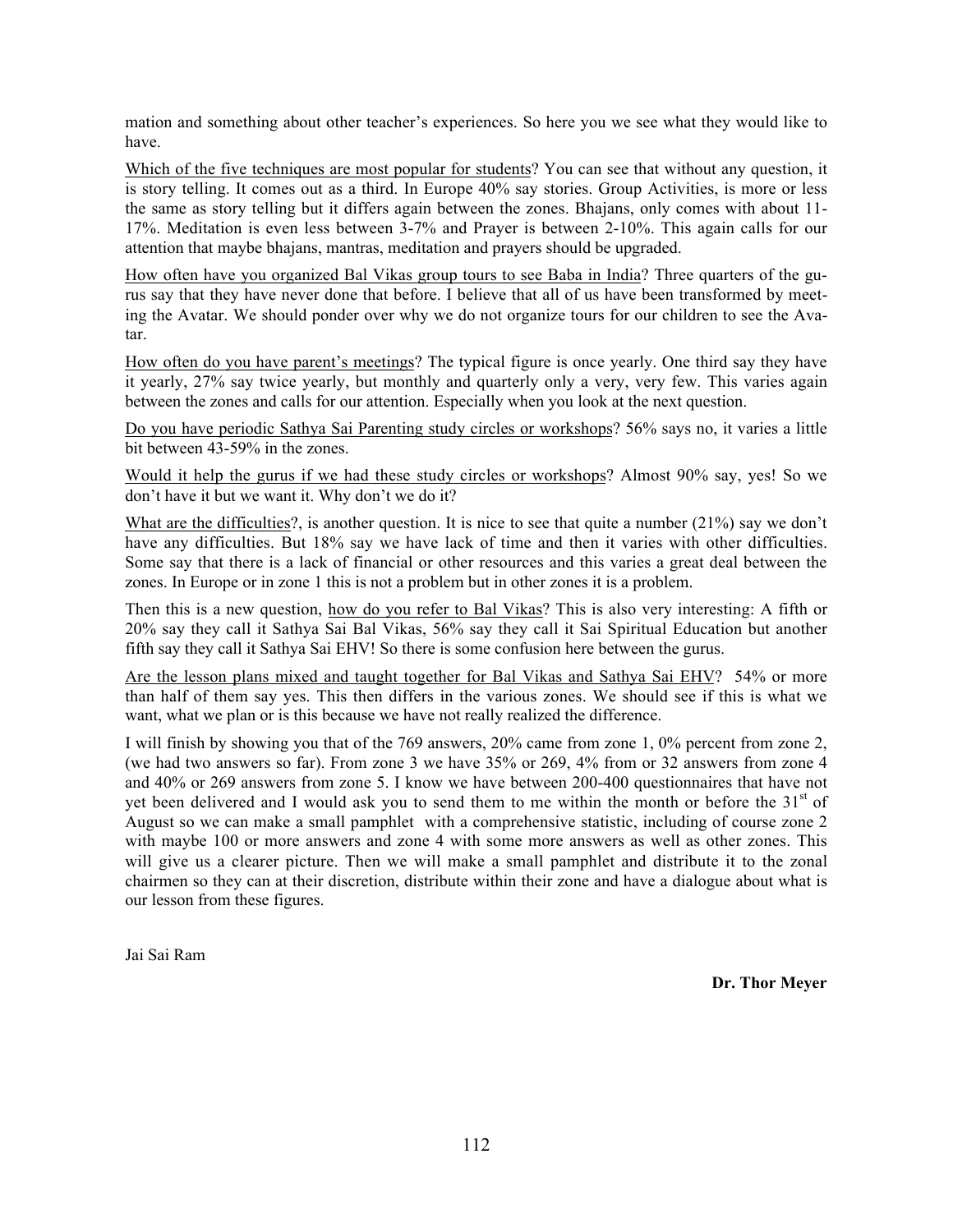### **Group 3 Bal Vikas & Youth, Sri Jaga Jagadeesan**

Sai Ram.

Dear brothers and sisters, I was not scheduled to speak. Brother Hira requested me to speak. Actually Swami uses many instruments to fulfill His Divine will. Brother Hira doesn't realize that Swami used him specifically to fulfill a Divine will this time. And I am going to show you why.

The subject we are going to address today is the issue of kids in the age group 16-21. Whereas we have been talking about Bal Vikas and EHV this particular part is about the youth program.

The point that we want to ascertain now is this: this particular question relates mostly to the overseas delegates. How many of you here are concerned, in your country or religion with the drop out rate of the children after Bal Vikas group 3, from participation in many of the center activities or any activities in the organization? Okay, many of you. So this is a pervasive issue that all are facing because there is no program to address this group. How many of you also have the problem where some teenagers whose parents have become devotees and the teenagers have not ever had Bal Vikas or EHV program and they find that they don't have a particular role to play? They are left out. How many have had that experience? So here again it is a common experience in many countries.

There are two issues now. One is the drop out rate of Bal Vikas and number two, no program caters for the 16-21 devotees who are coming in new. What do we do? The Sai organization is addressing this issue but it is a very recent issue. In Malaysia we tackled this issue about ten years ago and evolved a program. I am going to share this with you.

In November 2000 we had a World Conference here. In it there was a Youth workshop to recognize this problem of the 16,17,18,19…the teenagers. The recommendation of that particular Workshop is recorded, and was as follows:

Bhagawan Baba says only the youth can transform the youth. With this in mind the youth can direct whatever activities that are appropriate to the youth and their families. To address the dropout rate of youth in the Sathya Sai organization, particularly in their teens after finishing SSE and Bal Vikas and a teenage program and module was to be presented by Sathya Sai Organization in 2001. This was the resolution actually and I was wondering how to make this presentation. No one had asked me to make any presentation until brother Hira came and asked. So Swami has helped me through brother Hira to make this presentation.

Now, we have evolved a program called the 'teenage program' to tackle this particular issue. The teenage program is what we call a terrain program in the sense that you must understand the 'terrain' of the teen youth. You cannot sit in an ivory tower and tell the teens to come to heaven. You must walk with the youth. You must understand their terrain and their terrain is a very, very frightening terrain. When Krishna, Arjuna and the Pandavas fought the Mahabharata they knew who their enemies were, but the modern Mahabarata has to be fought. The terrain is our home, our school environment and we don't know who our enemies are. The enemies are in the home, in fact. Television, friends. We must understand the terrain. To understand the terrain of modern youth, you must walk with them to lead them to goodness and Godliness. This is the essence of this particular teenage program.

Now I just want to share with you one more thing. I want to mention this to you. Just about two weeks ago, we had in Bali, Indonesia an Asia-Pacific Youth Conference, to which we invited youth.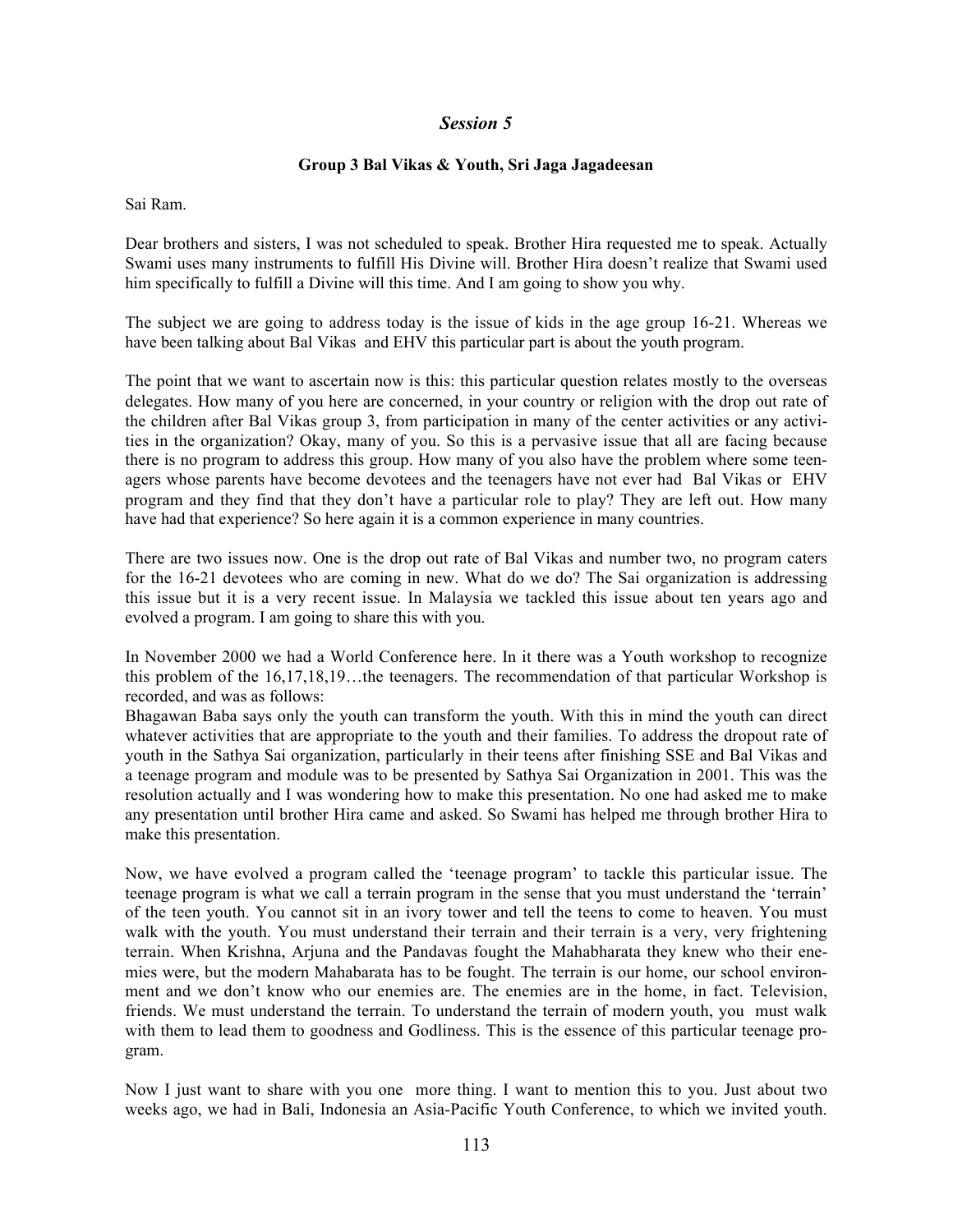We asked them to come and attend a session on this topic of how to tackle the youth between the ages of 16-21. We have two representatives from that meeting right here. Please come forward and share what you felt about that particular program. I want to invite sister from Uruguay. Who was there representing Latin America? You went to the program for two days, and are a very experienced Bal Vikas guru. Just for an impression of that particular program, we ask her to present her impression. It was a three day training camp for senior youth.

Sister from Uruguay: *"Sai Ram dear brothers and sisters. I really felt very blessed and received Bhagawan Baba's grace for having had the opportunity of being at Bali. I am very thankful to brother Jaga Jagadeesan and his team who offered me the opportunity of having this splendid experience. I really found the teen youth program, which I did not know existed at such a good level. Not only that but I also think that all the five techniques (that I believe brother Jaga will tell you the program has) could be used in a very special way for the other ages and not only for the teen youth. The youth I had the blessing of working with really were very astonished with all the techniques, all the games and all the chanting. It was really extraordinary. We hope all of you will also have that opportunity to be trained in the teen youth program. Sai Ram."*

Jaga: Thank you sister. I just wanted to share that with you. I would request others to speak but because of time shortage I have to move on. How did this program evolve? Actually we took from what Swami has already done. There is nothing new that we have introduced. We looked at the existing Bal Vikas and EHV teaching techniques: silent sitting, group singing, story telling, quotations, prayers, group activities. These are the classic teaching techniques. Ten years ago, when we started to evolve this particular program for the young youth we realised Swami had already given us these techniques. He is actually putting the adults also through the program. How? In the Sai centers silent sitting is meditation, group singing is bhajans. Story telling is satsangs and Baba's leelas, story telling is going on all the time. Quotation and prayers we also have at the centre. And finally for group activities we have seva.

The Bal Vikas program we realize now is a microcosom of what actually Swami is asking us, Sai center is the training ground. It is incredible.

The drop out rate is happening in the main in Bal Vikas group three. The show of hands showed many of you find this a problem. The second issue is that a lot of youngsters are coming into the Sai movement at the age of 16 and 17 with their parents. They have no foundation of the Bal Vikas program. We cannot leave them out. So what we did was to evolve a program for this group. Research is showing that the biggest problem group in terms of teenage misbehaviour is from this age group 15- 24. eg studies done in Australia show suicides and the use of firearms for violence is in this 15-24 age group. We have similar studies everywhere: street children between 11-17 years in South Africa: rape prostitution, sexual battery, casual sex. Of the high school dropouts more than half end as violent youth, many in poor mental health on drugs. A lot of medical studies have researched this and found major problem arise when the youth are discovering their own sexuality. They are becoming more mature but they don't know how to fit in. This is the challenge they are facing now.

So what we did was this. We decided to build a bridge between the Bal Vikas and the Sai centers. How can we walk these kids across the bridge without them dropping out? In the program we hold the children by the hand and walk them across until they are ready to join the young adult group or the senior youth group. Once they enter university and if you manage to get them safely through, 16-22 without misbehaviour, violence or sexual promiscuity, they have a very strong foundation. So we called this a paradigm of continuum. We introduced a program called 'mind dynamics'. We began to show the youth in a scientific way how meditation helps them in their daily life, in their schools, in their work environment. We introduced them to the concepts of left brain/right brain and the impor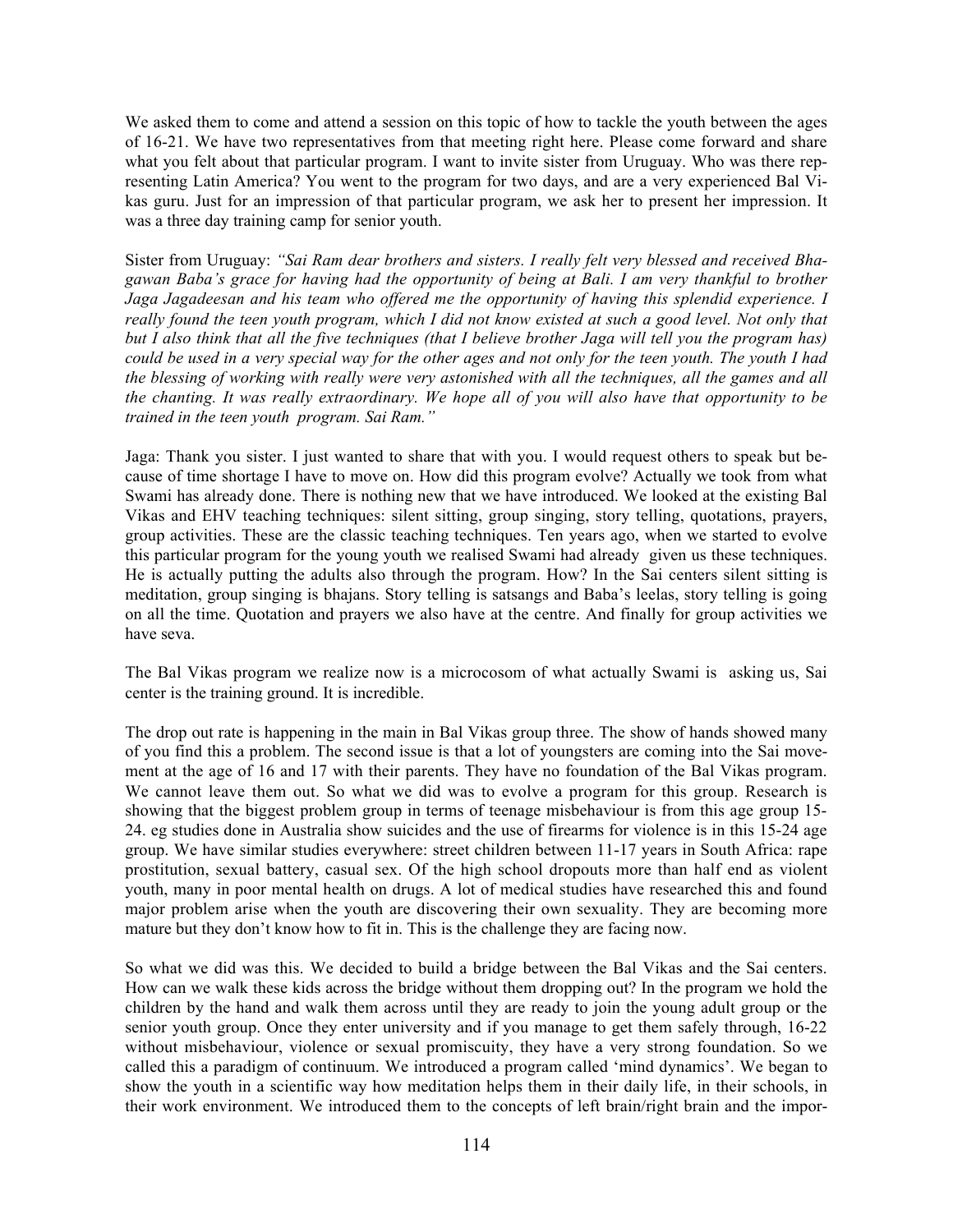tance for them to be involved in creative activity and creative thinking. We take them to a number of programs where they have a lot of challenges, stimulation of mind. We also introduce them (because many of them may not have been introduced when they come into the program after the Bal Vikas years), to light meditation and other mind techniques. We introduced that for them, so we have this very comprehensive program on the scientific aspect of the mind so they don't dismiss it as something 'airy-fairy', "only for children." We make them understand their benefits. We explain that they are the beneficiary. You don't meditate for God's sake or anybody else's sake.

For the second we introduced group singing. What did we do? We have something called music and creativity. Let me ask you a question, How many of you here have teenage children? How do they like music? We began to introduce music and creativity. But we ask them to discriminate in the type of music they listen to. There is a lot of good modern music coming out on topics like, love for parents, love for nature, I want to be a hero, I want to rise high. This is in all languages, in Tamil, in English, I don't know about Spanish and Italian. But the fact that we have the Unesco program we have some very good music brought in, value music. So we ask them to discriminate the song they would like to listen to. We tell them, "Don't take everything. The singer may be a famous singer but the song, look at the words. Dismiss the songs that have a negative connotation." We make them understand that they must become more discriminating.

We also introduce a program of creativity. We have done songs and words. We can compose music to words. We give them music and we let them compose words to the music. So we stimulate creativity within them and now a new language can be introduced – poetry.

The poetry is a fantastic thing. Not many of them can sing songs. But they can write poetry. It will be in this section now (pointing to the overhead). We try to bring out the creativity talent in the youth through music, through listening to the modern music. We tell them. We don't dismiss them. We walk with them in their terrain. And we take them out and say "Look at this, don't dismiss this. Bhajans will go on, bhajans will remain all their life." Tell them this type of music is temporary. We also tell them to discriminate between the singer and the song. The guy is singing a fantastic song about human values but he may not be following the values. You look at the values of the big composers of the past. Look at their lives I don't think their values were something to be followed in the EHV program. But all the time these youth should be respected so we make them understand the difference between the music and the singer of the song.

Under story telling, what we do is we use modern stories. We tell them about the heroes of the world. Arjuna and so on are heroes of the past. We ask them to look into the modern heroes. They look at newspaper reports, digests, magazines and find the modern heroes, heroes how they have done remarkable things They find the heroes who were devoted to parents, heroes who have done some incredible things eg A Canadian cripple, who walked across Canada without one leg. Events like this to show them there are modern heroes. We use these kinds of modern stories to bring out from the culture around them. Who are the heroes in your own country!? You have heroes. National leaders could be heroes, there could be a lot of such people. So we try to bring out through these modern techniques. We call this character crafting, ie to craft character from the modern environment. We are saying that the message we are giving is of the heroes of the past. We have got these but there are many heroes of the present also. And here is one of the challenges we have taken. They do the research and bring the results to us.

Next is contact with consciousness. This particular section is a very frustrating one because by the time they come to 15 or 16 they begin to ask questions? They ask. "Okay I am praying, the teacher asked me to pray but is there really someone listening?" This is the challenge now. There are some interesting studies being done now in the States and elsewhere that prayers in fact can cross barriers,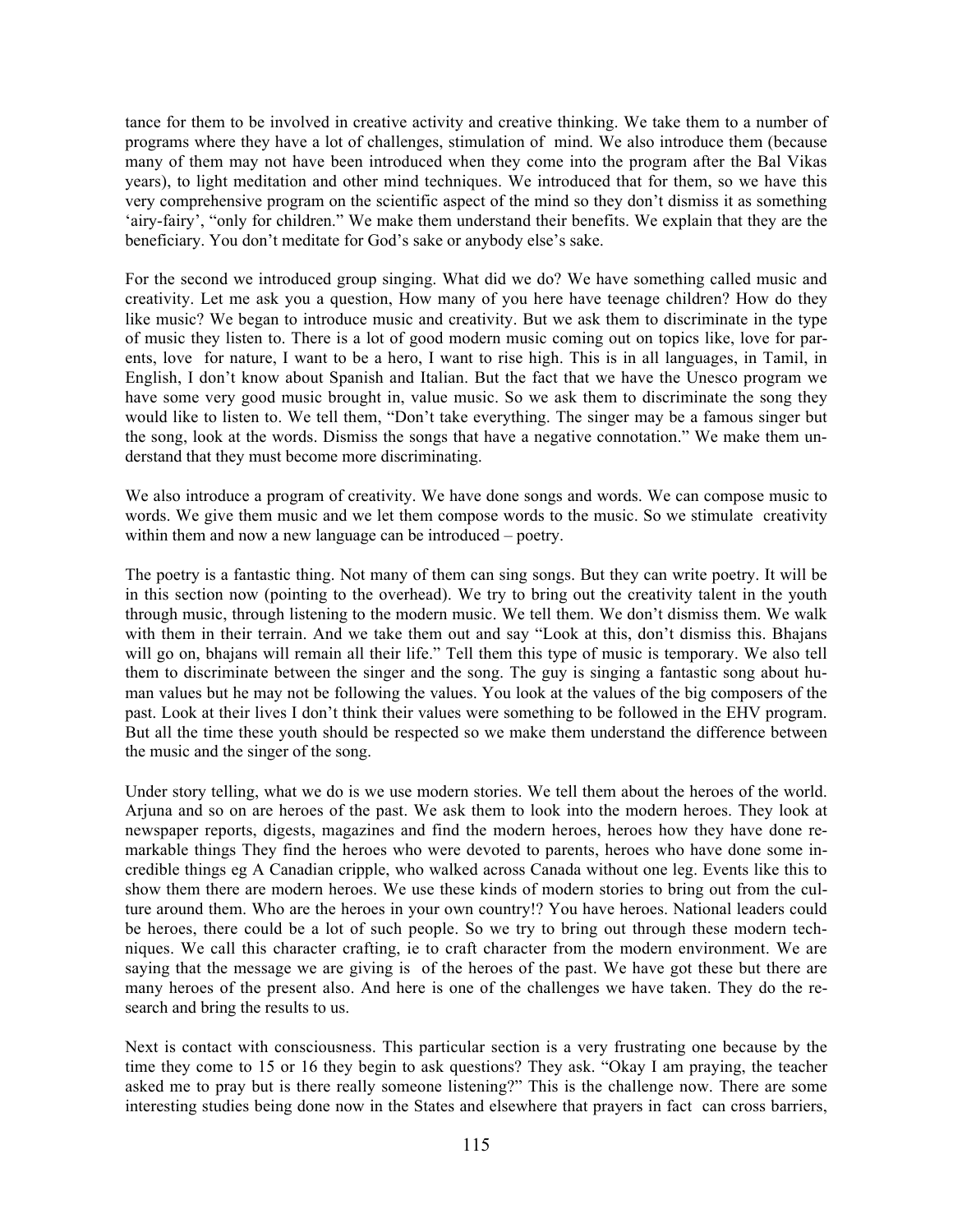can heal people, can cure diseases. We show them the power of Gayathri mantra and bring them stories of people who have had some incredible experiences of Gayathri mantra. In the book called the 'Fourth Dimension' which I wrote, there is a chapter about Gayathri mantra. Let me share this with you. They are some amazing stories. There is this particular home with a Chinese father and a five year old child. One day this child suddenly started screaming, "Papa! Papa!, O Mama! Demons are attacking me." For some reason the child was seeing some demons and was horrified and screaming for help. The father did not know what to do. He telephoned the Chinese temple and was told to bring the child to the temple. So the father put the child in the car and as he was driving to the temple the child started screaming again. The father was helpless. He suddenly remembered the one mantra taught by the Sai center, the Gayathri mantra. He started chanting Gayathri. Immediately the child calmed down, as though the Gayathri mantra had created a force field around the car. He continued to chant the mantra until he reached the temple. Then the priest took over the cleansing ceremony. Like this we have incredible stories for youth who use Gayathri mantra for success in life, to give them the faith that there is someone listening. You can reach to a higher power within you and there is a very powerful, very scientific program with prayers.

And finally we have what we call life games. In the life game section our youth have done a lot of. We went into modern management techniques. You see that a lot of modern management techniques now in use in management schools have a lot of games and they are very exciting and provoking. What we have done is taken these games and introduced them to the kids. Here is a simple example of the games we do: please raise your hands (Jaga is showing with gesture as well as verbally). Now raise your hands this way, now please touch your forehead, touch your ears, touch your chin, (Jaga touches his nose instead and everyone follows.) You see the message you are getting is this. What (and this Art-ong mentioned the other day in his presentation), I said touch your chin but I touched my nose. Everybody touched their nose. I am giving you a message but my body language is more powerful than the verbal message. This is the way in which you give the message to the kids. The body language gives a silent message which is more powerful than verbal language. There are many exciting life games that we have introduced from the management techniques, which really get the kids excited and involved. We have got an incredible program going.

I just want to share with you one more thing. I spoke to Brother Indulal Shah and he suggested the following: every country on its own should have a conference of youth between the ages of 15-25, and discuss with those who were previously in the Bal Vikas. Find out why they are not coming. Secondly, I have also asked him, and he has tentatively agreed on the subject, pending Swami's blessing, that in Prasanthi next year (2002), five days before Guru Poornima we should have a young adult training program to train them how to handle youth age group. It is a modular program. We have got a training manual for the youth on this. This can be evolved. I must tell you the first "Indian" program was actually evolved in Malaysia. We started all this in Malaysia about ten years ago by my wife. She passed away, before we could finish the manual. Now we are taking this up again and trying to finish it so that the youth can benefit from the work that was started ten years ago.

Thank you very much. God bless you.

**Sri Jaga Jagadeesan**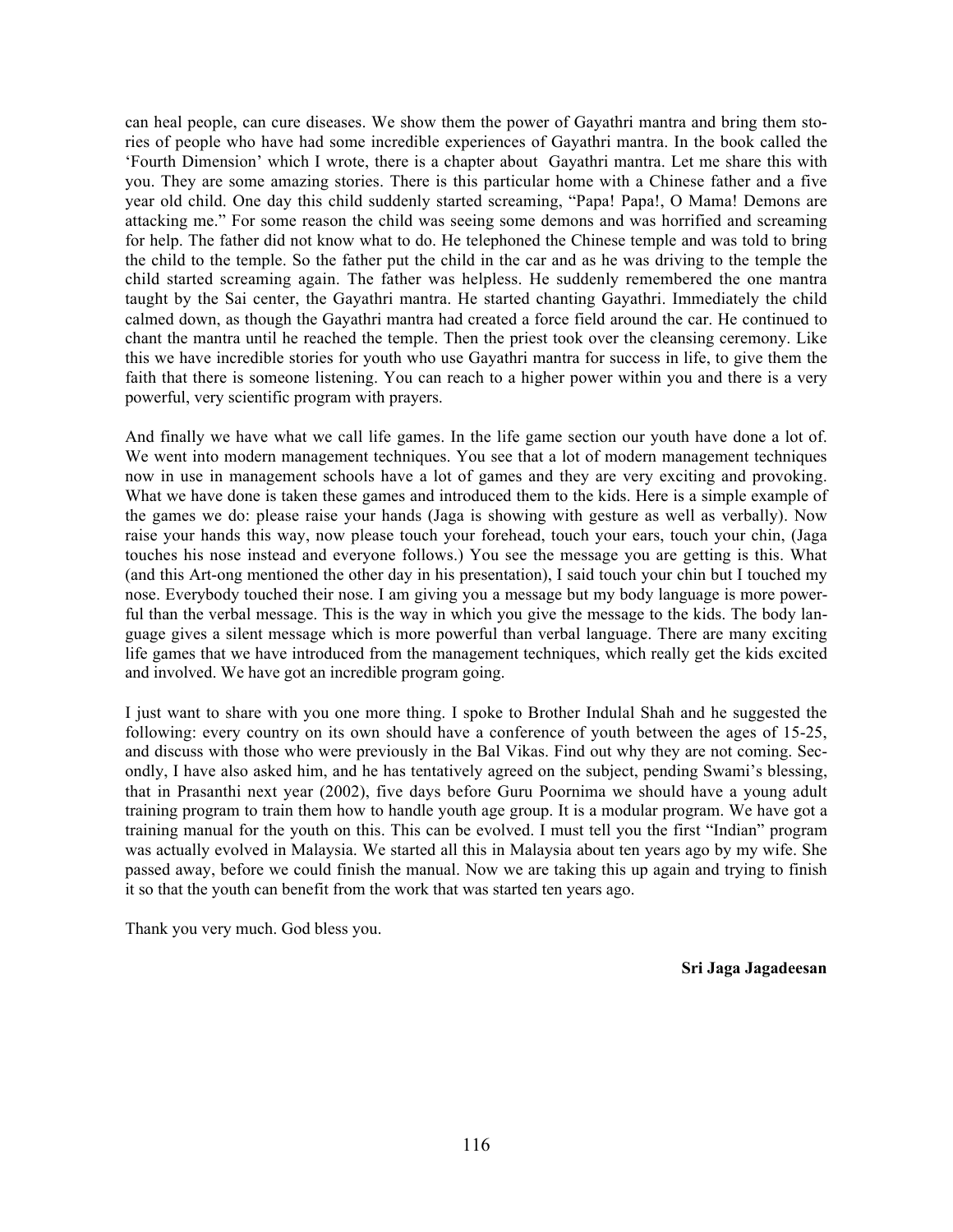#### **Educare and Bal Vikas, Dr. Pitre**

It was in the 2000 International conference on Values Education that very specifically Baba talked about Educare in terms of dictionary meaning. The dictionary meaning says that educare really means bring out, taking out and later on He went on to say which means putting values into practice because whatever comes out is in practice. In the first point I think we should be very clear as far as educare is concerned.

When the assumption and the conviction is that everything in nature is Divine of which we are all a part. And human beings are the prime creation of God and in fact Baba has said that all that knowledge has been placed in the mind of man, this specific sentences which Swami's quotations I am taking from, very clearly mentions that all is within the individual. It is like an infinite website that we have got. The only problem is how to take it out. And that process, that revelation the way it can be taken out is educare. So educare is taking out that which is already within, which is perfection, which is infinite knowledge.

Now the relevant points in sequence which are important to understand is we begin with the five elements because creation of the physical world has somehow given us a concrete idea which can be expressed through the senses answers. We see the nature, we hear things around, we smell and so on. So the attributes of the senses given to us allow us to recognize and experience the nature. Therefore the nature becomes important and the creation actually began with that One Divinity and therefore that conviction must be there with everybody. Baba has said very clearly "If they don't believe in God don't go there" as far as EHV is concerned. In other words it begins with the conviction that all this is manifestation of nature of God all the nature. Now as soon as we said that all this is the manifestation of God, of Divinity, the second point which comes to us is: we can experience this through our senses but we don't seem to have the direct experience of divinity through them. In other words through creation it is not so easy to arrive at the Creator. Therefore Swami says in educare first we must understand ourselves 'know thy self' has been the basic philosophy of understanding in term of spirituality. So the human workshop becomes important. If we try to understand ourselves, we see that there are three layers or levels that we come across, the physical level, the mental level and the spiritual level. Swami has said very clearly that the mind is the key. If you turn it towards the senses – the body, it gets locked. If you turn it the other way around towards the inner consciousness, the lock opens. In other words the whole process of understanding the human workshop must begin with understanding of the mind. If we are able to control the mind which means in other words we are able to direct the senses through the mind, then like the horses which are directed because they are held by the reins in our hand then the senses will behave within limits. The limits are set by the values and that is where we say we should set ceiling on our desires. Because the senses are supposed to give us joy, the senses are supposed to give us enjoyment and we should be living happily as long as we live within the limitations of our senses. And every sense has a certain limitation set by the values and if this happens the mind is in control. Then we are mastermind. If this does not happen we become slaves to the senses. Therefore while the universe began, while the creation began with the diversity so that we all enjoy we are given attributes to enjoy. Therefore there was so much diversity in nature that the inherent divinity, the inherent consciousness that binds them all together, was forgotten by the human beings. That is where we have the problems. The moment we say, "ok, my senses do not give the current picture," this is not the truth. And you know the hierarchy of truth that leads us to the universal Truth, that is part of the truth as a value, detail discussed. The moment we start saying this is not the truth, this truth is sense formed. This is not the truth because it is temporary. The real truth is permanent, perennial, all the time. Swami mentioned that yesterday also. And therefore once we are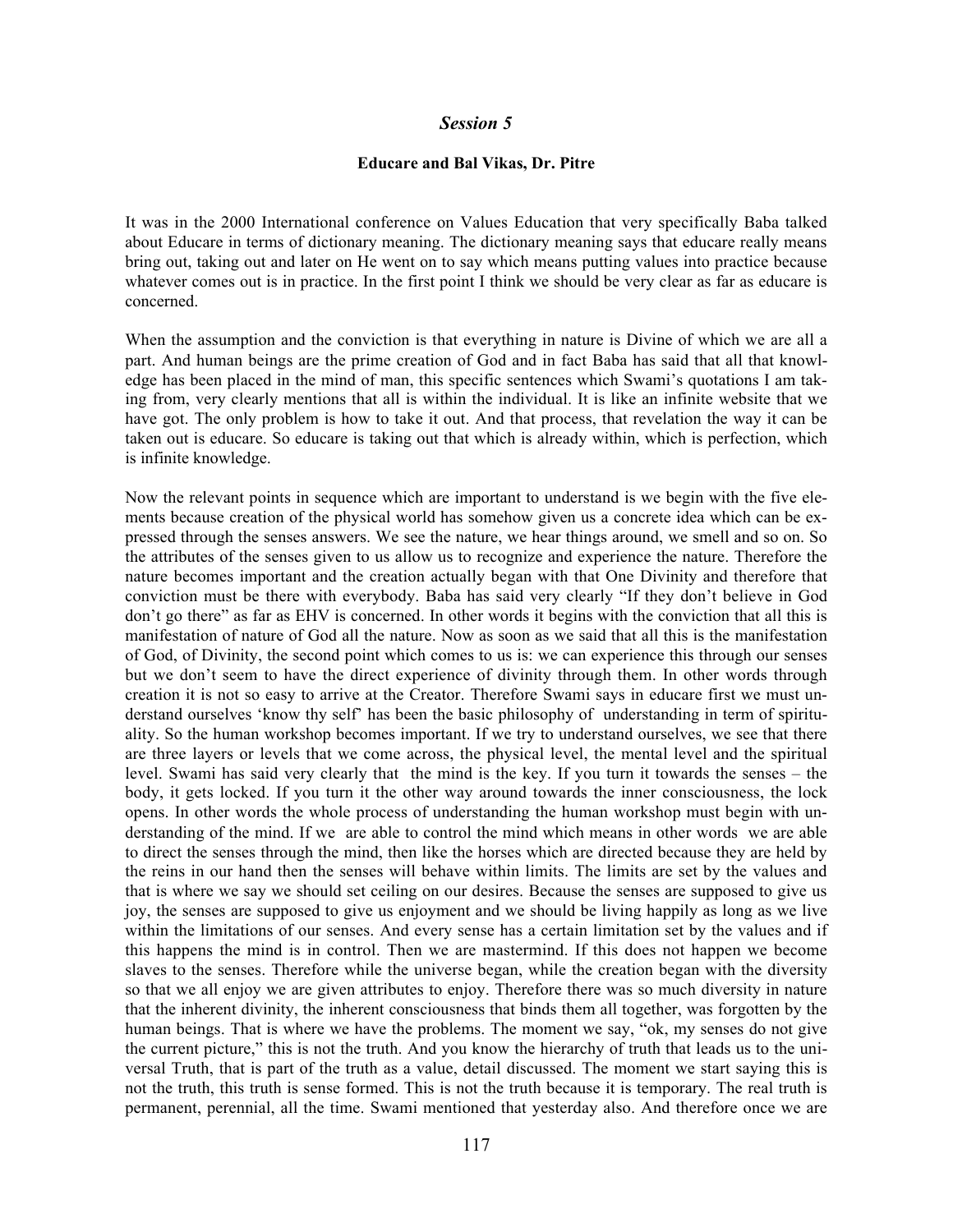able to understand the truth then we come to the next stage of understanding of what hold everything together. It is the love that is the undercurrent of all the values. It is the love that binds all the atoms and everything in the cosmos. And that becomes the undercurrent, substructure of the entire universal system.

And then we have to live within our ceiling on desire, that is within our limitations. That puts us onto a straight road to dharma. That is living righteously in our life. When we understand the truth of the creation and also that love binds them. We have to somehow see that the love is within us. That can only happen when the mind is pure, when the mind is simple. When there are no waves on the surface of the mind, no perturbations, it is not actually dirty or polluted. In that case we can get within ourselves, an experience of the Divinity within. "It is in the depth of silence that the voice of God can be heard". Blessed are pure in heart for patience he got. So that actually experience comes. The mind instead turns towards the bodily senses. Baba said this morning that we should develop that *drishti*, that attitude, that would make us see that the entire creation is actually all part of the divine game. And if that is valuable, then we enjoy nature, and we are able to do whatever we like, but with that attitude this enjoyment has to be within certain limits. The moment we are able to do that we have peace within. There is no conflict with nature, there is no conflict with anything. In other words, merging with what is happening in nature, merging with the entire nature, non-violation of the laws of nature is something that brings us to non-violence. So the five values, the five attributes that we have got, the five senses, the five elements of nature which have been created in a multiple combinations and permutations have been made with the entire nature which gives it diversity. There are all interrelated. We also have just one sentence here, the human resources are also there. We have the natural resources around food, water, energy, time and knowledge. Therefore Swami has been talking about always having a ceiling on the use of all these five, the five elements, the five attributes which are given to us in order to enjoy them along with the five organs and then again the five values which are interrelated because we want to conserve the entire nature in the same pristine glory. Lastly the resources that human beings have and the nature are all interrelated.

If we take some time there are a few things which I personally feel could have been explained slightly better for the conference may well does that, self study I think will be able to understand the implications and the interrelationship, the interdependence among all these five actors.

Sai Ram.

**Dr. Pitre**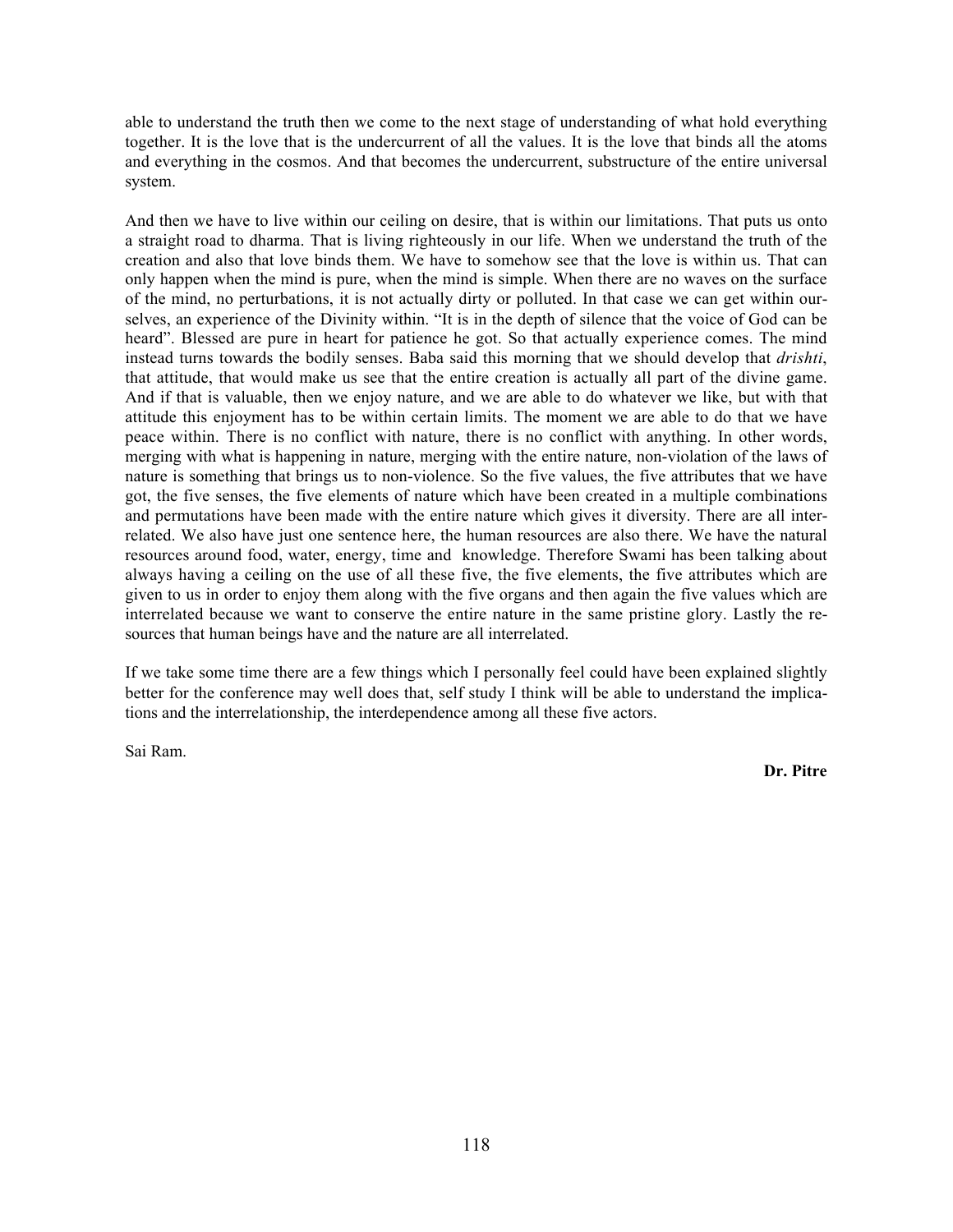#### **Action Plan and Concluding Remarks, R. Hira**

Sai Ram

Dear sisters and brothers. This session was supposed to be conducted by Sri Indulal Shah but he has been held up in another meeting concerning the earth quake in Gujarat. He therefore is unable to come and he has given some comments which I will convey on his behalf to all of you. The first comment he said,"Please convey my love to them". He says he misses all of you and he will try to come even for a moment if he could. He requested that the honorable Prime Minister's message which we have received gives a sense of accomplishment for the Organization and the Bal Vikas. He said such honour from the Prime Minister has come only because of the love and the dedication of all you gurus. He wants to thank each one of you.

The gurus have moved the Prime Minister of one nation. They can do this for all the nations. This is our power, the power of truth. The next point he mentioned is that his message is not from a Prime Minister but from a noble soul and what is noble should be shared to benefit others. We will not propagate this message but wherever necessary wherever it helps people to build confidence in our activities, wherever it helps the Organization to build trust and recognition, with the permission of your Central Coordinator or the National Chairman you are free to print this message in your respective news letters in the respective languages. Brother Shah has said that he would like to announce a new setup soon but we are not yet ready. The Central Coordinator's meeting is going to be held only this evening. So sometime by August or September he would like to dictate so many resources which are available in India and in foreign countries so that with this wave of globalisation the gurus can benefit from all over. The new set up will primarily be for sharing more resources for the gurus and also sharing more experiences and information. He also mentioned that he would like to have a world news letter for the Bal Vikas but it is at the conceptual stage. Whatever we start, though it be small we have to do it in the right way. So if the competent people volunteer this world news letter may come in. After having the discussion at the Central Coordinator's meeting you will be informed and hopefully this will be materialise by November or January next year. I pray for all the gurus that we are always concerned only about our own class room or we are only concerned about our own center or we are only concerned about our own country. 'Expansion is my life'. Each one of us has to be concerned about the whole of Bal Vikas everywhere. What ever small thing that you do which gives you joy, which gives you satisfaction which you think may help others, you please pass on that information to others so that others can benefit from that. Therefore in your hearts keep some space.

The reason of this meeting is we 750 are only the number of bodies but we are all one in soul. If you can keep on passing this information privately through the newsletter or any other way, the satisfaction or some good things which will be of help to others please keep on doing that. The next thing which he mentioned was, this is the report which was offered at the Lotus Feet of Bhagawan. This is 120 page report which contains all the discourses all the Proceedings and all the remarks that were made. It was miraculously possible to complete this report with the help of the Australian Sai Samithi under the leadership of Brother Pal Dhall about fifteen of them and some from other countries also have participated. They haven't had enough sleep for three days and they have been printing it. It is ready and it will be given to all the Central Coordinators and Zonal Chairmen to take home. Please make sure that it does not rest in the drawers of the Organization. It should reach the hearts of the gurus who have not come here and justice should be done to the work that has been done.

I was asked to read four pages of the various resolutions and decisions which we took. If your would like me to read I am very happy to read. If not then it will be incorporated into the report which will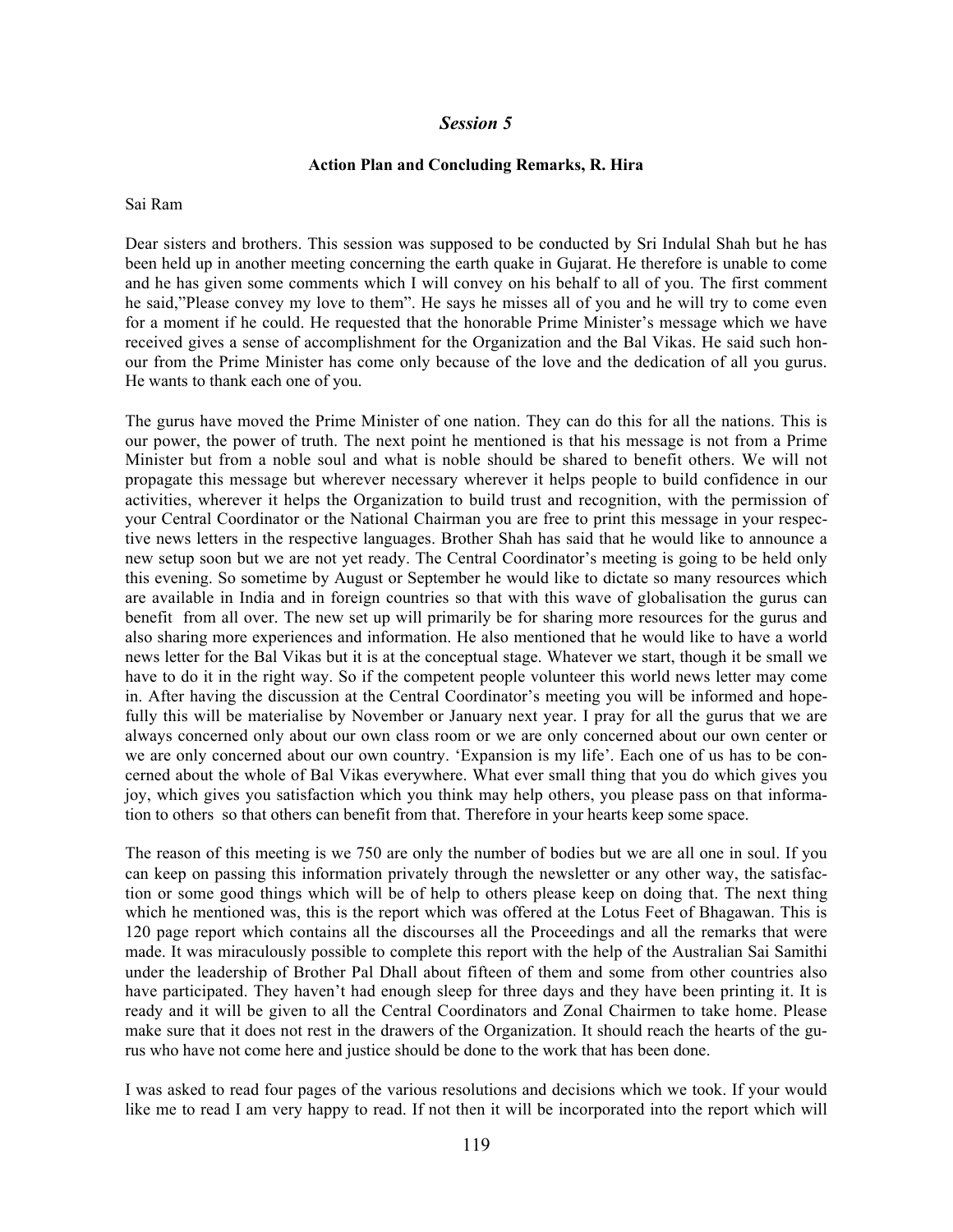reach all of you in about a week's time, because it is four pages and the primary points were read out but I am ready to read it out except that you may have to miss your launch.

Thank you very much. It saves me a lot of trouble. However in this report I would like to emphasise one very important point. This document is a global document. You see, in that global diversity we have to find within our own fields. Therefore those nations or those centers or those countries who find within this report there are some differences of opinion or there are some things which could not be implemented or if you find any difficulties how to go about this particular thing, there are so may plans and so many resolutions which may not even be applicable to your own Zone. Therefore anything that you want to adjust in this that you would like to adopt, you are free to do so with the permission of your Central Coordinator or your National Education Coordinator because it is in the interest of the devotees that this has been done. The only condition is that you must not violate the principles of Bhagawan Sri Sathya Sai Baba. So this is a guideline document, there is no mandatory rule for anyone of you to follow anything that would create any problems in your centers. So this document is at the discretion of the Zonal and also of the National Coordinators for implementation. The interest of the devotees is first, keep in mind Swami's principle. Devotee first always. So I hope the document will not create more confusion than it does help to resolve them. The next topic is that we have all announced that we will be signing the pledge that was offered by Dr Jumsai. With Bhagawan's permission… He said *"Signing of papers is between two individuals I am one with all of you, I am in your heart so put the signature on your heart"*. We have not done the signing and also in the future in the Sathya Sai Organization we will not follow the practice of taking signatures on documents. The word of the heart and the commitment of the soul is the primary factor that counts. We have some people who have asked to read the pledge again, I will read it out to all of you: to Bhagawan Sri Sathya Sai Baba, I will read it out in the end after the other announcements.

The next important announcement is that Baba was listening to all the discourses in his room and he heard our prayer about the padanamaskar, that He will not give the padanamaskar from today. Indeed it is the biggest blessing that we have received because He has taken us a step higher. He has taken us from the Form to the Formless, He has taken us from the body to the mind and I think it is for us gurus who have to take that first step. He has done that on the Guru Poornima day where He says "Have you seen such a thing?" So please try to. It is very difficult for me also. The moment Baba said that, "I said to myself I was so lucky to have the last padnamaskar". So I haven't reconciled the fact as yet but I think I am one with all of you. We all come to it sooner or later and I think it is that yearning for His Feet and it is that yearning of His proximity that is the very breath that keeps us going. That is the So Hum mantra and once that yearning stops I believe there is no meaning to life. So I think we will all have to grow up instead He very, very graciously blessed the 800 packets of vibhuti and He gave them for the gurus to take home. These have been offered at the Lotus Feet here.

The next announcement is about the ceiling on the desires program which is the fundamental program for the five elements and the five resources. So those countries which are not practicing the program, especially for the children I pray to all of you to reconsider that. Victor Kanu spoke yesterday about the scarcity and the problem of water that we are creating. So take this ceiling on desires spiritual diary program and implement it in your classes as soon as you can. I am coming to the final part. We are now going into the closing remarks. All that was done today was only for the gurus, primarily for the gurus. I will just take in a few points from this mornings Proceedings which would be of some assistance. The first point that was made was don't judge others judge yourself. The next point, there is no point in applauding or praising Swami or the Sathya Sai organization, we always have to give the example of…..tape ends.

The very topic that was made was about ego. The lady was speaking about bhajans, which another lady wanted to sing Baba was concerned about discipline and Swami called the bhajans group and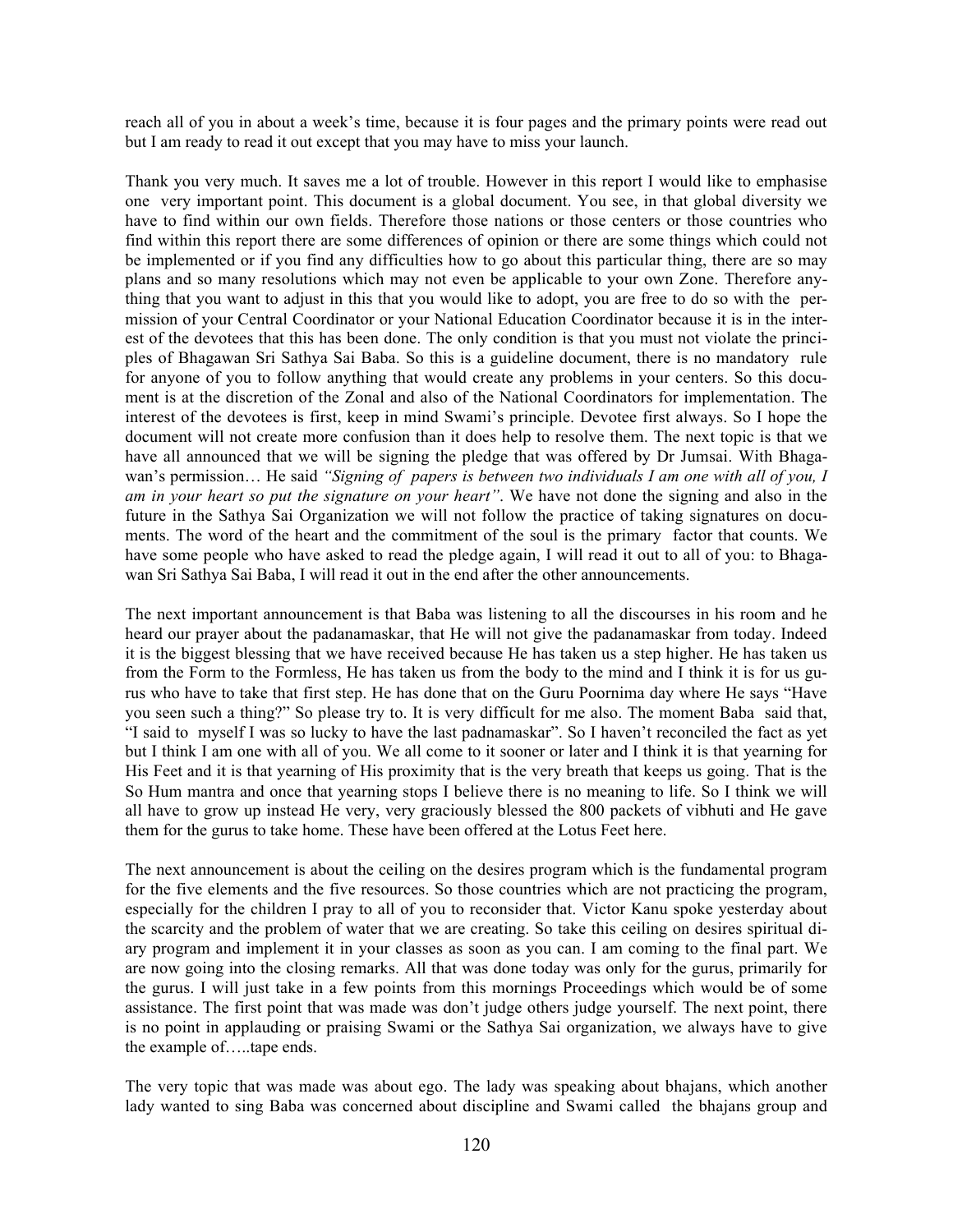expressed His disappointment to them. The point she was making there is that in the Sai Organisation, we have to follow the precepts of Swami. All the people who are weak, who are ignorant, perhaps who have lost their way in life who may have committed mistakes, who are criminals, have no place to go except to God. We have to be the same. We should not invest our ego in the Bal Vikas to such an extent that we ignore the weak, the ignorant or the disabled people or the upcoming devotees. So wherever you see a seed of a small potential of devotion, let it expand into a tree. Do not ignore the new devotees or the small ones, or who are not coming up properly. Transform them.

The fourth one that was said today was that Baba has no sophistication. He is simple. The three letters, SSS, stand for Small, Simple and Silent. That is the way we do things in the Sai Organisation. We do not publicise we don't use big words, it is just small, simple and silent.

Then the fifth one was about detachment in heart, and not for show, eg that I am a Bal Vikas gurus, I have been a Bal Vikas guru for twenty or thirty years, and I am teaching so many hours, and you are teaching so many less hours. That doesn't make it a real offering of service. The detachment has to be in the heart.

And the  $6<sup>th</sup>$  point, one of the most important points was, do your task. To do your task means using discrimination. Now in the forest you have a donkey, a monkey, a giraffe, an elephant. Each one has been assigned its own role. If a king was to sweep the floor, he would be ignoring his subjects. So each one of us has to realize we are all Swami's limbs, so we have no position; the Zone Chairmen are servants. There is only one Master, and that is Swami. Our positions are not positions, these are only functions. Guru is a function you see. Therefore "do your task here" means to keep in mind that the time and the effort you are spending goes in the right direction, and you are not doing something which is not your job, duty or task.

And the most important point which He made was, that if the teacher places the student in the heart, Baba will trust that guru. As I said yesterday, Swami said, that a guru has to become a mother, and the mother has to become a guru. So with that feeling of love, of forgiveness, of mother's sacrifice there would be no end to the students coming to your class. Many say they have less students. But the fault is ours, and not anybody else's. Bhagawan has given us this program, so that if we are in the position to give what the children need, then there would be an unending queue like there is here at Prasanthi. Our goal is to follow Swami's principles to make our classes as highly spiritual as possible and as pure as possible. When there is honey, the bees are bound to come to collect. And I would like to make two very important points that Baba has made. The first two sentences of His talk were only for the gurus. He said, "Man who has true love is the guru. A person who has true love is the guru." That is the definition of the guru He has given. And in the Vedas that love cannot come to us unless He wills. And He has blessed us with that love. We do not realize that while He has not given the physical *Padnamaskar*, He has filled you with immense love with those two hands of His which engulf the whole cosmos. He has blessed us with them. So He has simply said, "Man who has the true love is the guru."

And the next point which He made was that the five elements are God. If one is missing, the cosmos will not function. He said five elements, five life principles, five senses, five values, five primary colours these are the five fingers of Educare. Every man should know the five elements. That one sentence is the Mantra of education for the entire new age. He said, "Every man should now five elements. That one sentence is the key of the whole program of Educare. What He means is that the ancient wisdom, is to be made available in the classrooms in the simple perspective which would help the students to live in harmony.

I would like to close the meeting with three comments. The first is, I presented this (referring to the Proceedings of the Convention) to Baba this morning. Sometimes He just takes it and keeps it on His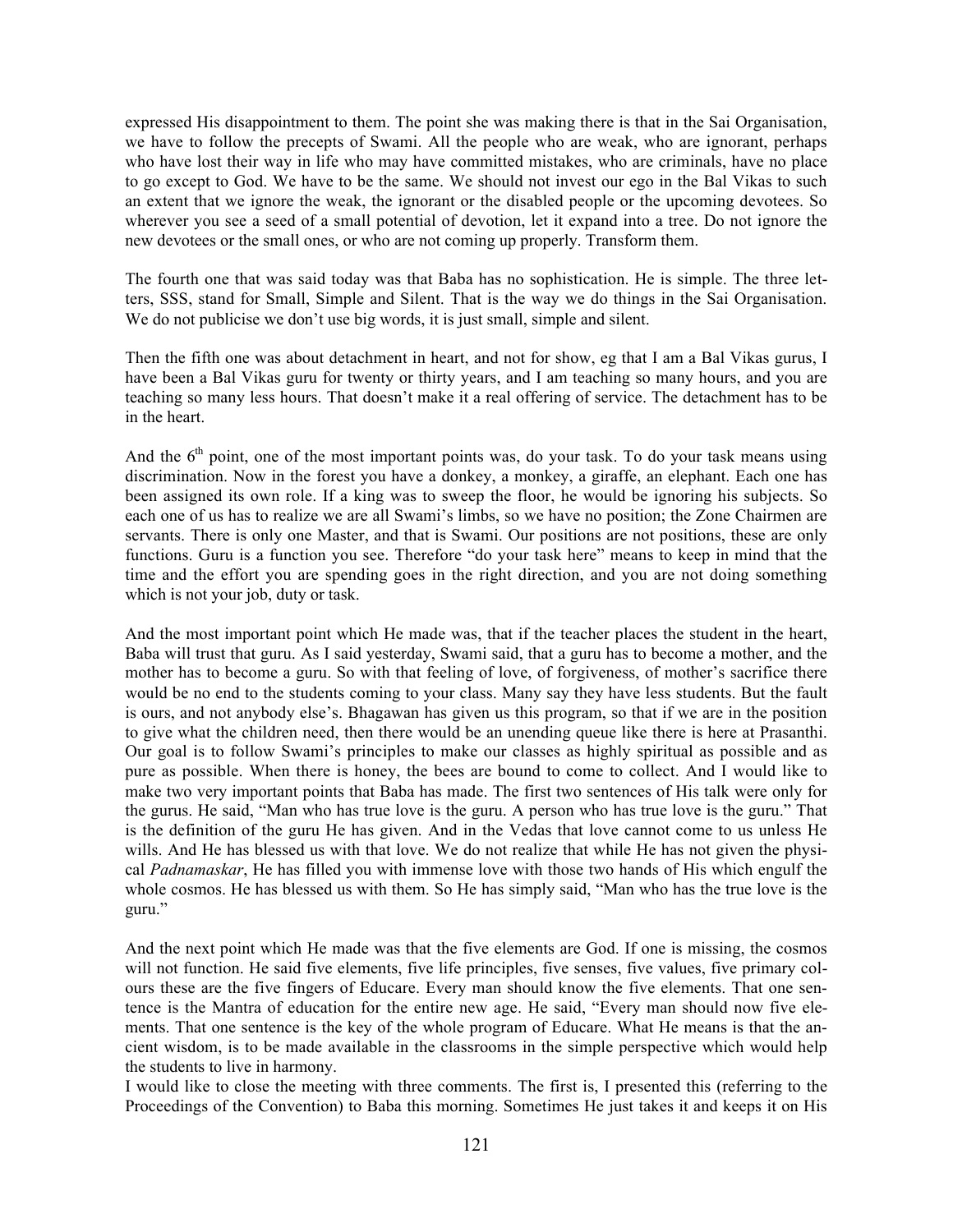table. He said one word, which is for all of us. He said "*santosham*" and that *santosham* means He is satisfied with all of you! The next thing I would like to share with you one of His poems about gurus, and after that we would read the pledge and then we have the bhajans.

The poem says this. He asked a question of the gurus. "Who controls the Universe?" The answer came from the gurus, "God controls the Universe." "Then who controls God?" He said, "Truth controls God." Then He asked, "Who controls Truth?" And He said, "Noble gurus control truth, noble people control truth." That's all. You are the people who actually control Truth, you control God, and you control the whole universe. With this great secret which Swami has given to us, do not underestimate the power of a Sathya Sai guru. When He says I am with you, He is with you in His fullest magnificence. I will give you my own example. I did not want to share this with you, but somehow it is coming out and I want to share it with you. About, 16 years ago, we had very few gurus in Japan. And though I was not very rich at that time and I couldn't afford, I used to take an airplane every weekend, saving on my own expenses, just to teach about 15 children in the place called Okinara in South Japan. Those students were very difficult because they were being raised on a US military base. I used to go almost every other week so that they could be trained there. There was a time when I got so frustrated. There were only three students in the class out of 16 who enrolled, and I had to skip meals and cut down on my expenses to teach them. I was so tired after doing my work, like walking to the airport. I was complaining to Baba tremendously. What kind of Guru are You Baba? Is it worthwhile to go and teach these 3 students. There were no aero-bridges and to walk such distances and carry those books and coming back each time, and by the time I reached home there was nothing left for my own self. And is it right what I am doing? That same night He came in a dream. And do you know what He said? He said, "Thank you Hira." You see God thanks all the gurus when He has *santosham* it. It is just an example of this. Don't think that Baba does not know what you are doing. He thanks each one of you to be His limbs.

Now let us recite the pledge together. If you would like to please rise;

To Bhagavan Sri Sathya Sai Baba, we, Sathya Sai Bal Vikas gurus, pledge to Swami, that we are determined to propagate Educare to the world at large. By teaching and guiding young children, parents and society, with love and harmony, of Head, Heart and Hand. Guided by fundamental discrimination, we would become a perfect example, an instrument to spread Swami's message of Educare, with utmost devotion, duty and discipline. By the Bal Vikas gurus.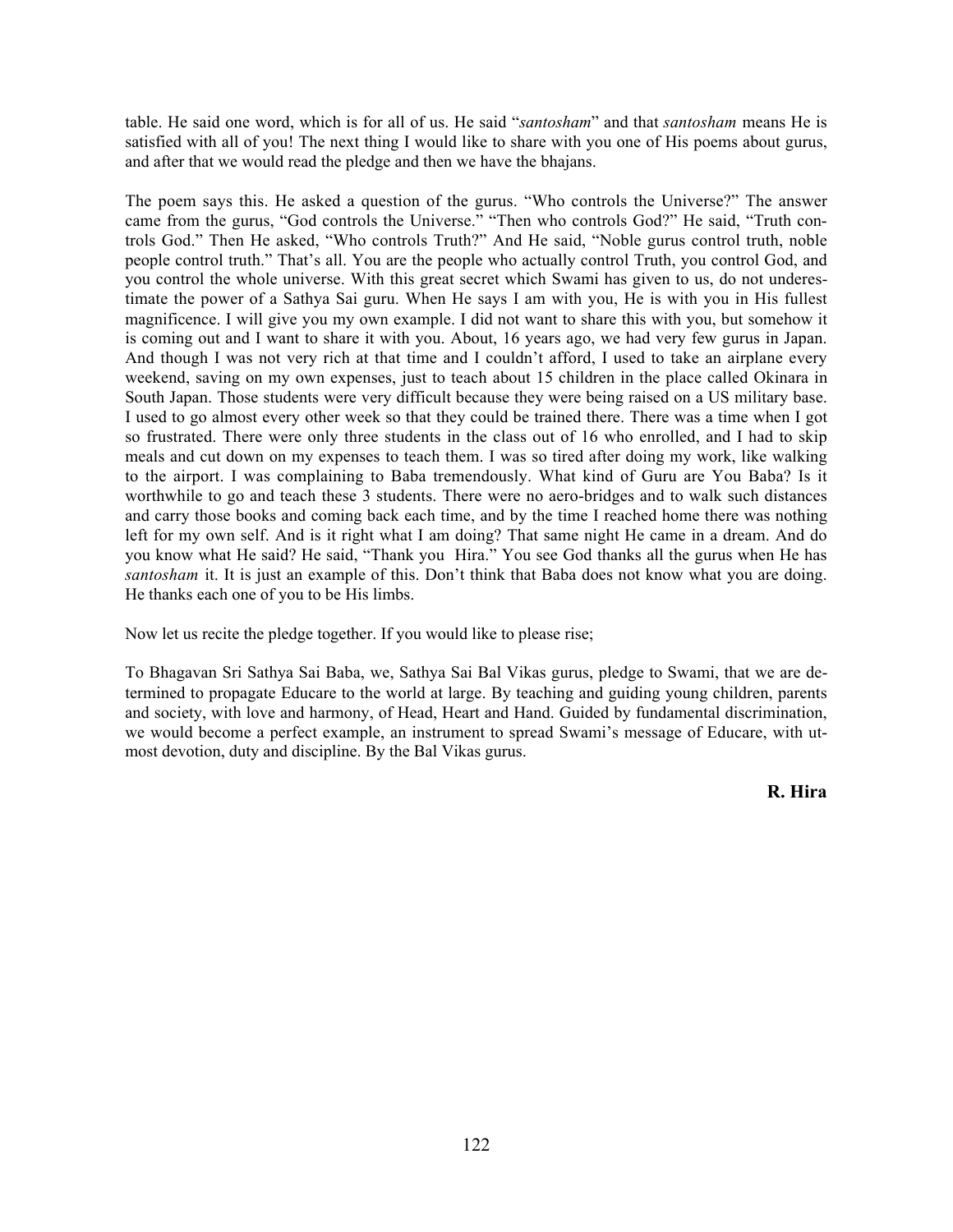## **Resolutions and Action Plan For Overseas Bal Vikas Gurus**

## IMMEDIATE IMPLEMENTATION

Dissemination of educare through enrichment programs

- Launch educare concept and action plan to all gurus nationally followed by educare workshops and/or retreats.
- Launch educare awareness through presentations an workshops for all devotees.
- Support and amplify existing programs on parenting with reorientation to include educare concepts. Engage and inspire greater parental participation through EHV for parents, class room assistance, guest speakers as well as engage parents through Dynamic Parenting Program.
- Reference material for presentations, study circles, workshops will be the proceedings of this Convention, particularly the theme papers and Divine Discourses.
- A book on Educare shall soon be available by  $30<sup>th</sup>$  September, 2001 from SSEHV Trust Mumbai.

## • BAL VIKAS PROGRAMME

- i. It is optional for each country to use the name SSE (Sai Spiritual Education) or SSSBV (Sri Sathya Sai Bal Vikas) to refer to this program.
- ii. Guidelines should be made for multi-faith Bal Vikas classes. At such classes unity of faiths material may be used if available or new lesson plans may be developed.
- iii. Study of the life and teaching of Sri Sathya Sai through stories, quiz and drama should be encouraged for all Bal Vikas groups.
- iv. Easwaramma Day should be observed as an important event in the calendar by both the children and the adults in Sai Centers. On this day special effort should be made to hold joint events by adults with the children. The children should be given an appropriate opportunity so that they are recognized as especially significant in the organization (children's bhajans, dramas, speeches, awards etc).
- v. Bal Vikas children and youth in Sai Centers should be encouraged to hold occasional joint functions, particularly for seva projects. Special care between boys and girls be ensured.
- vi. Appropriate dress code should be instituted in the Sai Centers for Bal Vikas gurus and students.
- vii. In putting Bal Vikas teachings across emphasis should be on stories, drama and activities.
- viii. All Bal Vikas children to keep a spiritual diary.
- ix. All Bal Vikas gurus should subscribe to Bal Vikas magazine published by the SSSEHV Trust, Mumbai. An overseas section of this magazine will be commenced in November 2001. A Bal Vikas News Coordinator is to be appointed and overseas gurus are requested to enthusiastically contribute articles on student experiences / teacher experiences / case studies / Bal Vikas news and articles that will inspire, motivate and purify the gurus. Articles are also invited on spiritual concepts and on teaching techniques for gurus.
- x. Bal Vikas students should wear a special badge to create a sense of fraternity particularly in the classes and on festival occasions.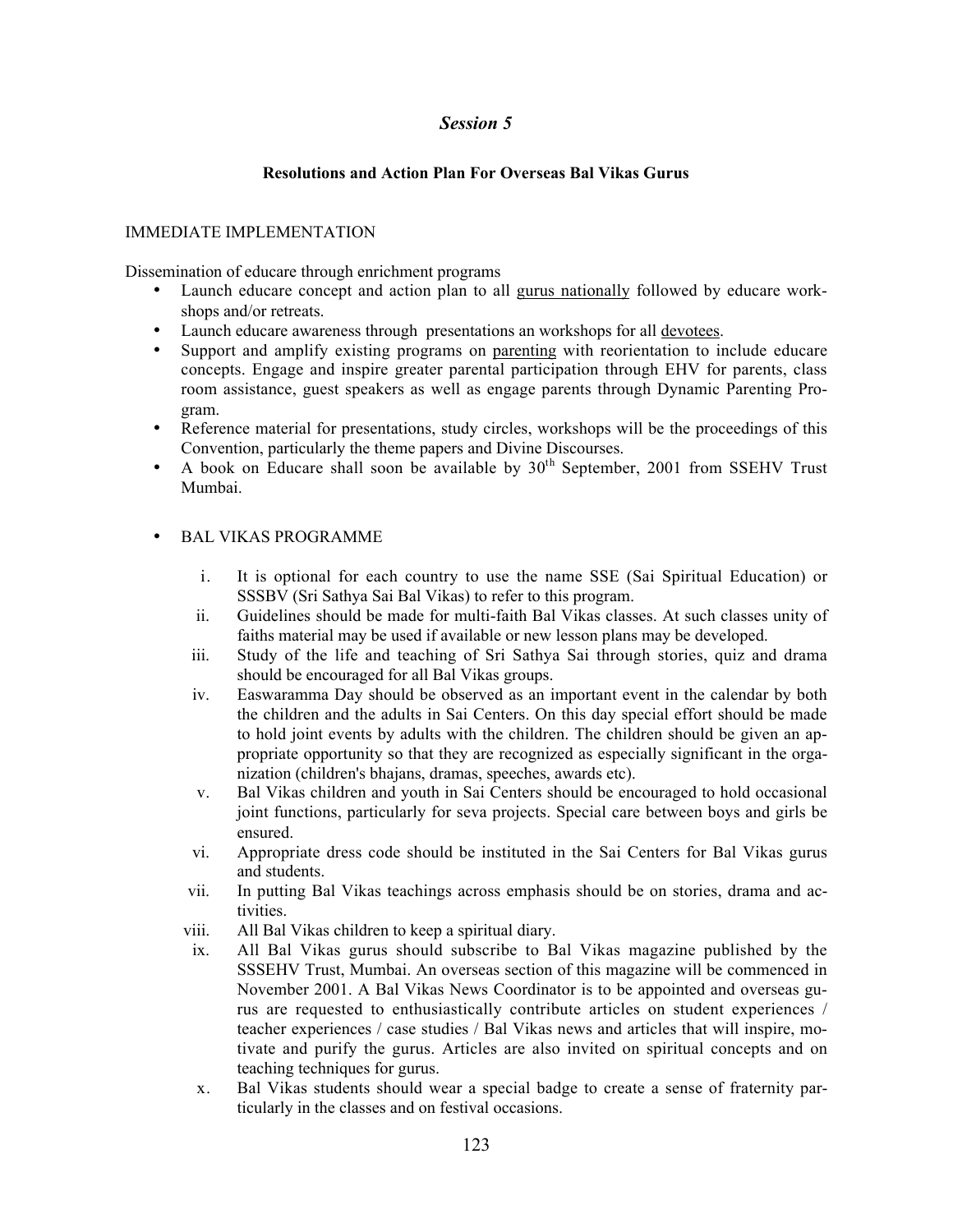- xi. Gurus should encourage all the children to adopt a vegetarian diet, from health and spiritual perspectives.
- xii. Gurus should also focus on the evil effects of smoking and alcohol. Study circles should be held on meat consumption smoking and alcohol.

## • TEACHER'S TRAINING

- i. Each country should hold a national teacher's training at least once every year, but frequency shall be determined locally.
- ii. Within each country senior Bal Vikas Trainers should be encouraged to travel and hold meetings and workshops to inspire and motivate the existing gurus.
- iii. At the training of the gurus emphasis should be on practical aspects of teaching and on inspiring the trainees, recognizing that such inspiration arises from commitment and dedication grounded in personal sadhana. The emphasis should not be on academic aspects of Bal Vikas alone.
- iv. There should be an accredited training program that recognizes, with appropriate certification, at least two levels of competency. Only those who are certified by National Education Coordinator at acceptable competency levels should be allowed to teach.
- v. All gurus should read and be familiar with reference material and guidelines available in their countries. When such material is not available other material may be used after it is suitably adapted to the local culture and approved by the National Education Coordinator.
- vi. All existing training material should be appropriately revised and updated to bring the message of Educare into the Bal Vikas curriculum.
- vii. An Overseas Bal Vikas Coordinator to be appointed at the Central Office as a resources and quality monitor. Overseas Coordinator to liase with Mumbai Bal Vikas Samithi.
- viii. Evaluation of children should not be made by awarding marks but on the basis of their behavior.
- ix. It is recommended that the recitation of the Gayatri manthra / Saithree manthra and jyoti meditation should be done daily by all gurus.
- x. Gurus are encouraged to make new bhajans, lyrics and songs in various languages. They should involve Bal Vikas children in this enterprise.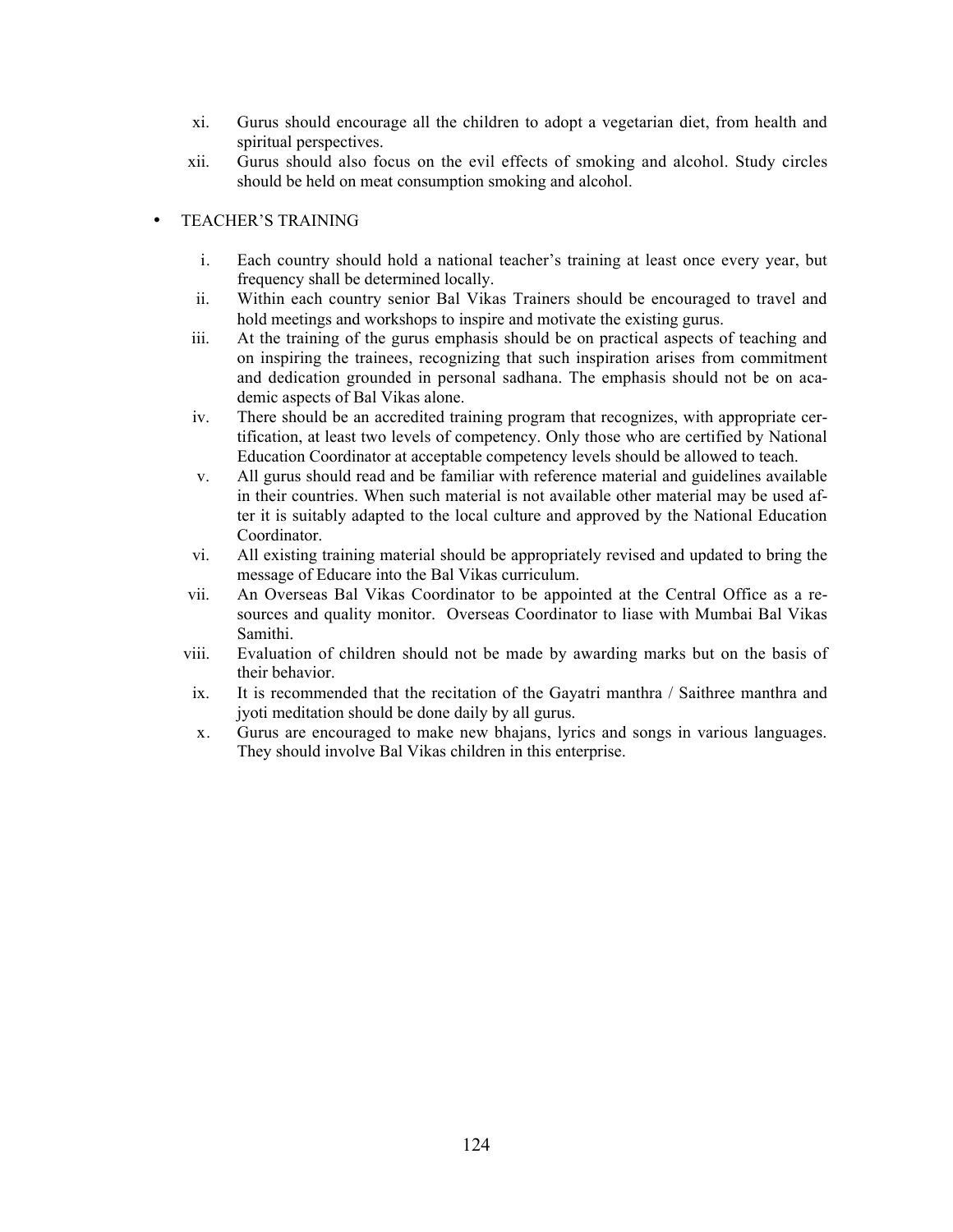## • LESSON PLANS

- i. Overseas countries should develop their own curriculum for Bal Vikas at the national level. However, they may find it useful to use reference material from other countries with similar cultural backgrounds, if they do not have their own material.
- ii. There should be a permanent facility for global exchange of lesson plans through an overseas Bal Vikas Coordinator.
- iii. The lesson plans may be made available via the internet and this to be coordinated by one country to be nominated by International Chairman.
- iv. While the curriculum may vary between countries, the Bal Vikas lesson plans must be based on the teachings and life of Bhagawan Baba.

## **RESOURCES**

- i. Books on Bal Vikas lesson plans, teacher's manuals and guidelines, stories and activities should be translated and published into local national language if such resources are lacking. It is necessary first to obtain permission from the authors for such publication.
- ii. Cassette tapes for teaching of stotras and manthras are available from Sri Sathya Sai EHV (Bal Vikas) Trust in Mumbai.
- iii. While it is desirable for each country to make its own National Bal Vikas manuals, material from other countries may be used as reference.

## • PARENTS

- i. It is recommended that Parenting Study Circles are started immediately in each country. These may be initiated in the Ladies Wing, if considered appropriate.
- ii. Bal Vikas gurus must meet with the parents of the children at least every six months.
- iii. As in ordinary schools parent participation should be encouraged, particularly for special occasions to mark important days for the children. In addition joint activities should be organized by the gurus with the family of the child e.g. picnics, visits to the gallery etc. The gurus have to make special effort by organising interesting spiritual projects for parents.

## • LESSON PLANS FOR CHILDREN

- i. Expand current lesson plans to include more nature and outdoor topics and activities.
- ii. Include more tactile group activities regarding spiritual concepts.
- iii. Emphasise environment awareness.
- iv. Develop pratical exercises to gain deeper understanding of 3HV eg. Ceiling on Desires as well as the 5 D's.
- v. Induction of Bhagawan's Life and Message into the Curriculum of Groups I, II and III.

## • GROUP III CHILDREN

i. Dropout from the Bal Vikas tends to occur in group III. This is a matter for concern. Measures to identify the cause of this should be implemented. An appropriate plan should be developed in each country.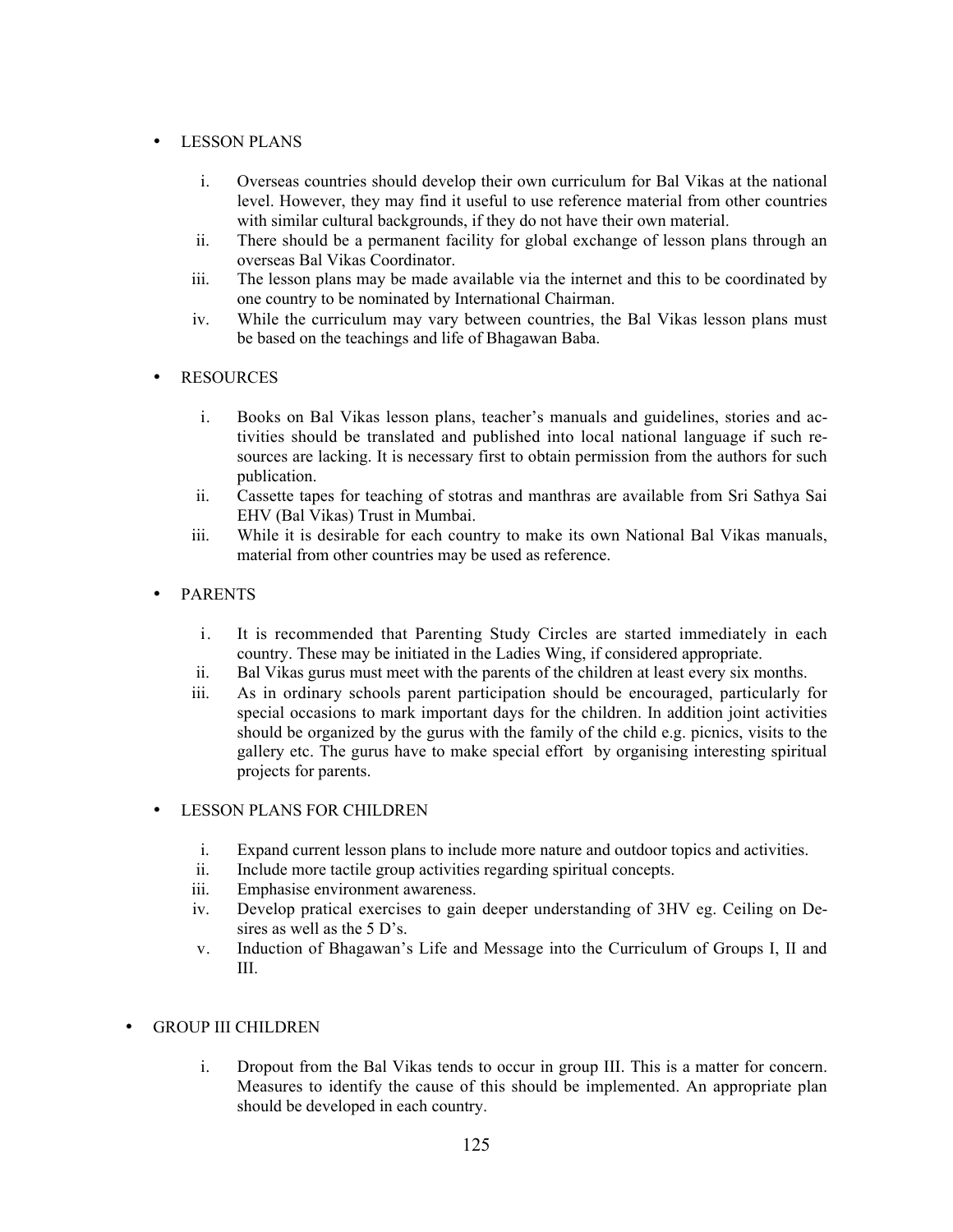- ii. Group III children should be invited as guest speakers to youth and guru retreats.
- iii. Ex-group III children should be invited to seminars and gatherings as speakers.
- iv. Group III children should be encouraged to join the youth program and joint activities should be planned.
- v. Group III children should be initiated into the Junior guru or Assistant guru training program.
- PRE BAL VIKAS GROUP
	- i. A separate pre-Bal Vikas group is not recommended, but the entry age into group I should be lowered to 4 years.
	- ii. A programme for 1-3 years age group may be optionally developed by the National Education Committee.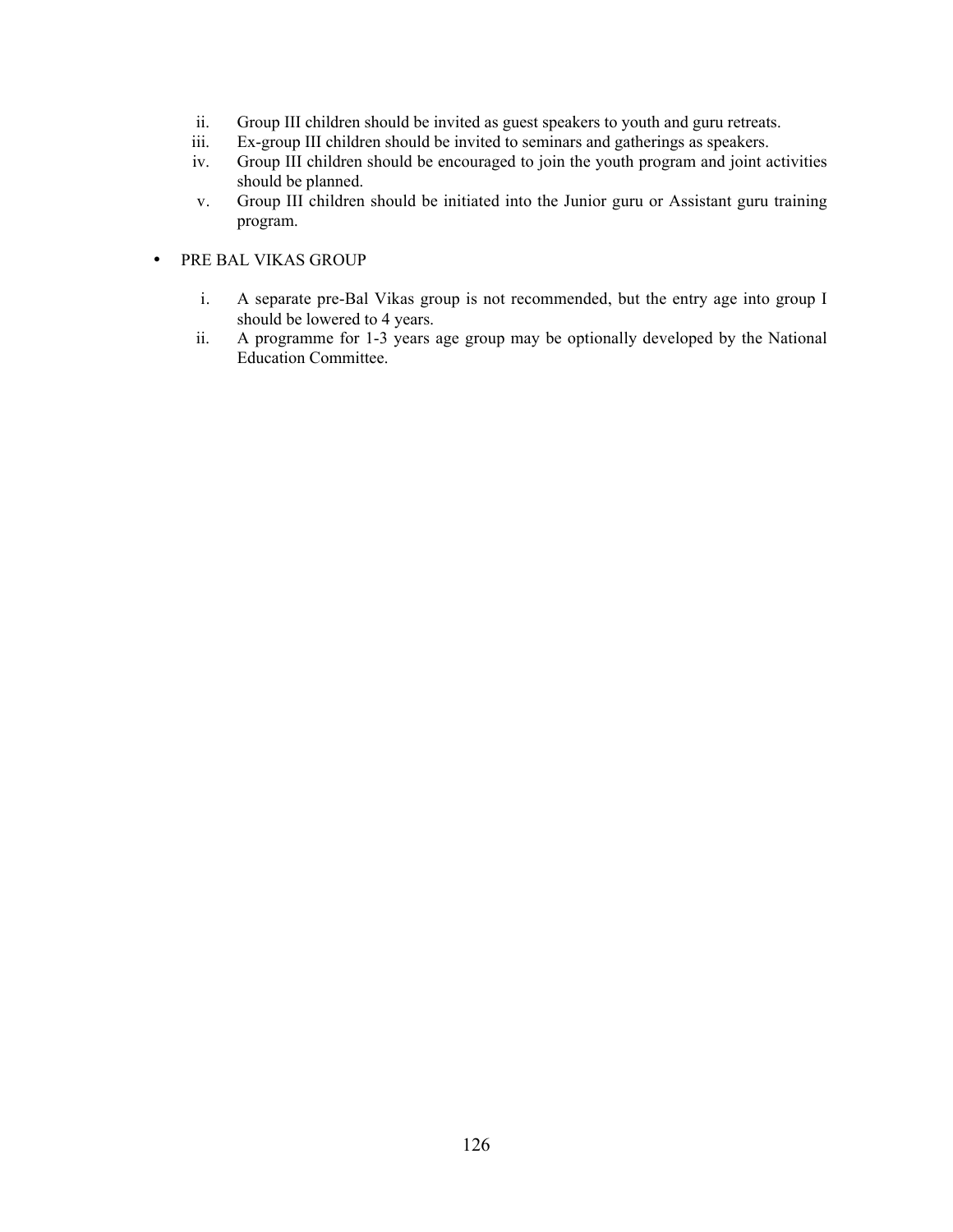## *APPENDIX 1*

## **DIVINE DISCOURSES,**

# **INTERNATIONAL CONFERENCE OF BAL VIKAS GURUS,**

# **PROCEEDINGS OF GURUPOORNIMA DAY**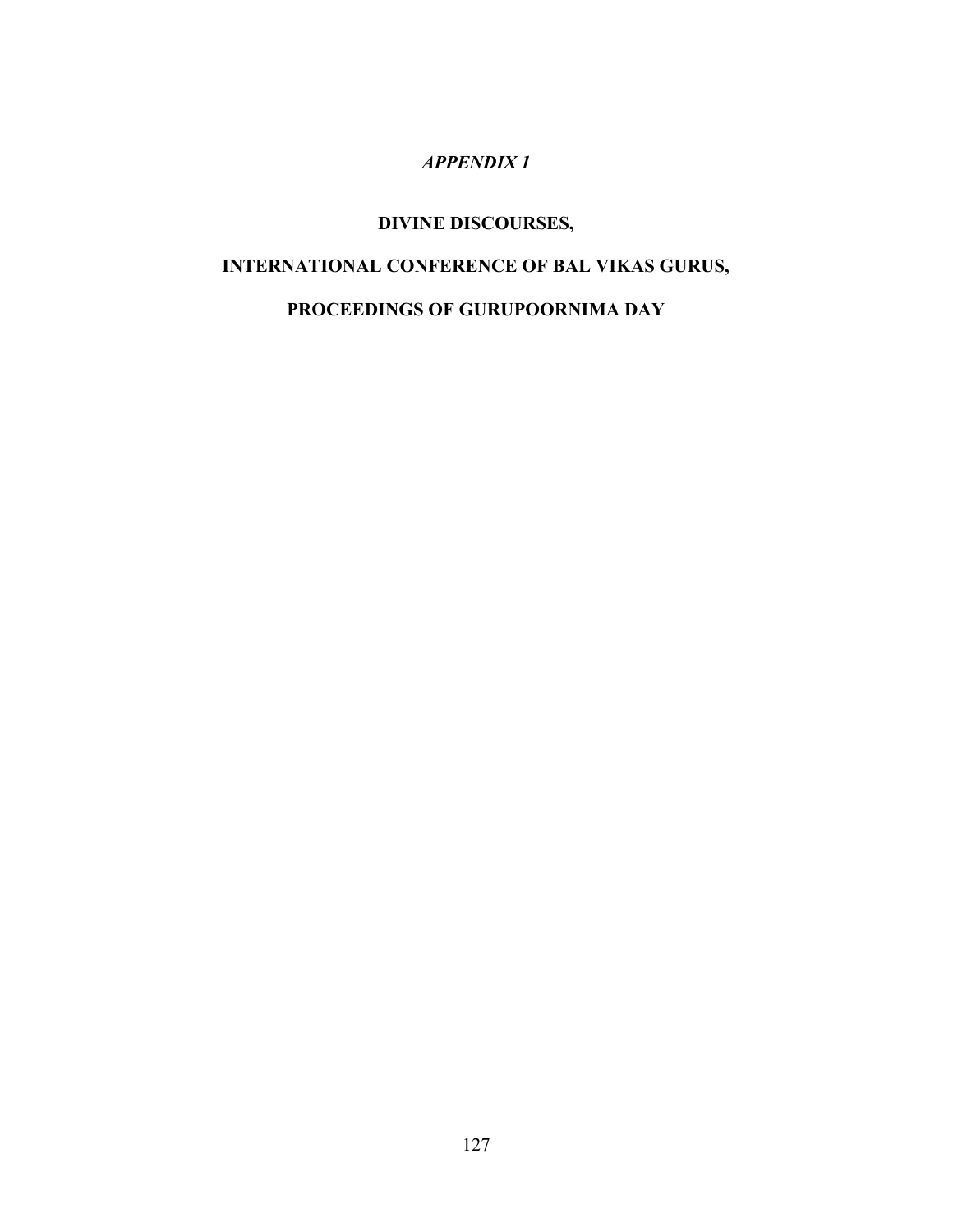**Divine Valedictory Message –1**

## **Human birth is to Experience Atmic Bliss**

### **Divine Discourse, 4.7.2001, Prasanthi Nilayam**

You may be highly educated, but without culture, how can you expect to be respected? You may be highly intelligent, but without morality, how can you earn value in society? You may be occupying position of authority, but if you cross your limits, how can people respect you? Without charity and righteousness and without following the path of truth, how can you expect people to honour you? It is a great mistake if you conduct yourself without fear of sin. What else is to be conveyed to this august gathering?

(Telugu Poem)

#### **Embodiments of Love!**

If you deeply enquire and investigate, you will find that the water level in the earth is going deeper and deeper day by day. If you observe the present political scenario, you don't find any morality and integrity. The present-day teachers do not seem to possess the invaluable treasure of knowledge. Human values have become totally extinct in human beings. The ancient teachers were extolled as *Thyagarajulu, Yogarajulu* and *Yathirajulu* (kings of sacrifice, spirituality and renunciation), but alas! The modern teachers have become *Bhogarajulu* and *Kamarajulu* (men of pleasures and desires). Indian culture is the manifestation of truth that does not change with the passage of time and is unaffected by creation or dissolution. Having forgotten such eternal truth, man is wasting his precious life in the pursuit of ephemeral pleasures. He is unable to understand his own value. He attaching value to *Dhana* (money) and not to *Guna* (character). He is dedicating his life to attain selfish goals ignoring his innate value and character. Since times of yore, Bharatiyas have trodden the path of spirituality, derived the bliss therefrom and shared it with others. Today man is unable to experience and enjoy such eternal bliss. Man has been able to accomplish mighty tasks, but he is yet to experience Atmic bliss. Human birth is meant to experience Atmic bliss. This truth is contained in the three letters 'M-A-N' which stand for overcoming the *Maya* (illusion), experiencing the vision of the Atma and attaining *Nirvana* (liberation). But today man is unable to understand the truth that he is born to realise the Atma.

#### **Embodiments of Love!**

Once you recognise the value of human life, you will be able to understand human values. Human values are born along with man, not before or after. Man has to question himself, "What is the purpose of life?" Once man finds an answer to this question, he will be able to understand everything else in this world. Man is endowed with intelligence and knowledge, but he is the pursuit of ignorance which is far away from him. Consequently, there is a need to propagate human values today.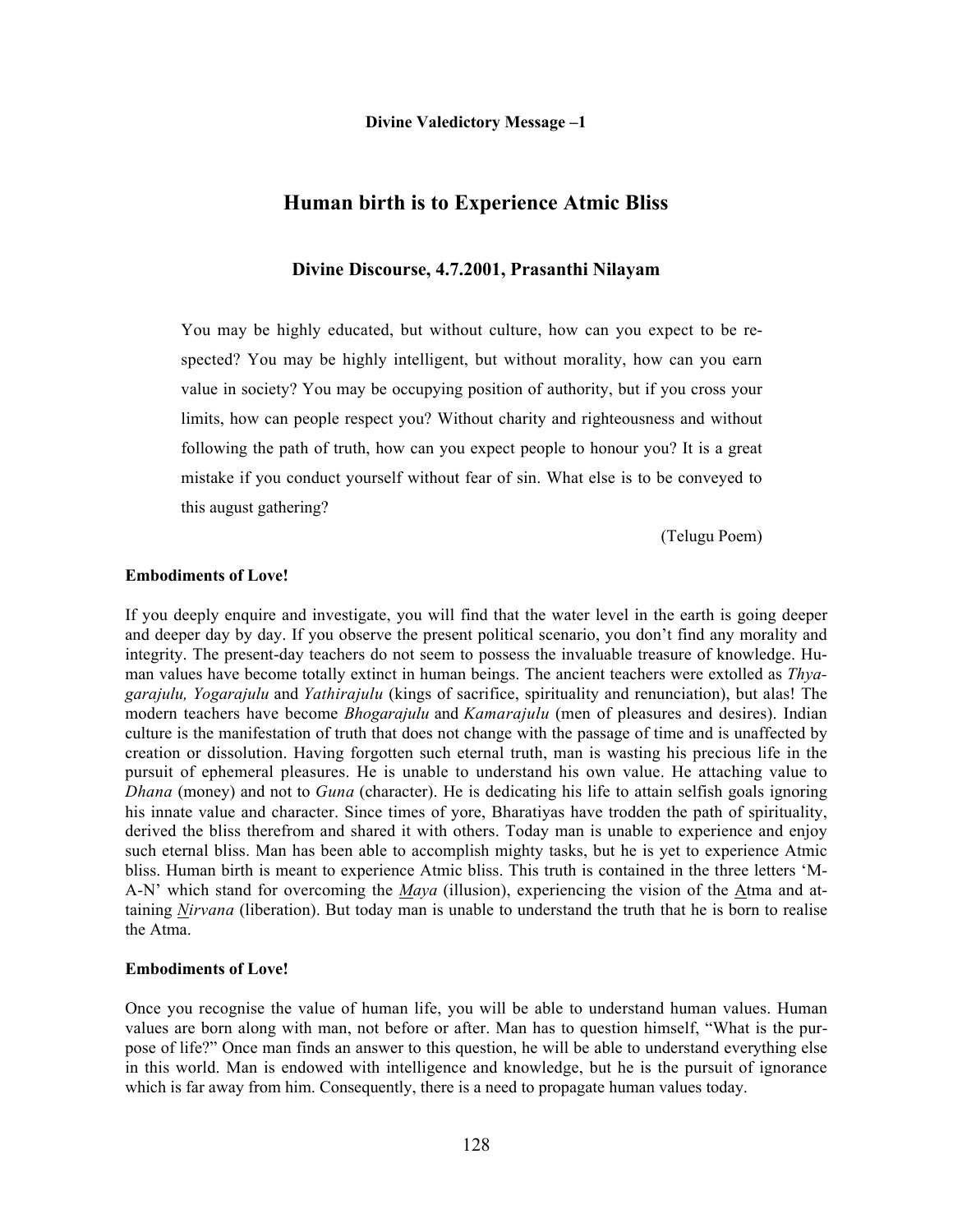Man is getting carried away by *Prabhava* (worldly influences), himself forgetting his *Swabhava* (innate nature) and is ruining himself. One can describe *Prabhava* as *Parabdha* (consequences of past actions) and *Swabhava* as the innate qualities of truth, righteousness, peace and love. Man's true nature is to attain the four goals of life, viz., *Dharma*, *Artha*, *Kama* and *Moksha* (righteousness, wealth, desire and liberation). Today man has no desire for spiritual teachings. There are no divine feelings in his mind. In such a situation, how can he remain unaffected by *Prabhava*? He has to transform *Prabhava* into *Swabhava*. His *Swabhava* is to erase *Prarabdha*. *Swa – Bhava,* which means Atmic feeling is man's *Swabhava*. Truth, righteousness, peace and love constitute Atmic feelings. Where is the need to search for them when they are his natural innate qualities? As he has forgotten his natural qualities, he is under the influence of *Prabhava*, craving for name, fame, wealth and comforts, he is interested in *Dhana*, not in *Guna*. Is this the purpose of life? No doubt, money is required, but, among the four *Purusharthas* (objectives of life), money comes only after righteousness. It means that money should be earned in a righteous manner. But today man resorts to unrighteous means to amass wealth.

### **Embodiments of Love!**

Today you are being troubled by *Parabdha* as you have classified the objectives of human life into four, viz., righteousness, wealth, desire and liberation. Club them together into two, viz., wealth earned in a righteous manner and desire for liberation. Only then will you be free from the influence of *Prarabdha*. You are unable to escape from *Prarabdha* as you have desire only for the world and not for liberation. Money is essential to carry on with your life, but it should be under certain limits. Man does not realise this. He is in the mad pursuit of money till his last breath. Have you understood the meaning of the word MAN? You have to overcome the Maya, understand the Atma and attain Nirvana. Ignoring such an eternal truth, man is leading an unsacred life.

Man aspires to attain bliss. What is the path to bliss? Can he attain bliss from material objects? No, not at all. The happiness related to the world is only temporary. First of all, man has to develop faith in the Self. You love your mother because you have faith that she is your mother. Wife loves her husband because she has faith in him. So,

Where there is faith, there is love; Where there is love, there is peace; Where there is peace, there is truth; Where there is truth, there is God; Where there is God, there is bliss.

You need not undertake any worship or ritual to attain peace. There are many who say that they are undertaking a particular ritual for world peace. It is but a mere stunt! You can never attain peace from rituals. Peace is contained in love. You can develop love only when you have faith in the self. Today man has faith in the ephemeral and transient, but not in God. His faith in God is not steady. He is filled with doubts. One should have total faith in God. One should believe only God and not the world, because all that is seen in the world is bound to perish one day or the other. God alone can grant the true and eternal bliss and one who experiences it is a true human being. When Buddha was about to obtain Nirvana, his cousin Ananda, who was by his side at that time, start shedding tears. Buddha said to him, "O simpleton, why are you grieving over My obtaining Nirvana? In fact, Nirvana is the true goal of human life. Overcome the Maya, have the vision of the Atma and attain Nirvana." Ananda followed the teaching of Buddha and ultimately obtained Nirvana.

### **Embodiments of Love!**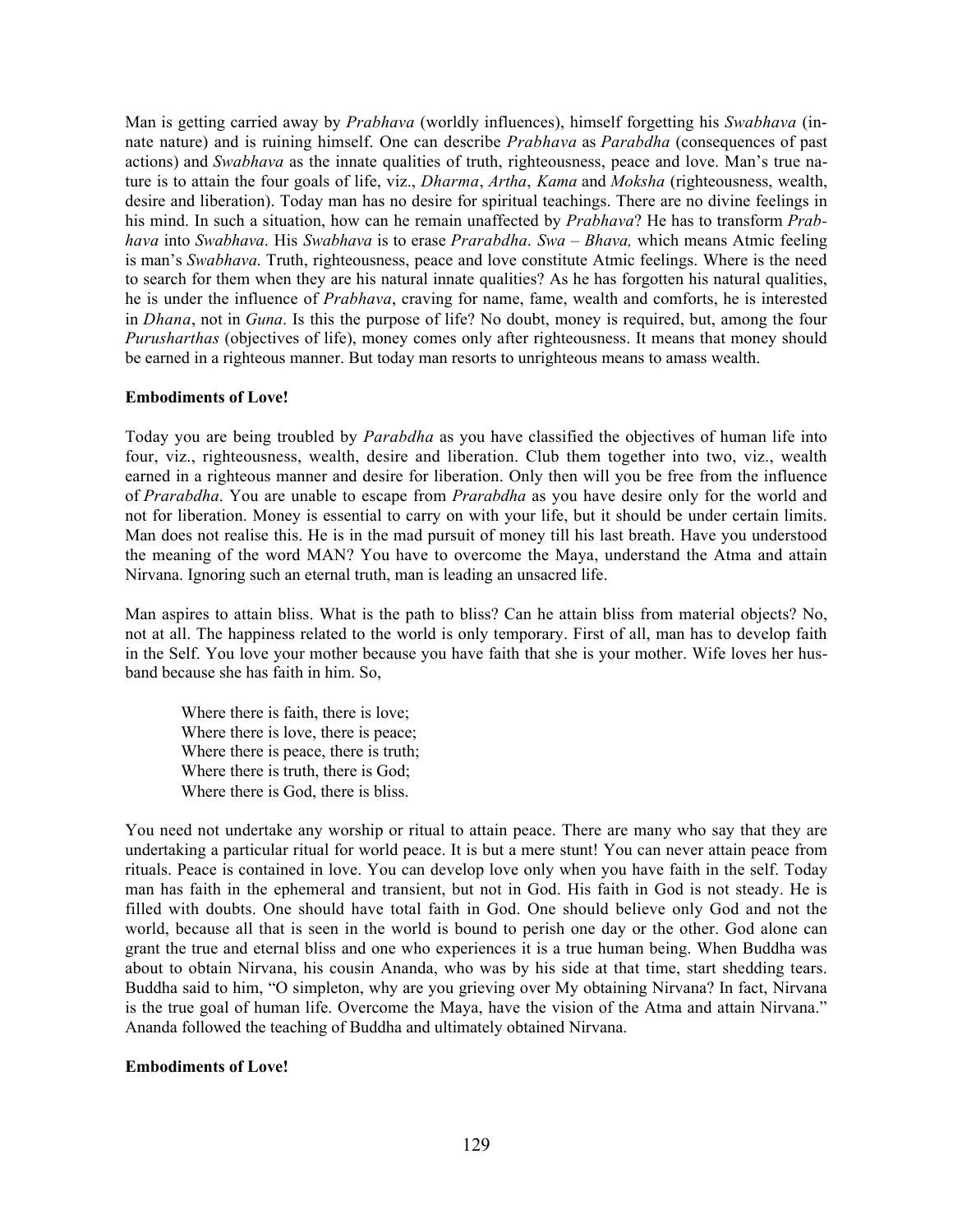What you need top do is not rituals like *Yajnas* and *Yagas*. First of all you should understand the truth that the changeless and eternal bliss is within. It is described as the *Nirgunam, Niranjanam, Sanathanam, Niketanam, Nithya, Suddha, Buddha, Mukta, Nirmala Swarupinam (*attributeless, beyond delusion, ancient, final abode, eternal, pure, unsullied, immortal and free from bondage). The Vedas declare, *Sarvam Vishmumayam Jagat* (the universe is saturated with divinity), *Sarvam Khalvidam Brahma* (verily all this is Brahman). In order to understand these divine statements, you should cultivate sacred qualities. One without noble qualities can not understand them. Every individual, every living being, every object in this creation is a manifestation of divinity. All the five elements are the forms of divine. To understand this truth, you have to take to the spiritual path.

You are making efforts to understand the human values, viz., Truth, righteousness, peace, love and non-violence. What is meant by Truth? It is that which is changeless. *Sathyam Jnanam Anantham Brahma* (Truth, Wisdom and Eternity is Brahma). It is a mistake to think that truth is related to speech alone. *Trikala Badyam Sathyam* (Truth is that which remains changeless in all the three periods of time). So Truth is God. What is meant by Dharma (righteousness)? It does not mean actions of charity and rituals like *Yajnas and Yagas*. It does not mean good actions alone. *Dharayati iti Dharma* (that which sustains is Dharma). True Dharma is to put into practice the Truth that originates from the heart. When Truth is translated into action, it becomes Dharma. What is *Santhi?* It is the feeling one experiences at the time of attaining Nirvana. Peace is the crown that man should aspire to wear. Everybody wants peace in this world. Where is peace? It is within you. Keep reminding yourself, "I am the embodiment of Truth, I am the embodiment of Peace, I am the embodiment of Love, I am the embodiment of Righteousness, I am everything." Have total faith in the principle of the Atma. Without which whatever you say or do can never be called Truth or righteousness.

Today the education that students pursue is only worldly in nature. They study books, write examinations and get degrees. They do all this only for the sake of their livelihood. A foolish person boasts of his high education and intelligence, yet does not know himself. What is the use of all the education he ahs acquired, if he can not give up his evil qualities? All the worldly education will lead him only to vain argumentation, not total wisdom. It can not lead him to immortality. So, man should acquire that knowledge which will make him immortal.

(Telegu poem)

Man is specialising in various subjects not for the welfare of the world, but for his own self-interest. If you sincerely want world peace, undertake sacred actions. Love your fellow man. Make them happy. Human values are not mere verbal expressions. They originate from the heart. People are mistaken as they go only by the letter, without understanding the spirit. First of all develop faith that everything is within you. Without faith, human life will come to ruin.

There should be transformation at the three levels – individual, social and spiritual. This is what 'SAI' is bringing about. The three letters in the word SAI stand for Spiritual change, Association change and Individual change, respectively. SAI also denotes, Service, Adoration and Illumination corresponding to work, worship and wisdom. You have to understand the inner meaning of every letter of this word SAI to sanctify your lives.

Today thousands of Bal Vikas Gurus have gathered here. Worldly education to is essential but children should be taught spiritual education too from a young age. In the conferences held elsewhere you find an ocean of difference between the number of delegates who are supposed to participate and the number of people who actually take part in the deliberations. But our conference is unique in the sense that all the delegates attended. Nobody gets up in the middle except a few who do so only out of physical constraints. You can not find such conferences been held anywhere else in the world. Though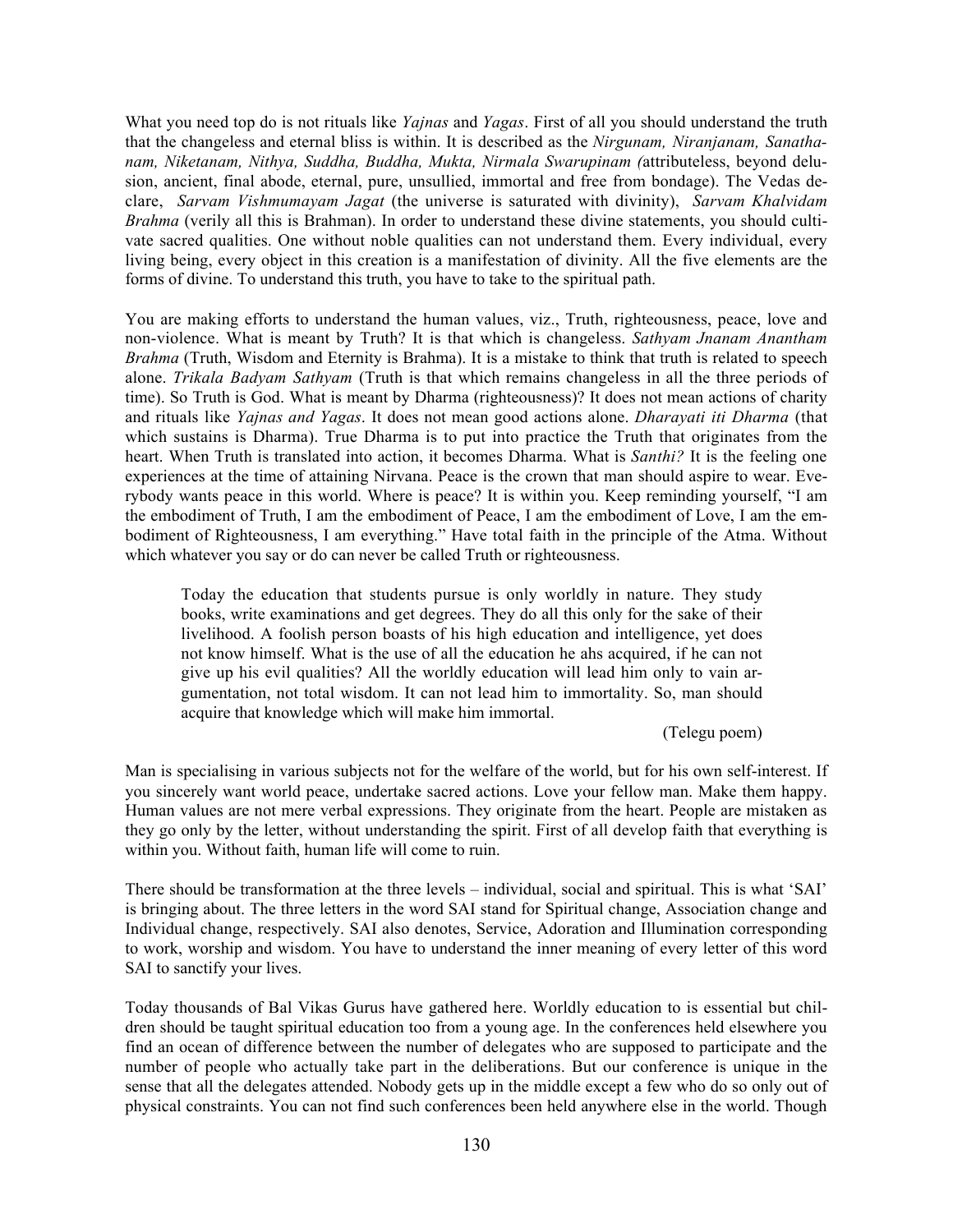I know everything, sometimes I watch the proceedings of the conference from behind the screen or from above. All delegates are attending the meeting with utmost sincerity and devotion. Such conferences should be held more frequently. Many more members should be trained and should be taught new procedures. Only then will the whole world get benefit of these. Yesterday our Prime Minister, Vajpayee sent a letter to Me through Indulal Shah, "Swami, our government with all the power at our disposal can not undertake such noble tasks. It is not possible for anybody except You. Please take up more and more responsibilities and involve even the government in this matter." They write such letters out of love, but we do not involve ourselves in the matters relating to Government because their temperament and influences do not match with our activities, experiences and happiness. So, we take care of our activities without involving others. Many conferences are being held here, but do you find any collection of funds here? No. Each one is talking care of his own requirements. They are coming here wholeheartedly and enjoying the bliss. Such conferences should be held not once but thrice a year. Each time new delegates should be given a chance. You should be prepared to put in any amount of effort for education processes.

Today students are acquiring various degrees. They are becoming doctors and engineers but they are not doing the work that is expected of them. What is the use of their education? Can you call them educated at all? The modern field of education has become highly corrupted. Even those who can not read a thermometer properly manage to get a doctor's degree these days! Even the engineering education has become a sham. In our institutions, you may call even a I standard boy and ask him a question, He will give you a correct answer. Our boys are well-educated but they are not putting their knowledge into practice. They say, "Swami knows everything. Whatever He tells is good for me." When you believe that whatever Swami says is good for you, why don't you follow His command. I do not want such people. One must practice what one says. You may be teachers, but you should be good students in the first instance. If a student takes to bad ways, he ruins himself, but if a teacher takes to evil ways he will be spoiling the ways of many students. So, teachers have to be very careful. It is not enough if you merely give your attendance here and keep quiet. You should go outside and propagate all that you have seen and experienced here. You should be heroes in practice, not merely in platform speeches. Share the bliss that you have experienced here for the last three days. Talk less and work more. That is what I am doing precisely. For the last ten days, I have not been talking to people much. What is the reason? There may be a few narrow-minded people who might feel that Swami is telling them to talk less, but He is not following the same. That is why I am talking less now. I am doing so only to teach them. There is limitless bliss in limited talk. Bliss can not be obtained from outside, it comes from within. The good or the bad that you see in others is nothing but the reflection of your own inner feelings. Once you understand this truth you will never talk bad about anybody. All that you experience in this world is nothing but the reflection, reaction and resound of your own feelings, so you should be good to everybody and take them along with you in the spirit of love. Take care that you do not forget your *Swabhava*, which is the *Purushartha* (objective of life).

Many speakers have taught you many things on the basis of their experiences. I have been hearing them. Try to understand their experiences, put their teachings into practice and teach the same to others. I tell you only one thing. Having been born as human beings you should overcome the Maya, have the vision of the Atma and attain Nirvana. This is the purpose of life. Where is the Atma? It is your very form. You are not the physical body. Body is temporary, it is like a water bubble. Mind is like a mad monkey, do not follow the body, do not follow the mind. Follow the conscience, which is your true form. How can you have the vision of the Atma? You need not search for it outside. Turn your vision inward. Only then can you have the vision of the Self.

A person remained silent though he was being critised. When his friend wanted him to react, he replied, "The same Atma is present in me as well as the person who is criticising. So, why should I be annoyed when he is criticising himself. A deep enquiry into the truth will reveal that when you love or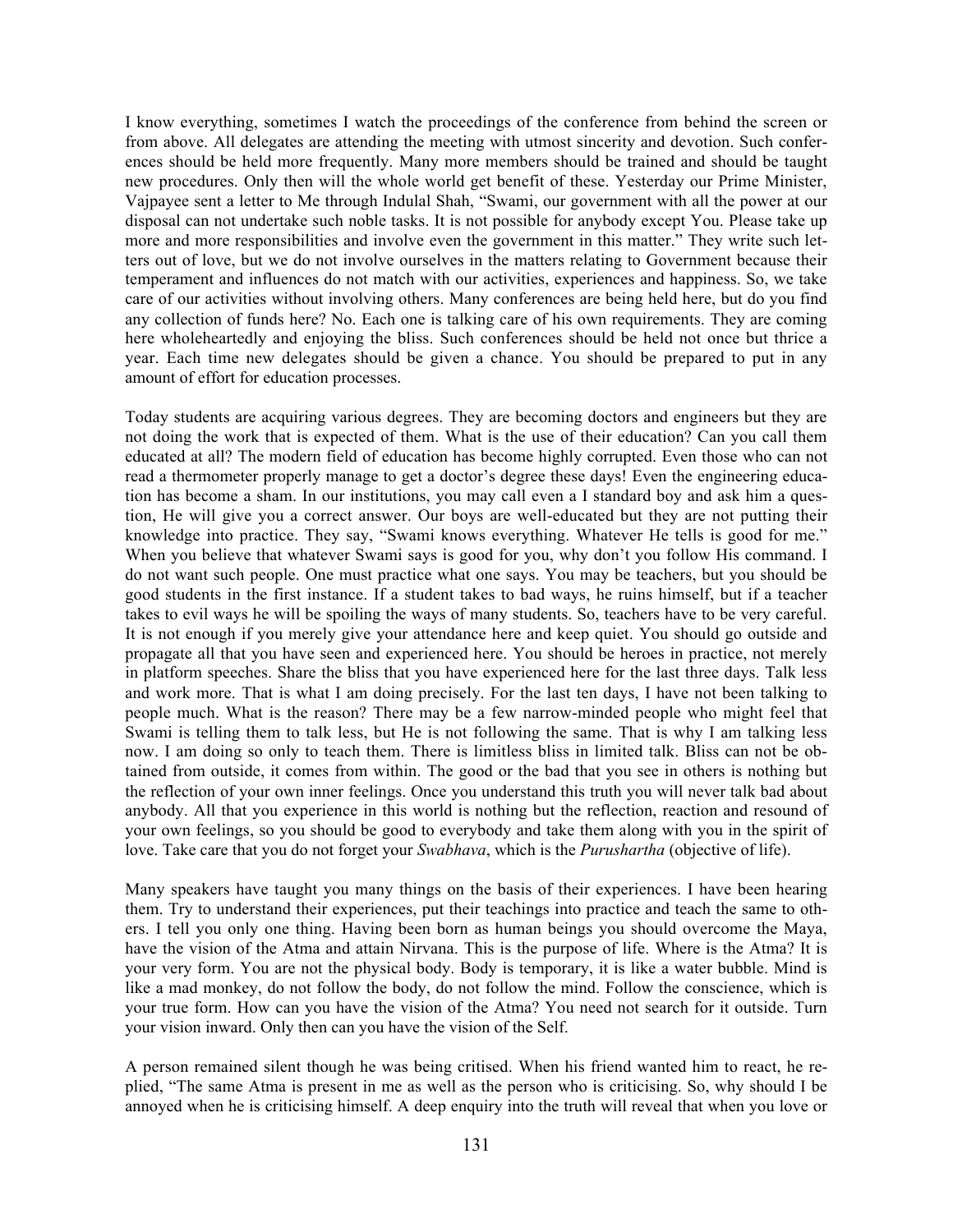hate others, you love or hate your own self. In fact, there are no 'others'. You consider yourself different from others because of body attachment. Once you give up body attachment, you will realise that there are no others and all are yours. That is the true vision of the Atma. The Atma does not have specific form. Bliss is Atma, Consciousness is Atma. Conscious is related to the senses; conscience is the inner witness, and consciousness is the all-pervasive Atma. You should understand the unity of these three. Take to the path of service. Then you can proceed along the path of adoration and ultimately attain illumination. To the extent possible serve everybody. True happiness lies in service.

You may be disappointed that I have not spoken to you in the last two days, but I have been with you and listening to you all along. I do not have anger on you, neither am I disgusted with you but I am disappointed in the sense that you are not paying heed to My words. Then how can you come up in life? What is the use of My talking to you, or moving closely with you? This is the reason I have not spoken to anybody. But some people are unable to understand this truth. How can the narrow-minded understand My broad feelings?

How can you attain God's grace? Here is an example. You toiled hard, earned money and deposited it in a bank for safety and security. No doubt that the money belongs to you, but the Bank Manager will not give it to you on your mere asking for it. There are certain rules and regulations for the withdrawal of money form the bank. You can withdraw the money only when you sign the check and surrender it to the Bank Manager. Likewise you have deposited the 'money' of meritorious deeds with God, the Divine Bank Manager. Affix the signature o9f love on the check of sacrifice and surrender it to Him. Only then will He confer the wealth of His grace on you.

Man's mind has become polluted because of modern education. When the mind is polluted, how can man come up in life? He may be highly educated and occupying positions of authority with name and fame. But all his achievements will prove futile if he does not know what he is supposed to know. What is it that he is supposed to know? It is the principle of the Atma. In order to lead a blissful life in this world, it is enough if you know you are the embodiment of the Atma, and every body else is also the same. You are subjected to misery as you are unable to understand this subtle Truth. Tomorrow I will tell you in detail the Truth of human life, the goal of human life and the pathway to bliss.

Bhagavan concluded His discourse with the Bhajan, "*Hari Bhajan Bina Sukha Santhi Nahin….."*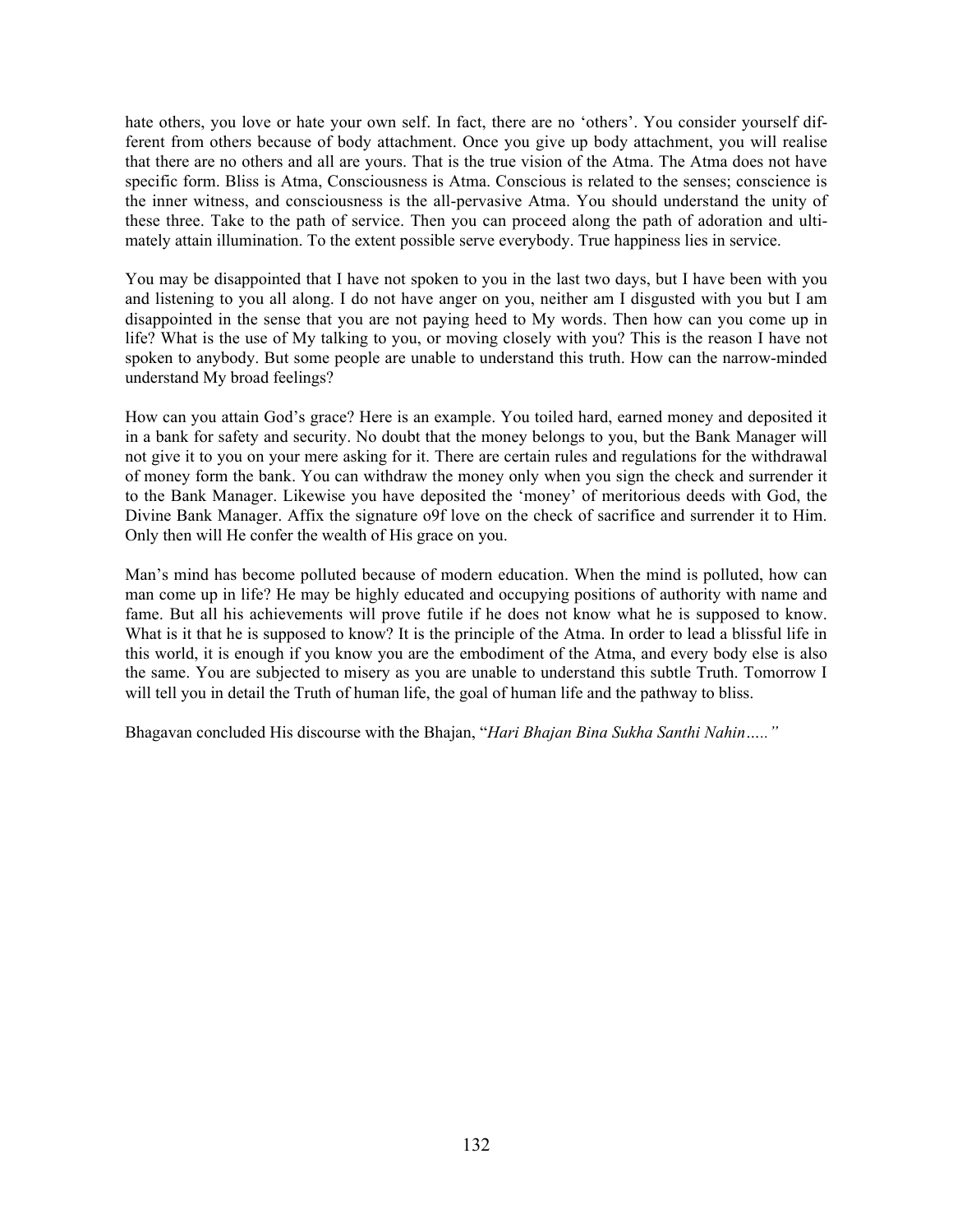### **Proceedings of Guru PoornimaDay, 5.7.2001**

### **Introduction by Sri Srinivasan**

The last three days we have had here in the Divine presence, the International Convention of Sri Sathya Sai Bal Vikas gurus. We have deliberated on the subject of Sri Sathya Sai Educare. The Proceedings for this Conference and the proposed decisions will now be placed at the Lotus Feet of Bhagawan by Sri Indulal Shah, the International Chairman as well as brother Ryuko Hira, the Zonal Overseas Chairman. Sri Hira will also place before Bhagawan a pledge which has been taken by all the delegates, the thousands of delegates who came here for this Conference.

This morning, by Bhagawan's gracious command, before we are blessed with the Divine Message on this auspicious occasion, we have two speakers. The first one is Professor J Laxshmi Gopinath, respectfully known as Jai Amma. Professor Gopinath is the Principal of the Anantapur Campus of the Sri Sathya Sai Institute of Higher Learning. She is a great scholar, particularly in English and has been a devotee of Bhagawan for many decades. It is always an uplifting experience to listen to Jai Amma. Thereafter it will be my privilege to follow our dear sister.

May I now call upon Professor Jai Amma to come and address this mornings function: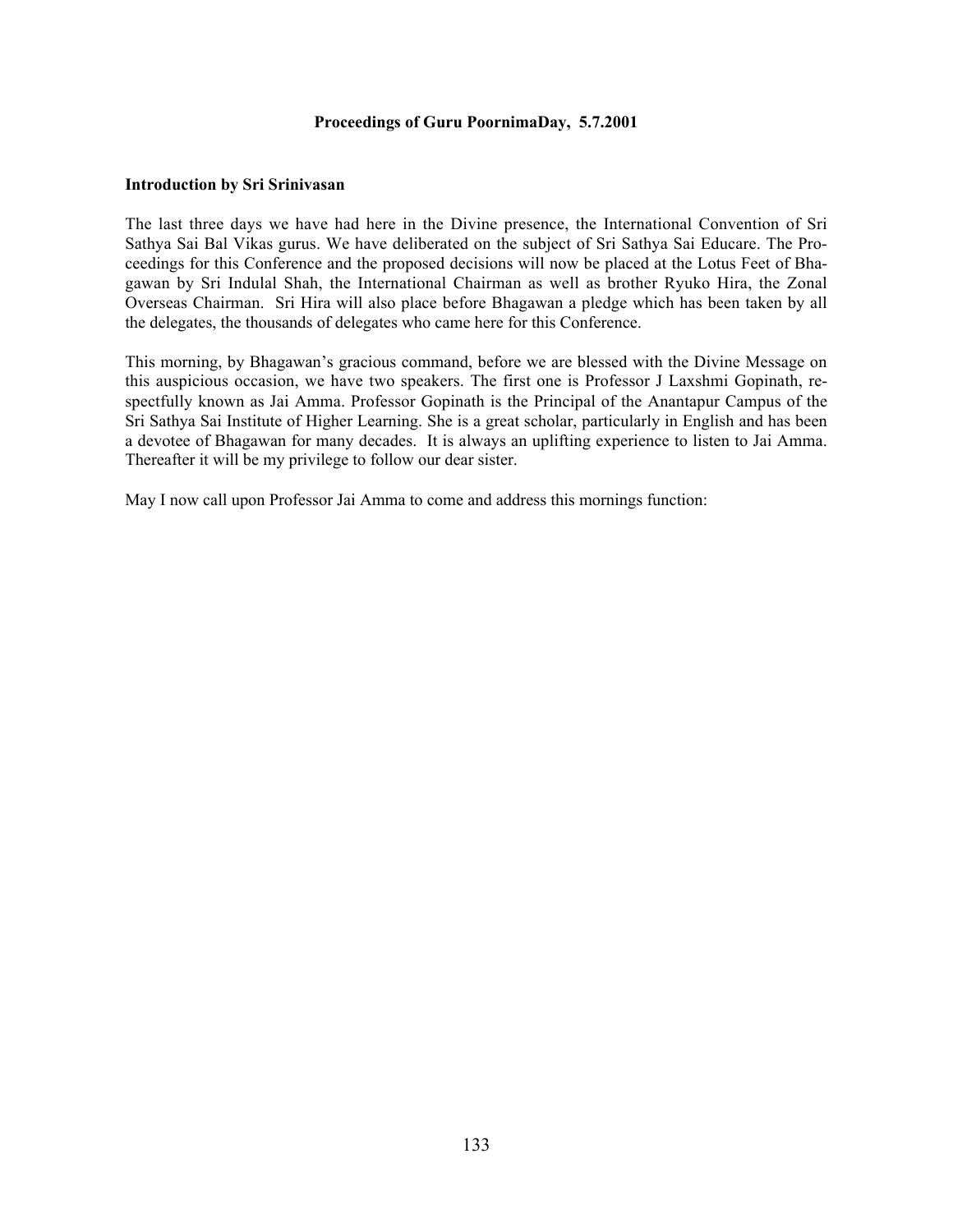#### **Professor Laxshmi Gopinath- Jai Amma**

My humble, prayerful, loving and grateful pranaams at the Lotus Feet of Bhagawan Baba, the greatest Guru of gurus, the world teacher, the Divine one. I am not using bombastic terms when I say this string of adjectives as Pranams, but I mean every word I say. Loving, yes. Who cannot love Bhagawan? Reverential and prayerful we definitely ought to be. We have got to understand though we do not understand that He is Divinity Incarnate. Grateful, yes. We definitely have to be grateful for His love, for His guidance and for all that He has done and is doing for the whole of humanity. We are blessed. Blessed indeed, all of us.

Honorable members, Bal Vikas gurus, fellow pilgrims on this Divine path – the Sai Path, I cannot do anything but say "I bow down to this whole spectacular gathering". It is a tradition, especially in India that a speaker pays his or her pranaams to the gathering, to the assembly and so do I.

What is it that I have to say today in the presence of Divinity who is all-knowing? We have witnessed, as the previous speaker has said, the three days when Bhagawan did not spare Himself. He did not spare any efforts to be with the delegates, to guide them, to teach them lovingly and then tell us what it is that we have to do. Tirelessly, moment to moment, that is what He is trying to do to all of us, trying to teach us at the moment, in the context of what has to be taught to us teachers. I am a very simple teacher, I'm not a guru of any sort but I have understood one aspect of this great, great Guru. His love, His patience and His wisdom. These are beyond human comprehension. I have witnessed many a time and experienced how Bhagawan synthesizes. There is absolutely no difference for Bhagawan, between what is old and what is new such as exist in our minds, because we have our preconceived notions. Our perceptions are limited and many a time we do not want to change unless the Divine One wills us to build up the *samskaras* and realize that it is this great Divine teacher to whom we have to submit. He synthesises ancient and modern learning which seem diverse. The link between the two is not a subject we can study, not the manner in which we study, nor the books we read but it is the way we interact – the guru and the students. And that, Bhagawan stressed, is love and love alone. He told us yesterday when He was speaking: "All I require is your signature of love on the cheque of your heart. Well that signature if it is passed on to the bank where I am the chief manager, everything will be done, everything will be alright with you and there you would have succeeded and that would have been an achievement because you would have realized that love is the underlying principle in everything."

How far have we teachers practised what Swami has advised with so much concern and love is what hurts me today. When Bhagawan said the other day; "I am talking less because somebody remarked that I was talking too much." Who is that person who had the heart to say it, leave alone the wisdom. We don't know many things though we think we know a lot. But where was your heart when you said this? Well if you think that you are much better than Bhagawan, why don't you do the things that He has accomplished? Why don't you build Super Specialty Hospitals and other projects that cater to the solace, the comfort, physical and mental of people? Why don't you install institutions of education and teach all the students free of cost? Why don't you give away gifts of love that He has been making from the moment He proclaimed that He is Sathya Sai Baba? Why don't you have the patience and love to carry on whatever you have to do? It went like a shaft into my heart because I have known and experienced Bhagawan's immense love, unconditional love towards all of us. I have always wondered when I have been alone with myself in my room; "God, what have I done to deserve this? Am I accomplishing what You wanted me to accomplish?" And my heart tells me, "No, the expectations perhaps He had of you, you have not yet fulfilled." Well those are our limitations. That is all I can say.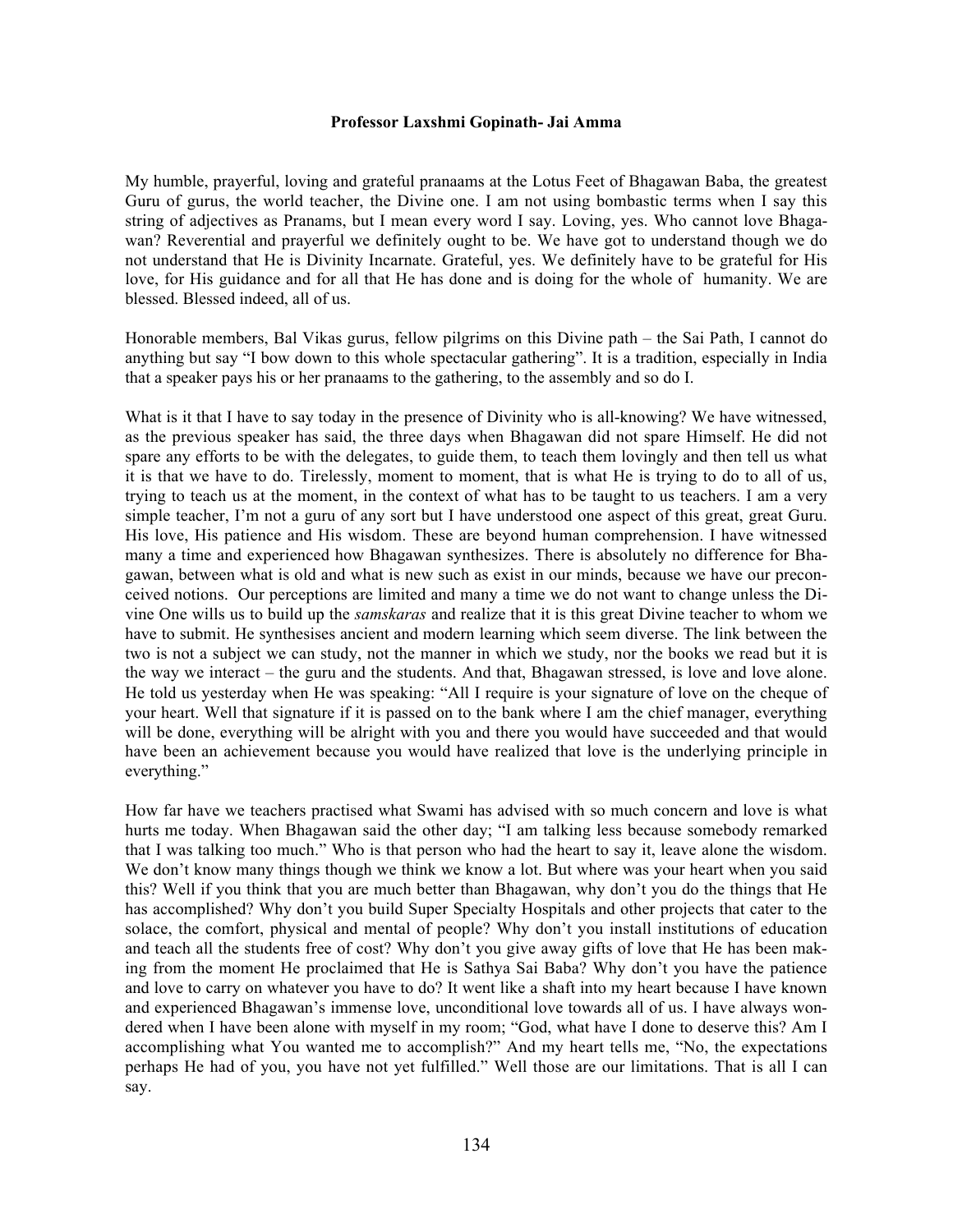On this holy occasion, (Bhagawan says that every day is holy, every day is a festival) so many of us have gathered here at the Lotus Feet, in the Divine Presence of our beloved Bhagawan, (forgive me if I repeat it again and again), the greatest of Gurus, the world Teacher, the beloved One. If you have gathered here today, definitely it is an auspicious day. May I in this context just relate to you how He has taught me many things?

Way back in 1948 Bhagawan was residing in the house of Srimata Sakamma. Mother and father and I, we used to go and attend the evening bhajans. Swami was at the tender age of hardly twenty-two years. What do we do at twenty two years? We seek pleasures of the world, we are careless, we think of ourselves and ourselves alone and our mind is muddled and confused. But there was Bhagawan, so beautiful! I'm not trying to praise Bhagawan; because Bhagawan doesn't like it. Bhagawan said one day, it was a command: "Those who speak, don't praise Me. I don't want it, I don't like it, but tell me what is necessary." Bhagawan forgive me but many have not seen You at that tender age. I have had the fortune to see You. He used to be so fragile, looked so tender and vulnerable! His hair would be parted and it would be like a bush, all around the head. His eyes exuded such compassion that the moment you looked at Him something happened within you, something cracked and you felt that you are seeing somebody whom you have to love because the love was exuding.

Now this was a bhajan day when we have gathered. Bhagawan was sitting on His chair. Even at that tender age, tremendous discipline had to be maintained – on one side the ladies and on the other side the men. Well, we were rather new among the fold. Anyway mother and I went and sat among the ladies who used to sing very well. Bhagawan warned us that as soon as one bhajan was over the next had to be taken up immediately. Why? Because we have to be always alert, the mind should function together. So this bhajan group used to sing very well. They really inspired us with their songs and inculcated in us a mood of devotion.

They were singing bhajans. After one bhajan they stopped, I think, for a few seconds. Then another lady in the group (I think she wanted to sing, and pour her heart before Bhagawan) took up a song and we knew this was not discipline. All of us were on tenter hooks. Well she sang her song and Bhagawan listened to it with so much of care! So much of indulgence! The bhajan was over, the *arathi* was over and now all of us had to disperse. Bhagawan, young as He was, looked so very fragile, as if He could not speak a loud word, He rose and drew Himself up to that majesty. The bhajan group was still lingering there. He said "Come here!" It was a command, a command issuing from that tender young figure. So all the bhajan group came. I happened to be lingering there. He looked at us sternly and then He said, "What do you think of yourselves? You think you are the best singers? That no body can sing better than you? I saw some of you sniggering. Take care!". He said, "If you repeat this I will not allow you to sing in the bhajan". The message, the correction went home to me, who was a witness of this incident. Judge not lest others judge you. Bhagawan always says that if you point a finger at somebody, three fingers point at you. How wonderfully You taught us this lesson Swami! It is if it has happened yesterday though it happened back in 1948. Never laugh, never mock, never deride, never belittle anybody. Who are you to do it? Take care! That was the warning and I learned this wonderful message that day.

To relate another incident. I was again a witness and the message went home. It was in old Brindavan. The occasion was a kind of celebration organized by the ladies which Bhagawan accepted. He said "All right! Let it be done". As He took a personal interest in everything the prohits, five of them, were called and briefed that they should chant the mantras in a very, very nice way, in the manner they ought to be recited. Previous to this day of celebration Bhagawan ordered many, many saris to be given to the people who belonged to the family and to the others whom He felt He should give – because giving is just the nature of Bhagawan. When all the bales and bales of saris were brought they were just thrown casually in the huge dining room of old Brindavan. The family ladies gathered there,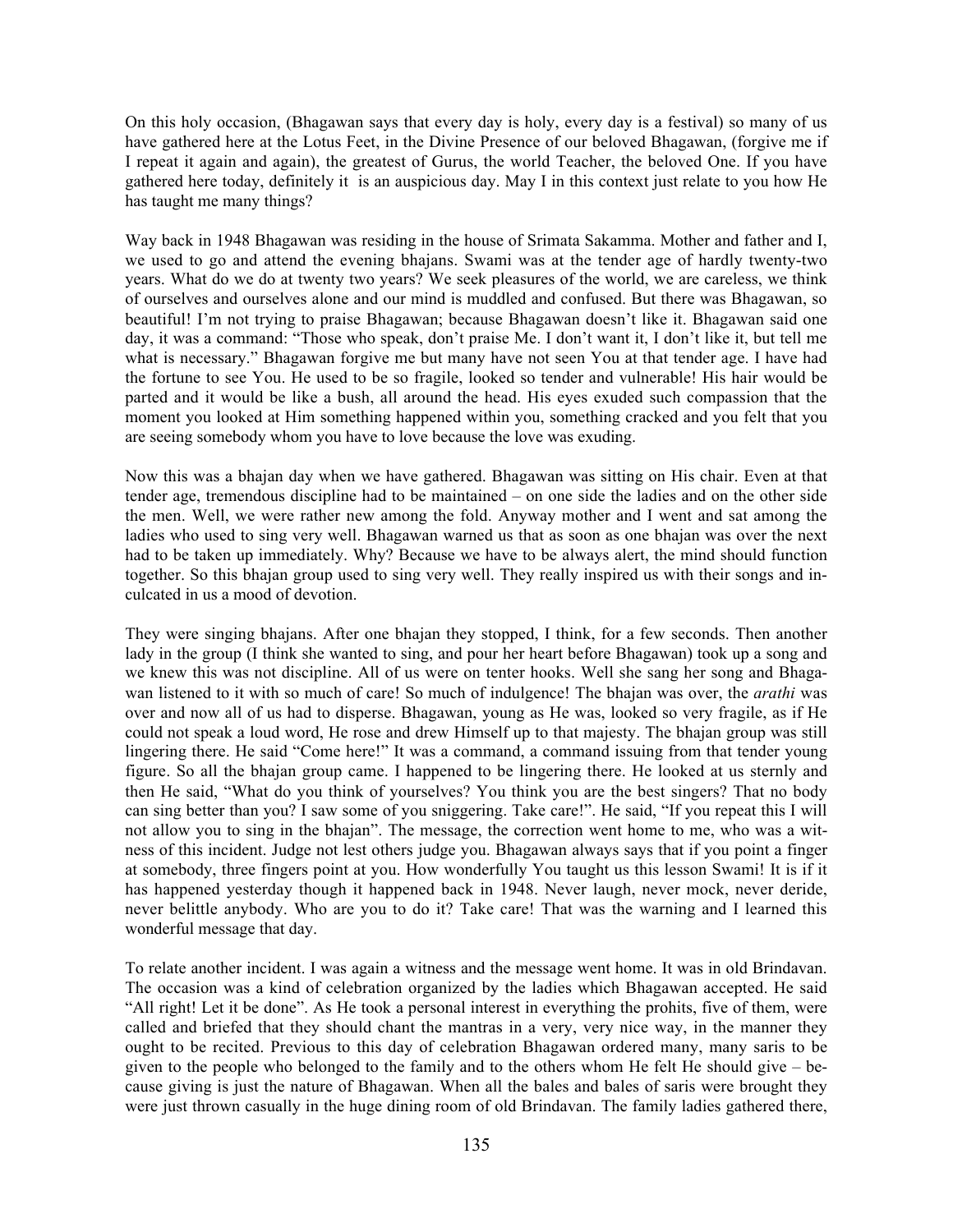I felt out of place but I entered and stood there because Baba was like a magnet. I just couldn't help but be drawn towards Him. So I was standing a little afar from these people when Baba came so sweetly. There was a chair for Him, but He did not sit on the chair. He sat on the ground. Then He asked those ladies to open up the saris. The bales of saris were opened and what lovely saris! It seemed they all came down from heaven because Baba had ordered them. I was looking wide-eyed at the ways of Swami. So child like! He seemed so happy, so simple, no sophistication. Baba has no sophistication at all. It is His simplicity, His innocence that attracts one, like a little child. He sat among the bales and bales of saris. Each sari was so gorgeous and of a different variety and different texture. He called each lady who was there and threw the sari with a lovely, affectionate comment, "This will suit you", like a mother. Everybody was so happy. They took the saris.

One of the important ladies of the family came forward and Baba threw a wonderful sari at her. She was a *Sumungali* and Baba usually warns *Sumagalis* to dress well on certain days of celebration, because God has given it to them. This is not to show off nor to say that "My sari is better than yours". Whatever best sari I have, I offer it to you my Lord on this day of celebration because you have given it to me. That is the attitude. Now what this lady said was, "Swami," in a self pitiful tone. Bhagawan could immediately discern this, "Swami, why is this sari for me? I do not want this costly sari Swami. Why Swami? I don't want it". The moment was electric. How could anybody refuse a sari that Swami was giving with so much love? Immediately Swami, the Guru, looked up at her. His eyes were stern, He said "This is not *vairagya.* Why did you leave your home and come? And now you want to behave as a *vairagi.* Go back to your home and do your duty. *Vairagya* is not this type of "fault renunciation". It is a detachment that comes from within". I learned the lesson. Behave for the moment as you ought to behave. Do the things that you have to do in the context of the circumstances, but be detached. If you have a lovely sari and you have to wear it for a grand occasion, wear it. But if you do not have it, be detached. That is *vairagya.* We make the differences: "This is an ochre robe or a white sari". Perhaps it denotes *vairagya* that is worldly, it is our dual perception. I learned this wonderful lesson, Swami. I know what is necessary for mental detachment, not outward show. Bless all of us with mental detachment.

May I if time permits, relate another experience of mine? It was about that time when I was also in Brindavan. There were very rich people around inside Brindavan. I was rich with Baba's love, I was there also. This is what happened one day. It was a huge sort of area and I was coming that way. One of the very rich devotees was sweeping around the area. I was young and also had false notions. I thought to myself "How great this lady is! How simple! She is so rich, she is taking the broom and cleaning the premises herself. What am I doing?" and I thought that I should take a broom myself and help her to clean the area. Baba came out at that time, immediately. He looked at her and said, "Throw away the broom!" I was aghast. What was wrong with sweeping the premises? He said "There are many people to do this task. Do your task, play the role for which you have come". What a message! There is no work that is hard. It is our own perception. We have to play our role to the hilt, role which God has given us with such mercy. Today if the Director, as Bhagawan has said many times, asks you to play the role as a king, wear your royal robes, adorn yourself, keep the diadem on your head, be majestic, have the graceful, benevolence of a king, look with love and perhaps a little condescension at your subjects. A king is charitable, he is magnanimous, his is royal. When you play the part of a king, don't disappoint your Director on the stage. Play it. Tomorrow he may ask you to put on the robes of a beggar. Forget that you have taken the part of a king and enacted. Wear your tattered clothes. Be humble and act your part as a beggar and that is what it is all about. Do not let your mind intervene and spoil the perceptions that God wants you to perceive. If you have to play a role of whoso-ever you are, play it. Yesterday and all these days we as teachers play a role. We have to play it. We have to play the role Bhagawan wants us to play. We have to emulate at least to some extent what the Divine model is. Love, patience in the circumstances what has to be told. How the students have to be moulded and how much they can take in and all this has to be done with love.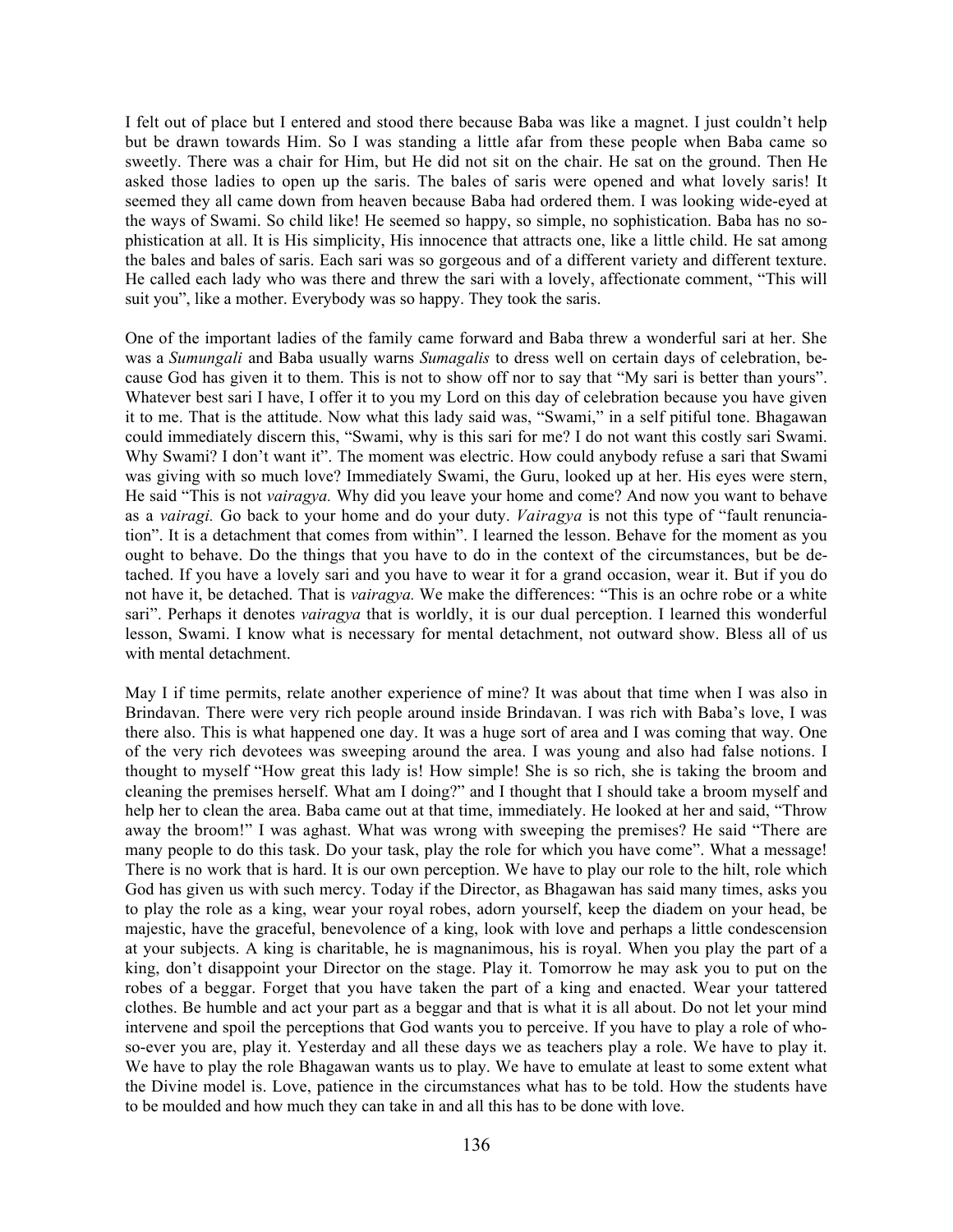May I confess, Swami, my inadequacy in the presence of the Guru of gurus? It happens as I am growing with years I became a little tired at the end of the day. Children are children and I am always conscious that if He has placed these young children in our care, Baba trusts us. He wants us to love them, He wants us to mould them and above all to be patient with them. They are still immature, they are still young. We elders are wallowing in delusion, tremendous illusions of ourselves and of our work. What about their young minds? So at the end of the day I am tired, and a string of students come to me with their problems. Why am I there? To listen to them. To listen to them with love and if I can, to some extent, help them to get over their own imagination, when the problem might disappear. So when the last girl comes and it is nearly 10.30 pm, well I do not know what happens to me. Swami should forgive me. When the last child comes, I am a little irritated and I say, "Is this the time, child, that you should come to me?" That little girl doesn't know that I am tired and that I been talking to so many other children. Bless me Bhagawan, that at all times I do not get irritated or lose my patience with those children of Yours whom You have left in my custody. Let me play my role to the hilt as much as I can, with Your blessings.

If I have a little time I shall also relate one wonderful message that He gave as the Guru of gurus. He had gone on a South Indian tour. My father was with Him and my mother was staying with me, loving and gracious. He asked my father to wire that He would come and stay at our residence for a day and a half on the way. Bhagawan's word is Bhagawan's word! That is all. He did grace our residence and that day when we were giving Bhagawan breakfast, Bhagawan was talking on spiritual matters. Father was there, mother was there, my husband was there and I was there and all of a sudden He looked at me and said, "Look here Jai Amma." So my attention was drawn to the Divine fingers which drew a figure or something on the dining table. He said, "Look here, this is the true coconut palm. It is here. It is laden with wonderful coconuts, you only have to climb, crack them and reach out to them and enjoy the tender, sweet juice and partake of the pulp". Well that I could understand, definitely. Then again He said, "Look here" and He drew another palm tree which was the shadow of the real one. The shadow was along side the real palm tree. Then He said, "Do you know what you all do? You try to climb the shadow, you try to reach out to the shadow fruits. How can you get them? How can you get them? You are living in an illusion. This is maya. Climb the actual tree. When you climb the actual tree, your shadow will automatically fall on this shadowy tree. When you try to reach out and pluck the coconuts, that same act of yours will also be there in the shadow tree. So you must always be able to distinguish between what is true and what is false". So may I stop here with the command of Bhagawan?

Bhagawan, may all of us give a cheque with a signature of love and obtain immense grace and blessings.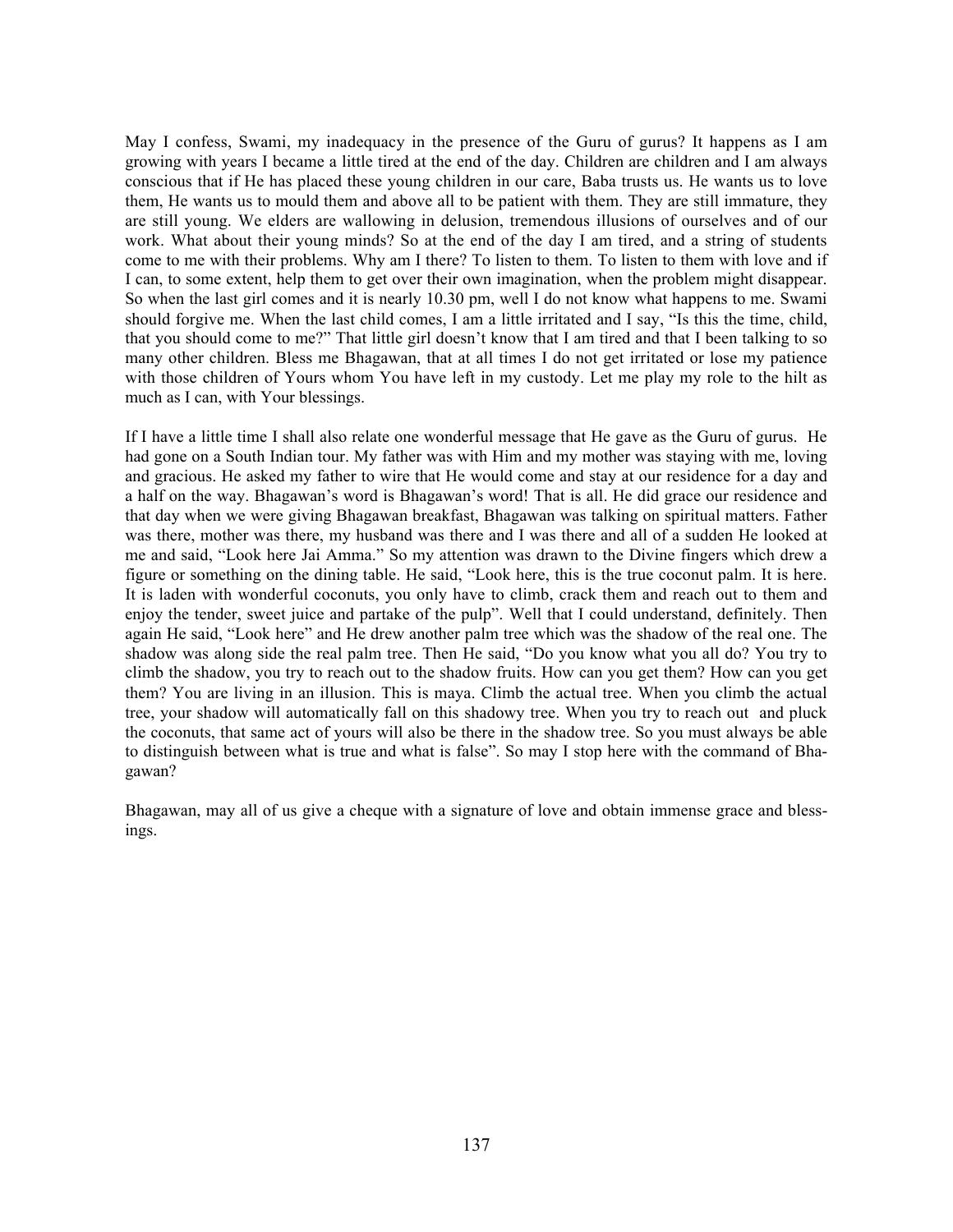### **Sri Srinivasan**

### **Guru Poornima 5 July 2001**

Om Sri Sai Ram.

In the Vedas it is written, we are commanded to treat the guru as God. How fortunate we are as Sai devotees when we have God Himself as our Sadguru. Bhagawan, our Sai, our father our mother our Sadguru is not just our teacher, He is our friend, philosopher and guide. He is our protector, He is our saviour. Bhagawan has said, "Do not walk behind me, do not walk ahead of me, walk by my side and be my friend." Which guru will have the compassion to say this except Sai. If on the sands of time when we are walking with Bhagawan and we suddenly find that there is only one set of footprints, as we do so very often, we should know then that Bhagawan has literally carried us when we are not able to walk and bear the vagaries of life.

Bhagawan cradles us, cares for us, protects us. In the *Viveka Choodamani,* Shankaracharya clarifies to the *mumukshu* the secret of liberation. The grace of God and the grace of the guru are necessary to cross the ocean of *samsara,* that terrible ocean, in which crocodiles and sharks are waiting to destroy us. These crocodiles and sharks are only the desires and attachments to which we fall prey. Tired of the pitfalls of life, buffeted by the winds of time, we lament to our Sai Ganashama because only He can save us and that He does repeatedly. All of you know the story of Arjuna and Krishna. Towards the end of the Mahabharata war, after the terrible battle Krishna brought the chariot back to the camp. Arjuna eluded to the fact that he had won the battle. In his pride he said to Krishna, "Krishna, please get off first." The Lord said, "Arjuna, you please get off first." Arjuna again, under that illusion, said, "You are the charioteer, you should get off first." And the Lord in His most stern voice ordered Arjuna to get off. Arjuna came to his senses and got off the chariot. Immediately the chariot burst into flames. The chariot had been hit by many missiles, many deadly weapons. It broke into flames. The Lord had saved Arjuna.

 Just like Arjuna, how many times do we burn in the chariots of jealousy, in the chariot of anger, in the chariots of greed, in the chariot of sloth and how many times our Sai Krishna has had to save us?

We are grateful to doctors for saving us from one death. But this Sadguru, this Sai has saved us from thousands of deaths through the ages. We get so much from Bhagawan and what do we have to give Swami? You are all aware when we have old currency notes we go to the Reserve Bank of India. We exchange them for spanking, shining, crisp, new currency notes. In the same way we give to Bhagawan all our worries, all our pain, all our problems He accepts them willingly and gives us a new life, a second chance to live in His image. And this Lord of ours does not even want our *bhakthi*. He says, "I do not want your *bhakthi*, I want your transformation."

Bhagawan told us yesterday what the three letters in the word 'man' stand for. 'M' – destroy Maya. 'A' – have a vision of Atma, 'N' – attain *Nirvana*. If we want to destroy maya, sacrifice is essential. Unless we make sacrifice an integral part of our lives, maya will surround and envelop us and prevent us from the vision of Atma and from understanding the Divinity of Bhagawan. We will be deluded to look only at the physical form of our Lord. How fortunate we are to have the Avatarpurusha Himself as our guru. You all know, Bhagawan has told you so many times why Arjuna was selected to have the Gita Upadesha why he was *gudakesa*. Only he had the qualification to receive the Gita Upadesha. How fortunate we are when our Lord showers His grace on each one of us as if we are all Arjunas!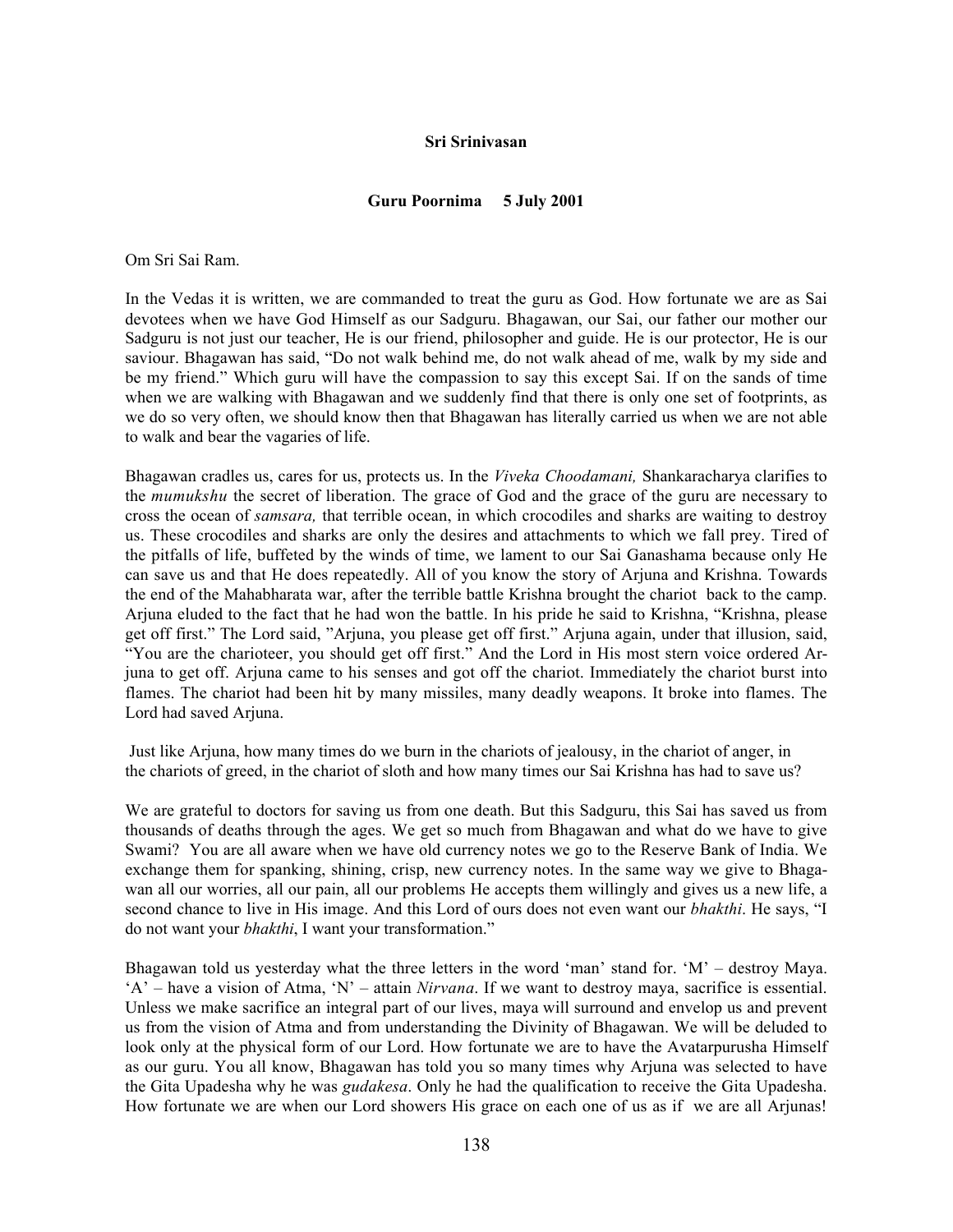The students particularly must realise this. How fortunate you, the students are that Bhagawan showers His immense love, grace, time everything on you! You cannot waste a single second, otherwise life will pass you by.

Every word of Sai is prophetic. Many years ago Bhagawan had said, politics without principles, education without character, science without humanity, commerce without morality are not only useless but positively dangerous. Dear brothers and sisters today when we see the state of the world in which we live, doesn't matter what country, we see how meaningful these words are. It is only in Prasanthi Nilayam, at the Lotus Feet that we have real peace and where we can experience ananda for which we have come. On this holy Gurupoornima day let us hold onto the Lotus Feet of our Lord and never let go. Like the late Narashima Rao said, "Let us say Sai! Oh Lord! Having got hold of Your Lotus Feet I will never let go, never let go, never let go."

Jai Sai Ram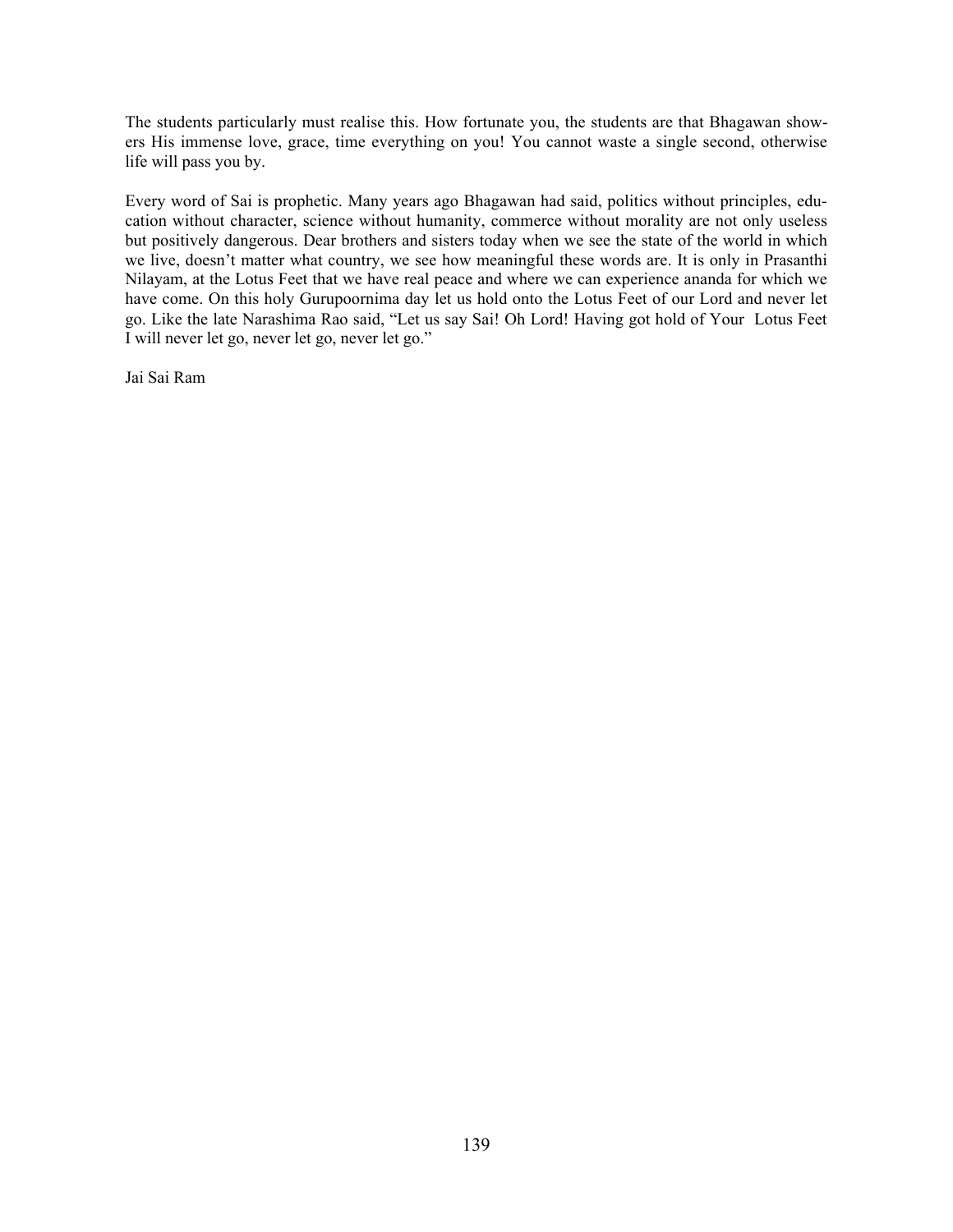### **Divine Valedictory Message –2**

## **I and You are One**

## **Divine Discourse, 5.7.2001, Prasanthi Nilayam**

One who cultivates the crop of love in the field of one's heart is a true Christian, a true Sikh, a true Hindu, and a true Muslim. *In fact, he is a true human being and a true guru.*

 God is all pervasive and is the indweller of all beings. Likewise, the five elements, which are nothing but divine manifestations are also all-pervasive and all powerful. The whole world is pervaded by the five elements, bound by the five elements and functions because of the five elements. It cannot function if even one of the elements is absent. Therefore, for everyman, the five elements are like his five life principles. No one can comprehend the power of these elements. However, every man must necessarily know the significance of these elements. He alone is truly blessed and truly meritorious who understands their significance and acts accordingly. In fact, he would have achieved the objectives of human life, i.e. the *purusharthas*. It is the bounden duty of every man to recognise the import of these elements.

The five elements are the cause for man's pleasure and pain, good and bad. The five elements confer on man happiness or misery depending on how he makes use of them. Their names and forms may appear simple, but they are highly powerful.

Having been born, man lives for a few years and ultimately gives up his body. The five elements are responsible for mans' birth, growth and death. The five elements are spread right from both microcosm to macrocosm. They are present in man from top to toe. So it is imperative that man knows the secret of these elements. Having understood the significance of the five elements well, Buddha made concerted efforts to gain control over his five senses. He taught: *Buddham saranam gacchami Sangham saranam gacchami.* He used his intellect to understand the truth and shared his wisdom with society. First of all, he exercised control over his vision. Among the five senses of perception, the eyes are endowed with immense power. They have 40 lakhs of light rays in them. Today man is putting his senses to misuse and as a result, his body is becoming weaker and weaker day by day. His life-span is being reduced by his unsacred vision and the sensual pleasures that he is indulging in. Lakhs of light rays in his eyes are being destroyed because of his unsacred vision. That is the reason man is developing eye defects. Today many people undergo cataract operations to set their vision right. The doctors may say, man develops eye defects because of cataracts, but in fact, it is the result of unsacred vision. So, one should have proper control over one's vision. Whatever be the spiritual practices that one may undertake, one cannot derive their benefit without having control over one's vision. All the *sadhanas* like *Japa, Tapa*, and *Dhyana* confer only temporary satisfaction. These practices cannot help you have control over your vision. In fact, the entire *Srushti* (creation) is based on your *drishthi* (vision). The *Netras* (eyes) are verily the *Sastras* (sacred texts).

Along with control over vision, one needs to have control over one's tongue. As a man has become a slave to the taste, he consumes various delicacies, and in the process spoils his tongue. Not merely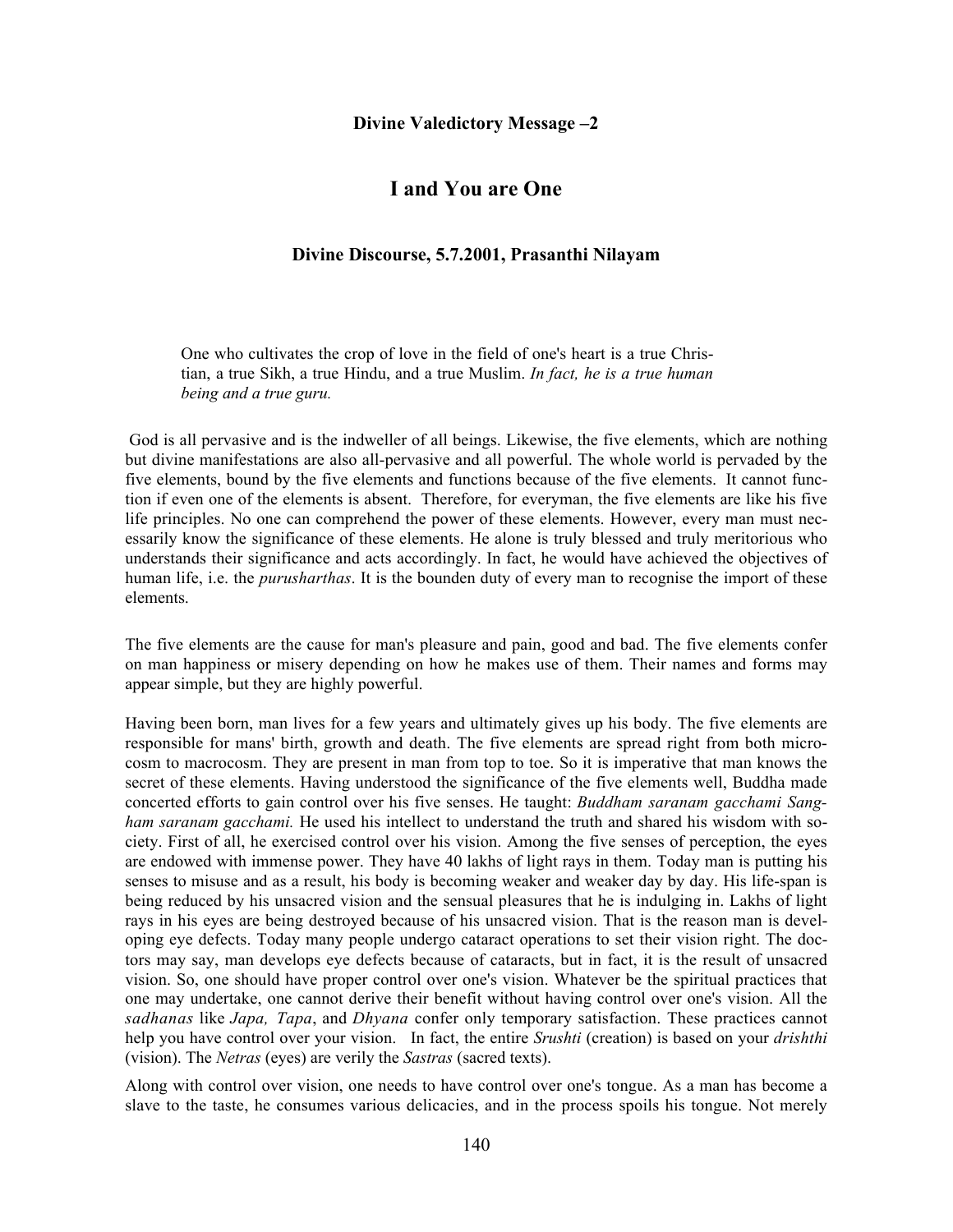that, he makes his tongue utter unsacred words also, he hurts others' feelings by using harsh words. His life span is further reduced by the misuse of his tongue in this manner. Likewise, all the senses are losing their power as they are being put to misuse, thereby cutting short his life-span. So, first of all, man should keep his eyes and tongue under check. When these two are controlled, man's energy is revitalised. The power that one cannot attain from years of penance is obtained when man puts his eyes and tongue to sacred use. *O tongue. the knower of taste! You are very sacred. Speak the truth in the most pleasing manner. Chant the Divine names of Govinda, Madhava and Damodara incessantly. This is your foremost duty*. *(Sanskrit verse).* Do cause pain to others by using harsh words. In fact, others are not others but your own self as the same principle of Atma is present in all. The one who causes pain and the one who suffers from it are one and the same. So, never speak in such a way as to hurt others. That is why I tell you often, talk less, but you are not taking my words seriously. You are unable to understand what hazards excessive talk will lead you to in future.

See no evil, see what is good. Only then will your eyes attain the sacred power by which you will be able to visualise the Divine Cosmic Form. Spiritual practices will yield greater rewards if senses are kept under control. Unmindful of the power of the senses and without making proper use of them, man is under the delusion that he can achieve great rewards by undertaking various practices which are physical and worldly in nature. But in reality, one cannot get anything out of these practices except temporary satisfaction. First of all, man should exercise control over his senses. Never listen to anything that is evil. If any situation arises, leave the place immediately. Hear no evil, see no evil, talk no evil. Make every effort to be away from evil. Only then will spiritual power grow in you more and more. Why did our ancient sages and seers go to the forest and live their lives in solitude? It is only to control their senses. True spiritual *sadhana* lies in controlling one's senses. Without sense control, all spiritual practices will prove futile. Instead of using the tongue to utter evil words, why don't you chant the divine names of Rama, Krishna, Govinda? You are piling up sins because of the misuse of he senses. The sins that you have piled up may not be visible to the naked eye, but they are sure to put you to suffering. That which is not seen will make you eat the fruits of your action. O man, understand this secret of Karma (action).

## **Embodiments of love!**

Senses are like life principles for every man. Once you reign in your senses, your life will be peaceful. You should not only avoid evil talk, but should also talk less. Your speech should be short and sweet. Sages like Valmiki, Vyasa, and great devotees like Potana composed sacred texts and sanctified their lives. Emulate their ideals and make your life exemplary. Read sacred texts composed by such noble souls. Today, people read books which pollute the mind. This is a very bad practice. Be it reading, writing, seeing, or talking, let everything be good. Do not commit any mistake knowingly. You can experience divinity in humanity by putting the senses to proper use. One can visualise the Divine manifestations and become Divine himself only through sacred use of the senses. Man, unaware of his innate divine potential, considers himself low and leads a life of delusion. He thinks there is a power superior to him and makes efforts to attain it. There is no power superior to him, *Ekam sath viprah bahudha vadanthi* (Truth is one, but scholars refer to it by many names). There is only one, not two. It is a sign of ignorance to think there is something different from you and be in search of it. Multiplicity is your own imagination. *Ekoham Bahusyam* (I am one, I will become many). You can understand this truth once you control your senses.

People are under the mistaken notion that they derive their happiness when their desires are fulfilled. In fact, happiness results not when desires are fulfilled, but when they are controlled. One can enjoy the state of bliss by controlling one's desires. One who craves for the fulfillment of his desires is always restless. Desires correspond to *Pravritti* (outward path) in which there is no happiness whatsoever. You are deluded by your thinking that there is happiness in the world, whereas you are distancing yourself form *Nivritti* (inward path).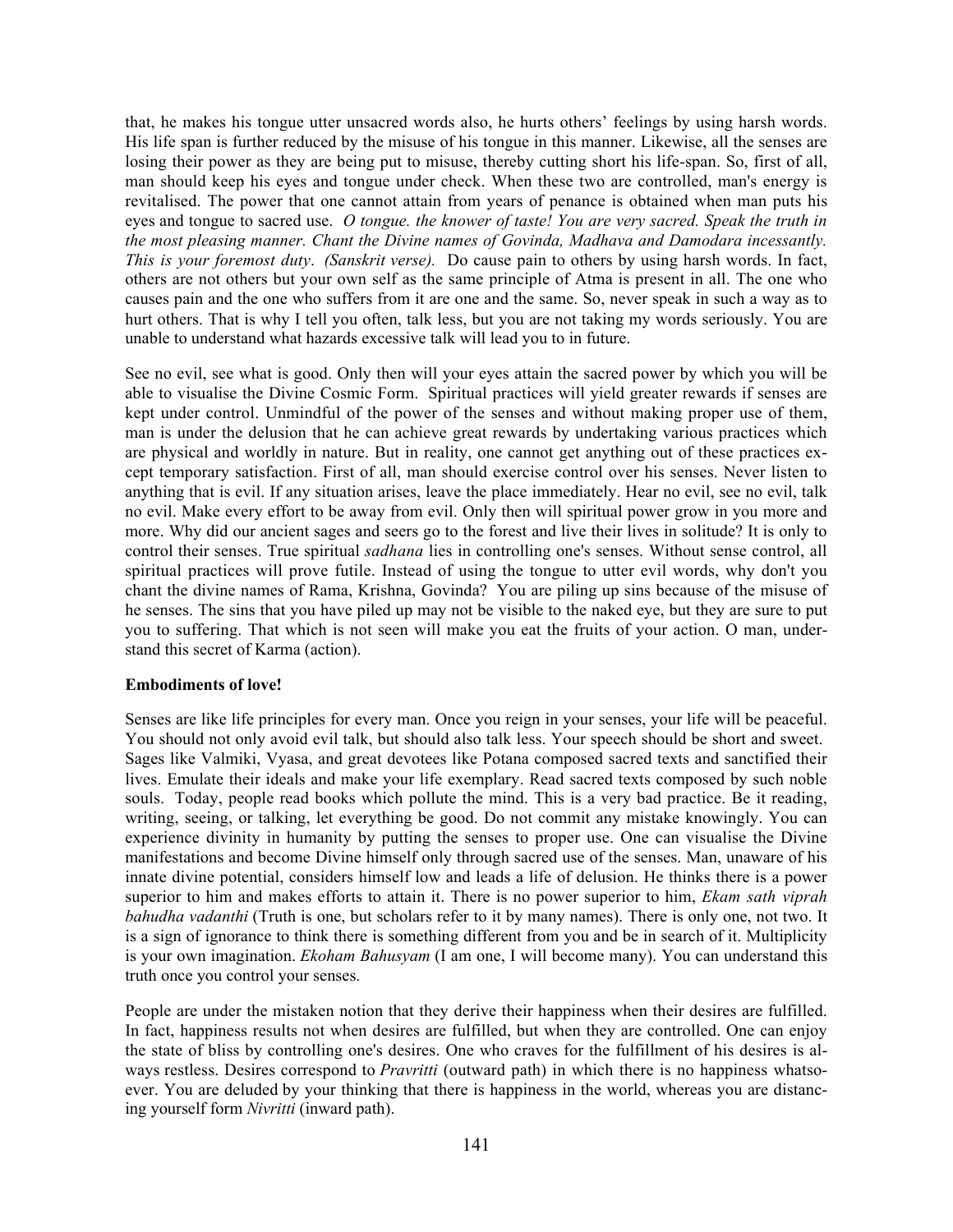### **Embodiments of love!**

For everything, love is life. To attain that state of love, make proper use of your senses. Buddha visited many noble souls, studied sacred texts, and undertook various *sadhanas*. Later, he realised that all those related to *Pravritti* (outward path). Ultimately, he realised that happiness lay in making proper use of the five senses. He stopped reading sacred texts, he did not visit noble souls any more and gave up all the spiritual practices. He understood that whatever *sadhana* was done with this ephemeral body would yield fleeting happiness only. True and eternal bliss will result only when *sadhanas* are done with pure and eternal feelings. When Buddha started exercising control over his senses, he experienced infinite bliss which he could not contain in himself. He hugged his cousin Ananda, who was by his side, and said, "Ananda, I have attained the state of Nirvana and I am unable to contain the bliss within me. I am ready to give up this mortal coil." On hearing this, Ananda started shedding tears. Then Buddha said, "O Simpleton, instead of rejoicing over my attaining this state of bliss, why are you grieving over it?" You are looking for fleeting happiness in worldly matters, whereas Buddha strived to attain bliss in the spiritual realm, which is true, eternal and immortal. As you are immersed on worldliness, you are distancing yourself from immortality. Though you are committing many sins, you do not consider them as sins. You think that they are quite natural to human beings. You keep committing mistakes, yet you pray for pardon. Actually one should never seek pardon for the mistake committed. One should be prepared to undergo the punishment. Only then can you be free from defects. If a person commits a serious offence, he is put in jail. He is released only after he undergoes a punishment for the required period. Likewise, you will be redeemed once you atone for your sins. Likewise, if you want redemption, you should be prepared to face punishment for your mistakes. You should exercise control over the senses and see that you do not repeat them.

 By chanting Vedic verses which are very sacred, one gets immense bliss. That is why even Buddha, who did not believe in the Vedas in the beginning, developed interest in them. People were under the impression that Buddha opposed the Vedas. Later, Sankaracharya tried to erase this misconception from people's minds, saying that Buddha was never against the Vedas. He said that people themselves were against the Vedas out of their own ignorance. Buddha conquered desire which is not possible for everybody. One need not do any great *sadhana* to conquer desire. You will not be troubled by desire one you understand the inner meaning of life. Today man is prepared to stoop down to any level for money. He pretends to be a great devotee of the Lord, and tries to cheat people. Is this what he is supposed to do? No. He should conquer desire and control the senses.

## **Students!**

You are young and yours is the right age to exercise control over the senses. You can make use of them in a sacred manner. Once you know the proper path, you will never give up. You can understand the teachings of the Vedas only when you cultivate good qualities. You can cultivate good qualities only through good practices. There may be a few obstacles in your path, but never give up.

Today we are celebrating Guru Purnima. Purnima means full moon day. Then who is a guru? The modern Gurus whisper a mantra into the ear and stretch their hand for money. Such people are not fit to be called Gurus.

*Gurukaro Gunatheethaha Rukaro Rupavarjithaha* (one who is attributeless and formless is a true Guru.)

A Guru is necessary to make you understand the formless and attributeless divinity. Since it is difficult to get such gurus, consider God as your Guru.

*Gurur Brahma, Gurur Vishnu, Guru Devo Maheshwara;*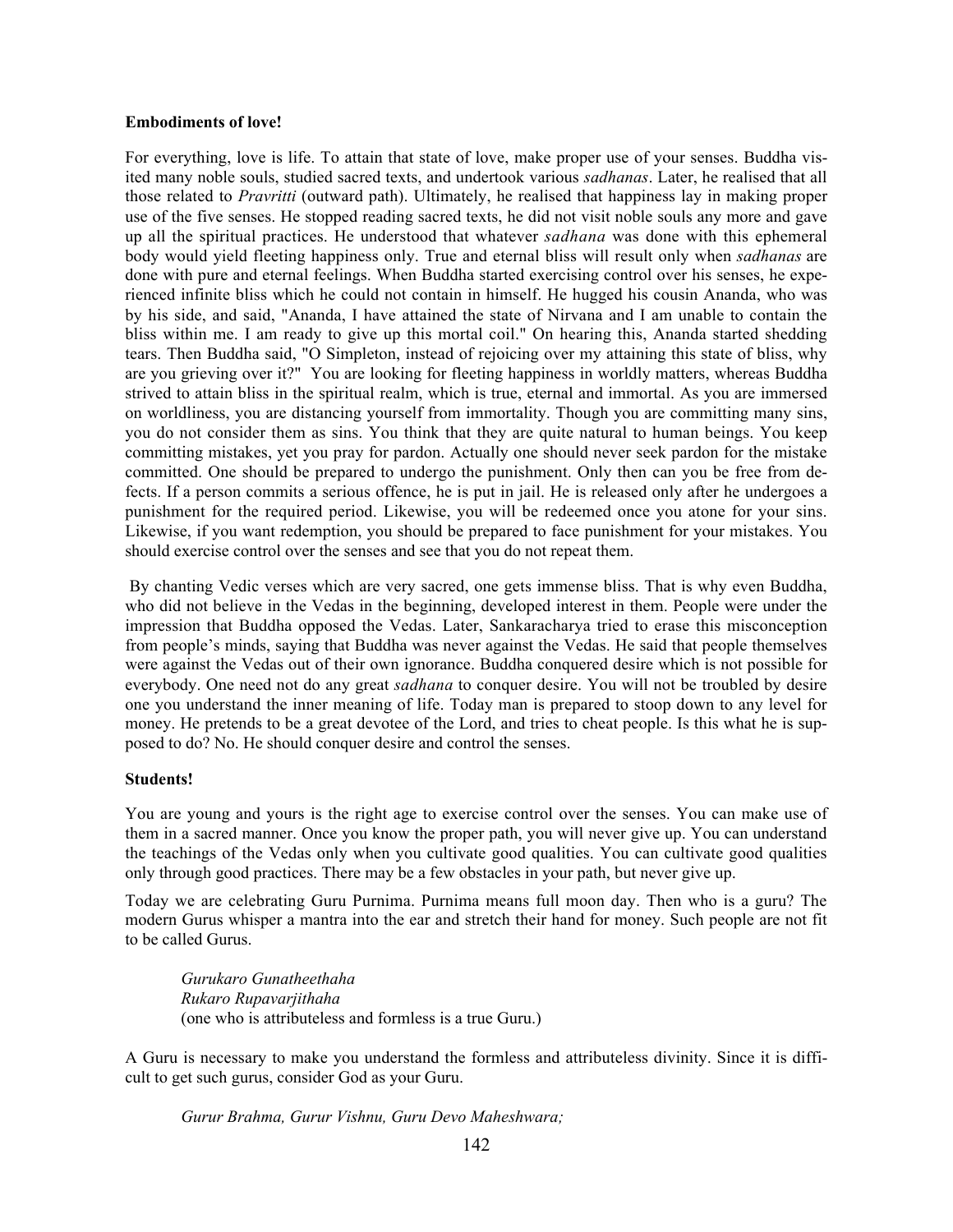*Guru Sakshath, Param Brahma, tasmai sri gurave namaha*

Guru is Brahma, Guru is Vishnu, Guru is *Maheshwara*. Consider the Guru is everything. In this world everything is a manifestation of Divinity. *Sarvam khalividam Brahma* (verily all this is Brahman). All are the embodiments of Divinity. In fact all that you see is nothing but the Divine Cosmic form.

(*Viswa Virat Swarupa*). *Sahasra Seersha Purusha, Sahasraksha Sashasra Padh*

(with thousands of heads, thousands of feet and eyes, Divinity pervades everything). This means all the heads, all the feet and all the eyes that we see in this world belong to God. When the Vedic statement *Sahasra Seersha* .... was made, the population of the world was only a few thousands, but now it runs into a few hundred crores. In those days, everyone considered everybody as Divine. They believed in the Vedic dictum, *Sarva bhuta namaskaram kesavam pratigachati* (salutations to all beings reach God**.** *Easwara sarva bhuthanam* (God is the indweller of all beings). *Isavasyam idam sarvam,* (the entire universe is permeated by God.) Divinity is not restricted to a particular place. God is here, God is there, He is everywhere. You are developing differences out of delusion, but Divinity is one, and only one. It is the duty of a Guru to propagate such principle of oneness.

Today there are many good disciples, but it is very difficult to find a true Guru. We have many good boys among our students. However, even if one or two are bad, all of them will have to face the punishment. Here is a small example. When you sleep at night, you are bitten by one or two mosquitoes. Then next morning, you spray insecticide and kill all the mosquitoes, though you are bitten by only a few. Likewise God also punishes those who join bad company. That is why it is said, "*tyaga durjana samsargam; Bhaja sadhu samagamam; kuru punyam ahorathram.* (Run away from bad company; join good company, and perform meritorious deeds day and night).

Whenever bad qualities like anger and jealousy crop up in you, do not be carried away by them. Control them. Keep telling yourself, "Anger is a bad quality, it will lead to bad actions and ultimately lead me to ruin." Whenever you are angry, sit quietly in one place and drink cold water. Chant the Divine Name. Then your anger will gradually subside. If your anger persists, go to a place of solitude and walk briskly for half a mile. Thus, there are many easy paths to control one's anger. But the youth today are not making any effort to control their anger. Whenever they get angry, they take it as an opportunity to hurl abuses at others. It is the worst sin. Through prayer and contemplation on God, you should try to control the evil qualities in you.

### **Embodiments of Love!**

First of all, control your vision and tongue. You are incurring a lot of sin because of evil vision and you are bound to face its consequences. When you make use of your senses for evil purposes, the children born to you will also be evil minded. So, see no evil, hear no evil, and talk no evil. In olden times people used to take care that pregnant ladies do not see and hear anything bad. They used to narrate to them sacred stories of the Lord, give them good food and convey only good piece of news. They did so because they knew if the mother had good feelings, then the children born to her also would have good mind. The sins committed by the parents will certainly affect their children too. When Subhadra was in the family way, one day Arjuna was describing to her the intricacies involved in entering the *Padmavyuha* (lotus maze). He had described to her in detail how to enter the *Padmavyuha*, and when he was about to tell her how to get out of it, Krishna appeared on the scene and took Arjuna away, saying, "This is not the proper time to talk about these matters. It is not Subhadra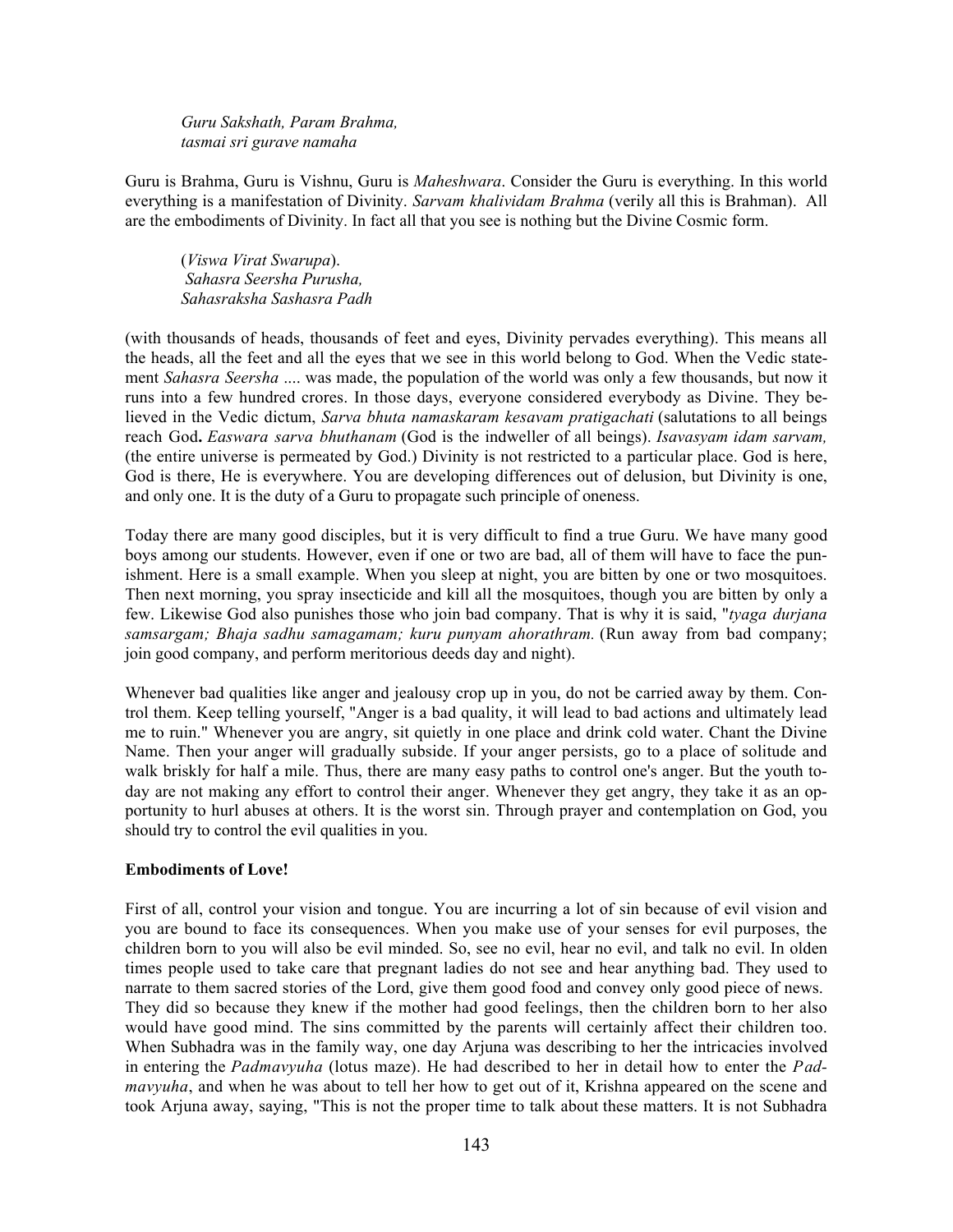but the child in her womb that has been listening to you all along." This was the reason Abhimanyu knew only to enter the *Padmavyuha*, and not how to get out of it. As a result, he was caught in the maze, and ultimately was killed.

God is watching all that you do. You may think others do not know what you are up to. You may hoodwink others, but can you ever hoodwink God? He knows everything. So always do good. All your sins will be atoned when you make proper use of your senses. When you become angry, you lose all power of discrimination and behave in an inhuman manner. So whenever you are angry, leave the place immediately. It is better to be away from sin rather than commit sin and repent later.

I want to tell you one more point. You may feel pained by what I am going to tell you now, but I am happy about it. From today onwards, I am not going to give *padnamaskar* to anybody because I and you are one. God is present in all. *Easwara sarva bhuthanam*... God is the indweller of all beings. Understand this truth. From today onwards, I have resolved not to give namaskars to anybody. You may do Namaskar to your parents as they and you are not aware of the truth that God is present in all. Since I know the truth I shall follow it. The same Atma is present in you, Me and everybody else. So, no one needs to do namaskars to anybody for that matter. If you still want to do Namaskar, do it mentally. Bring your palms together and say "Swami, I offer my ten senses to you". That is enough, you don't need to touch my feet to do Namaskar. Understand the truth that God is in you and act accordingly. Then you become God. If somebody is offered Namaskar, others are feeling jealous. I am stopping this practice of giving Namaskars only to see that such feelings of jealousy do not sprout in you. Wherever you are, offer your Namaskar to me mentally. That gives me happiness. I have told you this many times, but you have not put it into practice. Touching Swami's feet and extolling him are wrong practices.

From this Guru Purnima, develop sacred feelings and enjoy supreme peace and bliss. Every man aspires to attain Ananda. How can he attain it? There are five sheaths in man - *Annamaya kosa* (food sheath), *Pranamaya kosa* (life sheath), *Manomaya kosa* (mental sheath), *Vijnanamaya kosa* (wisdom sheath), and *Anandamaya kosa* ( bliss sheath). Make every effort to reach *Vijanamaya kosa.* Only then can you attain *Anandamaya kosa*. Lead a happy and blissful life and share your happiness with others. You do not know how great this Ananda is. Just as a small piece of wood becomes fire when it comes into contact with fire, so also when you are close to Me mentally, you will become divine. Your mind will be illumined and will dispel the darkness of ignorance within you.

Do not feel dejected that Swami has spoken to you in this manner. Consider it as good for you. Pleasure is an interval between two pains. When I am walking amongst you, others will find it disturbing if you fall at my feet. From this day onwards, make proper use of your senses and follow what has been told to you about Padnamaskar.

*Prema muditha manasa kaho, Rama, Rama, Ram...* Gurupoornima Discourse July5, 2001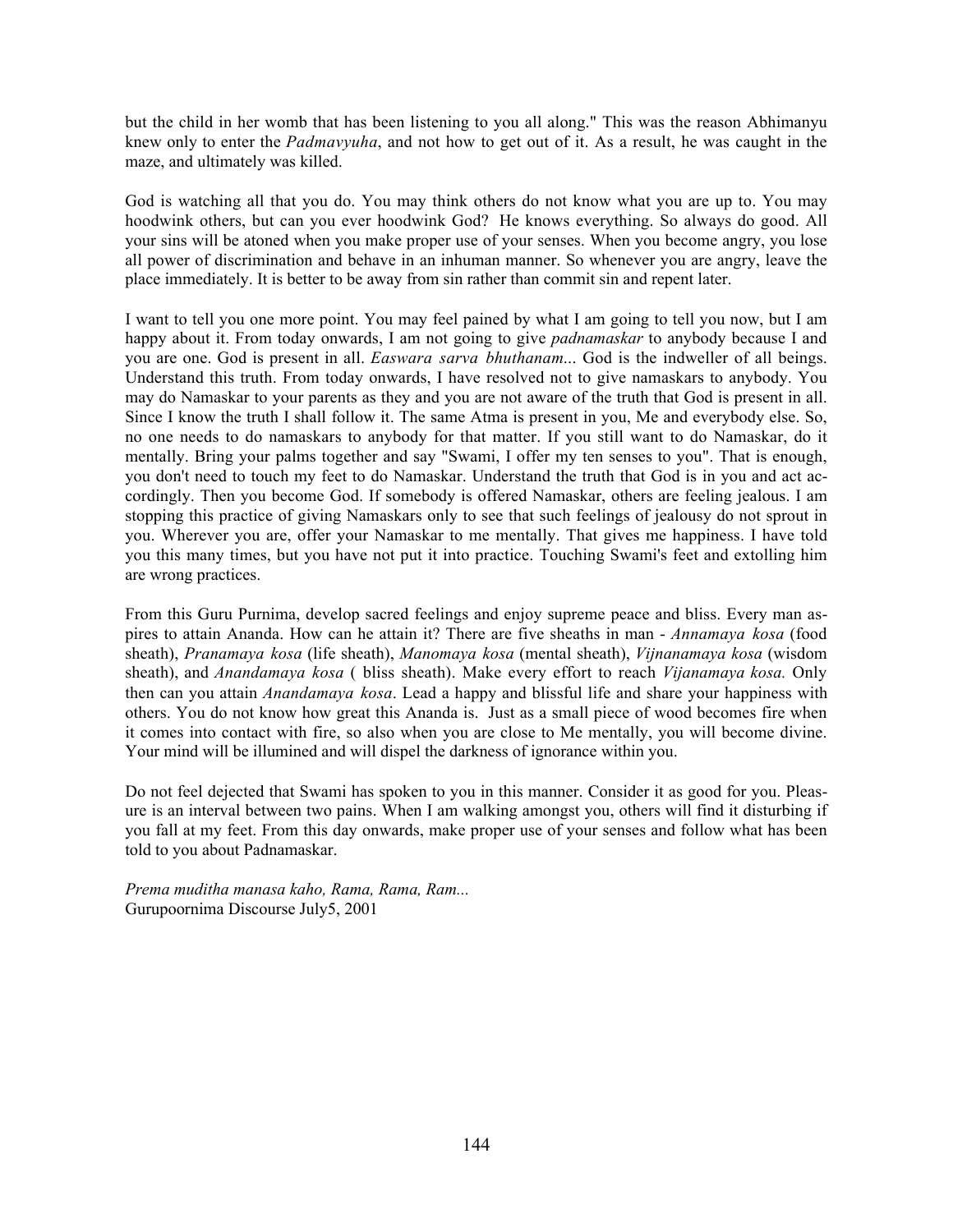# *APPENDIX 2*

# **DIVINE DISCOURSES ON EDUCATION**

# **SEPTEMBER 2000**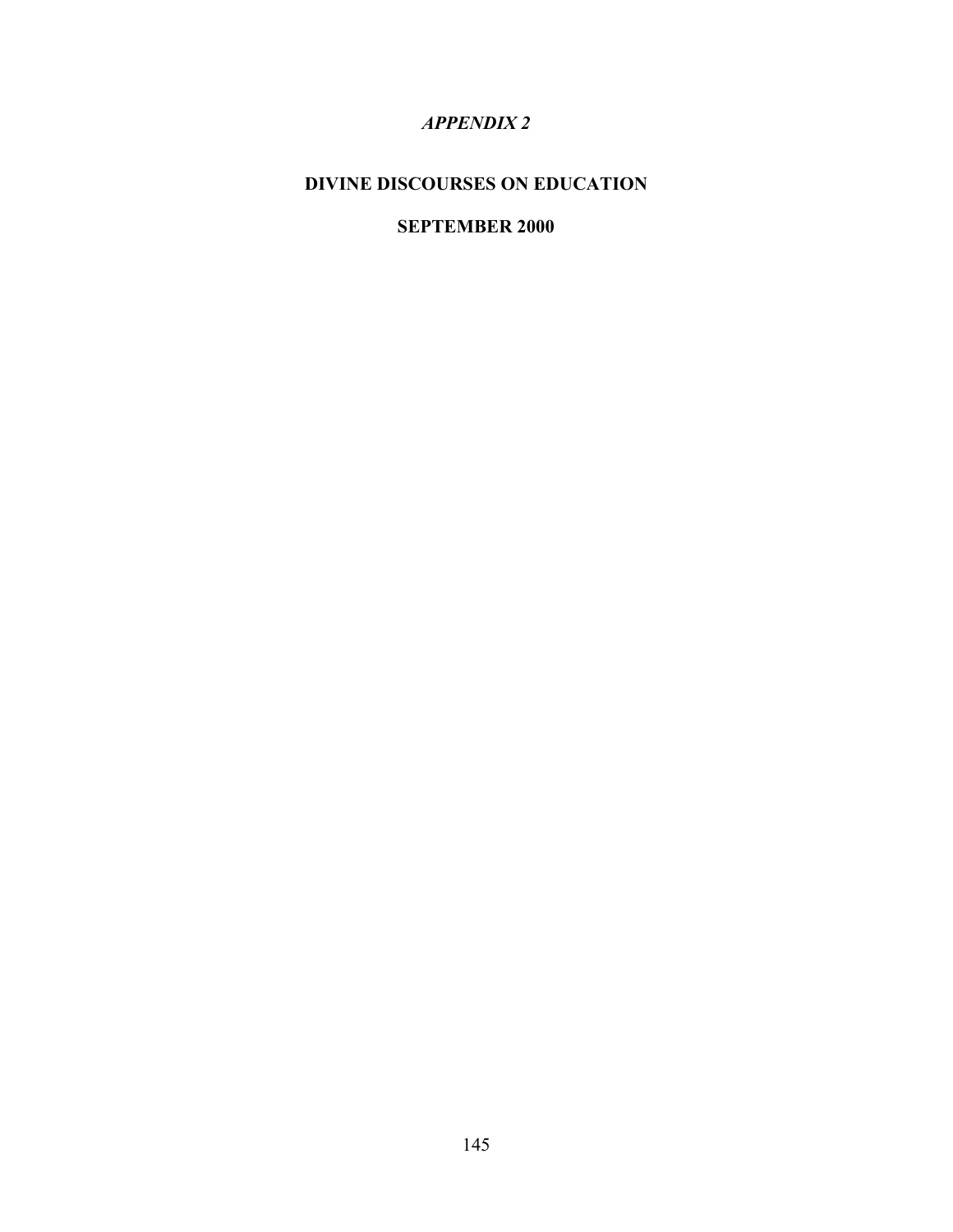## **Education What is the true Education?**

Modern education fosters only intelligence, not the virtues. Of what avail is education if it does not inculcate in man, virtues?

#### **Embodiments of love**

Since ancient times, the *Bharatiyas* have been using the word *Prapancha* while referring to this world consisting of mobile and immobile objects. *Prapancha* (world) means manifestation of five elements, viz, earth, water, fire, air and ether. Since time immemorial Bharatiyas have been worshipping these five elements as the manifestation of Divinity. They called earth as *Bhudevi* (mother earth), wind as *Vayudeva* (wind god), water as *Gangadevi* (goddess Ganga), fire as *Agnideva* (god of fire), and ether as *Sabdaabrahmam* (primordial sound). But neither the students are making any efforts to understand the divine nature of these five elements nor are the teachers making them aware of this truth. But the students are interested in acquiring merely bookish knowledge and not in understanding the sanctity of these elements. True education is that which confers virtues, good intellect, devotion, duty and discipline. The teachers today are imparting only bookish knowledge to the students but not the spiritual aspect of education. Today, all the five elements are polluted and consequently people are gripped in insecurity. The need of the hour for students is not mere acquisition of degrees. They should make proper use of the five elements. This is the true value-oriented education the world needs today.

Value is for education, education is for life, life is for love, love is for man, man is for spirituality, spirituality is for the world and world is for peace. So, one should travel from value to peace.

Today students are acquiring education with selfishness and self-interest in mind. They are craving for money. Money comes and goes but morality comes and grows. Students should strive hard to cultivate morality. They should hone their knowledge to skill, not kill it. Only then will there be balance in their lives. But the modern students are killing their knowledge, meaning they are putting it to misuse. Consequently, their mental power is lost and their inner reality is subdued. Today boys and girls acquire education with a view on the external world. They do not realise that all that is seen in the external world is transient. One can develop inner vision and maintain balance in life only when one hones ones skills from their knowledge. Today humanness has declined because man lacks balance in life. If human values are to be fostered, one should sharpen ones knowledge to skill and maintain proper balance in life. Today the ecological balance is lost as man, out of utter selfishness, is robbing the mother Earth of her resources like oil, petrol, iron, etc. As a result, we find earthquakes, floods and such other natural calamities devastating people. Human life will find fulfillment only when ecological balance is maintained. Balance in human life and in nature is equally as important. Today even marine life is dwindling due to so called advancement in science. Advancement in science is welcome but it should not lead to ecological imbalance. The people and the world at large should be benefited from science. But today everyone is interested in selfish gains. No one seems to care for society.

The food that we eat, the water that we drink, the air that we breathe in are all polluted. It is the foremost duty of students to cleanse the world of pollution. Cleanliness is Godliness. Keep your body,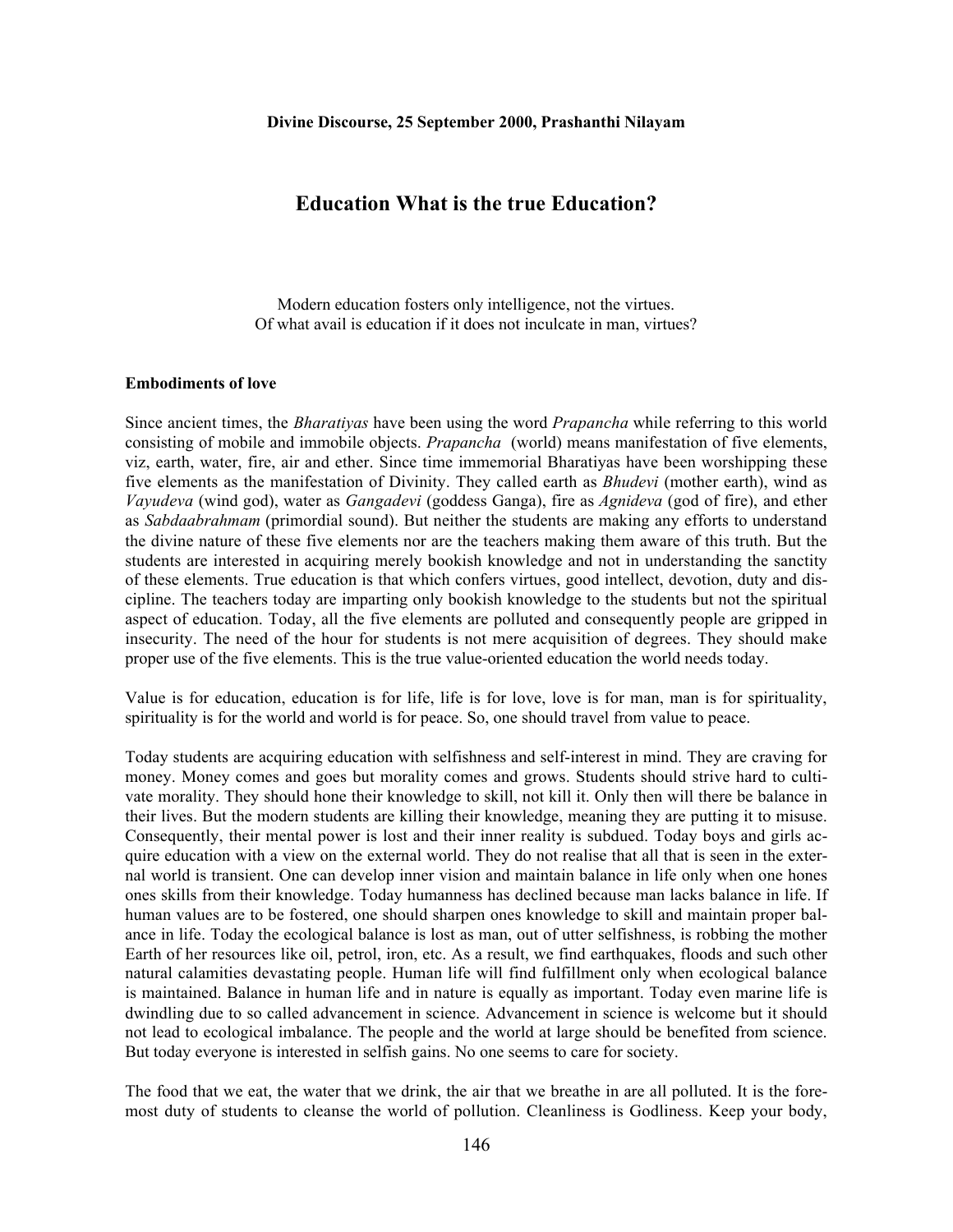mind and the surrounding clean. Let all your actions be sacred. Speak sweetly and softly to everybody. The culture of Bharat teaches *Sathyam Vada, Dharmam chara.* Love everybody because God is present in all. The Veda teaches, *Easwara Sarva Bhutaanaam* (God dwells in all beings). God has another name *Viswa*, meaning that the entire universe is His form.

Modern education can not be called education in its true sense. What is the use of intelligence if one lacks power of discrimination, and of what avail is knowledge if it is not sharpened into skill? True education is that develops love and confers well being on the fellow beings. The modern system of education has undergone many changes but no change has brought about tangible results. First of all, the mind of man should be transformed. Then the entire world will be transformed because mind forms the basis of the entire world (*Mano Moolam Idam Jagat*).

Today students do not know how to convert their knowledge into skills. Where does the mistake lie? Does it lie with the parents or the teachers or the leaders? It is the mistake of everybody. All students are pure and tenderhearted. It is the responsibility of parents to teach them the importance of human values like truth, righteousness and love. But the parents are not making any effort to teach the children to speak the truth. In fact, some parents mislead their children in this regard. For example, if the father does not want to attend a particular telephone call, he tells his son to utter a lie, saying his father is not available. In this manner, children are taught to speak untruth. As a result, they lead a life of untruth once they grow up. Under any circumstances, one should not speak falsehood. Help ever, hurt never. Those who adhere to this dictum will certainly come up in life.

Today one does not find unity among students as they do not have love for each other. You should consider love as your very life. I often tell My students – when the electric current of truth flows through the wire of *Dharma* and enters the bulb of peace, you get the light of love. In order to cultivate love, you should adhere to the values of *Sathya* and *Dharma*. *Sathyam Bruyath, Priyam Bhruyath, Na Bruyath Sathyamapriyam* (speak truth, speak in a palatable way and do not utter truth that is unpleasant). The first one is moral value, the second is social value and the third is spiritual value.

Today the rich and the educated are not interested in spirituality. They consider money as the be all and end all of existence. Money does not confer peace and bliss on you. Devotion is most essential. Today the country is facing hardships because people lack devotion. They do not think of God who is manifest in the form of five elements. Who is a human being? Is he merely the body? No. One with purity, love and devotion alone is a true human being. Today people are in mad pursuit of money. No doubt money is essential but it should be within limits. Once you have love for God, money will follow you of its own accord. Today some are ready to sacrifice even their lives for the sake of money but do not spend even a minute in the contemplation of God. They do not undertake even a single sacred activity. Time is God. Time wasted is life wasted. Each one has to enquire whether he is making proper use of time. Today people waste a lot of time in vain gossips television, etc.

One may be wealthy but all his wealth is useless if he lacks character. After death, are you able to carry even a fistful of sand with you? No. Your bank balance will not follow you. It will remain in the bank only. So, character is most essential, not money. True education is that which drives away pollution of the mind and develops character. It is not enough if the students get good marks, they should take care that they do not get bad remarks. Only then will their marks have value.

## **Embodiments of love!**

Everyone should foster divine qualities, be he a student or an elder. Do not depend on others, depend on God. In fact, you are not human, you are God. *Easwara Sarva Bhutanaam* (God is present in all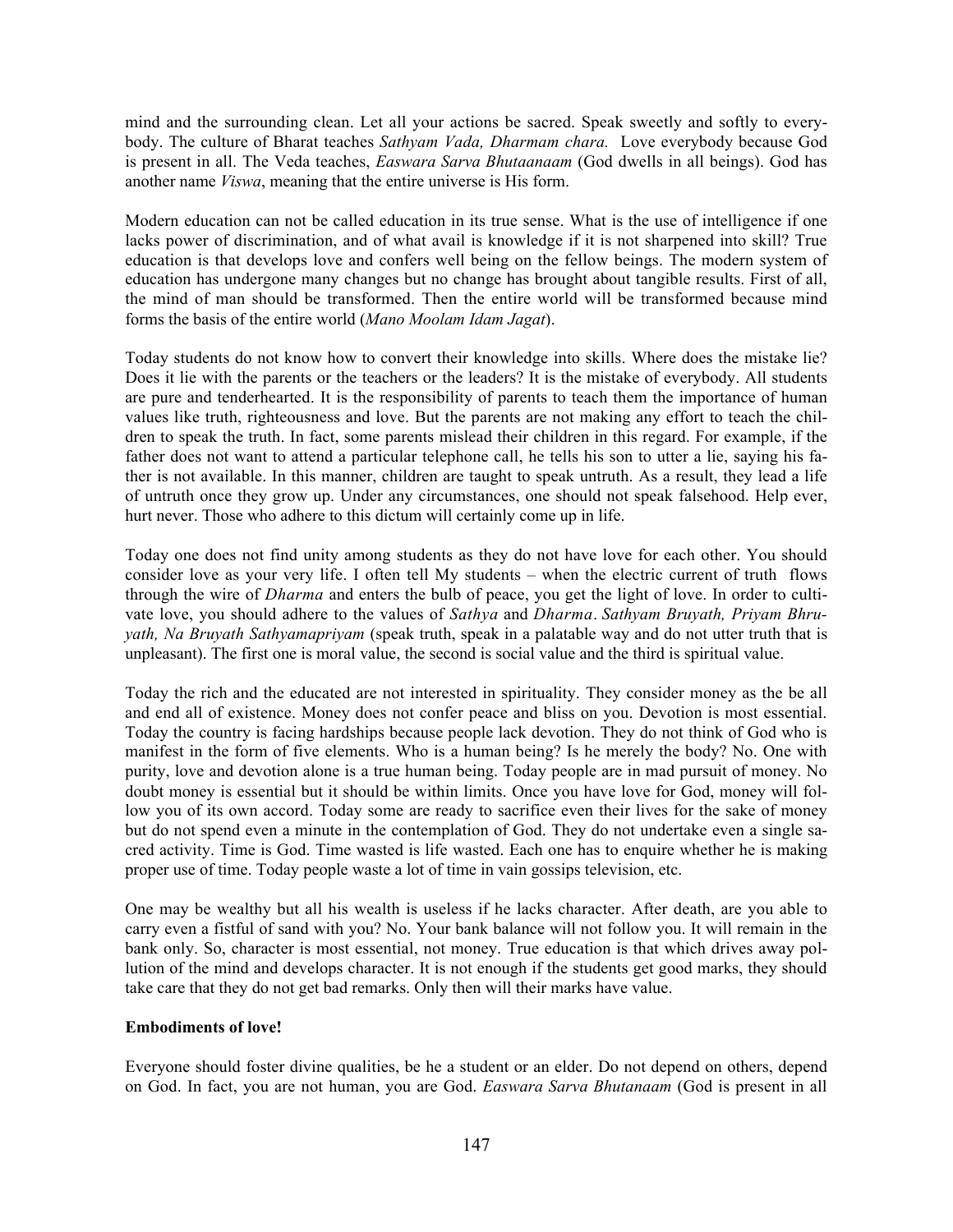beings.) You will remain a human being as long as you think so. Have the firm conviction that you are God and share your love with all. This is the essence of true education.

Can you call all those educated who know how to read and write? Can one be called educated merely by acquiring degrees? Can you call it education which does not confer virtues? If education is just for a living, don't we find birds and beasts carrying on their lives?

The goal of education is to confer purity. Worldly education is transient. Knowledge of the Self alone is eternal. It can be acquired only through devotion and love for God. Man is born to set an ideal to the rest of the world, not to amass riches. Where are all those kings of yore who amassed riches and conquered kingdoms? So long as they were alive, they enjoyed physical comforts and ultimately died leaving everything behind. What is the use of such a life? One should attain immortal bliss.

A foolish person boasts of high education and intelligence, yet does not know himself. What is the use of all the education he has acquired, if man cannot give up his evil qualities? All the worldly education would only lead him to vain argumentation, not total wisdom. It cannot lead him to immortality. So, man should acquire that knowledge that will make him immortal.

(Telegu poem)

That is true education. It will protect you wherever you are. When you have such education, all will become your friends, even if you do not have money and you are in a foreign land. Never give up human values under any circumstances. Only then can you set an ideal to the world. The human values cannot be acquired from the textbooks nor can the teachers confer them. They are with you right from your birth. You have to cultivate them through self-effort. The whole creation has emerged from Truth, sustained in Truth and ultimately merges in Truth. In order to lead a peaceful life, one should adhere to Truth and Righteousness always. In the beginning, you may have to face problems, but you should take them in your stride and proceed along the path of Truth. Purity, patience and perseverance are very essential for man. But man is becoming a patient as he lacks patience. Each one has to question himself/herself whether he/she has these virtues. It is not enough if you proclaim that you are pure; let others say it.

## **Embodiments of Love!**

Do not give scope for excessive desires. It is said, "Less luggage more comfort makes travel a pleasure." Your desires are the luggage in the journey of your life. You will have peace of mind only when you reduce your desires. I am the best ideal in this regard. I don't have any desires, I don't want anything. As you are aware we have a very big hospital at Puttaparthi and there are many educational institutions. They are functioning smoothly because they have been started with Love and noble intentions. My only desire is that all people should live like ideal human beings. After the *Bhajan* you chant the prayer *Loka Samastha Sukhino Bhavantu* (may the entire world be happy). It is not enough if some are happy and some are not. All should be happy. That is possible only when human values are pracitised. There are many who give lectures on human values. He alone is a true human being who puts them into pratise. Elders should sow the seeds of human values in the tender hearts of children. They will grow into gigantic trees and give shelter to many in future. It is said, "Start early, drive slowly, reach safely." Human values should be taught to the children right from the Primary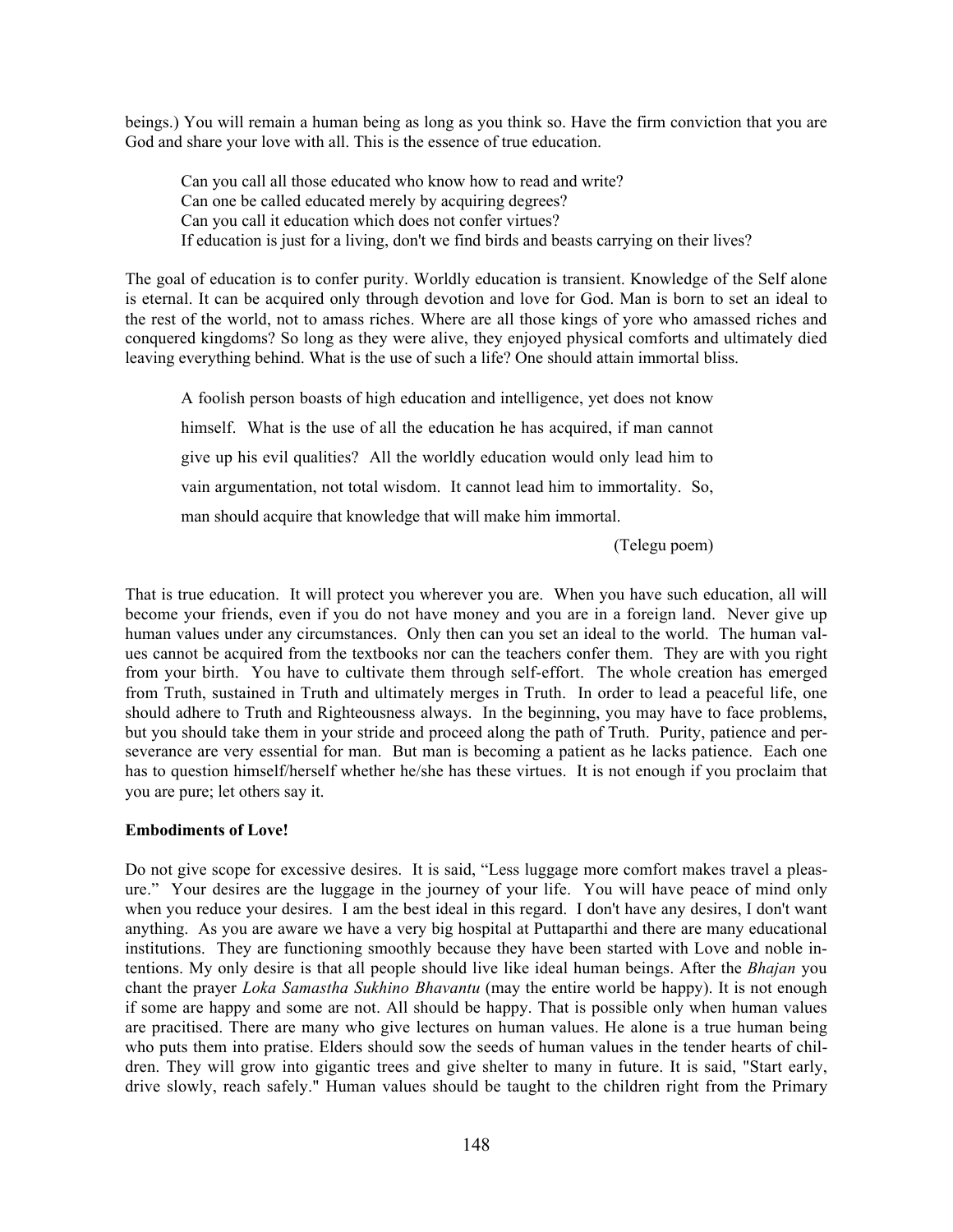School level because they are the future leaders of the nation. Parents and teachers should strive hard to inculcate ideals in them.

It is said, "Tell me your company, I shall tell you what you are." As is your company so shall you become. So, run away from bad company; join good company. Undertake good activities day in and day out. Even the bad will get transformed seeing your good conduct.

Love is most essential for mankind. From whichever country you are, to whichever clime you belong, however rich or destitute, you must adhere to truth and righteousness. Possessed of a tongue, you must utter truth only. With these God-given hands perform acts of charity. With ears capable of hearing, hear only pure words. This is the purity of the limbs of man. In the same way you must maintain the purity of the five elements. It is solely for this purpose that Jhum Sai has done a lot of work. This issue of human values cannot be established by a single person. All have to get together. Will single thread make a cloth? When several threads are interwoven a cloth is produced. All worthwhile causes can be achieved only by cooperation of several people. This handkerchief is so strong only because of the togetherness of all the threads. If you take the threads singularly they will break easily. So for our movement to advance unity is essential. The faultering of a few must be compensated by others and all must move forward together. Unity, goodness and good action must be practised. If this is practised well you can grow faster and increase in number.

It is not enough if you start an institution. The students must be brought up in the right way. Speak gently. Never show anger towards children. You cannot always oblige but you can speak always obligingly. Talk to children softly and sweetly. Between teachers also transactions should be present. Then children will be encouraged by example. Jhum Sai has great hopes in the growth of this movement. In the coming three or four days, a lot of matters and ideas will be coming forth. Every little thing should be taught to children to the best of your ability. Then children will learn and react with enthusiasm. Mathematics, Physics or Chemistry can be learnt from books or by experiments in labs. But these human values cannot be learnt that way. It is not something that can be acquired from books. It cannot be taught by a teacher by mere oral instruction. It is like training in physical exercise. Athletics can be taught only by example. The drill master shows the actions and makes the learners to follow the steps. Children imitate elders. Therefore you should teach the children these values of *Sathya, Dharma, Santhi and Prema* by practice rather than by mere precept. Then children will progress in the right way. The whole country will grow. Not only this country, all countries of the world will transform. There are few who teach these things today, fewer to prove, even less to practice. This is why the world is in this bad state now.

Many of you may be wealthy. Many are scholars. You will not be judged great merely by your possessions. To what extent you are spending your wealth in a good way, to what extent you are using your learning to good purpose, to what extent you are using your intellect for the good of the community, that is what counts with the Bhagawan. Swami seeks quality and not quantity. One teaspoon full of cow's milk is of use, while a barrel of donkey's milk is worthless. What you have not put in practice is of no use. Practice and demonstrate. Then you become truly wealthy. Then you are a true scholar. Wealth, scholarship, intelligence - all become worthwhile only when used in the right way. Money may come and money may go. These are mere passing clouds. Love comes – never leaves – only grows. You have to realise this firmly in all sincerity and earnestness. Then you become truly human. You also attract all those around you. If you are bereft of love, none will come to you. A small example, Bhagawan is the embodiment of Love. That is why there is such a large gathering here. No invitation has been sent forth, this Love has attracted all of you here. Hence enlarge your love. With love you can achieve anything. There are another three or four days left. You put together any queries or doubts. Analyse and arrive at answers. With these you can improve yourselves. You have to make this conference an ideal for other such gatherings. Many go to many seminars and conferences. Hardly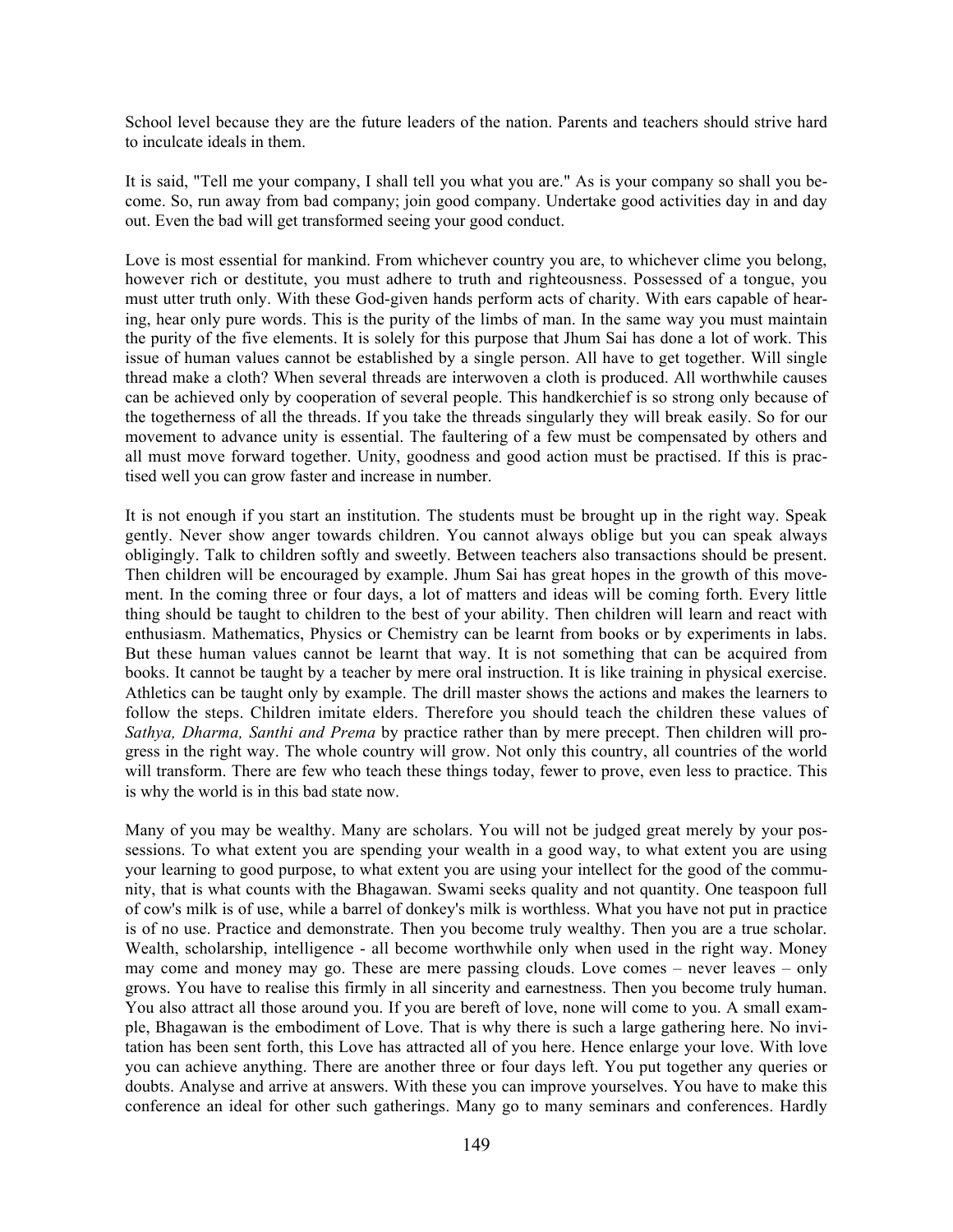any understanding results. This is not such a conference. The transactions should appeal to your feelings and intellect. That is a proper conference. All should be united. Develop love and share love. Speak Truth. Practice righteous conduct. Lead a sacred life. That is true living. Your life will become meaningful then.

Many of you have come from far off places, spending a lot of money. For this effort and expense take back a modicum of sanctity. Even buying of a handkerchief needs the exchange of money, a few rupees. For the expense incurred, share in the sacred love from here. Fully internalise the four human values. Truth does not mean merely to repeat faithfully what you have seen. Truth is eternal, does not change through the three modes of time (past, present and future). You must seek such truth, practice righteousness. What is this *Dharma? Dharayati Iti Dharmah.* That which sustains (life) is *Dharma*. Fire is that which burns. If it does not burn it is mere coal. Only when *Dharma* is well established in a person, his humanness manifests. The principle of love must shine foremost in you. Then you should practice truth.

In the coming few days, if you have any doubts in you, ask without hesitation. Bhagawan is ready to clear all your doubts. Make full use of the presence of Bhagawan's proximity. Ask and be satisfied. You are Mine, and I am yours. You and I are One. We are not different. Many say, "Thankyou", "Thankyou". It is a meaningless habit. Thanks is only for strangers different from you. Bhagawan is no third person. He is second person. You should not be thanking the second person. If your mother serves you good food, do you say thankyou to her? No, No, it is her duty. To love you all is the duty of Bhagawan, don't you ever say thankyou to Bhagawan. It is your right to ask. It is your right and Bhagawan's responsibility. When right and responsibility get together, bliss results.

(Sri Sathya Sai Books and Publications Trust, Prashanthi Nilayam.)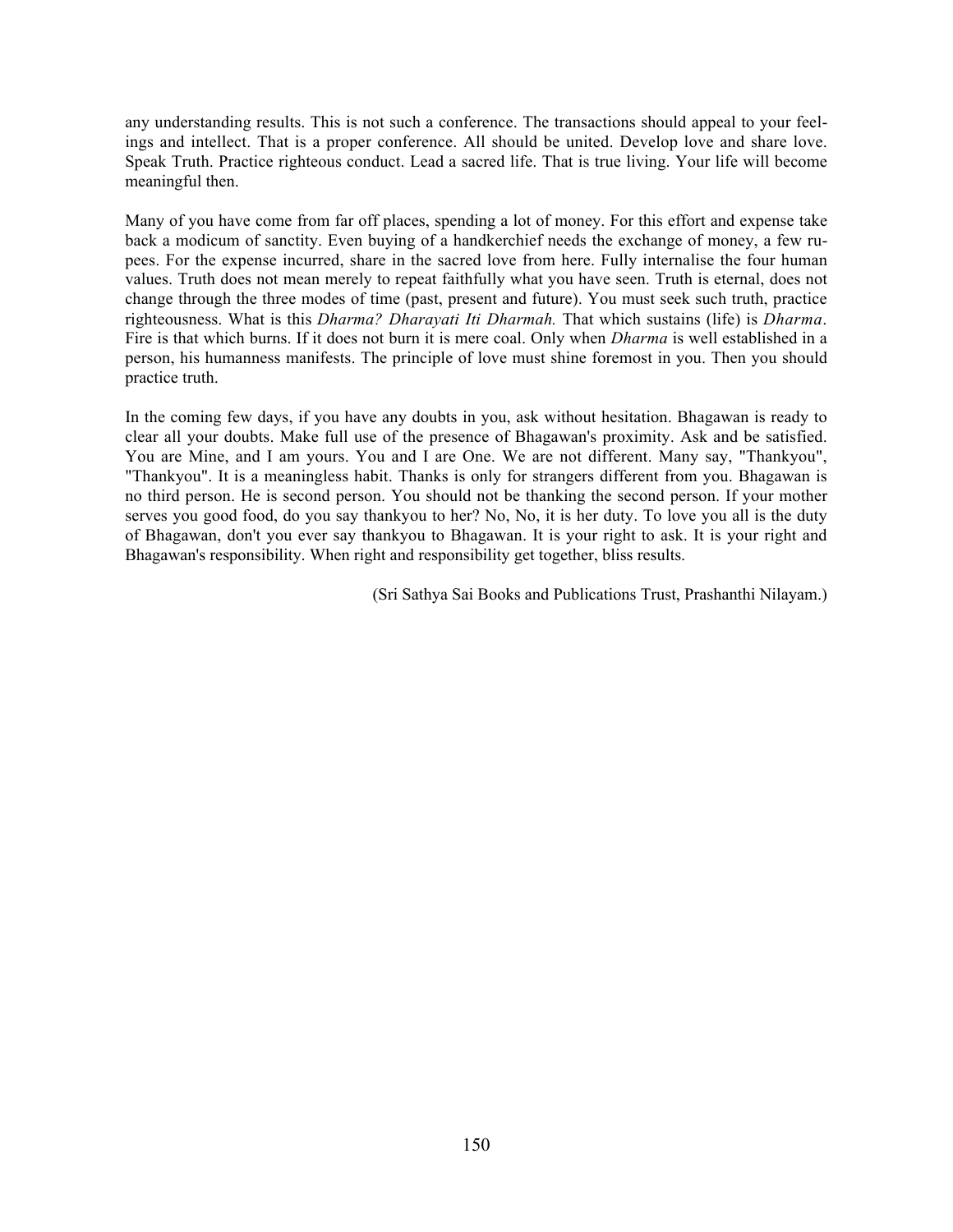## **Educare = Human Value**

True education is that which fosters pure feelings. To have virtues is the true meaning of learning. Only when man cultivates the feeling of love, can there be equality. Good conduct is the hallmark of a true human being.

(Telugu poem)

Jhum Sai made a mention of education and human values. You have to understand the true meaning of these two words**, education** and **human values**. Education has two aspects: The first is related to external and worldly education, which is nothing but acquiring bookish knowledge. In the modern world, we find many, well-versed and highly qualified in this aspect. The second aspect, known as **'Educare'**, is related to human values. The word 'Educare' means to bring out that which is within. Human values, viz., *Sathya, Dharma, Shanthi, Prema* and *Ahimsa* (Truth, Righteousness, Peace, Love and Non-Violence) are hidden in every human being. One cannot acquire them from outside; they have to be elicited from within. But as man has forgotten his innate human values, he is unable to manifest them. 'Educare' means to bring out human values. 'To bring out' means to translate them into action.

The Vedas call the life principle in man as 'Sathyam' (Truth). Without this power of Truth, man cannot exist. Our ancients could have the vision of Truth by proper investigation and experimentation. Truth is the direct manifestation of God for every human being. Our ancient sages and seers understood this Truth, had the vision of Truth and realised that It is present uniformly in every being. Truth is one and the same in all and That is God.

Man is endowed with *Pancha Pranas* (five life-breaths), namely, *Praana, Apaana, Vyaana, Udaana* and *Samaana.* These are the divine powers latent in man. The human values, namely *Sathya*, *Dharma*, *Santhi, Prema* and *Ahimsa* are nothing but the manifestations of these five life-breaths. But man is wasting his human birth, as he is unable to recognise these subtle principles. When truth is put into practice, it becomes righteousness. Truth is expressed in words, while righteousness is expressed in action. On this basis, the Vedas taught, *Sathyam Vada, Dharmam Chara* (speak Truth, practise righteousness). Hence righteousness is based on truth. Without truth, there is no righteousness. That is why the Vedas say, *Sathyaannaasthi Paro Dharmaha,* (there is no *Dharma* higher than adherence to Truth.) Without the foundation of truth, the mansion of righteousness cannot be built*. Sathyaacharana* (practice of Truth) is true *Dharma.* This *Dharma* is uniform for all human beings. Peace is the reflection of *Dharma*. Man prays for peace and performs various spiritual practices aspiring for peace. But so long as he has desires, he can never attain peace, though he may undertake sacred rituals like *Yagnas* and *Yagas*. Mind is the basis for desires. So, one has to control the mind in order to attain peace. When the mind is controlled, it remains silent. Such state of thoughtlessness is true peace.

The fourth human value is Love. It has originated from the principle of *Atma***. Love is the manifestation of Truth.** It is pure, steady, effulgent, attributeless, formless, ancient, eternal, immortal and nectarine. These are the nine qualities of Love. Love hates none, unites all. *Ekatma Darshanam Prema* (experience of non-dualism is Love). *Ahimsa* shines as the undercurrent of the remaining four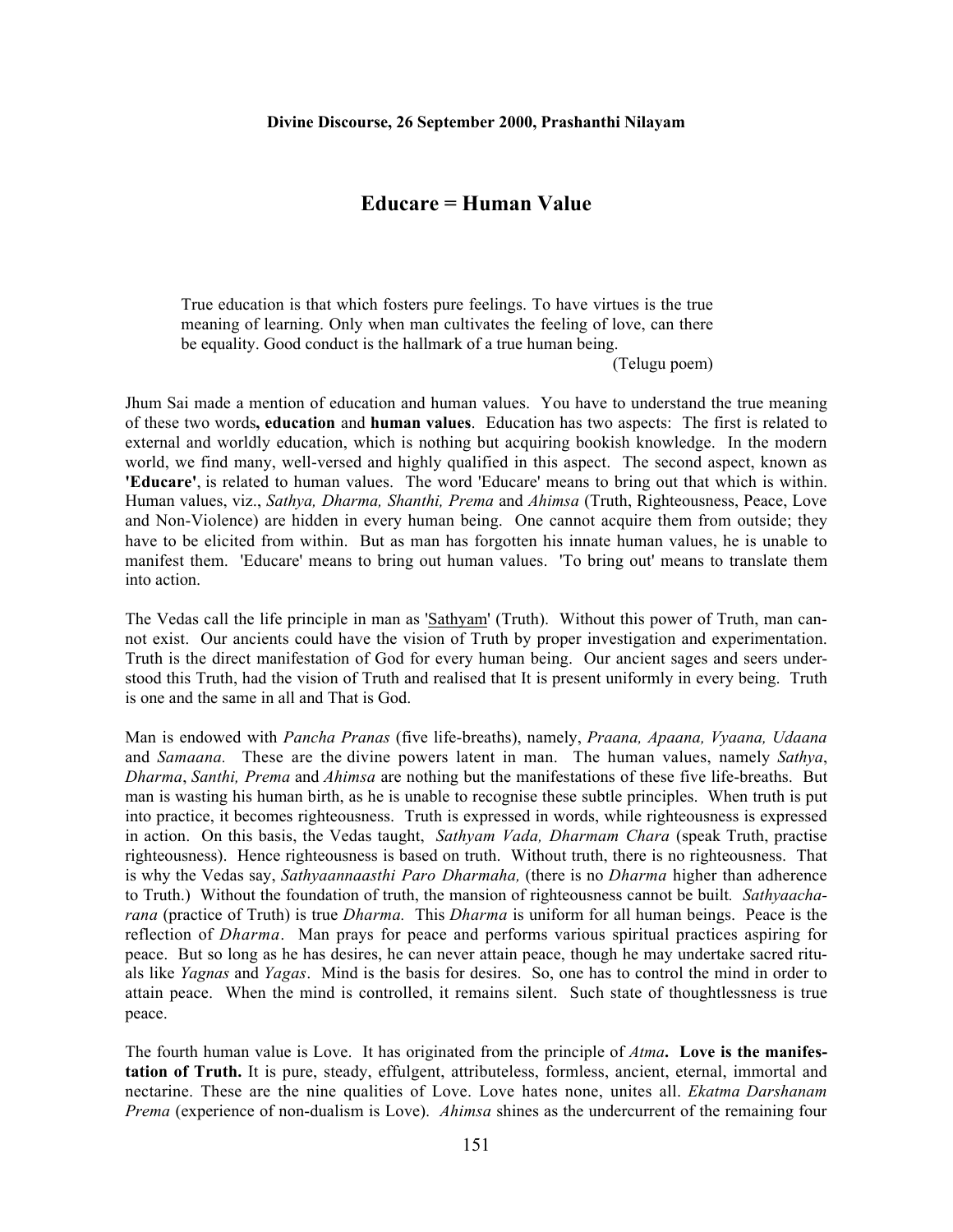values, namely, Truth, Righteousness, Love and Peace. That which leads to violence cannot be Truth, Righteousness, Love or Peace. These five values are verily the five life-breaths of man. One who considers human values as his life-breaths alone is a true human being. These five values are the fundamental powers of human life. Forgetting these fundamental powers, man relies more on worldly power. Our ancients realised that these five values are meant for the peace and prosperity of the world. Without understanding the significance of these values, one cannot understand humanness at all.

In *Treta Yuga*, Lord Rama incarnated in order to foster Truth and Righteousness. He spent 14 years in exile to uphold the promise given to his father. He dedicated His life for the establishment of *Dharma*. In those days, there were only a few wicked people. Rama annihilated them to uphold Truth and Righteousness. In the *Dwapara Yuga,* Lord Krishna incarnated to foster peace and love. He protected all those who sought refuge in Him and developed love in them. Thus, the Rama *Avatar* fostered *Sathya* and *Dharma* and the Krishna *Avatar* fostered *Shanthi* and *Prema.* But in this Age of *Kali,* God has given the necessary strength to every human being to foster all the five values. It is the command of God that man should uphold the human values and safeguard the world. This is the inner significance of propagating the human values. Man need not wait for God to foster these values. He has been endowed with the strength to do the same. These five values are your properties. It is your responsibility to protect them. Do not expect others to safeguard your property.

In those days, God incarnated and destroyed demons, as there were only a few of them. But today, we find demonic nature in everyone. One has to cultivate purity to subdue demonic qualities. But purity cannot be attained without unity. Unity leads to purity, which in turn leads to divinity. But today there is no unity, no purity, no Divinity. We find only enmity and community, which are nothing but man's own creation. Once you install Divinity in your heart, there will be no place for enmity because heart is a single chair, not a musical chair or a double sofa. In order to install Divinity in the heart, you have to practice human values. Manifestation of latent human values is known as 'Educare'. But today, we find only worldly education, not 'Educare'. If a question is put, what is education? People say, it is the acquisition of knowledge. But it is not merely acquisition of knowledge; it must be in action.

What is the end of education? **Character is the end of education.** What is the essence of education? Concentration is the essence of education. What is the aim of education? The aim of education is not only acquisition of knowledge, not only cultivating human qualities, but attaining Divinity.

**Education is meant for life, not for a living.** If education is meant for a living, don't we find birds and beasts, having no education whatsoever, doing the same? So, education should be for life. First of all, one should understand this truth.

The word 'Educare' has a sacred inner meaning. That which is manifested by 'Educare' cannot be seen by the eyes, cannot by heard by the ears and cannot be felt by the mind. But all that education confers can be seen, heard and felt. **Education fosters desires and leads to rebirth, whereas 'Educare' confers immortality.** There will be no rebirth. The innate divine qualities like truth, righteousness, peace, patience, forbearance and love cannot be seen by the naked eye and they lead to no birth.

Modern education is giving rise to desires, which form the basis for rebirth. You need to develop detachment to control desires. Attachment leads to bondage and restlessness. The innate values alone can control the desires. Inner voice leads to detachment. You have to inquire into the difference between attachment and detachment. To attain detachment, you must obtain release from worldly bondage. Here is a small example. When you insert the key into the lock and turn it to the right, the lock opens; you turn it to left, it gets locked. The heart is the lock, the mind is the key. You get attachment, when your mind is turned towards the world. When it is turned towards God, you attain liberation. It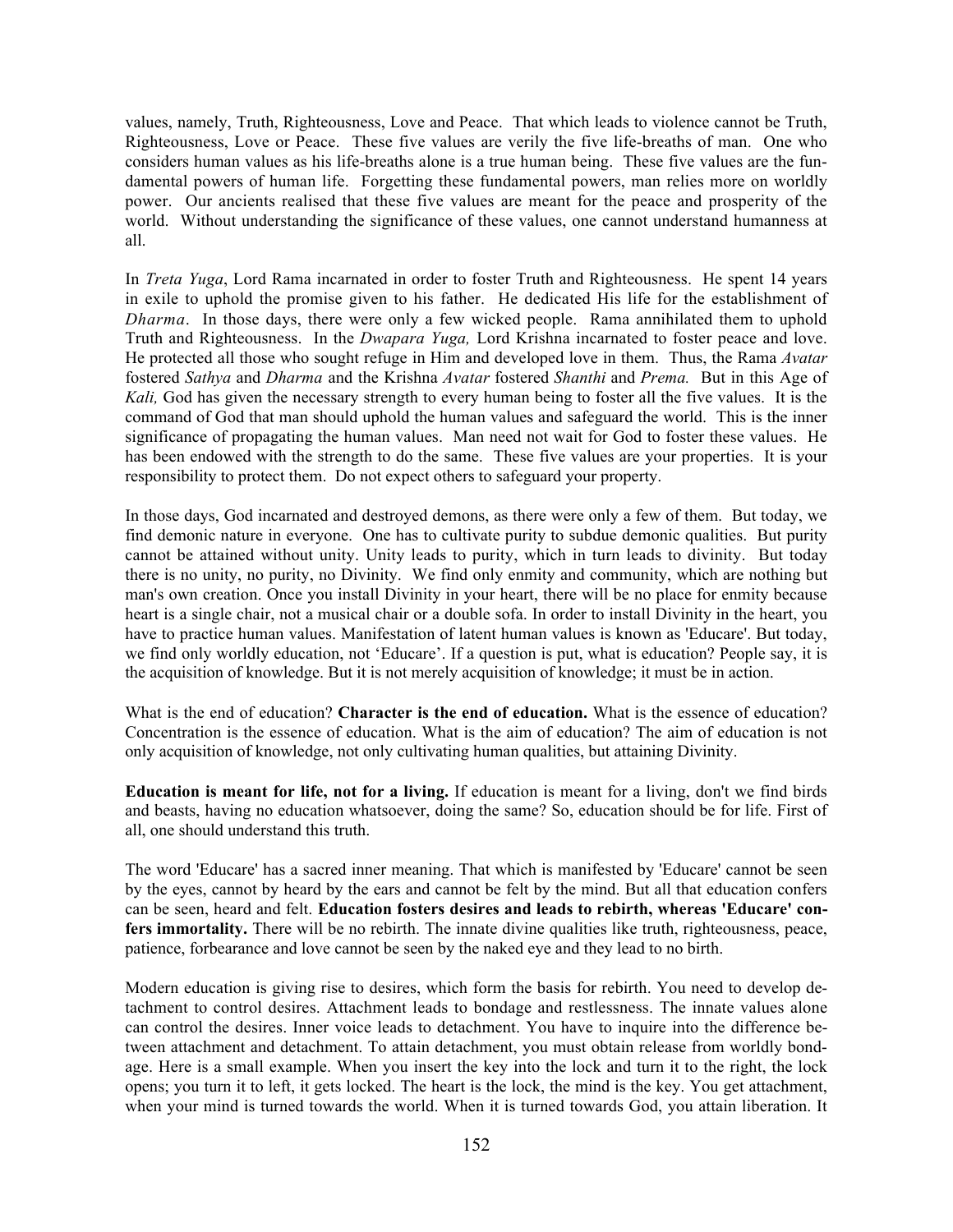is the same lock and the same key that are responsible for bondage and liberation. The mere change in the direction causes a change in the consequence, namely bondage or liberation. Liberation is not some specific location – an air-conditioned paradise. It is a state of supreme peace. Where do you get the supreme peace? It is to be obtained in the realm of a pure heart. It is steady, sacred and utterly selfless. To enjoy the supreme peace, you should achieve a supreme state. Unity, purity and Divinity, when these three principles are unified, it takes you to supreme state. Take, for instance, Rama and Lakshmana. You know what kind of brothers they were? Lakshmana was totally loyal and followed the commands of his elder brother and thereby attained the supreme state. What is the condition of the Rama's and Lakshmanas today? Instead of attaining supreme state through unity, they go to Supreme Court to settle property disputes. Desires take you to Supreme Court. When there are no desires, no quarrels, there will be no Supreme Court. You will be in the constant state of supreme peace.

What is our need today? It is not merely education. Education is mere bookish knowledge. There are four kinds of knowledge. The first is bookish knowledge, ie:, superficial knowledge. The second is general knowledge, the third is discriminatory knowledge, the fourth is practical knowledge. You have to arrive at the level of practical knowledge. But frequently, people fall into error even in discriminatory knowledge. There is individual discrimination and fundamental discrimination. Individual discrimination is based on selfish gains. It is not right. Fundamental discrimination is based on the well-being of all people. The marks that students get in the examination are not true marks. True marks arise from the heart. Your conscience should assert repeatedly and firmly what you are doing is right.

There are three terms to be discussed here. "Conscience" is one, the other is "conscious" and the third is "consciousness". This consciousness is the all-compassing Divinity. From this all pervasive consciousness, conscience enters the body. The Atmic principle in your body is conscience. Conscious is the awareness related to the body and the senses. Children play with balloons. These balloons keep blowing to larger and larger size until they burst and the air inside emerges with the air outside. So long as the air is in the balloon, it is conscience. When it exceeds the limitations of the wall of the balloon and merges with the air outside, it becomes consciousness. These days people are merely in the body conscious state. The body is like a balloon, a water bubble. The mind is a mad monkey. Don't follow the body or the mind. Follow the dictates of the conscience. Today people are attached more to the body and less to the Atmic principle. Absence of self-confidence is the main cause for all types of weakness. People depend on their wealth, possessions and power, but do not depend on the self.

### **Embodiments of Love!**

Self-confidence is very essential. This is the foundation on which you must raise the walls of selfsatisfaction. Construct the roof of self-sacrifice. This mansion determines your life, i.e., selfrealisation. You have to therefore lay, first of all, the foundation of self-confidence and build the mansion of self-satisfaction and self-sacrifice. Then you ultimately attain self-realisation. For selfreaslisation, self-confidence is most important. But people do not possess such steady self-confidence. What is the reason? Their mind is lost in worldly desire, dirty desires and useless desires. How long can the worldly things last? They come and go like passing clouds. Today students are trained in such education which fosters desires. Along with this education, you must foster human values. Human values are not something that you need to acquire anew. They are born with you and innate in you. As they are hidden within, you are unaware of them. Just as valuable ornaments are hidden in an iron safe, within man's body lie the valuable jewels of human values. You must protect this property. They are covered by the doors of the heart. You must earn the key of love for it. When the safe vault of the heart is opened by the key of love, the valuable qualities of human values emerge.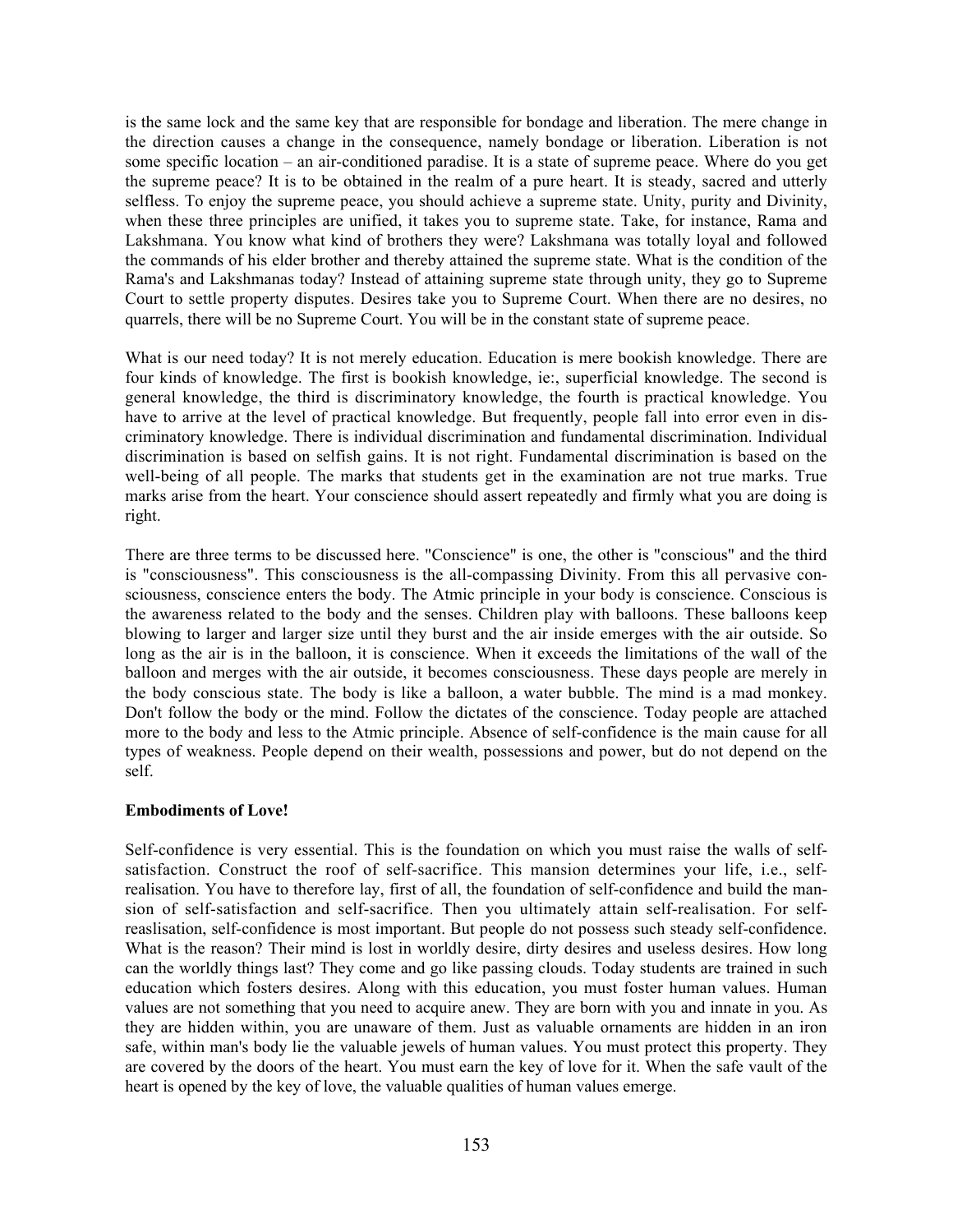### **Students, Teachers, Patrons of education and Administrators!**

The point you have to notice is that all have to acquire this key of love that opens the doors of the heart. It is love that is the very form of purity. **Love is God, live in love.** This door of heart cannot be opened with any other key. To get this key of love, you have to have unity. Hate none. You should be averse to none. Place love in your heart. Share it freely with others.

Realise that Truth is the human life principle. From Truth emanates righteousness. The first child of righteousness is peace. The second child is Love – so they say. But the greatest of all is Love. Once you acquire this power of love, all other powers follow. Everything arises out of Truth.

From Truth emanates all creation. In truth everything dissolves. There is no place where truth does not permeate, the unsullied primordial truth (Telugu poem).

Truth is the origin, sustainer and annihilator. Take Truth as the basis and practice Dharma. Only the Peace and Love will emanate from within.

## **Embodiments of Love!**

These divine principles do not come to you from somewhere else. As Jhum Sai said the other day, we do not get human values from an air-conditioned room in a five-star hotel. Five-start or ten-star or a thousand-star – from nowhere do we get these values. These values are obtained from a sacred heart. Here you find pure, sacred and divine environment. Only in such a place can the human values blossom. Human values are not available in the market or in palaces or in hotels. These hotels provide comforts only to the body. Your body may be in an air-conditioned room but the mind will get heated if there are no sacred feelings. In order to develop sacred feelings, you should be in sacred places. That is why it is said, good company confers detachment. Detachment leads to desirelessness, desirelessness confers steadiness. One who attains steadiness is verily liberated. Develop friendship with good company. Then alone can you attain peace and your heart will be purified.

Today we find pollution everywhere. Only in the Divine proximity, will you find absolute purity. First of all, man has to purity his heart. **Purity is Divinity.** Where there is Divinity, there is no enmity. Where there is no enmity, there you fine supreme peace. Outside there is no peace, we find only pieces. Where is peace? You are the embodiment of peace. So, search within. Know yourself. Then you will know everything. This is the teaching of Vedanta. Instead of questioning others, "Who are you?", question yourself, "Who am I?" Then you will realise the truth. When I say, this is my handkerchief, the handkerchief is separate from me. Similarly, when you say, this is my body, my mind, my buddhi, etc.., you are separate from all these. Then, who are you? You are the embodiment of Peace. You are the embodiment of Truth. You are the embodiment of Love. You are the embodiment of righteousness. You are the embodiment of non-violence. You are everything and everything is within you. Develop this broad-mindedness. Have expansion of love, not contraction of love. Unity can be achieved only through expansion of love.

### **Embodiments of Love!**

Develop love, give up hatred, reduce desires. Cultivate the spirit of sacrifice. The Vedas say: *Na Karmana Na Prajaya Dhanena Thyagenaikena Amruththwamanasuhu* (immortality can be attained only through sacrifice, neither wealth nor progeny nor good deeds can confer it). Happiness can be attained only though sacrifice. After having partaken food, it you do not excrete the waste material,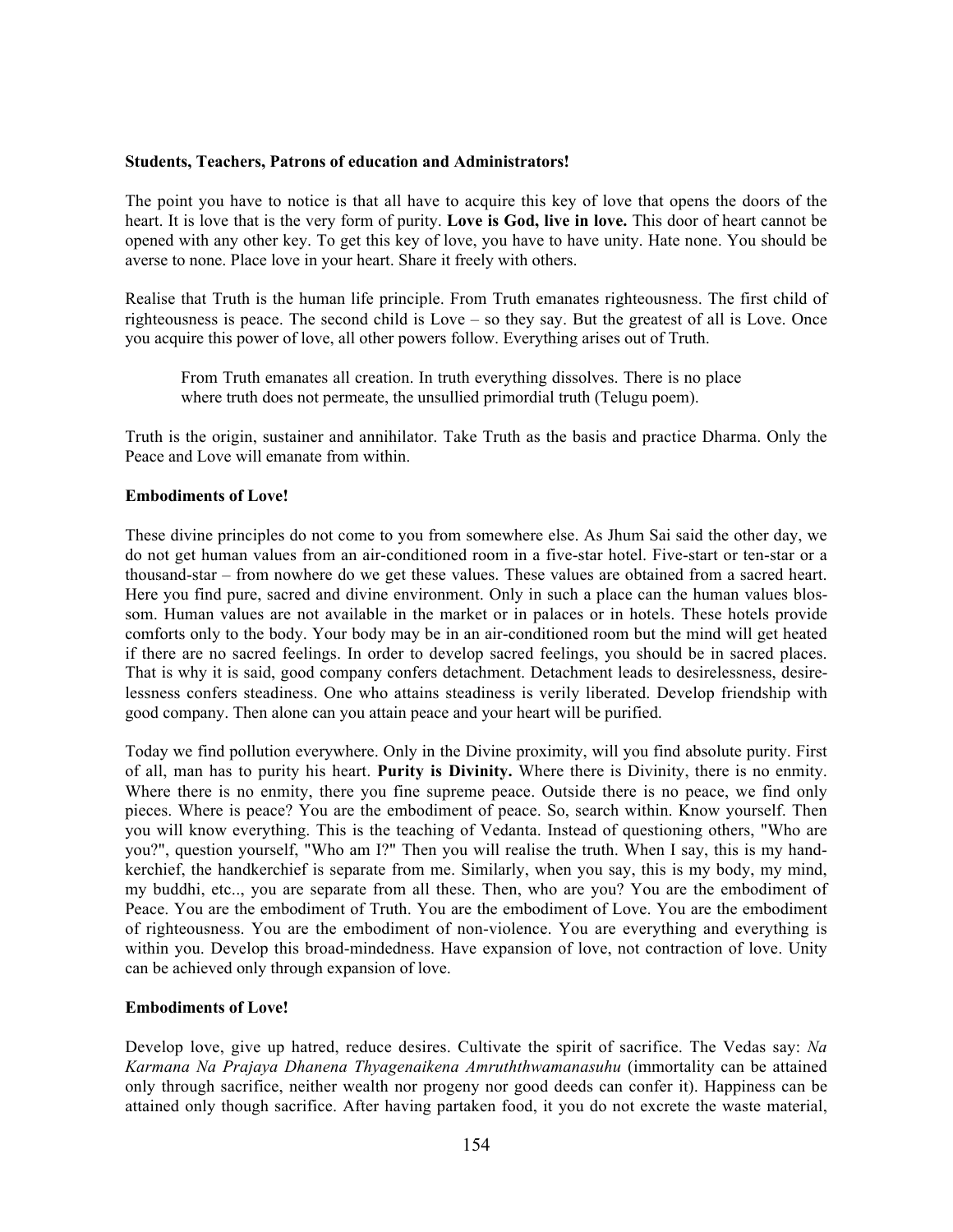your stomach will get upset. Once you breathe in air, if you do not breathe out, your lungs will get damaged. Likewise, sacrifice the wealth you have earned for the welfare of others. The modern education system lays emphasis on wealth, strength and friendship. Then what about character? Character is three-fourths of life. So, you have to develop character. Without character, what for is wealth, strength and friendship? They come and go like passing clouds.

There are lots of things to be learnt. There are various ways to foster human values. I shall bring My Discourse to a close as I don't want to cause any strain to you now. We shall discuss many more things later.

Bhagawan concluded His Discourse with the Bhajan, *"Prema Mudita Manase Kaho…"*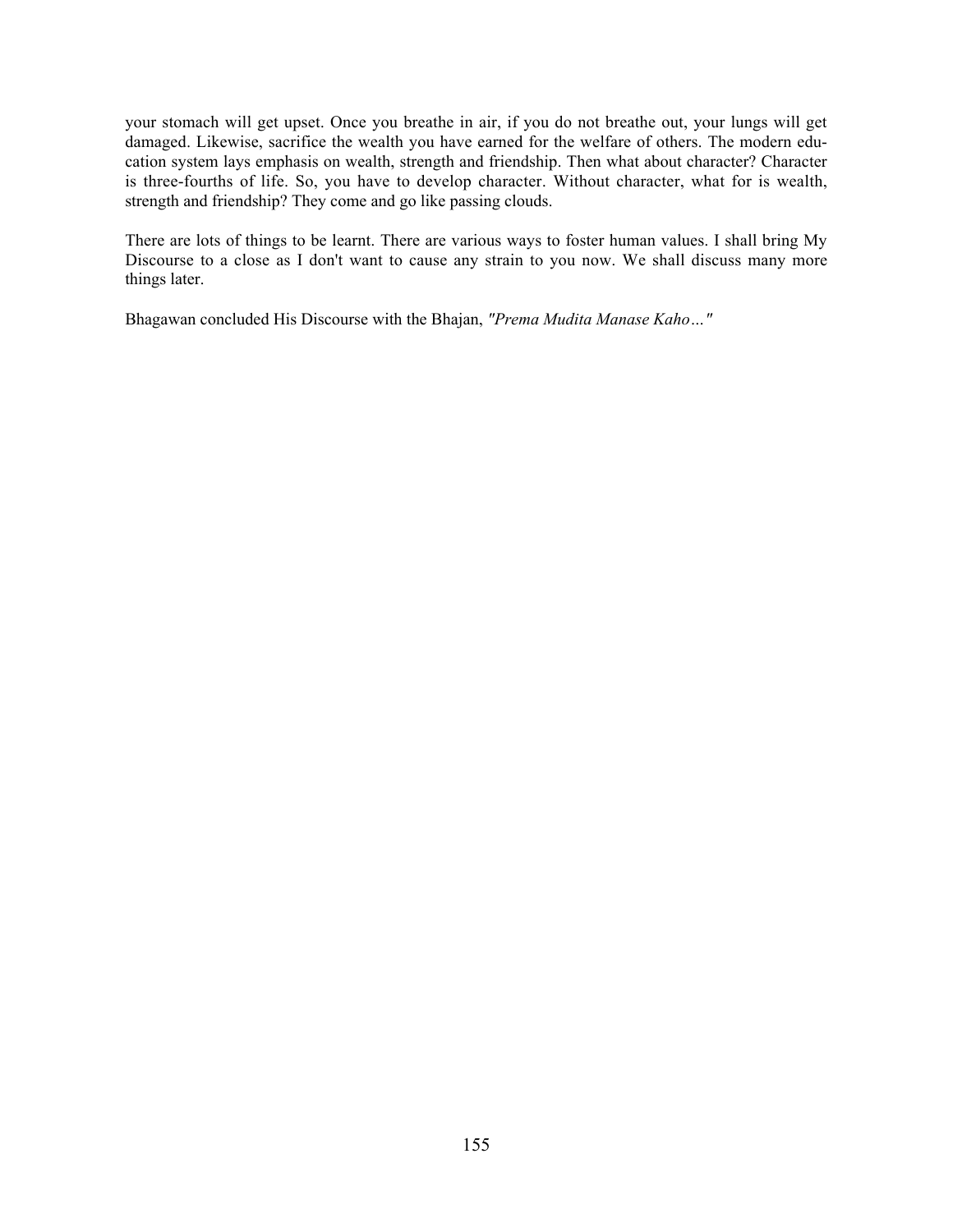#### **Divine Discourse, 29 September 2000, Prashanthi Nilayam**

## **The Source and Centre of Values**

Trees teach the lesson of sacrifice in the sense that they not only bear fruit while they are alive, but also give away their body to be used as firewood once the life goes out of them. Amongst teachers, a tree is the greatest.

(Telugu Poem)

Every house is a center of human values. It is from the house that the human values originate, blossoms and foster the sacred culture. The person presiding over the house is known as Grihastha (householder). Since ancient times, Indians have attached great significance to the stage of a householder among the four, namely, Brahmacharya, Grihastha, Vanaprastha and Sanyasa (celibate, householder, recluse and renunciant).

When a student takes to wrong path, he ruins himself, whereas if a teacher takes to wrong ways, he will be ruining the lives of hundreds of students. Hence a teacher, on whom lies the responsibility of moulding the careers of students, must cultivate virtues and lead an ideal life. Today, there is certainly no dearth of teachers, endowed with the spirit of sacrifice and leading ideal lives. But there are some teachers who have become slaves to vices like drinking and smoking. Naturally, the students emulate them and ruin their lives. If the country is to progress, teachers should mould the students as ideal citizens. The whole world will prosper, when students tread along the right path. Hence it is very essential on the part of a teacher, whom the students are bound to emulate, to cultivate virtues.

A teacher can be compared to a water tank and students to taps connected to it. As is the water in the tank, so is the water that comes from the taps. Therefore, the teacher must have a pure heart and virtues like adherence to truth, good conduct, duty, devotion and discipline, so that he can impart the same to the students. He/She alone is a teacher in the true sense, who imparts these virtues to the students. He/She alone is a student in the true sense, who cultivates these sacred qualities. If the teachers are ideal, the system of education too would be ideal. If the teacher does not possess moral, ethical and spiritual values, the entire system of education will go astray. Today we find some instances wherein the husband and wife part ways with each other due to some differences of opinion though they may be highly educated and occupying positions of authority. The reason is that they are not educated in the true sense but merely have acquired bookish knowledge. Mere bookish knowledge is no knowledge at all. Students should learn true knowledge, which bestows divine energy; they should not be satisfied with mere bookish knowledge, which becomes 'allergy'. This divine energy fosters harmony, coordination and integration and makes the students ideal citizens.

In this world, only two things exist. One is energy and the other, matter. Einstein said, energy could be converted into matter and vice versa. This energy is all-powerful. By acquiring this energy, students can bring about transformation in this world. To acquire this energy, students should not go by mere bookish knowledge but gain practical knowledge. Practical knowledge should be coupled with discrimination knowledge. Before undertaking any task, take time and discriminate whether it is good or bad, right or wrong. But the modern students act in haste. Consequently, the sacred qualities in them are subdued. Haste makes waste, waste makes worry. So, do no not be in a hurry. What will be the fate of the house if the wife and husband take hasty decisions due to differences of opinion? The aged parents will be neglected or shifted to some home for the aged. The children will be admitted in boarding schools without adequate care being taken about their welfare and progress. As the husband and wife part ways with each other, there will be none to look after the children. Consequently, the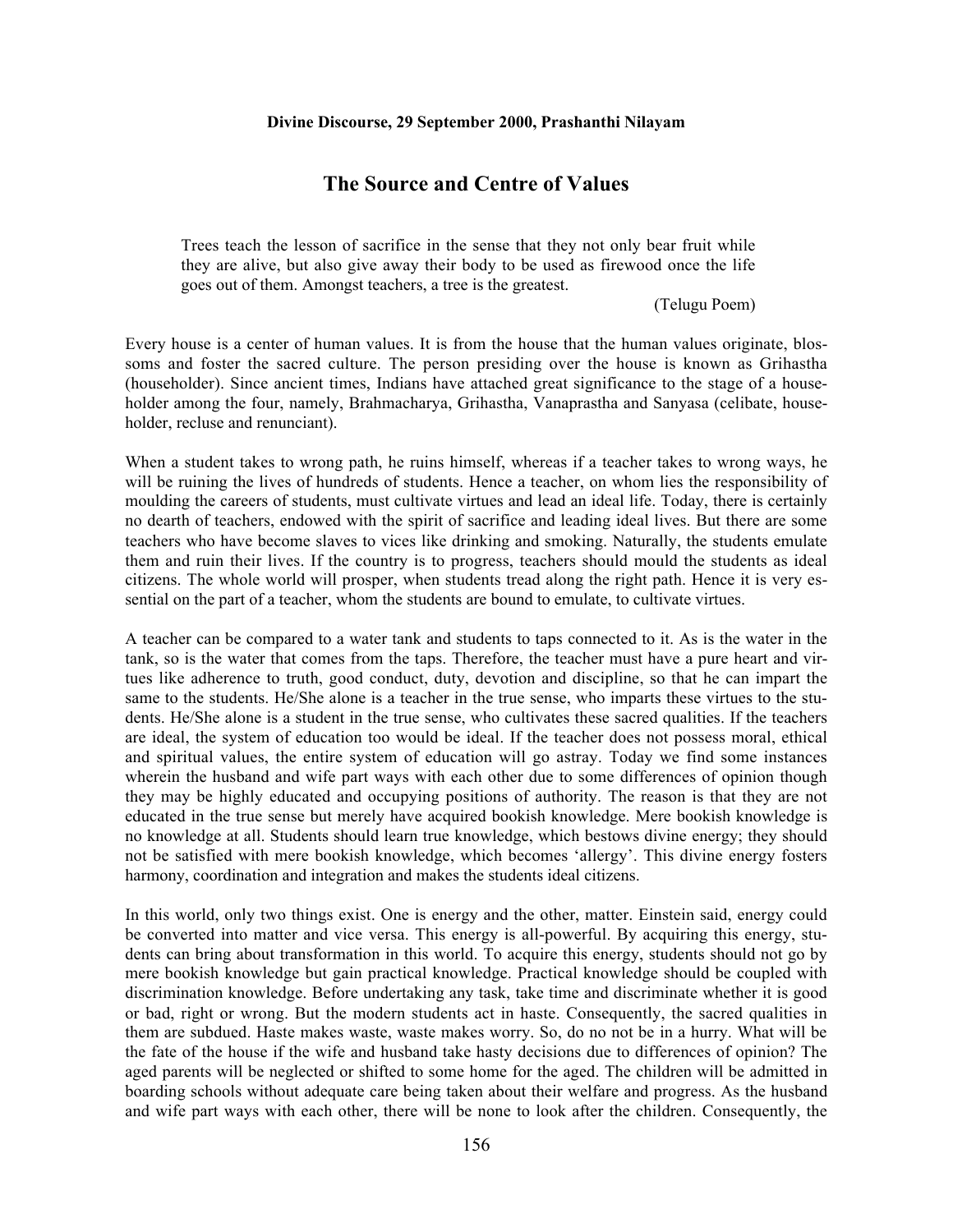children join bad company, take to bad habits and ruin themselves. So, first of all, human values should be fostered in every house. Only then will each individual of the house make all round progress and lead an ideal life. Everyone should recognize the basic truth that house is the center of human values. The modern people, more so in the case of those highly educated and occupying positions of authority, do not care much about their respective homes. They consider their homes as inns or hotels and come and go as and when they like. It is not proper on the part of the students and the educated to conduct themselves in this manner. Every householder should pledge to maintain sanctity in the house and set an ideal. Today in the name of modernity, the householders are leading a chaotic life entertaining low and mean feelings. You may live in the modern age but your feelings should be based on ancient and eternal values. Every householder and every housewife should make efforts to uphold human values.

A teacher is like a guidepost. He/she should guide the students in the proper direction. If the guidepost itself is loose, how can it point to the right direction? So, a teacher should have steady mind. Only then can he guide the students along the right path. He should impart to the students, the human values of Sathya, Dharma, Santhi, Prema and Ahimsa.

Many are confused as to what is the foremost value among these five. Love is of paramount importance among the human values. It is in us right from the time of our birth. Love and respect your parents, relatives, friends and your fellow beings. When you do not respect others, how can you expect others to respect you? Give respect and take respect. It is not one-way traffic. There are a very few who would impart such sacred teachings to the students.

Not only the teachers but also the parents should monitor the behavior and activities of their children. Some students hide novels among textbooks and read them. The parents should take note of this and take necessary action. Parents have every right to punish their children if they take to wrong ways. The children should show gratitude to their parents as they owe their food, blood, head and Dhuddu (money) to their parents. Due to the impact of Kali Age, such sense of gratitude is missing among students. The Vedas declare, *Mathrudevo Bhava, Pithrudevo Bhava, Acharyadevo Bhava* and *Athitidevo Bhava* (revere mother, father, teacher and guest as God).. These teachings are highly sacred. Today people are ready to believe all that they see on television and internet but do not repose their faith in the Vedic declarations. Internet is like a waste paper basket. Follow the 'innernet', not the internet. Today the students are developing unsaved vision, thus polluting their minds. As is the seed, so is the sapling. As is the food, so is the belch. Likewise, as is the action, so is the result. So, you should think good, speak good, hear good, do good and experience good results.

See no evil, see what is good; Hear no evil, hear what is good; Talk no evil, talk what is good; Think no evil, think what is good; Do no evil, do what is good: This is the way to God.

Teachers should impart such sacred teachings to the students. They should inculcate the spirit of selfless love in them. Love everybody without expecting anything in return. One should not entertain excessive desires. *Na Sreyo Niyamam Vina* (no benefit accrues without adherence to proper discipline). Everything should be within certain limits. Our body is the best example for this. If the body temperature crosses the limit of 98.4 degrees Fahrenheit, fever set in. 120/80 is the perfect blood pressure, crossing which the body will be subjected to ill-health. Even the eyes can see light only up to a particular level of intensity. The retina of the eye will get burnt if you try to see excessive light. Thus, God has set certain limits to everything in His creation. So, man should keep a check over his desires.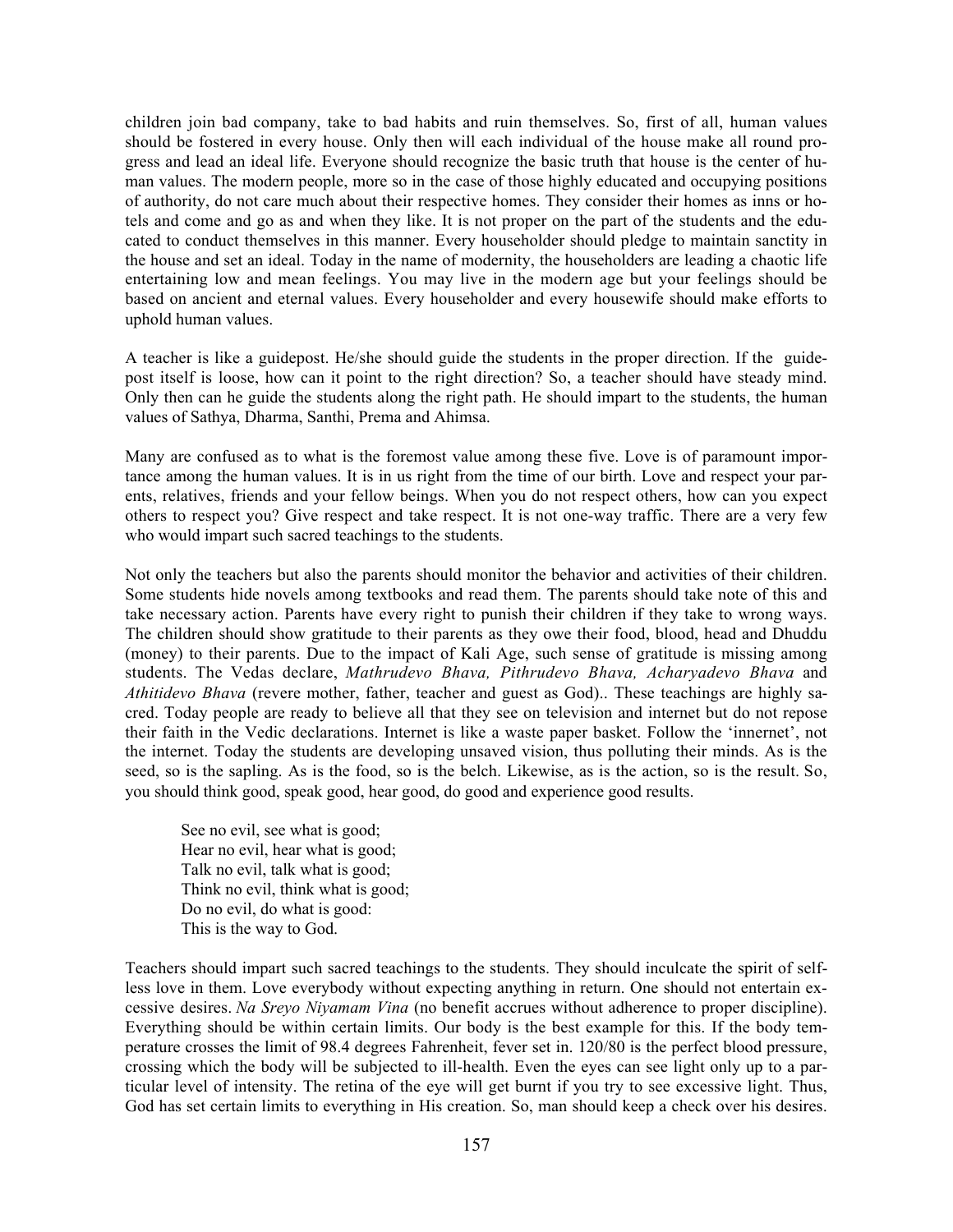Otherwise, he will be put to danger. Only when man leads a regulated life, can he enjoy health and happiness.

Each limb of the body has a specific role to perform. While accomplishing a bigger task, all limbs coordinate and work in unison. When the eyes spot a fruit on the top of a tree, the legs will walk towards the tree; the hand picks up a stone and pelts at the fruit. When the fruit drops down, the fingers pick it up and put it in the mouth where it is masticated by the teeth and sent to the stomach. Thus we see that all limbs of the body have to work in a coordinated manner to perform even a small deed. With such unity prevailing in the house, anything can be achieved.

Understanding and adjustment between each other are very essential for the smooth functioning of any family . For example, when there is proper understanding between wife and husband, the wife will not mind even when the husband returns home very late from office. In fact, she will be anxiously waiting for him thinking that he may be busy in the office or is held up in a traffic jam. But if there is no proper understanding between the two, even if there is a delay of just five minutes, there will be a fight between them. Adjusting will become easy only when there is proper understanding. Whether it is among students, teachers or members of a family, understanding is very essential. When a teacher goes on leave, another teacher can engage his class. Such understanding and adjustment among teachers will help students to a great extent. Help ever, hurt never. This is the teaching of the ancient culture of Bharat – *Paropakara Punyaya Papaya Parapeedanam* (one attains merit by serving others and commits sin by hurting them).

You might have seen the Play on Abraham Lincoln staged last night. He was born in a poor family. His father was a carpenter and his mother used to stitch old clothes and earn some money. What they would earn was barely enough to make both ends meet. Lincoln used to go to the neighboring village along with other children for studies. Most of the children would wear costly dresses as they belonged to well-to-do families. They used to make fun of Lincoln, as he had only old and ragged clothes to wear. He was eight years old at that time. One day, he hugged his mother and cried saying that he wanted a new dress, so that he could mix freely with other children. The mother consoled him saying, it was not possible for them to buy new clothes with their meager earnings. She told, *"son, selfconfidence is the highest wealth. So, develop self-confidence. Don't compare yourself with others".* After some time, his father passed away. Lincoln started a new business, which started to flourish. But some of his so-called friends put obstacles in his path out of jealousy. Consequently, Lincoln suffered heavy loss in the business and sold whatever was left with him to repay the debts. He left the village and reached California. As his mother taught him, he developed self-confidence strove hard day and night and acquired good education. Pleased with his noble qualities, his friends urged him to contest the Parliamentary elections, expressing their solidarity. With their support, he won the elections. In those days, racial discrimination was prevalent in America. He taught that one should not give scope for differences based on colour of the skin as the blood flowing in everybody is the same. Since he had immense self-confidence, he ultimately rose to the level of the President of America. Selfconfidence is very essential for everybody. Once can accomplish any task through self-confidence. This was the lesson Lincoln taught to the world.

Self-confidence and devotion to Godhead must be cultivated. Teachers should be respected. You must do your best to make your parents happy; in fact you should worship them. Only when you tread this sacred path can you attain the highest state of wealth. What is wealth? Who is the richest man in the world? The one who has contentment is the richest. Who is the poorest? The one who is full of unfulfilled desires is the poorest. Wealth or poverty is related to your desires. All worldly praise and blame pertain to the body only, not to the spirit. The body is impermanent. It is like a water bubble. The mind is a mad monkey. Don't follow either. Follow your conscience. Lincoln was one replete with such self-confidence. One has to develop such self-confidence. We feel that some countries are not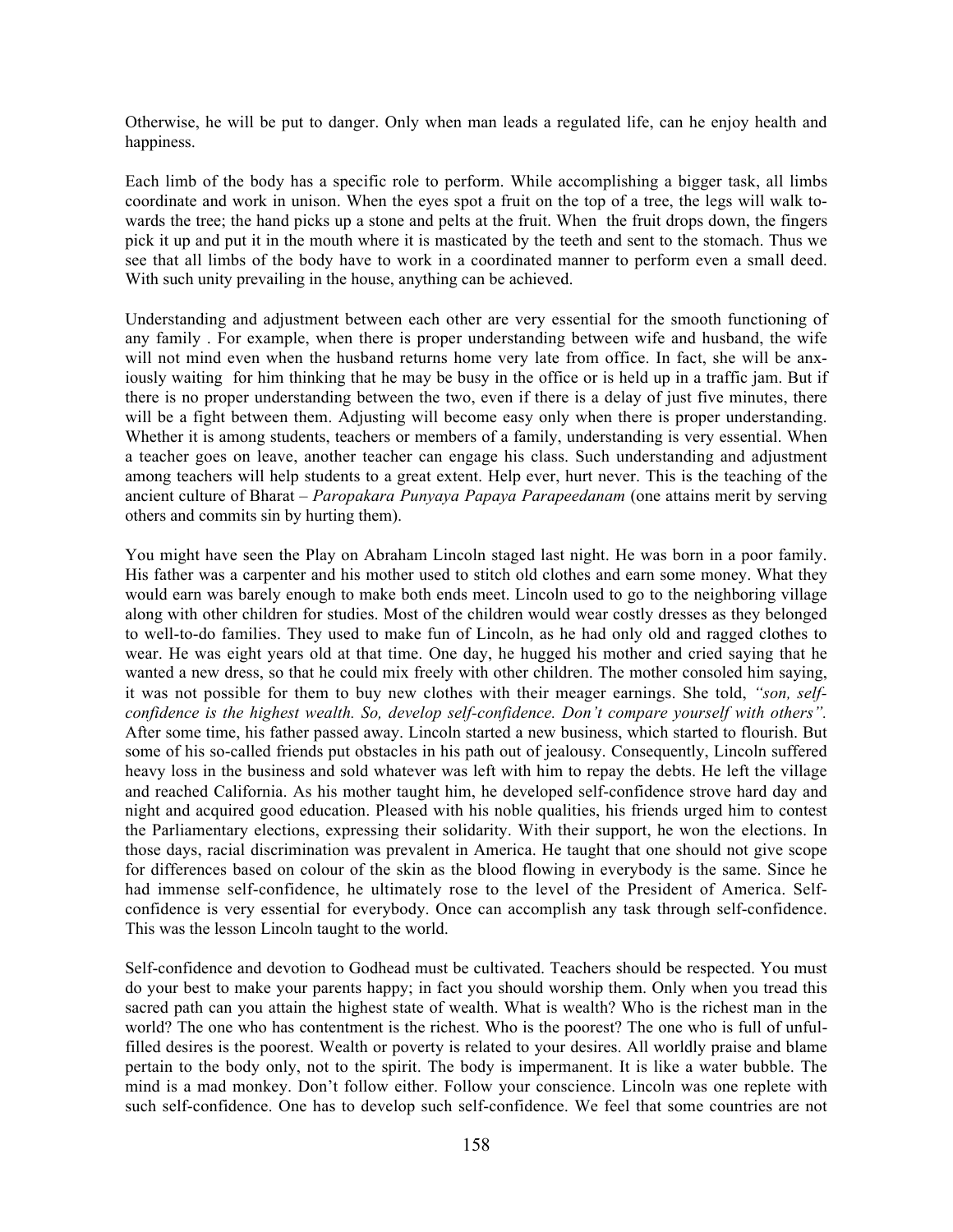amenable to accept these values. What is the reason? When the principles are properly explained, everyone will accept them. Parrot like repetition of the words "Human Values" will not result in understanding. When the inner significance is explained, everyone will accept them. Tell then – Truth is God, Love is God, live in Love. When explained thus, everyone will accept. Will anybody say 'no', to speak the truth? Everyone has to accept the validity of these assertions. When you explain in detail the inner significance, humanity will accept it without reservation. No matter whether it is India, America, Japan or Germany or Christian or Muslim; Truth is only one for all. Truth is one, Truth is one, Truth is God. You should attain this sacred state. This fact has to be accepted by any nation. We in India say  $2+2 = 4$ . Whether Pakistan or Russia or anywhere else this will be the same. Is there any in Pakistan who will say  $2+2 = 3$ ? Will the Chinese say  $2+2 = 1$ ? All will say  $2+2 = 4$ . This is fundamental truth. It is a pure truth. It is beyond time and place. It is in the same way that eternal values of Truth, Peace, Righteousness, Love and Non-violence are permanent and eternal. People come to Me and say, "Swami, I want peace." Where is that peace? They don't know. I tell them, "You are the embodiment of peace. There is no peace outside you, only pieces!". When this is explained, they realize the truth and actually attain peace.

When you express and explain these properly, anybody from anywhere will agree. Human values are those that are common to all people at all places, races and creeds. The very name is human values. If a human being will not accept human values, who else will? What sort of person is he who will say 'no' to this truth? There are valuable ideals within us. You have to develop them more. Wherever you go, you should not give up truth. Sometimes it may not be safe to speak the truth. Even then you should not speak lie. You must find clever ways to get out of such critical situations, without actually speaking a lie. These human values, you must adhere to with intelligence, self-confidence and the grace of God, and you will not go wrong. In any place, any time, or any circumstance one should adhere to this. You must see that your love is steady and constant. That is the state of constantawareness. That is wisdom. This is not mere textual knowledge. You need to possess that truth which gives constant understanding.

The Vedas say this state as *Prajnanam Brahma* (constant-integrated-awareness). Everyone must seek this. No one will disagree with this. It is a self-created fear, whether others will agree with us. Don't fear! Then you will be on the right course. There was a great scientist who said, never fear, follow me. Beset with fear, you can achieve nothing. When you are on the path of truth, you need fear nothing. With fear, you will be helpless, paralysed. If anybody says anything to the contrary, you can say 'no', that is my way. One says he believes in God. Another believes there is no God. For the one who believes in God, He is and for the atheist He is not. If he says that he doesn't believe in God, you reply him. "You may not have your God, but I have mine right here in my heart". You must have that courage of conviction. Other peoples' opposition should not make you weak. A weak person will achieve nothing. If the entire world rises and says 'no', to the existence of God, you should still be able to assert 'no'. He is there right inside your heart. With such strong faith, you will be able to propagate your faith. That self-confidence is the source of your strength. Lacking this strength you become weak, as to hardly merit the name of a human being. The members of the Organisation are full of enthusiasm. They sincerely want the propagation of human values throughout the world. Keep expressing your beliefs with conviction and let those who agree, accept and those who do not accept let them go their way. Human values have come out from inside the human beings and not from anywhere outside. The very name is human values. They come out of the heart – that is what the term 'Educare' means. 'Educare', means 'elicit', viz.. bring out from within. These should be manifested and realised. Such knowledge does not come out of books. Bookish knowledge in the first day becomes knowledge on the second day and allergy on the third day. Practical knowledge, internal knowledge never becomes an allergy. It becomes energy. What we need is energy and not allergy.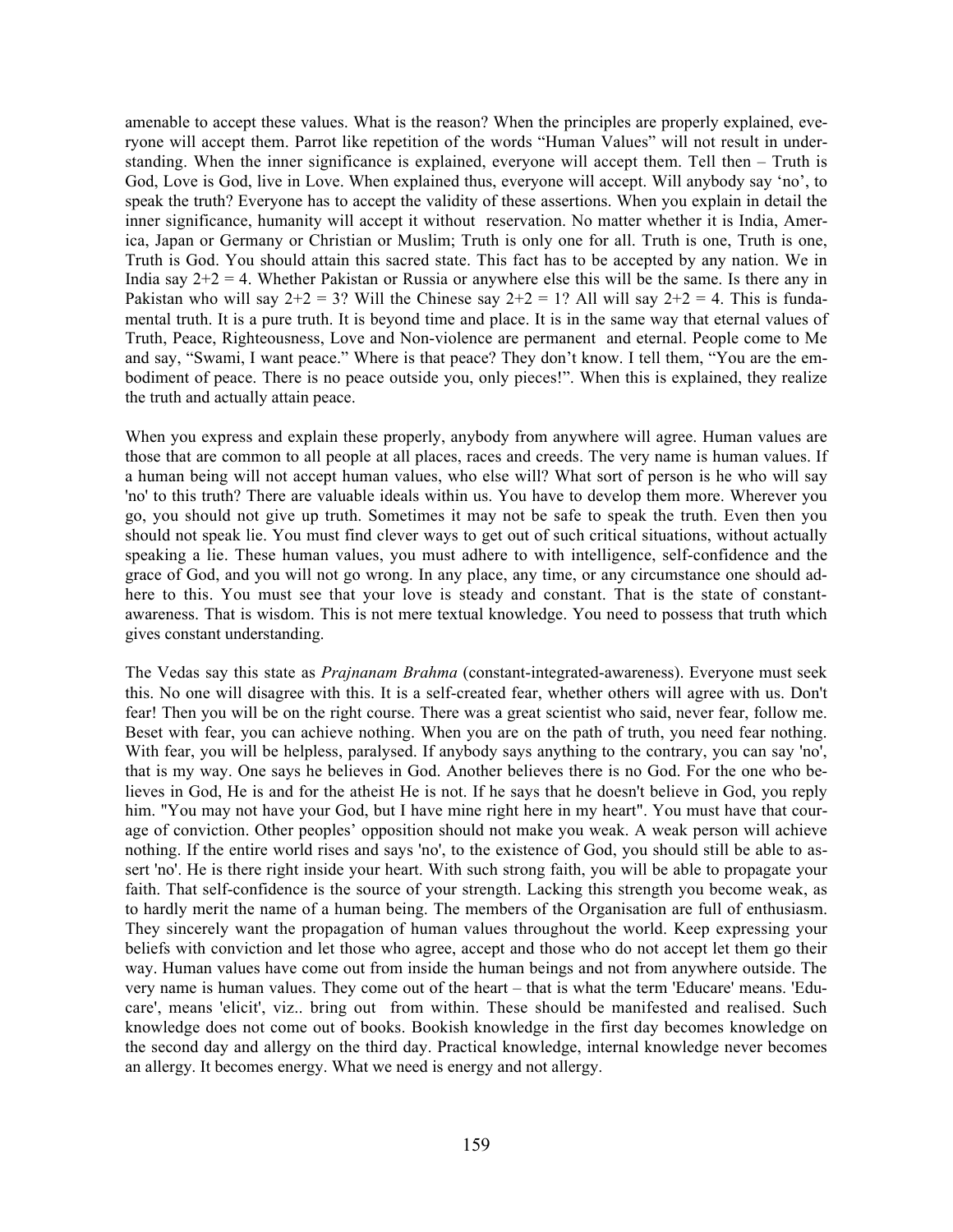If human values are not there, humanity will be destroyed. Our life itself is human value. The organisers have been trying hard to spread human values in education. Please extend all your cooperation. Without encouragement they become weak. There are people from many countries assembled here. You will return. What are taking back with you? Carry with you at least one or two human values. If you go to the market, wander through it all and return empty-handed, is it a great thing? Having come to Prasanthi Nilayam, take back something valuable with you. I have Truth, I have Love in plenty. These things you should take back with your. There is Bliss here, enjoy it, take it with you and make others happy, make the whole world happy. Never be selfish. Share what you know with all you come in contact. Cooperate with everybody. Instead of cooperating, people merely operate, try to manipulate. Do not try to manipulate others. Only co-operate. You can achieve your objectives.

There are some questions I would like to answer.

1. Swami, please enlighten us how to maintain balance of the five elements by the practice of human values in a practical way. What is the practical procedure?

In human values we have the term EHV. In these three letters I have already enlightened you on what is education. Consider it a 3HV, i.e., Heart, Head and Hand. The harmony between these three is 3HV. We say proper study of mankind is man. Head, heart and hands should co-operate and function in harmony. There is no human value greater than this. This can be taught easily. It is like teaching physical drill. Do not try to mystify the expression EHV and indulge in elaborate propaganda. Thought, word and deed must be the same. If this is not, these human values will disappear. Hence this harmony, this unity is essential. Lincoln is the best example for this. He thought of what is said. Adhered to what he professed and finally achieved what he believed. Hence this threefold unity is essential, otherwise humanity is lost. *Manas Anyath, Vachas Anyath, Karmani Anyath Duratmanam.* For wicked persons thought, word and deed differ. *Manasyekam Vachasyekam, Karmanyekam Mahatmanam*. For the righteous, mind, word and deed are the same. Hence, you must propagate this easy way. EHV is education in human values. All these are important. The thought, word and deed must be the same. Without this one ceases to be human. This is how you have to propagate

2. Swami, you have said skill the education. How does one skill the education?

Education must be made into skill.(We have already explained that education is external while human values are internal – hence the blunt edged education must be sharpened by the internal honing by human values). The imbalance caused by the external education is balanced by the skill of human values and thus the imbalance is corrected and balance is restored. By skill Bhagawan means the keenness of the mind *(Naipunija Shakti).* Education is the physical method. When the skill and knowledge are joined, the scale becomes balanced. While walking you need balance. Life needs balance. Therefore education should also be balanced. This maintenance of balance is what we mean when we say skill. This is *Naipunija shakti.* i.e., investigate, enquire and understand. A simple example: Scientists have understood the internal process of the sun, have studies and evolved many machines and devices from these processes. Understanding the solar process, they even manufactured bombs with similar reactions. How destructive are these bombs? They consider it a great achievement. No. The knowledge should have balance. This is what Bhagawan calls 'skill'. All your research should result in the welfare of humanity. Then only the beam of the balance is straight. If the research is lopsided concentrating on destruction only, it is imbalanced. We should consider pleasure and pain with equanimity. The results of research should maintain balance between benign and harmful effects. If only the destructive potentials of research are developed, there is total imbalance. We should try to bring back some balance in all these new technologies, a balance between the harmful and benign consequences. Generation of electricity by various means, if employed for irrigation or village lighting, how beneficial is it! We are not exercising our mind properly on these matters. Hence, we suffer from imbalance.